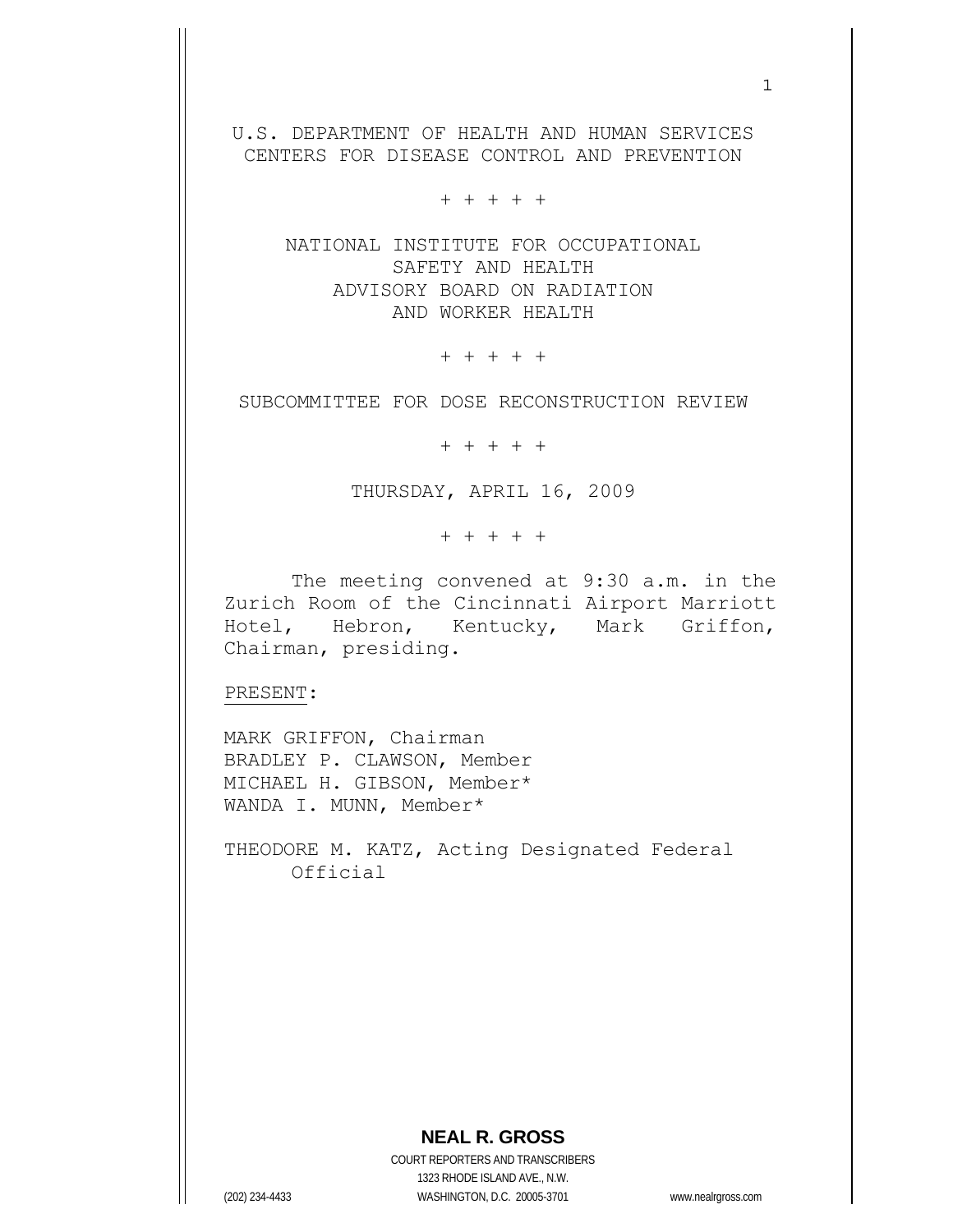## IDENTIFIED PARTICIPANTS:

NANCY ADAMS, NIOSH Contractor\* HANS BEHLING, SC&A\* KATHY BEHLING, SC&A\* LIZ BRACKETT, ORAU\* RON BUCHANAN, SC&A\* HARRY CHMELYNSKI, SC&A\* DOUG FARVER, SC&A STUART HINNEFELD, NIOSH ELIZABETH HOMOKI-TITUS, HHS\* EMILY HOWELL, HHS ROY LLOYD, HHS\* JOHN MAURO, SC&A SCOTT SIEBERT, NIOSH

\*Participating via telephone

## **NEAL R. GROSS**

COURT REPORTERS AND TRANSCRIBERS 1323 RHODE ISLAND AVE., N.W. (202) 234-4433 WASHINGTON, D.C. 20005-3701 www.nealrgross.com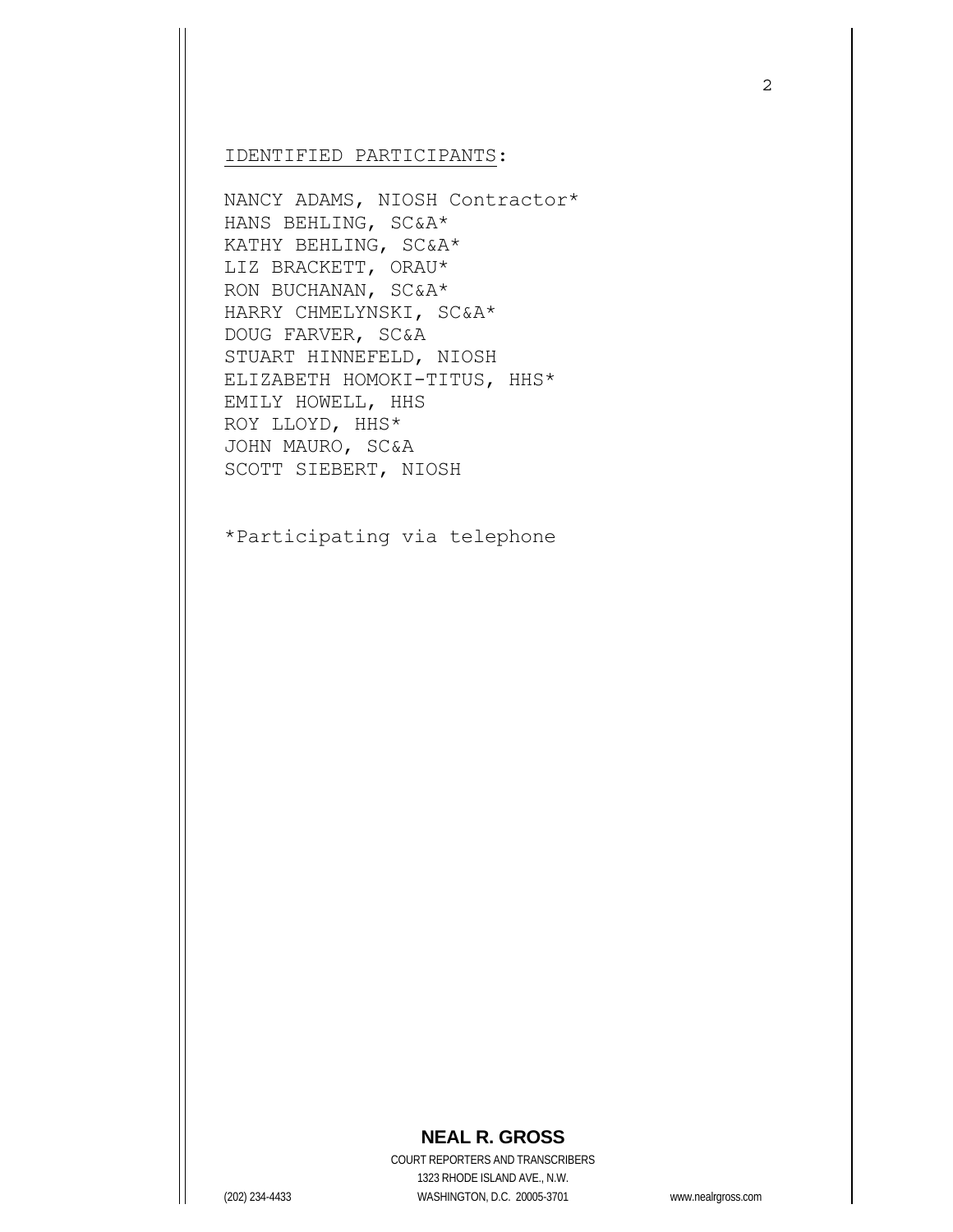## TABLE OF CONTENTS

Call to order by Mr. Katz.....................4 Discussion of sixth set of individual cases...............................88 Discussion of seventh set of individual cases...............................88 Discussion of eighth set of individual cases.............................285

Adjournment by Chairman Griffon

## **NEAL R. GROSS**

COURT REPORTERS AND TRANSCRIBERS 1323 RHODE ISLAND AVE., N.W. (202) 234-4433 WASHINGTON, D.C. 20005-3701 www.nealrgross.com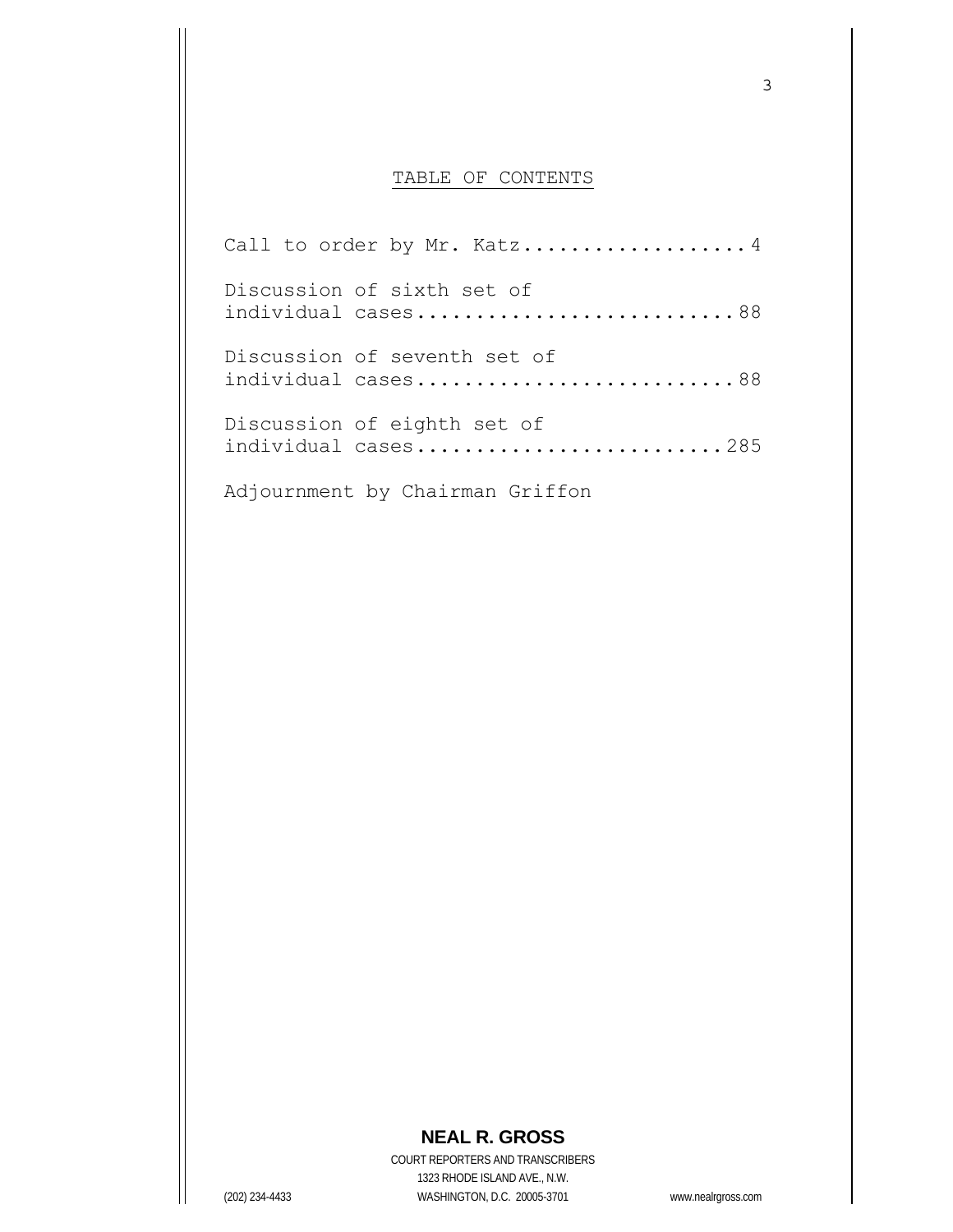**NEAL R. GROSS** COURT REPORTERS AND TRANSCRIBERS 1323 RHODE ISLAND AVE., N.W. (202) 234-4433 WASHINGTON, D.C. 20005-3701 www.nealrgross.com 4 1 || P R O C E E D I N G S 2 3 4 5 6 7 8 9 10 11 12 13 14 15 16 17 18 19 20 21 22 9:28 a.m. MR. KATZ: So this is Ted Katz with the Advisory Board of Radiation Worker Health. This is a Subcommittee on Dose Reconstruction Review, and let me just check in with the phone first to see if we have board members on the phone. MS. ADAMS: Ted, this is Nancy. I'm not a board member, but we can hear you. MR. KATZ: Yes, great. Hi, Nancy. Wanda, do we have you? (No response.) How about Mike Gibson? (No response.) And how about John Poston? (No response.) CHAIRMAN GRIFFON: Do we need to wait? MR. KATZ: Clean slate -- a couple of minutes then. CHAIRMAN GRIFFON: Yes, wait or try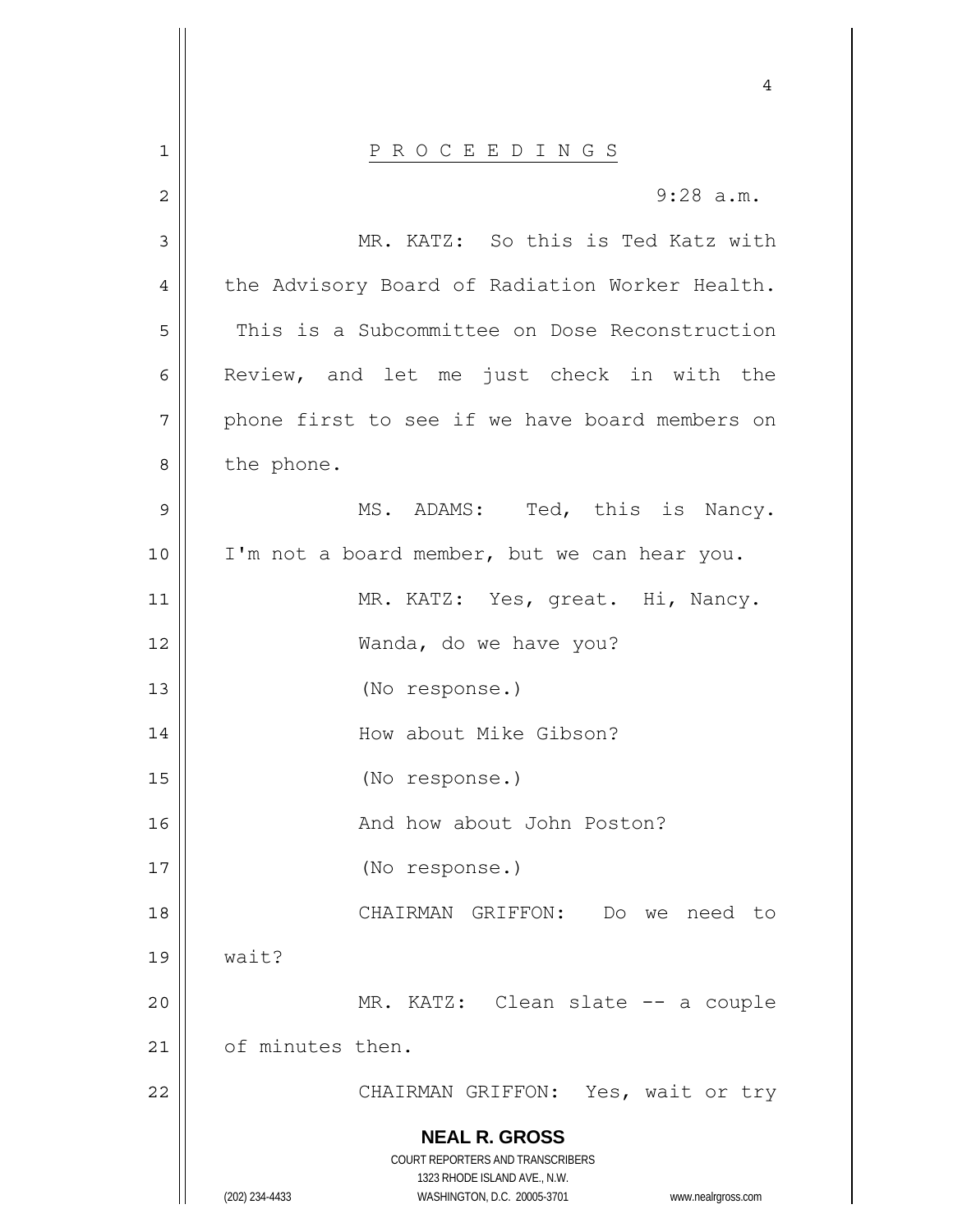**NEAL R. GROSS** COURT REPORTERS AND TRANSCRIBERS 1323 RHODE ISLAND AVE., N.W. (202) 234-4433 WASHINGTON, D.C. 20005-3701 www.nealrgross.com  $\sim$  5  $\sim$  5  $\sim$  5  $\sim$  5  $\sim$  5  $\sim$  5  $\sim$  5  $\sim$  5  $\sim$  5  $\sim$  5  $\sim$  5  $\sim$  5  $\sim$  5  $\sim$  5  $\sim$  5  $\sim$  5  $\sim$  5  $\sim$  5  $\sim$  5  $\sim$  5  $\sim$  5  $\sim$  5  $\sim$  5  $\sim$  5  $\sim$  5  $\sim$  5  $\sim$  5  $\sim$  5  $\sim$  5  $\sim$  5  $\sim$  5  $\sim$ 1 2 3 4 5 6 7 8 9 10 11 12 13 14 15 16 17 18 19 20 21 22 to contact them. MR. KATZ: Yes -- so we're going to wait until it's actually half past. Nancy? MS. ADAMS: Yes. MR. KATZ: Can you try to, I guess, email or call -- I mean, I know Mike knows this is going on and he's going to try to call him, but I haven't heard from Poston or Wanda. Can you just check in with them? MEMBER GIBSON: Ted, I'm here. MR. KATZ: Oh, Mike, welcome. MS. BURGOS: Ted, this is Zaida. Wanda should be there. MEMBER GIBSON: Oh, she should be here physically. MR. KATZ: Wanda should be here physically. Oh, okay. Well, we haven't seen her yet, what? So you traveled there? MS. BURGOS: Yes. MR. KATZ: Okay, that's good to know. And then do you know about John Poston,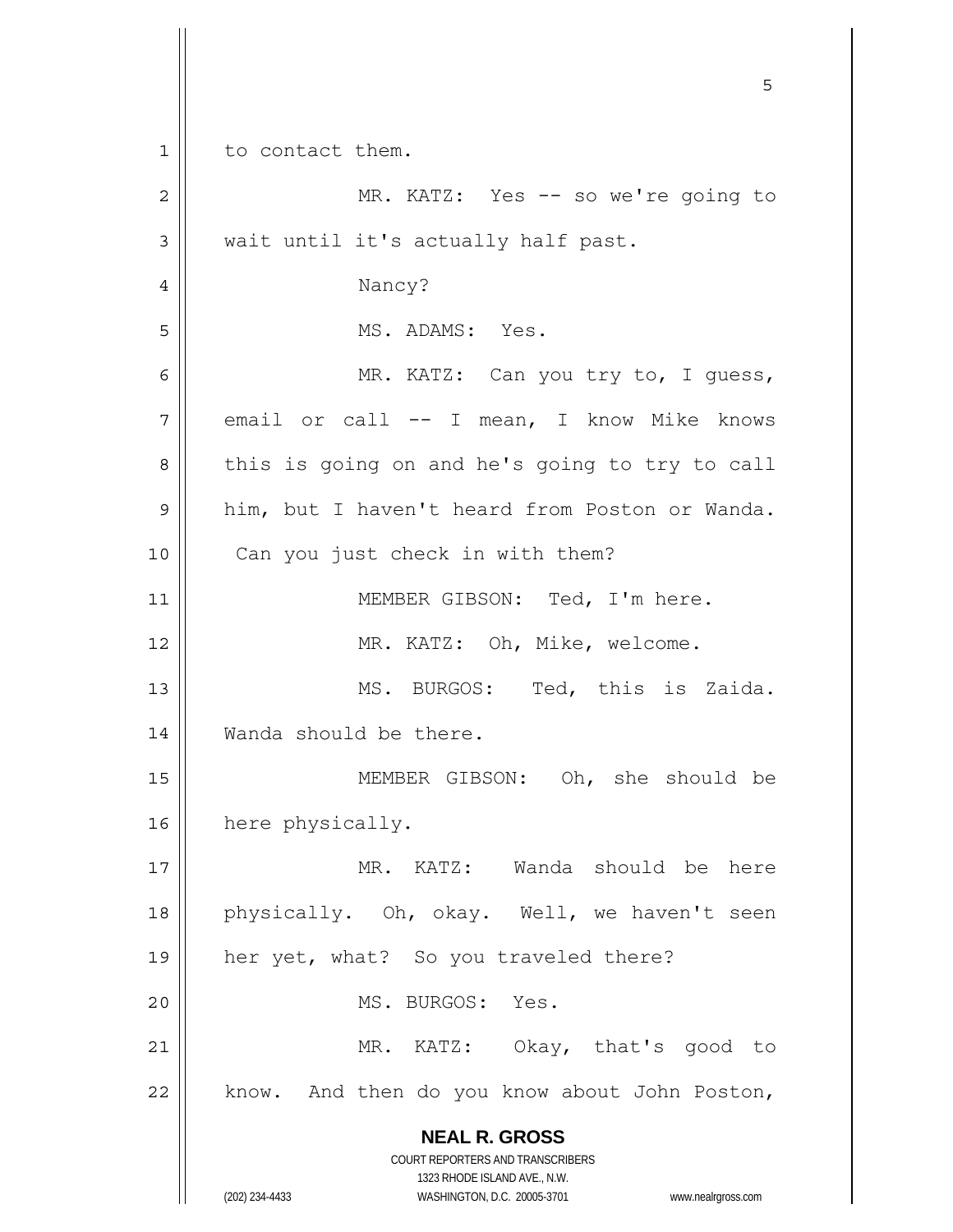**NEAL R. GROSS** COURT REPORTERS AND TRANSCRIBERS 1323 RHODE ISLAND AVE., N.W. (202) 234-4433 WASHINGTON, D.C. 20005-3701 www.nealrgross.com  $\sim$  6 1 2 3 4 5 6 7 8 9 10 11 12 13 14 15 16 17 18 19 20 21 22 Dr. Poston? MS. BURGOS: No. He didn't have travel orders. MR. KATZ: He didn't have travel, so he is calling in. So it sounds like, Nancy, you just need to get a hold of Dr. Poston. MS. BURGOS: I'll try. MR. KATZ: Thanks. MS. ADAMS: Thanks, Zaida. MS. BURGOS: Yes. MR. GRIFFON: Should we -- maybe Wanda thought it was 10 a.m. Is there a possibility? MR. KATZ: She might have. I can go -- let me go try to find her. Okay, so this is Ted Katz again and Wanda's going to be calling in, and let's get roll call done here and get rolling. So starting in the room with - with board members. CHAIRMAN GRIFFON; Mark Griffon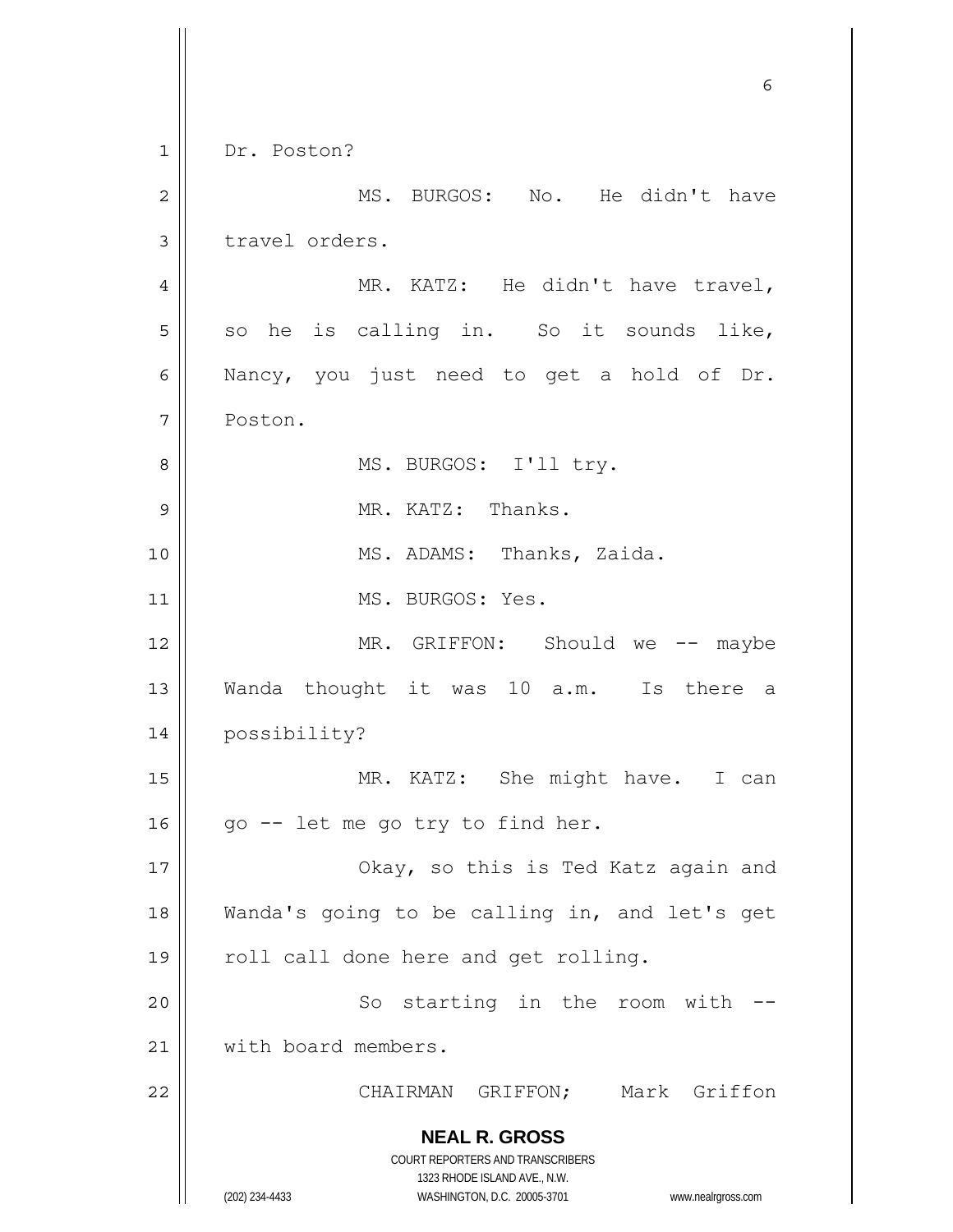**NEAL R. GROSS** COURT REPORTERS AND TRANSCRIBERS 1323 RHODE ISLAND AVE., N.W. (202) 234-4433 WASHINGTON, D.C. 20005-3701 www.nealrgross.com 7 1 2 3 4 5 6 7 8 9 10 11 12 13 14 15 16 17 18 19 20 21 22 chairing the subcommittee. MEMBER CLAWSON: Brad Clawson. MR. KATZ: And on the phone we have board members? MEMBER GIBSON: Mike Gibson. MR. KATZ: Okay, and still no Dr. Poston. And Wanda said she would be calling in shortly, for a little bit at least. Then going around the room, NIOSH team? MR. HINNEFELD: Stu Hinnefeld from NIOSH. MR. SIEBERT: Scott Siebert, ORAU Team. MR. KATZ: And on the telephone do we have NIOSH ORAU? Okay, and then in the room SC&A? DR. MAURO: John Mauro, SC&A. MR. FARVER: Doug Farver, SC&A. MR. KATZ: And on the telephone, SC&A any? MS. BEHLING: Kathy Behling, SC&A.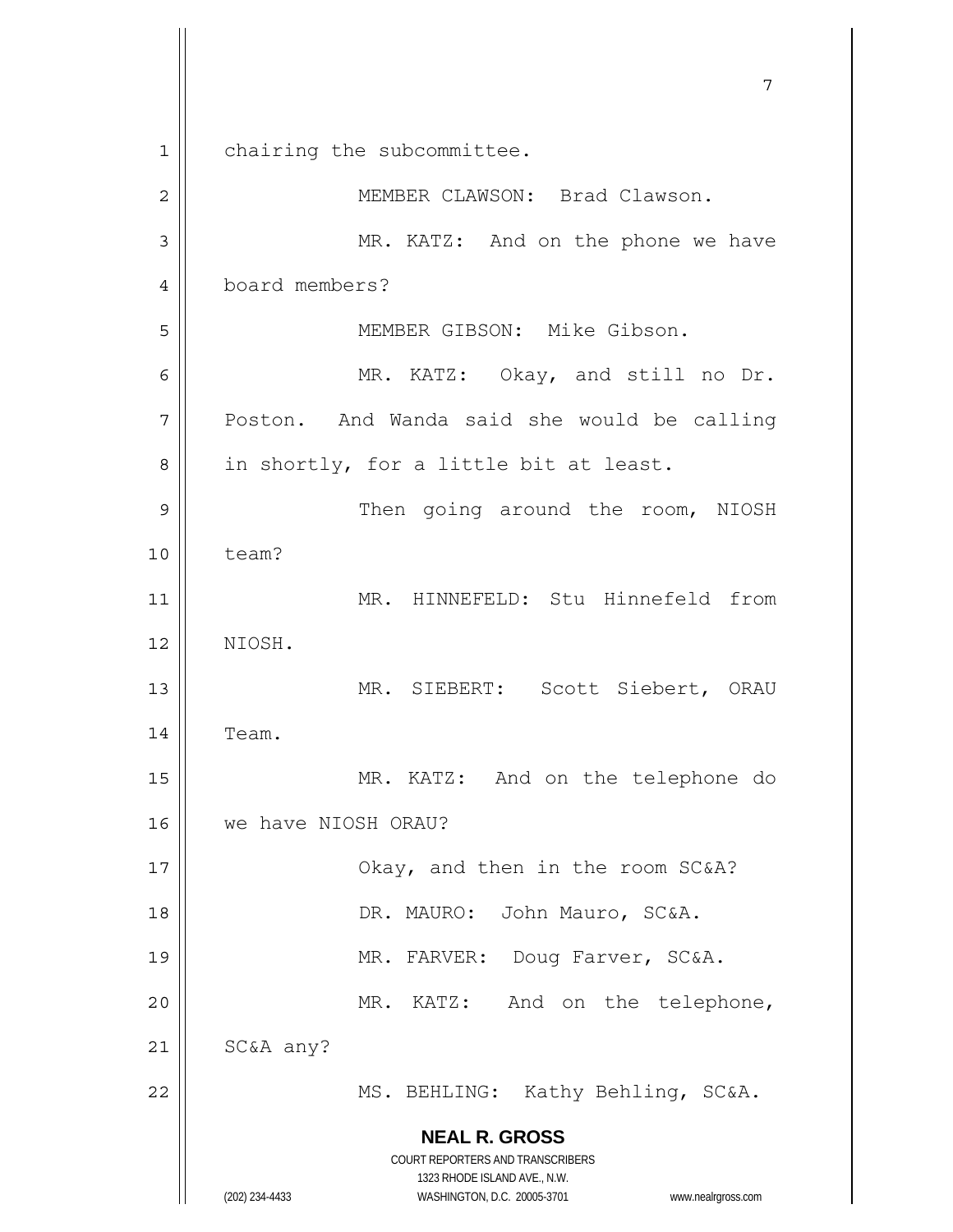**NEAL R. GROSS** COURT REPORTERS AND TRANSCRIBERS 1323 RHODE ISLAND AVE., N.W. (202) 234-4433 WASHINGTON, D.C. 20005-3701 www.nealrgross.com <u>83 - Santa Carlos de Santa Carlos de Santa Carlos de Santa Carlos de Santa Carlos de Santa Carlos de Santa Ca</u> 1 2 3 4 5 6 7 8 9 10 11 12 13 14 15 16 17 18 19 20 21 22 DR. BEHLING: Hans Behling, SC&A. MR. BUCHANAN: Ron Buchanan, SC&A. MR. KATZ: Welcome, all of you. And then other federal employees, HHS, et cetera, in the room? MS. HOWELL: Emily Howell, HHS. MR. KATZ: And on the line? MS. ADAMS: Nancy Adams, NIOSH contractor. MR. LLOYD: Roy Lloyd, HHS. MR. KATZ: Welcome, Roy. Okay, then we're all set. CHAIRMAN GRIFFON: Do you have your normal introductory comments? MR. KATZ: Well, we just -- we have a very small group on the phone here, and they know the routine. CHAIRMAN GRIFFON: Okay, I have a -- and I just did this on the plane so it's not like I was withholding an agenda, but I think we all basically know what the agenda is. The one item that I did want to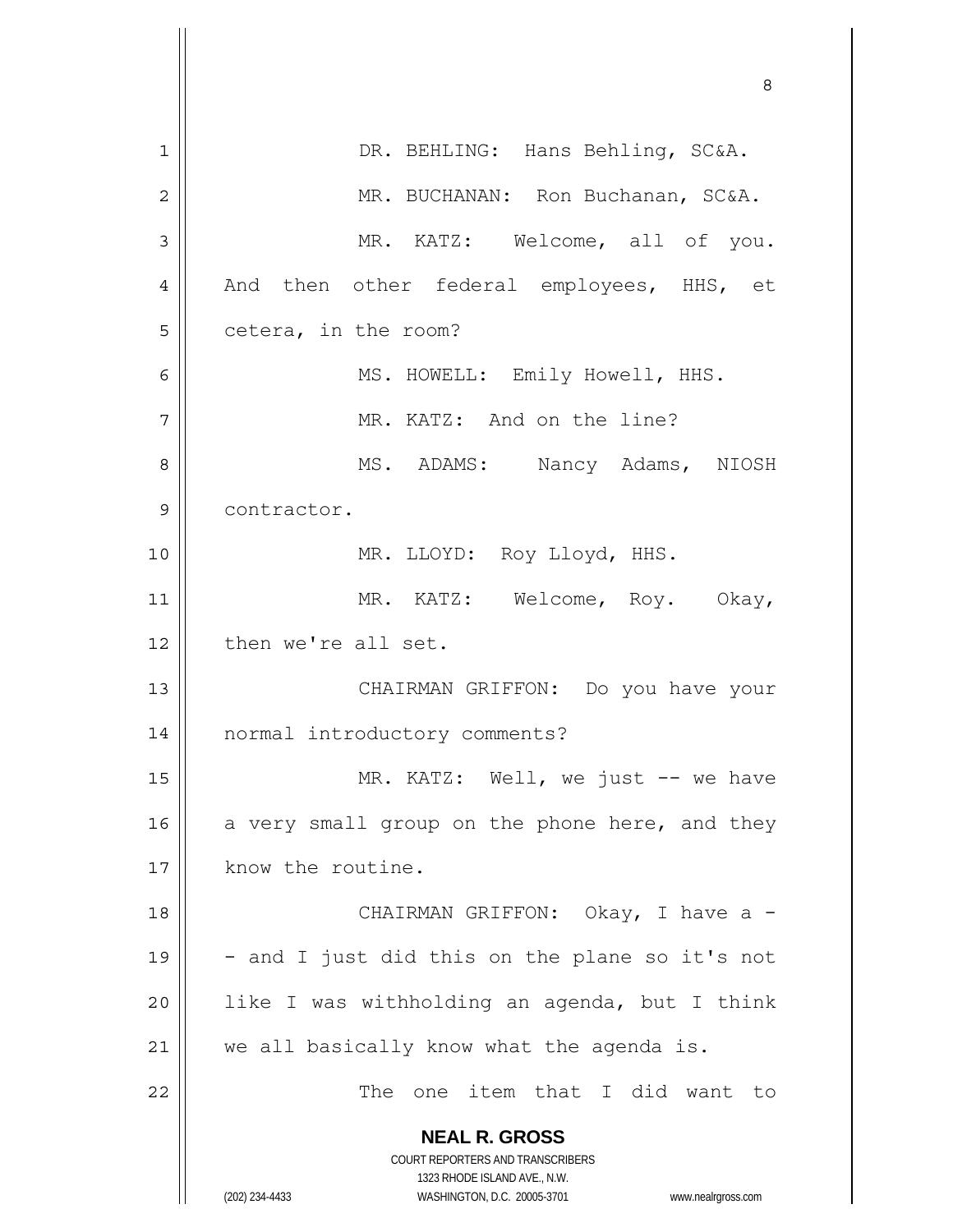1 2 3 4 5 6 7 8 9 10 11 12 13 14 15 16 17 18 19 20 21 22 discuss up front, which -- which might not be obvious, is this question of the DR guidelines. Stu, we had some e-mail -- MR. HINNEFELD: Yes. CHAIRMAN GRIFFON: -- back and forth about this, but that's -- I just want to sort of do that as old business. Then I was going to try to go into the sixth and seventh set, and we're down to a fairly limited number on both of the sets, but I'm not sure, because we got responses late from both SC&A and NIOSH that we're going to be able to close all of them out, but at least we can kind of get an update on where we stand. Hopefully, we've at least got responses on all the actions, so we can step through those. That shouldn't take too long. And then I'd like to pick up where we left off on these. I don't think we even got halfway through. I think Doug -- I said halfway, but Doug said probably not even

9

**NEAL R. GROSS** COURT REPORTERS AND TRANSCRIBERS 1323 RHODE ISLAND AVE., N.W.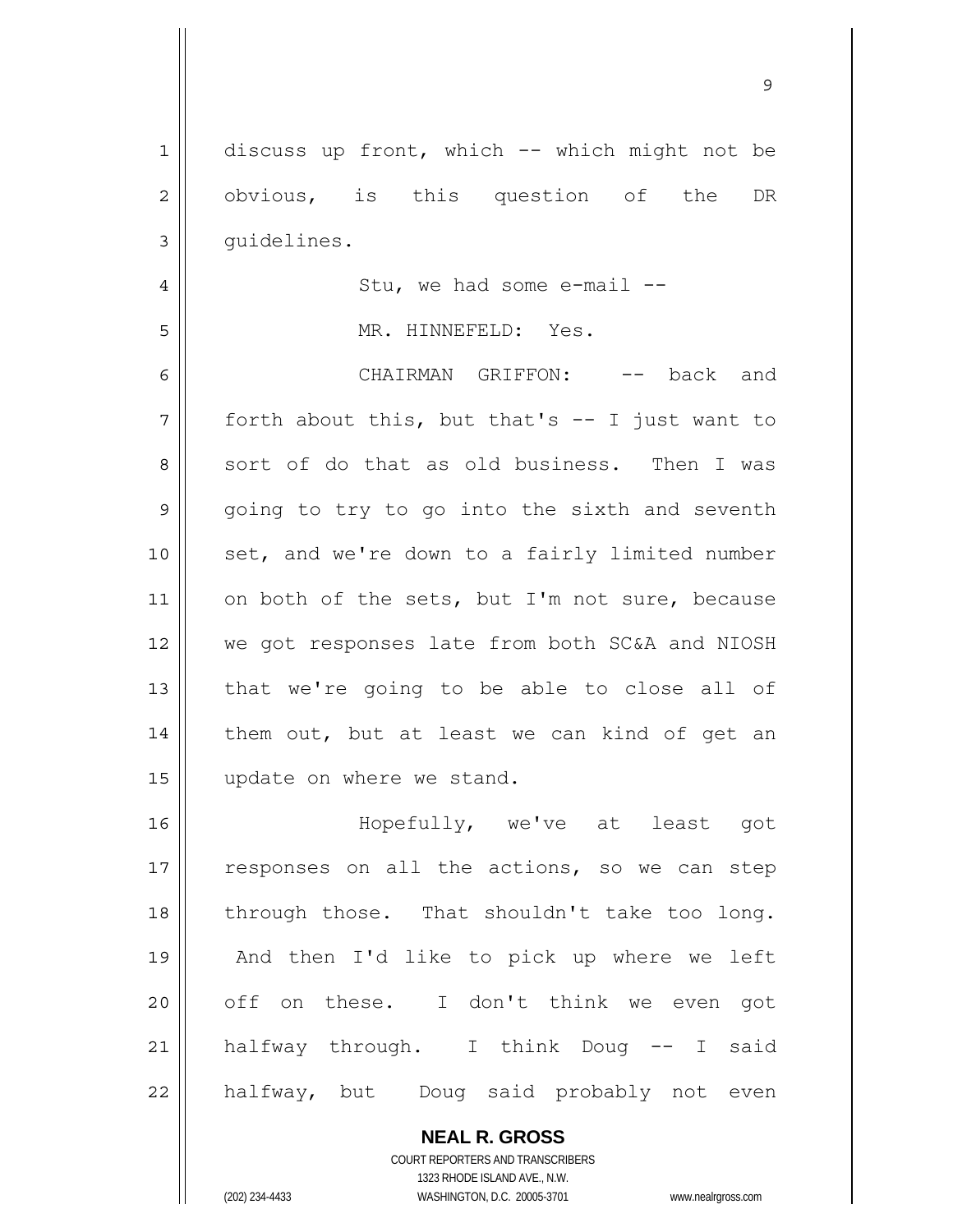1 halfway.

| $\overline{2}$ | So, anyway, we can pick up on the              |
|----------------|------------------------------------------------|
| 3              | eighth set matrix then continue. This is our   |
| $\overline{4}$ | first pass through on that matrix, just to     |
| 5              | remind those on the phone.                     |
| 6              | Then bring us up to lunch with                 |
| 7              | that, and then right after lunch -- and this   |
| 8              | is probably an important thing for the         |
| $\mathsf 9$    | subcommittee, I'd like to -- I -- I redrafted  |
| 10             | a version of the first hundred cases report,   |
| 11             | and we did say at the last board meeting that  |
| 12             | we took this assignment back and $--$ and our  |
| 13             | goal is to come back to the board with a       |
| 14             | revised version of this.                       |
| 15             | I didn't get any comments<br>from              |
| 16             | other members, but I did try to put an         |
| 17             | executive summary up front. I was<br>reading   |
| 18             | through it again on the plane. I have some --  |
| 19             | I have some edits to make. What I'm going to   |
| 20             | do is during the lunch break modify my own     |
| 21             | copy and then print it off here, and we'll get |
| 22             | e-mails to those on the phone.                 |

**NEAL R. GROSS** COURT REPORTERS AND TRANSCRIBERS 1323 RHODE ISLAND AVE., N.W.

(202) 234-4433 WASHINGTON, D.C. 20005-3701 www.nealrgross.com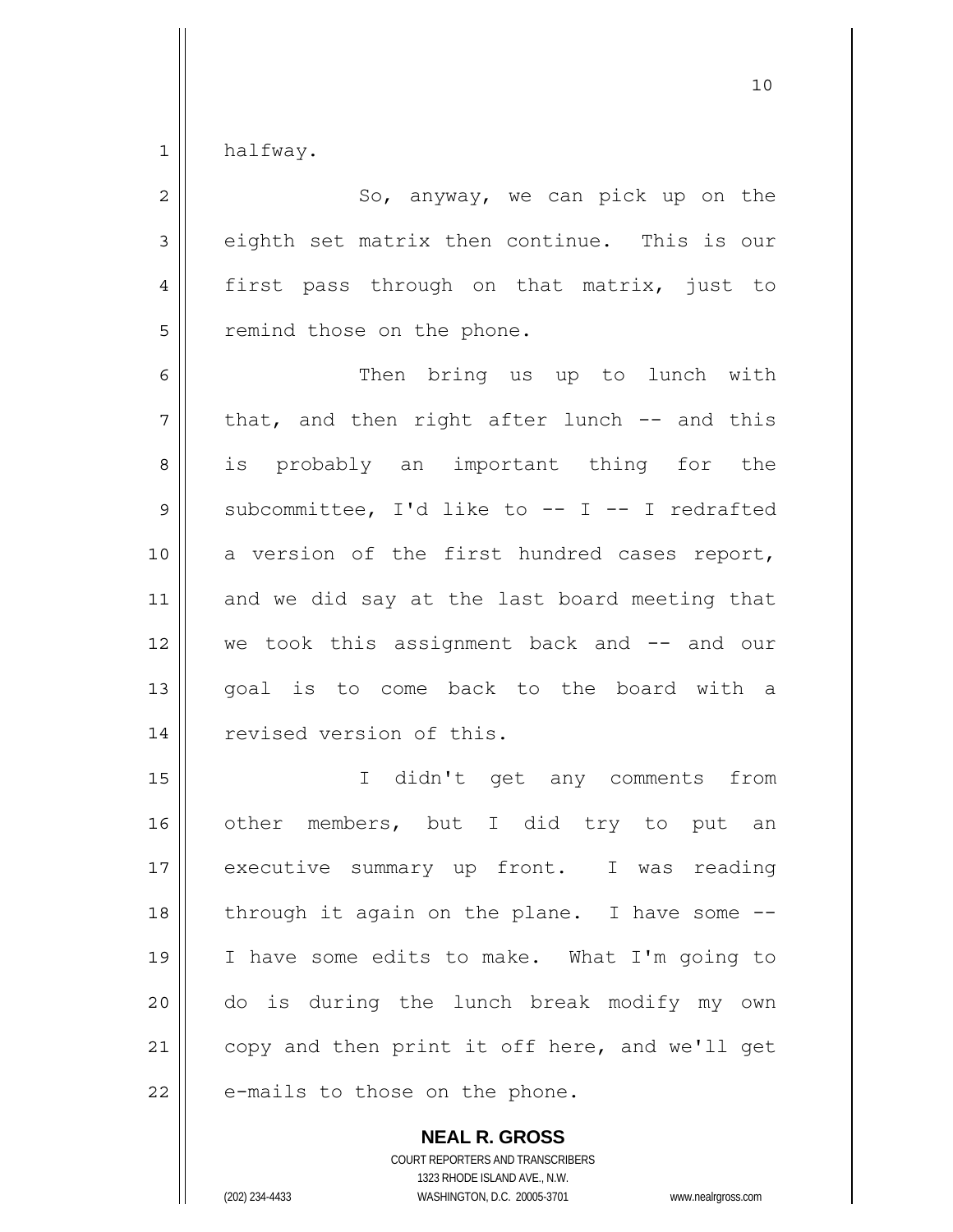| $\mathbf 1$  | The report's basically -- the body                                  |
|--------------|---------------------------------------------------------------------|
| 2            | of the report remains the same. It's just                           |
| 3            | there's a front end now that has sort of an                         |
| 4            | executive summary and we, you know, that $--$                       |
| 5            | that whole thing is open for discussion,                            |
| 6            | obviously, but I just wanted to get something                       |
| 7            | on the table so we can get some reaction from                       |
| 8            | the -- from the members. And if we get                              |
| $\mathsf{S}$ | consensus that would be great and we can bring                      |
| 10           | it back to the board.                                               |
| 11           | So that's $--$ I thought that would                                 |
| 12           | be good to take up right after lunch when                           |
| 13           | we're fresh, and then we can go back into our                       |
| 14           | normal eighth matrix and go as long as we can,                      |
| 15           | probably 4:30, five, I think we need to break.                      |
| 16           | You know, that's what we've always done in                          |
| 17           | these meetings; that's about as long as we can                      |
| 18           | last on this stuff, so --                                           |
| 19           | Oh, one other item I skipped.                                       |
| 20           | After the hundred case report, the selection                        |
| 21           | criteria -- we need to revisit the selection                        |
| 22           | criteria and -- and also give a report back to                      |
|              |                                                                     |
|              | <b>NEAL R. GROSS</b>                                                |
|              | COURT REPORTERS AND TRANSCRIBERS<br>1323 RHODE ISLAND AVE., N.W.    |
|              | (202) 234-4433<br>WASHINGTON, D.C. 20005-3701<br>www.nealrgross.com |

 $11$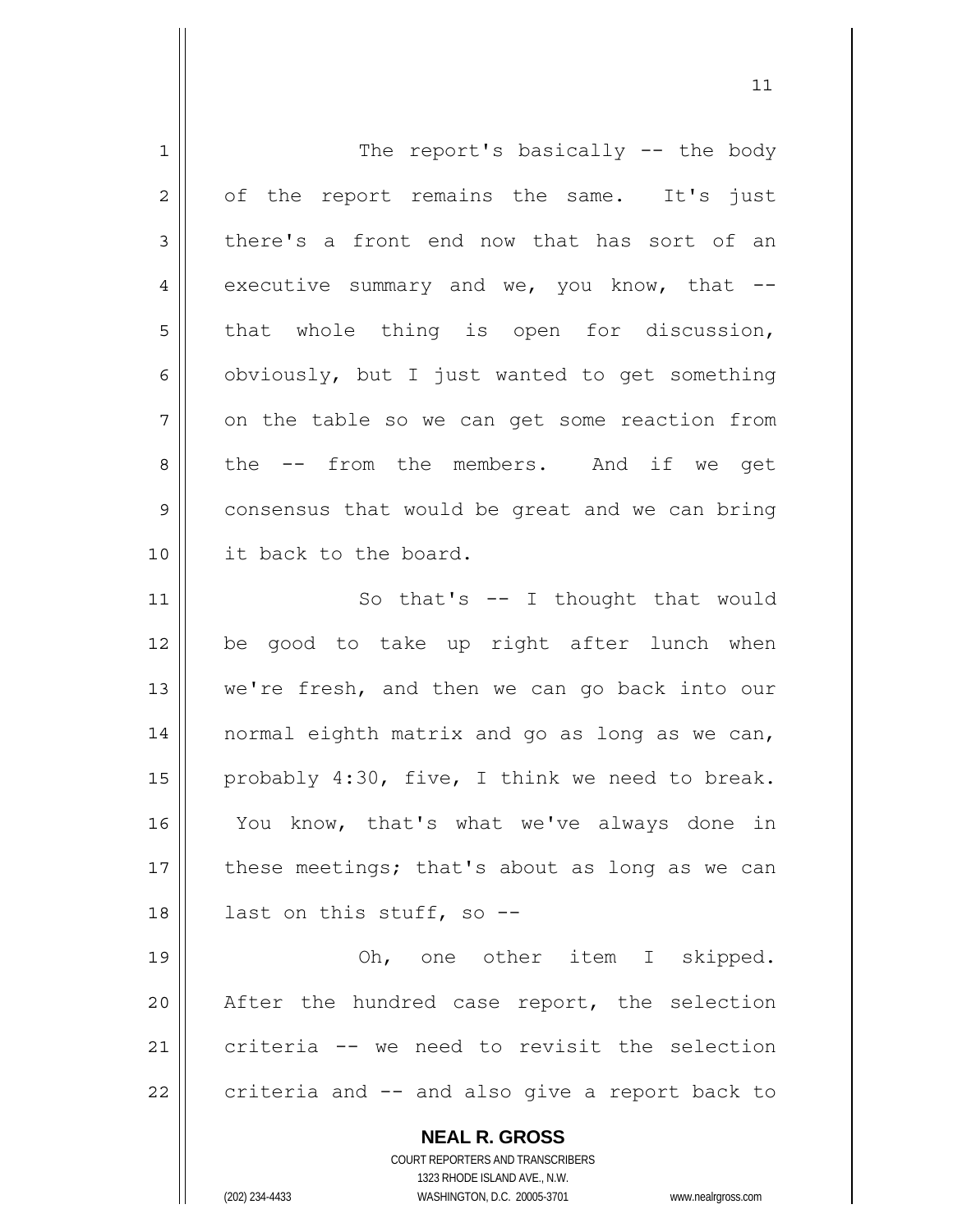**NEAL R. GROSS** 1 2 3 4 5 6 7 8 9 10 11 12 13 14 15 16 17 18 19 20 21 22 the full board of whether we want to keep it the same, revise it in any way, so we need to discuss that. So those two items first thing after lunch, I think, is the most appropriate for that. So are there any other items that we need on the agenda first of all? I'll open that up to -- I think that covers it. MEMBER MUNN: Mark, this is Wanda. I'm -- I'm coming late to the party, but I wanted you to be aware of the fact that I will not be on the call at all this afternoon and only briefly this morning. I have to fly across the country today. CHAIRMAN GRIFFON: You're flying out, yes. Oh, boy. All right. MEMBER MUNN: Whatever you're going to do in the afternoon, I will not have an opportunity to see until about 11:00 tonight. CHAIRMAN GRIFFON: What -- what time can you be on until this morning, Wanda, just so I have a sense, because I may try to

12

COURT REPORTERS AND TRANSCRIBERS 1323 RHODE ISLAND AVE., N.W.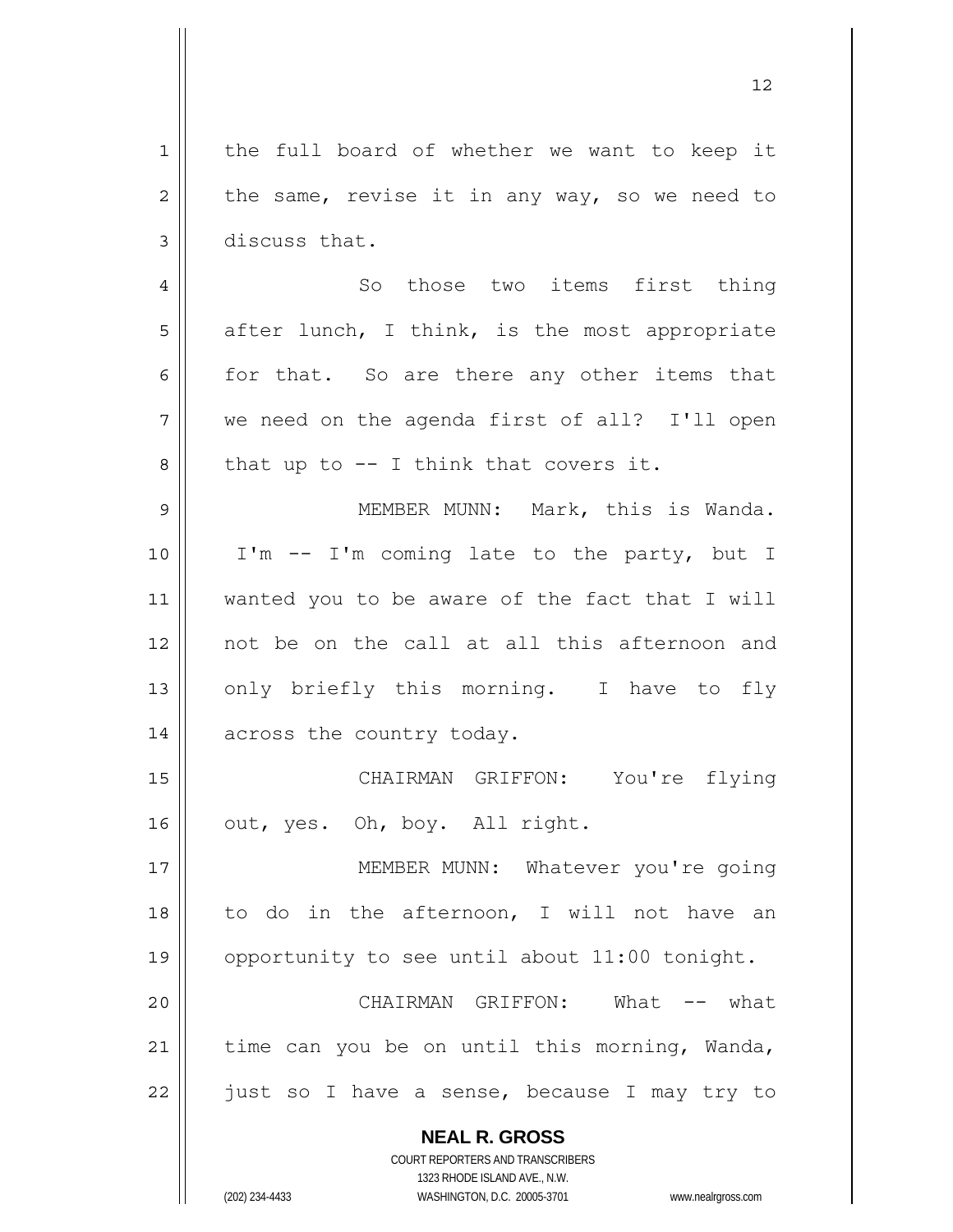**NEAL R. GROSS** COURT REPORTERS AND TRANSCRIBERS 1323 RHODE ISLAND AVE., N.W. (202) 234-4433 WASHINGTON, D.C. 20005-3701 www.nealrgross.com 1 2 3 4 5 6 7 8 9 10 11 12 13 14 15 16 17 18 19 20 21 22 get this -- this first hundred cases moved up, because I really need your input on that. MEMBER MUNN: I can be on for a couple of hours, Mark -- CHAIRMAN GRIFFON: Okay. MEMBER MUNN: -- and probably -shortly after -- I don't know what time you anticipate taking a break, but probably shortly after your first break I'm going to have to leave you because I have to  $-$ - I have not yet packed. I was going to do that this morning because I was aware that -- CHAIRMAN GRIFFON: Wanda, I have to say I'm a little offended that you forgot about me. MEMBER MUNN: The reason I forgot is because I very frankly just did not put it on my calendar, knowing I was going to be traveling. CHAIRMAN GRIFFON: I know, I know. MEMBER MUNN: And I -- CHAIRMAN GRIFFON: And we all --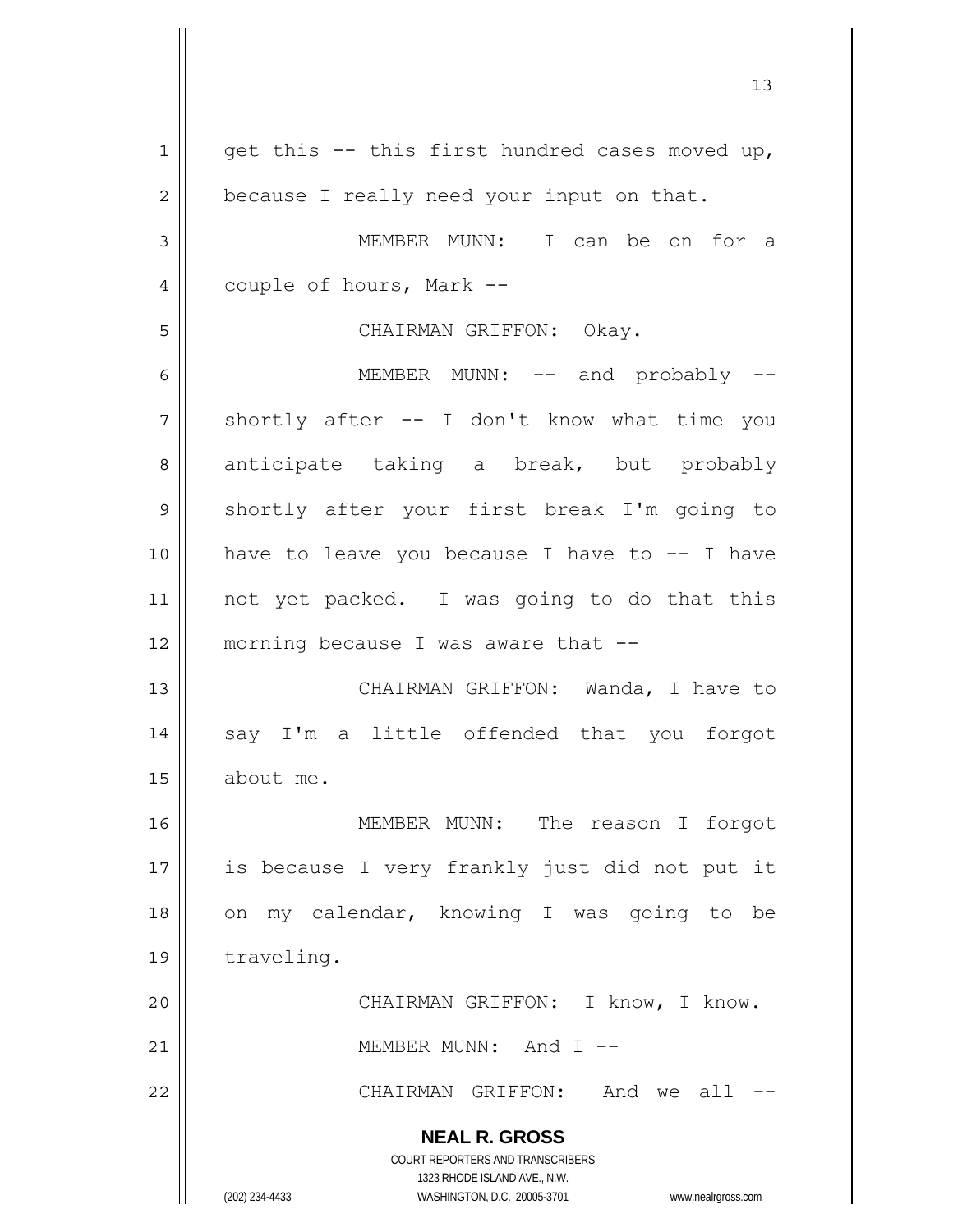| $\mathbf 1$    | we've got so much going on, too, yes.                               |
|----------------|---------------------------------------------------------------------|
| $\overline{c}$ | MEMBER MUNN: Yes, it's just too                                     |
| $\mathfrak{Z}$ | much happening.                                                     |
| 4              | CHAIRMAN GRIFFON: All right. What                                   |
| 5              | I think I'm going to discuss this first topic,                      |
| 6              | the DR guidelines, and then I'm a little                            |
| 7              | reluctant to e-mail this version out, but for                       |
| 8              | the sake of discussion maybe I'll just e-mail                       |
| 9              | what I have from last night.                                        |
| 10             | -- I -- I edited this first<br>$\top$                               |
| 11             | hundred case report last night, and then when                       |
| 12             | I was looking at it on the plane I found some                       |
| 13             | areas where I thought the language needed to                        |
| 14             | be massaged, so to speak, but for the sake of                       |
| 15             | moving the discussion along, maybe I'll just                        |
| 16             | send you the version I have and then we can                         |
| 17             | discuss these DR guideline thing, take a quick                      |
| 18             | break, and we'll get copies of that made, if                        |
| 19             | that's okay, Ted --                                                 |
| 20             | MR. KATZ: Yes.                                                      |
| 21             | CHAIRMAN GRIFFON:<br>$--$ and we'll                                 |
| 22             | move that up on the agenda and, hopefully, at                       |
|                | <b>NEAL R. GROSS</b>                                                |
|                | COURT REPORTERS AND TRANSCRIBERS                                    |
|                | 1323 RHODE ISLAND AVE., N.W.                                        |
|                | (202) 234-4433<br>WASHINGTON, D.C. 20005-3701<br>www.nealrgross.com |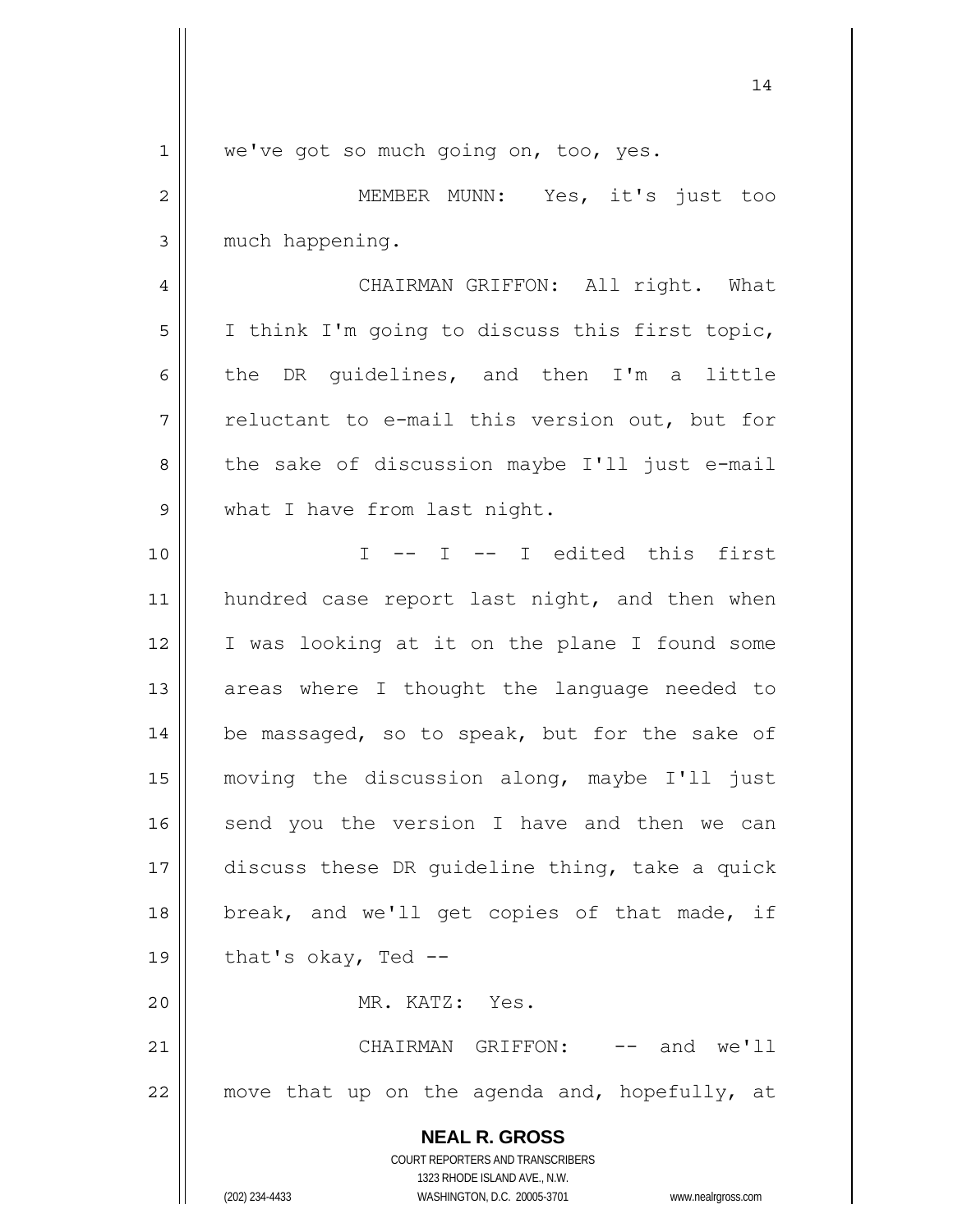**NEAL R. GROSS** COURT REPORTERS AND TRANSCRIBERS 1323 RHODE ISLAND AVE., N.W. 1 2 3 4 5 6 7 8 9 10 11 12 13 14 15 16 17 18 19 20 21 22 least have some of your thoughts on that, Wanda. I really, you know -- because we really want to try to get this moved along in the board meeting. Is that okay, Wanda? MEMBER MUNN: Yes, we certainly do, and that's the reason I mentioned it immediately because -- CHAIRMAN GRIFFON: Okay. MEMBER MUNN: -- I have much appreciation for putting together the format that we had discussed at considerable length and that I feel is an excellent time for us to do it, if we can do it now. CHAIRMAN GRIFFON: Okay, okay. And just understand when you receive it that it's pretty raw, so don't get offended right away. MEMBER MUNN: I won't. CHAIRMAN GRIFFON: Okay, all right. MEMBER MUNN: Not to worry. CHAIRMAN GRIFFON: Okay, just let me get through this one item first of all, and

15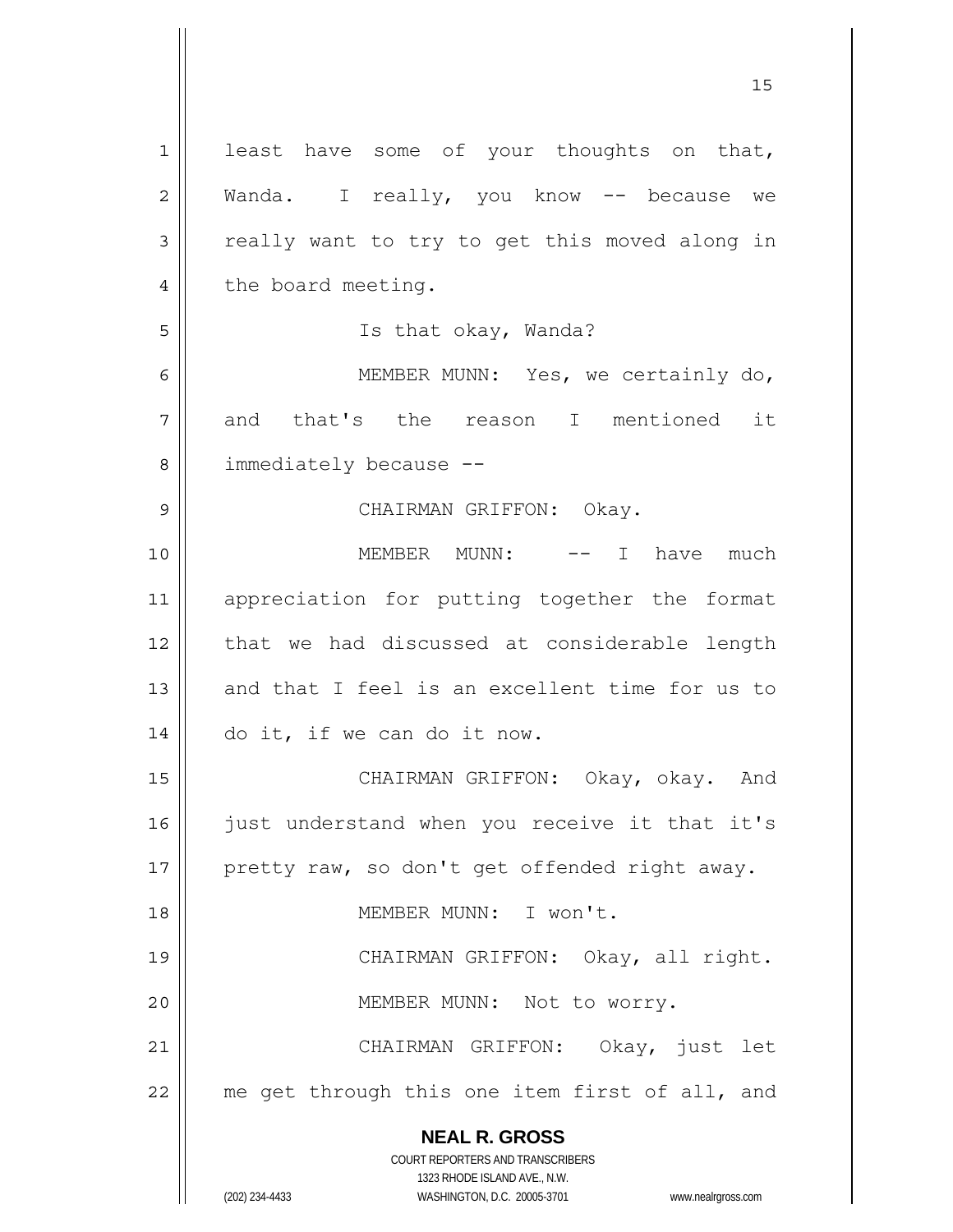| $\mathbf 1$    | this is a $-$ this came up $-$ I e-mailed Stu, I                        |
|----------------|-------------------------------------------------------------------------|
| $\overline{c}$ | believe, a couple of weeks ago --                                       |
| 3              | MR. HINNEFELD: Yes.                                                     |
| $\overline{4}$ | CHAIRMAN GRIFFON: -- and it was --                                      |
| 5              | it was just as I was doing the eleventh set                             |
| 6              | cases with -- Brad and I are a team, and we                             |
| 7              | were on the phone and looking at our cases for                          |
| 8              | the eleventh set, I just asked the question of                          |
| 9              | SC&A.                                                                   |
| 10             | I don't see any DR guidelines in                                        |
| 11             | these cases. Have you come across them yet?                             |
| 12             | And they basically said that not to their                               |
| 13             | knowledge. They don't remember seeing any in                            |
| 14             | the cases they've looked at, so that's when I                           |
| 15             | e-mailed Stu asking about these, and I thought                          |
| 16             | that -- that we had. I haven't really looked                            |
| 17             | at the transcripts and all that, but I thought                          |
| 18             | we had a commitment that NIOSH going forward                            |
| 19             | was going to include those --                                           |
| 20             | MR. HINNEFELD: Well --                                                  |
| 21             | CHAIRMAN GRIFFON: You know, we                                          |
| 22             | sort of debated the retrospective; it would be                          |
|                |                                                                         |
|                | <b>NEAL R. GROSS</b>                                                    |
|                | <b>COURT REPORTERS AND TRANSCRIBERS</b><br>1323 RHODE ISLAND AVE., N.W. |
|                | (202) 234-4433<br>WASHINGTON, D.C. 20005-3701<br>www.nealrgross.com     |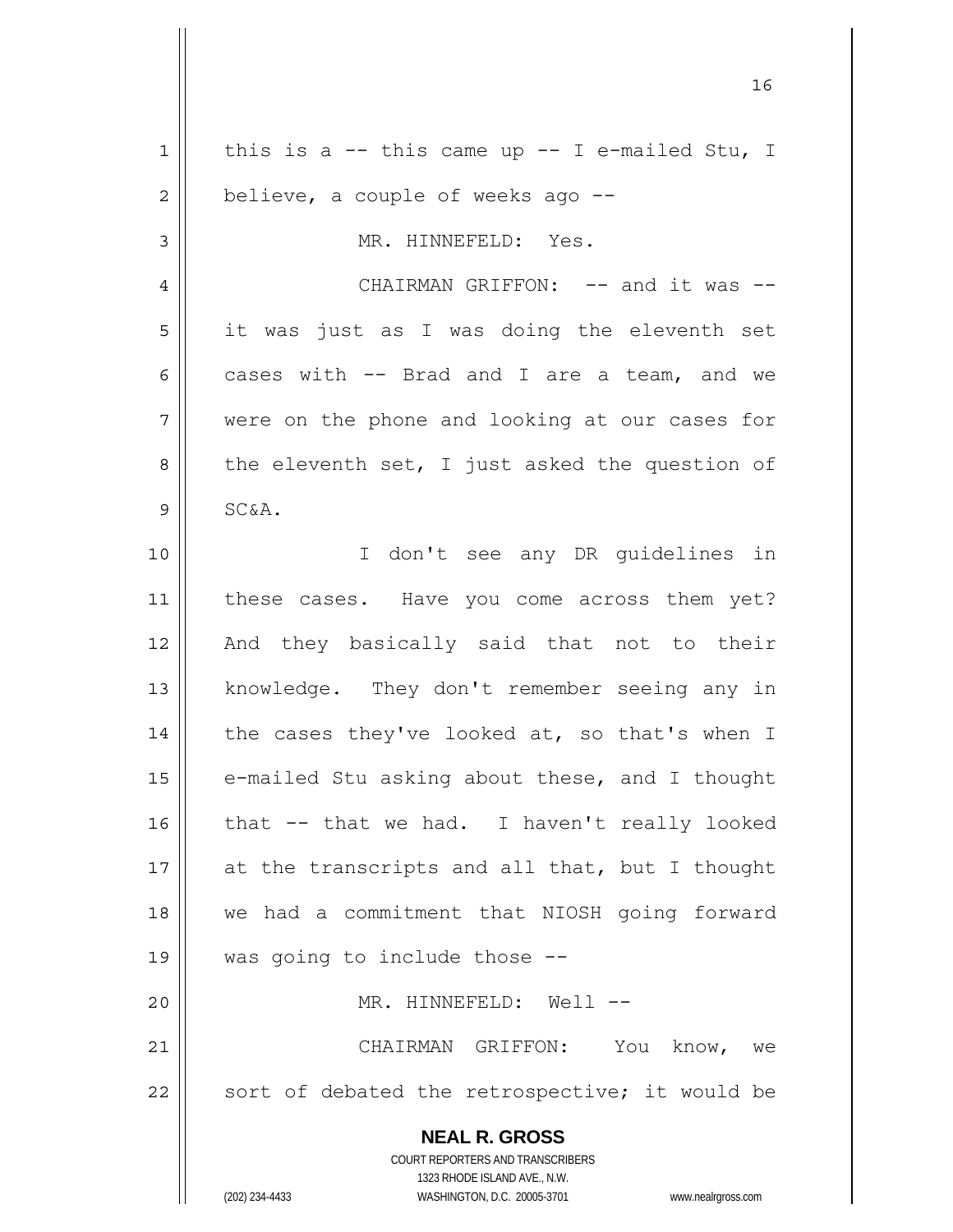1 just too difficult --

2 3 4 5 6 7 8 9 10 11 12 13 14 MR. HINNEFELD: Yes. CHAIRMAN GRIFFON: -- but going forward I thought we were going to be included because  $--$  and  $--$  and let me just say  $--$  I mean, the reason I think they're -- they're fruitful is not only for SC&A and for the subcommittee, you know, in terms of their audit, but by extension I think that would be important for the public because we can do a better job with our audit, and we can do a more complete, you know, review. You know, it's just this -- we've come across these cases where the procedures -

17

15 16 17 18 19 20 - and rightly so in some cases, they cannot be prescriptive, but then you supplement some of those with these guidelines that sort of direct the dose reconstructor in these kind of situations do this, in these kinds of situations, you know --

21 22 So, we  $--$  we  $--$  I thought we had a commitment that going forward those would be

> **NEAL R. GROSS** COURT REPORTERS AND TRANSCRIBERS 1323 RHODE ISLAND AVE., N.W. (202) 234-4433 WASHINGTON, D.C. 20005-3701 www.nealrgross.com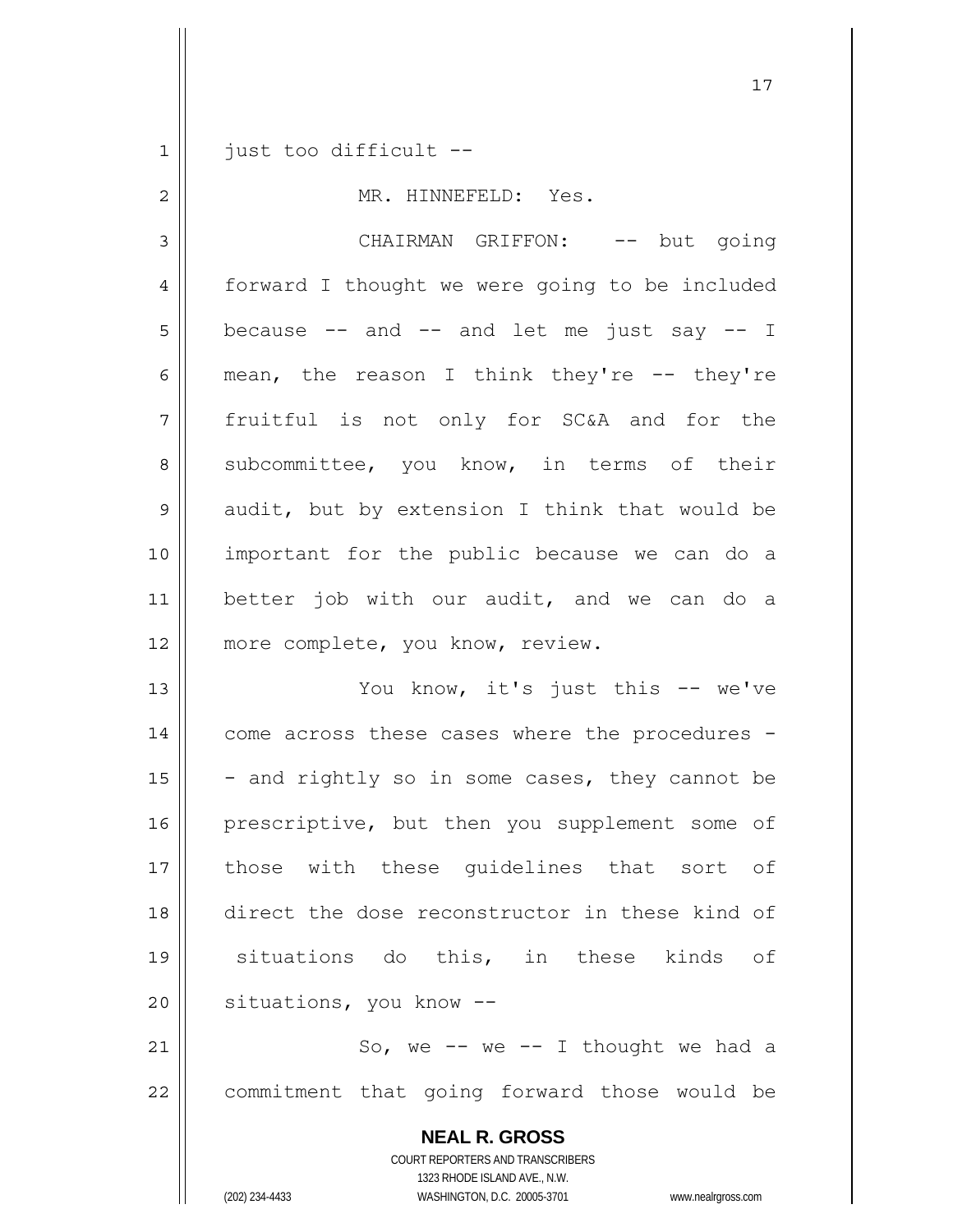**NEAL R. GROSS** COURT REPORTERS AND TRANSCRIBERS 1323 RHODE ISLAND AVE., N.W. 1 2 3 4 5 6 7 8 9 10 11 12 13 14 15 16 17 18 19 20 21 22 added, and that would help us understand whether the dose reconstructor was actually falling in the correct guidelines of, you know -- and it doesn't seem to be happening -- MR. HINNEFELD: No, it's not happening. Well, my recollection of the commitment was to find out how difficult would it be for the contractor to do, and, frankly, I'm still -- you know, I had to remind the contractor how difficult would it be. I mean, I heard about, well, it's doable. You know, we could probably do that, but I don't know - now, Scott, if I'm incorrect. You do a lot more dose reconstructions than Jim Griffin, and Jim Griffin's the one I've been talking to. So, I'd be really interested in your thoughts on this. There are some complications here because I would  $--$  now, if I say something wrong just say it.

18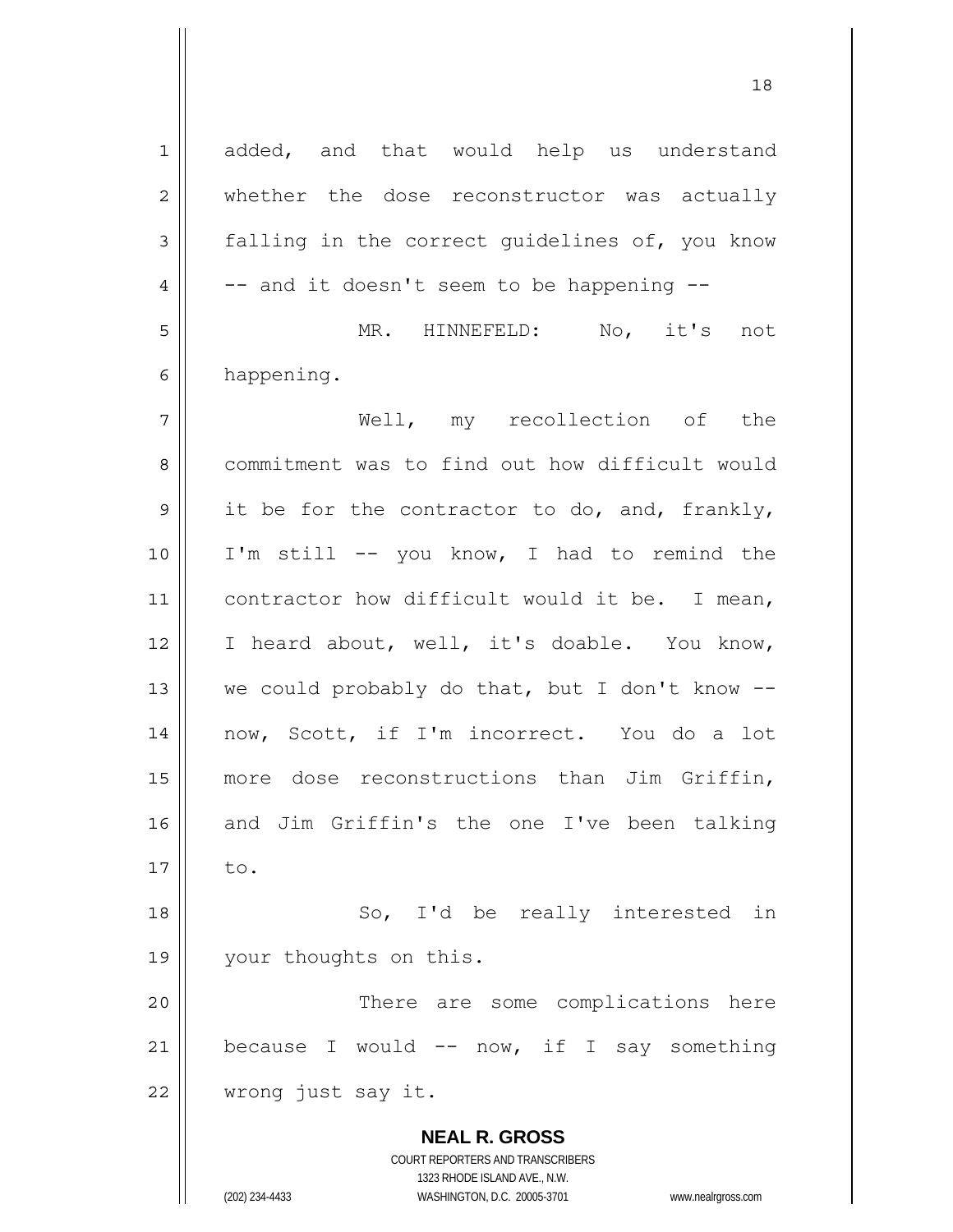|                | 19                                            |
|----------------|-----------------------------------------------|
| $\mathbf 1$    | MR. SIEBERT: Sure.                            |
| $\overline{2}$ | MR. HINNEFELD: Okay. I'm pretty               |
| 3              | confident there are some dose reconstructions |
| 4              | that are done without referring them to       |
| 5              | something like --                             |
| 6              | MR. SIEBERT: Most --                          |
| 7              | MR. HINNEFELD: Okay.                          |
| 8              | MR. SIEBERT: -- most are doing                |
| 9              | without referring --                          |
| 10             | MR. HINNEFELD: -- without                     |
| 11             | referring to one of these supplemental        |
| 12             | quidelines.                                   |
| 13             | So being able to check on whether             |
| 14             | everything is there that should be there      |
| 15             | becomes a more difficult task for everybody.  |
| 16             | So when you get -- in other words you get a   |
| 17             | claim and there is no guide associated with   |
| 18             | it, it will be difficult to decide, maybe --  |
| 19             | might be difficult to decide whether it was   |
| 20             | mistakenly omitted or whether there's just    |
| 21             | none in use. So that's one thing that would   |
| 22             | be somewhat difficult.                        |
|                | <b>NEAL R. GROSS</b>                          |

COURT REPORTERS AND TRANSCRIBERS 1323 RHODE ISLAND AVE., N.W.

 $\mathsf{I}$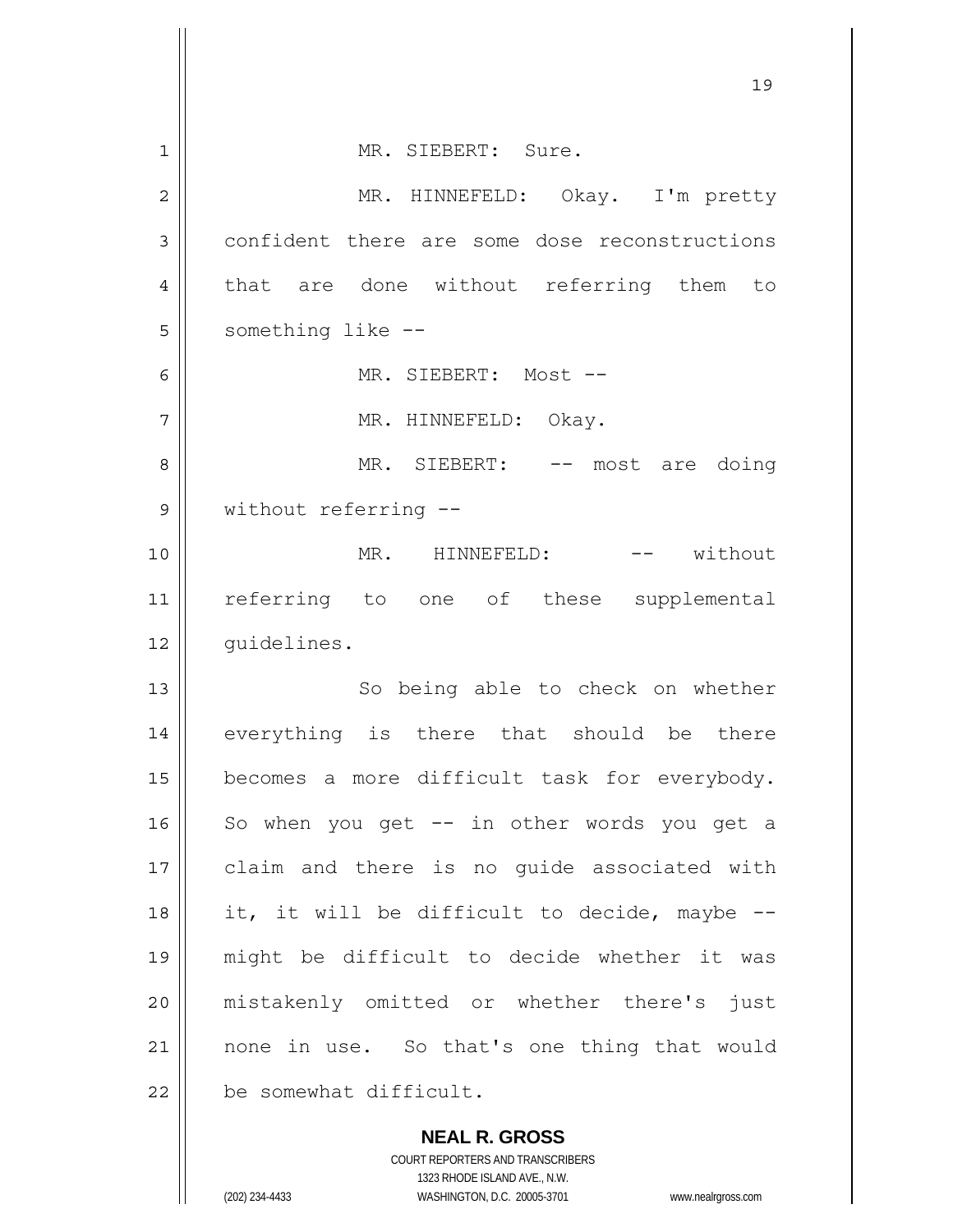1 2 CHAIRMAN GRIFFON: Can I ask just a question there?

3 4 5 6 7 8 9 If you have a Hanford case -- like I know there is some cites that you don't even have quidelines for necessarily, right? But if you have some of the ones that have the guideline, would it be fair to assume that - that those claims may always -- or will always turn to --

10 11 12 13 14 15 16 MR. SIEBERT: Actually, not, because the background on these were originally the technical basis documents, as you guys know from reviewing them, could be very complicated and convoluted, to be specific as to what you need to do from a dose reconstruction point of view.

17 18 19 20 21 22 So originally we had put together these to kind of get to the very specific points of dose reconstruction as to what's in the TBD, and then also list that if there are additional things that may not have made into the TBD yet that were waiting -- getting into

> **NEAL R. GROSS** COURT REPORTERS AND TRANSCRIBERS 1323 RHODE ISLAND AVE., N.W. (202) 234-4433 WASHINGTON, D.C. 20005-3701 www.nealrgross.com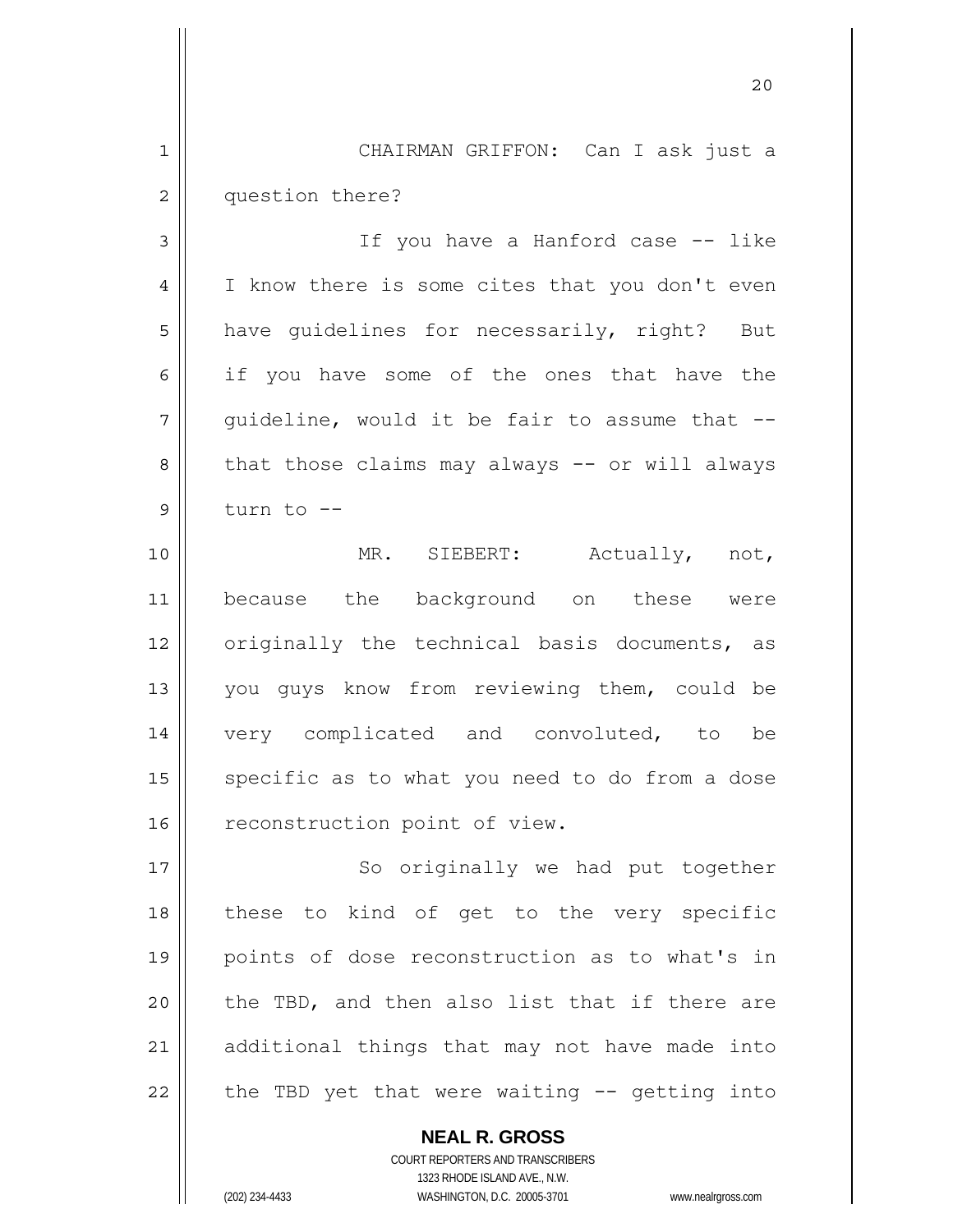| $\mathbf 1$    | the TBD, have that direction there, as well.             |
|----------------|----------------------------------------------------------|
| $\overline{2}$ | When we went back and looked at                          |
| 3              | these, and I've had my dose reconstructors,              |
| 4              | the site leads, and look at them the last                |
| 5              | couple of weeks. Most of what was in there               |
| 6              | actually is already in the TBD, is in                    |
| 7              | procedure -- or OTIB 60 for internal, is in              |
| 8              | the external. There's other referenceable                |
| $\mathsf 9$    | places for it. It was just put together in a             |
| 10             | way that made the TBDs easier to use.                    |
| 11             | When we looked back at those,                            |
| 12             | actually a lot of them we've suspended using,            |
| 13             | because once a dose -- and this is what I'm              |
| 14             | saying -- once a dose reconstructor knows what           |
| 15             | they're doing and knows the TBD well, they               |
| 16             | don't have to refer back to these guidelines             |
| 17             | because they already know what they're doing,            |
| 18             | and they know where they can find it in the              |
| 19             | TBD, okay?                                               |
| 20             | So a lot of these actually are                           |
| 21             | being removed, because when we pulled the                |
| 22             | string on all the pieces parts, they're                  |
|                | <b>NEAL R. GROSS</b><br>COURT REPORTERS AND TRANSCRIBERS |

1323 RHODE ISLAND AVE., N.W.

 $\prod$ 

(202) 234-4433 WASHINGTON, D.C. 20005-3701 www.nealrgross.com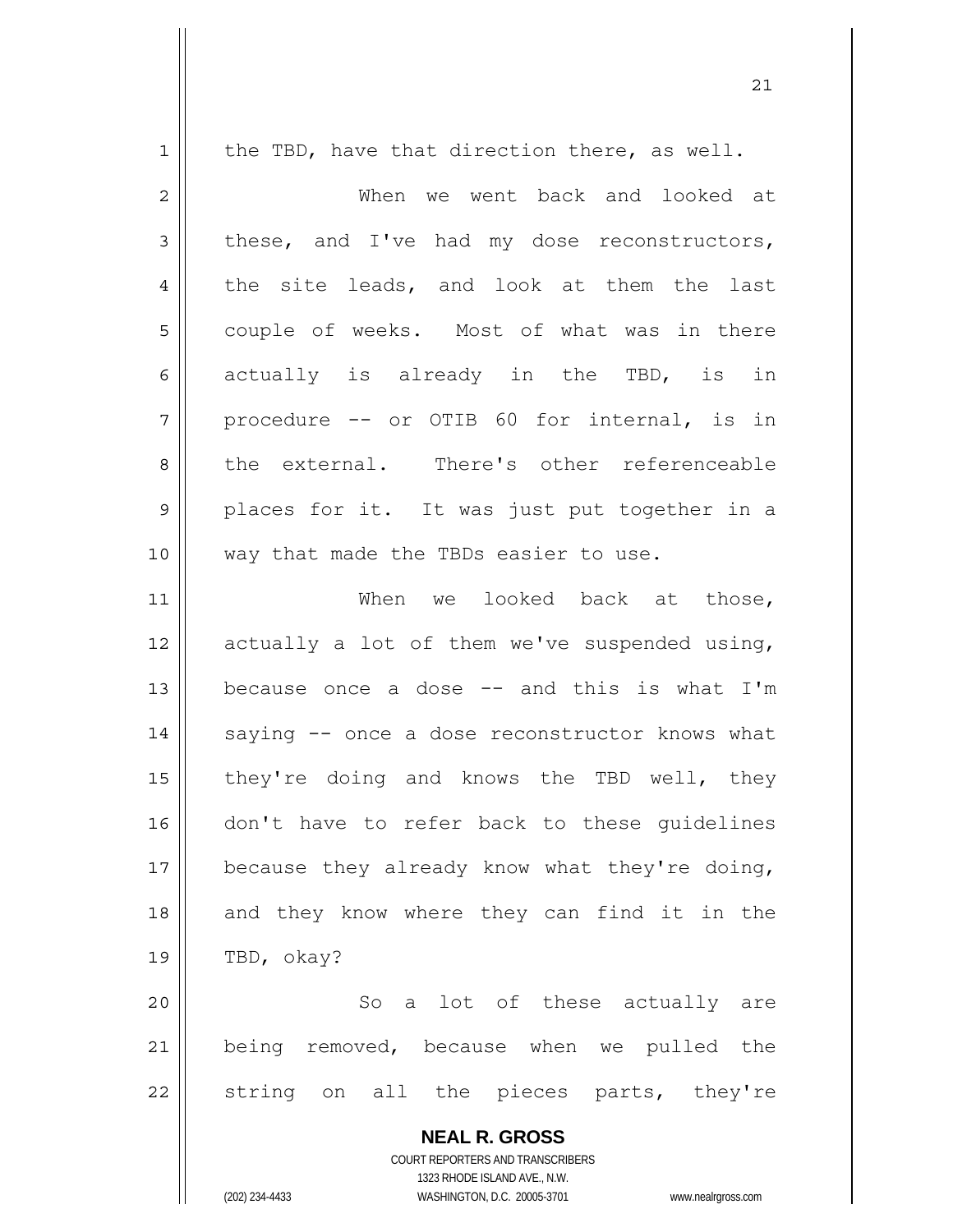**NEAL R. GROSS** COURT REPORTERS AND TRANSCRIBERS 1323 RHODE ISLAND AVE., N.W. (202) 234-4433 WASHINGTON, D.C. 20005-3701 www.nealrgross.com 1 2 3 4 5 6 7 8 9 10 11 12 13 14 15 16 17 18 19 20 21 22 already referenced somewhere else. So they're actually getting very small. Some went away, and there's some others that there are small things that maybe haven't gotten into the TBD yet that we have methods to cover holes. Those are the only things that can be left in these dose reconstruction guidelines. Does that make sense? CHAIRMAN GRIFFON: I mean, what I saw and the few that I looked at, draft ones, from a long time ago -- MR. SIEBERT: Yes, right. CHAIRMAN GRIFFON: -- but from what I saw it looked like it had more of the assistance with the areas I would call like professional judgment, like, you know, for in this situation assume this solubility, or you had some if-then logic, too. MR. SIEBERT: Actually, yes, and - CHAIRMAN GRIFFON: If you have this then you use this. MR. SIEBERT: And almost all of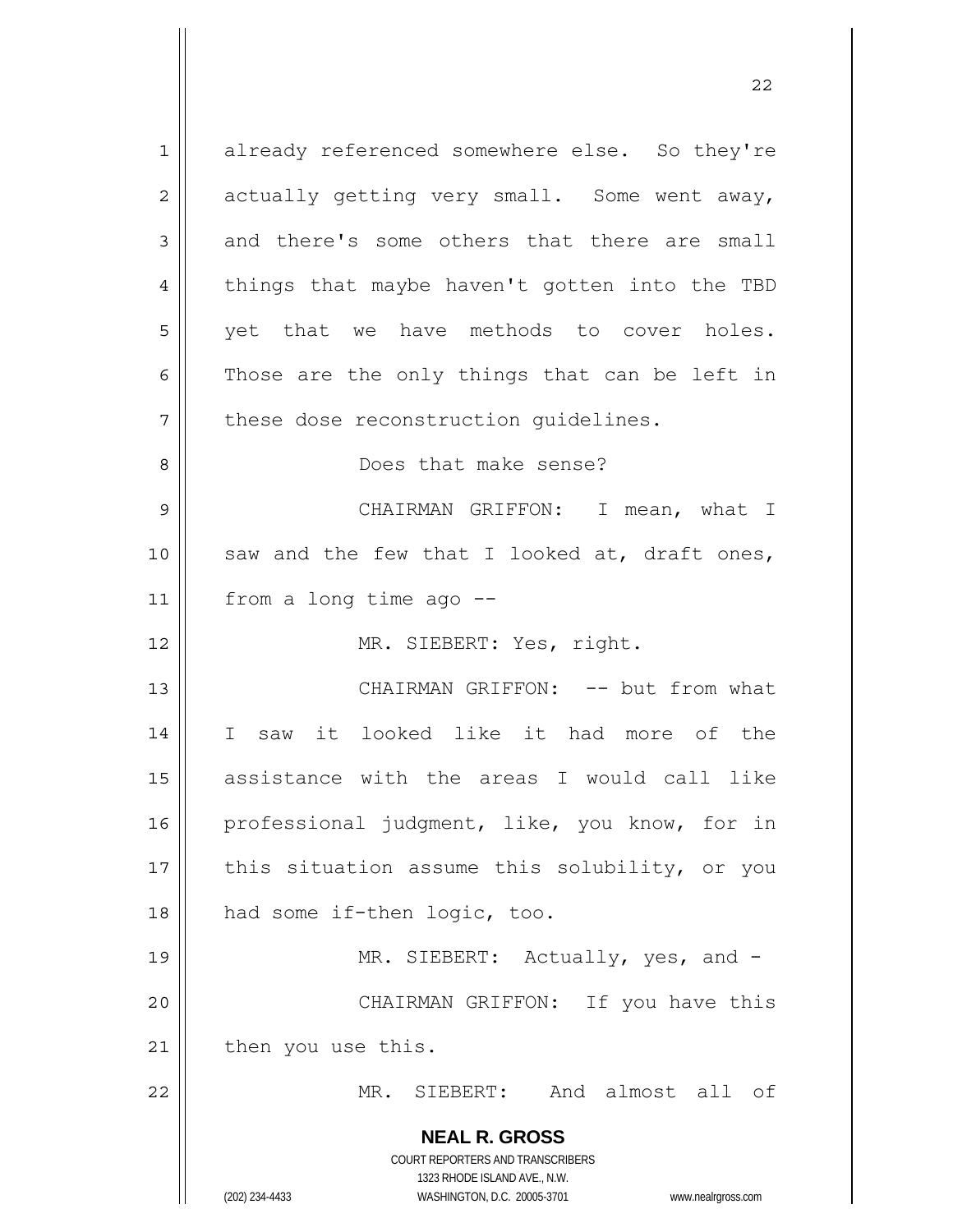| $\mathbf 1$ | that -- most of that was actually internal, if                                                      |
|-------------|-----------------------------------------------------------------------------------------------------|
| 2           | I remember correctly --                                                                             |
| 3           | CHAIRMAN GRIFFON: Yes, a lot of it                                                                  |
| 4           | was internal, yes.                                                                                  |
| 5           | MR. SIEBERT: -- and most of that                                                                    |
| 6           | was over -- was taken over by when we put OTIB                                                      |
| 7           | 60 in place. OTIB 60 has a lot of that                                                              |
| 8           | directive, decision-making process in it                                                            |
| 9           | already.                                                                                            |
| 10          | And that's what I'm saying. When                                                                    |
| 11          | we pulled the string and looked at other                                                            |
| 12          | references, most of the direction was already                                                       |
| 13          | in other places, so we determined -- and I                                                          |
| 14          | quizzed dose reconstructors to find out if                                                          |
| 15          | they're actually referring back to them, and                                                        |
| 16          | they are not, because they already know what's                                                      |
| 17          | in them, and they're referenceable in other                                                         |
| 18          | places.                                                                                             |
| 19          | Does that kind of make sense?                                                                       |
| 20          | CHAIRMAN GRIFFON: But -- so if you                                                                  |
| 21          | had to quess now what -- how often are they                                                         |
| 22          | used, five percent of the cases, one percent?                                                       |
|             | <b>NEAL R. GROSS</b>                                                                                |
|             | COURT REPORTERS AND TRANSCRIBERS                                                                    |
|             | 1323 RHODE ISLAND AVE., N.W.<br>(202) 234-4433<br>WASHINGTON, D.C. 20005-3701<br>www.nealrgross.com |
|             |                                                                                                     |

23

 $\mathsf{I}$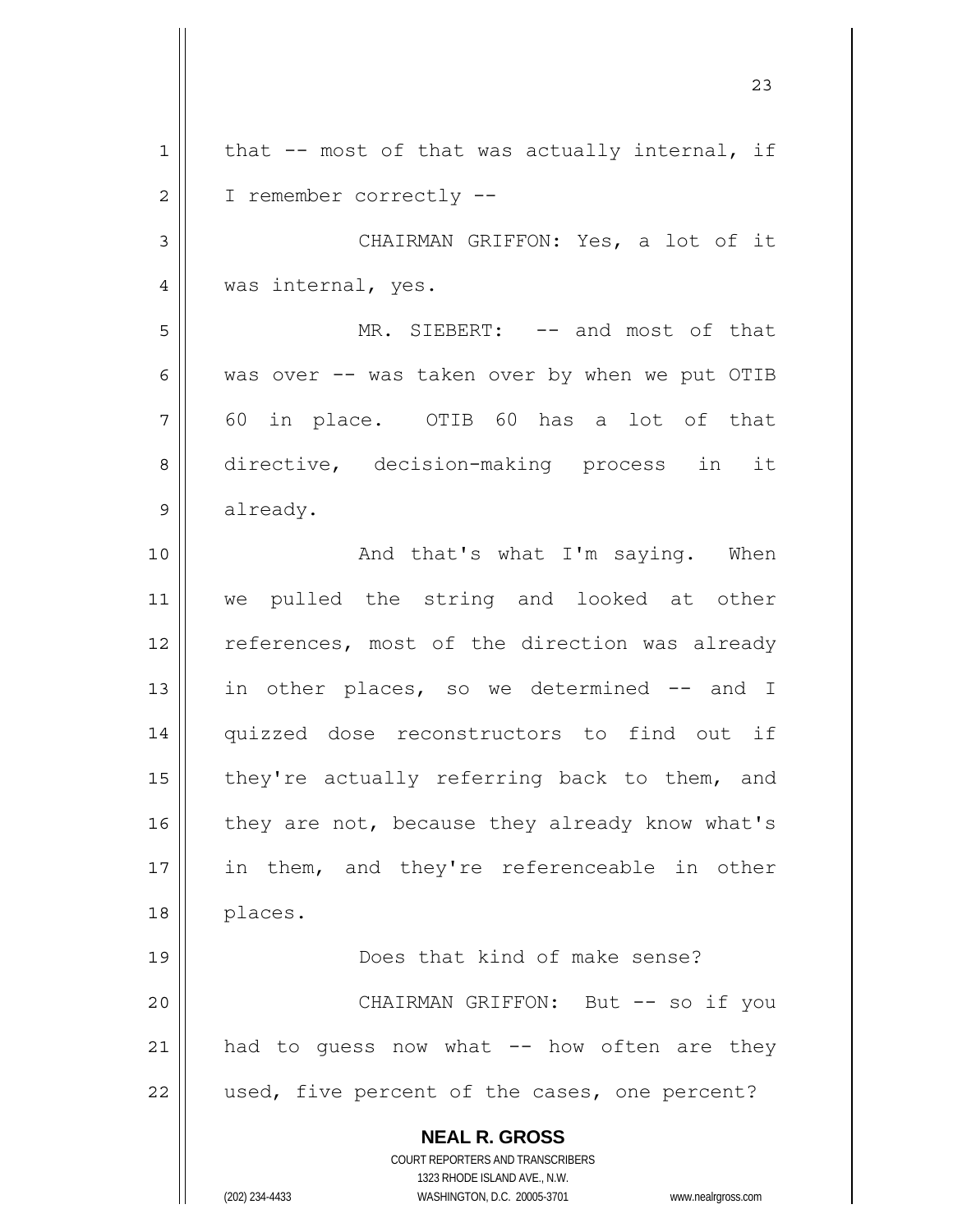|                | 24                                                                                                  |
|----------------|-----------------------------------------------------------------------------------------------------|
| $\mathbf 1$    | MR. SIEBERT: $I$ -- wow, that's --                                                                  |
| $\overline{2}$ | CHAIRMAN GRIFFON: Hard to say?                                                                      |
| $\mathfrak{Z}$ | MR. SIEBERT: Yes, that's really                                                                     |
| 4              | hard to say, but I'd say a relatively small                                                         |
| 5              | percent. I mean,                                                                                    |
| 6              | MR. HINNEFELD: Okay, now Scott,                                                                     |
| 7              | let's have a conversation, because I am                                                             |
| 8              | sympathetic, because, you know, I don't really                                                      |
| 9              | read those reconstructions anymore, but when I                                                      |
| 10             | did it could be very daunting to kind of                                                            |
| 11             | follow the logic of why the DR, so I                                                                |
| 12             | understand --                                                                                       |
| 13             | MR. SIEBERT: Right.                                                                                 |
| 14             | MR. HINNEFELD: -- so I understand                                                                   |
| 15             | -- I understand the interest in happenings.                                                         |
| 16             | For a dose reconstructor who's                                                                      |
| 17             | doing a dose reconstruction, if he -- well, if                                                      |
| 18             | he refers to one of these things, then he's                                                         |
| 19             | got it handy and it would be fairly simple, I                                                       |
| 20             | guess, for him to copy it and goes like a                                                           |
| 21             | supporting documents --                                                                             |
| 22             | MR. SIEBERT: Right.                                                                                 |
|                | <b>NEAL R. GROSS</b><br>COURT REPORTERS AND TRANSCRIBERS                                            |
|                | 1323 RHODE ISLAND AVE., N.W.<br>(202) 234-4433<br>WASHINGTON, D.C. 20005-3701<br>www.nealrgross.com |

 $\mathsf{l}$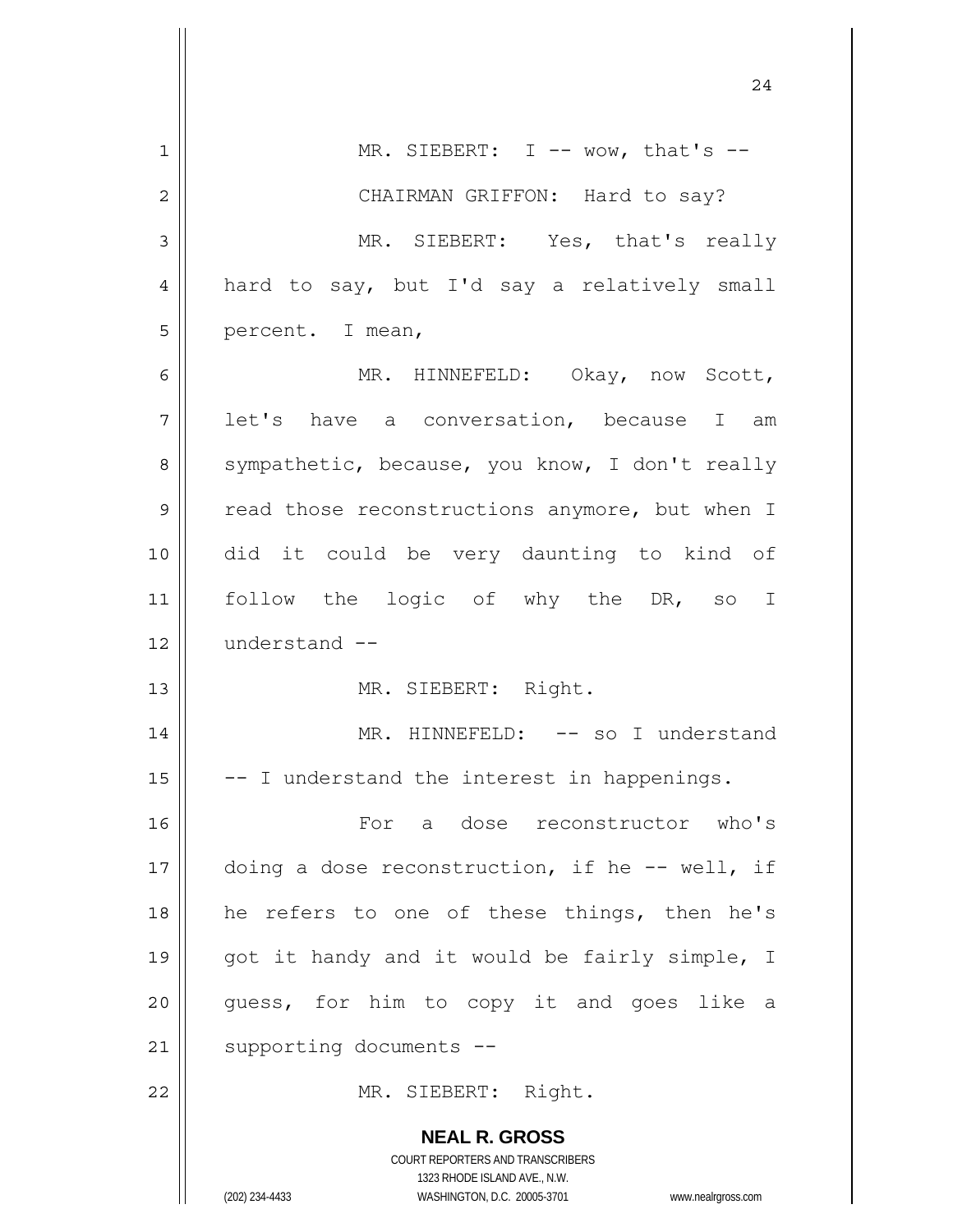| 1              | MR. HINNEFELD: So if you get it                |
|----------------|------------------------------------------------|
| $\overline{2}$ | that would be fairly simple.                   |
| 3              | MR. SIEBERT: Right.                            |
| 4              | MR. HINNEFELD: There are going to              |
| 5              | be other situations which are apparently going |
| 6              | to be much more common now where the dose      |
| 7              | reconstructor knows what it says and doesn't   |
| 8              | look at it. I mean, it may still be there.     |
| 9              | It may not be cancelled, and even if it were   |
| 10             | cancelled it would potentially be in an        |
| 11             | archive somewhere.                             |
| 12             | So to then $--$ if we were going to            |
| 13             | include the thing -- the guide for that case,  |
| 14             | you're asking this person to spend the         |
| 15             | additional time to locate it, you know, pull   |
| 16             | it up, copy it, which doesn't sound like a     |
| 17             | lot, but can turn into a lot. It can turn      |
| 18             | into cumulatively a pretty significant         |
| 19             | investment, particularly when we<br>are        |
| 20             | constantly on our contractor to provide more   |
| 21             | production.                                    |
| 22             | So I'm a little -- I'm a little                |
|                | <b>NEAL R. GROSS</b>                           |

<u>25</u>

COURT REPORTERS AND TRANSCRIBERS 1323 RHODE ISLAND AVE., N.W.

 $\prod$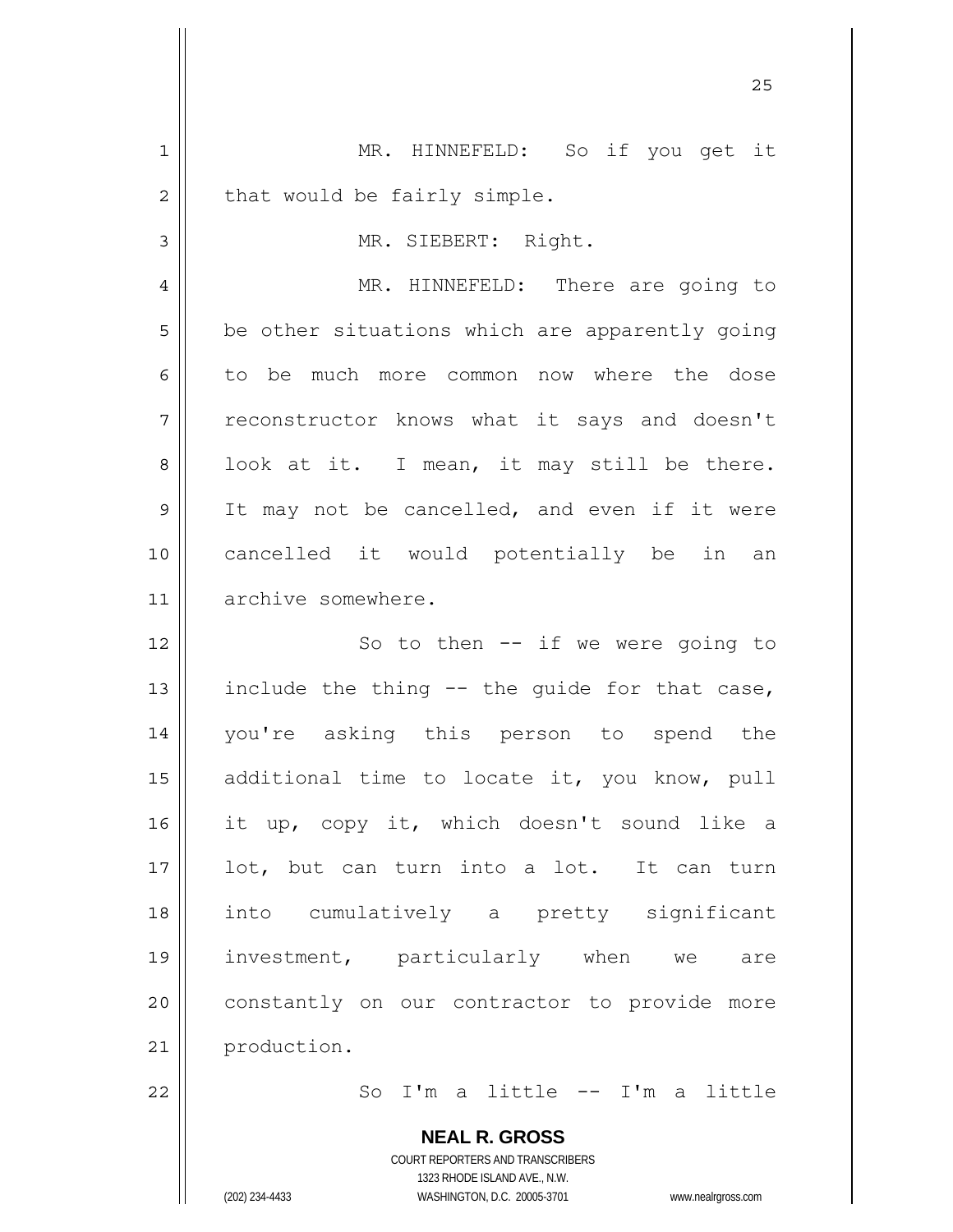**NEAL R. GROSS** COURT REPORTERS AND TRANSCRIBERS 1323 RHODE ISLAND AVE., N.W. 1 2 3 4 5 6 7 8 9 10 11 12 13 14 15 16 17 18 19 20 21 22 hesitant to just say no matter what the situation, if you've got one, grab it and put in there. CHAIRMAN GRIFFON: Well, the other -- the other -- and this was in the -- I'm not sure who -- I don't think you sent this to the whole subcommittee -- MR. HINNEFELD: No, I responded to you and copied -- CHAIRMAN GRIFFON: -- because the other part of your response to me was that, you know, and this would be fine, but I feel like I'm -- I feel like I just got in a time machine and went back two years -- MR. HINNEFELD: Yes. CHAIRMAN GRIFFON: -- because you said that we could provide them for the cases, if we have issues about a certain case that we're reviewing, then you may be able to  $-$ -MR. HINNEFELD: Did I say that? CHAIRMAN GRIFFON: Yes, I thought you did, yes.

<u>26</u>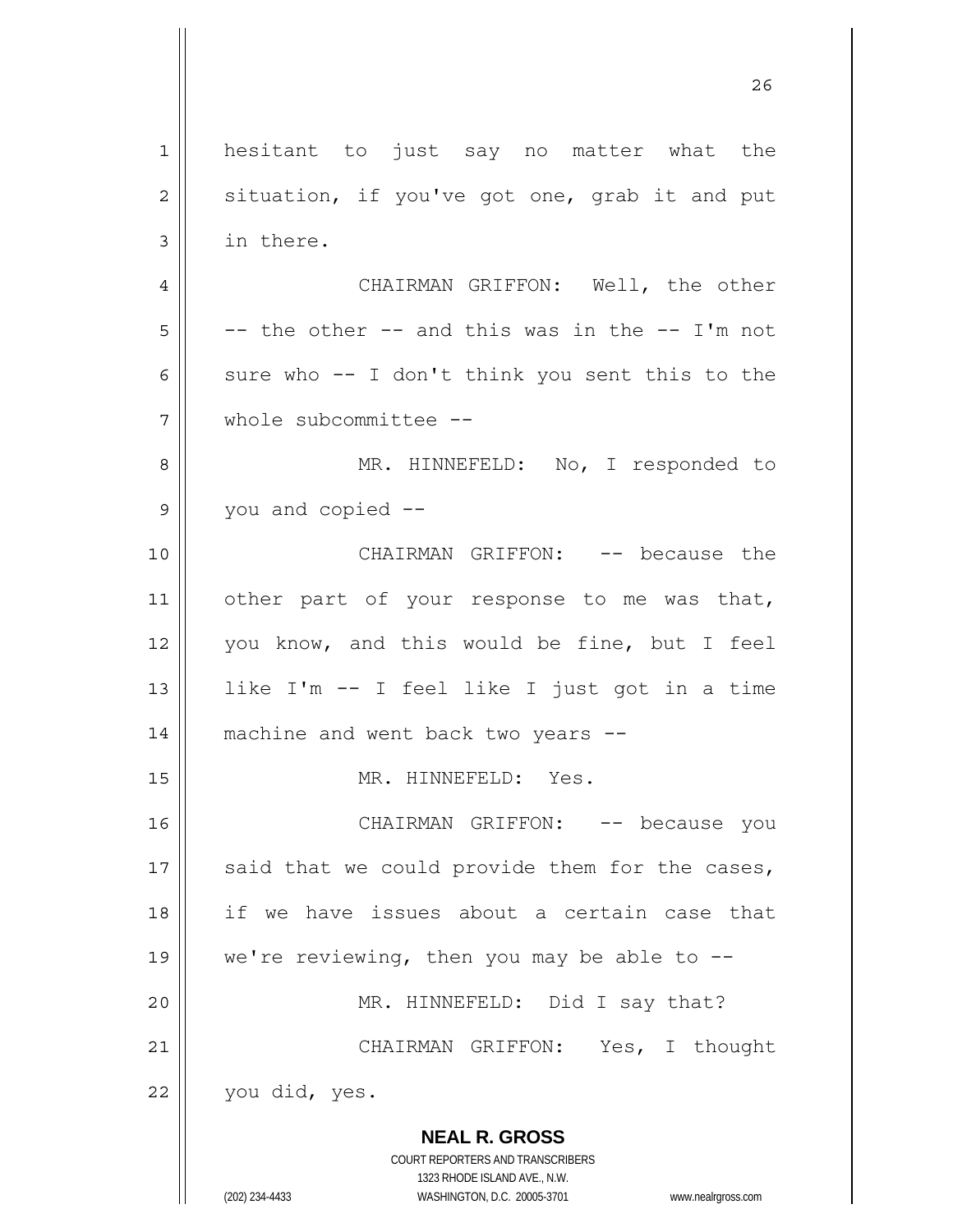**NEAL R. GROSS** COURT REPORTERS AND TRANSCRIBERS 1323 RHODE ISLAND AVE., N.W. (202) 234-4433 WASHINGTON, D.C. 20005-3701 www.nealrgross.com 1 2 3 4 5 6 7 8 9 10 11 12 13 14 15 16 17 18 19 20 21 22 MR. SIEBERT: That surprises me. I don't believe we kept those historically. CHAIRMAN GRIFFON: And I thought that was the original problem was that you couldn't do those historically. MR. HINNEFELD: Yes, I don't think they're kept historically. MR. SIEBERT: They're not. CHAIRMAN GRIFFON: Because I was confused when I saw that in your response. MR. SIEBERT: They're not controlled documents under the project -- CHAIRMAN GRIFFON: So you wouldn't have dated versions and stuff like that. Right, right. MR. SIEBERT: Exactly. CHAIRMAN GRIFFON: Because if that, you know, if that were available then we wouldn't be here right now. MR. SIEBERT: Right, you could always reference -- CHAIRMAN GRIFFON: Just pull the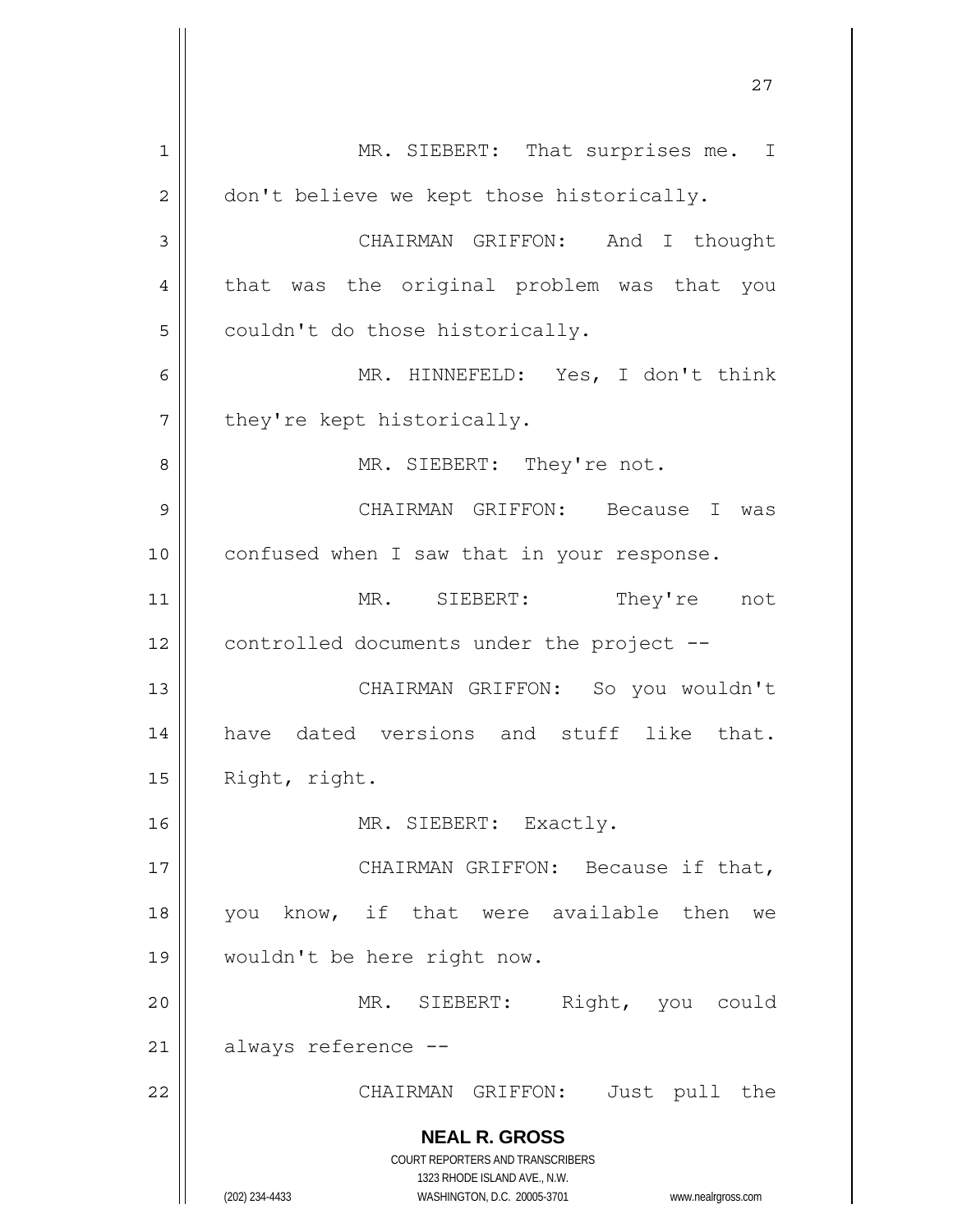**NEAL R. GROSS** COURT REPORTERS AND TRANSCRIBERS 1323 RHODE ISLAND AVE., N.W. (202) 234-4433 WASHINGTON, D.C. 20005-3701 www.nealrgross.com 1 2 3 4 5 6 7 8 9 10 11 12 13 14 15 16 17 18 19 20 21 22 ones we needed and then SC&A could, you know - - MR. HINNEFELD: Right. CHAIRMAN GRIFFON: So then even --I agree with you, Stu, if they're not -- if they're so familiar with them that they're not really referencing them or they're in some - referenced in some other way -- MR. HINNEFELD: Right. CHAIRMAN GRIFFON: -- or they could be part of the workbooks now or whatever. They don't use them, you know, but it would certainly be helpful from the audit standpoint if we have, you know -- And I'm not sure how much of a burden it would be going forward to add a file. I know it's many cases, but -- MR. HINNEFELD: Well, if they pull it open and it's open, I mean, they're using it. That's clearly that could be done. CHAIRMAN GRIFFON: Yes. MR. HINNEFELD: You know, I mean, I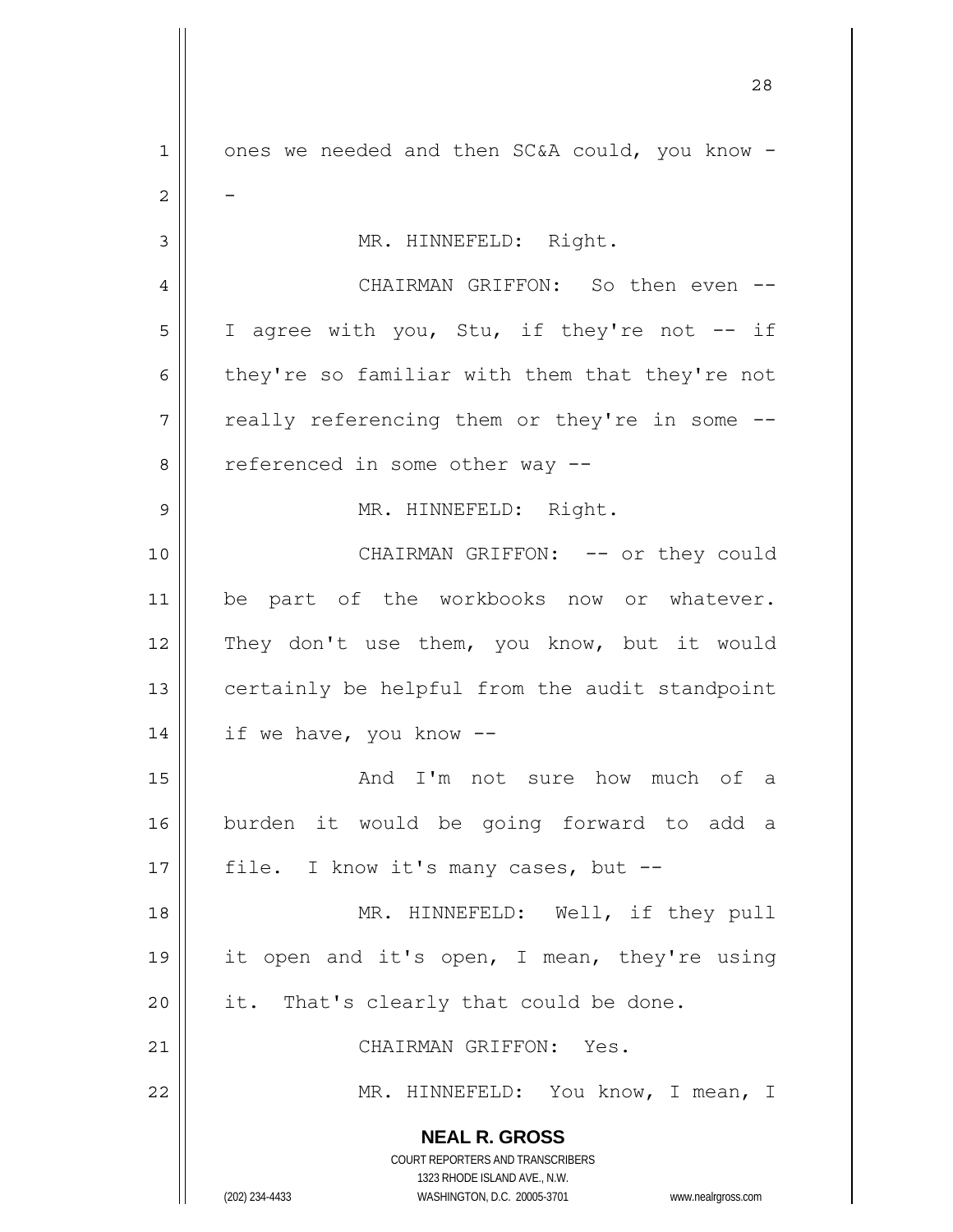**NEAL R. GROSS** COURT REPORTERS AND TRANSCRIBERS 1323 RHODE ISLAND AVE., N.W. (202) 234-4433 WASHINGTON, D.C. 20005-3701 www.nealrgross.com 1 2 3 4 5 6 7 8 9 10 11 12 13 14 15 16 17 18 19 20 21 22 can send that direction here at the break to ORAU, and it will take them a while to implement it, but it will be done. CHAIRMAN GRIFFON: Yes. MR. HINNEFELD: Apparently, that will catch very few of these dose reconstructions. CHAIRMAN GRIFFON: Yes. MR. HINNEFELD: I'm interested about the things that are being retired, since you say you don't keep them historically. Could you keep them for a while? MR. SIEBERT: Yes, we can. If we can track them all down. We didn't  $--$  see, the site experts were basically in charge of keeping those up to date -- MR. HINNEFELD: Okay. MR. SIEBERT: -- and they were basically writing over them as they went over them. MR. HINNEFELD: So, I mean, by a version --

<u>29</u>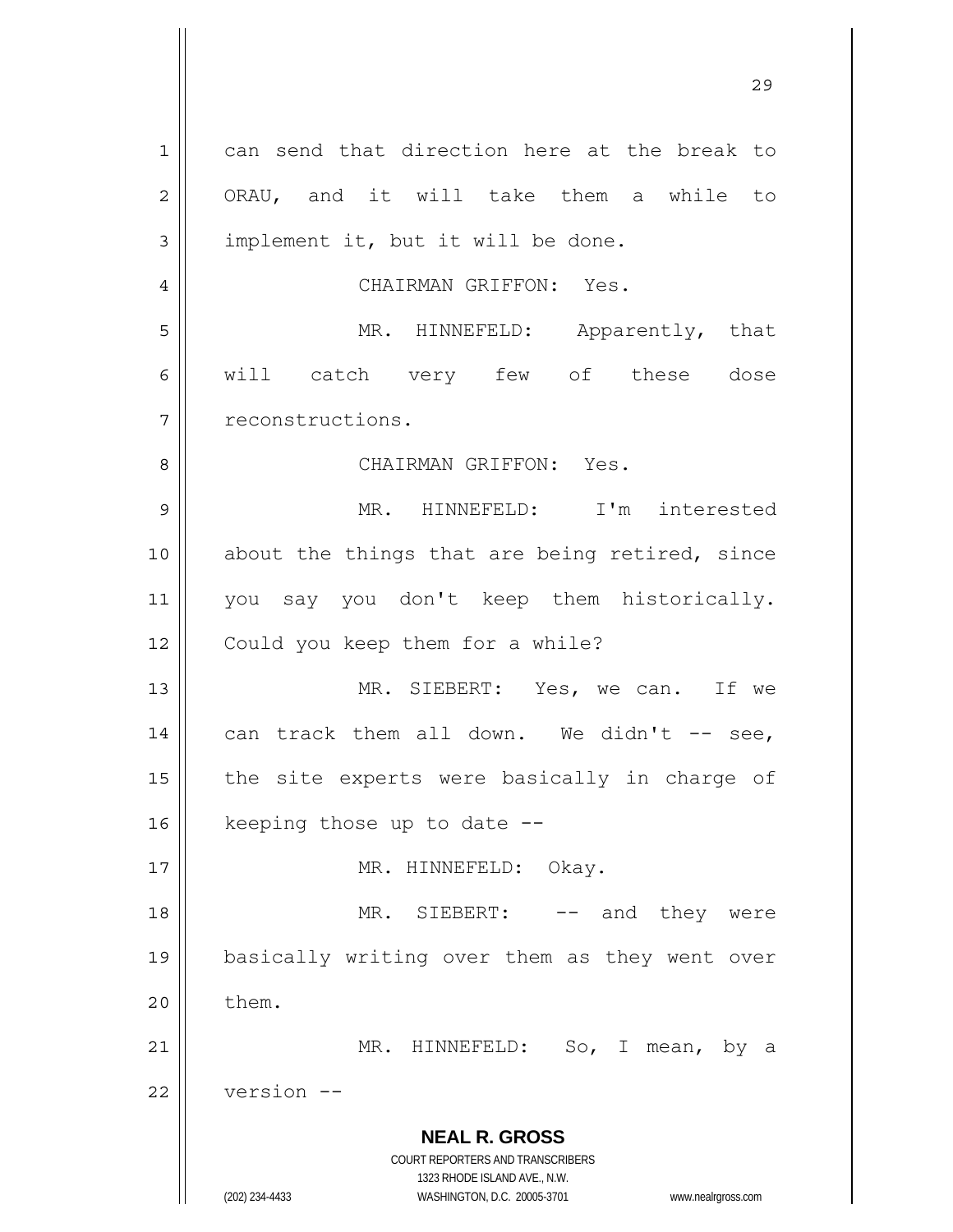1 2 3 4 5 6 7 8 9 10 11 12 13 14 15 16 17 18 19 20 21 22 CHAIRMAN GRIFFON: I'm amazed that in this day and age that we didn't keep revs of things, but -- MR. SIEBERT: Well, once again, they weren't referenceable, controlled documents, and it was -- it was much easier to do that for small issues that haven't gotten into TBD yet, and then once it got in the TBD you can remove it and things like that, rather than going through the whole controlled document process, which does take a while. DR. MAURO: From a practical standpoint, from SC&A's side, when I budget, I make certain assumptions, and this -- one of my concerns is that do we run into circumstances where all of a sudden we're spending days trying to figure out what was done, because I know in my experience once I figure out what was done, it's done. Because then I'd know whether or not there are problems or not. The hard part is figuring out what

30

**NEAL R. GROSS** COURT REPORTERS AND TRANSCRIBERS 1323 RHODE ISLAND AVE., N.W. (202) 234-4433 WASHINGTON, D.C. 20005-3701 www.nealrgross.com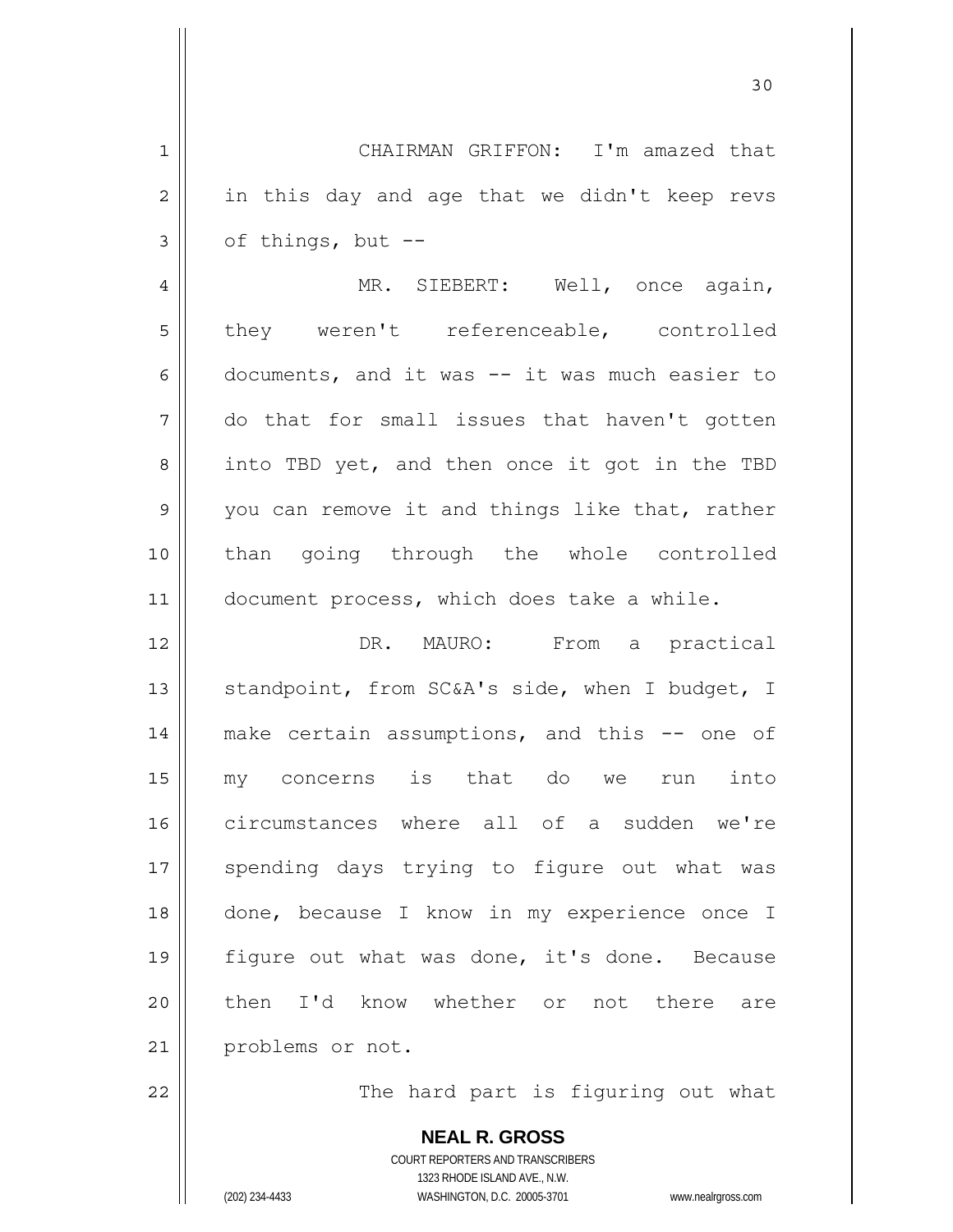**NEAL R. GROSS** COURT REPORTERS AND TRANSCRIBERS 1323 RHODE ISLAND AVE., N.W. (202) 234-4433 WASHINGTON, D.C. 20005-3701 www.nealrgross.com 1 2 3 4 5 6 7 8 9 10 11 12 13 14 15 16 17 18 19 20 21 22 was done, and in my mind it shouldn't be that hard to figure out. You should be able to read the document, then do our calculations and match your numbers. Okay, I know what you've done. But I find myself caught up  $--$  now, I guess I have a question to the work group. I know that we don't do this, but would there be a problem with our auditor calling up the originator and saying listen I don't understand what you did here. And it may - you know, just so that we could get through this thing. If it's very much a living process the way you describe it  $-$  not always, but in some cases it's not trackable, simple as that. CHAIRMAN GRIFFON: That's -- that's deja vu to me, too -- MR. HINNEFELD: Right, I did say that  $-$ DR. MAURO: No, we probably had this conversation. No, we haven't done that.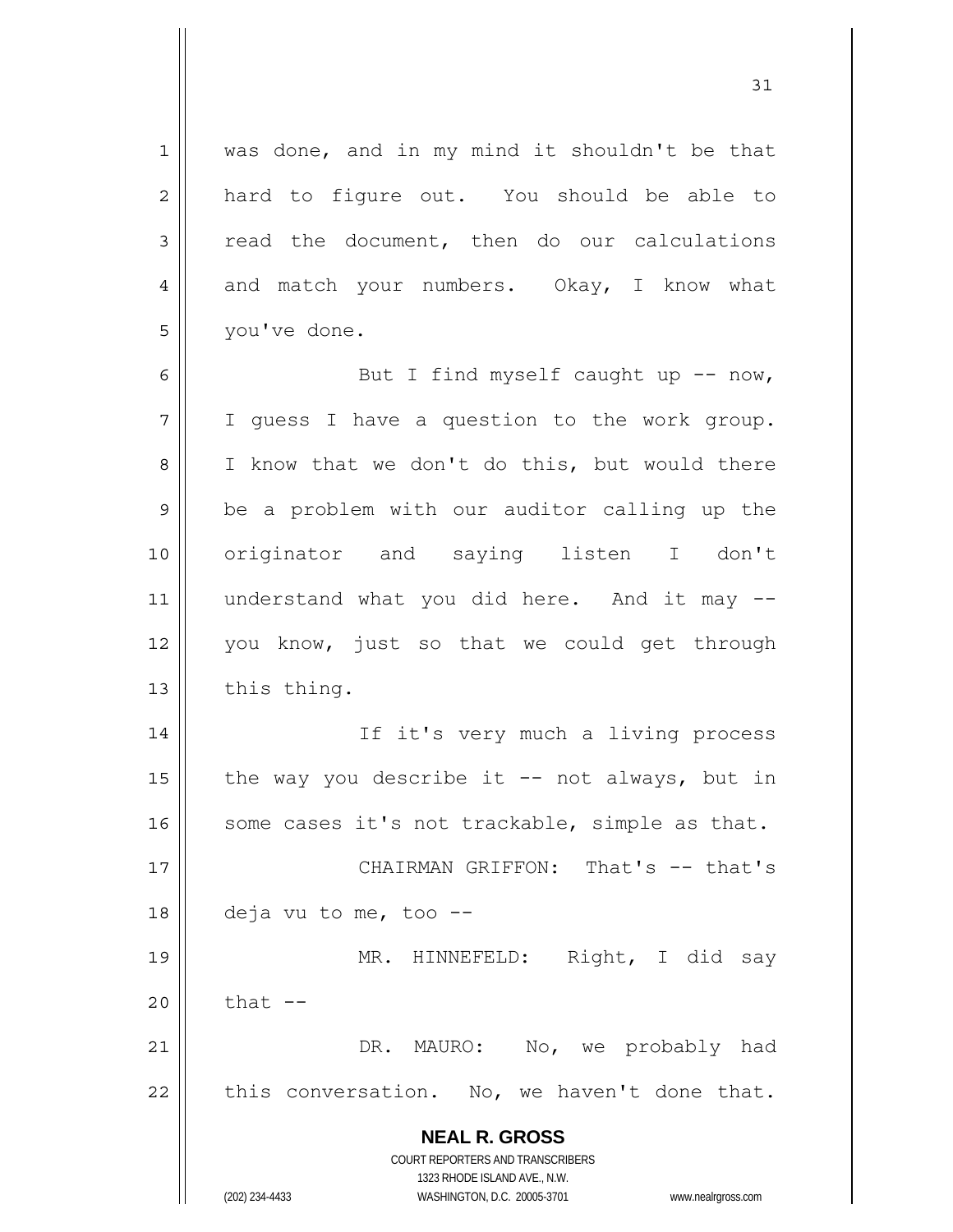| 1  | We haven't done that because we're auditors,                        |
|----|---------------------------------------------------------------------|
| 2  | and I think that we're probably not supposed                        |
| 3  | to do that.                                                         |
| 4  | CHAIRMAN GRIFFON: Yes.                                              |
| 5  | MEMBER MUNN: John, can you get a                                    |
| 6  | little closer to the mike?                                          |
| 7  | DR. MAURO: Sure.                                                    |
| 8  | CHAIRMAN GRIFFON: Also, I think                                     |
| 9  | that NIOSH had some concern about you going                         |
| 10 | directly to all staff --                                            |
| 11 | DR. MAURO: Okay, is this one of                                     |
| 12 | these? Okay, Wanda, could you hear me a                             |
| 13 | little better now?                                                  |
| 14 | MEMBER MUNN: Oh, thank you, that's                                  |
| 15 | so much better.                                                     |
| 16 | DR. MAURO: All I did, I probably                                    |
| 17 | brought this up two years ago, but what I was                       |
| 18 | saying is that sometimes it takes us a long                         |
| 19 | time during our audits to figure out what was                       |
| 20 | done, because before we could say anything                          |
| 21 | constructive or whatever, we have to basically                      |
| 22 | reproduce their numbers and say, okay, I see                        |
|    |                                                                     |
|    | <b>NEAL R. GROSS</b><br>COURT REPORTERS AND TRANSCRIBERS            |
|    | 1323 RHODE ISLAND AVE., N.W.                                        |
|    | (202) 234-4433<br>WASHINGTON, D.C. 20005-3701<br>www.nealrgross.com |

32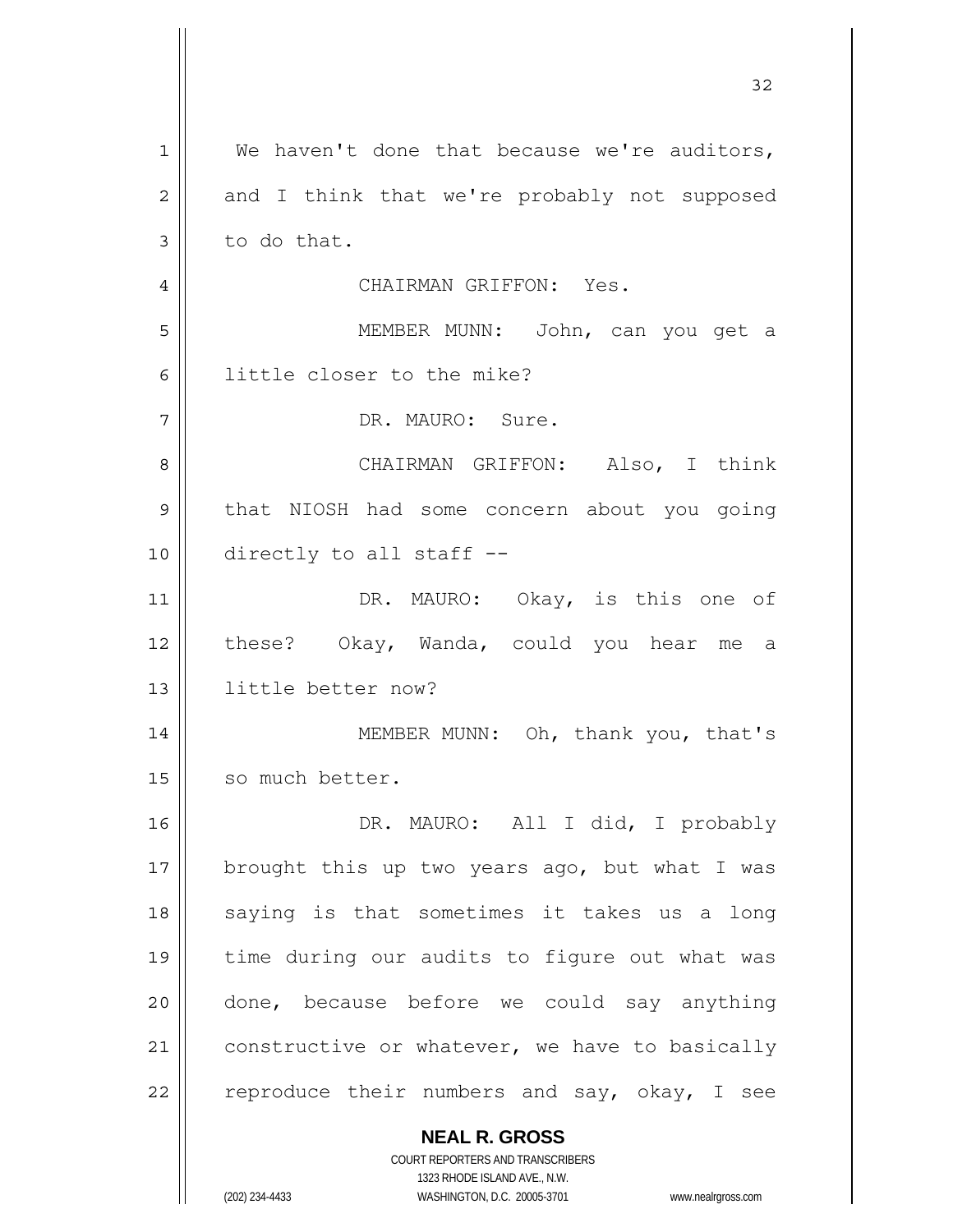1 what they did.

2 3 MEMBER MUNN: Yes, yes, I recall that discussion.

33

4 5 6 7 8 9 10 11 12 13 DR. MAURO: Right, and I know that it sounds like that institutionally, to be able to put down the complete paper trail, either in the DR or reference of documents, and it sounds like it's not always there, because there are times when something may have been retired and a person may have used a technique and that doesn't even exist anymore, the method that was used and the assumptions that were used in 2005.

14 15 16 17 18 19 20 21 The question I have in order to make life easier for us, if we could call the author in 10 minutes we might be able to straighten this out, rather than spending a day or two trying to figure it out, and perhaps never figuring it out, and coming out with a comment that says we can't figure it out.

You know, that's not very helpful.

**NEAL R. GROSS** COURT REPORTERS AND TRANSCRIBERS

1323 RHODE ISLAND AVE., N.W.

(202) 234-4433 WASHINGTON, D.C. 20005-3701 www.nealrgross.com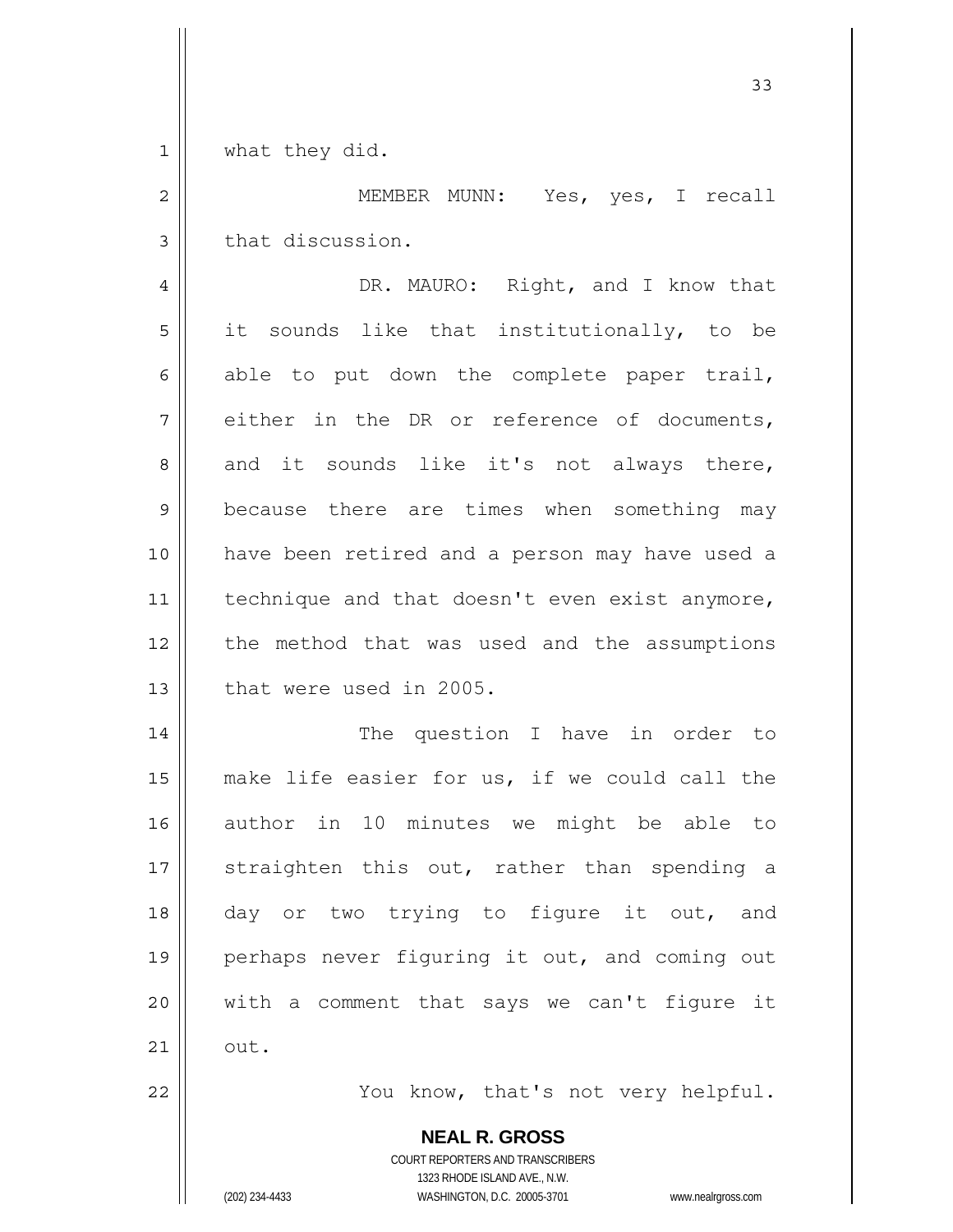**NEAL R. GROSS** COURT REPORTERS AND TRANSCRIBERS 1 2 3 4 5 6 7 8 9 10 11 12 13 14 15 16 17 18 19 20 21 22 Now the only problem is  $--$  is  $--$  does that break the barrier that you're looking to hold between the auditor and the authors. In my mind, it would certainly help me to get my costs down by being able to make that phone call, but I'd have to take guidance from the - - from the work group. MR. HINNEFELD: Well, and I would also want to talk to Larry. Personally, I don't see a particular problem, personally. If we want to call this an audit, which we kind of resist, but if this is an audit in every audit I've ever had when I was in a different job I spoke to the auditor. You know, they come and there's a meeting and there's conversation, and the auditor attempts to obtain the best understanding -- well, you would like for the auditor to have the best understanding of what's being done. So before I commit to that -- see, we have what  $-$  over a hundred probably, maybe not quite that many anymore -- not anymore.

1323 RHODE ISLAND AVE., N.W.

(202) 234-4433 WASHINGTON, D.C. 20005-3701 www.nealrgross.com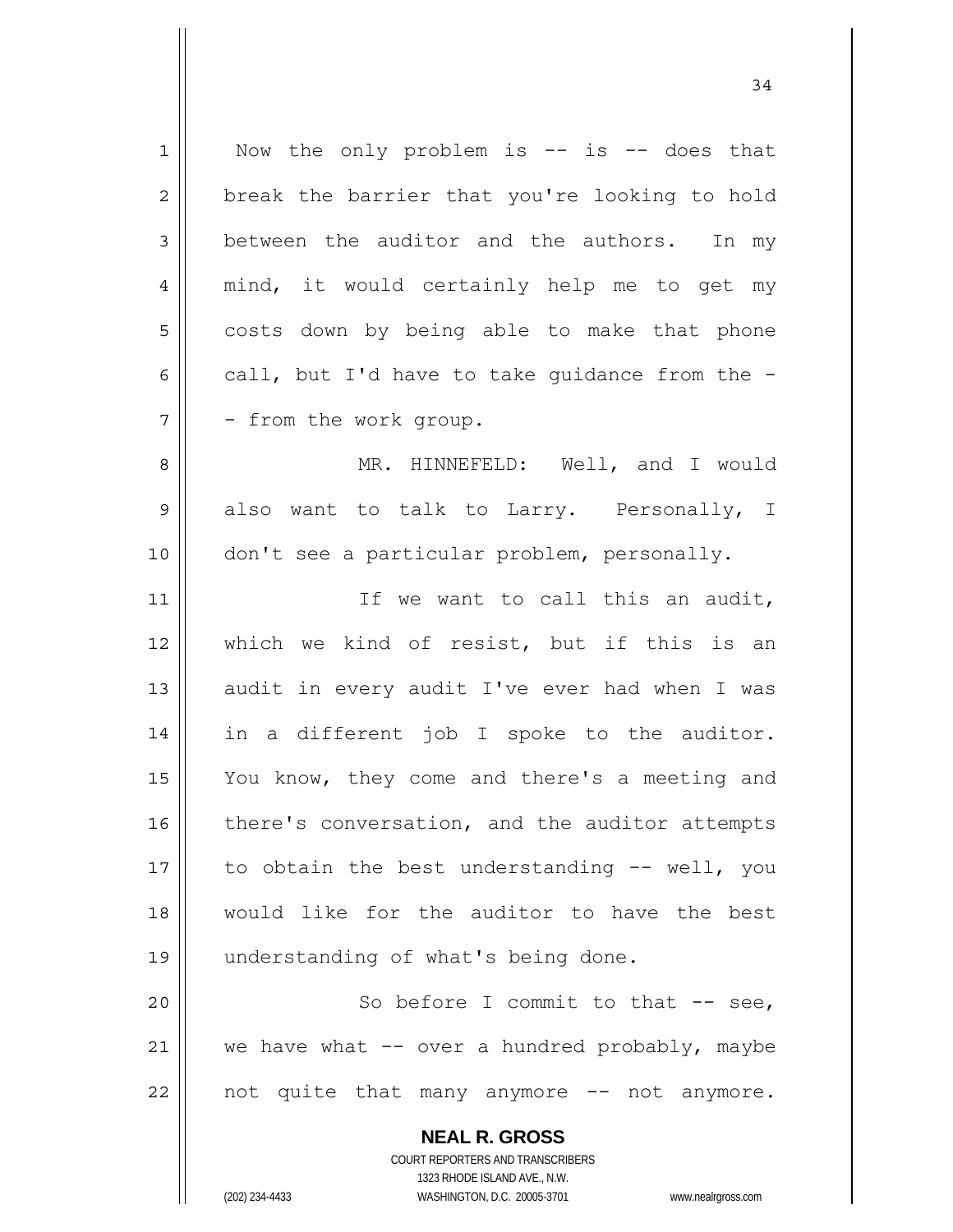**NEAL R. GROSS** COURT REPORTERS AND TRANSCRIBERS 1 2 3 4 5 6 7 8 9 10 11 12 13 14 15 16 17 18 19 20 21 22 We have a lot of people who do dose reconstructions all over the place. Of course, we can just tell you where they are so you know what time zone to call in, but I'm not sure about their phone availability. And if you called them about a claim, they did that claim maybe long ago -- CHAIRMAN GRIFFON: A long time ago. MR. HINNEFELD: -- maybe long ago. CHAIRMAN GRIFFON: Yes. MR. HINNEFELD: So the phone call in getting some immediacy may not work. A question and answer process -- but, of course, that's going to build into the delay because you're going to have to, you know, if we'll have a point of contact for the questions - it might be a contractor point of contact. It doesn't necessarily have to be a federal point of contact. You know, somebody that, you know, this is the DRist on this and here's my question, that kind of stuff -- or can they

<u>35 and 2012</u>

1323 RHODE ISLAND AVE., N.W.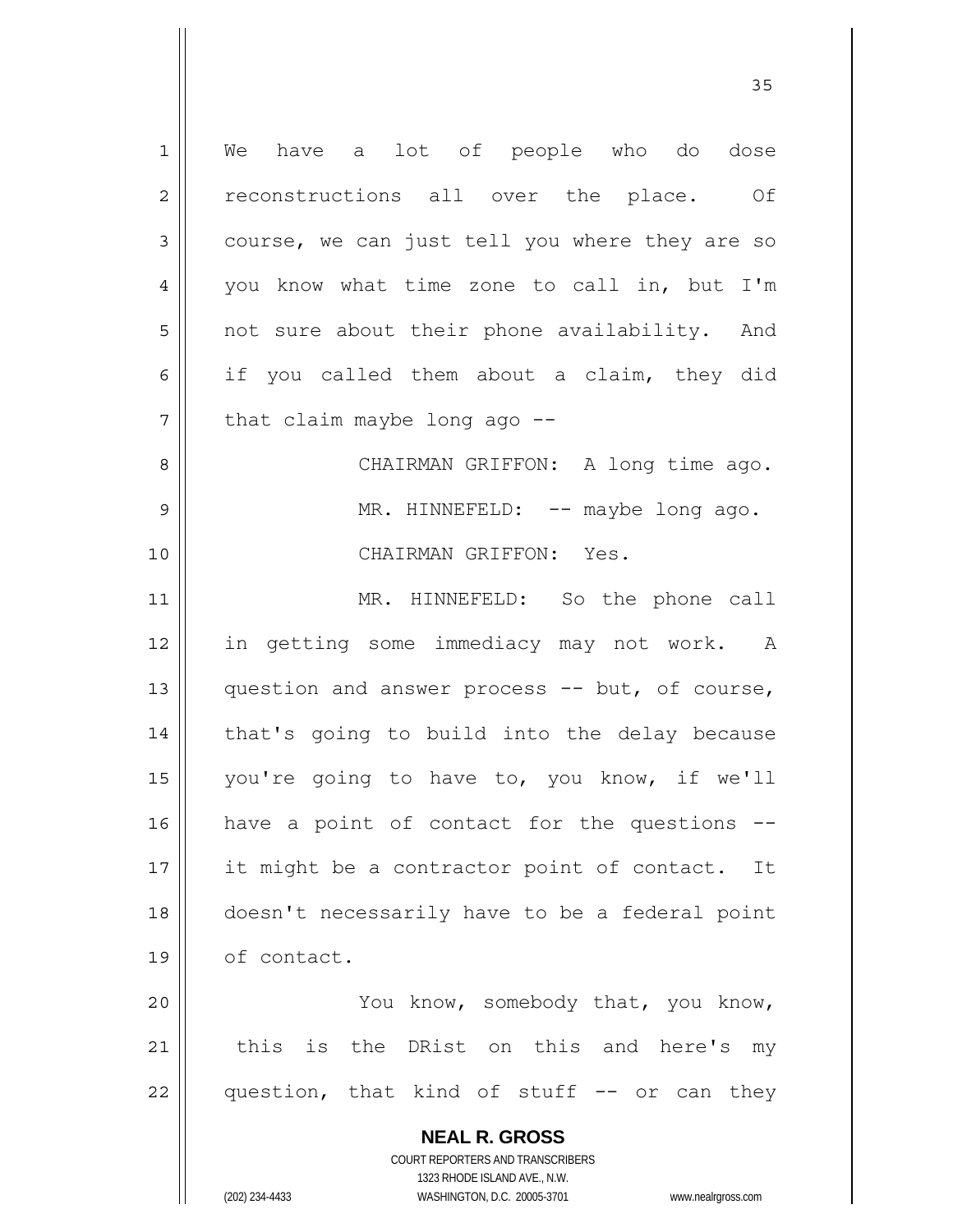call and we could eventually have a phone call, but then the DRist would, you know, get that quickly and they would have to refresh their memory with that specific dose reconstruction.

6 7 8 9 10 11 12 And at that point then you could have a useful conversation at a point when you could both have a conversation. So then your auditor has to -- you know, you have to schedule a conversation so you can both have the case fresh in your mind, rather than just call anybody out of the blue.

13 14 15 16 17 18 I mean, there's a process there that probably I think that could work. And like I said it's not -- this is not ORAU policy saying it could work -- or OCAS policy saying this, because I really kind of need to get some feedback back in the office on it.

19 20 21 22 DR. MAURO: But remember what happens. Then it happens on the back end of the process. One way or the other that's going to happen.

> **NEAL R. GROSS** COURT REPORTERS AND TRANSCRIBERS 1323 RHODE ISLAND AVE., N.W. (202) 234-4433 WASHINGTON, D.C. 20005-3701 www.nealrgross.com

1

2

3

4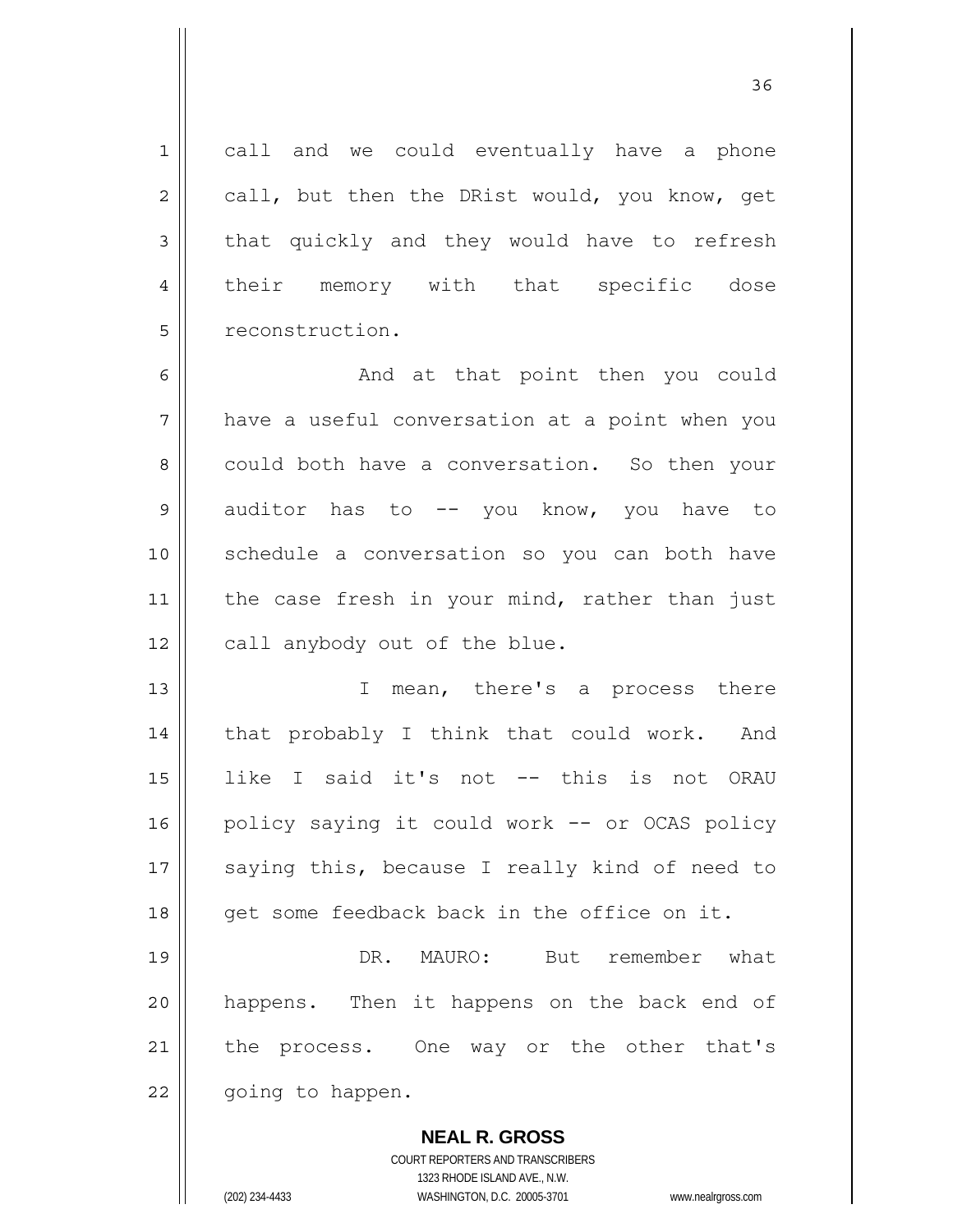| CHAIRMAN GRIFFON: Yes, yes.                                                                         |
|-----------------------------------------------------------------------------------------------------|
| MR. HINNEFELD: You're right, after                                                                  |
| it's written down then it's going to happen.                                                        |
| MEMBER CLAWSON: We're getting into                                                                  |
| this. You talk about deja vu because coming                                                         |
| back to this part of the issue we got into was                                                      |
| you could not reconstruct what they did, and                                                        |
| what I've heard so many times coming back into                                                      |
| this is we don't know what they use.                                                                |
| So then we bring it up, and, oh,                                                                    |
| they use this process to be able to do it.                                                          |
| Okay, so we'll go back and use that one. No,                                                        |
| that one no longer exists. That has been                                                            |
| moved to this one, and now -- actually, that                                                        |
| one doesn't even -- we've moved to this one,                                                        |
| and this is our issue is we're -- we're                                                             |
| shooting all over the place, and<br>for<br>an                                                       |
| auditor to be able to come in and perform                                                           |
| this, we have -- we have no idea what was                                                           |
| used.                                                                                               |
| And so it comes back with the                                                                       |
| comments that they do with it. We can't                                                             |
| <b>NEAL R. GROSS</b>                                                                                |
| <b>COURT REPORTERS AND TRANSCRIBERS</b>                                                             |
| 1323 RHODE ISLAND AVE., N.W.<br>(202) 234-4433<br>WASHINGTON, D.C. 20005-3701<br>www.nealrgross.com |
|                                                                                                     |

 $\mathsf{I}$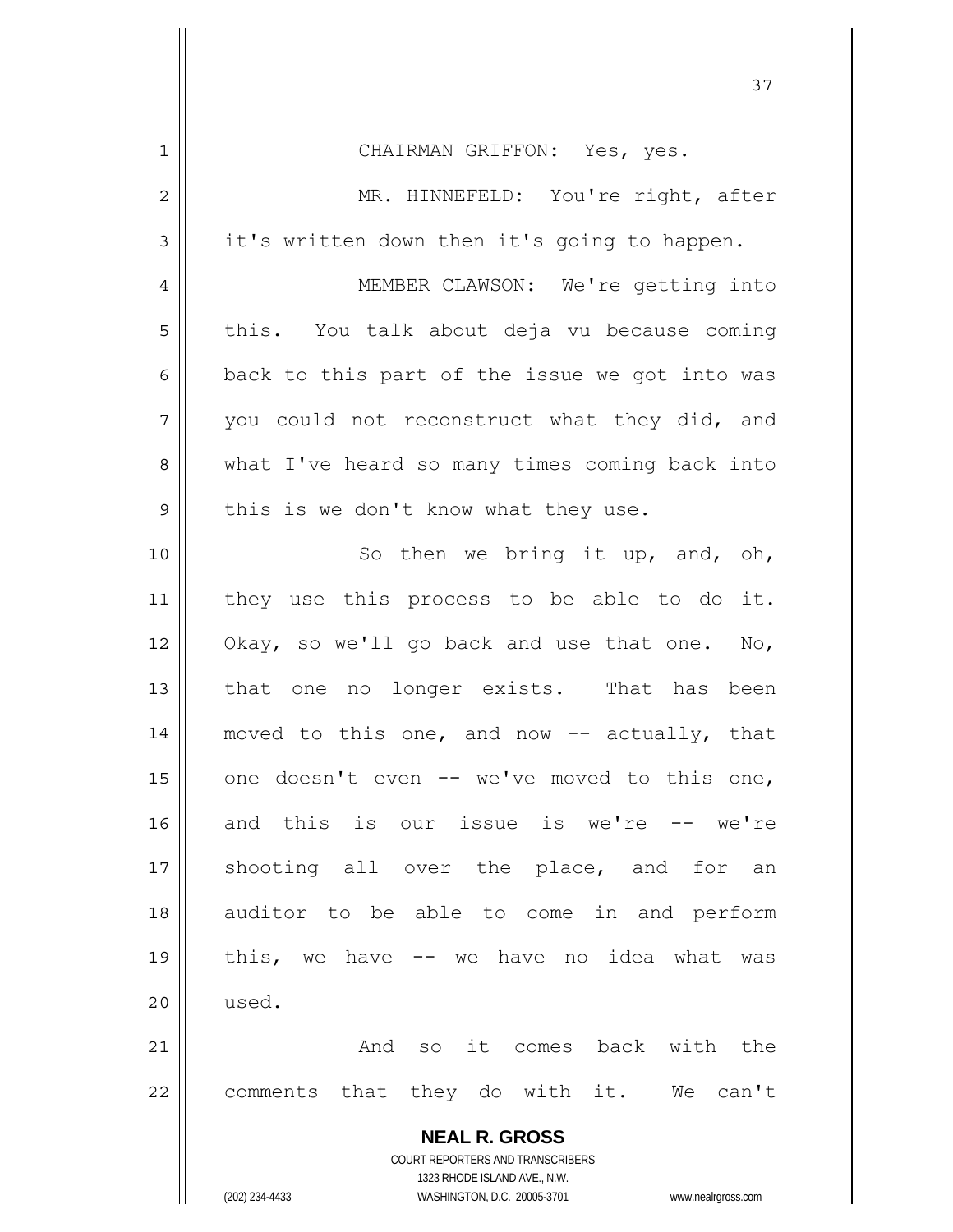figure it, you know  $--$  what  $--$  how did they use this or what did they use. And as you've said there's many different revs that have come down through the line or is now they've been moved over to 60 or 66, something like that.

7 8 9 10 11 12 13 14 15 I think we're right back to where we were at several years -- and one of the things is that we've got to be able to figure out how we can take and reconstruct this for them somehow, and they've got to know the guidelines that were used, bottom line. Because somehow they've got to know how did they reach this and why -- this has got to be referenced somehow.

16 17 18 19 20 21 22 DR. MAURO: As sort of stepping out the picture and just thinking about the process we're in, I think there's two levels of concern. One as auditor, we'd like to be able to efficiently move through the process. In the end, that one percent  $--$  right now we're doing about one percent of the cases,

> **NEAL R. GROSS** COURT REPORTERS AND TRANSCRIBERS

> > 1323 RHODE ISLAND AVE., N.W.

1

2

3

4

5

6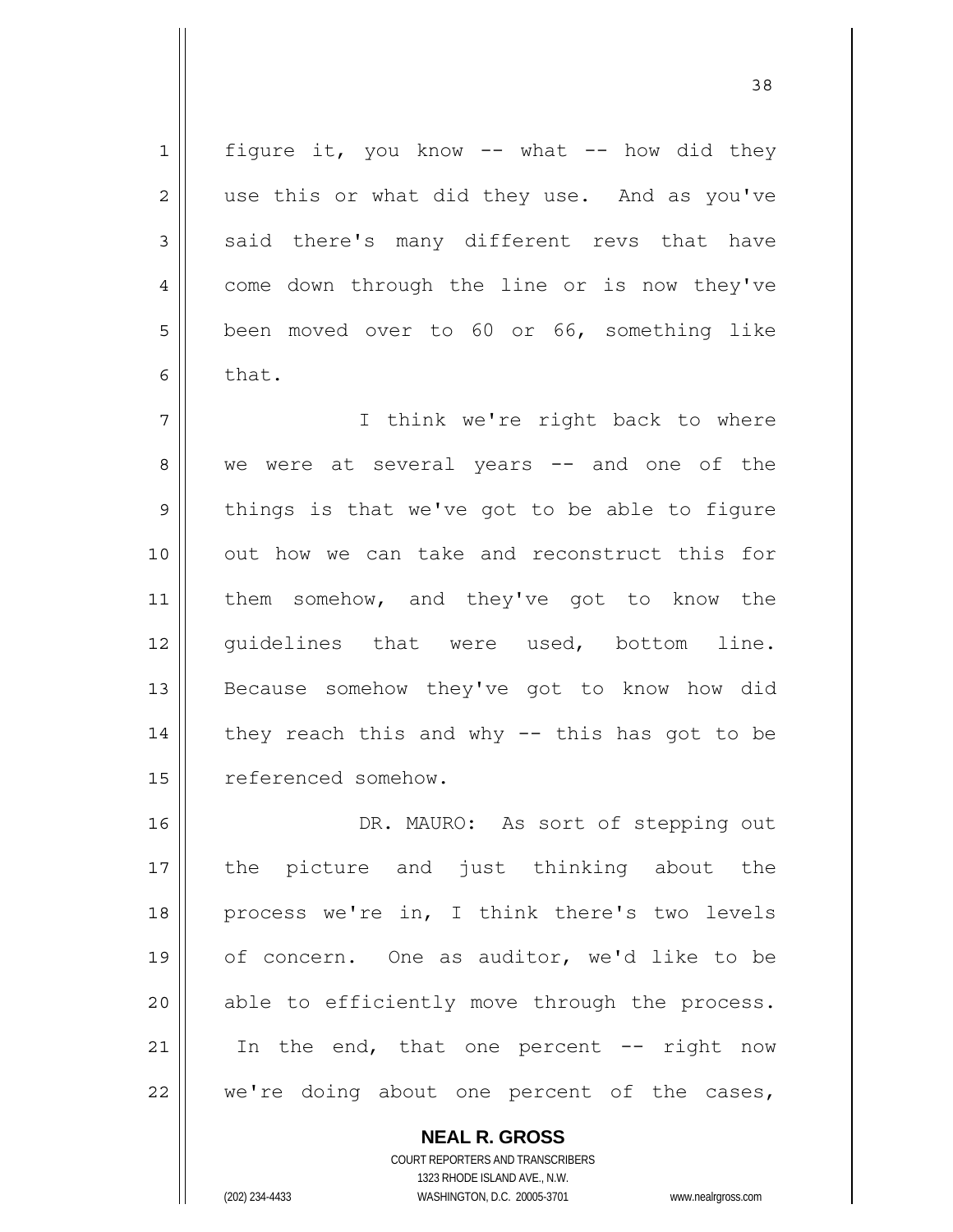| $\mathbf{1}$                           | you know -- so that one percent eventually we                                                       |
|----------------------------------------|-----------------------------------------------------------------------------------------------------|
| 2                                      | get to, and we all sit around the table.                                                            |
| 3                                      | We'll have an issue. We can't figure this                                                           |
| 4                                      | out, and it triggers the process.                                                                   |
| 5                                      | You bring people in, you work on                                                                    |
| 6                                      | it, you call in your people, and eventually we                                                      |
| 7                                      | figure out what was going on. So that time is                                                       |
| 8                                      | going to be spent. Either it's going to be                                                          |
| $\mathsf{S}$                           | spent in the beginning, or it's going to be                                                         |
| 10                                     | spent in the end. That's one level, and                                                             |
| 11                                     | that's not that important. I'll tell you why                                                        |
| 12                                     | I say that.                                                                                         |
| 13                                     | I think what's more important is I                                                                  |
| 14                                     | think there's an obligation is to have a                                                            |
| 15                                     | tractable dose that is transparent to any                                                           |
|                                        |                                                                                                     |
|                                        | experience health physicist that is interested                                                      |
|                                        |                                                                                                     |
|                                        | CHAIRMAN GRIFFON: Yes.                                                                              |
|                                        | DR. MAURO: -- not just the                                                                          |
|                                        | auditors -- not just the auditors, but you've                                                       |
|                                        | got a document that basically a fundamental                                                         |
| 16<br>17<br>18<br>19<br>20<br>21<br>22 | decision document on, you know, compensation                                                        |
|                                        | <b>NEAL R. GROSS</b>                                                                                |
|                                        | COURT REPORTERS AND TRANSCRIBERS                                                                    |
|                                        | 1323 RHODE ISLAND AVE., N.W.<br>WASHINGTON, D.C. 20005-3701<br>(202) 234-4433<br>www.nealrgross.com |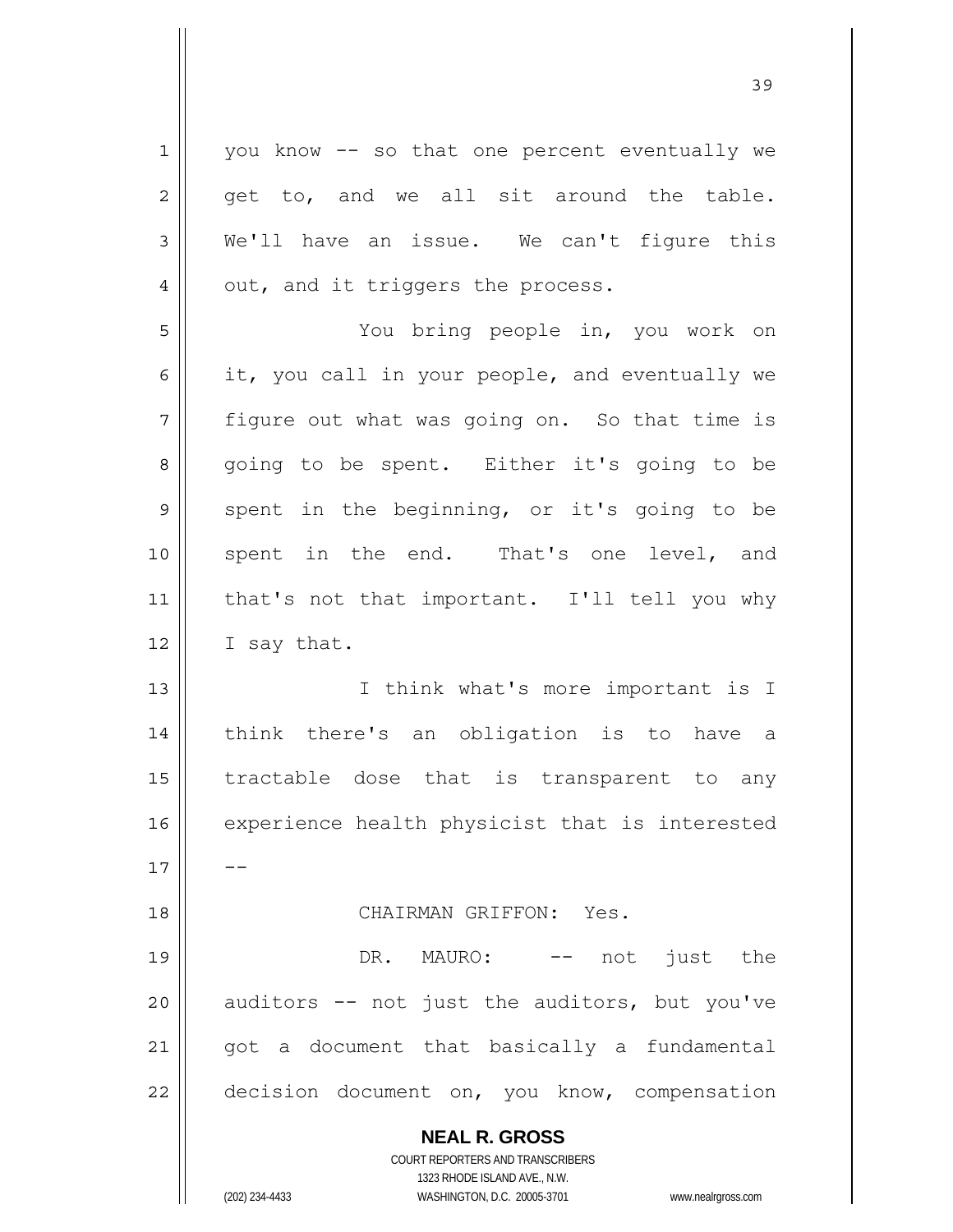versus not, and if there's not sufficient weight to how you got there, I think that's a problem. I think that's a quality assurance problem.

40

## CHAIRMAN GRIFFON: Yes.

**NEAL R. GROSS** COURT REPORTERS AND TRANSCRIBERS 6 7 8 9 10 11 12 13 14 15 16 17 18 19 20 21 22 DR. MAURO: So I would say that I'm -- in the grand scheme of things that's really where the essence of the problem is. You have to have a paper trail that is bullet proof. Whether the number's right or wrong, good or bad, bad assumptions, good assumptions, terrific assumptions, that's really not the issue. The issue is it has to be there so someone can go back and say, yes -- CHAIRMAN GRIFFON: That's kind of what  $I'm$  getting at  $-$ - DR. MAURO: Yes. CHAIRMAN GRIFFON: -- is the show your work notion -- DR. MAURO: Show your work, essentially.

1323 RHODE ISLAND AVE., N.W.

1

2

3

4

5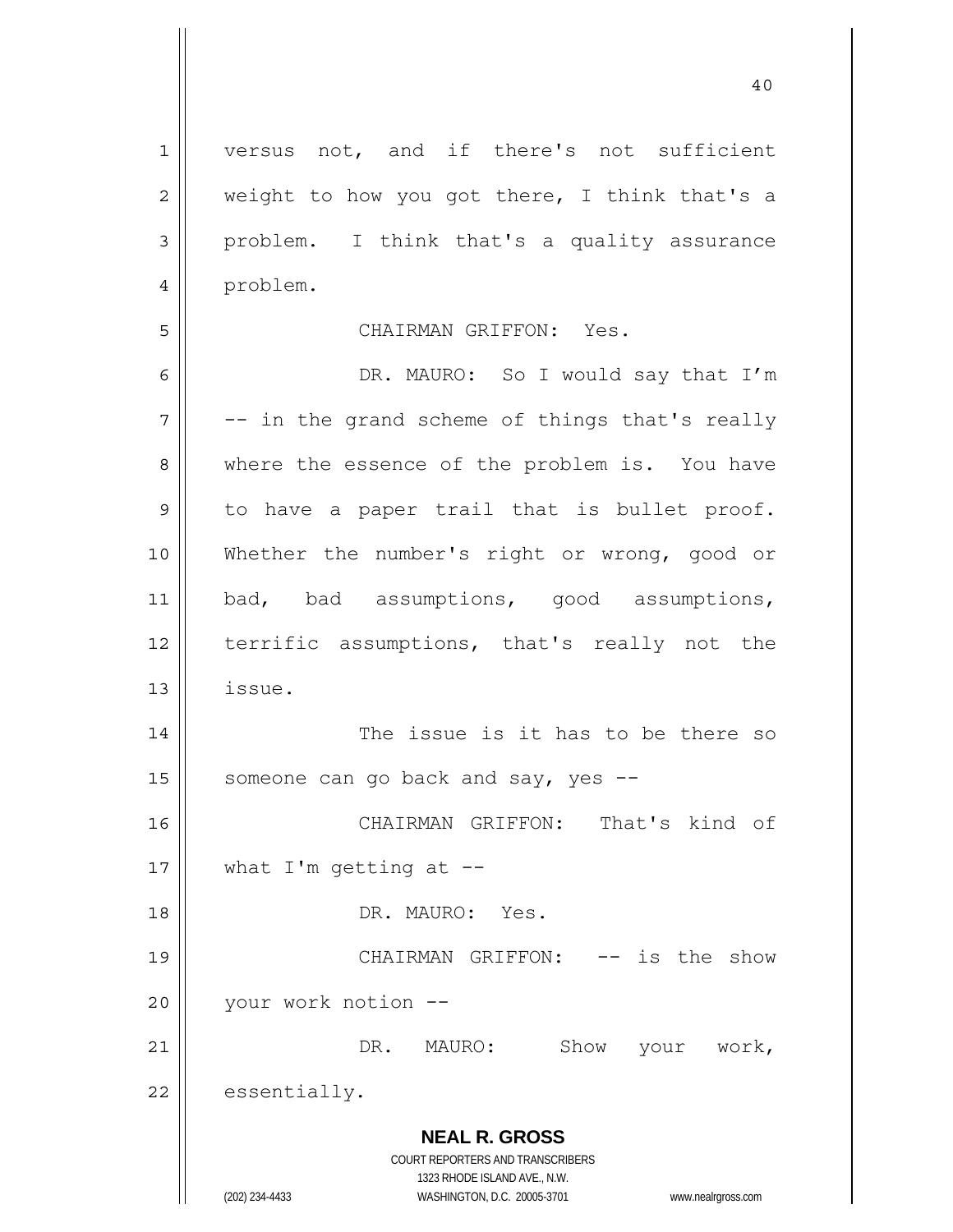**NEAL R. GROSS** COURT REPORTERS AND TRANSCRIBERS 1323 RHODE ISLAND AVE., N.W. (202) 234-4433 WASHINGTON, D.C. 20005-3701 www.nealrgross.com 1 2 3 4 5 6 7 8 9 10 11 12 13 14 15 16 17 18 19 20 21 22 CHAIRMAN GRIFFON: -- show your work, and in 10 years, 15 years someone should be able to go back to that case file and say, okay, I see exactly what they did, you know. MR. HINNEFELD: I think there's a lot of merit to that point. MR. FARVER: Now, some of the dose reconstructions you have different versions to. I'm looking at the one from Los Alamos, and it's got -- the first page is a revision summary. It's got the dates -- CHAIRMAN GRIFFON: This is the DR guidelines? MR. FARVER: Yes. MR. HINNEFELD: Is this a dose reconstruction? MR. FARVER: This is a DR guideline for LANL. MR. HINNEFELD: Okay. MR. FARVER: And it gives the description of the changes, and that goes on for a page or so, and then it starts into the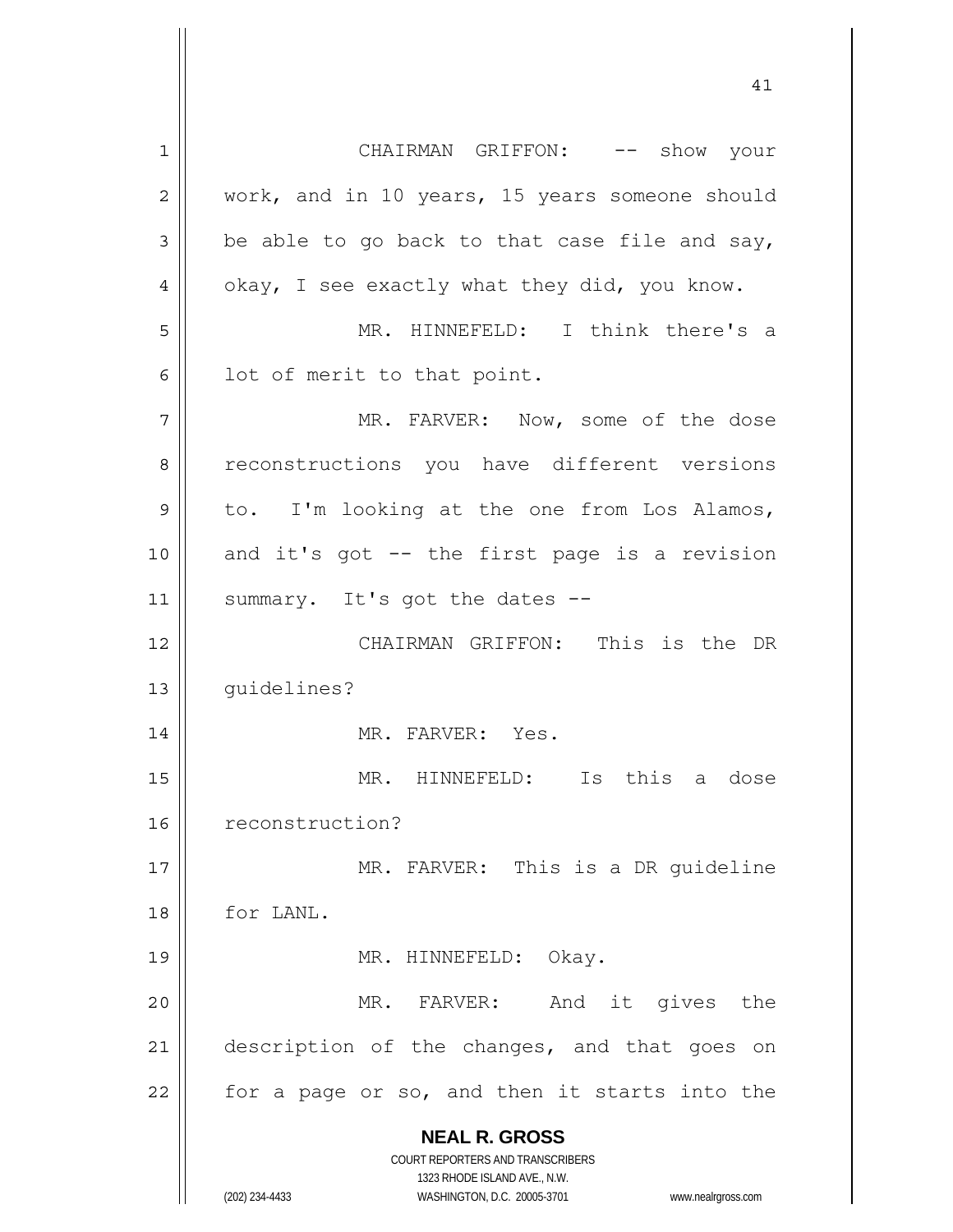**NEAL R. GROSS** COURT REPORTERS AND TRANSCRIBERS 1323 RHODE ISLAND AVE., N.W. (202) 234-4433 WASHINGTON, D.C. 20005-3701 www.nealrgross.com 1 2 3 4 5 6 7 8 9 10 11 12 13 14 15 16 17 18 19 20 21 22 guideline. So I guess some of them are - describe the versions and what changes were made. CHAIRMAN GRIFFON: But I think Scott's right, they weren't controlled documents so it wasn't -- MR. FARVER: Right. CHAIRMAN GRIFFON: -- consistently kept or whatever. MR. FARVER: No. CHAIRMAN GRIFFON: Yes, yes. MR. SIEBERT: It would depend on who was keeping them. CHAIRMAN GRIFFON: Right, right. MR. FARVER: Right. CHAIRMAN GRIFFON: Yes. MEMBER CLAWSON: But I agree with John though. We've still got to be able to look at this as a paper trail, you know. CHAIRMAN GRIFFON: Well, I mean, I think going forward, if -- if they're used, I guess the question is we can't expect that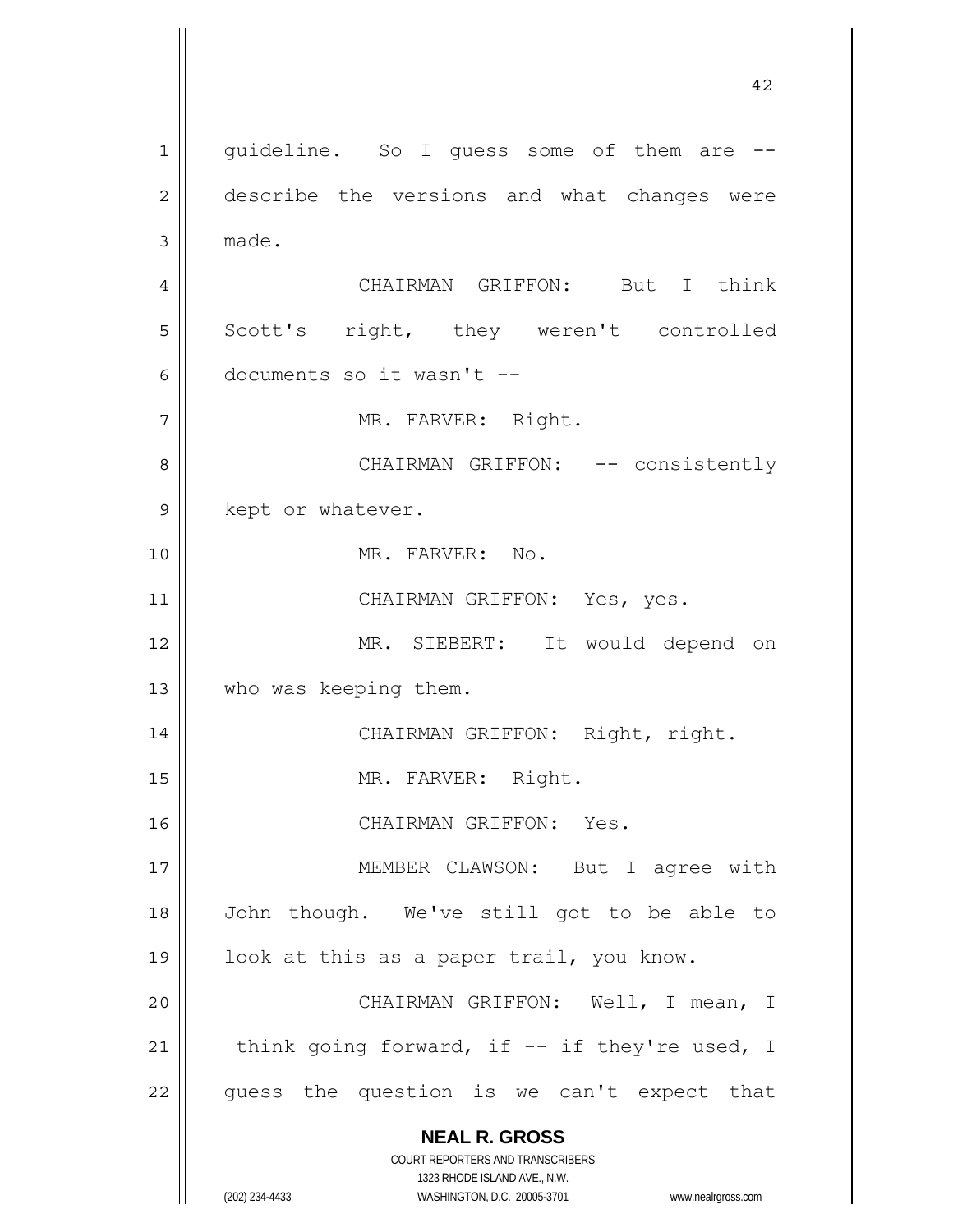**NEAL R. GROSS** COURT REPORTERS AND TRANSCRIBERS 1323 RHODE ISLAND AVE., N.W. (202) 234-4433 WASHINGTON, D.C. 20005-3701 www.nealrgross.com 1 2 3 4 5 6 7 8 9 10 11 12 13 14 15 16 17 18 19 20 21 22 they'll be in every case, but we should expect to see some of them, you know, and if they're used they should be included in the file, is my opinion. And I actually thought going forward that we had a  $-$  you may be right, Stu. It wasn't a strong commitment. MR. HINNEFELD: I don't remember -- CHAIRMAN GRIFFON: Yes. MR. HINNEFELD: -- I really don't remember. CHAIRMAN GRIFFON: Because I do remember specifically NIOSH pushing back on me on the question of going back. That's why your e-mail confused me a little bit. MR. HINNEFELD: Yes, yes, I don't know  $why$  -- CHAIRMAN GRIFFON: I thought you couldn't do that. MR. HINNEFELD: Yes. CHAIRMAN GRIFFON: So, you know, excepting that you can't really go back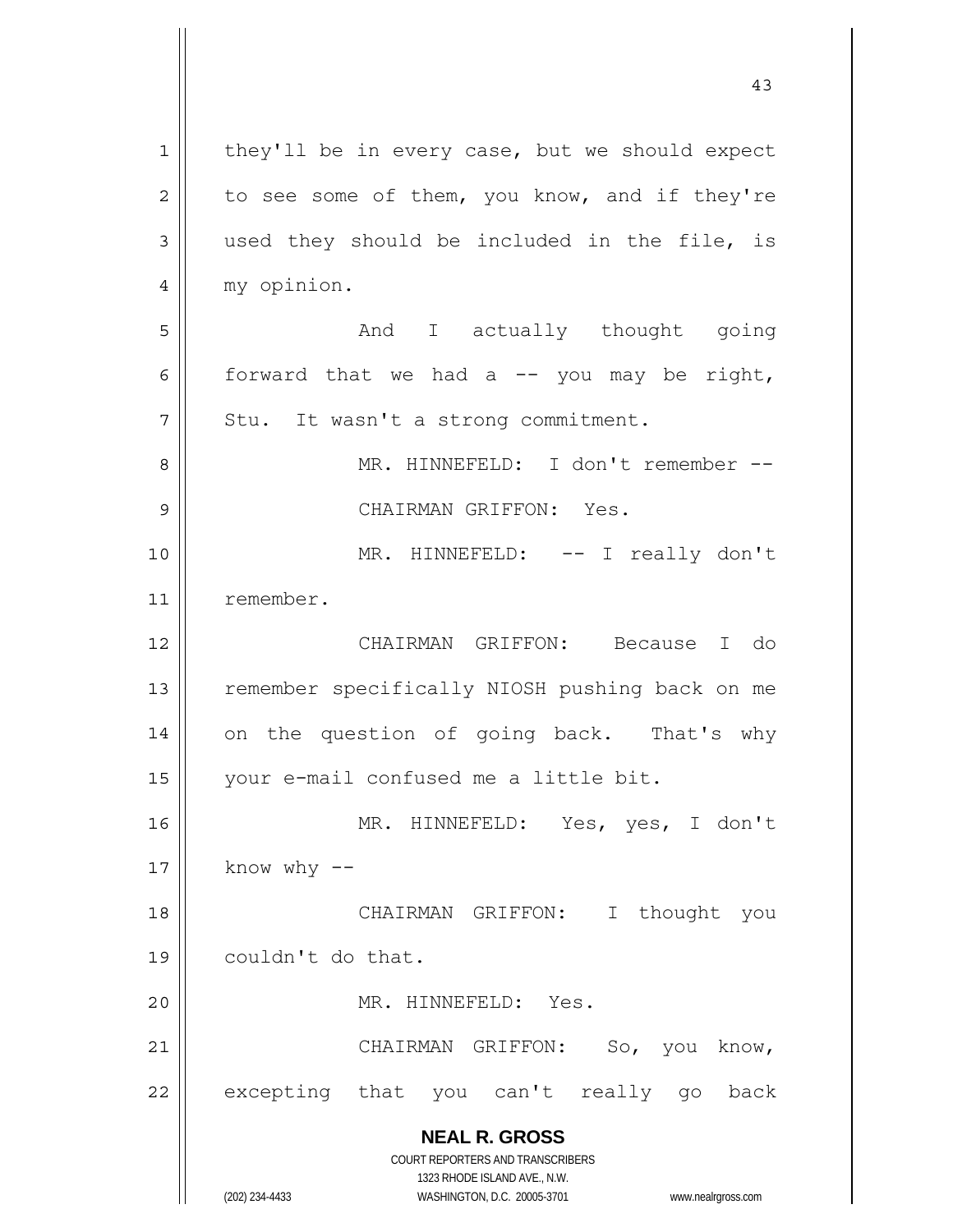| $\mathbf 1$    | because they're not archived, at least going                                                        |
|----------------|-----------------------------------------------------------------------------------------------------|
| $\overline{2}$ | forward I think we should, you know, commit to                                                      |
| 3              | -- if they're using the guidelines --                                                               |
| $\overline{4}$ | I mean, I would even go further                                                                     |
| 5              | than that. I think that, and others can weigh                                                       |
| 6              | in on this, but I think if the guideline --                                                         |
| 7              | if there are dose reconstruction guidelines                                                         |
| 8              | for a given site at the time when they're                                                           |
| $\mathsf 9$    | doing a dose reconstruction, it should be                                                           |
| 10             | included in the file, because --                                                                    |
| 11             | MR. HINNEFELD: You know, it could                                                                   |
| 12             | be that.                                                                                            |
| 13             | CHAIRMAN GRIFFON: -- because                                                                        |
| 14             | because from our audit standpoint, you know,                                                        |
| 15             | they may be very familiar with these changes                                                        |
| 16             | and everything, but the auditors not, and for                                                       |
| 17             | that archived record I think it's very                                                              |
| 18             | important that it's there and it spells out                                                         |
| 19             | exactly how they were approaching it at that                                                        |
|                |                                                                                                     |
| 20             | time -- at that, you know, point in time.                                                           |
| 21             | MR. HINNEFELD: I mean, that could                                                                   |
| 22             | be a matter that could be automatic --                                                              |
|                | <b>NEAL R. GROSS</b>                                                                                |
|                | COURT REPORTERS AND TRANSCRIBERS                                                                    |
|                | 1323 RHODE ISLAND AVE., N.W.<br>(202) 234-4433<br>WASHINGTON, D.C. 20005-3701<br>www.nealrgross.com |
|                |                                                                                                     |

 $\mathbf{I}$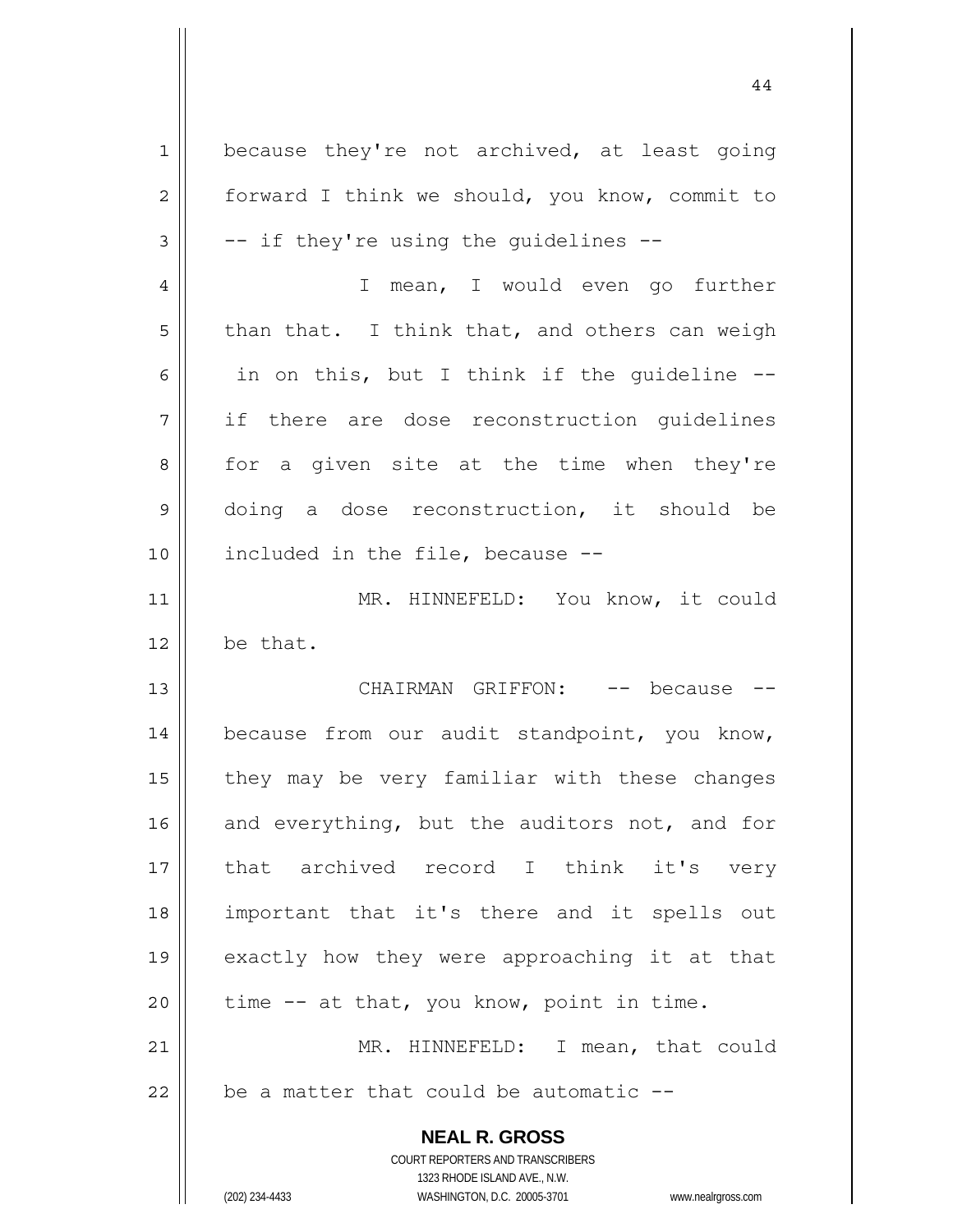|    | 45                                                                                                  |
|----|-----------------------------------------------------------------------------------------------------|
| 1  | CHAIRMAN GRIFFON: Yes.                                                                              |
| 2  | MR. HINNEFELD: -- whether you look                                                                  |
| 3  | or not. I mean, that actually -- if there's -                                                       |
| 4  | - if you've got -- if you're working on, you                                                        |
| 5  | know, you have a site leads. You know, Scott                                                        |
| 6  | referred to site leads --                                                                           |
|    |                                                                                                     |
| 7  | CHAIRMAN GRIFFON: Yes.                                                                              |
| 8  | MR. HINNEFELD: -- which were                                                                        |
| 9  | senior dose reconstructors, you kind of are                                                         |
| 10 | the expert on, you know, Paducah, for                                                               |
| 11 | instance, just to make one up.                                                                      |
| 12 | And so maybe just as $a$ -- and then                                                                |
| 13 | so you have dose reconstructors who are -- who                                                      |
| 14 | do Paducah cases and they do a handful of                                                           |
| 15 | sites.                                                                                              |
| 16 | So just as a matter of course, know                                                                 |
| 17 | if I'm doing a Paducah case I'm going to pull                                                       |
| 18 | out if there's a Paducah guideline, I'm going                                                       |
| 19 | to put it in there, whether I use it or not --                                                      |
| 20 | whether it's even relevant to the case or not.                                                      |
| 21 | CHAIRMAN GRIFFON: Right.                                                                            |
| 22 | MR.<br>HINNEFELD:<br>$\mathbb{I}$<br>mean, that is                                                  |
|    | <b>NEAL R. GROSS</b>                                                                                |
|    | COURT REPORTERS AND TRANSCRIBERS                                                                    |
|    | 1323 RHODE ISLAND AVE., N.W.<br>(202) 234-4433<br>WASHINGTON, D.C. 20005-3701<br>www.nealrgross.com |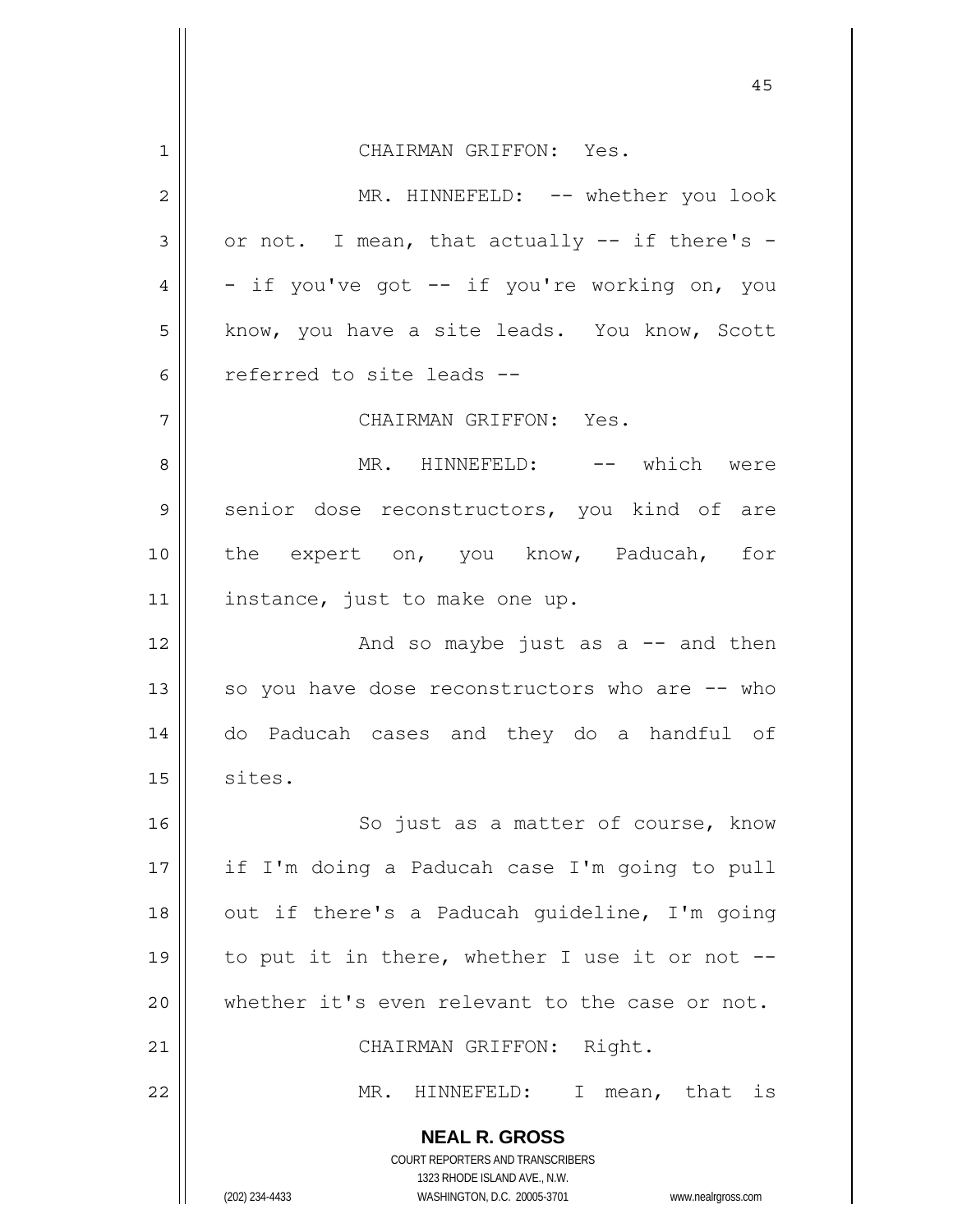**NEAL R. GROSS** COURT REPORTERS AND TRANSCRIBERS 1323 RHODE ISLAND AVE., N.W. (202) 234-4433 WASHINGTON, D.C. 20005-3701 www.nealrgross.com 46 1 2 3 4 5 6 7 8 9 10 11 12 13 14 15 16 17 18 19 20 21 22 actually an easier thing to do. CHAIRMAN GRIFFON: Yes. MR. HINNEFELD: It's just grab it and put it in. CHAIRMAN GRIFFON: That's what I thought I was asking for last time, and I thought -- MR. HINNEFELD: Well, you might have -- CHAIRMAN GRIFFON: Yes. MR. HINNEFELD: -- I don't know. CHAIRMAN GRIFFON: Anyway, I'd -- I would -- MR. HINNEFELD: I will -- I will pursue that with contractor, and I'll say I would like you to do this unless this is going to be really hard. Tell me why it's going to be really hard. CHAIRMAN GRIFFON: Okay. Can we get a firm answer, up or down, in the May meeting? MR. HINNEFELD: I should think I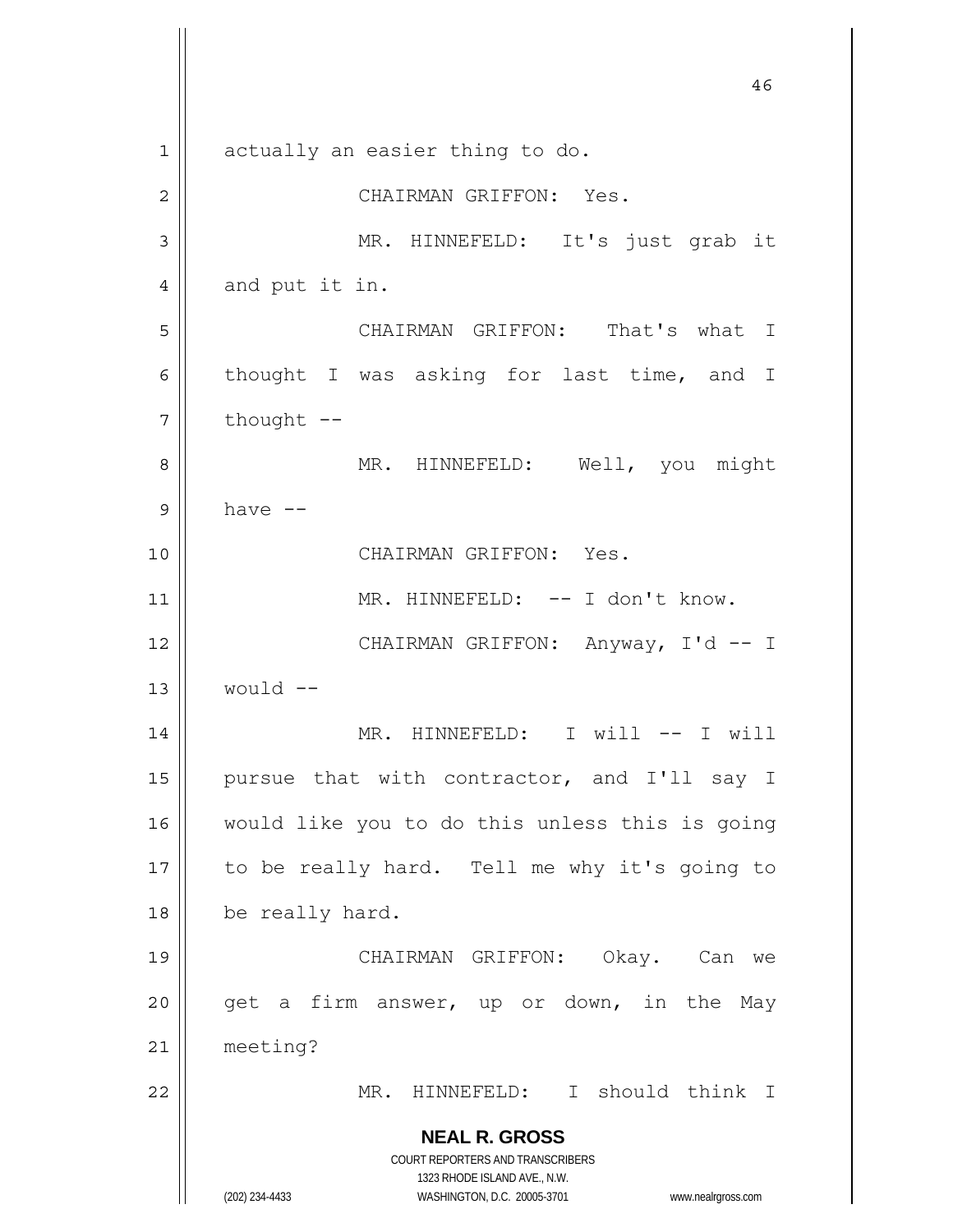**NEAL R. GROSS** COURT REPORTERS AND TRANSCRIBERS 1323 RHODE ISLAND AVE., N.W. (202) 234-4433 WASHINGTON, D.C. 20005-3701 www.nealrgross.com 1 2 3 4 5 6 7 8 9 10 11 12 13 14 15 16 17 18 19 20 21 22 would be able to e-mail it to you before May. CHAIRMAN GRIFFON: Okay. MR. HINNEFELD: Yes. CHAIRMAN GRIFFON: All right, because I want to be able to report back on that at the meeting. MR. HINNEFELD: Okay. CHAIRMAN GRIFFON: All right. I guess we'll -- MR. HINNEFELD: Yes, I apologize, but I didn't get this resolved earlier and we had different understanding where we were on it. I'm really sorry about that. CHAIRMAN GRIFFON: We'll -- we'll leave it at that, and I think, Wanda, we'll take like an early break now. I know we're not really ready for a break, but I need about 10 minutes -- maybe 10 or 15 minutes. We've got to get copies of this report, and we'll email you a version of the report and this first hundred cases report. MEMBER MUNN: Thank you. I really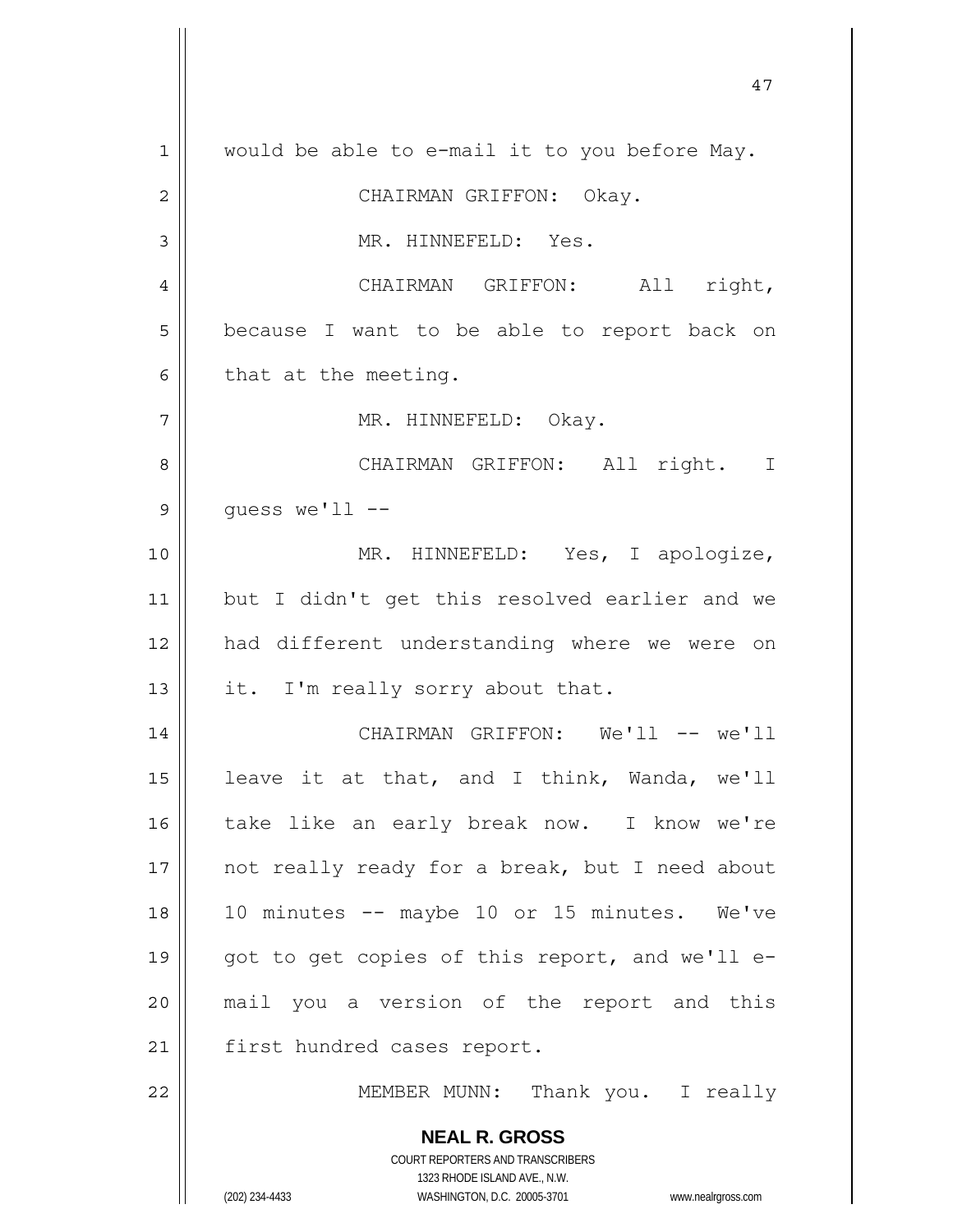$\begin{array}{c|c|c|c} 1 & 1 \end{array}$ appreciate that, Mark.

| $\overline{2}$ | CHAIRMAN GRIFFON: Yes, we'll move                                                                                                                               |
|----------------|-----------------------------------------------------------------------------------------------------------------------------------------------------------------|
| 3              | that up on the agenda, because I really want                                                                                                                    |
| 4              | to $--$ I think we need your comments on this,                                                                                                                  |
| 5              | so we'll get that out in a few minutes.                                                                                                                         |
| 6              | MEMBER MUNN: I'll go get a bowl of                                                                                                                              |
| 7              | Wheaties. Thank you.                                                                                                                                            |
| 8              | MR. KATZ: Have we gained John                                                                                                                                   |
| 9              | Poston or Bob Presley?                                                                                                                                          |
| 10             | CHAIRMAN GRIFFON: All right, can                                                                                                                                |
| 11             | $we$ --                                                                                                                                                         |
| 12             | MR. KATZ: Yes, I'm going to put                                                                                                                                 |
| 13             | the line on mute for 10 minutes.                                                                                                                                |
| 14             | MEMBER MUNN: Very good, thank you.                                                                                                                              |
| 15             | MR. KATZ: Thanks.                                                                                                                                               |
| 16             | MEMBER MUNN: Bye, bye.                                                                                                                                          |
| 17             | (Whereupon, the above-entitled matter went off                                                                                                                  |
| 18             | the record at 10:07 a.m., and                                                                                                                                   |
| 19             | resumed at $10:28$ a.m.)                                                                                                                                        |
| 20             | MR. KATZ: Wanda and Mike and all,                                                                                                                               |
| 21             | we're back on line.                                                                                                                                             |
| 22             | MEMBER MUNN: Hi.                                                                                                                                                |
|                | <b>NEAL R. GROSS</b><br>COURT REPORTERS AND TRANSCRIBERS<br>1323 RHODE ISLAND AVE., N.W.<br>(202) 234-4433<br>WASHINGTON, D.C. 20005-3701<br>www.nealrgross.com |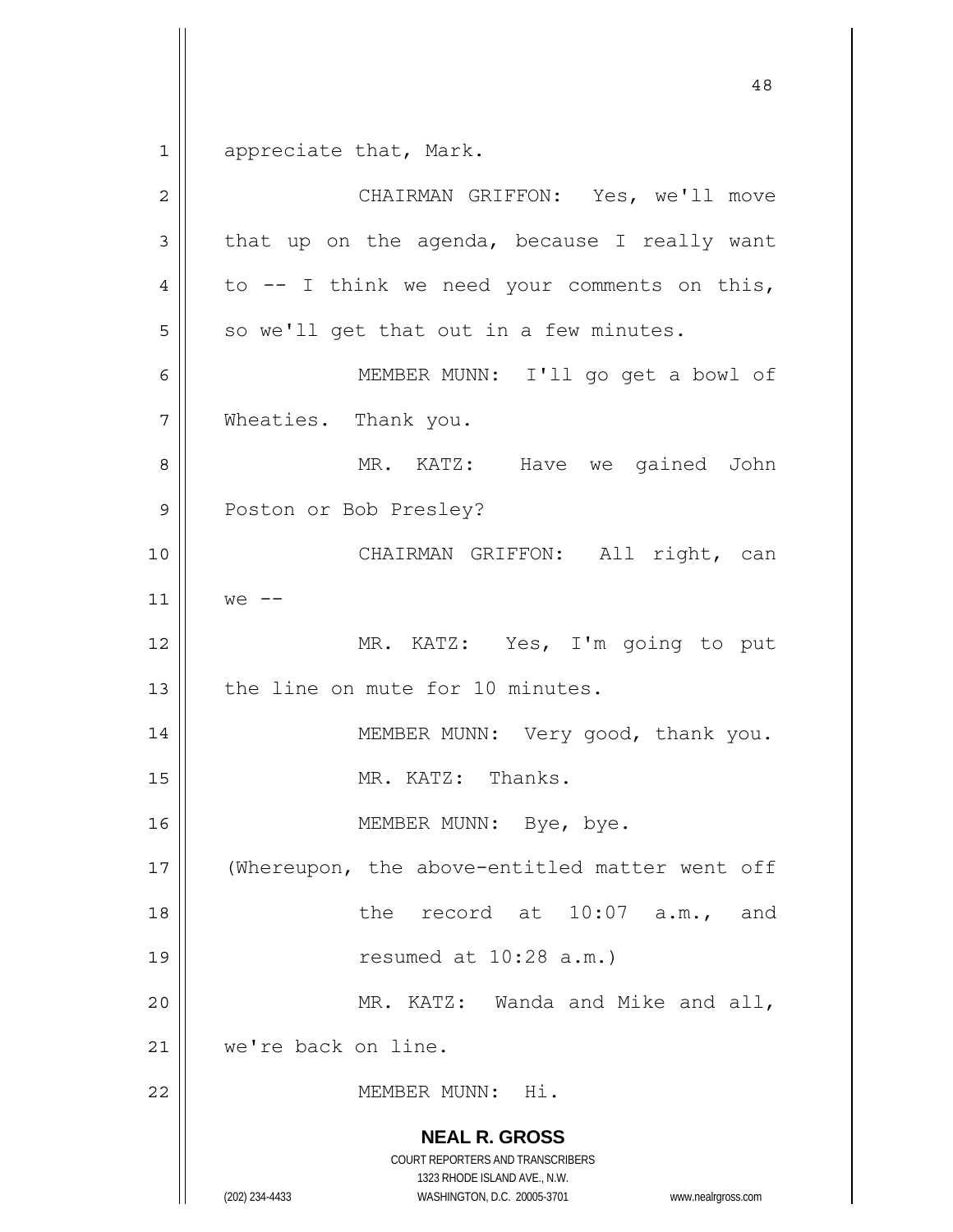**NEAL R. GROSS** COURT REPORTERS AND TRANSCRIBERS 1323 RHODE ISLAND AVE., N.W. 1 2 3 4 5 6 7 8 9 10 11 12 13 14 15 16 17 18 19 20 21 22 MR. KATZ: Are you about ready? Have you gotten through the -- skimming it, at least? CHAIRMAN GRIFFON: Yes, it's really -- Wanda and Mike, it's really that first page that -- really that first page that was changed. That should be the focus, I think, unless we decide that we don't want, you know, have the whole  $--$  I mean, the body of the report we reviewed before, and sort of -- that was what we brought to the board previously. MEMBER MUNN: Yes, we've seen this -- the material -- CHAIRMAN GRIFFON: Yes, yes. MEMBER MUNN: -- the first part that is of interest. CHAIRMAN GRIFFON: Right, yes. MEMBER MUNN: And I have a severe problem reading material like this, simply because my -- my overwhelming desire to wordsmith things. CHAIRMAN GRIFFON: I know. Well,

49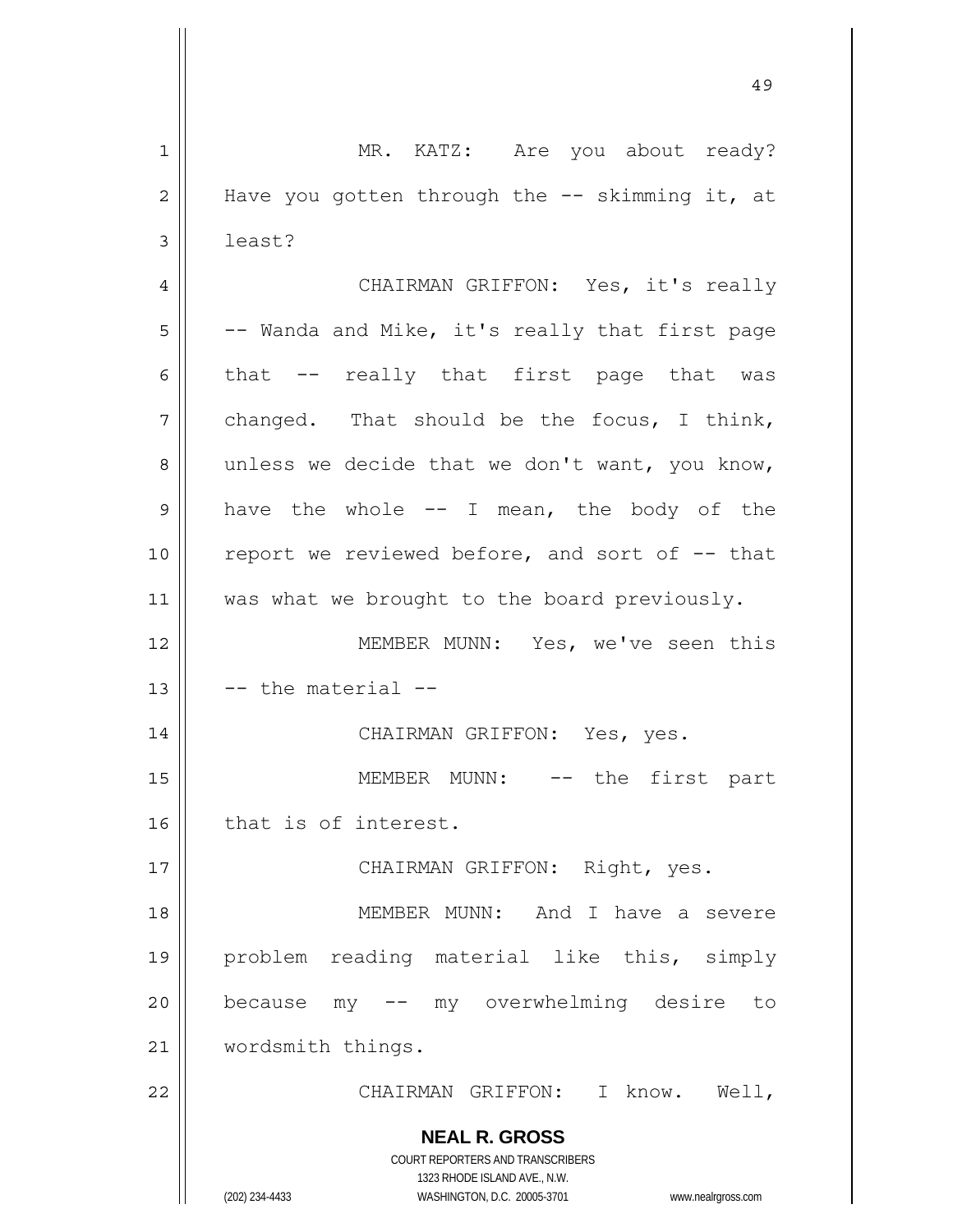**NEAL R. GROSS** COURT REPORTERS AND TRANSCRIBERS 1 2 3 4 5 6 7 8 9 10 11 12 13 14 15 16 17 18 19 20 21 22 that was my severe concern about e-mailing it this way, but you know -- MEMBER MUNN: Right, thank you. CHAIRMAN GRIFFON: It's very rough, and if we can just sort of talk  $--$  I quess the major points made instead of  $-$  and we can wordsmith later, or maybe you can send me wordsmith stuff -- MEMBER MUNN: Yes, I think that's -- CHAIRMAN GRIFFON: -- yes, because I know it's rough on the wordsmith side. Believe me, I was fading off at about 10 finishing this last night, so I had to get up for my 3:45 alarm, too. MEMBER MUNN: It's not fun. CHAIRMAN GRIFFON: Anyway, so, you know, what I tried to do was to more or less condense some of this down, but also be attentive to, you know, what came out of these first 100 cases, you know, and so the introductory part sort of mirrors the -- the

50

1323 RHODE ISLAND AVE., N.W.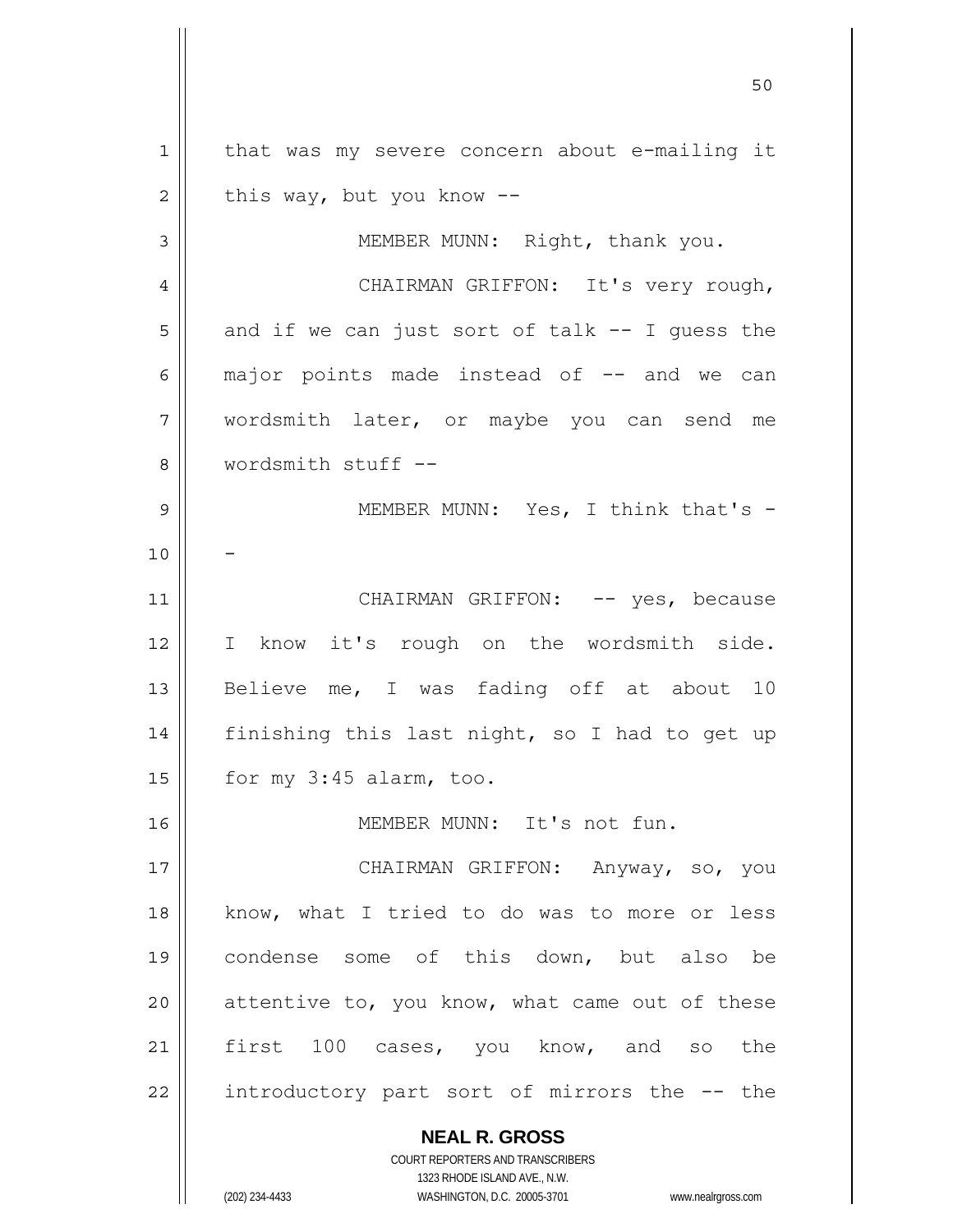1 2 actual Section I where you have the case review methodology.

3 4 5 6 7 8 9 10 11 12 13 14 15 16 I mean, I had to give some context to the front end, and then I just tried to outline the primary findings. In the last paragraph I note that these are, you know, more detailed in the full body of the report. But then  $I - - I$  mean, I tried to also indicate that in the last paragraph at the bottom of the first page anyway that  $$ and I believe this to be true that, you know, some -- some results of this include, you know, modifications, and maybe we want to say in part. I don't think it's totally because of the audit, but in part this audit resulted in the DR --

17 18 MEMBER MUNN: Had an impact in our final report.

19 20 21 22 CHAIRMAN GRIFFON: Yes, has impacted or  $--$  so the wordsmithing we can  $--$  MEMBER MUNN: Yes, right. CHAIRMAN GRIFFON: -- we can fool

**NEAL R. GROSS**

COURT REPORTERS AND TRANSCRIBERS 1323 RHODE ISLAND AVE., N.W. (202) 234-4433 WASHINGTON, D.C. 20005-3701 www.nealrgross.com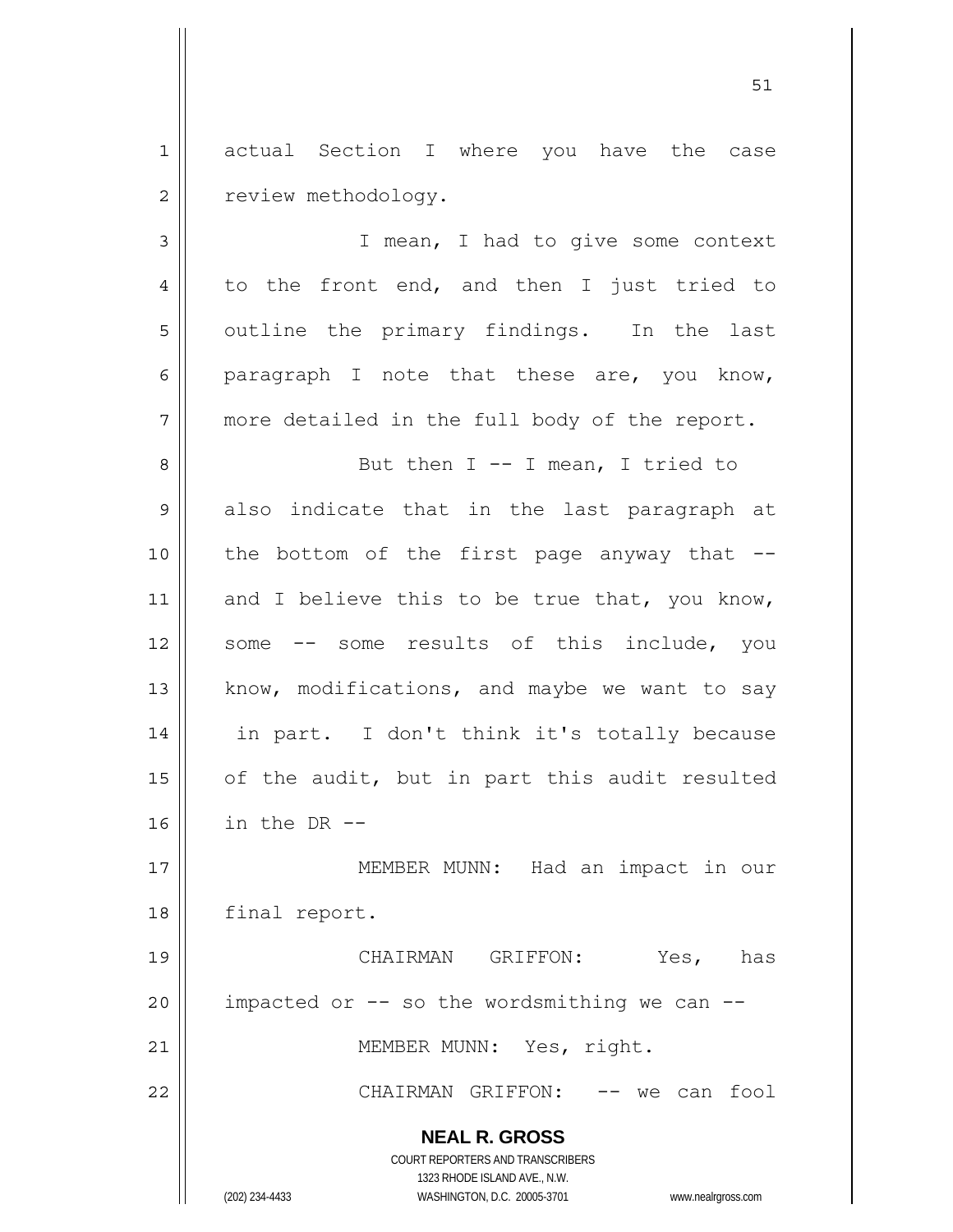| $\mathbf 1$    | around with, but has impacted the DR final     |
|----------------|------------------------------------------------|
| $\overline{2}$ | report, the modification of the phone          |
| 3              | interview and questionnaire, and revision of   |
|                |                                                |
| $\overline{4}$ | several -- and I didn't get into all the       |
| 5              | specific procedures, but I think TIB eight and |
| 6              | 10 come to mind, you know, some of the early   |
| 7              | TIBs that came up on a number of findings, I   |
| 8              | think, you know, so we -- we had some impact   |
| $\mathsf 9$    | in that way.                                   |
| 10             | MEMBER MUNN: But then what is most             |
| 11             | preferable in an administrative summary of     |
| 12             | this type is not that type of detail anyhow.   |
| 13             | CHAIRMAN GRIFFON: Right, right.                |
| 14             | I guess what I saw a note in -- I think it was |
| 15             | one of Paul's comments during the board        |
| 16             | meeting was part of this -- you should have,   |
| $17$           | you know, sort of implications but also where  |
| 18             | from here, and I wasn't sure -- I don't think  |
| 19             | I bridged that gap like sort of where from     |
| 20             | here, you know, other than to say that my last |
| 21             | paragraph I was trying to get in that last     |
| 22             | paragraph that we -- and I was going to say    |

 $52$ 

**NEAL R. GROSS** COURT REPORTERS AND TRANSCRIBERS

1323 RHODE ISLAND AVE., N.W.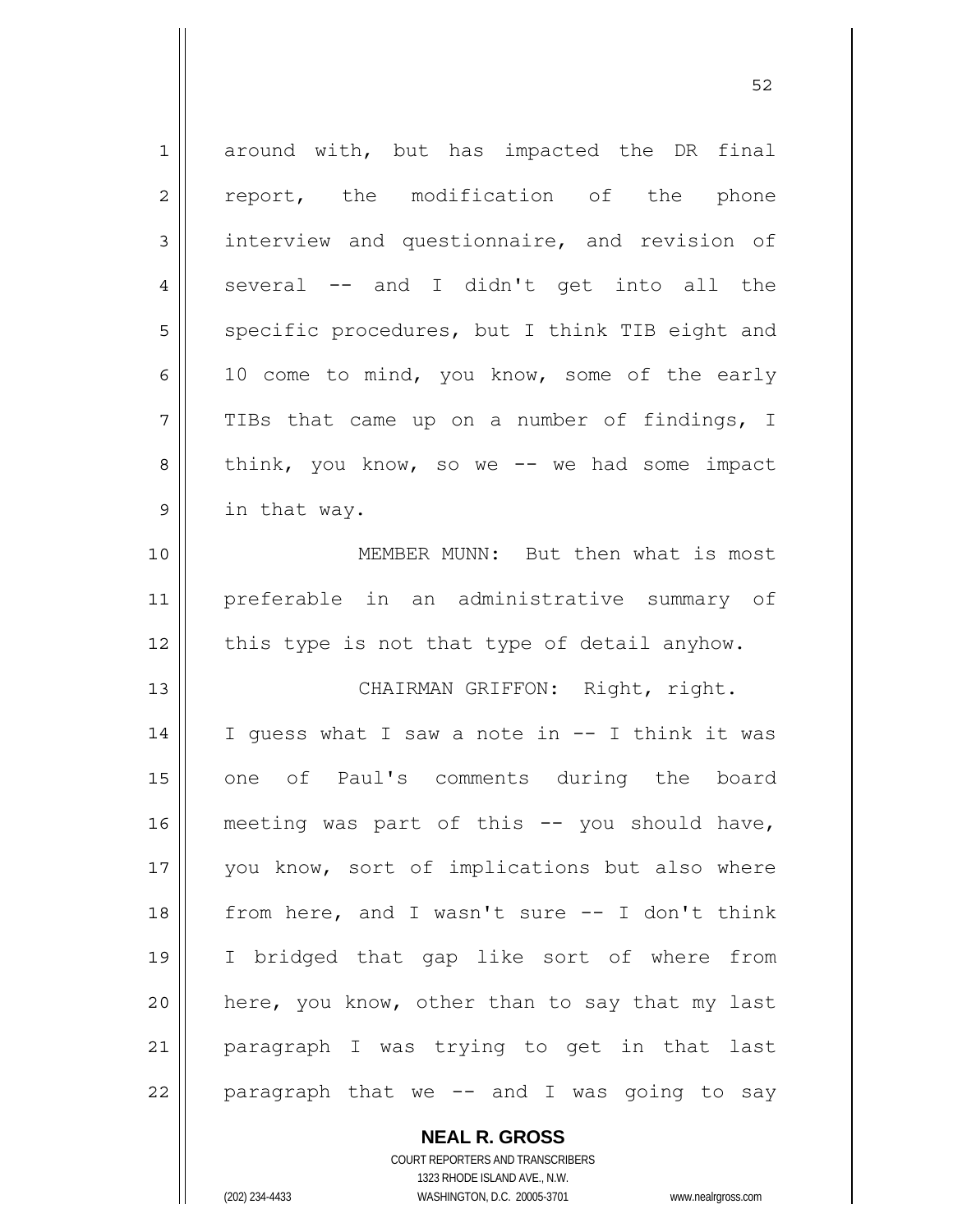**NEAL R. GROSS** 1 2 3 4 5 6 7 8 9 10 11 12 13 14 15 16 17 18 19 20 21 22 although often tedious, but we think the process is effective. I mean, that this resolution process it takes -- it does take time, but it has, in my opinion anyway, been effective to have the board with the contractor at the table and just hammer these things out. MEMBER MUNN: Well, it takes time, and it is difficult, yes. CHAIRMAN GRIFFON: Yes, right, right, right. And it has been effective, but not only, you know, sort of to what end. Well, to what end is some of those things that we have impacted and have been revised and overall made improvements in the program that way, I think. MEMBER MUNN: Well, this -- this level of detail in reviewing selective cases is difficult and time-consuming, but I think the sense of what you're saying in the last paragraph is correct.

 $\sim$  53

COURT REPORTERS AND TRANSCRIBERS 1323 RHODE ISLAND AVE., N.W.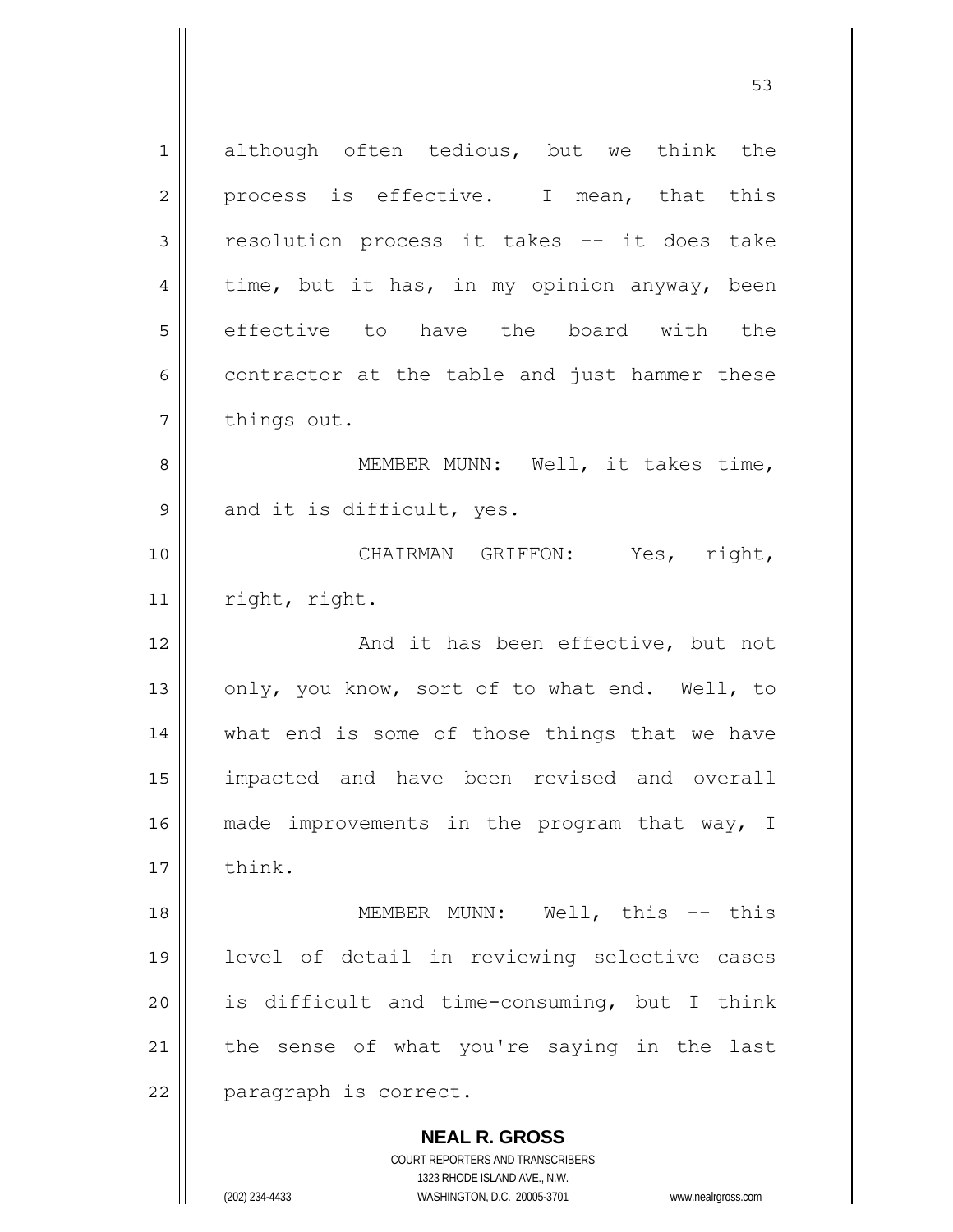**NEAL R. GROSS** COURT REPORTERS AND TRANSCRIBERS 1323 RHODE ISLAND AVE., N.W. 1 2 3 4 5 6 7 8 9 10 11 12 13 14 15 16 17 18 19 20 21 22 CHAIRMAN GRIFFON: I mean, the other -- the other, you know -- I guess the open question is, you know, am I missing the mark on some things. Do you want to add some things in? We could -- we could certainly have friendly amendments offered when we bring this to the board, like if you decide, Wanda, that there is a better last paragraph, and certainly any wordsmithing I would see as friendly amendments, you know, because it needs -- it definitely needs some of that. But is there any big points that you think should have been included -- MEMBER MUNN: Well, you know the discussion we were having just before you broke to send this material out has a direct bearing on what we're saying here. CHAIRMAN GRIFFON: Yes, and that's number two in my thing, yes, yes. MEMBER MUNN: Yes, yes, and that's what I'm looking at and -- and thinking how

54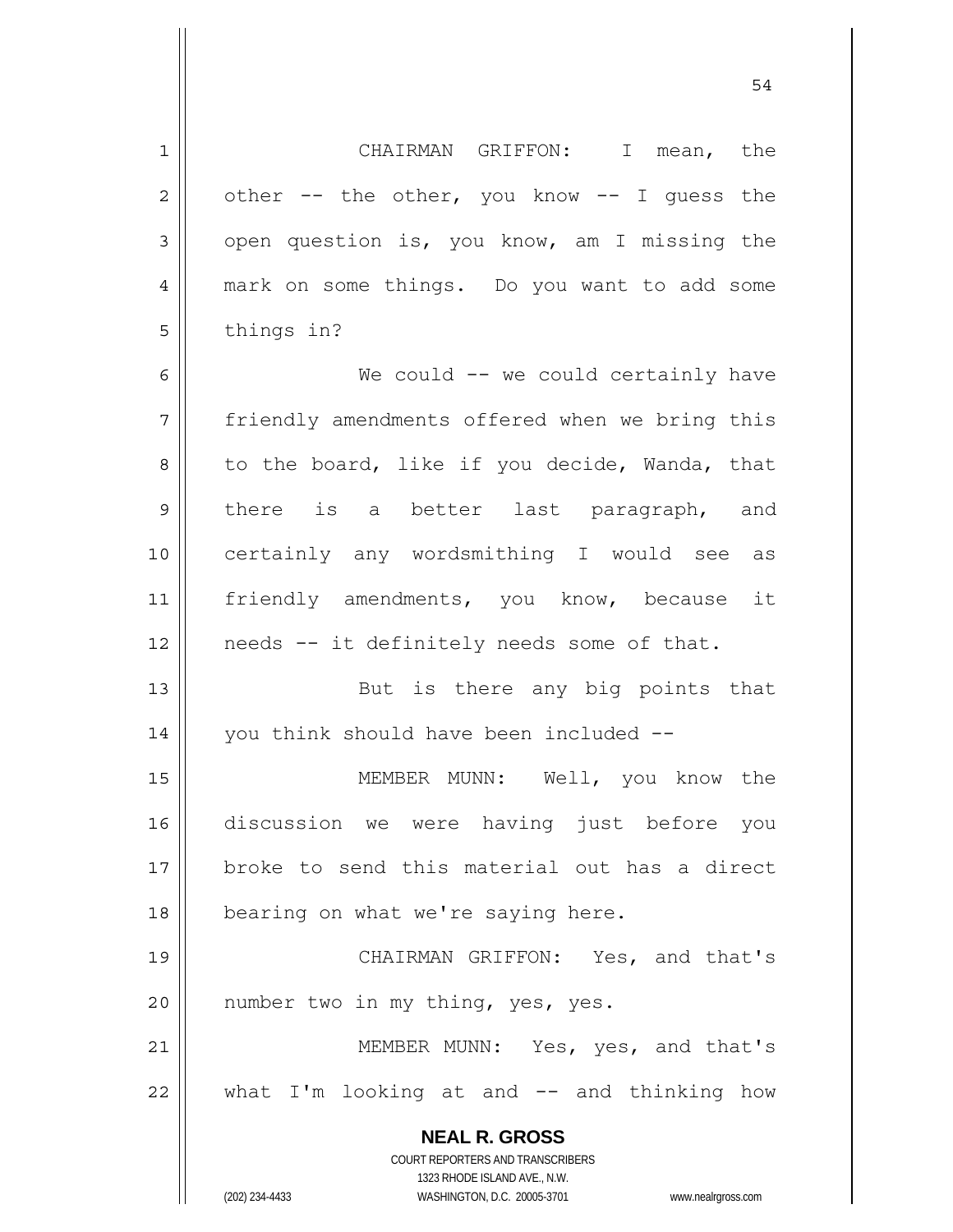much is reasonable and how much is really necessary for truly adequate audits. And unless you resolve that without my brain assimilating it we still haven't reached that point.

6 7 8 9 10 11 12 13 14 15 16 17 18 19 20 21 22 CHAIRMAN GRIFFON: Yes, I'm not sure we've gotten to the how much, but I think we did -- at least my opinion is that in the first 100 cases we  $--$  and especially in the  $-$ if I'm not wrong I think it was the fifth set, where we got into some of those best estimate cases where we really -- at least I was saying, geez, it would be nice to have those guidelines in these cases, because I think there were a number of Savannah River one and a couple of Hanford ones where -- and this was early enough on, maybe, that the TBDs weren't completed, or TIB 60 wasn't out there, or whatever, and we were trying to read in between the lines of what assumptions the DR - - the dose reconstructor made at the time, and that became very difficult from an audit

> **NEAL R. GROSS** COURT REPORTERS AND TRANSCRIBERS

1

2

3

4

5

1323 RHODE ISLAND AVE., N.W. (202) 234-4433 WASHINGTON, D.C. 20005-3701 www.nealrgross.com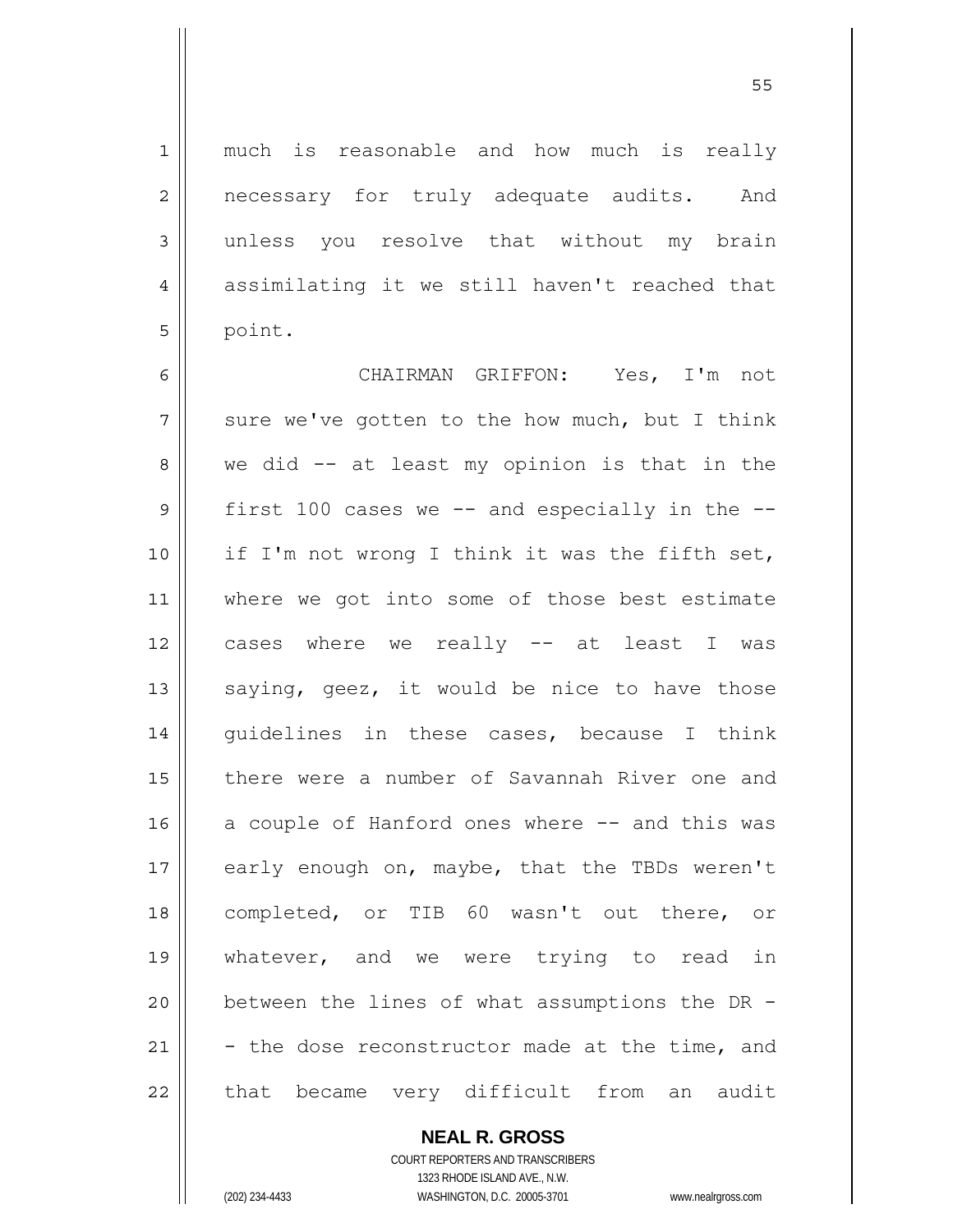1 2 standpoint. It wasn't a good trail there for us to latch onto.

 $56$ 

3 4 5 6 7 8 9 10 11 12 13 14 15 But I think in this report I left -- I guess my purpose there was, you know, no, I'm not going to get real specific because I don't think even at this point, you know, we're at a point where we can be real specific. I think we still have to resolve some of that on, you know, on what can be expected and what -- I think the notion that I want to be out there was that -- that showing more of that work and the, you know, those guidelines that got them there would have made it -- would have greatly improved the audit process from our standpoint.

16 17 18 19 20 21 MR. HINNEFELD: I think the method -- and this really isn't my issue. It's not my product, but I think the message might be more as, kind of like John phrased it, the record should have a clear path, to use that language --

CHAIRMAN GRIFFON: Yes.

**NEAL R. GROSS** COURT REPORTERS AND TRANSCRIBERS 1323 RHODE ISLAND AVE., N.W. (202) 234-4433 WASHINGTON, D.C. 20005-3701 www.nealrgross.com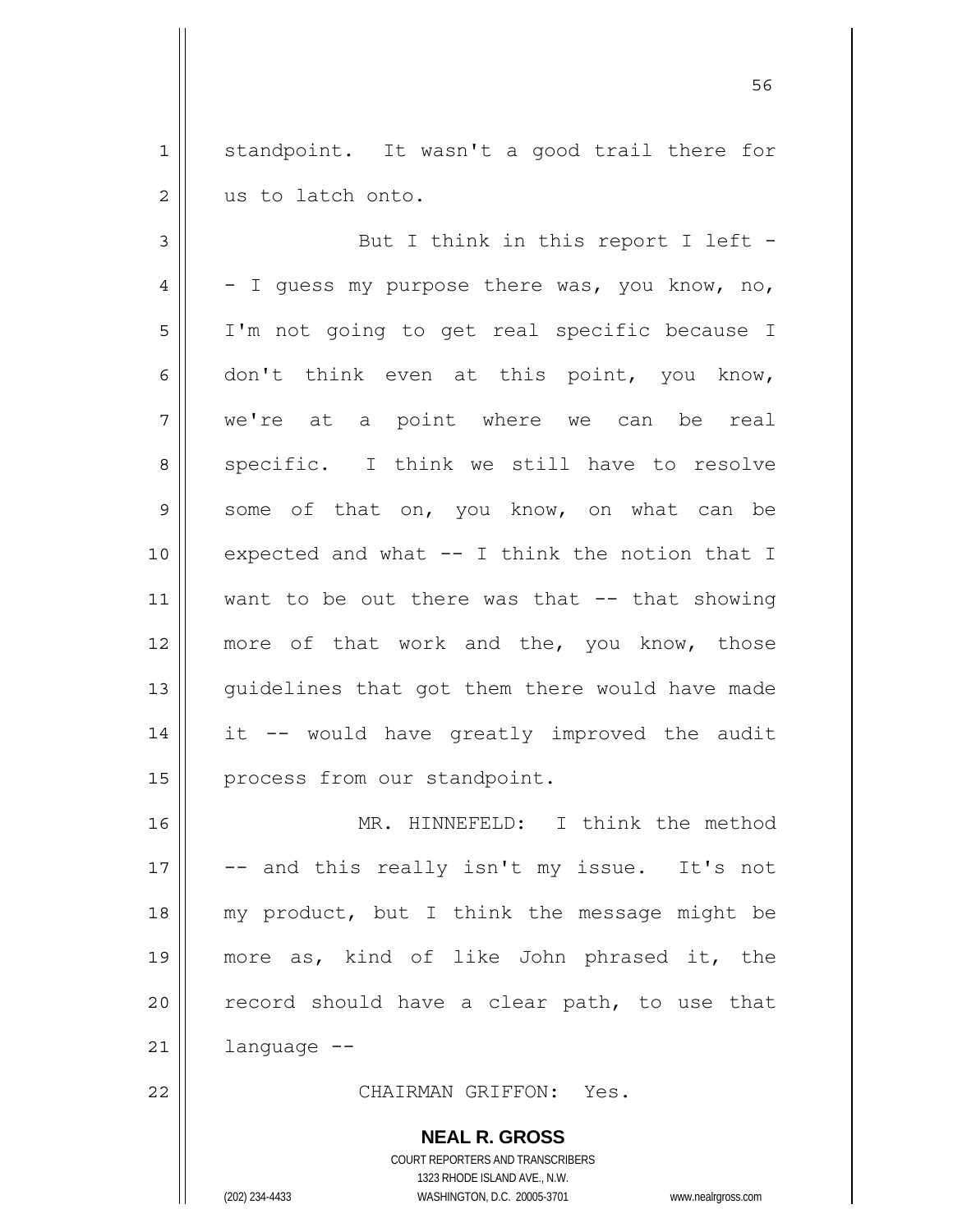| $\mathbf 1$    | MR. HINNEFELD: You know, the dose                                   |
|----------------|---------------------------------------------------------------------|
| $\overline{2}$ | reconstruction file should leave, you know --                       |
| 3              | it should be unambiguous about what was done                        |
| 4              | to arrive at this decision, and to the extent                       |
| 5              | that you could put some of these details in as                      |
| 6              | examples might capture the flavor because                           |
| 7              | that's certainly is going to ring true with                         |
| 8              | everyone -- you know, everybody who reads,                          |
| 9              | write and associates with this program will                         |
| 10             | agree --                                                            |
| 11             | CHAIRMAN GRIFFON: Right.                                            |
| 12             | MR. HINNEFELD: -- it should be an                                   |
| 13             | unambiguous description of how you arrived at                       |
| 14             | the decision. And so I think maybe something                        |
| 15             | like that -- and it solves the dilemma of is                        |
| 16             | it really going to be worth it? Is it going                         |
| 17             | to work? Is it going to do this? Is it going                        |
| 18             | to take that form or this form?                                     |
| 19             | I think that might be option --                                     |
| 20             | CHAIRMAN GRIFFON: I just wrote                                      |
| 21             | down that phrase because I like that.                               |
| 22             | MR.<br>HINNEFELD: I will stop<br>my                                 |
|                | <b>NEAL R. GROSS</b>                                                |
|                | COURT REPORTERS AND TRANSCRIBERS                                    |
|                | 1323 RHODE ISLAND AVE., N.W.                                        |
|                | (202) 234-4433<br>WASHINGTON, D.C. 20005-3701<br>www.nealrgross.com |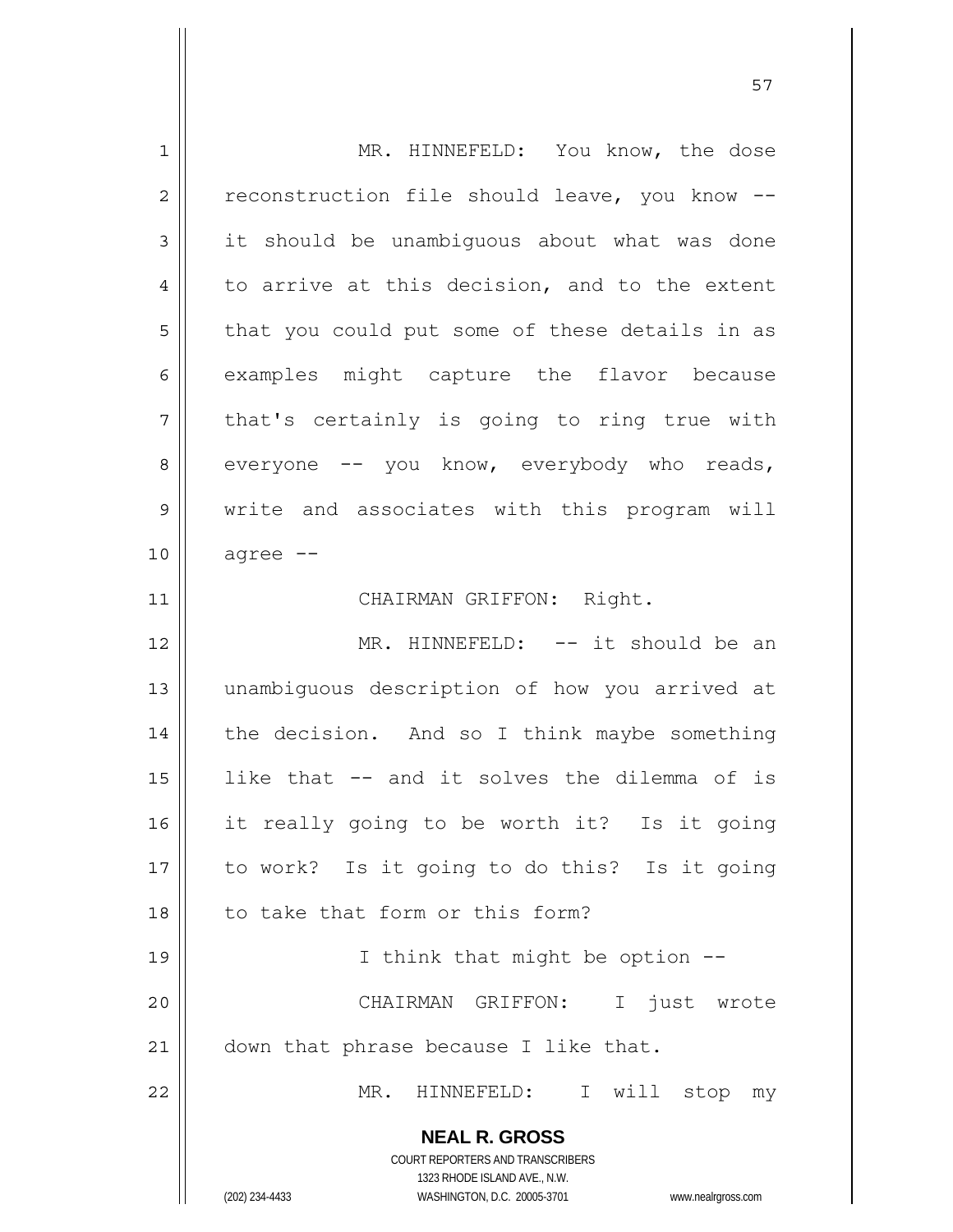**NEAL R. GROSS** COURT REPORTERS AND TRANSCRIBERS 1323 RHODE ISLAND AVE., N.W. (202) 234-4433 WASHINGTON, D.C. 20005-3701 www.nealrgross.com 1 2 3 4 5 6 7 8 9 10 11 12 13 14 15 16 17 18 19 20 21 22 wordsmithing at this point, I promise. DR. MAURO: I mean, that's the essence of what we're talking about. The key word is transparency. CHAIRMAN GRIFFON: Yes, yes. I'll consider modifying number two for that. And back to what John said earlier, if you notice the last part of number two. That's sort of what I was getting at, that archival record. DR. MAURO: Yes. CHAIRMAN GRIFFON: So in addition to an auditable  $--$  yes, but that  $--$  I like that phraseology. Oh, sorry. I'm so conscious about being close to the mikes, you know. Anyway -- okay. MEMBER MUNN: From the word unambiguous is certainly to the point. CHAIRMAN GRIFFON: I like -- I definitely thank you, Stu. I'll try to revise Number Two to include something to that effect. Any other thoughts on that, Mike or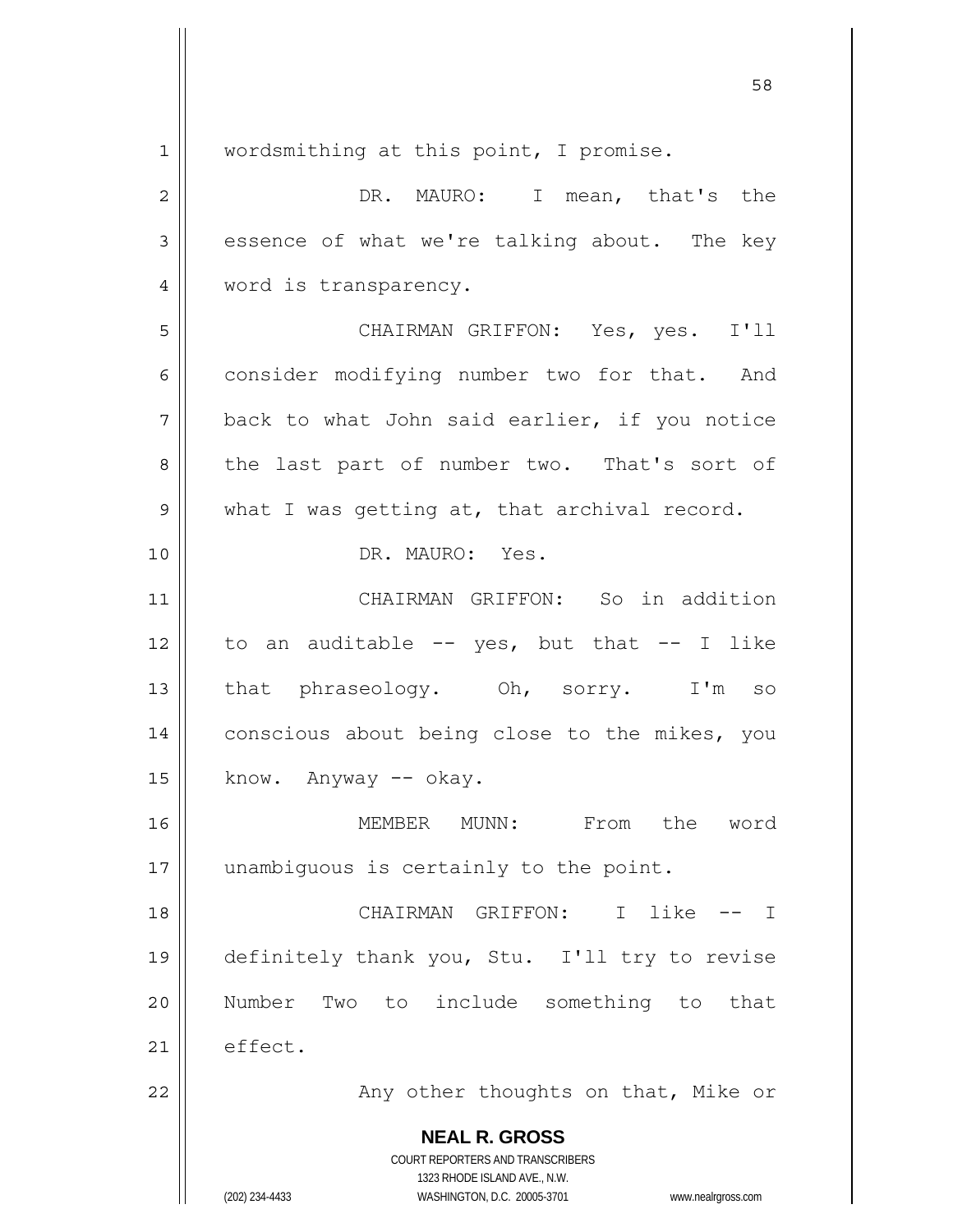**NEAL R. GROSS** 1 2 3 4 5 6 7 8 9 10 11 12 13 14 15 16 17 18 19 20 21 22 Wanda? Mike, I haven't heard you weigh in on this. MEMBER GIBSON: No, it sounds good, Mark. MEMBER MUNN: My only thought is we're -- just trying to assimilate this for the first time is one that I've mentioned before, and that has to do more with the overall tenor of the statement than anything else. It would be beneficial to consider the impact of relatively negative sounding statements that we send out to people, unless it is the feeling of the entire board that this is a negative process. My personal opinion is that this is a positive process, and that as a result of what we're doing and the audits that have been done, we are improving and -- not only improving but also doing a better job of -- of fully capturing the actions of those reconstructions for, as you've already said

<u>59 September 2005 September 2005 September 2005 September 2005 September 2005 September 2005 September 2005 S</u>

COURT REPORTERS AND TRANSCRIBERS 1323 RHODE ISLAND AVE., N.W.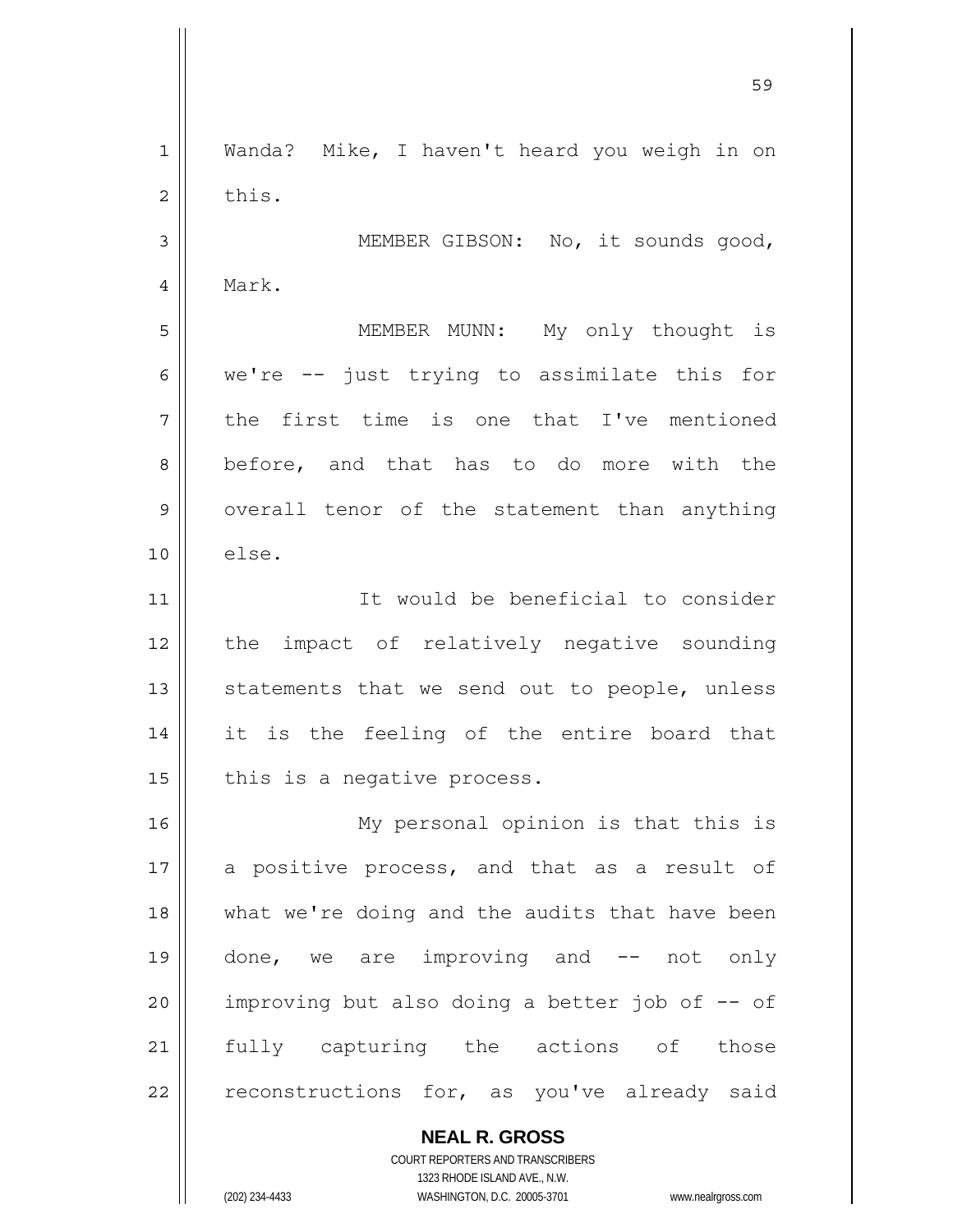1 Mark, archival processes.

| $\mathbf{2}$ | CHAIRMAN GRIFFON: I'm sorry. I                 |
|--------------|------------------------------------------------|
| 3            | was going to say when I was re-reading on the  |
| 4            | plane, that's part of what I was -- I was      |
| 5            | considering how is Wanda going to read this,   |
| 6            | you know. So, I will be open to some           |
| 7            | suggestions on tone, you know.                 |
| 8            | But on the other hand, you know, I             |
| 9            | feel pretty strongly about the five points     |
| 10           | that I wasn't going to --                      |
| 11           | MEMBER MUNN: Well, the content                 |
| 12           | looks good to me.                              |
| 13           | CHAIRMAN GRIFFON: I wasn't going               |
| 14           | to try to sugarcoat things --                  |
| 15           | MEMBER MUNN: No, no.                           |
| 16           | CHAIRMAN GRIFFON: -- but I agree               |
| 17           | with you -- but we also want to say it like it |
| 18           | is that I think NIOSH has been very -- you     |
| 19           | know, we've made some -- you know, here's the  |
| 20           | impact, and we -- it's an improving -- you     |
| 21           | know, there have been definitely some          |
| 22           | improvements, and so it's not meant to be a    |
|              | <b>NEAL R. GROSS</b>                           |

1323 RHODE ISLAND AVE., N.W. (202) 234-4433 WASHINGTON, D.C. 20005-3701 www.nealrgross.com

COURT REPORTERS AND TRANSCRIBERS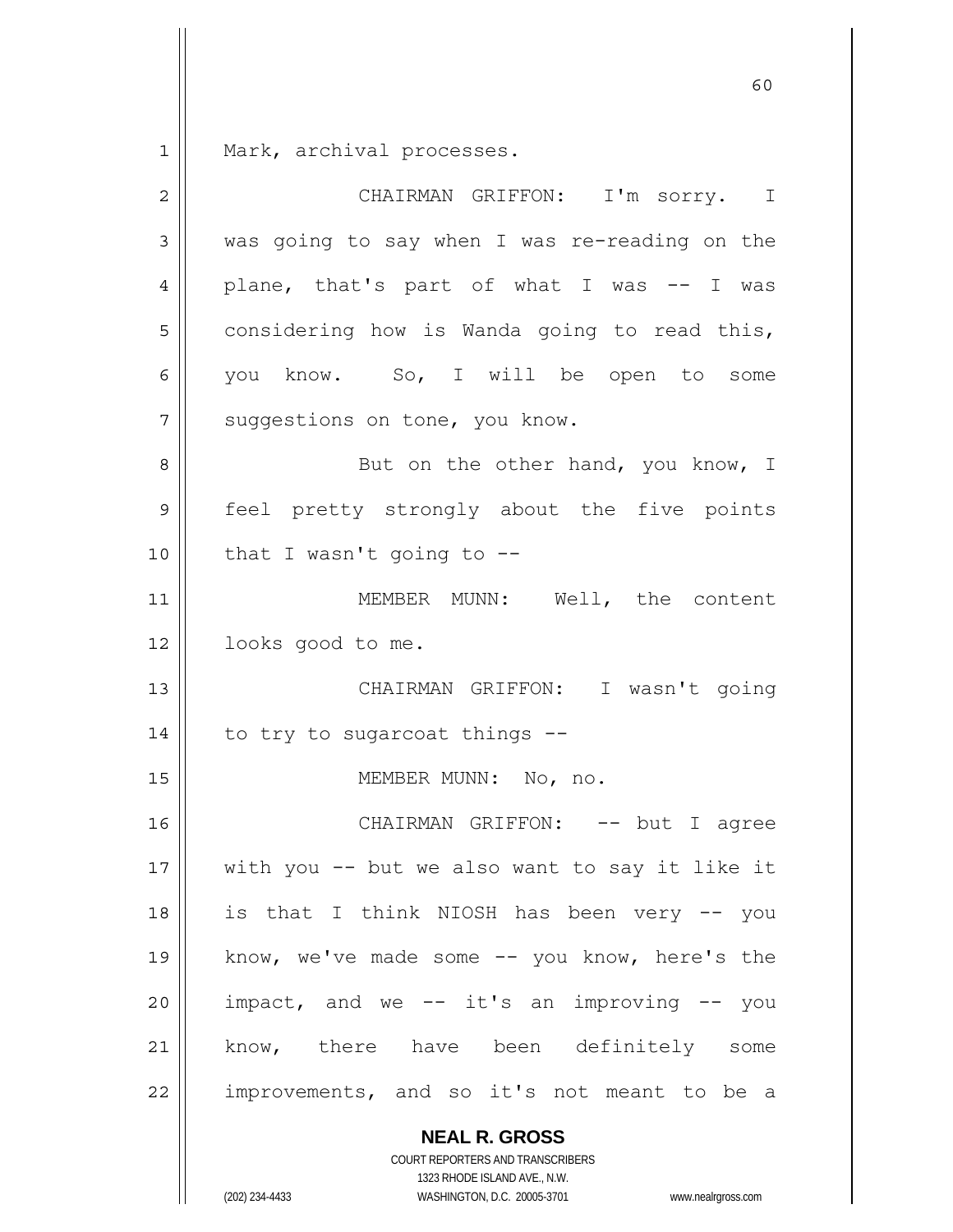**NEAL R. GROSS** 1 2 3 4 5 6 7 8 9 10 11 12 13 14 15 16 17 18 19 20 21 22 totally negative report, but I also wasn't going to sugarcoat those findings. That's sort of how I was thinking about it. MEMBER MUNN: Well, one of the other aspects that we've not discussed and doesn't jump out at one when you read it here is the internal processes, in my view, have improved significantly over the years. The interactions of all of the organizations and individuals that are involved have been clarified significantly from the time we first started this, and that may be a point worth considering of whether it is added specifically to this or not, or whether it simply a thought that may be included a bit -- amplified just a little bit in that last paragraph. CHAIRMAN GRIFFON: Can you tell me just give me an example, internal processes. I mean, I don't disagree with you, but I'm trying to understand what you mean by that, internal processes.

61

COURT REPORTERS AND TRANSCRIBERS 1323 RHODE ISLAND AVE., N.W.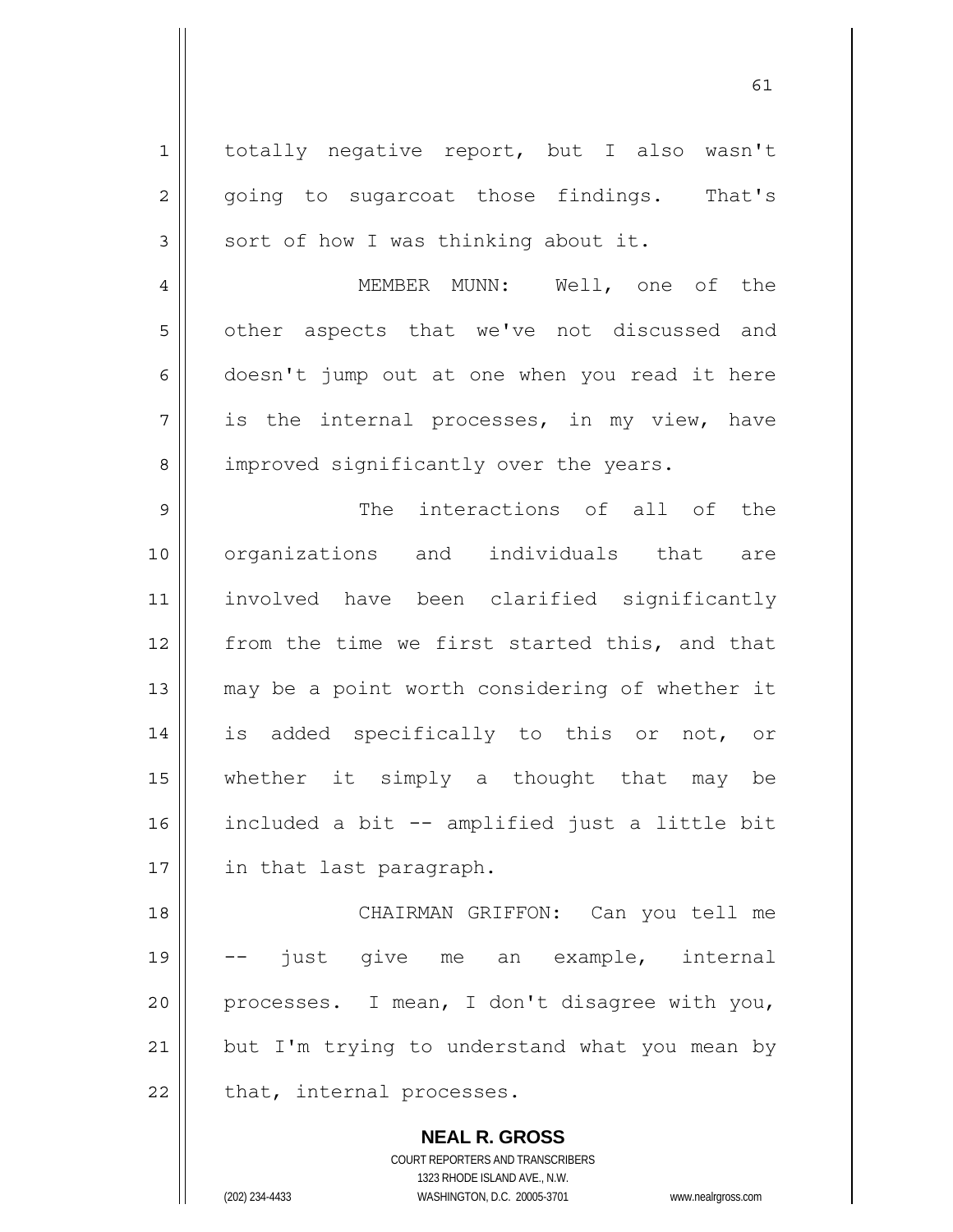| 1              | MEMBER MUNN: Well, I think                     |
|----------------|------------------------------------------------|
| $\overline{2}$ | everyone involved has a better concept of who  |
| 3              | does which segment of the work that's involved |
| 4              | in these dose reconstructions, and it's not a  |
| 5              | simple and straightforward -- it didn't start  |
| 6              | out being a straightforward, simple process,   |
| 7              | and it's developed through the years, partly   |
| 8              | as a result of what has been done in group     |
| 9              | meetings like these.                           |
| 10             | And as I said, it's covered in                 |
| 11             | concept --                                     |
|                |                                                |
|                | CHAIRMAN GRIFFON: Yes.                         |
| 12<br>13       | MEMBER MUNN: -- in the<br>last                 |
| 14             | paragraph. We just simply didn't point it out  |
| 15             | anywhere else, but that will probably work     |
| 16             | itself out as you wordsmith it a little bit.   |
| 17             | CHAIRMAN GRIFFON: Well, my hope                |
| 18             | today is that we can maybe vote on this        |
|                | internal draft as a subcommittee, and then     |
| 19<br>20       | when we bring it to the board, Wanda, I would  |
| 21             | certainly take -- if you have some language    |
| 22             | there that you want to add on to the last      |

 $\sim$  62

COURT REPORTERS AND TRANSCRIBERS 1323 RHODE ISLAND AVE., N.W. (202) 234-4433 WASHINGTON, D.C. 20005-3701 www.nealrgross.com

**NEAL R. GROSS**

 $\mathbf{I}$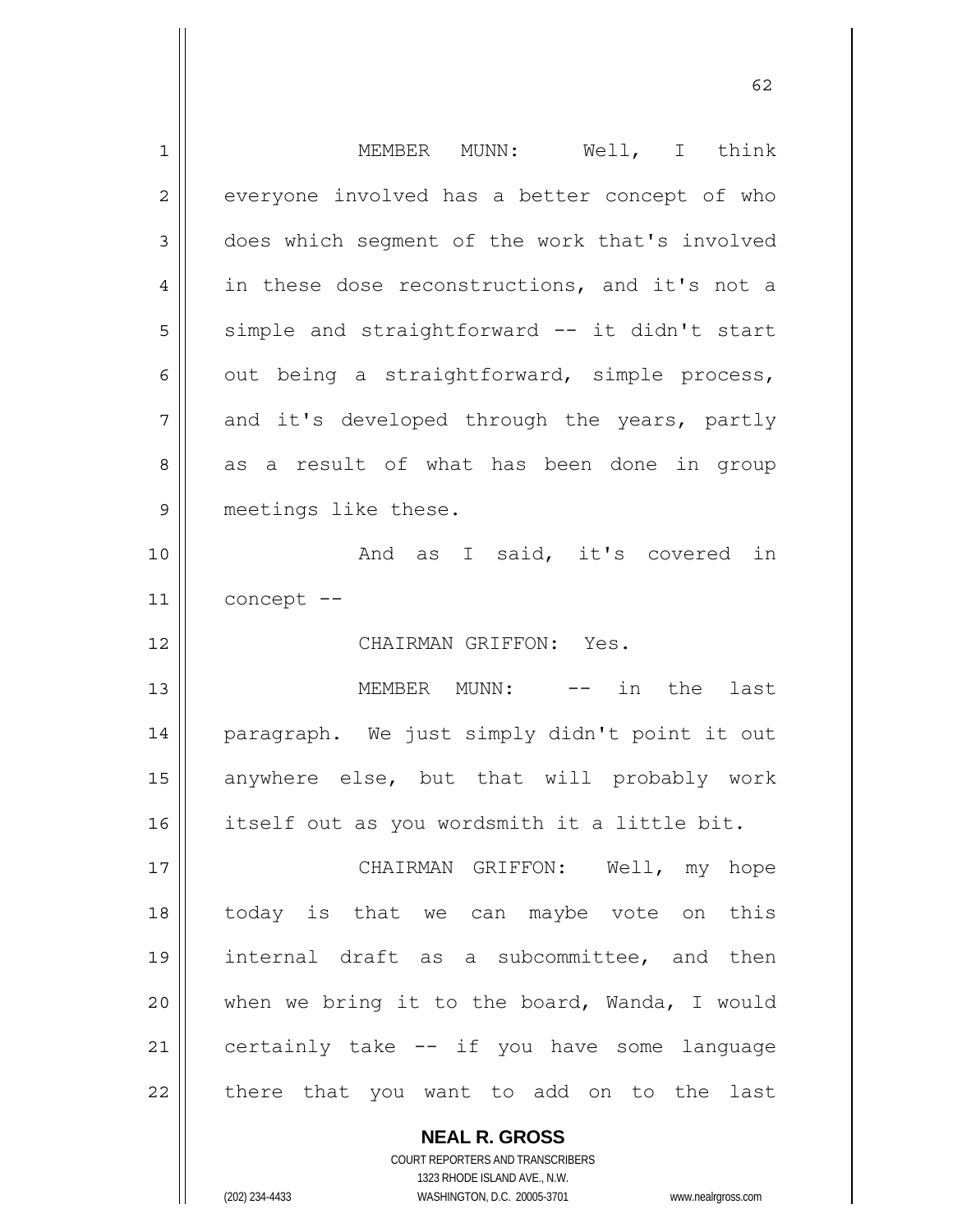**NEAL R. GROSS** COURT REPORTERS AND TRANSCRIBERS 1323 RHODE ISLAND AVE., N.W. (202) 234-4433 WASHINGTON, D.C. 20005-3701 www.nealrgross.com 1 2 3 4 5 6 7 8 9 10 11 12 13 14 15 16 17 18 19 20 21 22 paragraph, you know, friendly amendments, we can do it that way, if you want. My hope is to get the report before the board next time, so logistically I hate to hold it up again here, because then we won't get to it until -- MEMBER MUNN: No, let's don't. Let's don't. Your goal is to -- CHAIRMAN GRIFFON: I don't disagree with what you just said, and if you have some language that you want to sort of add into that last paragraph or wherever it might fit related to that statement, I think we can add that on. MEMBER MUNN: Are you going to try to come to some conclusion about anything more than the general sense of what we have here yet today? Are you trying to get an almost finalized copy today? CHAIRMAN GRIFFON: Yes, my hope was to get a finalized copy, but, you know, I know there's wordsmithing to be done, so  $-$ -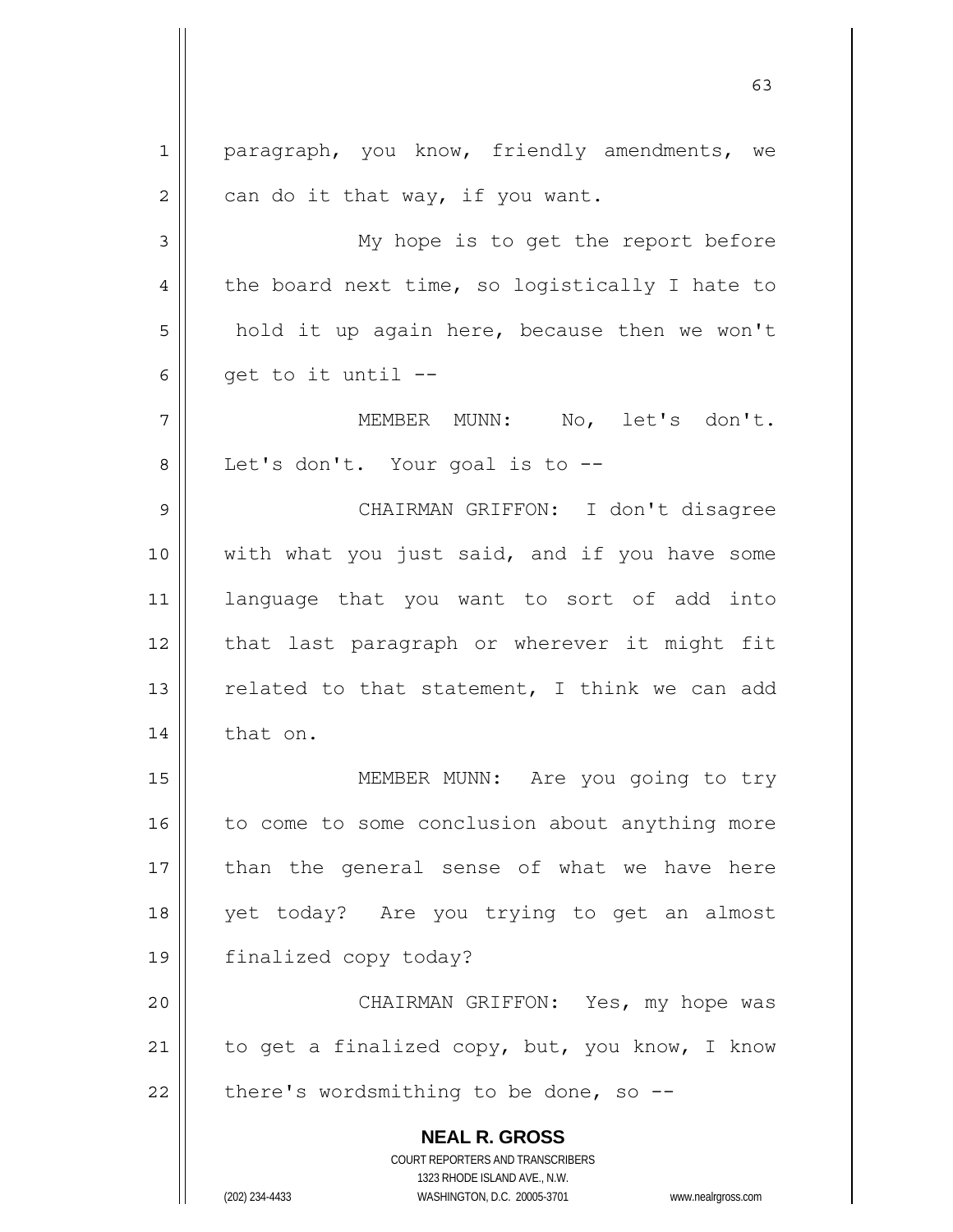| $\mathbf 1$    | Make a suggestion, Ted?                        |
|----------------|------------------------------------------------|
| $\overline{c}$ | MR. KATZ: I just have a suggestion             |
| 3              | which I raised the last time the subcommittee  |
| 4              | met and it was in response to, I think, how    |
| 5              | Paul and some of the people that are not       |
| 6              | involved in this process responded when Mark   |
| 7              | gave his update at the Albuquerque meeting.    |
| 8              | And that's -- again, sort of                   |
| $\mathsf 9$    | sitting in the chair which I don't fit in, the |
| 10             | Secretary of HHS, and coming to this report,   |
| 11             | these are all sort of close, narrow technical  |
| 12             | matters that are being brought to the          |
| 13             | attention of the Secretary, and I don't think  |
| 14             | he will -- I think that's fine. I think        |
| 15             | they're simply stated and so on, but what's    |
| 16             | not addressed in this report to the Secretary, |
| $17$           | given the amount of time now that's been       |
| 18             | everybody's gone at this is sort of the        |
| 19             | thousand-foot picture. What is the board       |
| 20             | finding in general about at this point in time |
| 21             | about the quality and validity of<br>Dose      |
| 22             | reconstructions.                               |

**NEAL R. GROSS**

COURT REPORTERS AND TRANSCRIBERS 1323 RHODE ISLAND AVE., N.W. (202) 234-4433 WASHINGTON, D.C. 20005-3701 www.nealrgross.com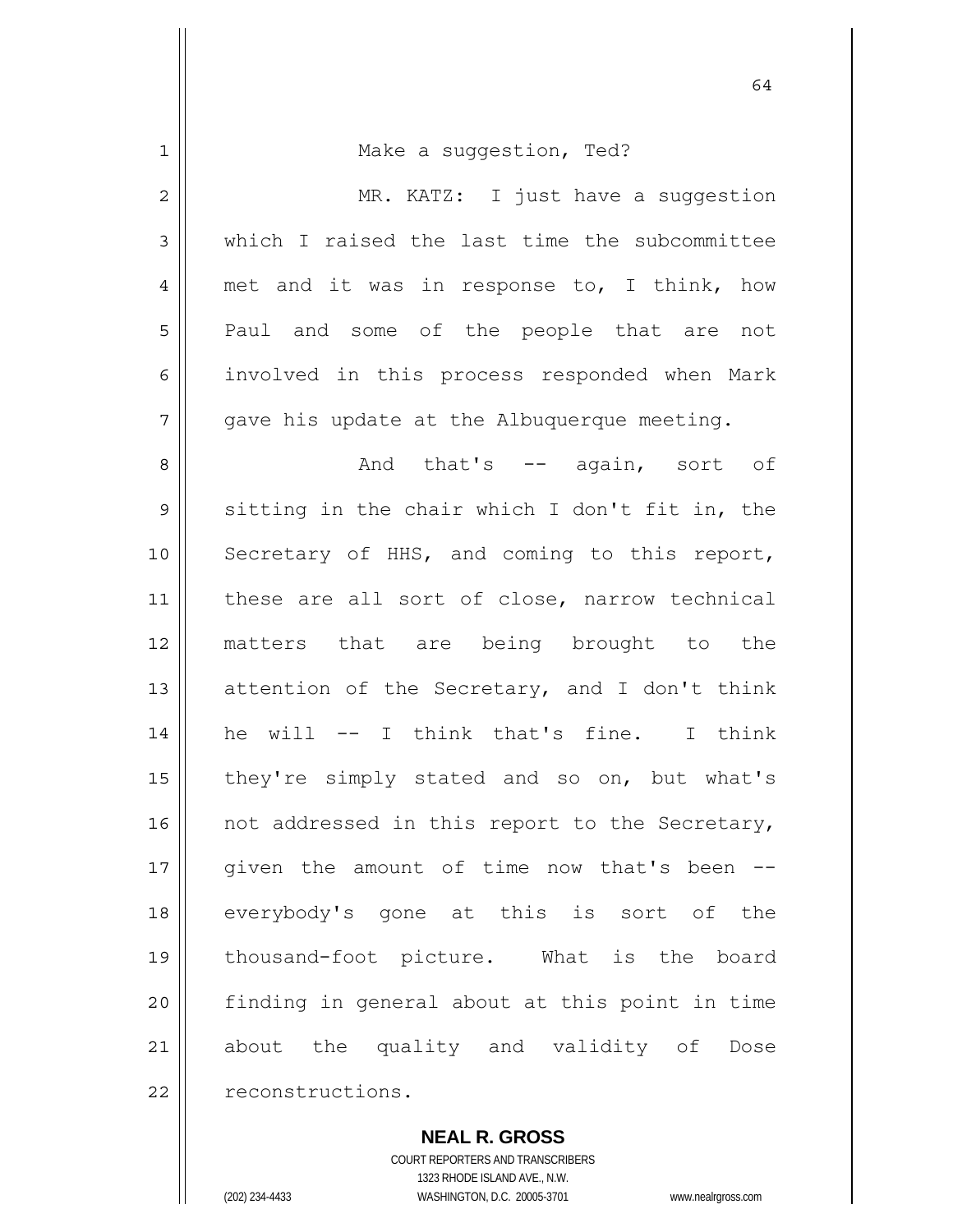Stu sent out to all of you in response to the last subcommittee meeting a breakout that shows, you know, how many of different kinds of dose reconstructions have been done to date.

6 7 8 9 10 11 12 13 14 15 16 And I think it was a very illuminating breakout actually, and that -- I mean, that gives you a context where you could speak to -- well, you know, for 70 percent, 60 percent, 30 percent, 10 percent -- you know, this is generally what the board is seeing at this point in time in terms of, you know, are people getting claimant favorable results from their Dose reconstructions, what have you. I'm not going to put any words into the subcommittee's --

17 18 19 20 21 22 But those sort of general -- I mean, that's really -- that's the bottom line charge for the auditing is so that the Secretary can know, you know, how long was this being done at this point in time, and where does it have to go from here.

> **NEAL R. GROSS** COURT REPORTERS AND TRANSCRIBERS 1323 RHODE ISLAND AVE., N.W. (202) 234-4433 WASHINGTON, D.C. 20005-3701 www.nealrgross.com

1

2

3

4

5

 $\sim$  65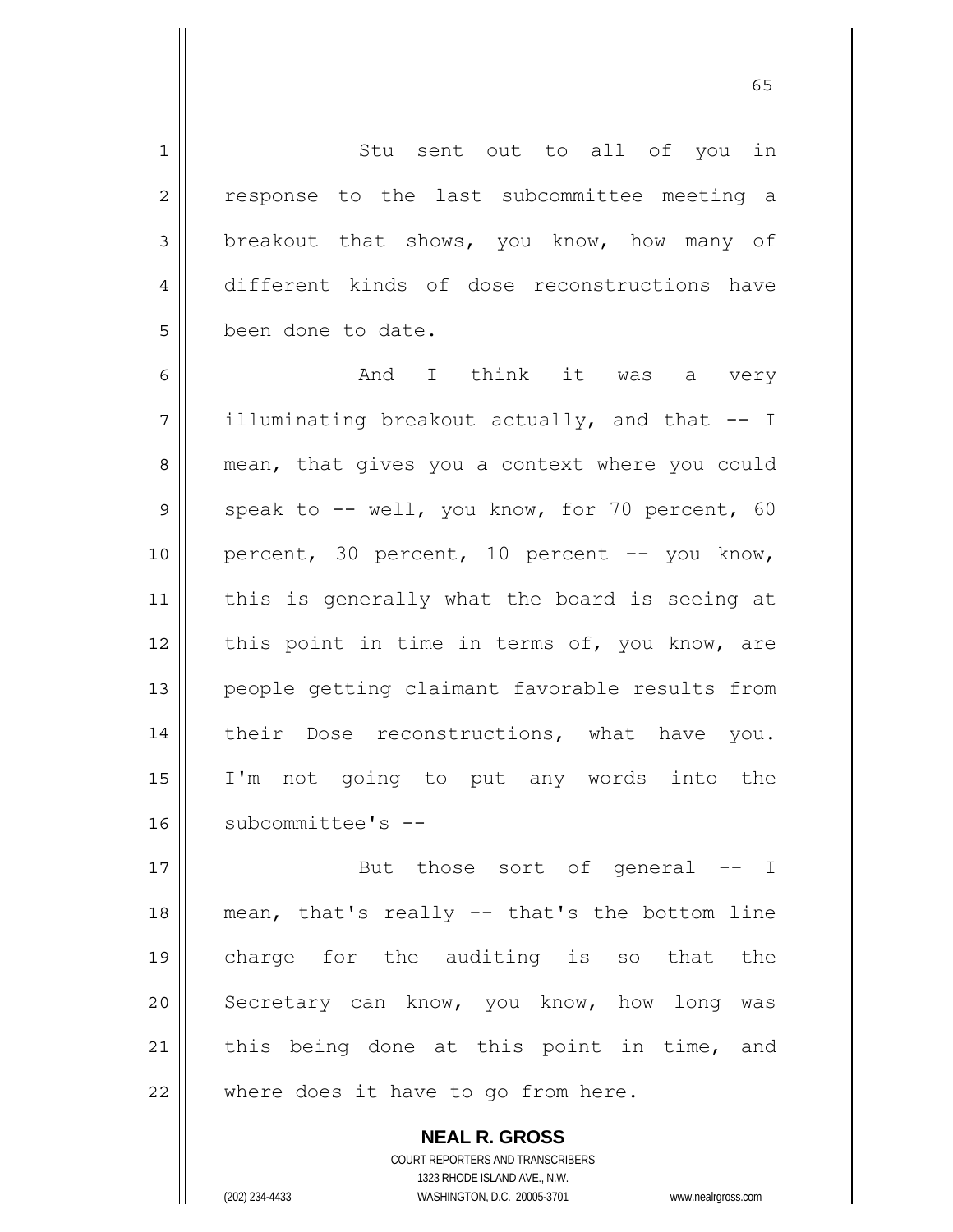| $\mathbf 1$    | And I think that you've given a                |
|----------------|------------------------------------------------|
| $\overline{2}$ | little bit about where to go from here in a    |
| 3              | process sense, and you've given, I think, some |
| 4              | nice, positive information about how the       |
| 5              | process is working in improving the Dose       |
| 6              | Reconstruction Program, but not really         |
| 7              | answering the question of how does it stand    |
| 8              | right now.                                     |
| 9              | I think that's -- if I were the                |
| 10             | Secretary I'd want to know something about     |
| 11             | that at this point.                            |
| 12             | CHAIRMAN GRIFFON: And another                  |
| 13             | problem with that is that these 100 cases were |
|                |                                                |
| 14             | done over two years ago now, right? So we're   |
| 15             | kind of looking at a snapshot two years ago,   |
| 16             | you know.                                      |
| 17             | MR. KATZ: But I think you can also             |
| 18             | speak to even though you haven't completed     |
| 19             | everything in the current cases. I mean, you   |
| 20             | have a general sense of how things are now,    |
| 21             | and you probably could speak to it without     |

 $\sim$  66

**NEAL R. GROSS** COURT REPORTERS AND TRANSCRIBERS 1323 RHODE ISLAND AVE., N.W.

(202) 234-4433 WASHINGTON, D.C. 20005-3701 www.nealrgross.com

 $\mathsf{II}$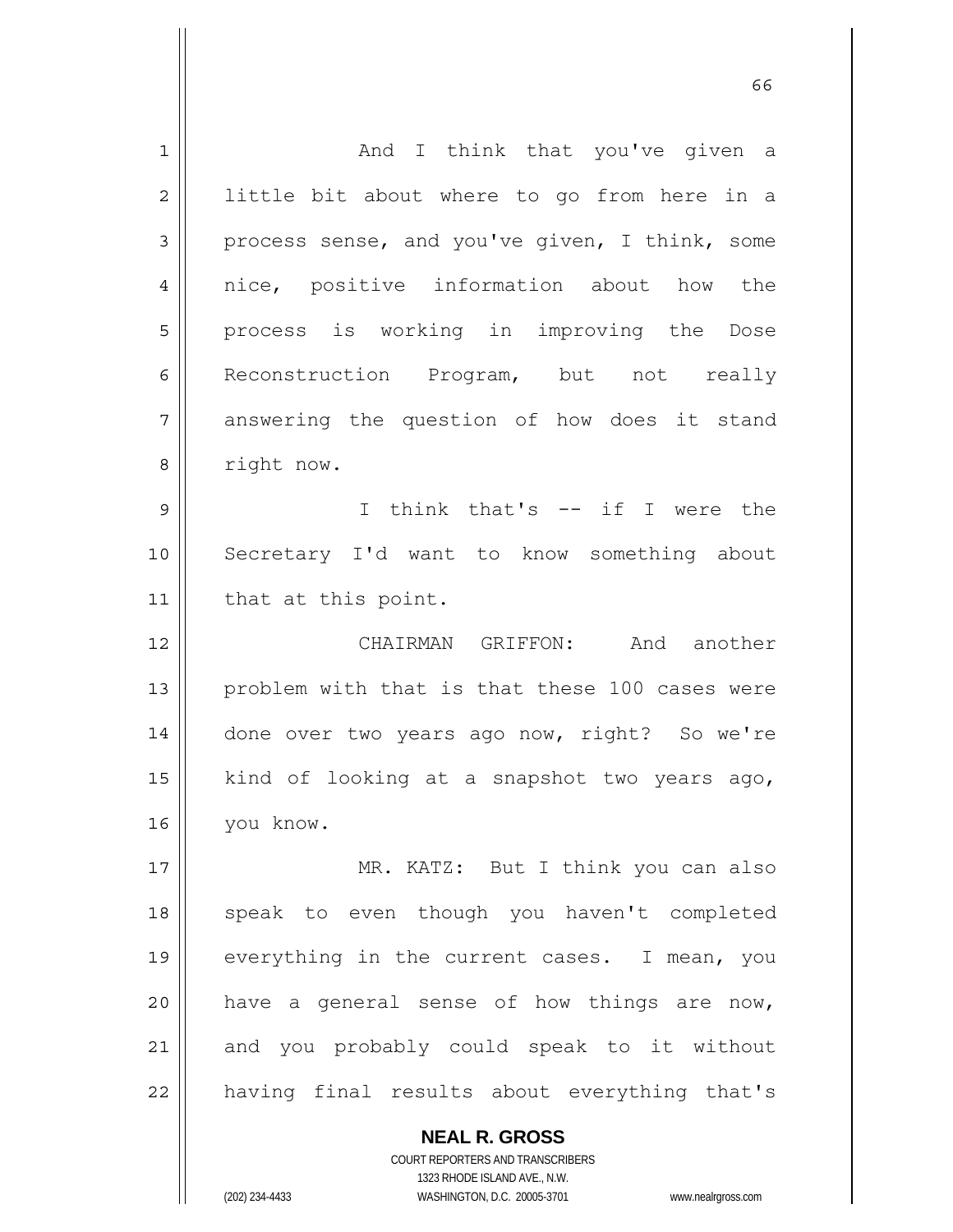|                | 67                                                                  |
|----------------|---------------------------------------------------------------------|
| $\mathbf 1$    | still in process too, I believe --                                  |
| $\overline{c}$ | CHAIRMAN GRIFFON: Right.                                            |
| $\mathfrak{Z}$ | MR. KATZ: -- as to how things are                                   |
| 4              | looking in a tentative sense at this point in                       |
| 5              | time.                                                               |
| 6              | CHAIRMAN GRIFFON: Right.                                            |
| 7              | MR. KATZ: It's the board's                                          |
| 8              | decision as to how to report, but, again, as                        |
| 9              | the Secretary I think I'd want to know                              |
| 10             | something about the bottom line as it stands                        |
| 11             | right now.                                                          |
| 12             | MEMBER MUNN: Well, and again I                                      |
| 13             | have not gotten through to the end of the                           |
| 14             | document here and can't remember what we said                       |
| 15             | we were going to include as enclosures.<br>It                       |
| 16             | would seem that a roundup of what has been                          |
| 17             | done and what the results were would be fairly                      |
| 18             | key here, and probably should be a part of --                       |
| 19             | at least referenced in the executive summary                        |
| 20             | here.                                                               |
| 21             | CHAIRMAN GRIFFON: I didn't send                                     |
| 22             | the attachments. There are those attachments                        |
|                | <b>NEAL R. GROSS</b>                                                |
|                | COURT REPORTERS AND TRANSCRIBERS<br>1323 RHODE ISLAND AVE., N.W.    |
|                | (202) 234-4433<br>WASHINGTON, D.C. 20005-3701<br>www.nealrgross.com |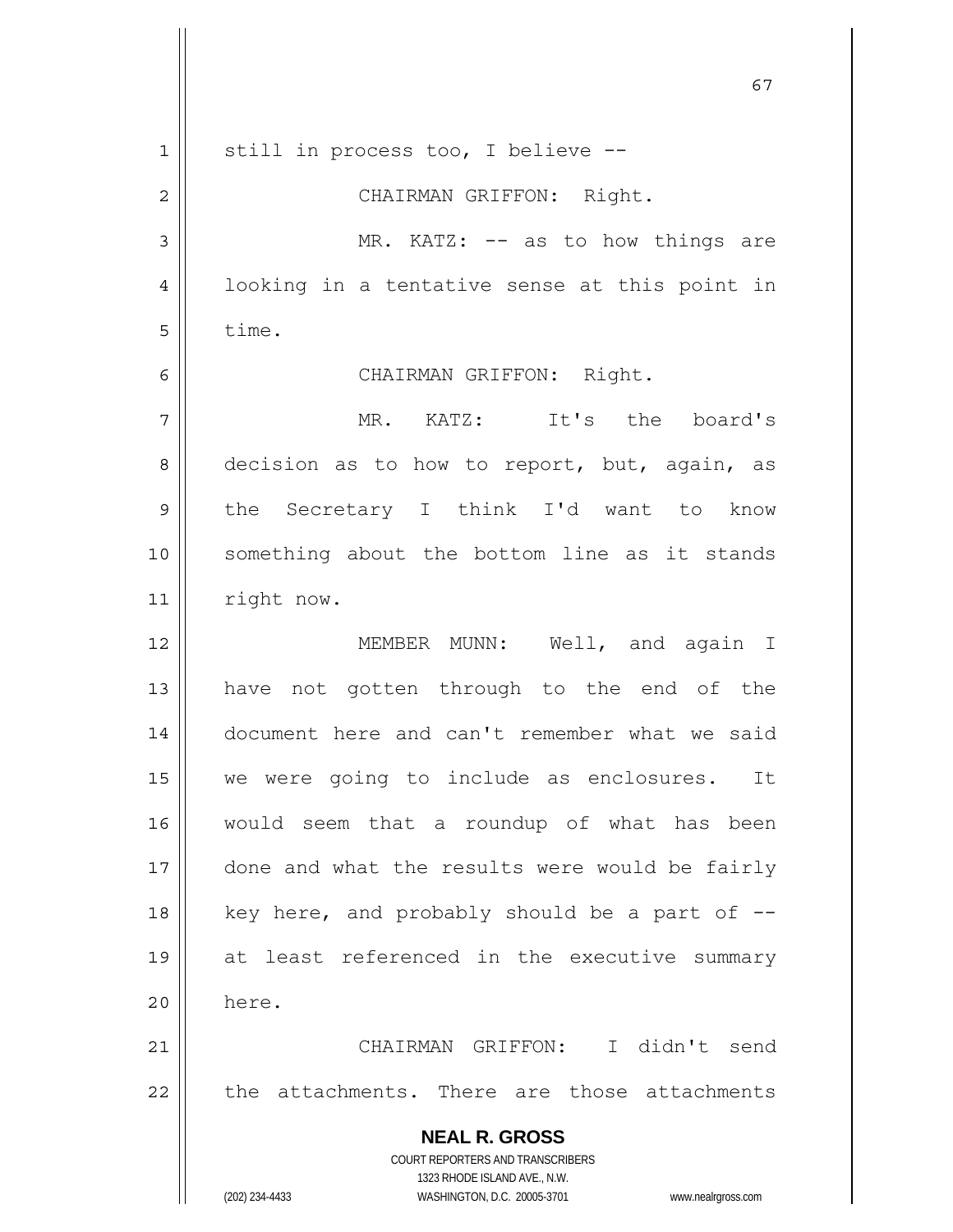1 2 that Kathy Behling primarily put together summarizing the cases.

3

MEMBER MUNN: Right, right.

4 5 6 7 8 9 10 11 12 13 14 15 16 CHAIRMAN GRIFFON: But, I mean, this question of the overall quality and validity of the Dose reconstructions, I mean, I did avoid that. Again, you're right. I think you're right, Paul did bring that up, you know, the bottom line question of  $-$  and I think part of it is that  $-$  and some of it, I think, is hinted at in the five things, but not absolutely pulled out, but we -- you know, I mean, this gets down to the question of do we want to try to give a grade, you know, after a hundred cases are reviewed we feel that, you know --

17 18 19 20 MR. KATZ: It could be very qualitative. You don't have to give a grade. CHAIRMAN GRIFFON: -- or how -- I mean, how do we want to  $-$ - I quess I'm open

21 22 for suggestions to how we want to say that. You know, my feeling is that, you know, if you

> **NEAL R. GROSS** COURT REPORTERS AND TRANSCRIBERS

> > 1323 RHODE ISLAND AVE., N.W.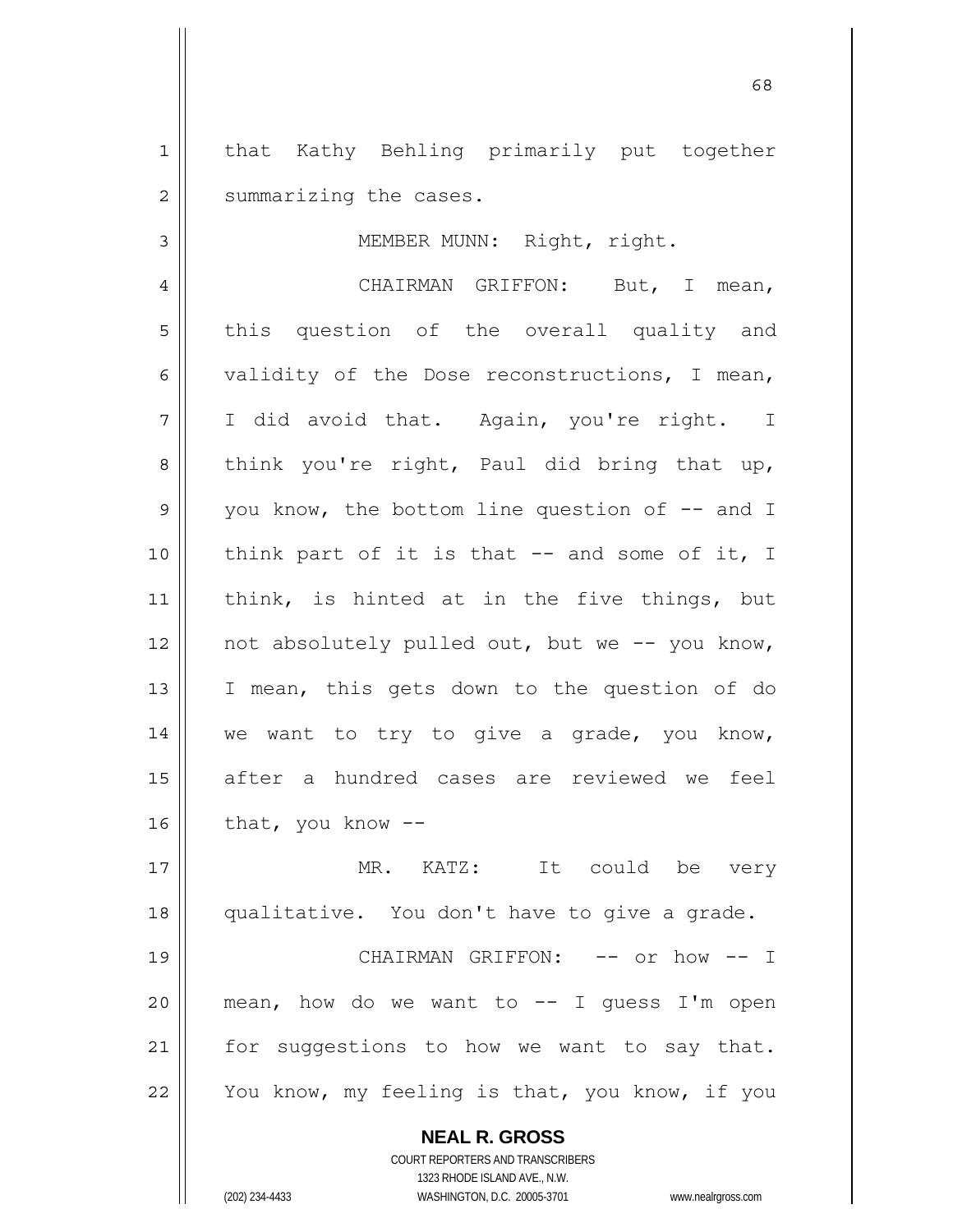1 2 3 want to get down to right and wrong, I don't think we want to go there, how many they got right and wrong.

4 5 6 7 8 9 10 11 12 13 There were -- I'm pretty sure no one would dispute that there were several cases that they got the wrong result on in this first 100 cases, although all those that everybody would agree on anyway were in the claimant-favorable direction. I mean, these were those overestimates for compensable claims, so those, you know, they got wrong. So that's, you know, if you want to get down to a just -- you know.

14 15 16 17 18 19 20 21 And then there's the -- my take on the other side of it is that we have five best estimate cases, and that's where we got into this fuzzy ground. That's why I wrote it down as a finding this way, instead of  $-$ - so maybe we can get at this qualitatively, but I don't think we want to get into a sort of they got 85 percent, they got 95 percent, you know.

MR. KATZ: If you have a large -- I

**NEAL R. GROSS** COURT REPORTERS AND TRANSCRIBERS

1323 RHODE ISLAND AVE., N.W.

22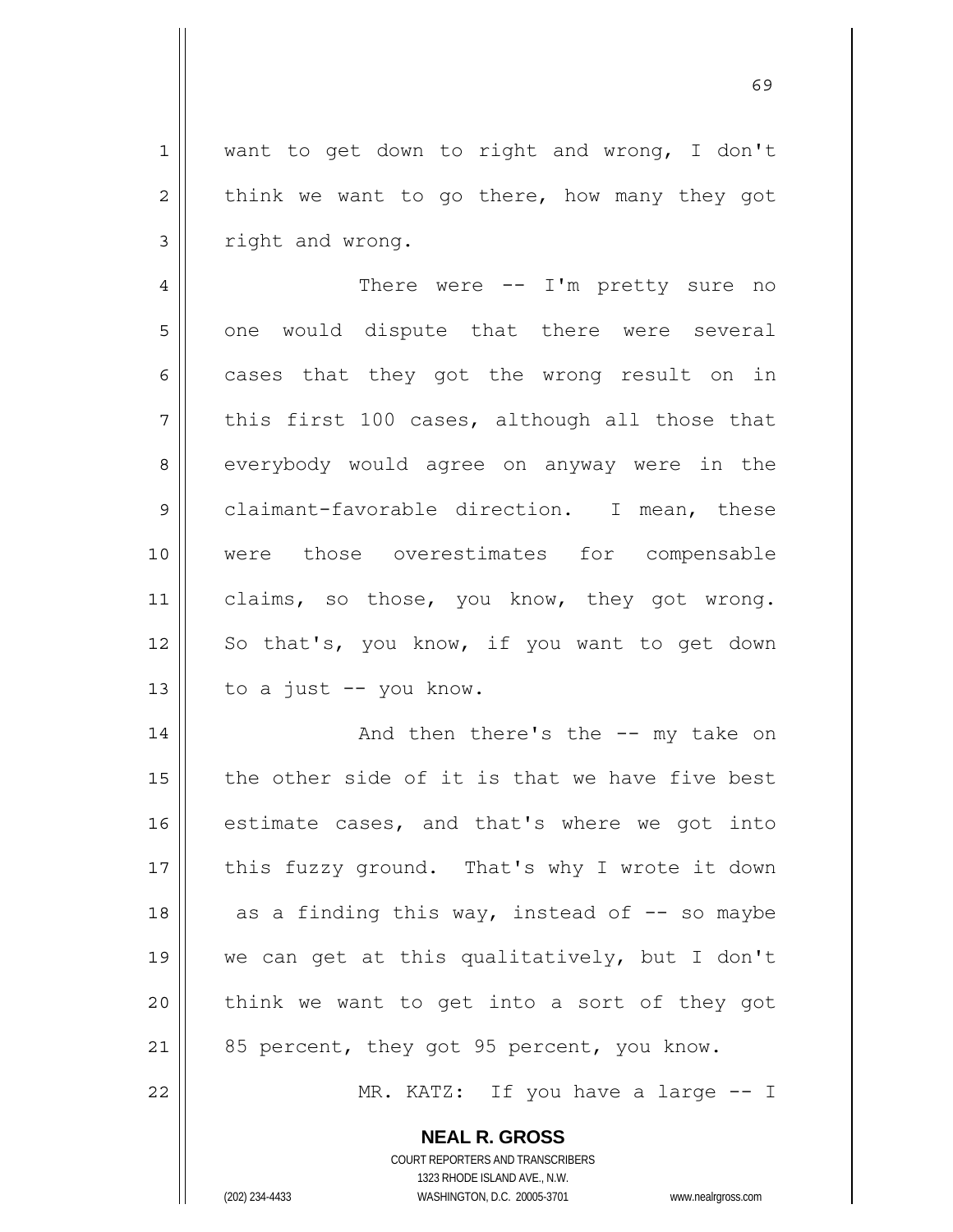1 2 3 4 5 6 mean, you can give contacts. They have a large quantity of claims for which they have overestimated or underestimated to expedite those, and how well has that worked. Has that gotten people compensated quickly, without error, and vice versa?

7 8 9 10 11 12 13 14 15 16 17 18 19 20 I mean, I think you can speak to that whole pie chart in effect, piece by piece. I mean, that pie chart was broken out into finer gradations than you would probably want to speak to because, you know, whether it's, you know, whether it's an overestimate based on internal or external or both doesn't so much matter, but just sort of a sense of when NIOSH is overestimating, how are they doing when they're underestimating to get people compensated quickly? How are they doing and so on, I'm going to  $-$ - CHAIRMAN GRIFFON: Yes. MR. KATZ: You could speak to it,

21 22 you know. You could speak to those. And I think some of that wouldn't necessarily be

> **NEAL R. GROSS** COURT REPORTERS AND TRANSCRIBERS 1323 RHODE ISLAND AVE., N.W. (202) 234-4433 WASHINGTON, D.C. 20005-3701 www.nealrgross.com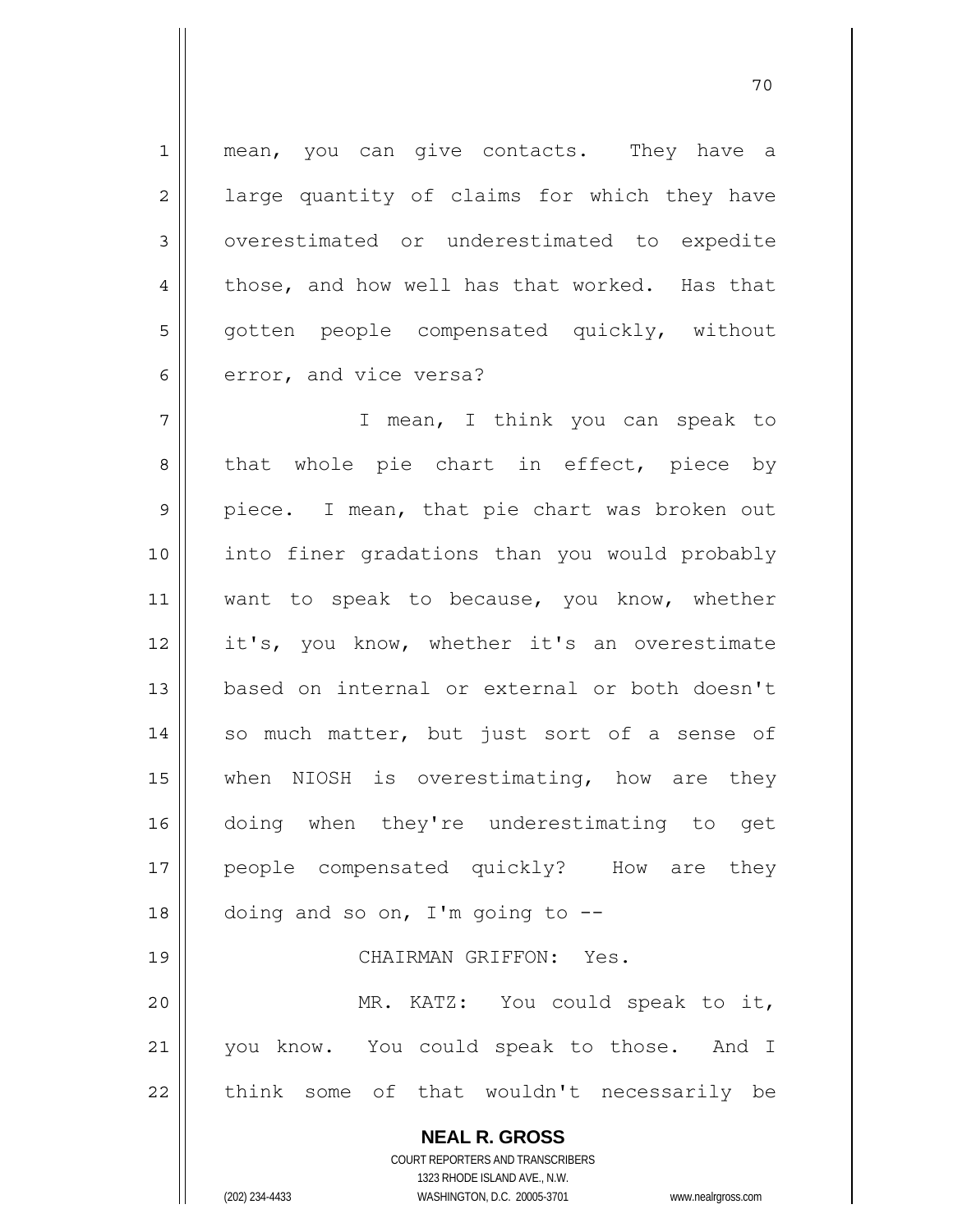**NEAL R. GROSS** COURT REPORTERS AND TRANSCRIBERS 1323 RHODE ISLAND AVE., N.W. (202) 234-4433 WASHINGTON, D.C. 20005-3701 www.nealrgross.com 71 1 2 3 4 5 6 7 8 9 10 11 12 13 14 15 16 17 18 19 20 21 22 controversial within the board, but I could be wrong about that. CHAIRMAN GRIFFON: Stu, again, Number 4 does sort of get there. MR. KATZ: But that's a few cases -- CHAIRMAN GRIFFON: Not as bold as you -- right. MR. KATZ: -- that's a few cases as opposed to, you know, 40 percent of the cases where they overestimated properly or whatever it is, but, I mean, you have the pie chart. I mean -- CHAIRMAN GRIFFON: Right, right. MR. KATZ: You're talking about tens of thousands -- you know, tens of thousands. You're talking about thousands of cases in these different categories. CHAIRMAN GRIFFON: Yes. MEMBER MUNN: And the chart is ultimately going to be what people will remember other than the words.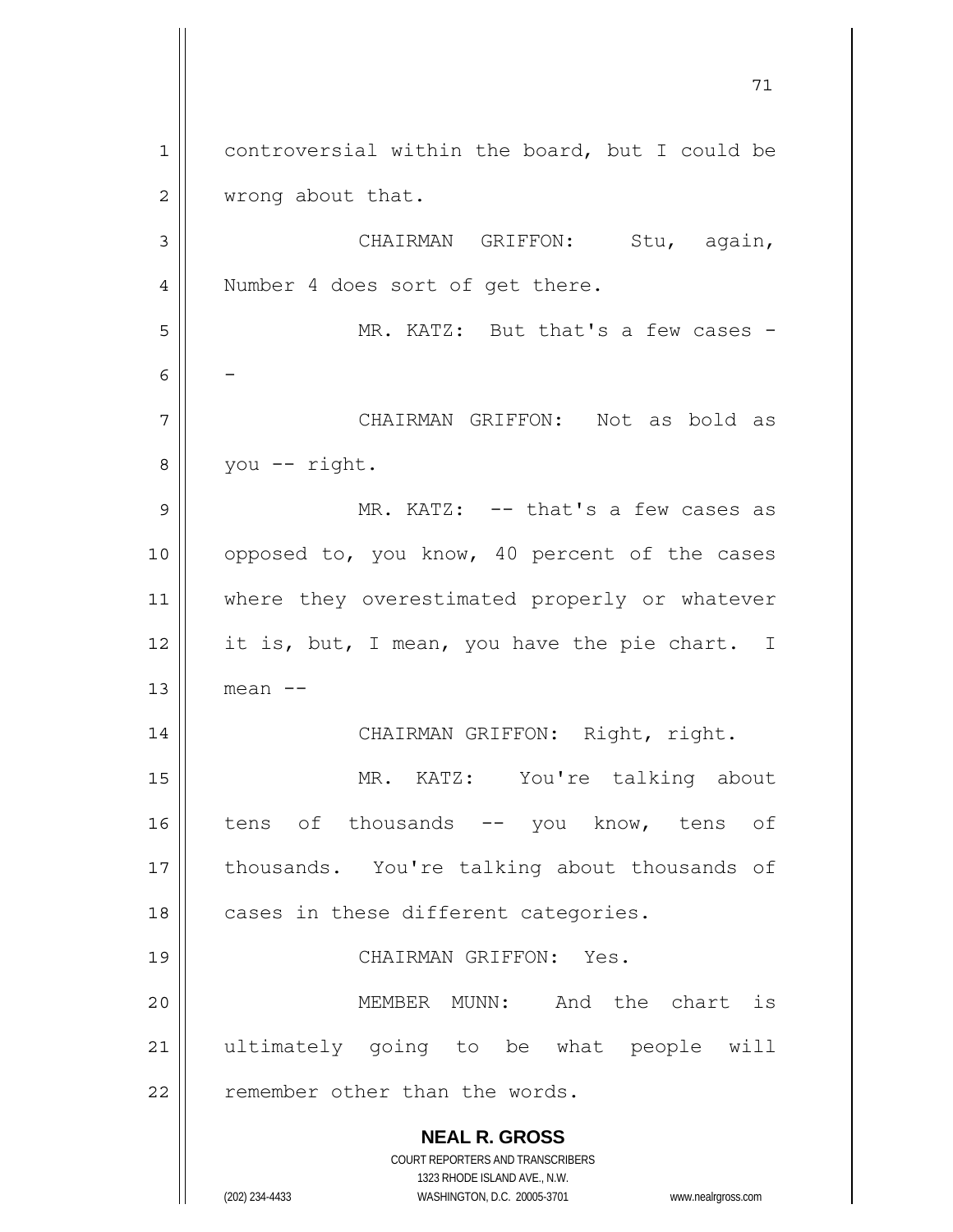CHAIRMAN GRIFFON: And I'm not - but I'm not sure --

3 4 5 6 7 8 9 10 11 12 MR. KATZ: I'm not suggesting -- CHAIRMAN GRIFFON: And you're getting a little more complicated how you, you know, if we can say, okay, you know, I don't know how many. I don't know the right number for this, but say the overestimate, I think it was four. I'm not sure on that. Four that were overestimated that ended up being compensable, when they shouldn't have been using the overestimate approach.

13 14 15 16 17 18 19 20 21 22 So say that's four out of 100, and then we realize there's so many overestimated cases in the whole pie. I'm not ready to say that that -- because that policy was changed at a certain point, so, you know, I'm not saying that that probably likely affected four percent of the overall. You know what I mean? MR. KATZ: No, but, for example, there are thousands of cases for which OCAS has underestimated to get people compensated

> COURT REPORTERS AND TRANSCRIBERS 1323 RHODE ISLAND AVE., N.W. (202) 234-4433 WASHINGTON, D.C. 20005-3701 www.nealrgross.com

**NEAL R. GROSS**

1

2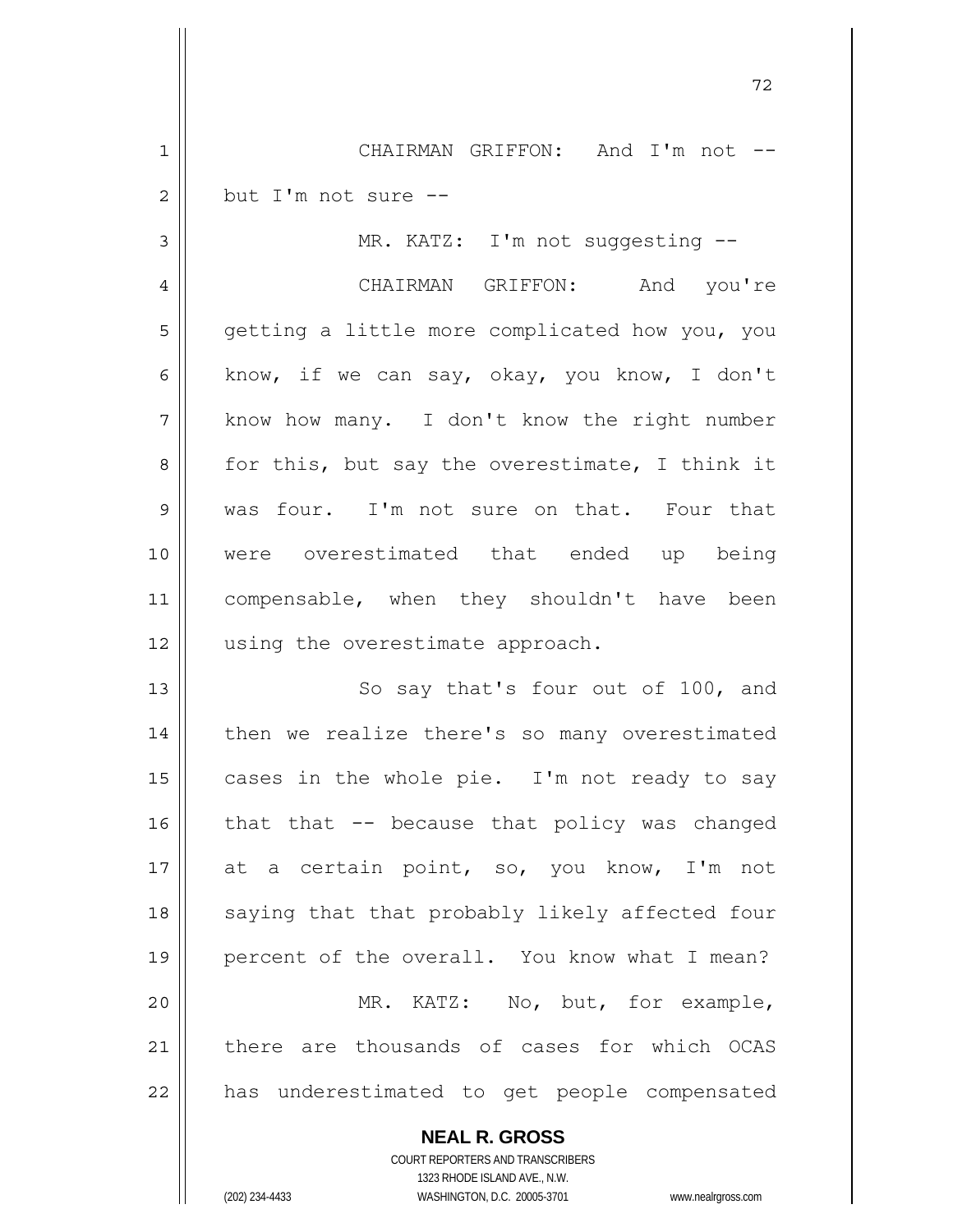1 2 3 4 5 6 7 8 9 10 11 12 13 14 15 16 17 18 19 20 21 22 quickly, has done a quick sort of underestimate of their dose to get people compensated in an expedited fashion. How well has that process worked for that -- you know, if that's 15 percent of the entire caseload, you know, then you can say for 15 percent of the caseload this is how OCAS has gone at it, and this is how it's worked, and this is the problems with it. And you can go down  $--$  again, you could probably break the pie chart into four pieces or so that are really significant because there's a lot of lumping that could be done, and you could just speak generally about each piece of that, you know, with the context of how much of the whole load is this. And what were the problems we saw with these, and what's the good that we've seen with this piece. I think you could do that -- and, again, I think that is what the Secretary would want to know about, more than that -- I'm sure the Secretary would be happy

> **NEAL R. GROSS** COURT REPORTERS AND TRANSCRIBERS

> > 1323 RHODE ISLAND AVE., N.W.

(202) 234-4433 WASHINGTON, D.C. 20005-3701 www.nealrgross.com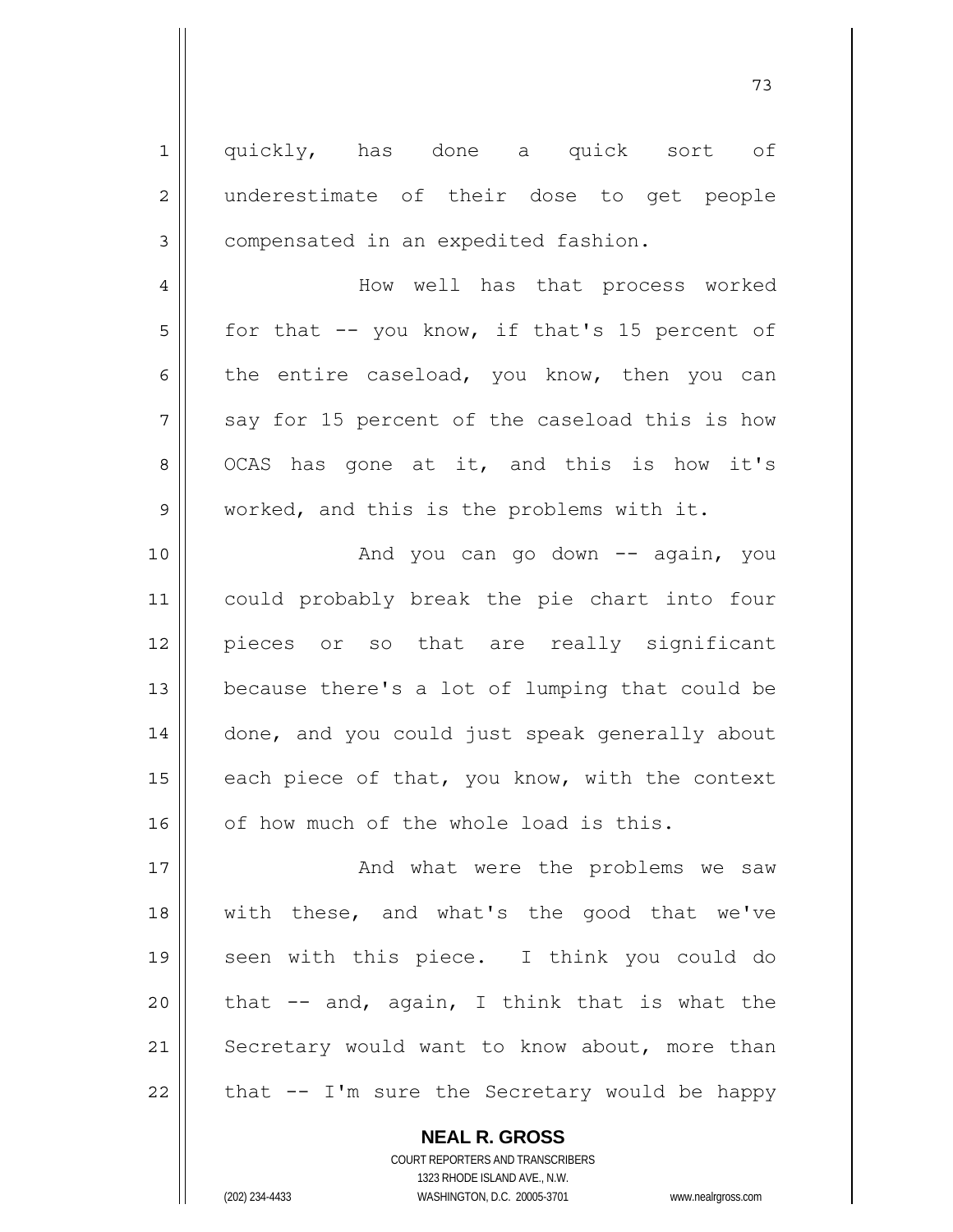to know that the process is going well and working together and improving the program, but I think that's the kind of bottom line messaging that the Secretary would want to know about.

1

2

3

4

5

13

14

74

6 7 8 9 10 11 12 MEMBER MUNN: Generally, that's what I'd expect to see in an executive summary, and that charts, especially when they're as simplified as that pie chart could be made -- always an outstanding way to transmit a lot of information in one glimpse. So it's perhaps something we should

strongly consider in terms of inclusion here, and  $--$ 

15 16 17 CHAIRMAN GRIFFON: We can try --MEMBER MUNN: -- perhaps have a single statement with reference to it.

18 19 20 21 22 CHAIRMAN GRIFFON: I mean, I can try to add that in. The question is timing on this next meeting, but I can try to add - when you say if we state it qualitatively, I guess I was hesitating on it because if we

> **NEAL R. GROSS** COURT REPORTERS AND TRANSCRIBERS

1323 RHODE ISLAND AVE., N.W. (202) 234-4433 WASHINGTON, D.C. 20005-3701 www.nealrgross.com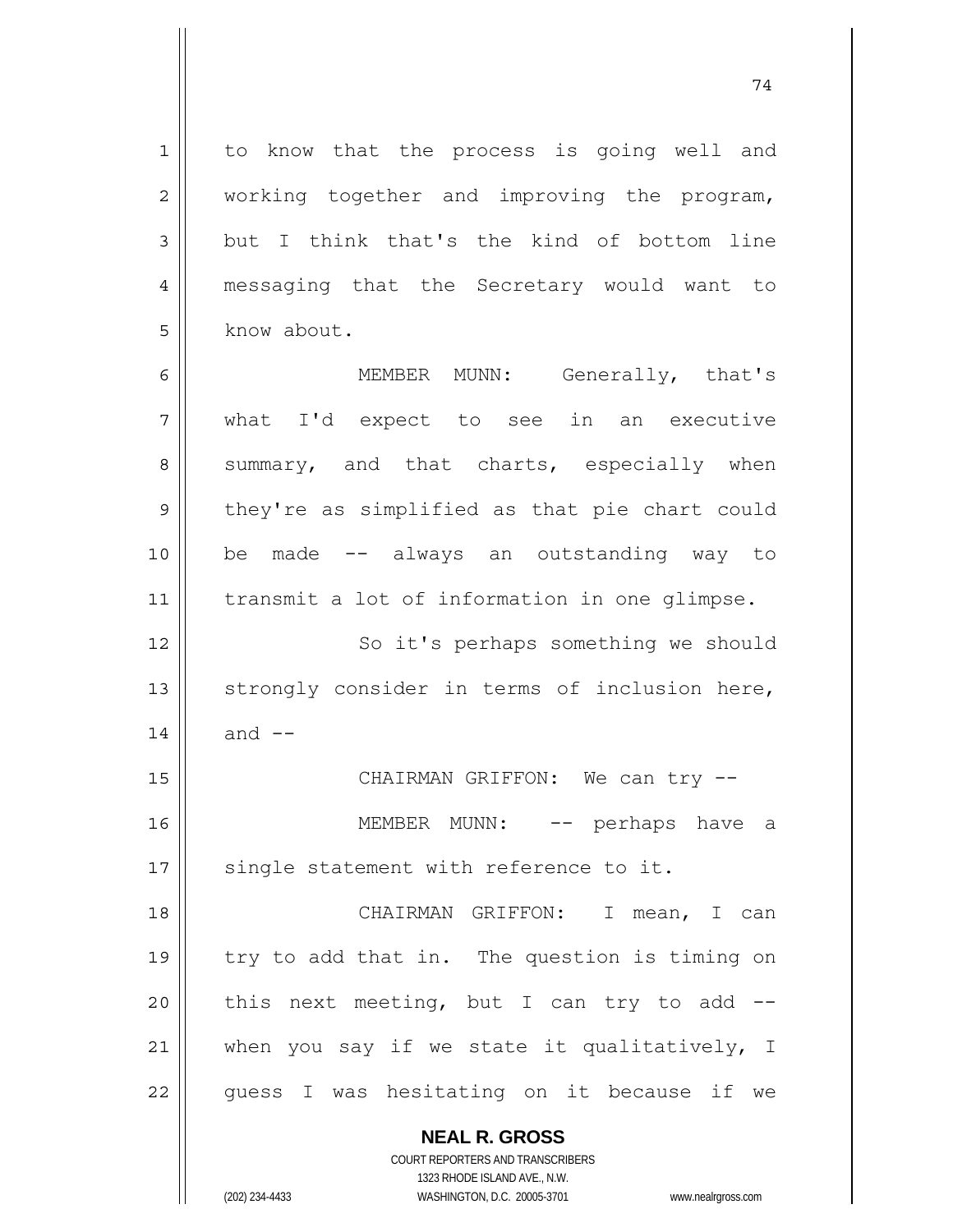**NEAL R. GROSS** COURT REPORTERS AND TRANSCRIBERS 1 2 3 4 5 6 7 8 9 10 11 12 13 14 15 16 17 18 19 20 21 22 started to try to be quantitative about it, I thought we were going to go down a path where -- MR. KATZ: No, I understand that. I understand that perfectly. I mean, the only quantitative part is just the -- how much of the pie are we talking about with the qualitative information we're giving -- CHAIRMAN GRIFFON: Right, right, right. MR. KATZ: -- so there's context. MEMBER GIBSON: But, Mark, it also seems to me that we don't want the graph to make it look so simple that the wording and all of the work that we've put into this is just glossed over. CHAIRMAN GRIFFON: Right. MEMBER MUNN: I think that's unlikely, but it's -- especially if we've already given some sense of the percentage of cases that are even being involved in what we're looking at. That's -- which we do later

75

1323 RHODE ISLAND AVE., N.W.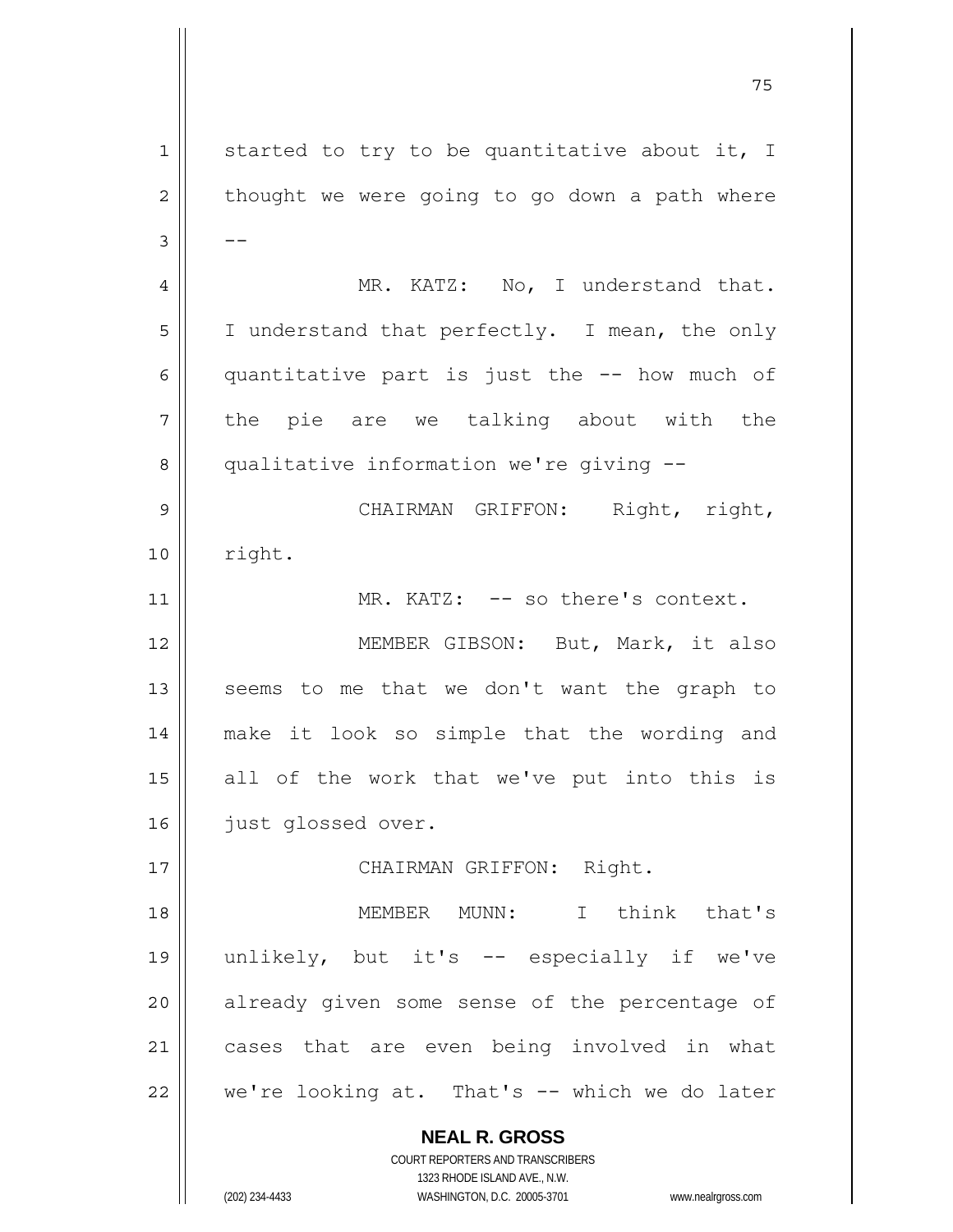| 1  | in the $--$ I believe we $--$ if I remember the          |
|----|----------------------------------------------------------|
| 2  | letter from before, I believe we discuss, we             |
| 3  | mention the fact, not in this executive                  |
| 4  | summary but elsewhere that -- that we're doing           |
| 5  | two and a half percent of cases, and this is             |
| 6  | only a hundred out of whatever number would be           |
| 7  | applicable for the period that these 100 cases           |
| 8  | -- I can't remember the date, the cutoff for             |
| 9  | the first 100 cases that we were looking at,             |
| 10 | but that would give a better feel for the --             |
| 11 | DR. MAURO: That was the first two                        |
| 12 | years out of a five-year contract, so those              |
| 13 | first 100 cases really were effectively                  |
| 14 | processed during that first two years.                   |
| 15 | MEMBER MUNN: Yes, these were many                        |
| 16 | years ago now and --                                     |
| 17 | CHAIRMAN GRIFFON: Well, what I can                       |
| 18 | do is add on some of this stuff, and I've got            |
| 19 | sort of -- I'm just thinking through this --             |
| 20 | the underestimates for compensable claims, how           |
| 21 | effective is that process working. I think               |
| 22 | that's legitimate to put in there.                       |
|    | <b>NEAL R. GROSS</b><br>COURT REPORTERS AND TRANSCRIBERS |

1323 RHODE ISLAND AVE., N.W.

 $\prod$ 

(202) 234-4433 WASHINGTON, D.C. 20005-3701 www.nealrgross.com

и процесс в политическиот производство в село в 1968 године. В 1968 године при представление при предлагает пр<br>В 1968 године представляет представляет представительно представительно представительно представительно предст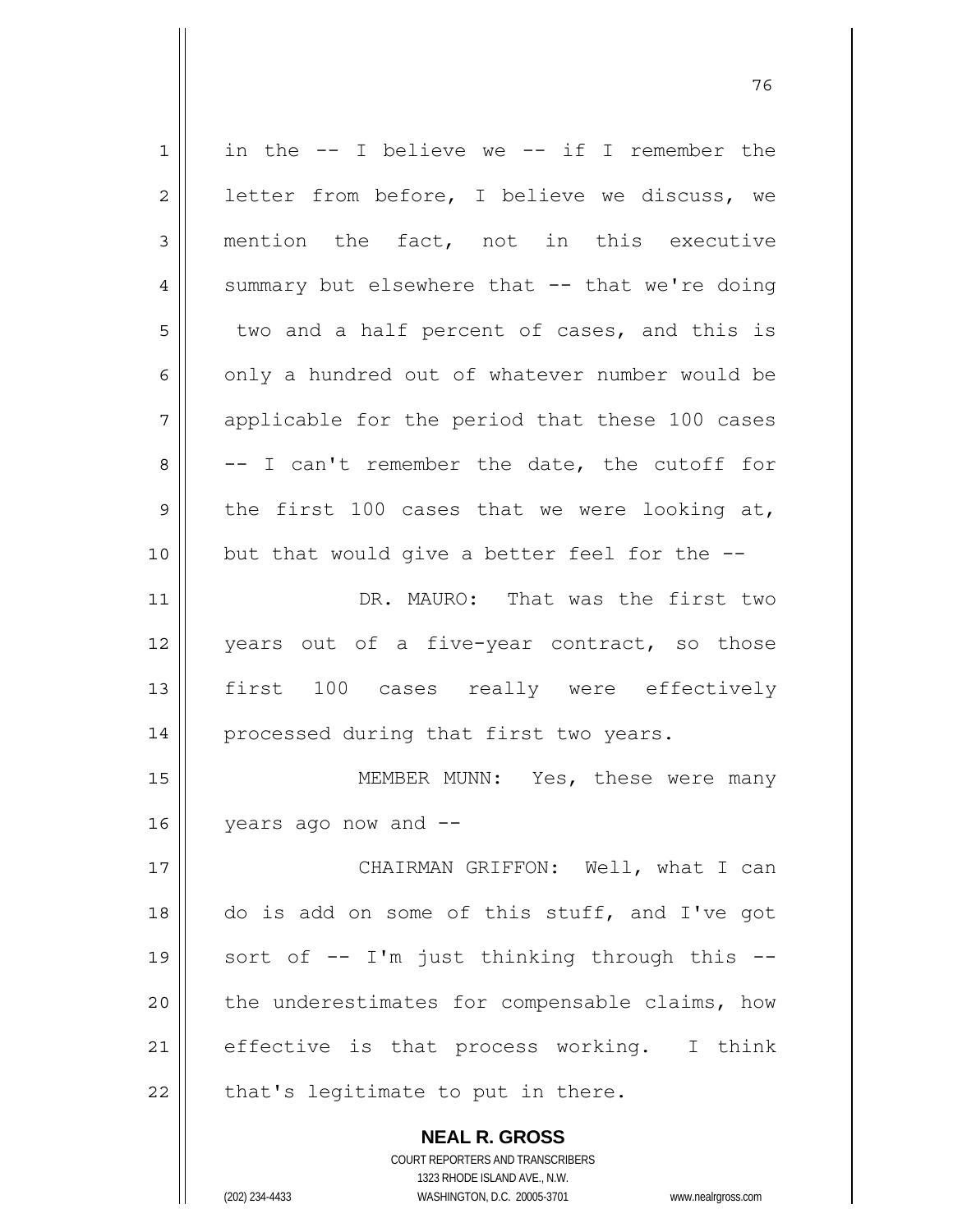**NEAL R. GROSS** COURT REPORTERS AND TRANSCRIBERS 1323 RHODE ISLAND AVE., N.W. (202) 234-4433 WASHINGTON, D.C. 20005-3701 www.nealrgross.com 1 2 3 4 5 6 7 8 9 10 11 12 13 14 15 16 17 18 19 20 21 22 Overestimates for non-compensable claims and how -- and -- but in there I would add some of the pitfalls that have been identified, such as, you know, people coming back with additional cancers, PER reviews changing their numbers to lower values later, you know. So, there have been -- if not necessarily technical problems, it's a communication to the public problem, you know. MR. KATZ: It's been an important issue. It's not a small issue; it's an important issue in this program. CHAIRMAN GRIFFON: Right, right. It's in the overestimate for a compensable, I think we have to identify that. The policy's changed, but it was an issue earlier, you know -- and then the best estimate. Yes, go ahead. DR. MAURO: I'm really stepping further away from this. I think that, if you remember, what we have here is the date the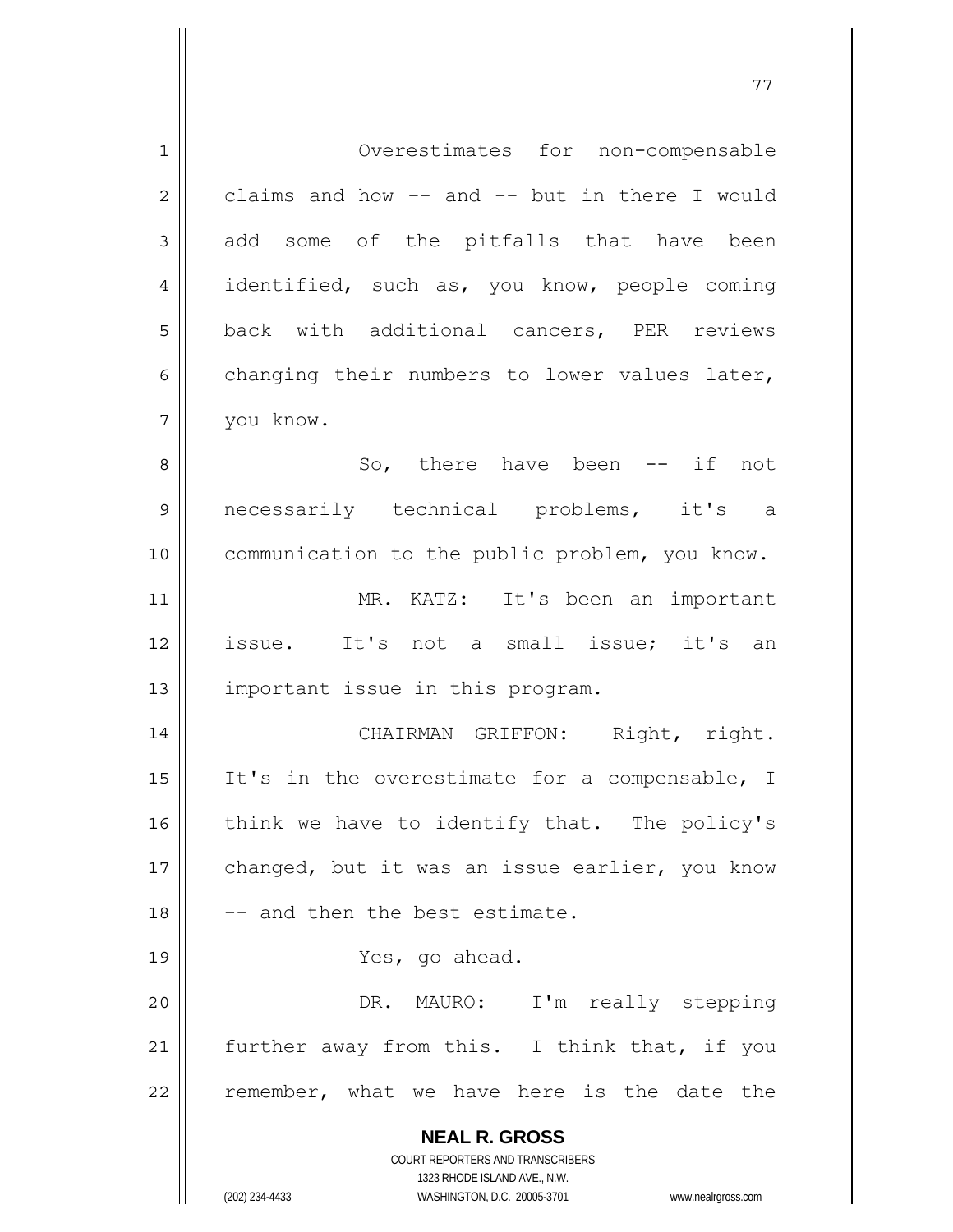|              | 78                                             |
|--------------|------------------------------------------------|
| $\mathbf{1}$ | board has performed audits of 140 cases.       |
| $\mathbf{2}$ | CHAIRMAN GRIFFON: Right.                       |
| 3            | DR. MAURO: This represents the                 |
| 4            | first 100.                                     |
| 5            | So that's a very big context and,              |
| 6            | therefore, within that $240$ -- it has to be   |
| 7            | understood by the -- that we're really looking |
| 8            | at the first 100.                              |
| 9            | So there's a story emerges from                |
| 10           | that which is obviously different than if you  |
| 11           | were, you know, trying to capture where we are |
| 12           | in the 240.                                    |
| 13           | The other things that $I$ -- one of            |
| 14           | the things that I've seen -- and I don't know  |
| 15           | whether you want to capture this or not. This  |
| 16           | is just<br>-- I use the term unintended        |
| 17           | consequences. Let me explain what I mean.      |
| 18           | The regulations have an efficiency             |
| 19           | requirement, have a consistency requirement,   |
| 20           | transparency, hierarchy of data. All of these  |
| 21           | things are fundamental to, you know, the regs. |
| 22           | And one of the things that I've seen happen    |
|              | <b>NEAL R. GROSS</b>                           |

COURT REPORTERS AND TRANSCRIBERS 1323 RHODE ISLAND AVE., N.W.

 $\mathbf{\mathbf{\mathsf{I}}}\mathbf{\mathsf{I}}$ 

 $\overline{\phantom{a}}$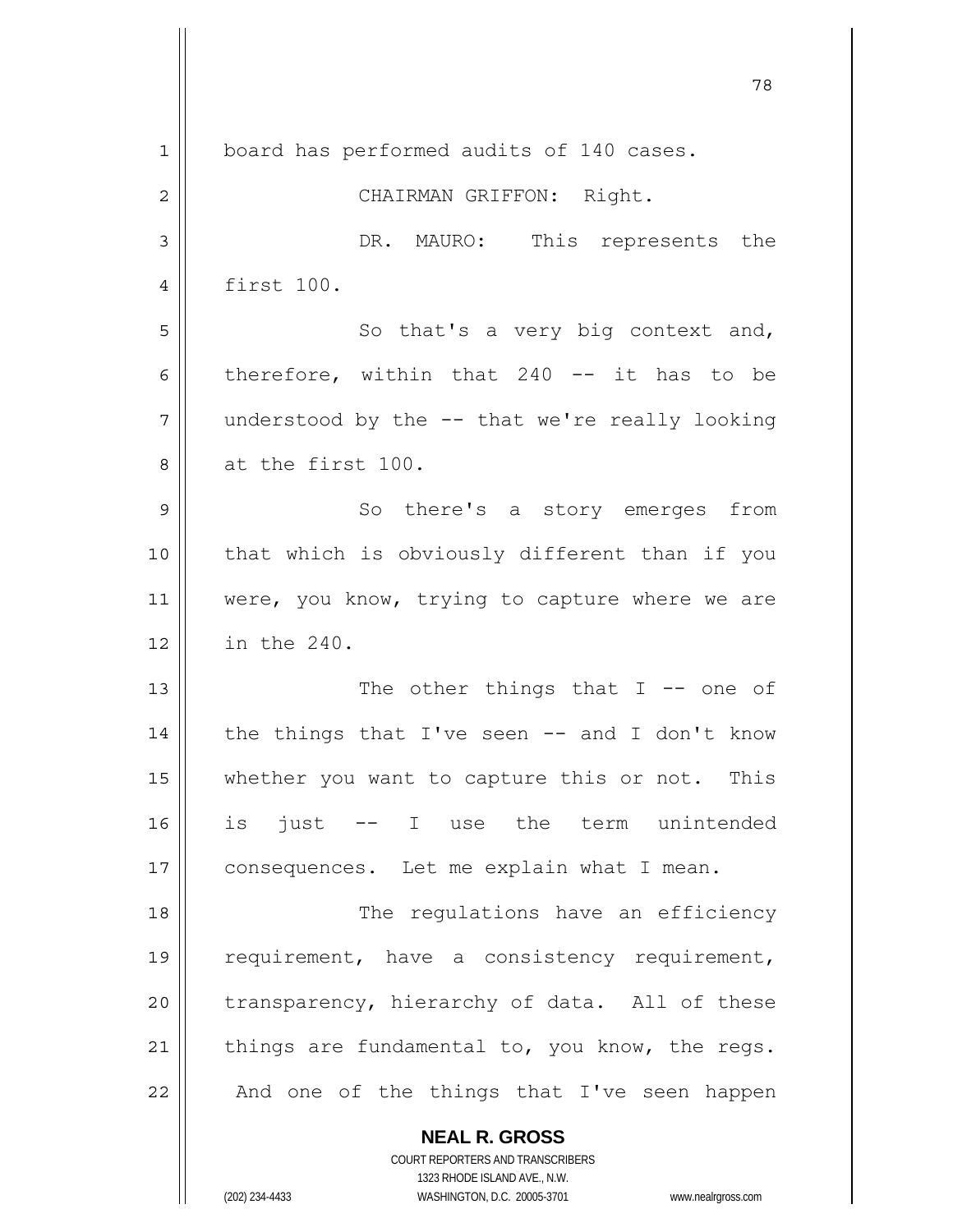1 2 3 in the process of trying to navigate and not only that and putting out water -- how many 24,000?

79

4 5 6 7 8 9 10 Whatever the number the pump is, putting them out, the pressure to put them out, so you're trying to put all these out as quickly as you can, but within the context of what I say competing objectives, that is it's not always easy to be efficient and meet the hierarchy of data.

11 12 13 14 15 16 When do you resort to surrogate data when you don't? There are so many judgments that have to navigate their way through what I would call to a degree certain competing goals, which they should be because you're trying -- and I could see the struggle.

17 18 19 20 21 And what we're watching is the maturation of a process that's trying to strike a balance that's navigating its way through this very difficult competing objectives.

And as a result of that there are

**NEAL R. GROSS** COURT REPORTERS AND TRANSCRIBERS 1323 RHODE ISLAND AVE., N.W. (202) 234-4433 WASHINGTON, D.C. 20005-3701 www.nealrgross.com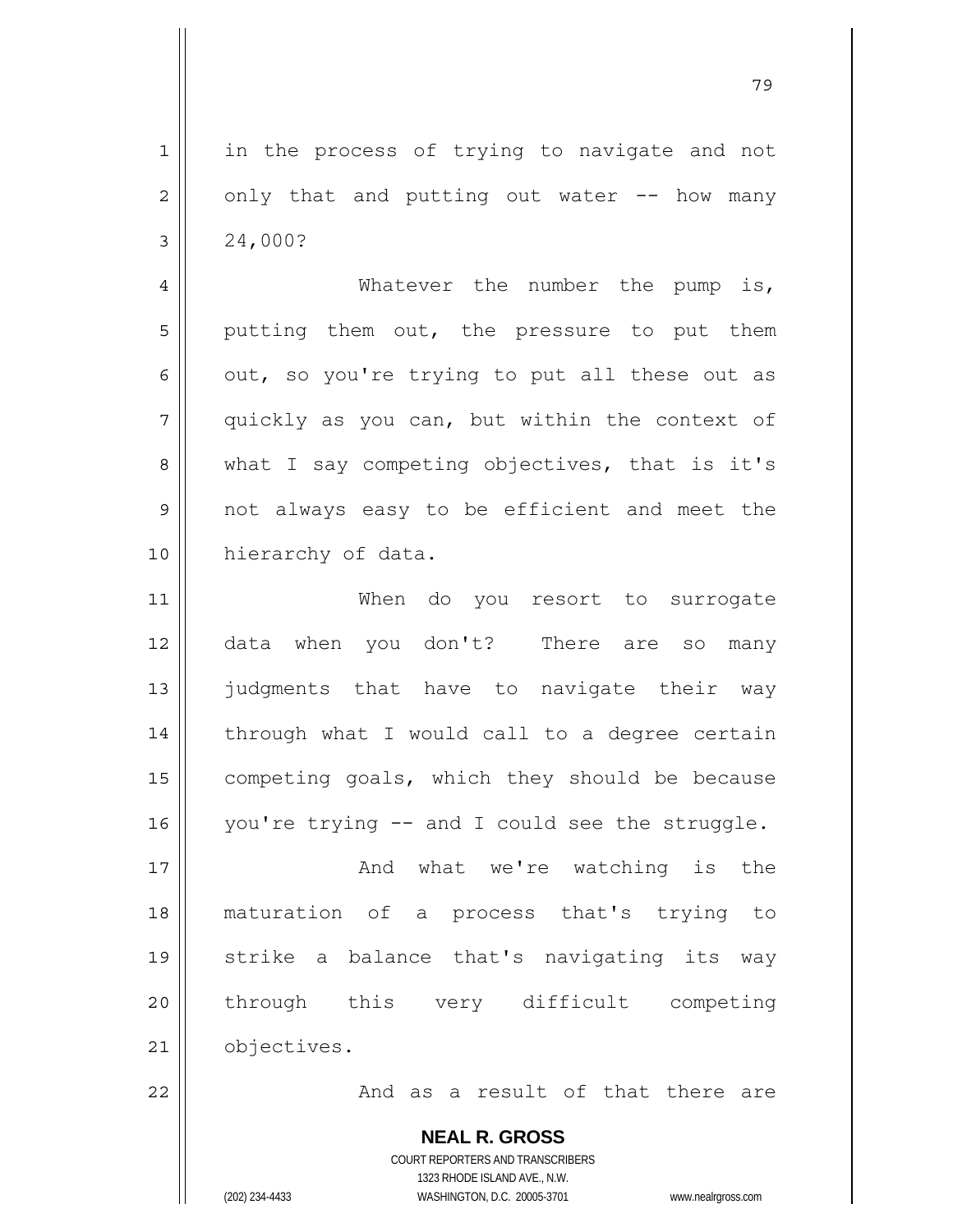1 2 3 4 5 6 7 8 9 10 11 12 13 14 15 16 17 18 19 certain unintended consequences that came out that where -- and the thing that the board is doing is putting a spotlight on that. That's really what this whole thing that we've been doing to me has -- it's a way that while NIOSH is inside the trenches working the problems, putting out thousands of these Drs, what does the board do? The board steps back and says, well, you know -- and tries to step up into the stratosphere and starts to get a sense for, you know, where within this process and the demands placed on it by the regulations and the statute have there been unintended consequences that we have to recognize and start to, I guess, improve so that we strike that balance where all of these missions that's dictated by the regulations can be - can strike that proper balance. And I think that in the first 100

80

20 21 22 that balance was not necessarily always struck. And there's a process at work to reestablish that balance, to try to find that.

> **NEAL R. GROSS** COURT REPORTERS AND TRANSCRIBERS 1323 RHODE ISLAND AVE., N.W. (202) 234-4433 WASHINGTON, D.C. 20005-3701 www.nealrgross.com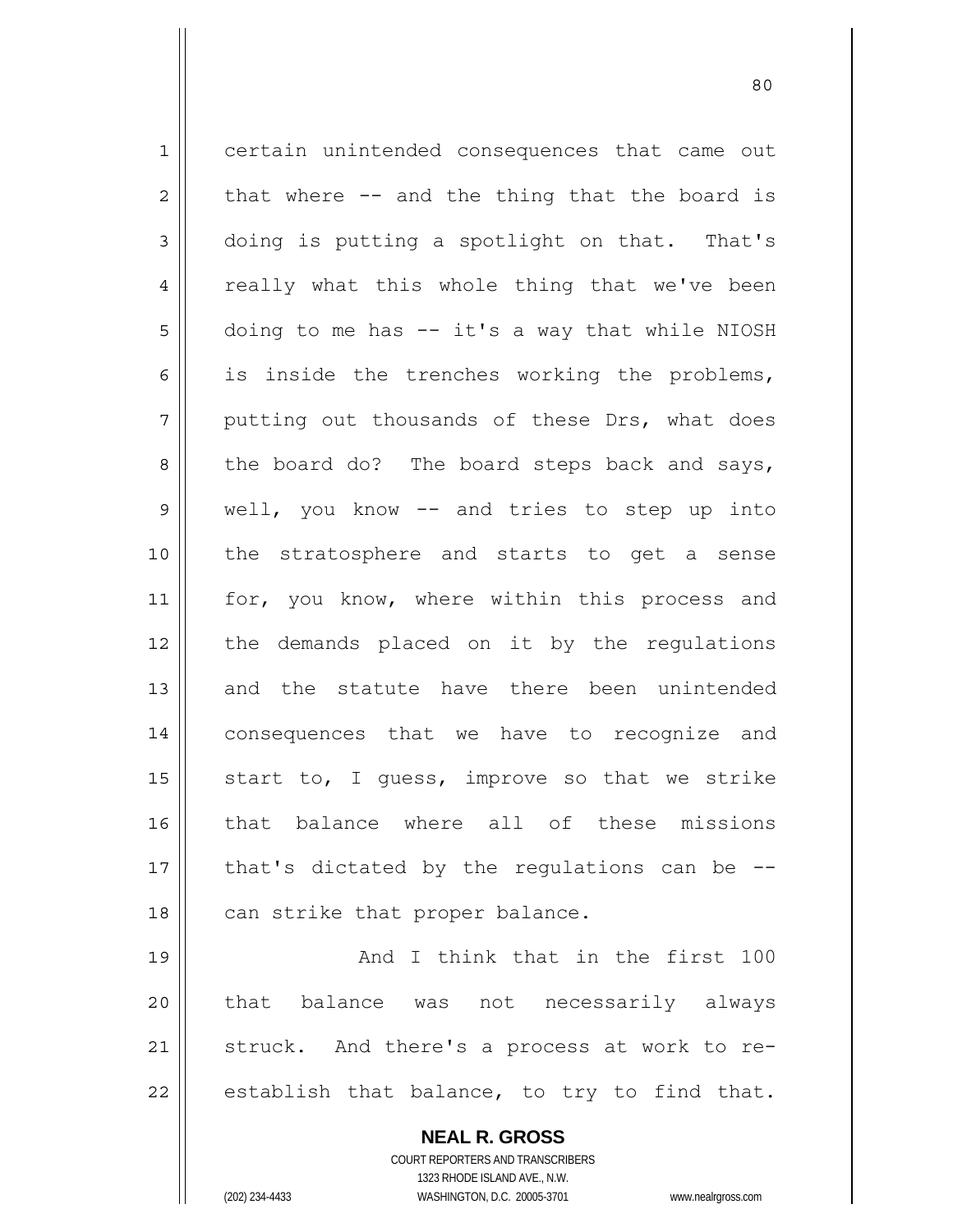| $\mathbf{1}$ | And I could see this whole program moving in                                                        |
|--------------|-----------------------------------------------------------------------------------------------------|
| 2            | that direction.                                                                                     |
| 3            | I don't know -- that kind of theme                                                                  |
| 4            | is very distant, but it's -- from the way you                                                       |
| 5            |                                                                                                     |
| 6            | CHAIRMAN GRIFFON: Unintended                                                                        |
| 7            | consequences kind of falls off from --                                                              |
| 8            | DR. MAURO: Yes, it does, it does,                                                                   |
| 9            | but I mean I think is a very -- quite frankly                                                       |
| 10           | I think there should be a positive. I think                                                         |
| 11           | that the process that we're doing is very                                                           |
| 12           | difficult, but if you step back and you look                                                        |
| 13           | at what it is that we really did, it's really                                                       |
| 14           | dealing with the tension, Lew Wade's word, the                                                      |
| 15           | tension that exists within the regulations                                                          |
| 16           | themselves to try to strike a balance, and                                                          |
| 17           | this is not easy.                                                                                   |
| 18           | CHAIRMAN GRIFFON: No, that's fine.                                                                  |
| 19           | I got some of that down.                                                                            |
| 20           | I guess what I'll offer is -- and                                                                   |
| 21           | Wanda and Mike if -- I guess what I'm going to                                                      |
| 22           | try to do is redraft this report, and                                                               |
|              | <b>NEAL R. GROSS</b>                                                                                |
|              | COURT REPORTERS AND TRANSCRIBERS                                                                    |
|              | 1323 RHODE ISLAND AVE., N.W.<br>(202) 234-4433<br>WASHINGTON, D.C. 20005-3701<br>www.nealrgross.com |
|              |                                                                                                     |

<u>81</u>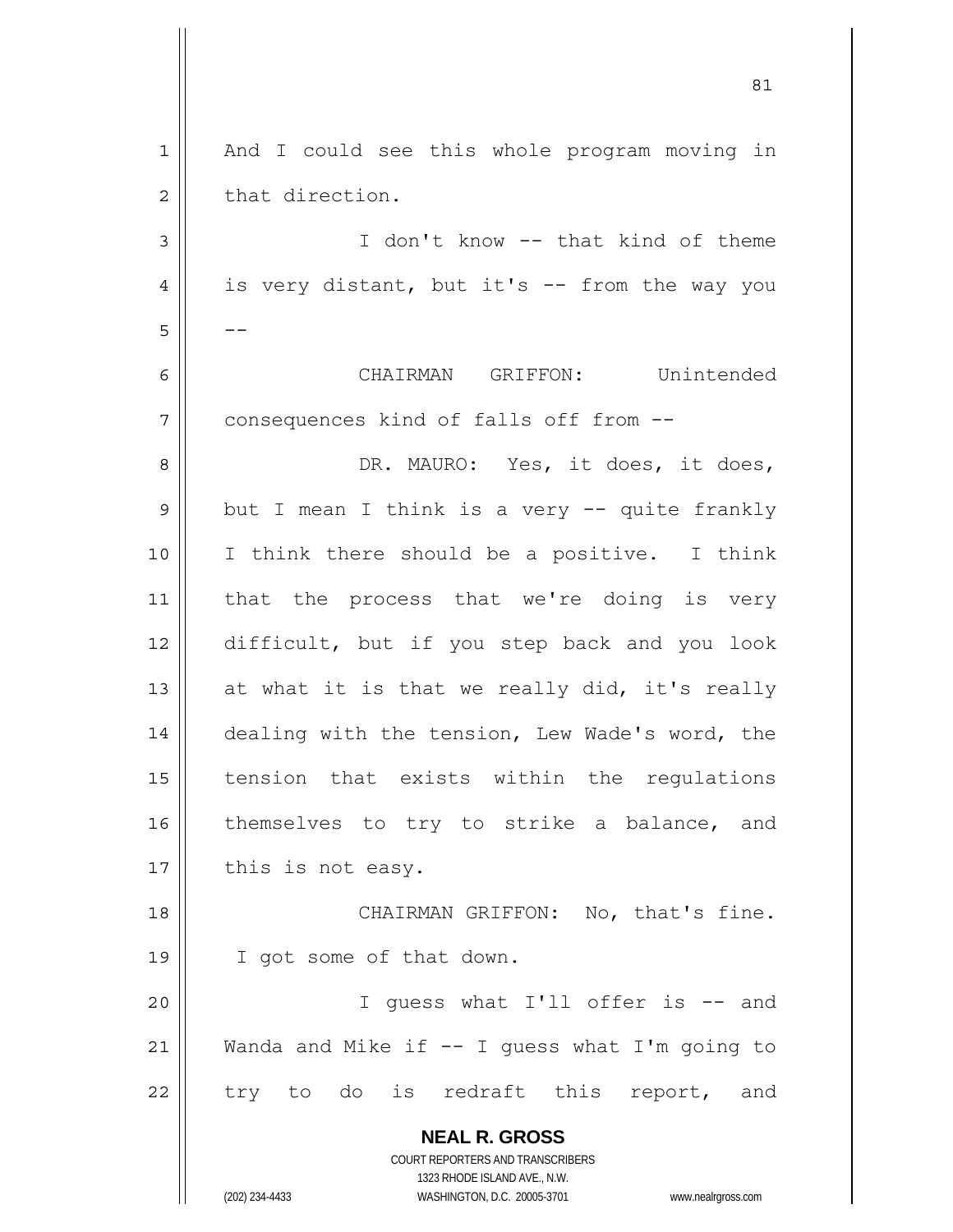**NEAL R. GROSS** 1 2 3 4 5 6 7 8 9 10 11 12 13 14 15 16 17 18 19 20 21 22 obviously we won't be able to vote on it as a subcommittee, but maybe email it, you know, not the day before the May meeting, but email it a week before at least, and I will definitely commit to that, because if I do it in the next couple of days it will be fresh on my mind, too, and otherwise -- because when I went back to this I had forgotten some of those things, you know. So I'll try to do this while it's fresh, email it out to the subcommittee members, and then present it at the board meeting and say that we had a lengthy discussion on these issues, but we didn't, you know, because of timing we didn't all vote on a draft, and then we can just vote on the report as a full board, you know, if that's acceptable. MEMBER MUNN: Well, it's certainly acceptable to me. I'm sorry we can't have another hour or two-hour long teleconference specifically addressing this and nothing else

<u>82</u>

COURT REPORTERS AND TRANSCRIBERS 1323 RHODE ISLAND AVE., N.W.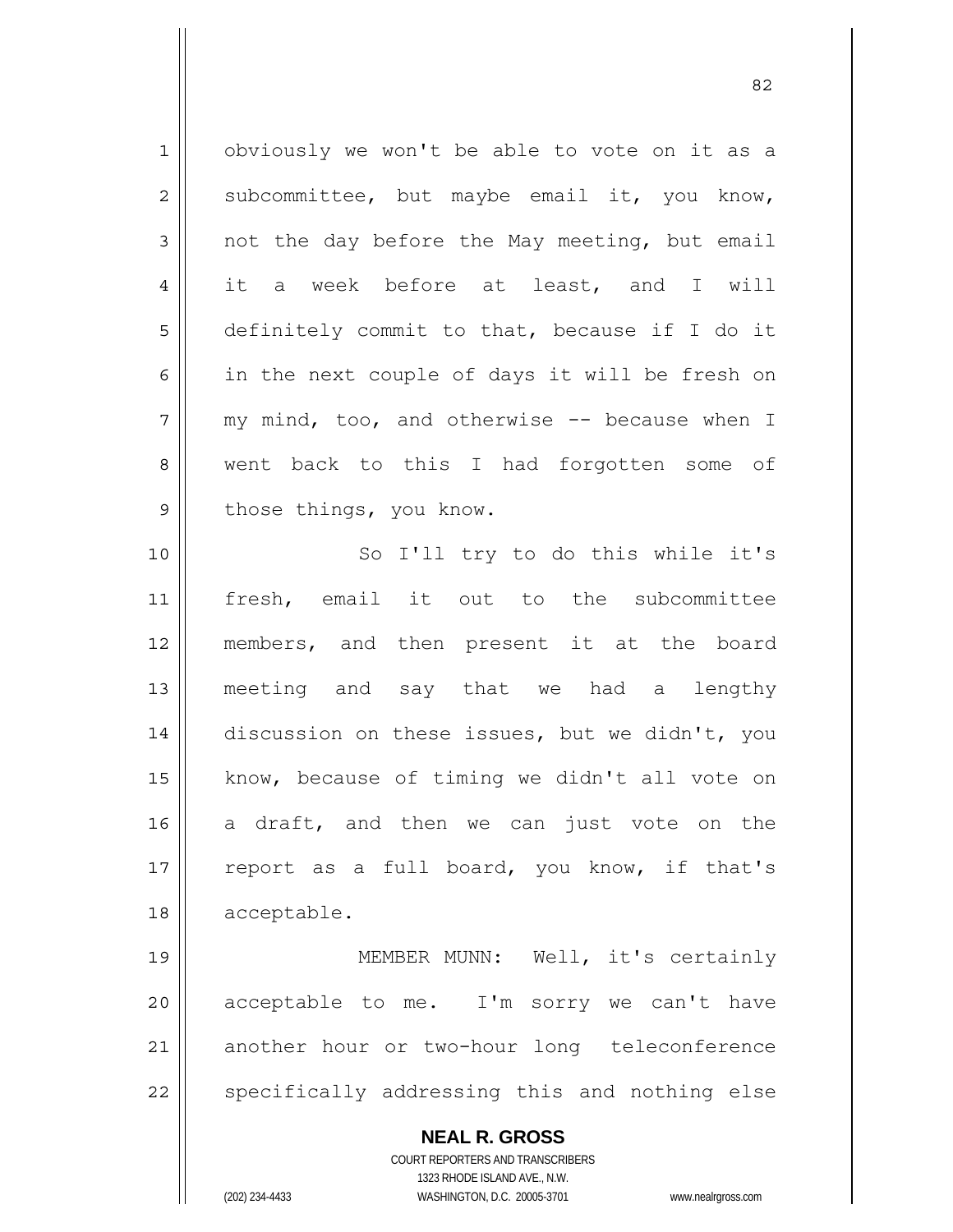**NEAL R. GROSS** COURT REPORTERS AND TRANSCRIBERS 1323 RHODE ISLAND AVE., N.W. (202) 234-4433 WASHINGTON, D.C. 20005-3701 www.nealrgross.com 1 2 3 4 5 6 7 8 9 10 11 12 13 14 15 16 17 18 19 20 21 22 as it comes to the board, but I think it will be adequate for us to complete that task through email exchange if we all actually do sit down and address ourselves to it. It's  $-$  CHAIRMAN GRIFFON: I'd be willing to do a couple-hour conference call, but I'm not sure how long in advance we need to announce a subcommittee meeting. MEMBER MUNN: I don't know either. CHAIRMAN GRIFFON: Can we get it in before the board meeting? Is that -- MR. KATZ: Well, I mean we're ordinarily supposed to have 30 days to announce it. We can do a rushed thing. I would also note though that this board meeting agenda is relatively light on the second day, meaning that there's a good amount of time for board discussion for sort of hammering things out maybe to a degree -- CHAIRMAN GRIFFON: Right. MR. KATZ: -- that you wouldn't

<u>83</u>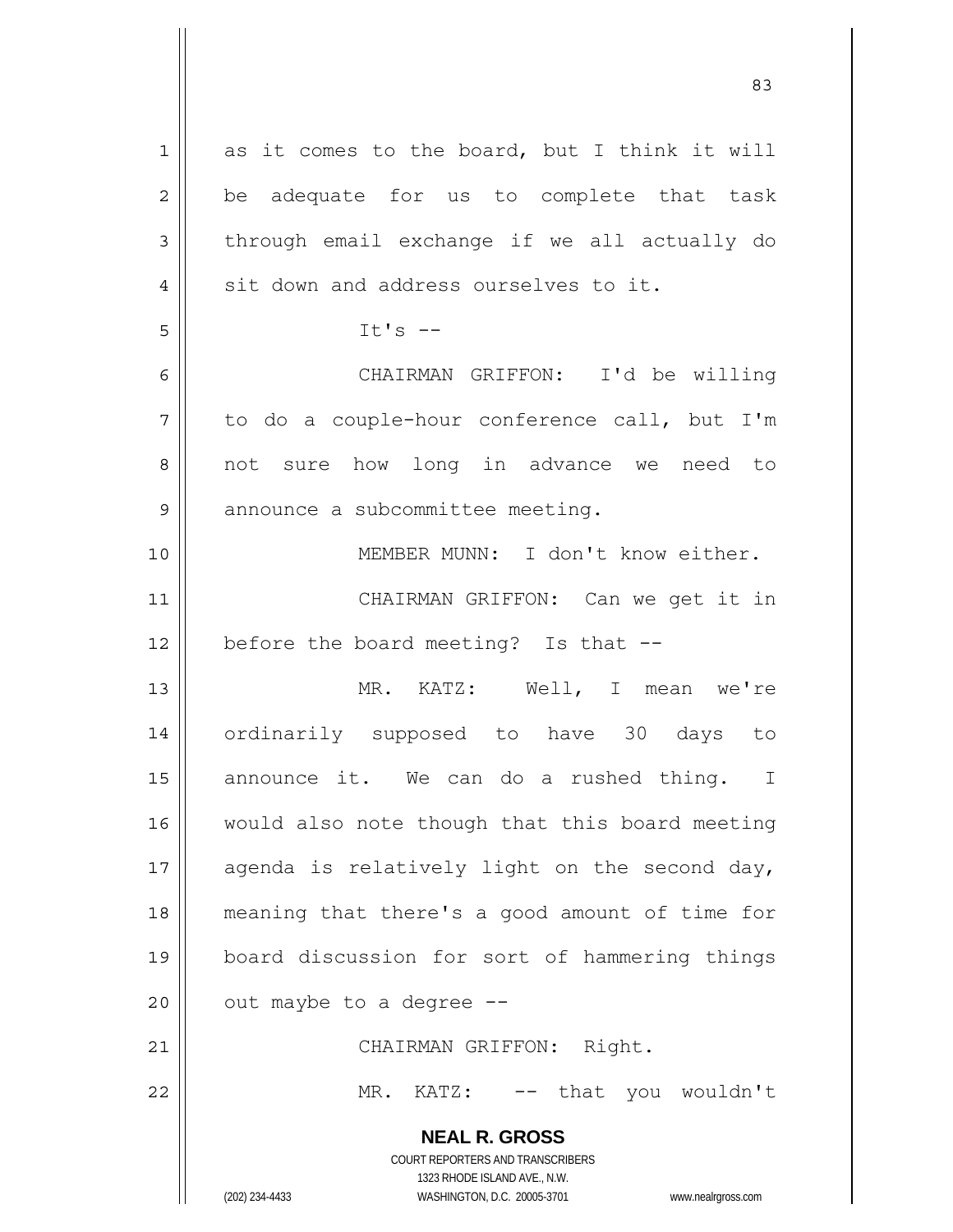**NEAL R. GROSS** COURT REPORTERS AND TRANSCRIBERS 1323 RHODE ISLAND AVE., N.W. (202) 234-4433 WASHINGTON, D.C. 20005-3701 www.nealrgross.com 1 2 3 4 5 6 7 8 9 10 11 12 13 14 15 16 17 18 19 20 21 22 ordinarily have time for in a full board meeting, so -- CHAIRMAN GRIFFON: But I agree with Wanda, I'd rather come with a product from the subcommittee. That would be nice. MEMBER MUNN: It would be very nice if we could. If we have to do it through email exchange and individual conversations with each other, then that's  $--$  I'm sure that can be done. We haven't done that in the past, but -- CHAIRMAN GRIFFON: Well, let me - at lunch time let me look at the calendars with Ted and everyone here -- MR. KATZ: Right. CHAIRMAN GRIFFON: -- and let's see if we can get maybe a short conference. It won't have to be a face-to-face. We can do a conference call meeting and, you know, I agree with you, Wanda, I'd like to do it that way, if we can. MR. KATZ: That calendar -- the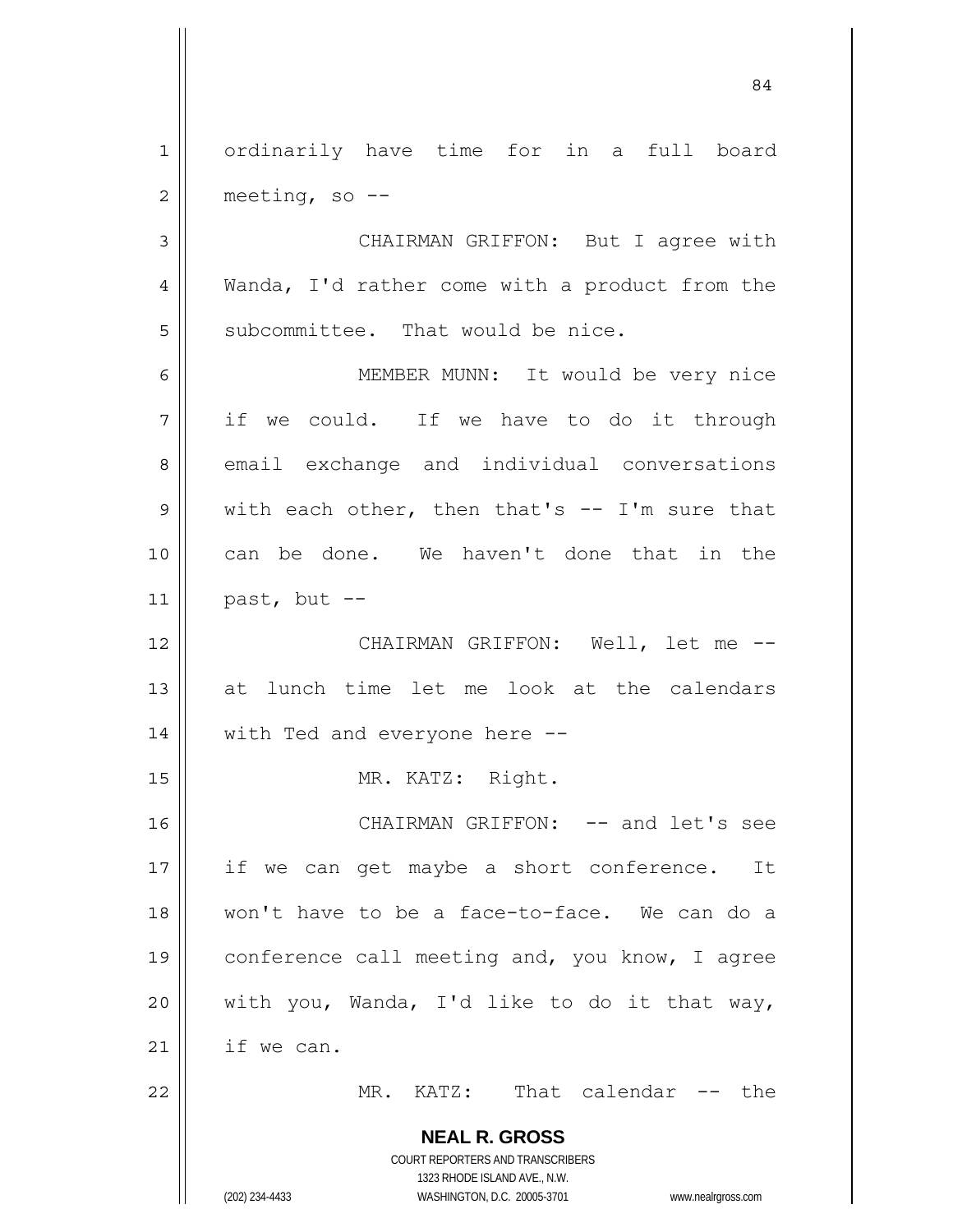**NEAL R. GROSS** COURT REPORTERS AND TRANSCRIBERS 1323 RHODE ISLAND AVE., N.W. (202) 234-4433 WASHINGTON, D.C. 20005-3701 www.nealrgross.com 1 2 3 4 5 6 7 8 9 10 11 12 13 14 15 16 17 18 19 20 21 22 week right before the board meeting. I mean, I don't know if that's enough time -- CHAIRMAN GRIFFON: Has room? MR. KATZ: -- but that week has room. It doesn't give the rest of the board a lot of time with it, but if you did it early in that week then they'd still, you know, have more less a week to cogitate over what you deliver. CHAIRMAN GRIFFON: All right, we'll keep that option open, Wanda, either via email or a better situation would be by a conference call, either a week before or two weeks before the  $--$ MR. KATZ: I mean, by email obviously you can't have a vote of the subcommittee or anything by email. CHAIRMAN GRIFFON: Right. MR. KATZ: You can share information. CHAIRMAN GRIFFON: You can share information, but we can't vote, right.

<u>85 and 2001 and 2001 and 2001 and 2001 and 2001 and 2001 and 2001 and 2001 and 2001 and 2001 and 2001 and 200</u>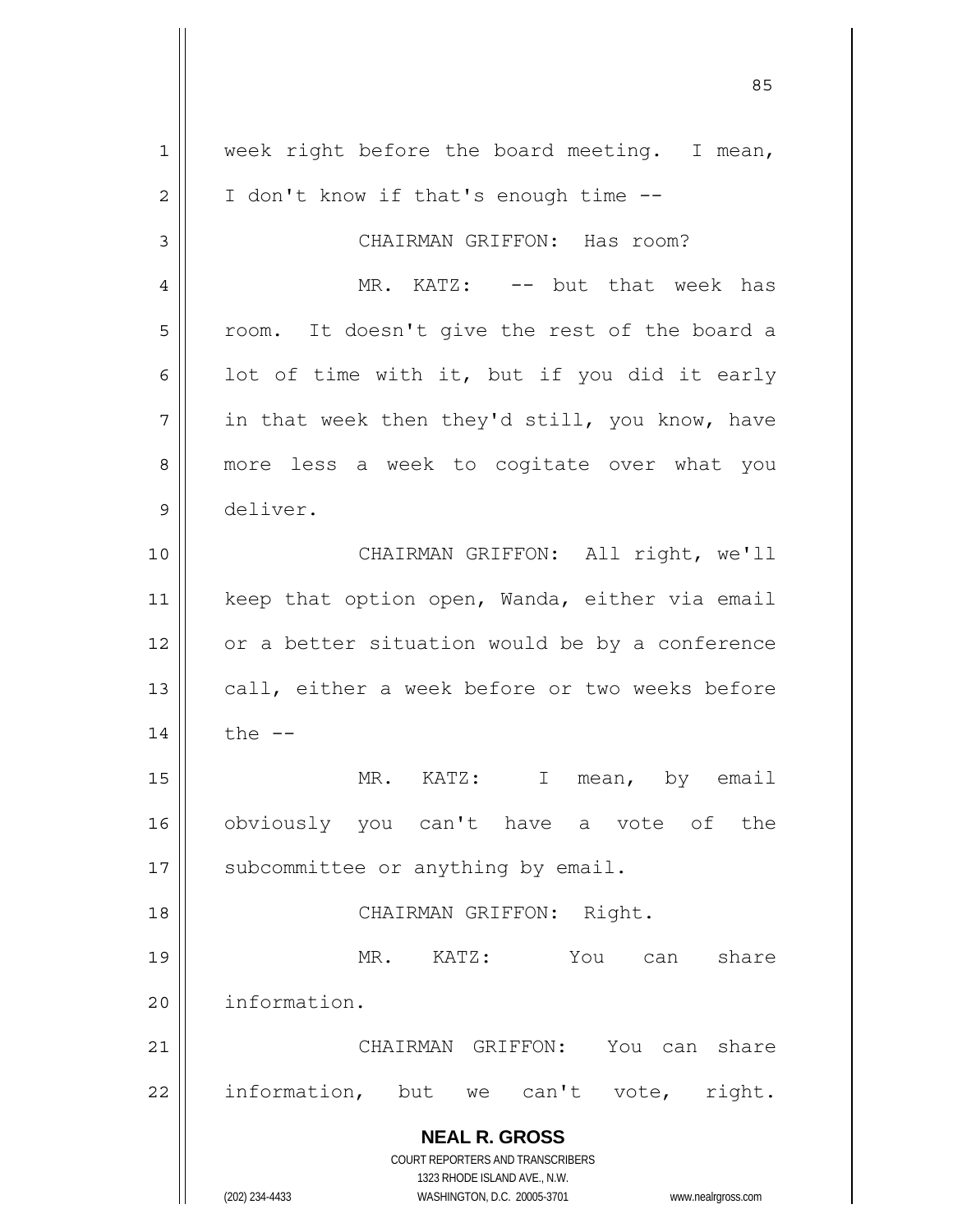**NEAL R. GROSS** COURT REPORTERS AND TRANSCRIBERS 1 2 3 4 5 6 7 8 9 10 11 12 13 14 15 16 17 18 19 20 21 22 Understood. So we'll try to convene a conference call maybe a week before the board meeting, but we'll look at calendars and I'll email you on that, Wanda. And I want to make sure we get John also available -- John Poston, I'm sorry. MEMBER MUNN: Yes, that will be fine. The only day that week, looking at my calendar right now that is impossible for me is the fourth, that Monday. We have a medical procedure with my spouse, and I won't be able to be on board at all on the fourth, but any other day I could -- of that week prior to the Amarillo meeting. CHAIRMAN GRIFFON: Okay. MR. KATZ: Okay, May 5th might be a good one to shoot for. CHAIRMAN GRIFFON: Cinco de Mayo, maybe. Okay. All right, I'll email people about that, but I'll try to resolve it before we leave today because Ted has to  $-$ - I mean, we have to make an announcement --

1323 RHODE ISLAND AVE., N.W.

(202) 234-4433 WASHINGTON, D.C. 20005-3701 www.nealrgross.com

<u>86 and 2001 and 2002 and 2003 and 2003 and 2003 and 2003 and 2003 and 2003 and 2003 and 2003 and 2003 and 200</u>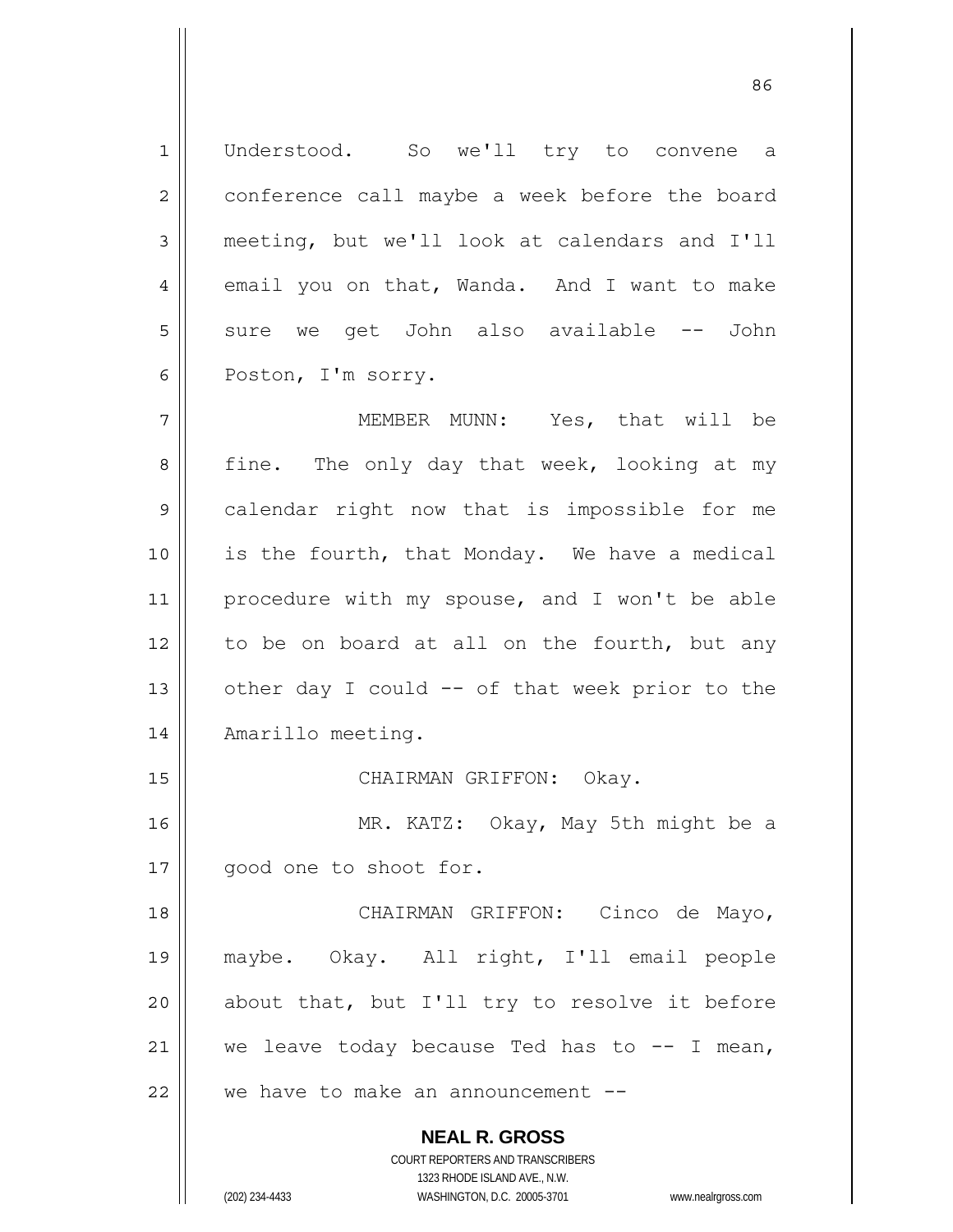**NEAL R. GROSS** COURT REPORTERS AND TRANSCRIBERS 1323 RHODE ISLAND AVE., N.W. (202) 234-4433 WASHINGTON, D.C. 20005-3701 www.nealrgross.com 1 2 3 4 5 6 7 8 9 10 11 12 13 14 15 16 17 18 19 20 21 22 MR. KATZ: We have to make a Federal Register notice for that. CHAIRMAN GRIFFON: Okay. MEMBER MUNN: Good, yes. CHAIRMAN GRIFFON: So I guess we'll leave the topic for now. MEMBER MUNN: I'll look forward to getting your second round. CHAIRMAN GRIFFON: You had another draft. Sixth round, actually, but who's counting? MEMBER MUNN: Well, yes, but -- CHAIRMAN GRIFFON: Okay, I've got all my revs. Anyway -- so do we want -- if everybody's ready I was going to go into the sixth set and seventh set now, and then unless people need a break I would just as soon - let's go into the sixth set at least and try to get through that, and then we'll get our lunch break in. And, Wanda, are you dialing off soon or hanging up?

<u>87 and 2014 and 2014 and 2014 and 2014 and 2014 and 2014 and 2014 and 2014 and 2014 and 2014 and 2014 and 201</u>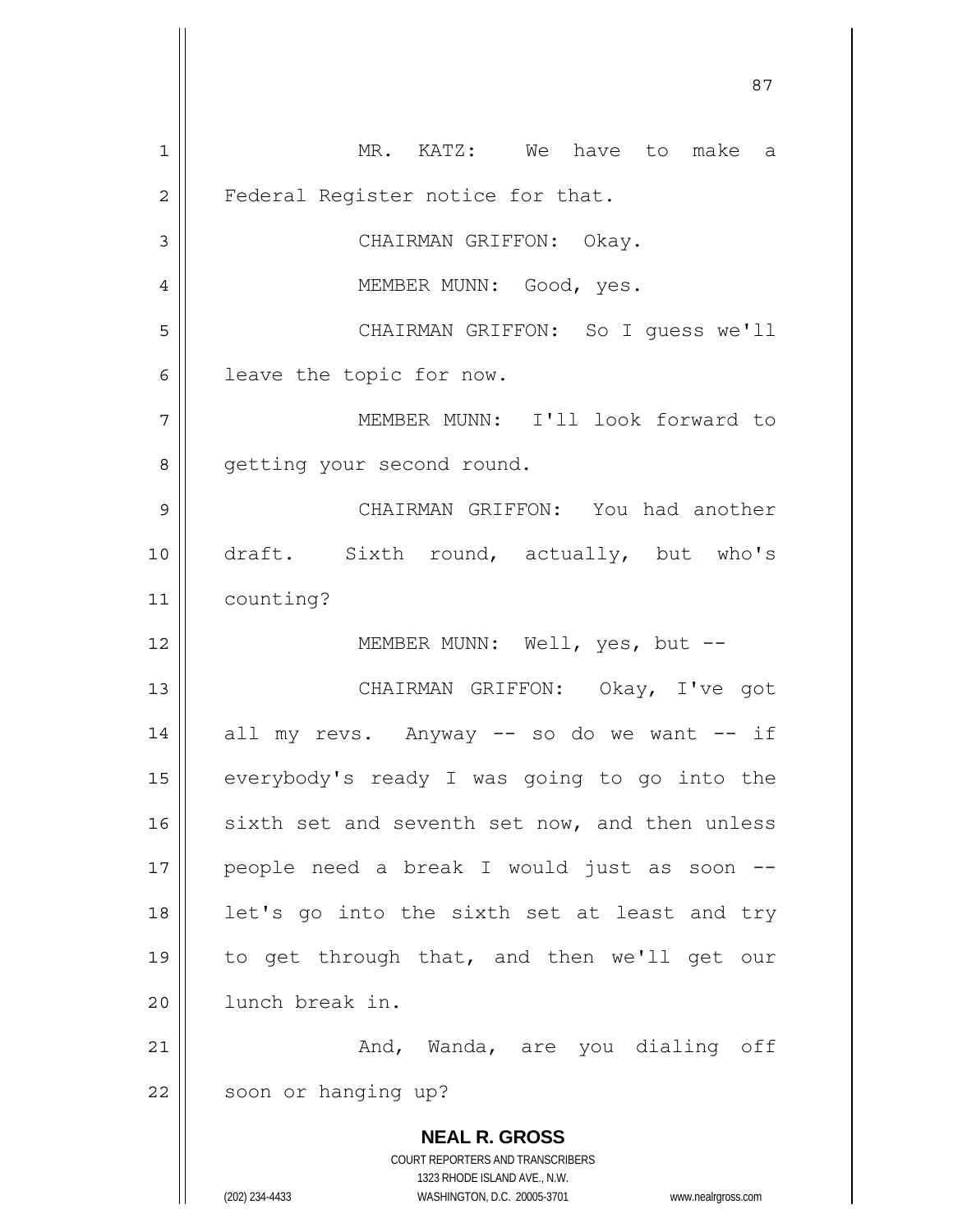**NEAL R. GROSS** COURT REPORTERS AND TRANSCRIBERS 1323 RHODE ISLAND AVE., N.W. 1 2 3 4 5 6 7 8 9 10 11 12 13 14 15 16 17 18 19 20 21 22 MEMBER MUNN: I'll try to hang in for another 45 minutes or so, but -- CHAIRMAN GRIFFON: Okay. MEMBER MUNN: -- but by nine o'clock my time I have to be out of here. CHAIRMAN GRIFFON: All right. MEMBER MUNN: Thanks. CHAIRMAN GRIFFON: Well, I'm glad we -- I'm sorry about it being so rough, but I'm glad we had the discussion while you were on the line. MEMBER MUNN: Well, I appreciate your moving it up. Thanks, because I - obviously if this is important and certainly looms large in my own personal concerns over what we're doing in this subcommittee, so thanks. CHAIRMAN GRIFFON: All right. Okay, so if everybody's got -- I mailed like much like everybody else I mailed the updated matrices which I promised at the last subcommittee meeting and said that I would

88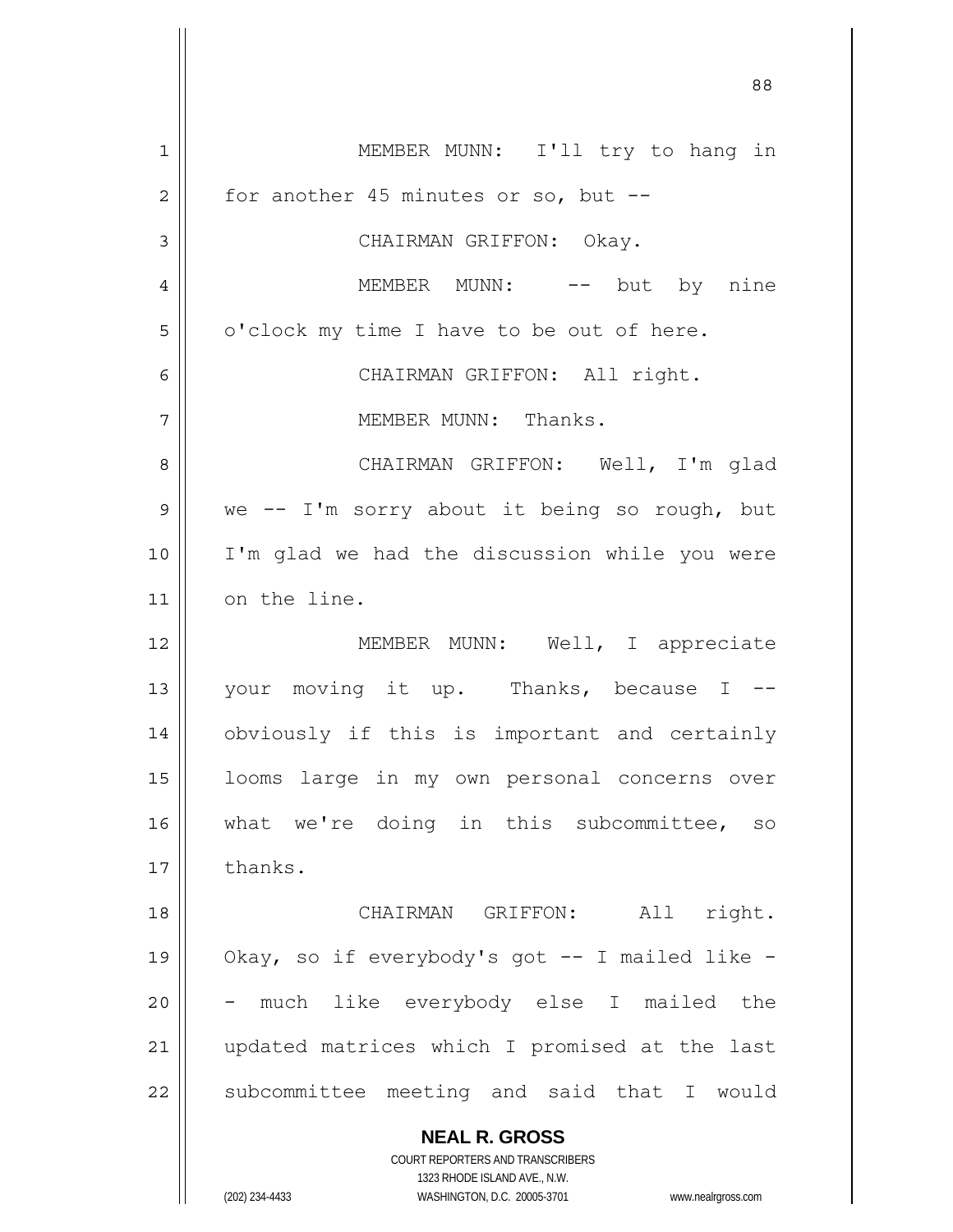| $\mathbf 1$ | send them out like a day later. I sent them                         |
|-------------|---------------------------------------------------------------------|
| 2           | out a day before this meeting, so they were a                       |
| 3           | little late, but they are -- I think they're                        |
| 4           | pretty easily formatted to go through. The                          |
| 5           | yellow highlights should have the outstanding                       |
| 6           | actions, so if we can just kind of turn to                          |
| 7           | that sixth matrix and maybe start our                               |
| 8           | discussion from there, and then you guys can                        |
| 9           | tell me what's been sent around in the last                         |
| 10          | couple of days.                                                     |
| 11          | MEMBER MUNN: There's one thing I                                    |
| 12          | ought to mention also, Mark. Two weeks ago,                         |
| 13          | my electronic file for all of my ABRWH data                         |
| 14          | self-destructed, and so if we're referring to                       |
| 15          | any material that was transmitted or was in                         |
| 16          | place prior to the month of March, then I'm                         |
| 17          | going to have to back track and get that                            |
| 18          | information from someone else, but --                               |
| 19          | CHAIRMAN GRIFFON: Okay.                                             |
| 20          | MEMBER MUNN: -- I do not have the                                   |
| 21          | information on which I've been building for --                      |
| 22          | CHAIRMAN GRIFFON: Seventeen years.                                  |
|             | <b>NEAL R. GROSS</b>                                                |
|             | COURT REPORTERS AND TRANSCRIBERS                                    |
|             | 1323 RHODE ISLAND AVE., N.W.                                        |
|             | (202) 234-4433<br>WASHINGTON, D.C. 20005-3701<br>www.nealrgross.com |

<u>89 and 2001 and 2002 and 2003 and 2003 and 2003 and 2003 and 2003 and 2003 and 2003 and 2003 and 2003 and 200</u>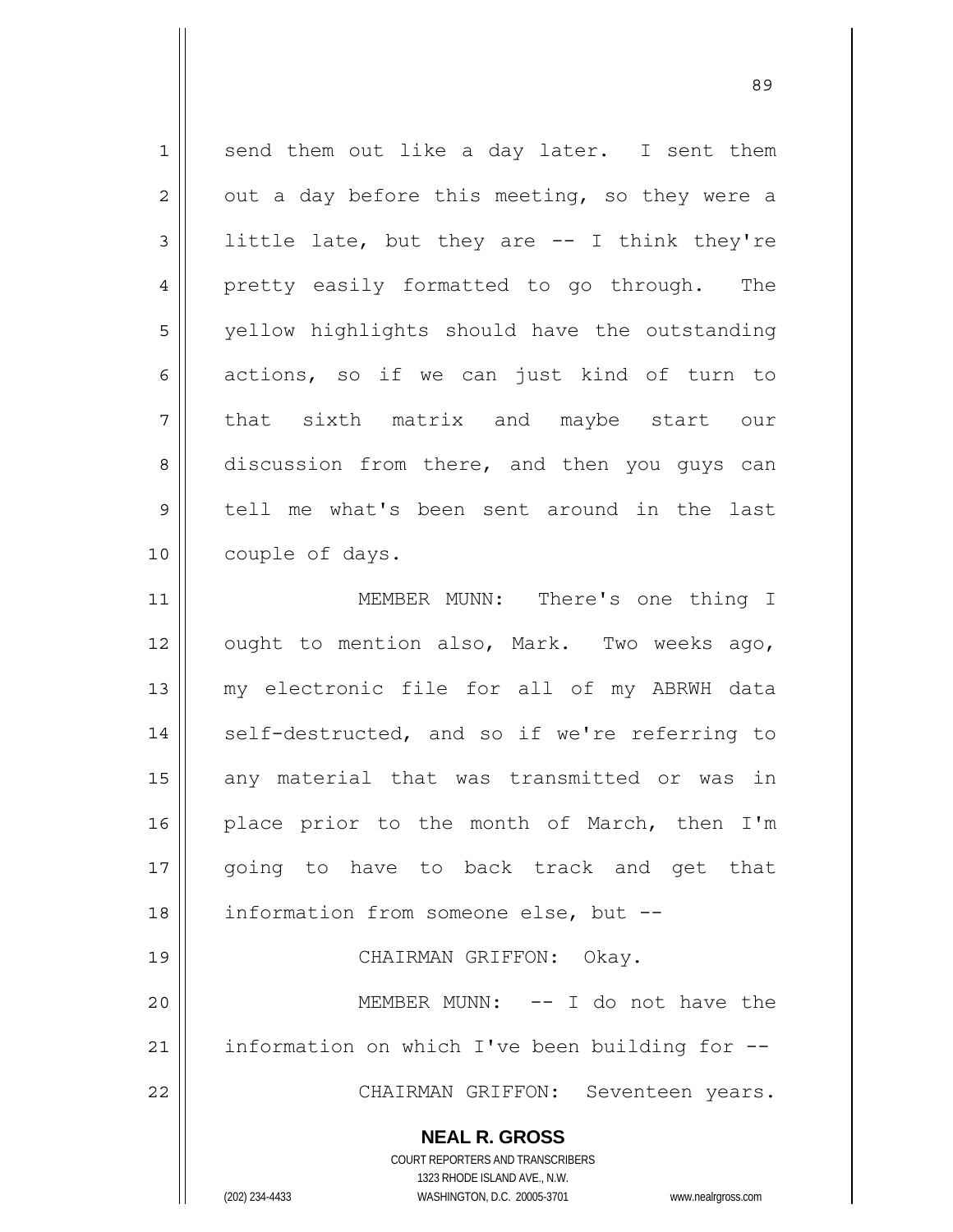**NEAL R. GROSS** COURT REPORTERS AND TRANSCRIBERS 1323 RHODE ISLAND AVE., N.W. (202) 234-4433 WASHINGTON, D.C. 20005-3701 www.nealrgross.com 1 2 3 4 5 6 7 8 9 10 11 12 13 14 15 16 17 18 19 20 21 22 Well, you do have the matrices, right, because I think I sent those out the other night? MEMBER MUNN: I believe so. They're the sixth set, right? CHAIRMAN GRIFFON: So I'm just going to do the same thing I did the last meeting, pan down and look for yellow highlighted items. MEMBER MUNN: Right. CHAIRMAN GRIFFON: The first one I have is Case Number 104.7 -- or Finding 104.7, asking NIOSH to provide the basis for the concentration of transuranics use for this site. Do you have that? That was a site specific one, not a -- MR. HINNEFELD: The research into transuranics and uranium was done essentially on a grand scale. What can we find out about this, because this particular site  $-$ - I was just trying to open -- Doug, do you know which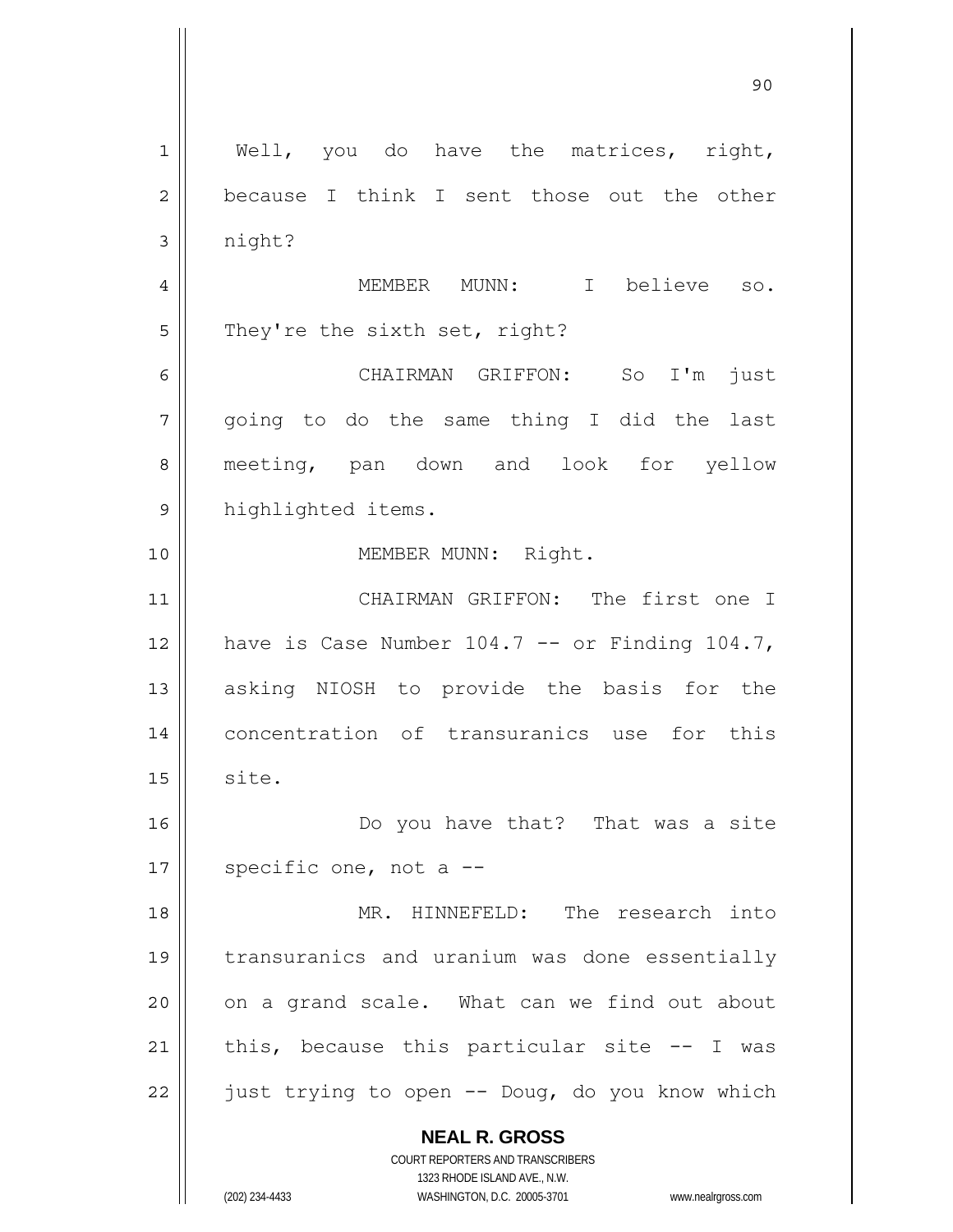**NEAL R. GROSS** <u>91</u> 1 2 3 4 5 6 7 8 9 10 11 12 13 14 15 16 17 18 19 20 21 22 site this is, off hand? MR. SIEBERT: Superior Steel. MR. HINNEFELD: So, it's Superior Steel. So it's one of the AWEs that would take the metal that we sent them and machine it. And so there's a category of this research that has, you know, that essentially that addresses the steel -- or the metal inventory, uranium metal inventory at various stages and things like that. And since it has a number of aspects associated with it, it's been somewhat controversial in our own shop, within OCAS's shop, and we've -- because of competing priorities have not come to a resolution on how exactly we'll proceed. There is a draft of TIB prepared that addresses essentially. It would describe for uranium metal -- you know, this is the content, the likely content or the bounding content, or however it would be written for

> COURT REPORTERS AND TRANSCRIBERS 1323 RHODE ISLAND AVE., N.W.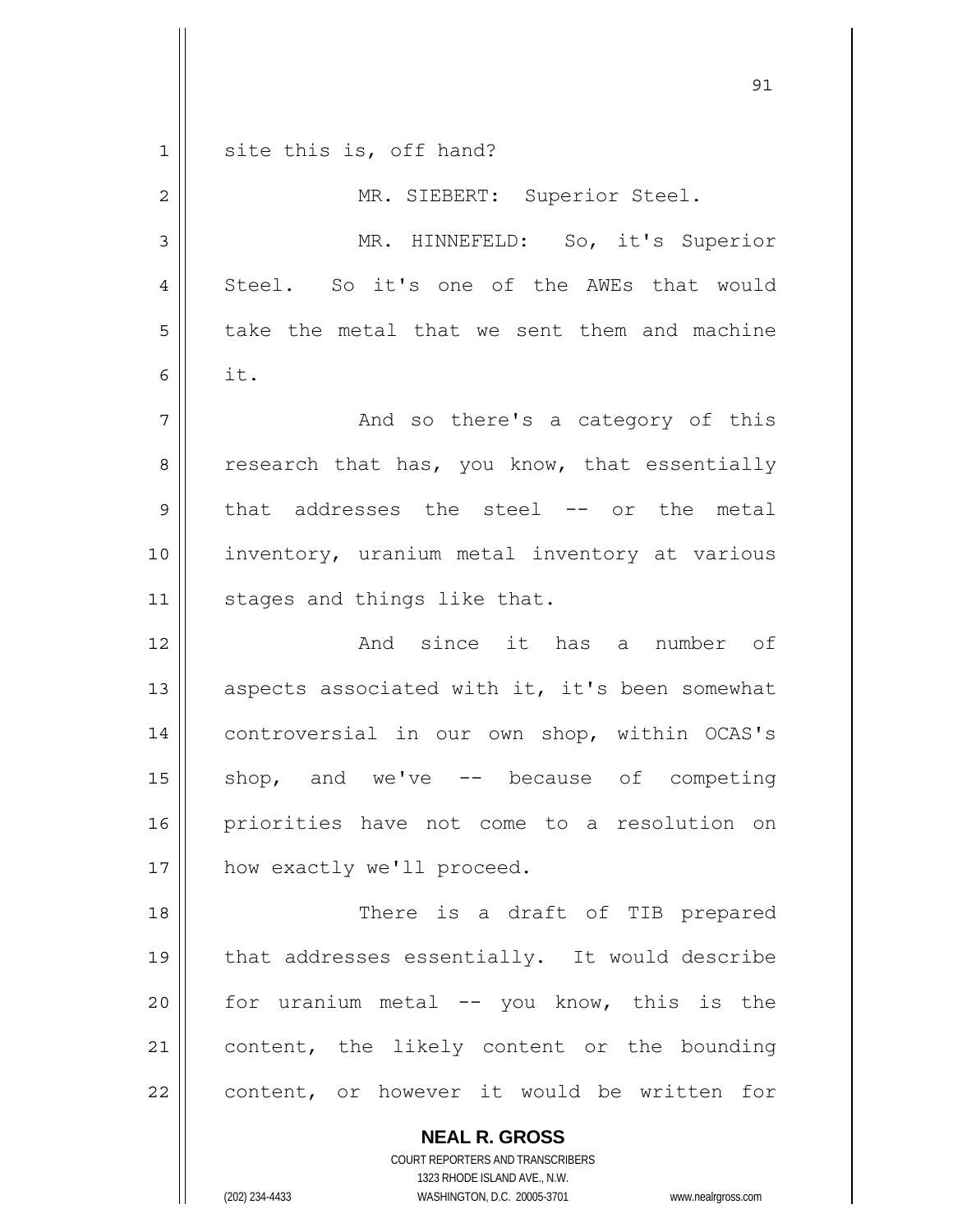**NEAL R. GROSS** COURT REPORTERS AND TRANSCRIBERS 1323 RHODE ISLAND AVE., N.W. 1 2 3 4 5 6 7 8 9 10 11 12 13 14 15 16 17 18 19 20 21 22 these years and then for these years. I think there would some year-to-year specification in there, although I'm not terribly familiar with it. I haven't looked at it for quite a while. I'm not one of the people involved. So it would be informative of this. I mean, it would be a way to describe the research that has been done, and it occurs to me that I should just go do that. I should just go read, you know, figure out what research has been done that reflects the metal content, not worry about the rest, and I can provide that information. I have not. And I've kind of been, you know, lazily resting. I've been doing other things, because I've got plenty to do and letting this sit until we could come within OCAS to some resolution of that. What is our approach going to be, the TIB is -- doesn't seem to be as precise as it could be, for instance. So, maybe it is as precise as it

<u>92 and 2014 and 2014 and 2014 and 2014 and 2014 and 2014 and 2014 and 2014 and 2014 and 2014 and 2014 and 201</u>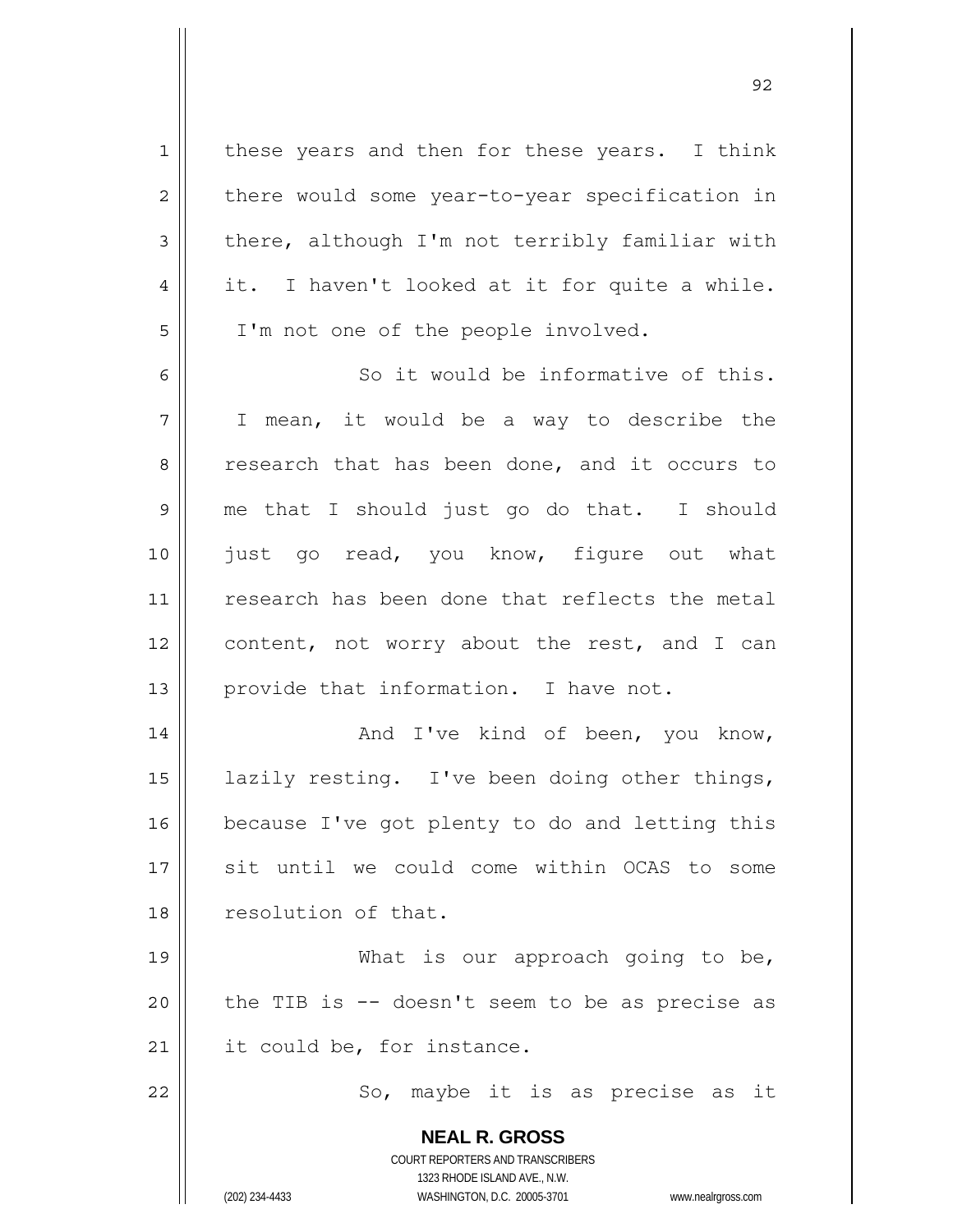| $\mathbf 1$    | can be, you know. There's that debate as to                         |
|----------------|---------------------------------------------------------------------|
| $\overline{2}$ | what's going on. But given that I don't know                        |
| 3              | that the debate really speaks to the metal,                         |
| 4              | the uranium metal content, which is as I                            |
| 5              | understand it -- in my poor understanding of                        |
| 6              | this is probably fairly well understood, as                         |
| 7              | opposed to the immediate products where the                         |
| 8              | concentrations do not stay.                                         |
| $\mathsf 9$    | CHAIRMAN GRIFFON: Right.                                            |
| 10             | MR. HINNEFELD: Once you've got the                                  |
| 11             | metal, it's going to stay there. So I could                         |
| 12             | go and try to retrieve that -- you know,                            |
| 13             | retrieve that portion of the research, you                          |
| 14             | know, or that portion of the document $-$ - kind                    |
| 15             | of reproduce that for this subcommittee and                         |
| 16             | say this is why we believe these values are                         |
| 17             | correct, or the values in this TIB were based                       |
| 18             | on old research and are not good, and we'll                         |
| 19             | have to, you know, at least do something like                       |
| 20             | a PER to this particular site.                                      |
| 21             | DR. MAURO: I may be able to help a                                  |
| 22             | little.<br>Because of the work we do with                           |
|                |                                                                     |
|                | <b>NEAL R. GROSS</b><br>COURT REPORTERS AND TRANSCRIBERS            |
|                | 1323 RHODE ISLAND AVE., N.W.                                        |
|                | (202) 234-4433<br>WASHINGTON, D.C. 20005-3701<br>www.nealrgross.com |

<u>93 and 200 and 200 and 200 and 200 and 200 and 200 and 200 and 200 and 200 and 200 and 200 and 200 and 200 an</u>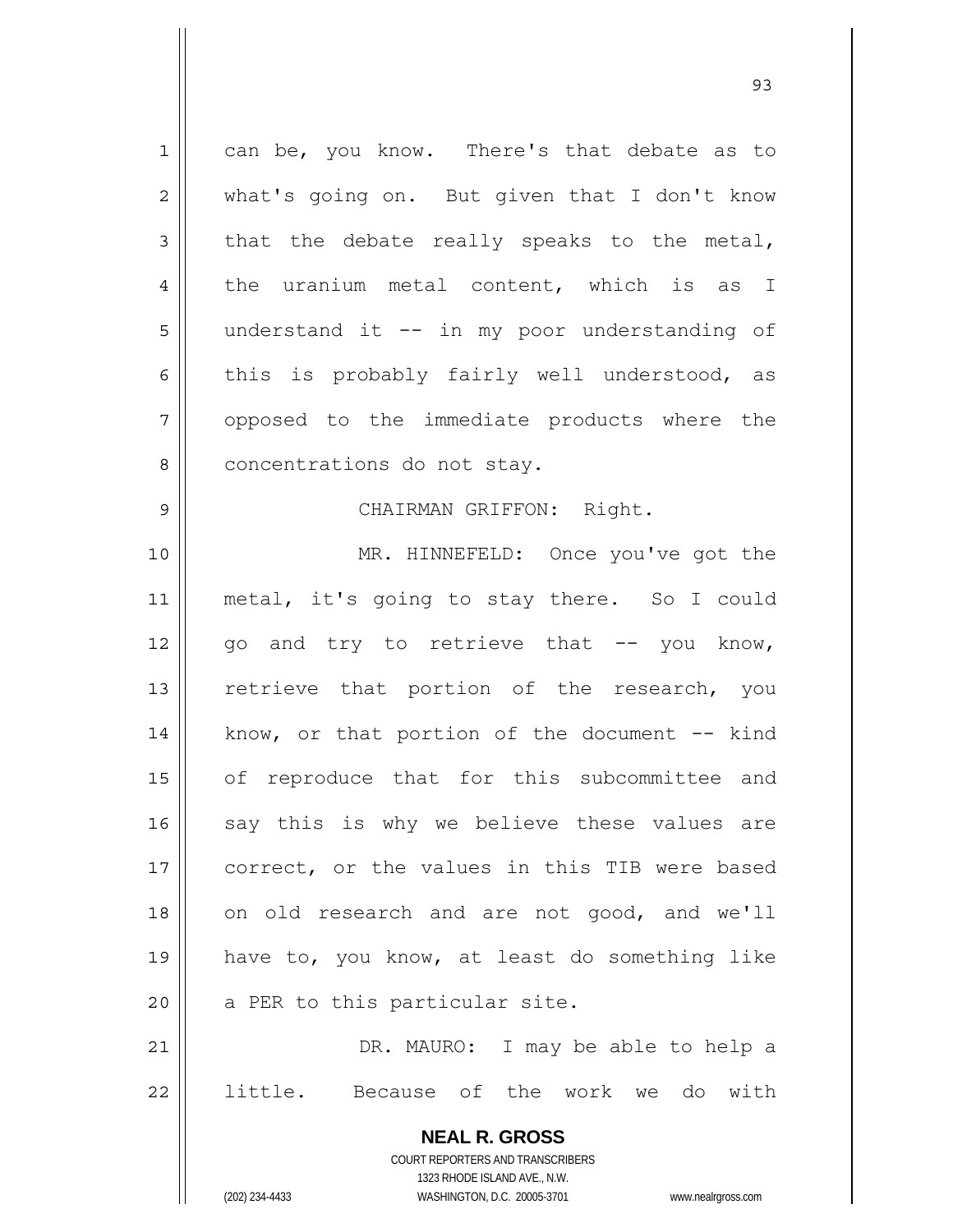| $\mathbf 1$    | Fernald and because a lot of the work I have   |
|----------------|------------------------------------------------|
| $\mathbf{2}$   | done on these sites, I find myself getting     |
| 3              | very familiar with the uranium issue, and it's |
| $\overline{4}$ | taken form in my mind what the issue is.       |
| 5              | In essence, the metal that was                 |
| 6              | shipped to AWE facilities, it was a            |
| 7              | specification that it shouldn't really not     |
| 8              | have more than parts per billion.              |
| $\mathsf 9$    | CHAIRMAN GRIFFON: That was<br>an               |
| 10             | internal DOE specification?                    |
| 11             | DR. MAURO: Right, and from what we             |
| 12             | can tell that was at least starting at a given |
| 13             | point in time seemed to hold up well, so when  |
| 14             | I review an AWE I usually come down pretty     |
| 15             | favorably as it applied to an AWE.             |
| 16             | Where we started to run into a                 |
| 17             | little trouble is at Fernald. Fernald would    |
| 18             | receive the material from Hanford and other    |
| 19             | facilities and in theory the default recycled  |
| 20             | uranium was 100 parts per billion, but there   |
|                |                                                |
| 21             | are lots of exceptions to that, especially     |

94

**NEAL R. GROSS**

COURT REPORTERS AND TRANSCRIBERS 1323 RHODE ISLAND AVE., N.W. (202) 234-4433 WASHINGTON, D.C. 20005-3701 www.nealrgross.com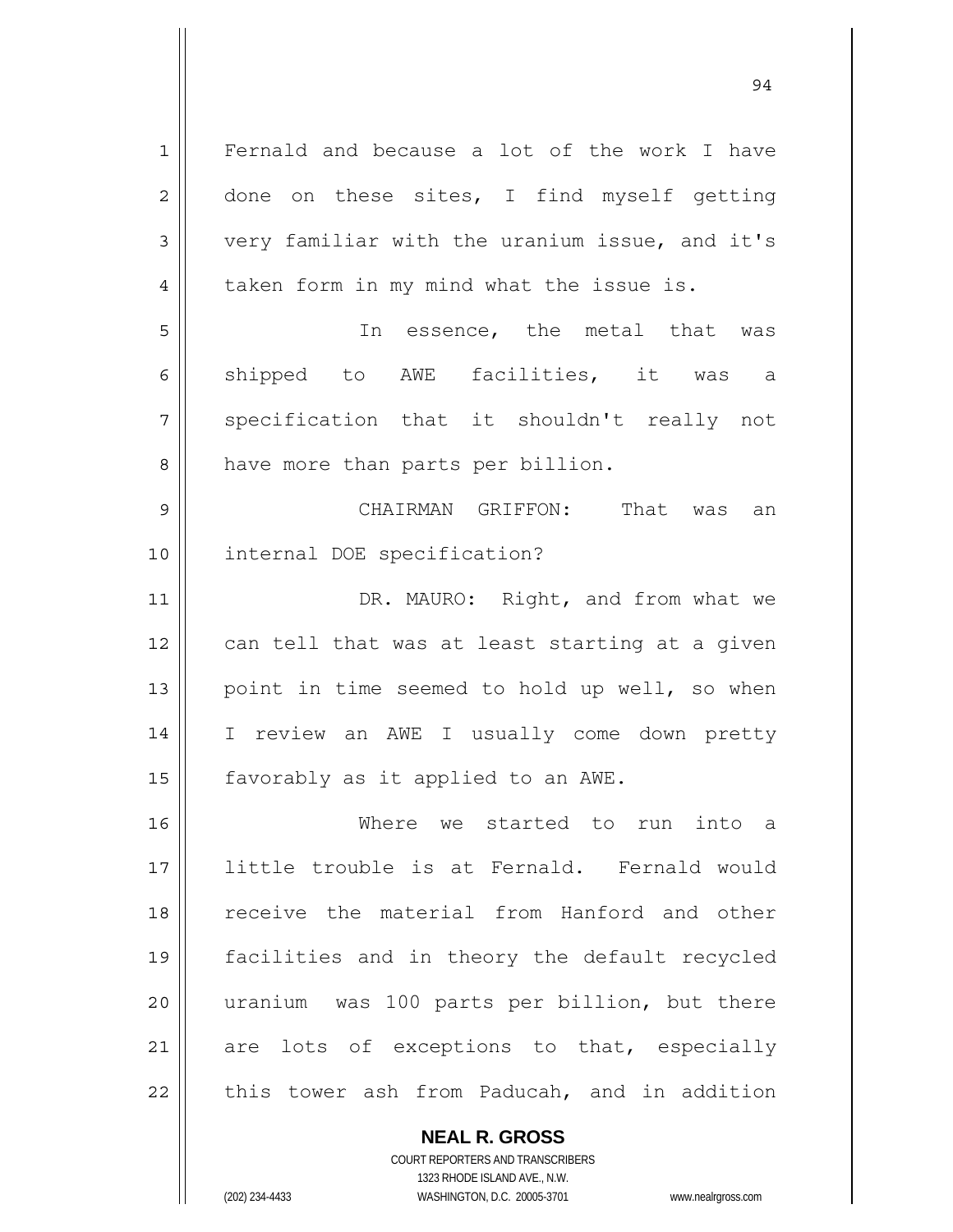**NEAL R. GROSS** 1 2 3 4 5 6 7 8 9 10 11 12 13 14 15 16 17 18 19 20 21 22 there was another one that challenges that default assumption, and that is that apparently there was a change in the early years going from -- that go through the chemical separations process, the deliberate effort to chemically separate out the uranium. There would be a specification on -- once you could separate the uranium out, to make sure that it met a certain spec. That was when they took the spent fuel and deliberately went through this process to separate out the plutonium, uranium. There was also a plutonium step. But prior to that date which I believe is sometime in the mid fifties they were actually -- the digested spent fuel that was in the tanks at Hanford became -- was the source that was there, and then it came from there and then it was processed. My understanding is that when they were in that mode, when they were working from the digestive spent fuel that was coming out

> COURT REPORTERS AND TRANSCRIBERS 1323 RHODE ISLAND AVE., N.W.

(202) 234-4433 WASHINGTON, D.C. 20005-3701 www.nealrgross.com

<u>95 and 2001 and 2001 and 2001 and 2001 and 2001 and 2001 and 2001 and 2001 and 2001 and 2001 and 2001 and 200</u>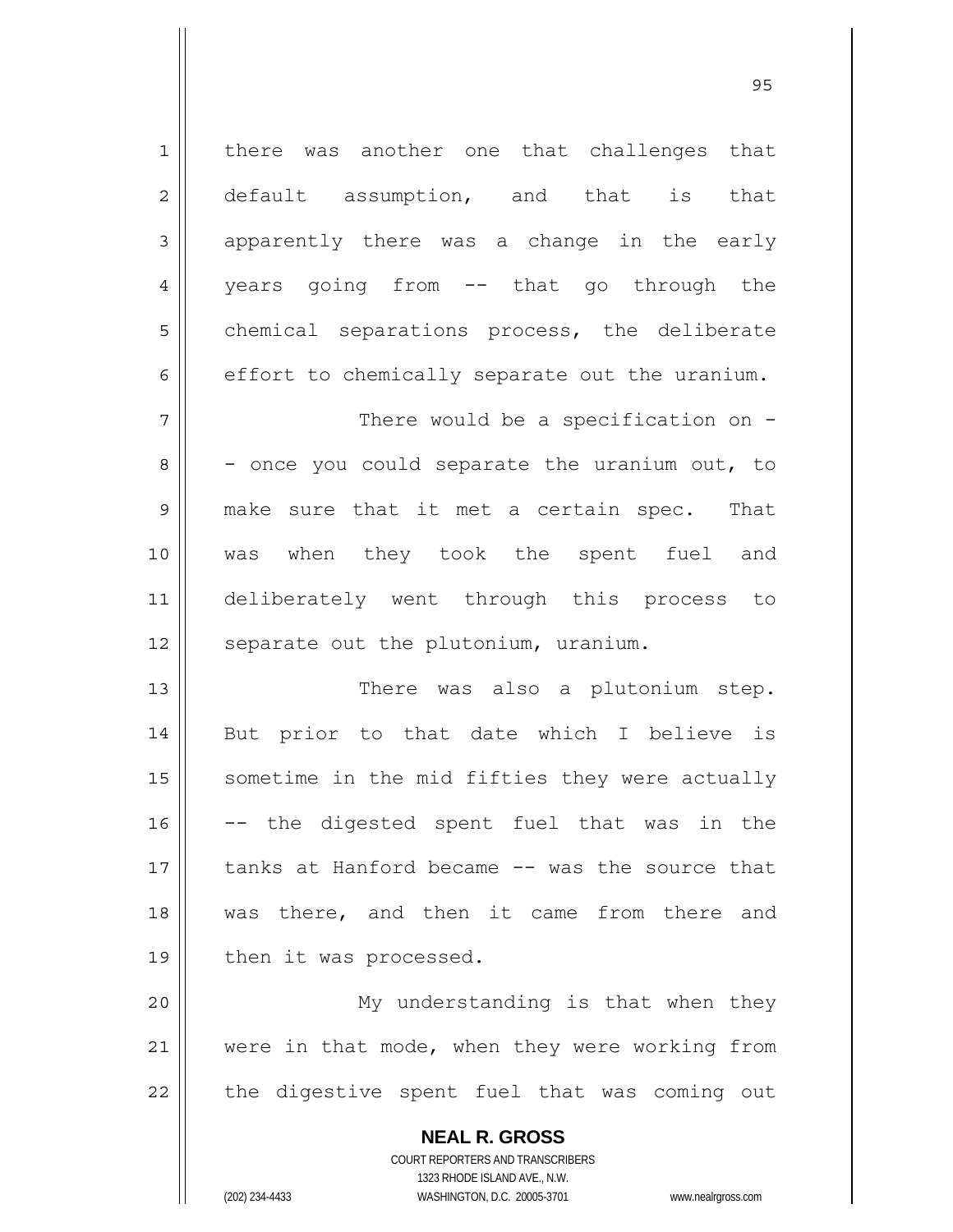1 2 3 4 5 6 7 of the tanks that was being recycled, that's when there's -- we have some question about the break down and understanding the composition of the material that was sent to Fernald, and the material that may very well have gone on to AWEs, because there was less control over the mix.

8 9 10 11 12 And the mix of not only the plutonium to uranium that's 100 parts per billion but neptunium and the other radionuclides relevant -- in the mix also became a lot more uncertain.

13 14 15 16 17 18 19 20 21 So right now SC&A's position I guess is that the first line of concern is that there's an elbow between when they were working from digested material in the tanks and when they weren't, and when they weren't later on there was a lot more control of knowing what we were dealing with, as opposed to when they were working from material that was coming out of these.

CHAIRMAN GRIFFON: And you think

**NEAL R. GROSS** COURT REPORTERS AND TRANSCRIBERS 1323 RHODE ISLAND AVE., N.W. (202) 234-4433 WASHINGTON, D.C. 20005-3701 www.nealrgross.com

22

<u>96 and 200 million and 200 million and 200 million and 200 million and 200 million and 200 million and 200 million and 200 million and 200 million and 200 million and 200 million and 200 million and 200 million and 200 mi</u>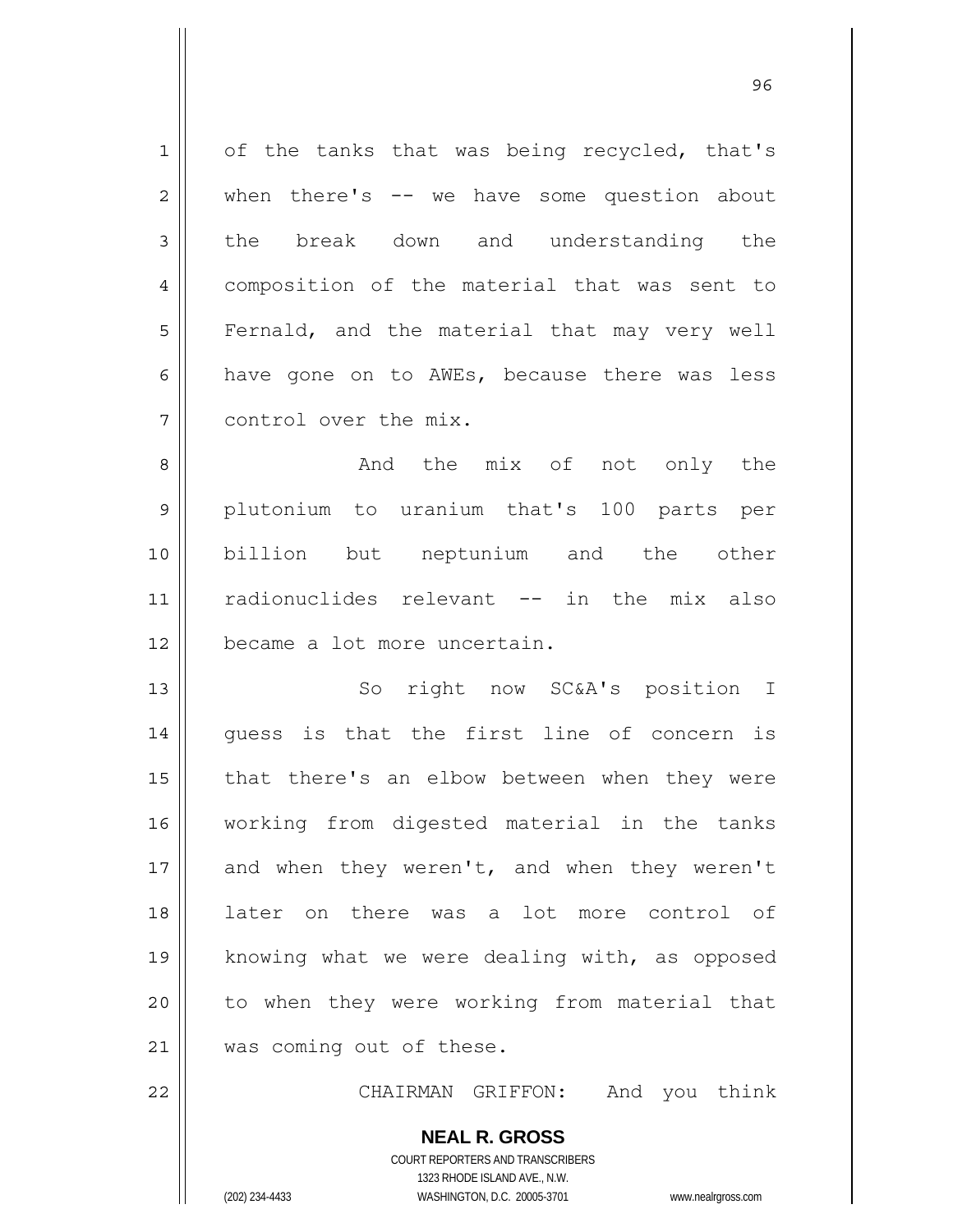**NEAL R. GROSS** COURT REPORTERS AND TRANSCRIBERS 1323 RHODE ISLAND AVE., N.W. 1 2 3 4 5 6 7 8 9 10 11 12 13 14 15 16 17 18 19 20 21 22 that time when they started to do the separations at Hanford or whatever, that was in the mid fifties or sixties. But before that it wasn't happening -- DR. MAURO: This is -- the way I see it is the root cause of the concern over getting a good handle on making sure that we understand what the composition of the recycled uranium is. CHAIRMAN GRIFFON: Right. DR. MAURO: Now the degree to which it reaches though -- this concern -- see, you have barriers. You've got the barrier of control that's at Hanford. Then you go to Fernald, and of course that started up in I guess '52. CHAIRMAN GRIFFON: I think it started around '52. DR. MAURO: Right. And there was a time period where Fernald was dealing with this material, and of course from Fernald it goes to the AWEs, but there was also before

(202) 234-4433 WASHINGTON, D.C. 20005-3701 www.nealrgross.com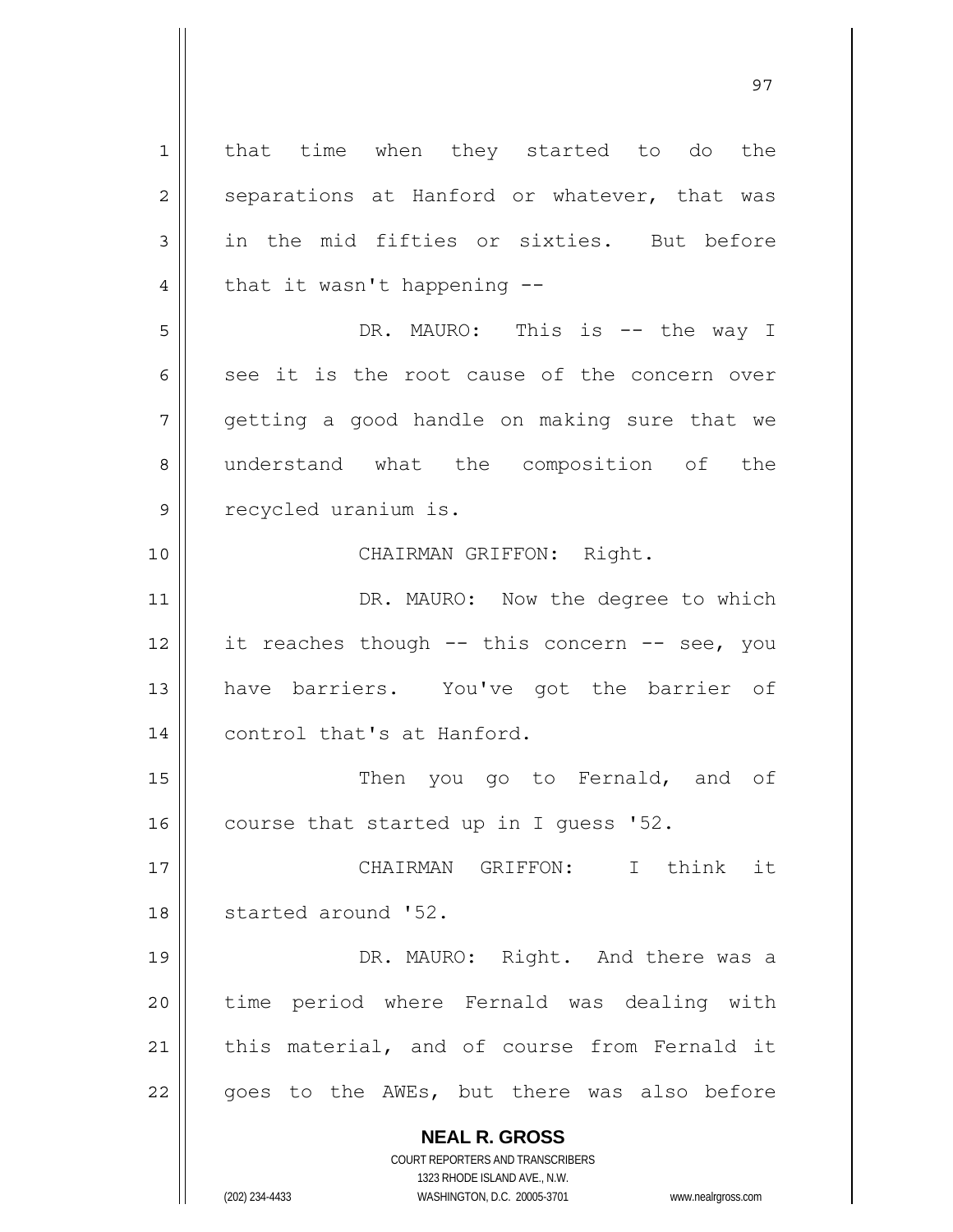| $\mathbf 1$    | that. I mean, these AWEs were getting                                                    |
|----------------|------------------------------------------------------------------------------------------|
| $\overline{c}$ | material before Fernald, you know.                                                       |
| 3              | CHAIRMAN GRIFFON: Right.                                                                 |
| 4              | DR. MAURO: So we do have lots of                                                         |
| 5              | AWEs that were processing recycled uranium.                                              |
| 6              | So the question was when they were getting                                               |
| 7              | that material before it came from Fernald they                                           |
| 8              | were getting that material, did the 10 part                                              |
| 9              | per billion still hold?                                                                  |
| 10             | CHAIRMAN GRIFFON: Right, were                                                            |
| 11             | there specs on it?                                                                       |
| 12             | DR. MAURO: Exactly, so -- I mean,                                                        |
|                |                                                                                          |
| 13             | I'm trying to get the -- this is really where                                            |
| 14             | the I think the game is, where we have to get                                            |
| 15             | a good handle on -- and it has to do with                                                |
| 16             | time, and when the controls start to come in                                             |
| 17             | and take hold.                                                                           |
| 18             | Once they took hold, I think that                                                        |
| 19             | the 10 part per billion and 100 part per                                                 |
| 20             | billion probably holds well. It's before                                                 |
| 21             | those controls were in place.                                                            |
| 22             | And I think<br>CHAIRMAN GRIFFON:                                                         |
|                | <b>NEAL R. GROSS</b><br>COURT REPORTERS AND TRANSCRIBERS<br>1323 RHODE ISLAND AVE., N.W. |
|                | (202) 234-4433<br>WASHINGTON, D.C. 20005-3701<br>www.nealrgross.com                      |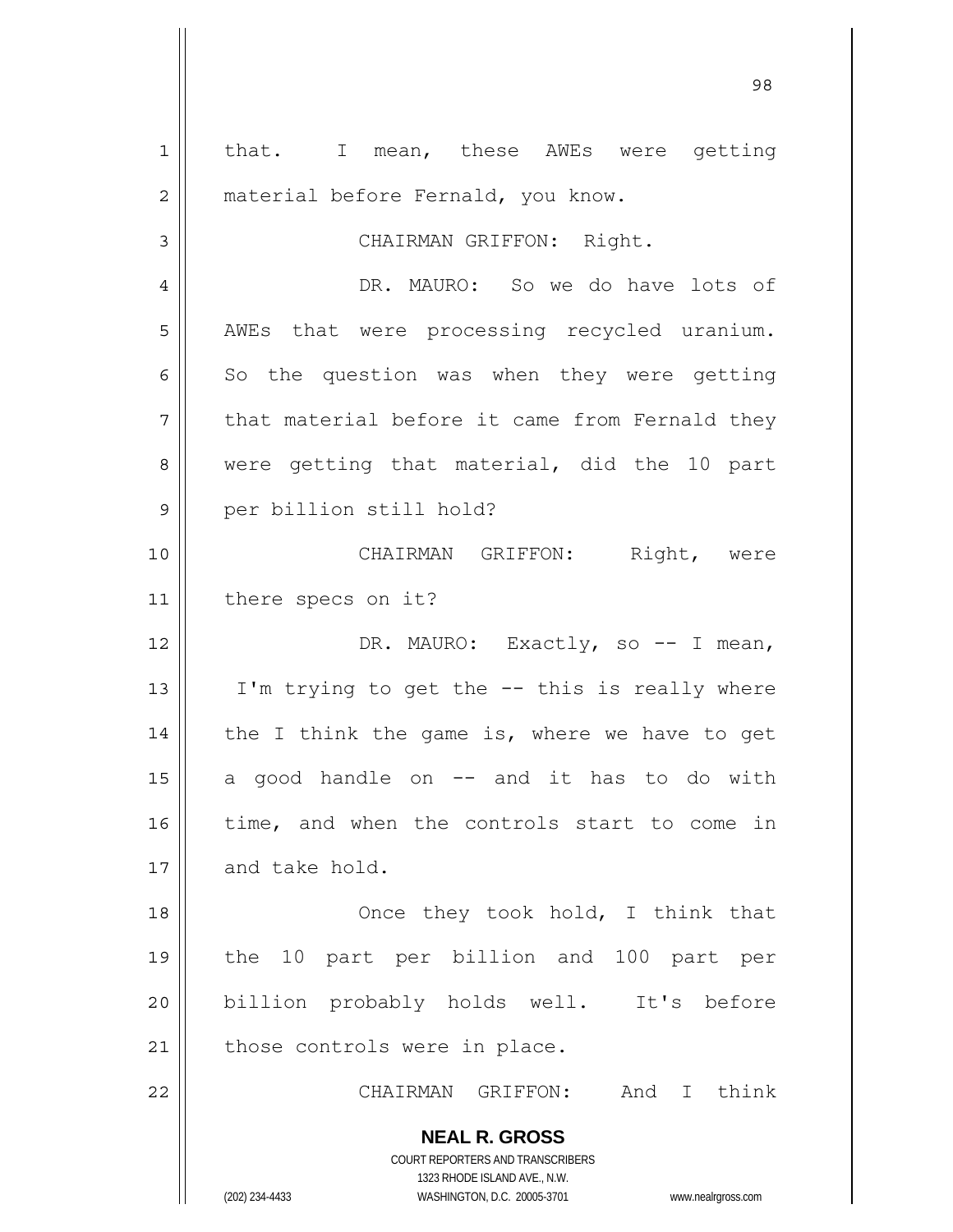**NEAL R. GROSS** COURT REPORTERS AND TRANSCRIBERS 1323 RHODE ISLAND AVE., N.W. 1 2 3 4 5 6 7 8 9 10 11 12 13 14 15 16 17 18 19 20 21 22 you're right. Complex wide, that's an important thing to look at, but for this individual part I think Stu's answer's I think a good approach here, you know. Look back to this particular case, see what you have. DR. MAURO: Well, this is Superior Steel. I mean, within that context just on the date itself would give you insight on whether or not -- CHAIRMAN GRIFFON: Right. DR. MAURO: -- you could trust -- CHAIRMAN GRIFFON: Yes, and I don't know when it was operational. Do you know off hand? DR. MAURO: Not off hand. I did that once, and I don't remember the date. CHAIRMAN GRIFFON: Well, let's just leave it as an outstanding action, but -- but I heard what you're saying, John, and that's good information. But, Stu, you'll follow up -- MR. HINNEFELD: Yes, and it occurs

99 - Paul Barbara, poeta e a contra de 1999 - Paul Barbara, español de 1999 - Paul Barbara, español de 1999 -<br>1990 - Paul Barbara, poeta español de 1990 - Paul Barbara, español de 1990 - Paul Barbara, español de 1990 -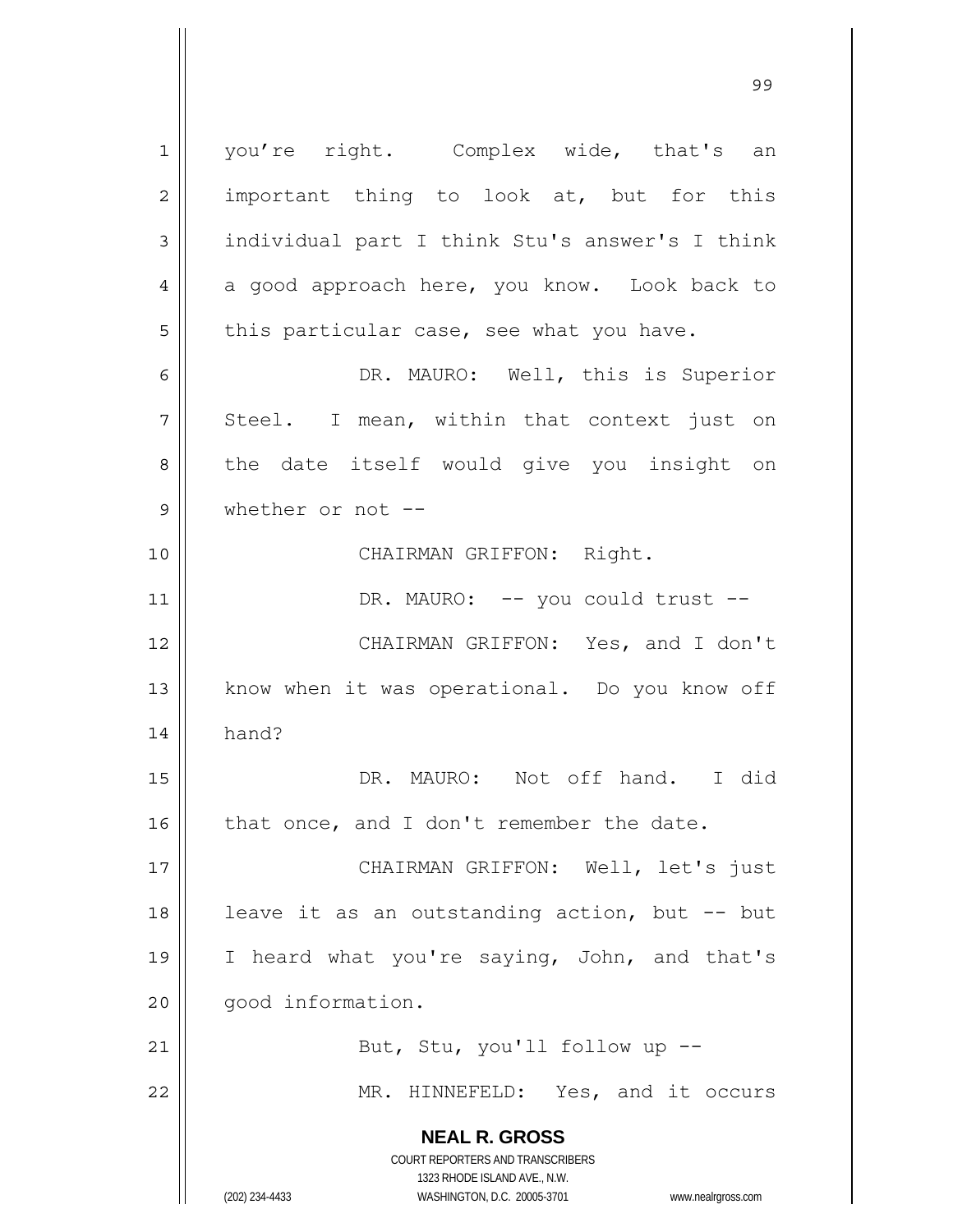**NEAL R. GROSS** COURT REPORTERS AND TRANSCRIBERS 1323 RHODE ISLAND AVE., N.W. (202) 234-4433 WASHINGTON, D.C. 20005-3701 www.nealrgross.com 1 2 3 4 5 6 7 8 9 10 11 12 13 14 15 16 17 18 19 20 21 22 to me now sitting here that this could have been -- I've been sitting here waiting, thinking that, well, until we OCAS resolve our internal discussion about how were we going to deal with recycled uranium which actually informs us of some other dose -- there are other dose reconstructions as well, but we think we have, you know, the intention was let's describe what we can. I mean, and it may say if you've got site-specific data then this is the default. That may be what it says. I don't really know. And I just kind of have been saying well until that's resolved there's no point in trying to resolve these, and that's not entirely true. If the debate doesn't concern what this  $DR - -$  CHAIRMAN GRIFFON: That's what I'm thinking. This might be a simpler situation - - MR. HINNEFELD: Yes. CHAIRMAN GRIFFON: -- than some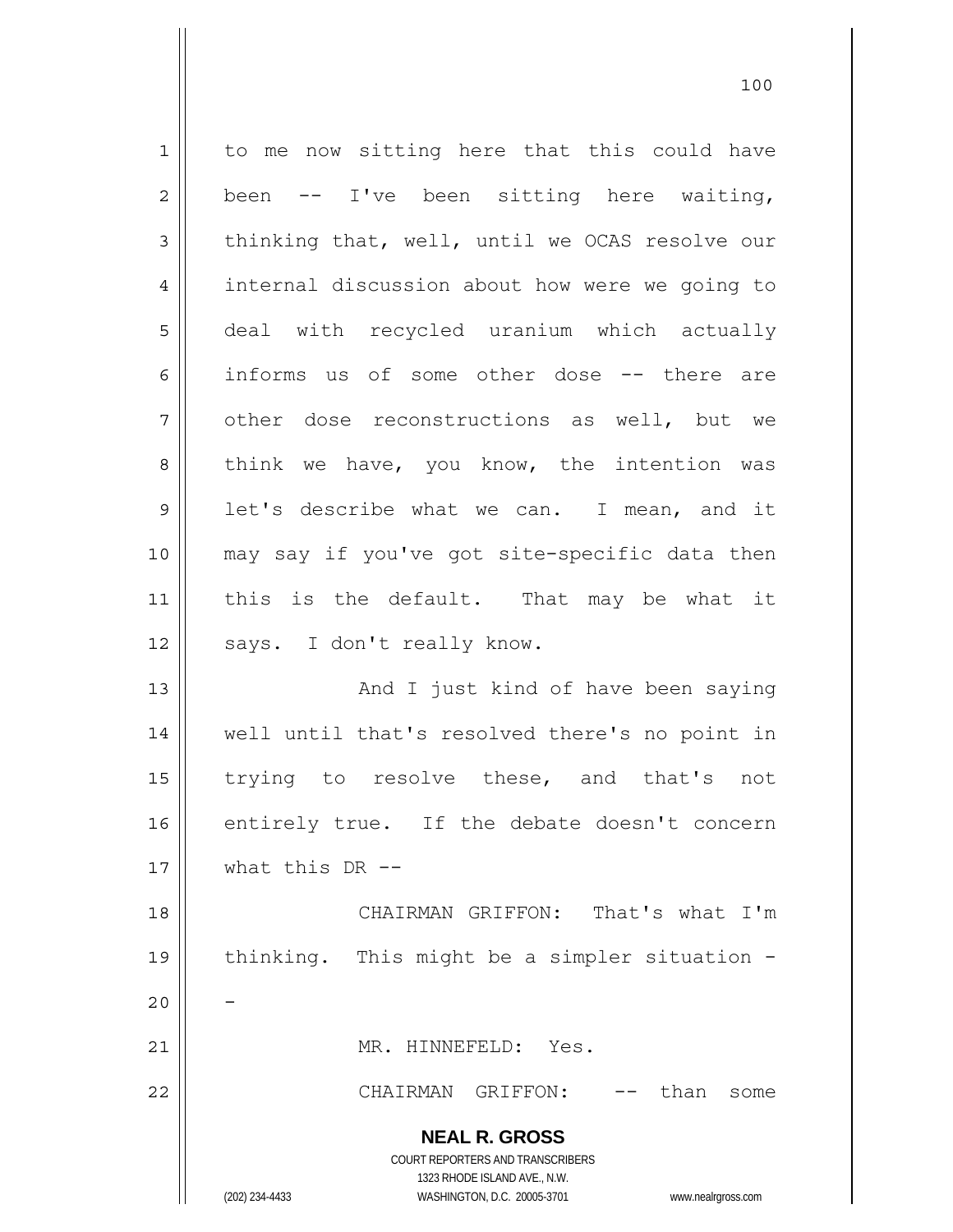| $\mathbf 1$ | other site. Some of the sites are going to     |
|-------------|------------------------------------------------|
| 2           | get complicated because you overlap that time  |
| 3           | frame you were talking about.                  |
| 4           | DR. MAURO: It depends on where it              |
| 5           | falls.                                         |
| 6           | CHAIRMAN GRIFFON: We might be able             |
| 7           | to resolve this one a little quicker.          |
| 8           | MEMBER MUNN: Now did I understand that         |
| 9           | conversation correctly to boil down to how     |
| 10          | effective were early reprocessing efforts in   |
| 11          | actually extracting the materials that they    |
| 12          | were built to extract.                         |
| 13          | Is that the real question here?                |
| 14          | DR. MAURO: I think it's a matter               |
| 15          | implementing technical specifications on<br>of |
| 16          | the product. That is, at some point in the     |
| 17          | process the ability to control the quantity of |
| 18          | plutonium and other radionuclides in<br>the    |
| 19          | recycled uranium, it improved as time went on, |
| 20          | so that those specifications were in place,    |
| 21          | and the controls were in place to know exactly |
| 22          | what we were dealing with.                     |

COURT REPORTERS AND TRANSCRIBERS 1323 RHODE ISLAND AVE., N.W. (202) 234-4433 WASHINGTON, D.C. 20005-3701 www.nealrgross.com

**NEAL R. GROSS**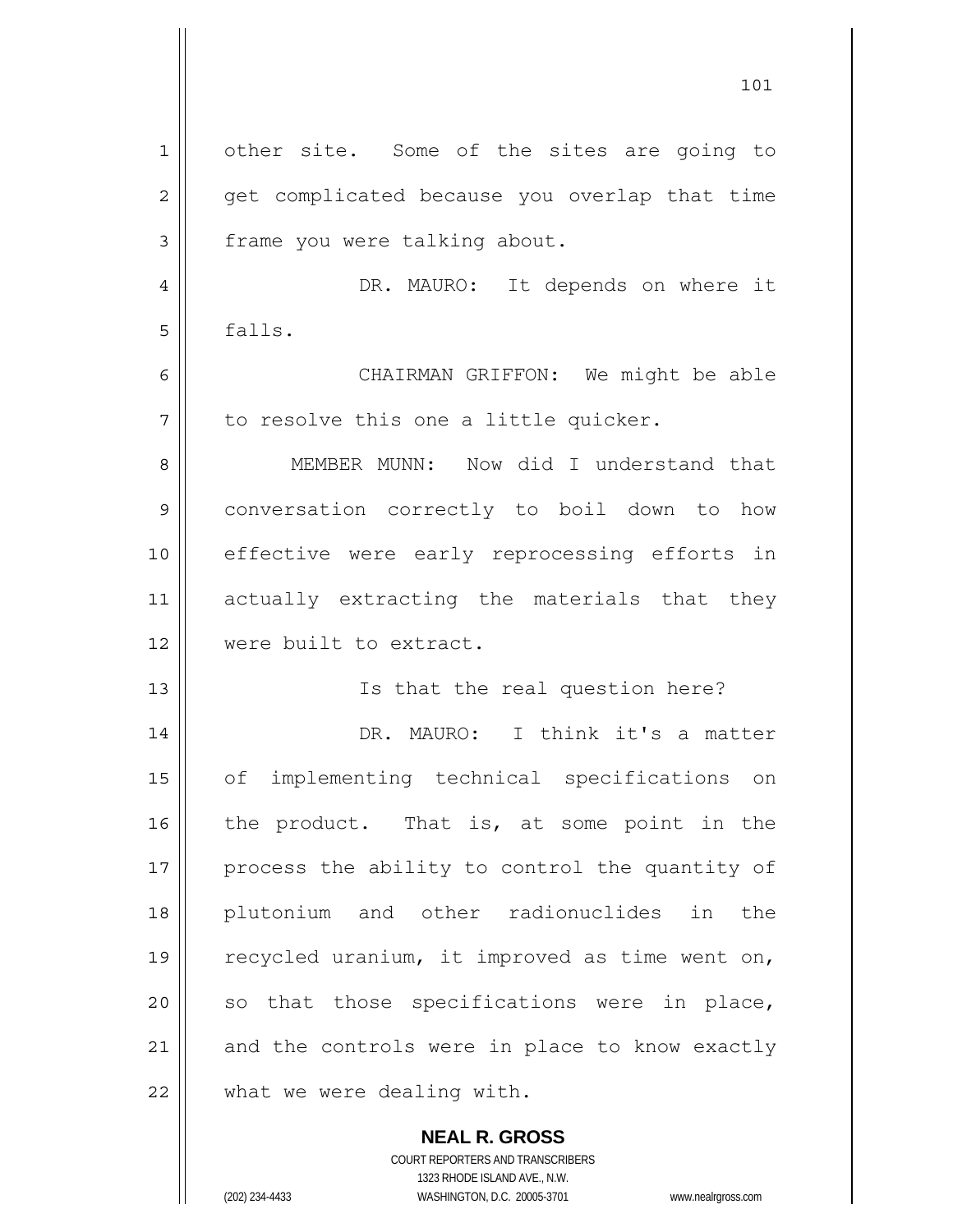| 1              | MEMBER MUNN: Right.                             |
|----------------|-------------------------------------------------|
| $\overline{2}$ | DR. MAURO: As you go back in time,              |
| 3              | those controls were a little less -- they were  |
| $\overline{4}$ | more ambiguous.                                 |
| 5              | MEMBER MUNN: Well, they were                    |
| 6              | rudimentary, but the question then becomes      |
| 7              | whether it's necessary to know the source of    |
| 8              | the material as well as the approximate dates   |
| $\mathsf 9$    | that the reprocessing of the material took      |
| 10             | place. In fact, isn't that getting enormously   |
| 11             | complicated?                                    |
| 12             | CHAIRMAN GRIFFON: Well, I quess                 |
| 13             | all we're asking for is, you know -- and maybe  |
| 14             | it is, maybe -- I don't know. Maybe what        |
| 15             | Stu's going to come back and say, you know,     |
| 16             | that we chose these values because we're not    |
| 17             | exactly sure of the source, and this would be   |
| 18             | bounding, or something like -- you know.        |
| 19             | So all we're looking to understand              |
| 20             | in this particular case is why did you select   |
| 21             | the numbers that you did for $--$ is it General |
| 22             | Steel?                                          |
|                | <b>NEAL R. GROSS</b>                            |

102

COURT REPORTERS AND TRANSCRIBERS 1323 RHODE ISLAND AVE., N.W.

 $\mathop{\text{||}}$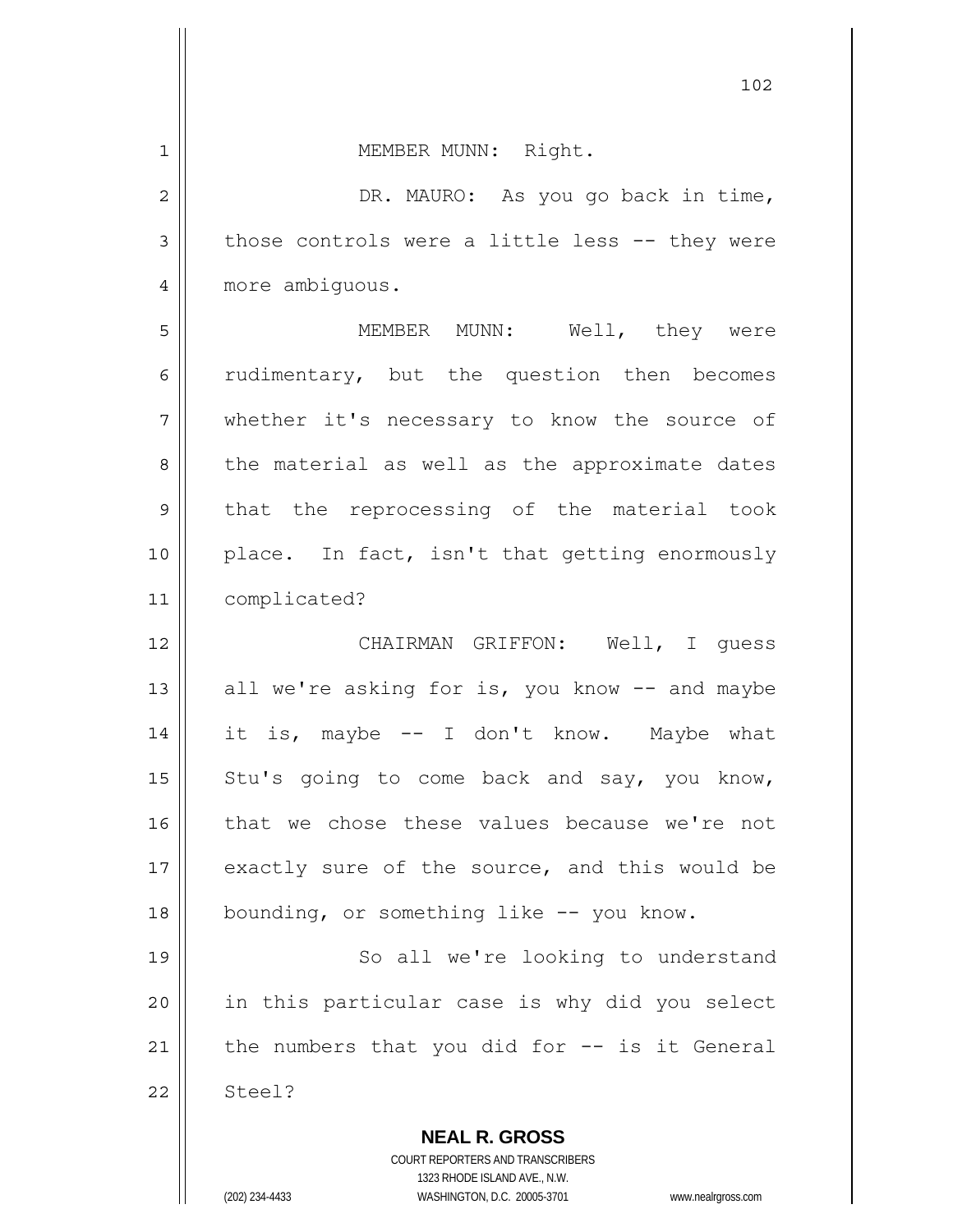|                | 103                                                                 |
|----------------|---------------------------------------------------------------------|
| $\mathbf{1}$   | DR. MAURO: Superior Steel.                                          |
| $\overline{2}$ | CHAIRMAN GRIFFON: Superior Steel,                                   |
| 3              | I'm sorry, for Superior Steel.                                      |
| 4              | So what's the basis for those                                       |
| 5              | numbers -- and, NIOSH may come back and say                         |
| 6              | we, you know -- like you said we couldn't                           |
| 7              | track down every source that they got, but                          |
| 8              | based on our knowledge this would be the most                       |
| 9              | bounding value, or something like that.                             |
| 10             | MR. HINNEFELD: And we may know                                      |
| 11             | that, and I just haven't pursued it to $-$ -                        |
| 12             | CHAIRMAN GRIFFON: That's sort of                                    |
| 13             | what I'm thinking, Wanda, anyway.                                   |
| 14             | MEMBER MUNN: Okay.                                                  |
| 15             | CHAIRMAN GRIFFON: All right.                                        |
| 16             | Well, we'll leave it as an action, so we're                         |
| 17             | not going to close the sixth set.                                   |
| 18             | DR. MAURO: Well, does this go to -                                  |
| 19             | - this doesn't go to OTIB 53 then. In other                         |
| 20             | words, this is not something that would be                          |
| 21             | transferred?                                                        |
| 22             | CHAIRMAN GRIFFON: That's what<br>$\top$                             |
|                | <b>NEAL R. GROSS</b>                                                |
|                | COURT REPORTERS AND TRANSCRIBERS<br>1323 RHODE ISLAND AVE., N.W.    |
|                | (202) 234-4433<br>WASHINGTON, D.C. 20005-3701<br>www.nealrgross.com |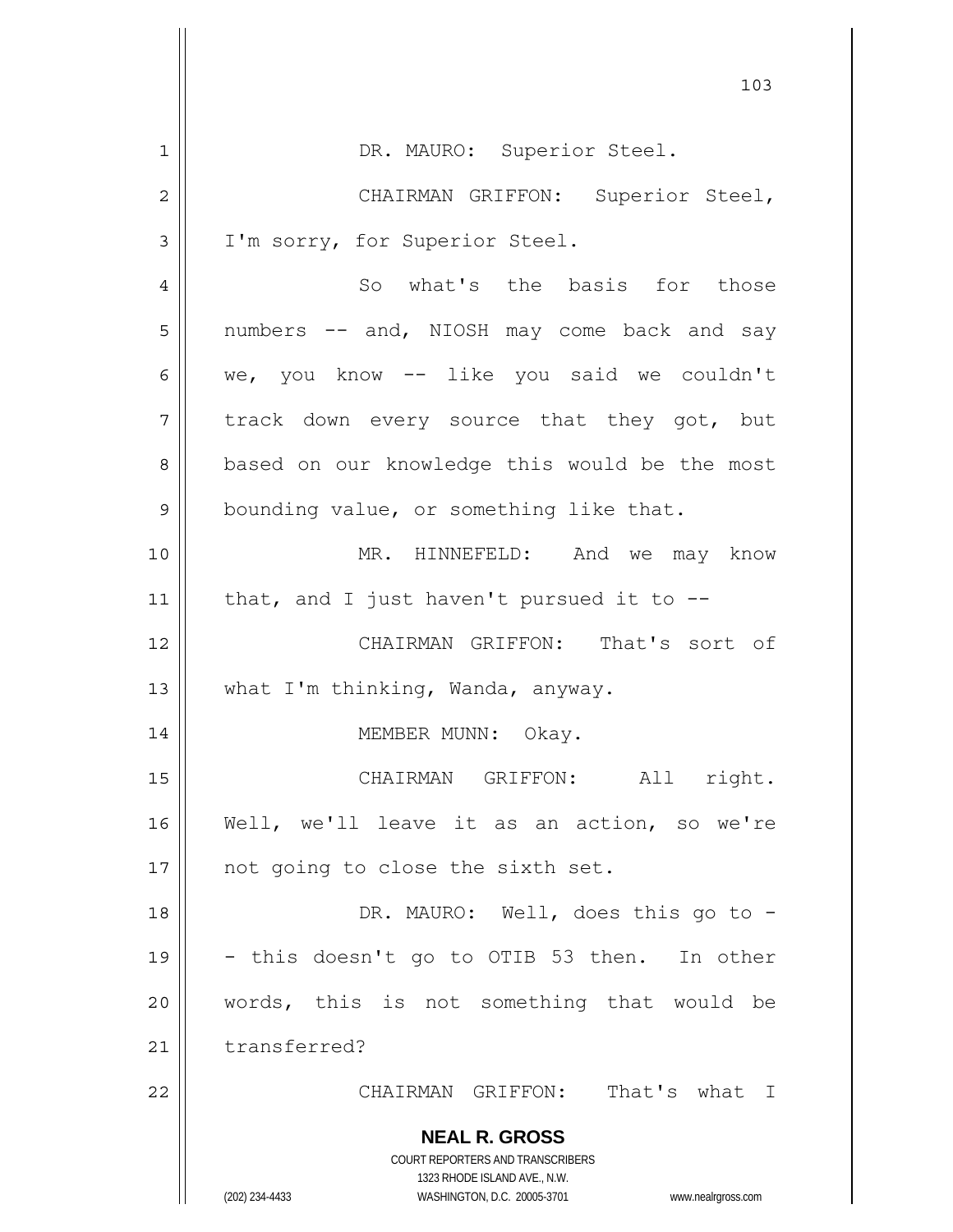**NEAL R. GROSS** COURT REPORTERS AND TRANSCRIBERS 1323 RHODE ISLAND AVE., N.W. 104 1 2 3 4 5 6 7 8 9 10 11 12 13 14 15 16 17 18 19 20 21 22 was trying to avoid -- MR. HINNEFELD: Well, that --CHAIRMAN GRIFFON: -- was not to have them rolled into that. MR. HINNEFELD: You know, the thing about it is that we might be able to put this particular dose reconstruction or Superior Steel to bed without resolving everything else. CHAIRMAN GRIFFON: So that's why I left it as an action on this site, because I thought the bigger TIB, it didn't have to wait -- DR. MAURO: I've got you. CHAIRMAN GRIFFON: So I think we're on the same page now. All right, moving on to 107.4, additional analysis information. Anyway -- MR. HINNEFELD: Well, I can summarize. I sent this fairly late yesterday -- pretty late yesterday for me, and I believe -- the note I took was to, let's see. I said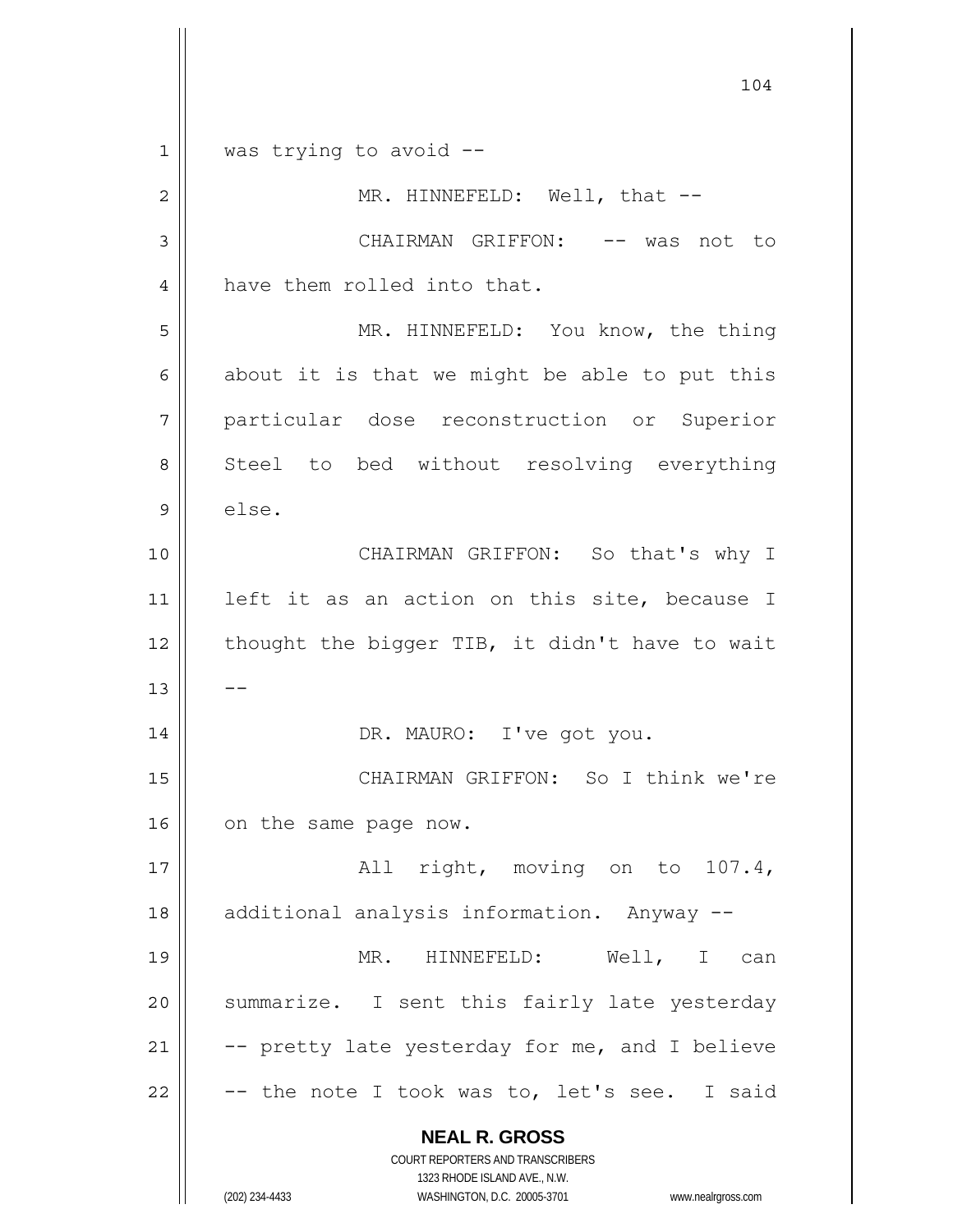**NEAL R. GROSS** COURT REPORTERS AND TRANSCRIBERS 1323 RHODE ISLAND AVE., N.W. 1 2 3 4 5 6 7 8 9 10 11 12 13 14 15 16 17 18 19 20 21 22 refer to the fairly extensive SC&A reaction in the resolution column. In other words, SC&A has provided a fairly extensive discussion of our earlier response, and then my -- The issue is what guidance is there for selecting chronic intake versus acute, or a series of acute intakes in cases like this, and what guidance is there for specifying duration of a chronic intake, and can't such guidance be developed. If so, where could it appear? And it appears that it does exist now in OTIB-60, and the package I sent -- at least I hope I included -- is this the email I sent last night -- DR. MAURO: Yes. MR. HINNEFELD: -- describes essentially passages from OTIB-60 that provide guidance to the dose reconstructors about choosing when you're doing a missed Dose calculation, what should you choose? And there's -- the guidance in

(202) 234-4433 WASHINGTON, D.C. 20005-3701 www.nealrgross.com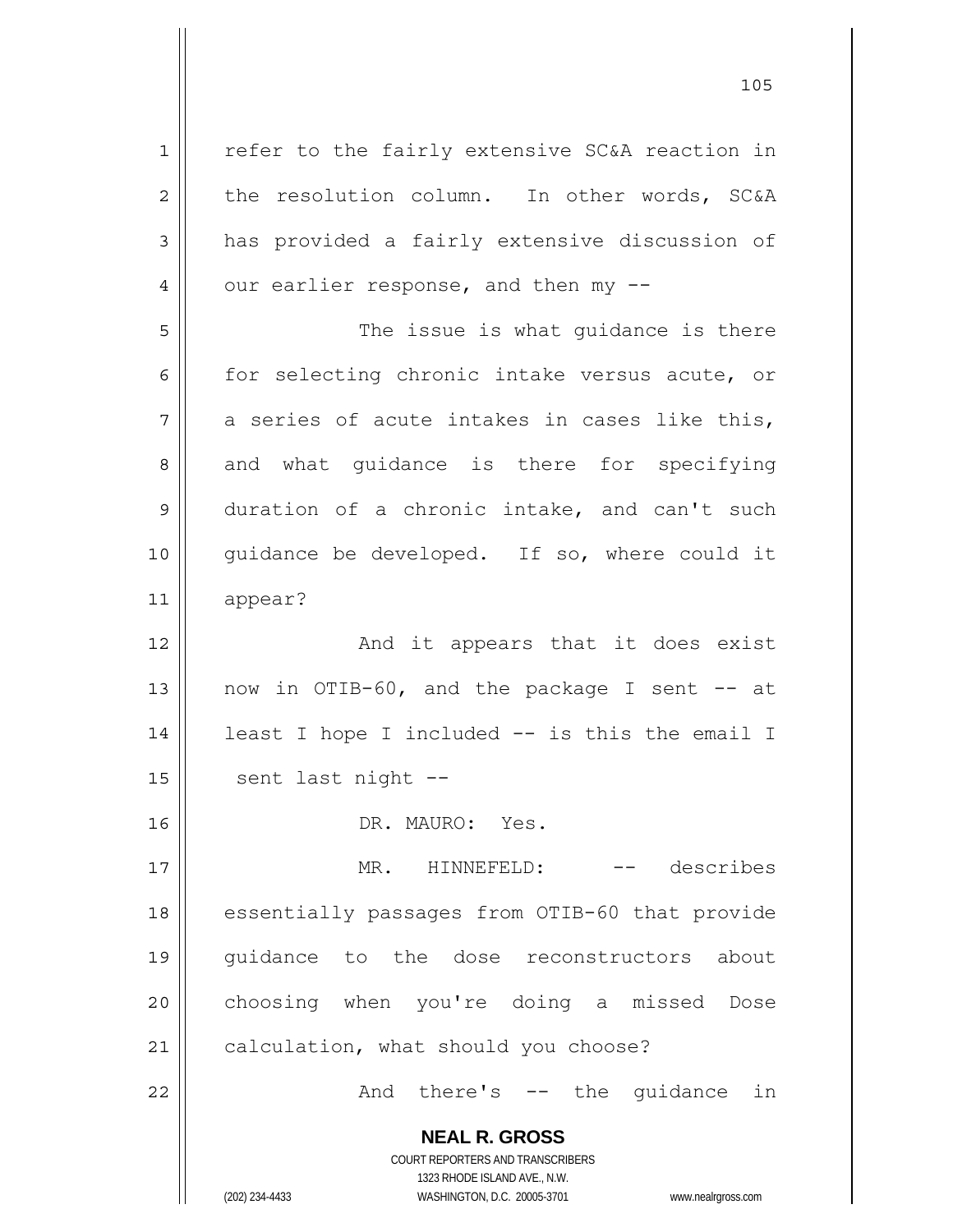1 2 3 4 5 6 7 8 9 10 11 12 13 14 15 16 17 18 19 20 OTIB-60 is largely that the presence or absence of bioassay data in and of itself is not a definitive indicator of potential for exposure. For instance, if a person is going on and is being monitored and their job -- and then there's a couple of years when they don't, say they were on annual sampling and there are a couple of years when they're not sampling, and although their job appears to remain the same and so on and so forth, then it would seem that their exposure potential -you should not say that, well, they apparently weren't exposed because the sampling stopped, but there has to be some other evidence, as well. Just the sampling stopping would not do it, and there are examples in here what kind of evidence to look for. And so I quess in this case -- and I guess -- like I said I looked at this very late and haven't studied it real closely, the

22 the other evidence -- the other supporting

21

**NEAL R. GROSS**

persons essentially stayed in the same job,

COURT REPORTERS AND TRANSCRIBERS 1323 RHODE ISLAND AVE., N.W. (202) 234-4433 WASHINGTON, D.C. 20005-3701 www.nealrgross.com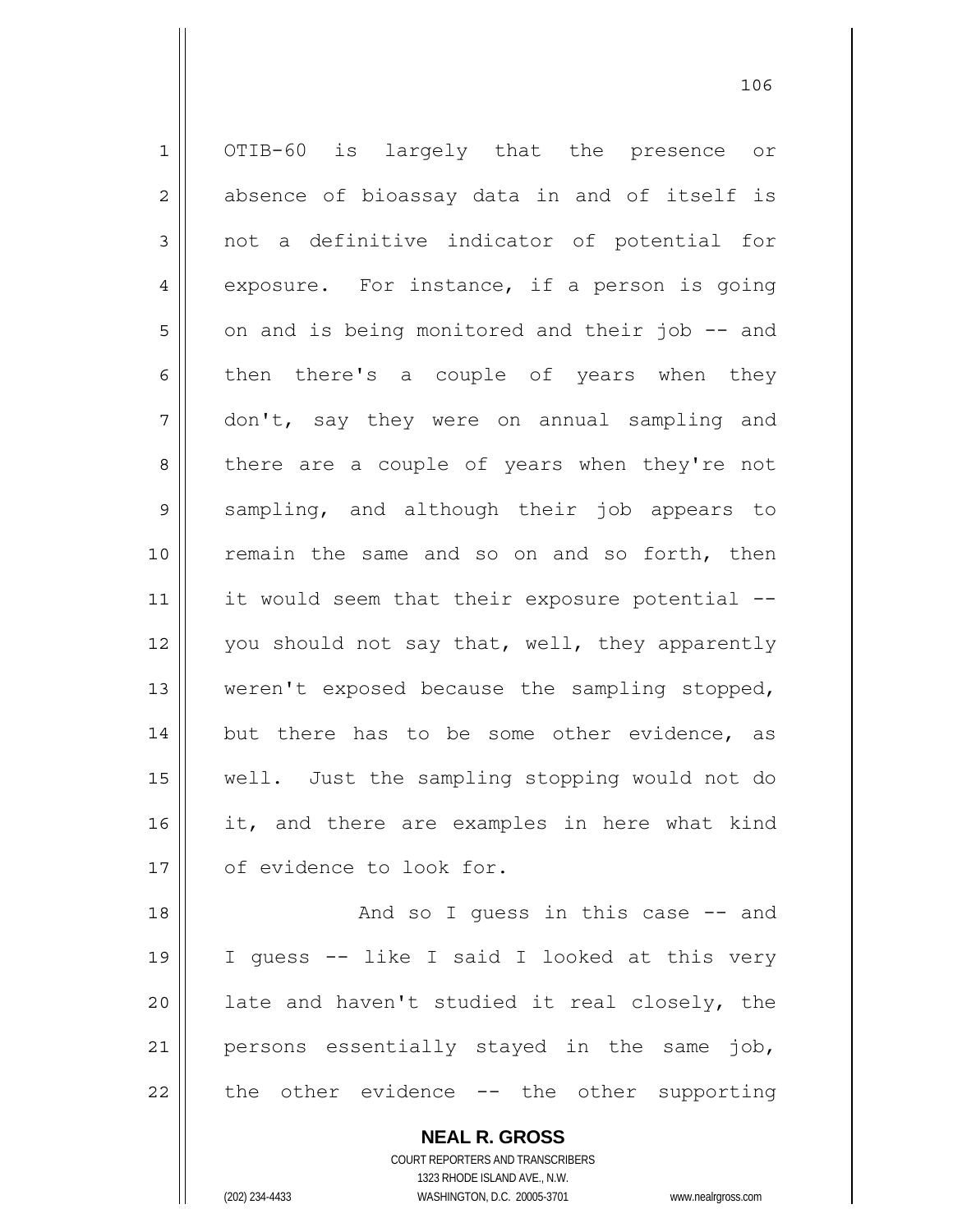**NEAL R. GROSS** COURT REPORTERS AND TRANSCRIBERS 1323 RHODE ISLAND AVE., N.W. 107 1 2 3 4 5 6 7 8 9 10 11 12 13 14 15 16 17 18 19 20 21 22 evidence didn't go along with that, and so, you know, the guidance that's provided in the OTIB. So essentially what we've -- what the project is about for this is the technique is usually to -- I think it's a chronic - chronic exposure over the potential exposure period, if I'm not mistaken. MEMBER MUNN: Right. MR. HINNEFELD: So essentially it's -- you know, that kind of decision was made. Now I think there was some work done early on that indicates that chronic exposures -- that technique tends to bound what you can come up with if you do a series of acutes. Didn't we do that early on? DR. MAURO: I remember Jim giving a presentation on that. CHAIRMAN GRIFFON: Yes, David Allen, actually -- DR. MAURO: It was Dave Allen? CHAIRMAN GRIFFON: -- earlier than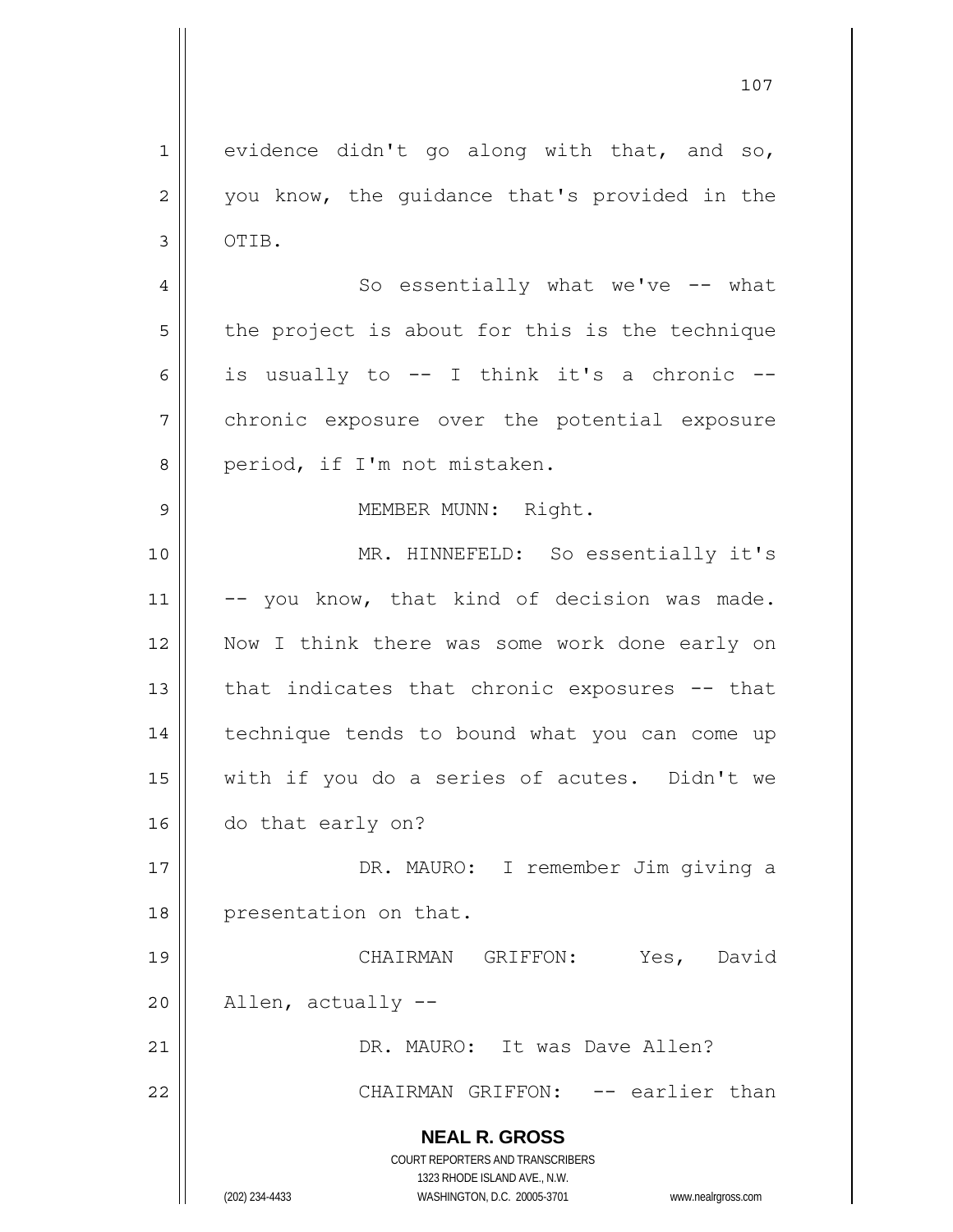**NEAL R. GROSS** COURT REPORTERS AND TRANSCRIBERS 1323 RHODE ISLAND AVE., N.W. (202) 234-4433 WASHINGTON, D.C. 20005-3701 www.nealrgross.com 1 2 3 4 5 6 7 8 9 10 11 12 13 14 15 16 17 18 19 20 21 22 that. So we had a couple of those. We've been around the block on that. MR. HINNEFELD: So that was -- and so that's kind of it, and since that's generally -- you know, since generally the bounding scenario then that's usually what's selected for this kind of exposure. So that's how we got where we are. That's what I was able to find out. CHAIRMAN GRIFFON: I mean, I think that answers the question. We had asked on 03-12 -- the real follow-up, I guess, on this issue was can NIOSH investigate -- you know, is there general guidance used for this determination, and your answer is yes, in OTIB-60, so I think that's our answer is that  $in$  OTIB-60 -- I'll ask Wanda this: is OTIB-60 still under review in the procedures work group, or have we -- MEMBER MUNN: Ask me that. MS. BRACKETT: Well, this is Liz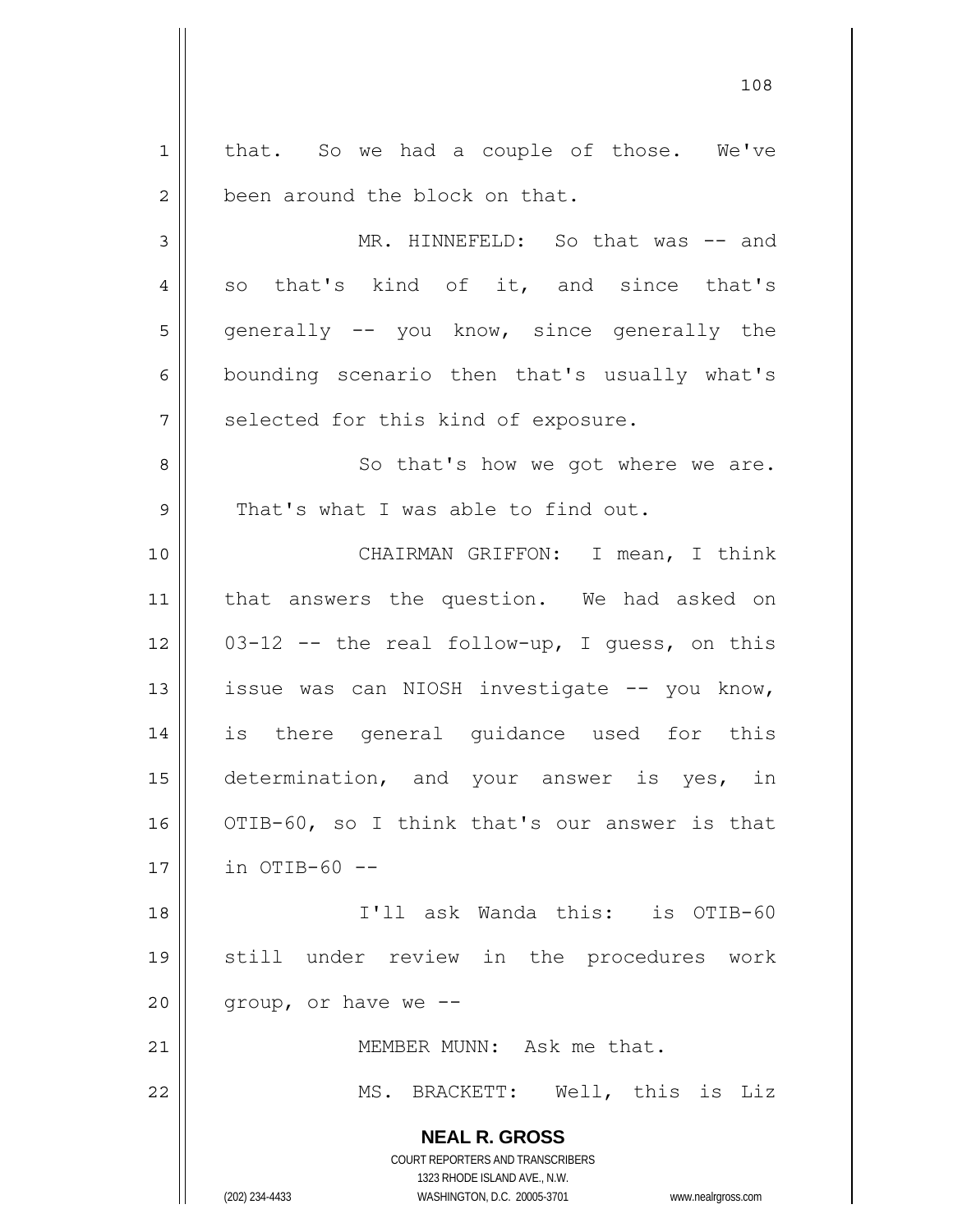**NEAL R. GROSS** COURT REPORTERS AND TRANSCRIBERS 1323 RHODE ISLAND AVE., N.W. (202) 234-4433 WASHINGTON, D.C. 20005-3701 www.nealrgross.com 109 1 2 3 4 5 6 7 8 9 10 11 12 13 14 15 16 17 18 19 20 21 22 Brackett, and I can tell you that it is. I'm right now asking questions -- CHAIRMAN GRIFFON: Yes, I thought it was. MEMBER MUNN: Thank you, Liz. It was -- my memory was that it was still open, but I don't have my matrix in front of me. MS. BRACKETT: I think there's just one open question on it. There have been some bounds already on it, and we're down to just one or two now, I think. CHAIRMAN GRIFFON: Let me guess, chronic being bounding. I'm sorry, good to hear you, Liz. So I just put that this guidance is available in OTIB-60. OTIB-60 is being reviewed in the procedures committee. MEMBER MUNN: Right. CHAIRMAN GRIFFON: So that's closed out for our purposes. MR. FARVER: I mean, I just appointed the finding was in this case that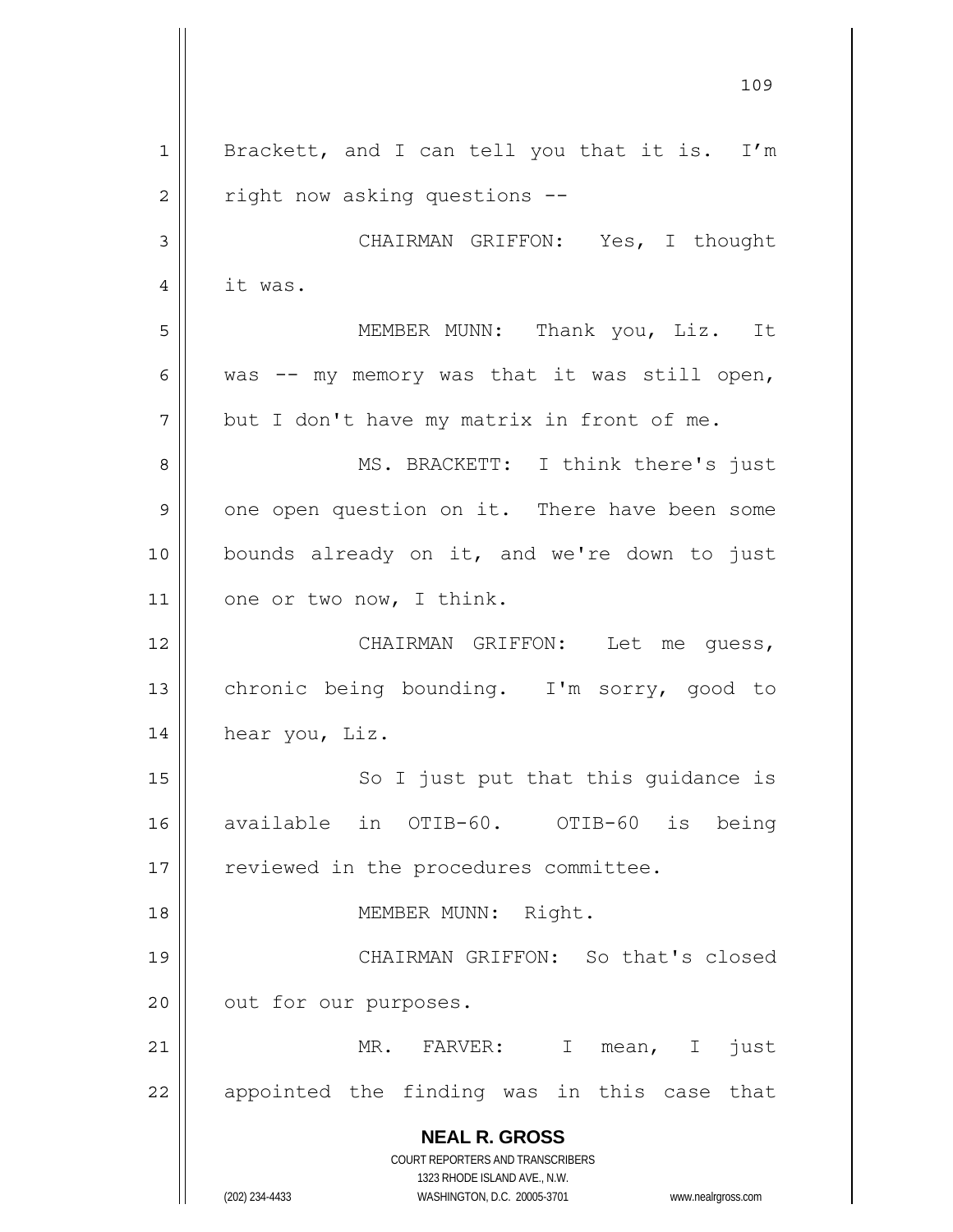1 chronic wasn't binding.

2 3 4 5 6 7 8 9 10 11 12 13 14 15 16 CHAIRMAN GRIFFON: Right, that's right. That is. MR. SIEBERT: Well, and I remember that we discussed this at the end of it last time. We did the comparison. We did the acutes, and it was both of those times larger than anything that was calculated in OTIB-1, any of the documented intakes that had been assessed at Savannah River. MR. FARVER: Right, and this is what led to, well, how do you determine whether to choose multiple or acutes or chronics? It goes back to this finding or their response. It pretty much -- I've been

17 18 19 20 21 22 reviewing that while we've been talking, what's in OTIB-60, and it's not that specific. CHAIRMAN GRIFFON: Okay, all right. So this is back to the -- and this is sort of the -- and these are the kind of findings that spurred my question of this DR guideline. You

> **NEAL R. GROSS** COURT REPORTERS AND TRANSCRIBERS

> > 1323 RHODE ISLAND AVE., N.W.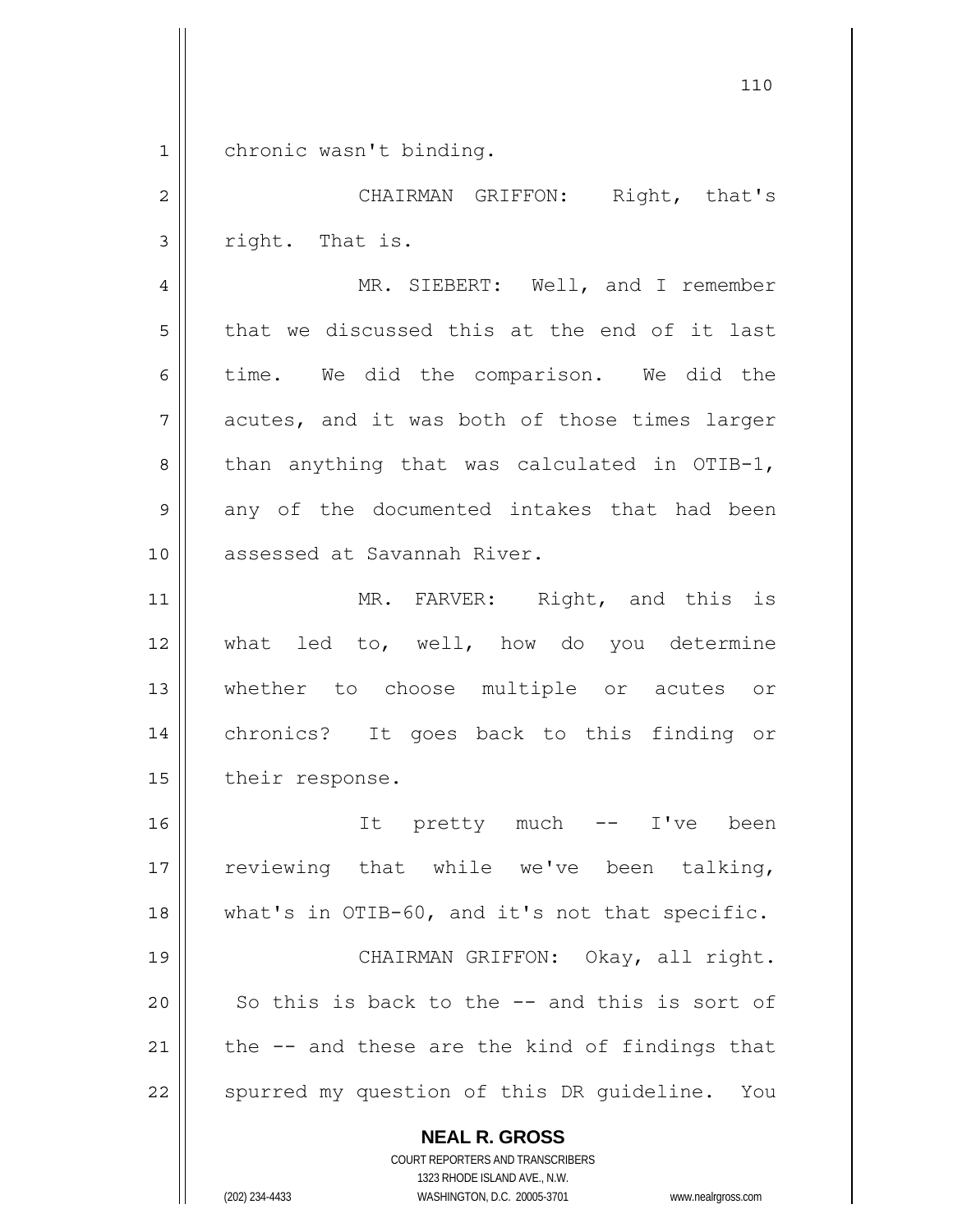**NEAL R. GROSS** COURT REPORTERS AND TRANSCRIBERS 1323 RHODE ISLAND AVE., N.W. (202) 234-4433 WASHINGTON, D.C. 20005-3701 www.nealrgross.com 1 2 3 4 5 6 7 8 9 10 11 12 13 14 15 16 17 18 19 20 21 22 know, is there more specificity in those guidelines, but apparently not, you're saying. So I guess the issue remains on this. I'm sorry, Doug, I didn't mean to get ahead of myself. MR. FARVER: I'm not sure you could make good guidelines to do that, you know, to determine whether you use multiple, acutes, or chronics, especially since this was a strange case. This was a person who moves around a lot and was on an annual frequency which compounds the problem, you know, considerably, so I don't know what you do. CHAIRMAN GRIFFON: And then if you go back to Savannah River, I mean, some of my initial concerns about the whole high five -- I mean, you're saying that these would have exceeded any of the recorded, and that's -- I guess that's the key -- MR. FARVER: Right. CHAIRMAN GRIFFON: -- recorded high intakes, you know, so --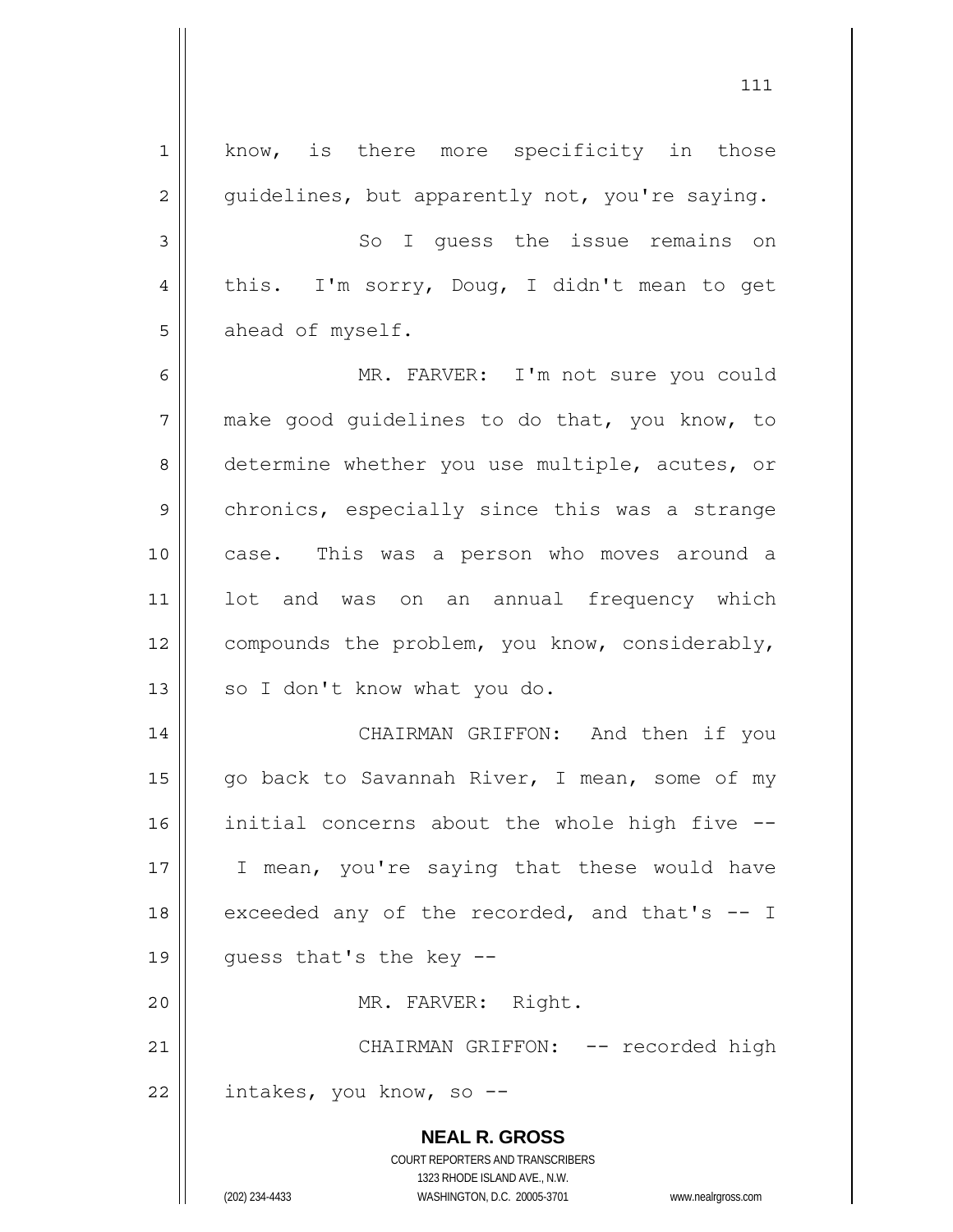**NEAL R. GROSS** COURT REPORTERS AND TRANSCRIBERS 1323 RHODE ISLAND AVE., N.W. (202) 234-4433 WASHINGTON, D.C. 20005-3701 www.nealrgross.com 1 2 3 4 5 6 7 8 9 10 11 12 13 14 15 16 17 18 19 20 21 22 MR. FARVER: And I guess I would feel better -- CHAIRMAN GRIFFON: -- is this guy someone who was missed? MR. FARVER: -- is if it's somewhere included in the DR report that we've looked at multiple acutes, we've looked at chronic. Multiple acutes are not very likely because they would exceed, you know, the maximum dose here, so we chose chronic -- some kind of justification saying we looked at it, but. MR. HINNEFELD: Well, I think -- I mean, like I said when you're generating an unambiguous record of the decision, it's always worthwhile to say as much as you can about how you reached your decision. I think that's probably a good point. MR. FARVER: And whether that's in the DR report or in a comments form that's in the record -- or you want the records. MR. HINNEFELD: The -- as I recall,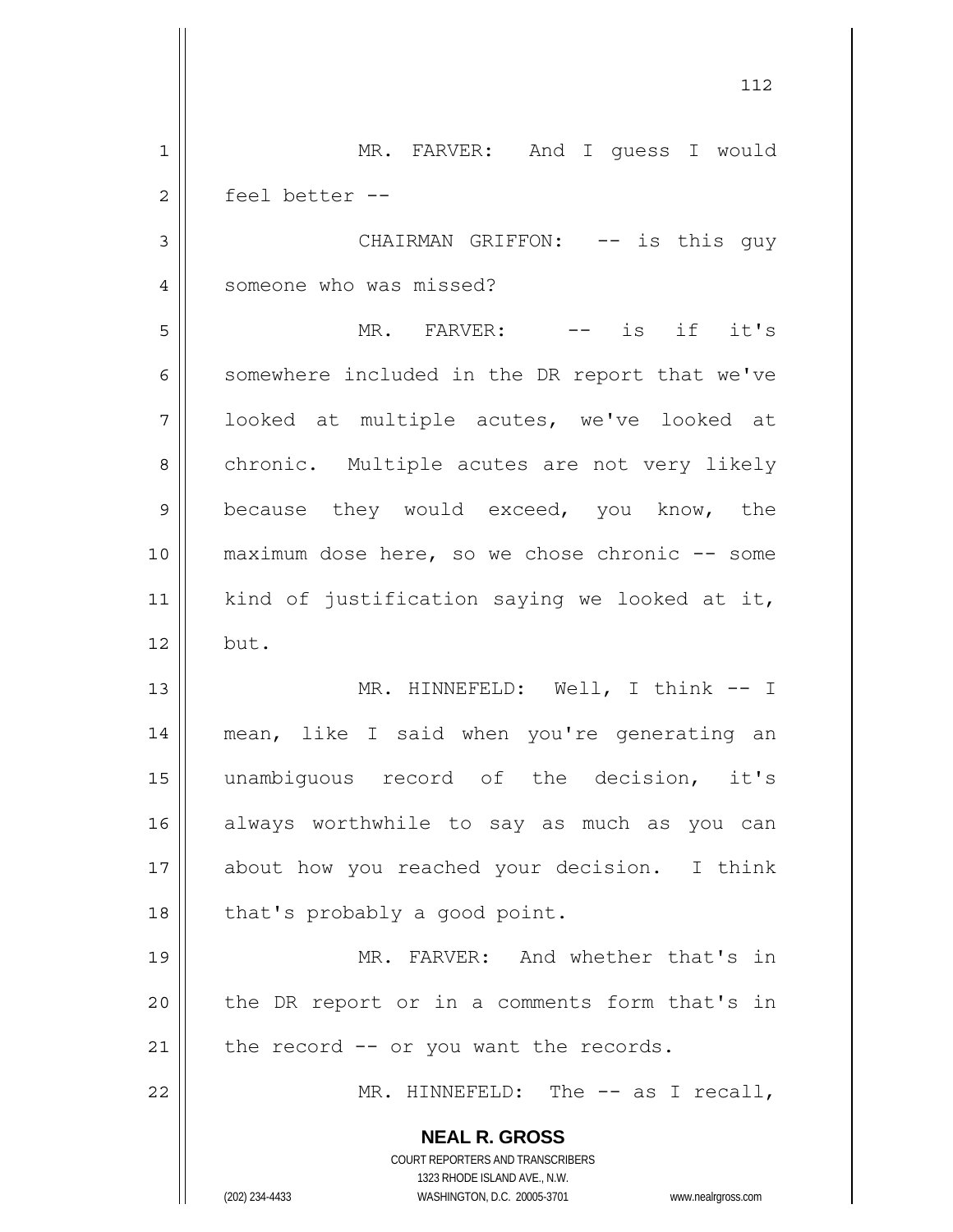**NEAL R. GROSS** COURT REPORTERS AND TRANSCRIBERS 1323 RHODE ISLAND AVE., N.W. 1 2 3 4 5 6 7 8 9 10 11 12 13 14 15 16 17 18 19 20 21 22 this person was this personal security officer -- MR. FARVER: Yes. MR. HINNEFELD: Okay, so in order for the multiple acutes then to be, you know, realistic, then you would have a person who's generally in most places not considered highly exposed, you know, certainly not to an internal. I mean, it would probably be an event type of release likely for a significant exposure. Multiple times, they went to a lot of places -- MR. FARVER: A lot of places --MR. HINNEFELD: -- that I think in -- MEMBER MUNN: Briefly. MR. HINNEFELD: -- in most cases that large intakes were people who were -- you would expect to be. Well, they were around an event, you know, a large event, or they were the people that you would expect to have --

(202) 234-4433 WASHINGTON, D.C. 20005-3701 www.nealrgross.com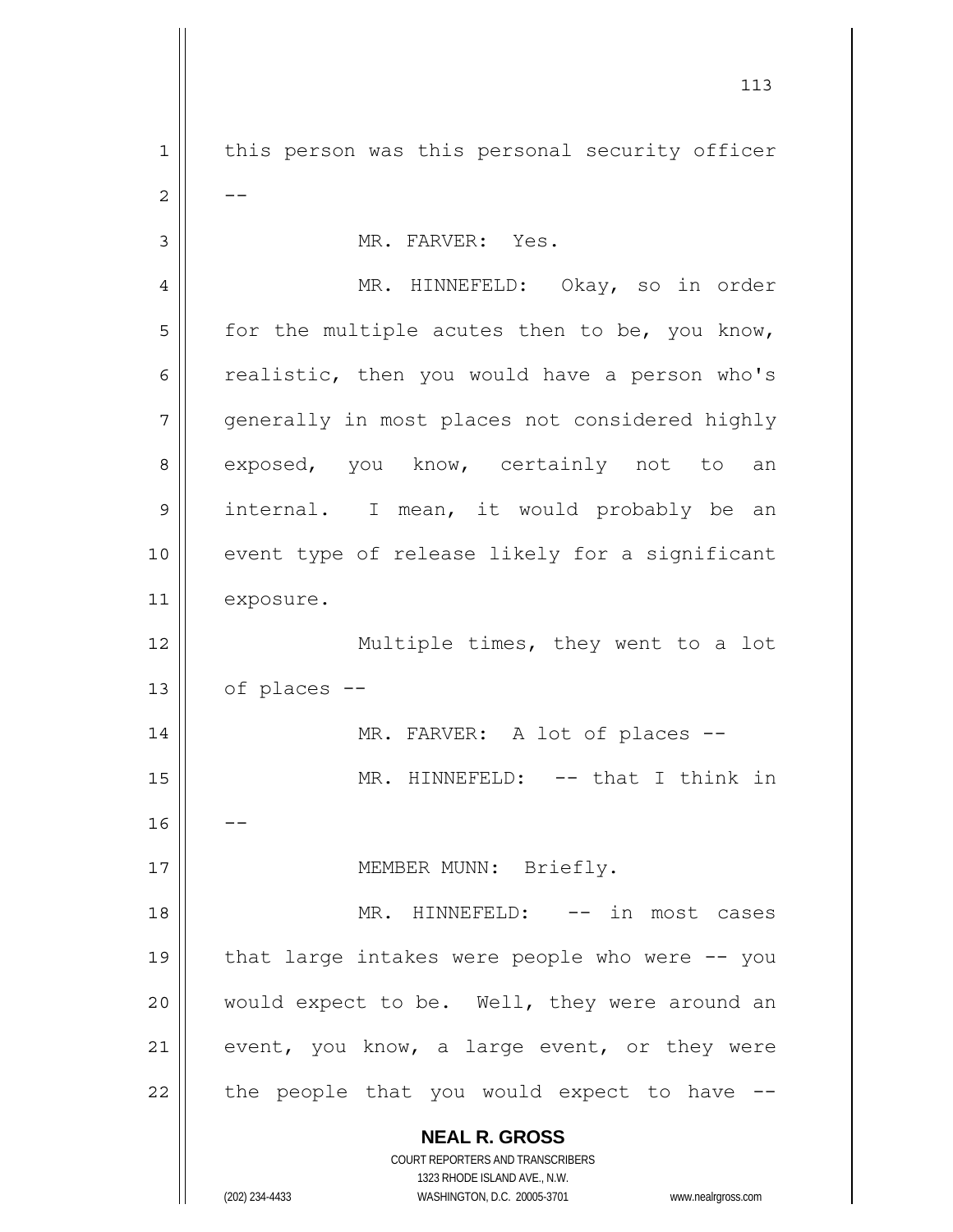1 2 you know, people who were welding and burning and cleaning out pipes and stuff.

114

3 4 5 6 7 8 9 10 CHAIRMAN GRIFFON: I don't know. I know a case -- I don't think this is revealing too much, but I know one of the cases that Tom LaBone presented several years back was this situation where somebody got unexpected, very, very elevated internal Dose, at least for the time period they were in, I think it was in the nineties --

MR. HINNEFELD: Yes, yes.

12 13 14 15 16 17 18 CHAIRMAN GRIFFON: -- and they were just doing surveillance through the -- you know, and there was this big debate between a number of people. I mean, I remember Skrable saying put BZAs on everyone and Tom LaBone saying, yes, right, that's ridiculous. That brings us back to school.

19 20 21 But, anyway, you know, so that's a situation where the guy wasn't being, you know -- so I don't know if --

MR. HINNEFELD: I mean, the large

**NEAL R. GROSS** COURT REPORTERS AND TRANSCRIBERS 1323 RHODE ISLAND AVE., N.W.

11

22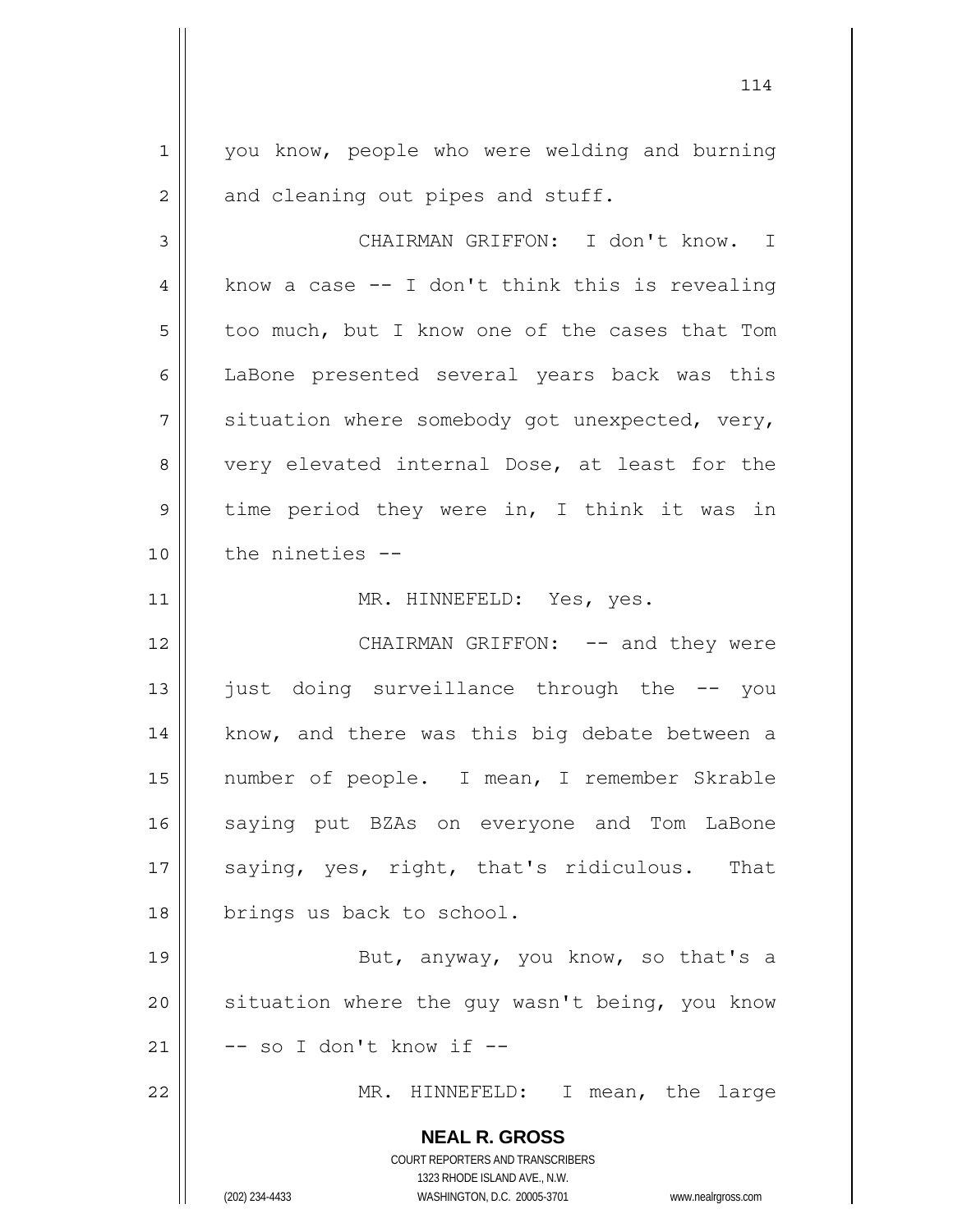1 2 3 4 5 6 7 8 9 10 11 12 13 14 15 16 17 18 19 20 21 22 intakes, you know, the large intakes context -- large, based on the time period, and these were multiple -- same guy, multiple large intakes, larger than any that had ever been reported down there, that had been recorded down there. MR. FARVER: Right, all I'm saying is if you look at it and you say these are larger than anything recorded down there, so we chose this -- somewhere in the documentation that would be fine. CHAIRMAN GRIFFON: Yes, again, that's unambiguous. I agree with you on this. MR. FARVER: And this is what -well, how do you know what to choose between the two? MS. BRACKETT: Well, I -- in this case it clearly should have been modeled as a chronic intake, because there's three intakes in a row that are all positive and slightly increasing over time. That seems to be the most obvious way to model it.

> **NEAL R. GROSS** COURT REPORTERS AND TRANSCRIBERS 1323 RHODE ISLAND AVE., N.W.

(202) 234-4433 WASHINGTON, D.C. 20005-3701 www.nealrgross.com

<u>115</u>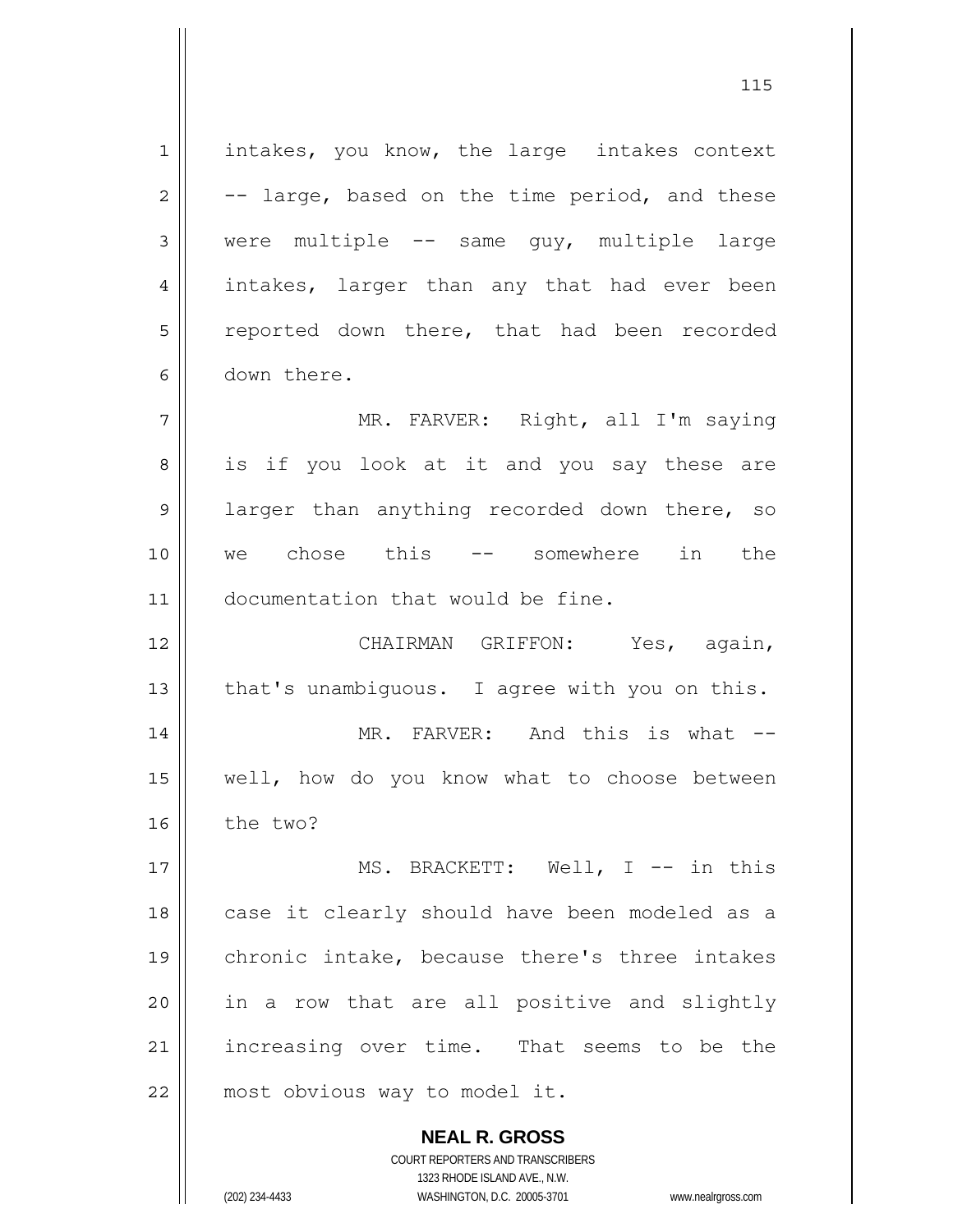**NEAL R. GROSS** COURT REPORTERS AND TRANSCRIBERS 1323 RHODE ISLAND AVE., N.W. 1 2 3 4 5 6 7 8 9 10 11 12 13 14 15 16 17 18 19 20 21 22 If you have slightly increasing results over time, why would you model it as three separate acute intakes? MR. FARVER: They were over a period of years. MS. BRACKETT: Yes, but they were the only ones. MR. SIEBERT: There were only two samples. Sorry, Liz, I just had to throw in. There's two samples, one in 55 and one in 56. MS. BRACKETT: I thought there were three samples. MR. SIEBERT: With -- with no necessary indication as to why they were taken, and Liz is correct, they were increasing, and that -- in the original response to this, the dose reconstructor did say that's why they selected chronic, because they were increasing over time. MS. BRACKETT: And there is specific items in OTIB-60 that tells you to do that. It says under general philosophy --

<u>116</u>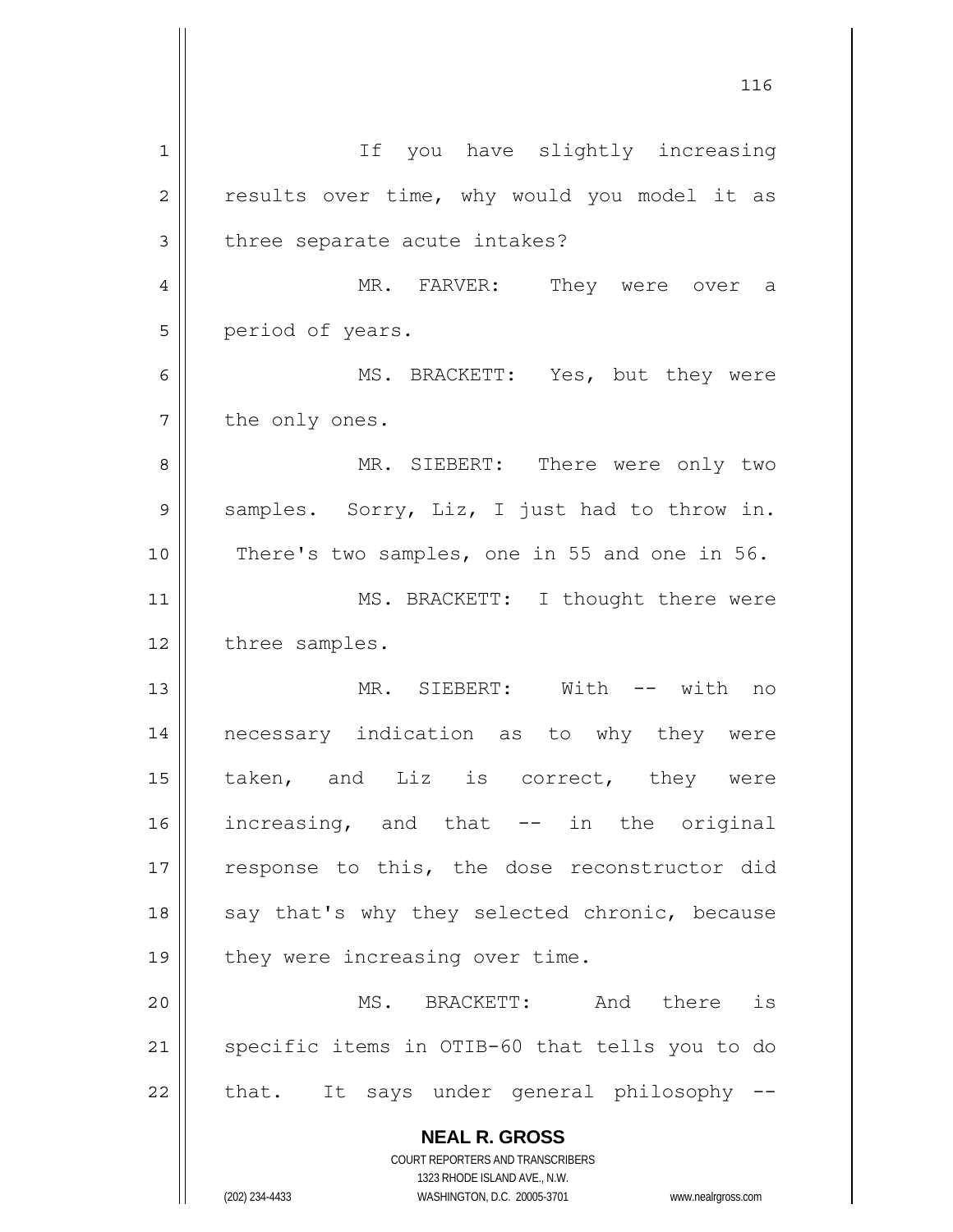| $\mathbf 1$    | well, in Section 5.3.2, it says fit all of the |
|----------------|------------------------------------------------|
| $\mathbf 2$    | results simultaneously. A mix of chronic and   |
| $\mathfrak{Z}$ | acute intakes can be applied. A single         |
| $\overline{4}$ | chronic intake can also be fit when there are  |
| 5              | only intermittent positive results that are    |
| 6              | relatively small. This could be                |
| 7              | representative of a low level chronic intake.  |
| 8              | So I mean, the general guidance to             |
| 9              | the dose reconstructors is to assume chronic;  |
| 10             | and in fact, I'm going to have to find a       |
| 11             | reference, but there is -- there have been     |
| 12             | papers recently published that said, if you    |
| 13             | don't know when the intake date is, it is more |
| 14             | accurate to assume a chronic exposure during   |
| 15             | the time frame than to assume the midpoint.    |
| 16             | The British have published papers on that and  |
| 17             | have been doing some analysis of that.         |
| 18             | And I would also mention that we               |
| 19             | can't possibly model every possible intake     |
| 20             | scenario. I mean, if we did that, we would be  |
| 21             | here till the end of time trying to look at    |
| 22             | everybody's results and come up with what      |

**NEAL R. GROSS** COURT REPORTERS AND TRANSCRIBERS

1323 RHODE ISLAND AVE., N.W.

(202) 234-4433 WASHINGTON, D.C. 20005-3701 www.nealrgross.com

 $\mathsf{II}$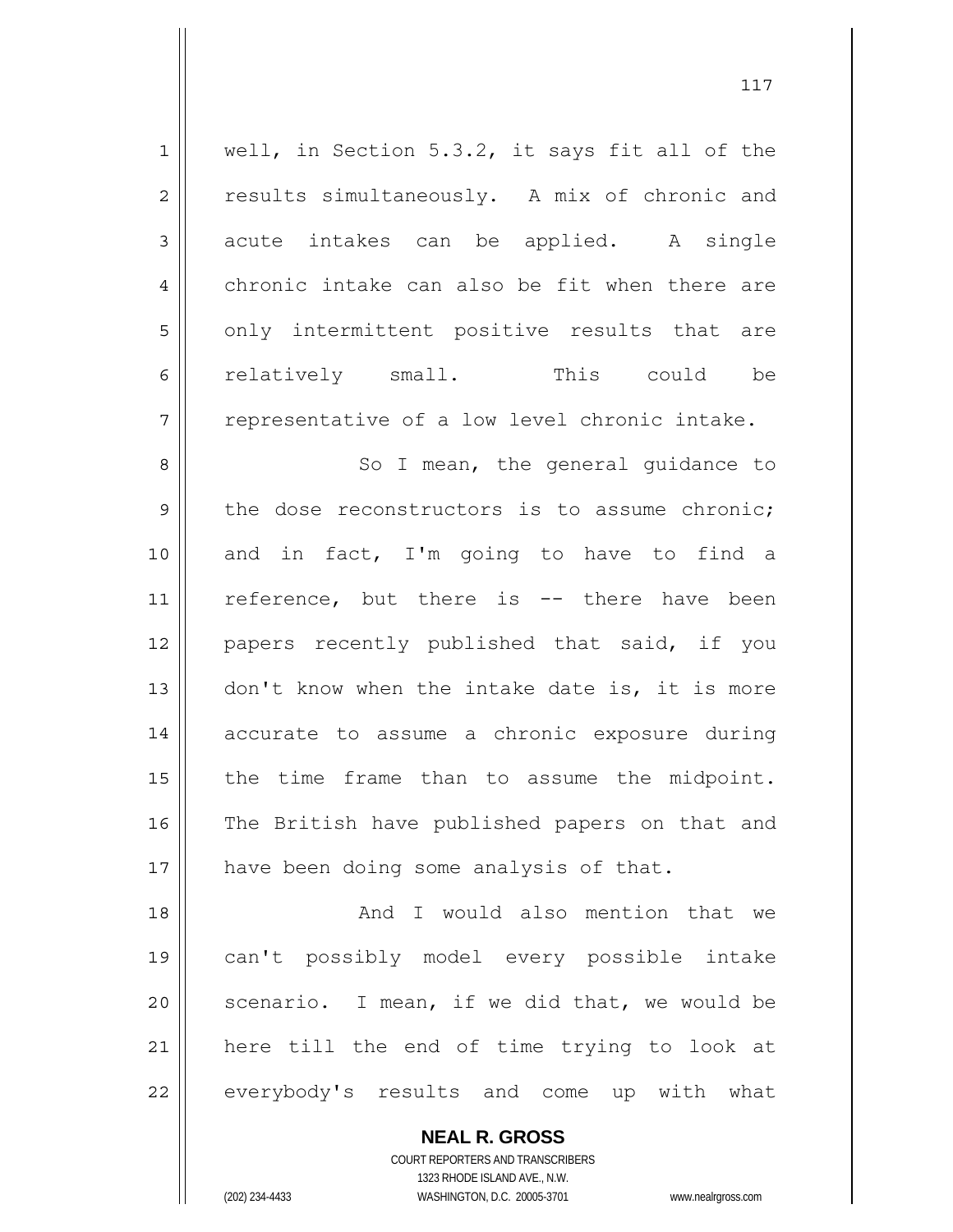**NEAL R. GROSS** COURT REPORTERS AND TRANSCRIBERS 1323 RHODE ISLAND AVE., N.W. (202) 234-4433 WASHINGTON, D.C. 20005-3701 www.nealrgross.com 1 2 3 4 5 6 7 8 9 10 11 12 13 14 15 16 17 18 19 20 21 22 could possibly be the largest possible intake scenario for each individual. CHAIRMAN GRIFFON: Well let me slip back on this one, was it a best estimate case? I don't have that. MR. SIEBERT: No, it was about 35 percent, if I remember -- CHAIRMAN GRIFFON: Okay. MR. SIEBERT: -- with some overestimates in them. CHAIRMAN GRIFFON: All right, so it was not -- I mean, it doesn't seem as if, you know, there could be a debate maybe on whether -- MS. BRACKETT: Sure, for a best estimate you -- CHAIRMAN GRIFFON: Yes. MS. BRACKETT: -- tone it down, but given, you know, the methods that we do, we couldn't get all the cases done if we had to -- CHAIRMAN GRIFFON: Oh, no, no, no.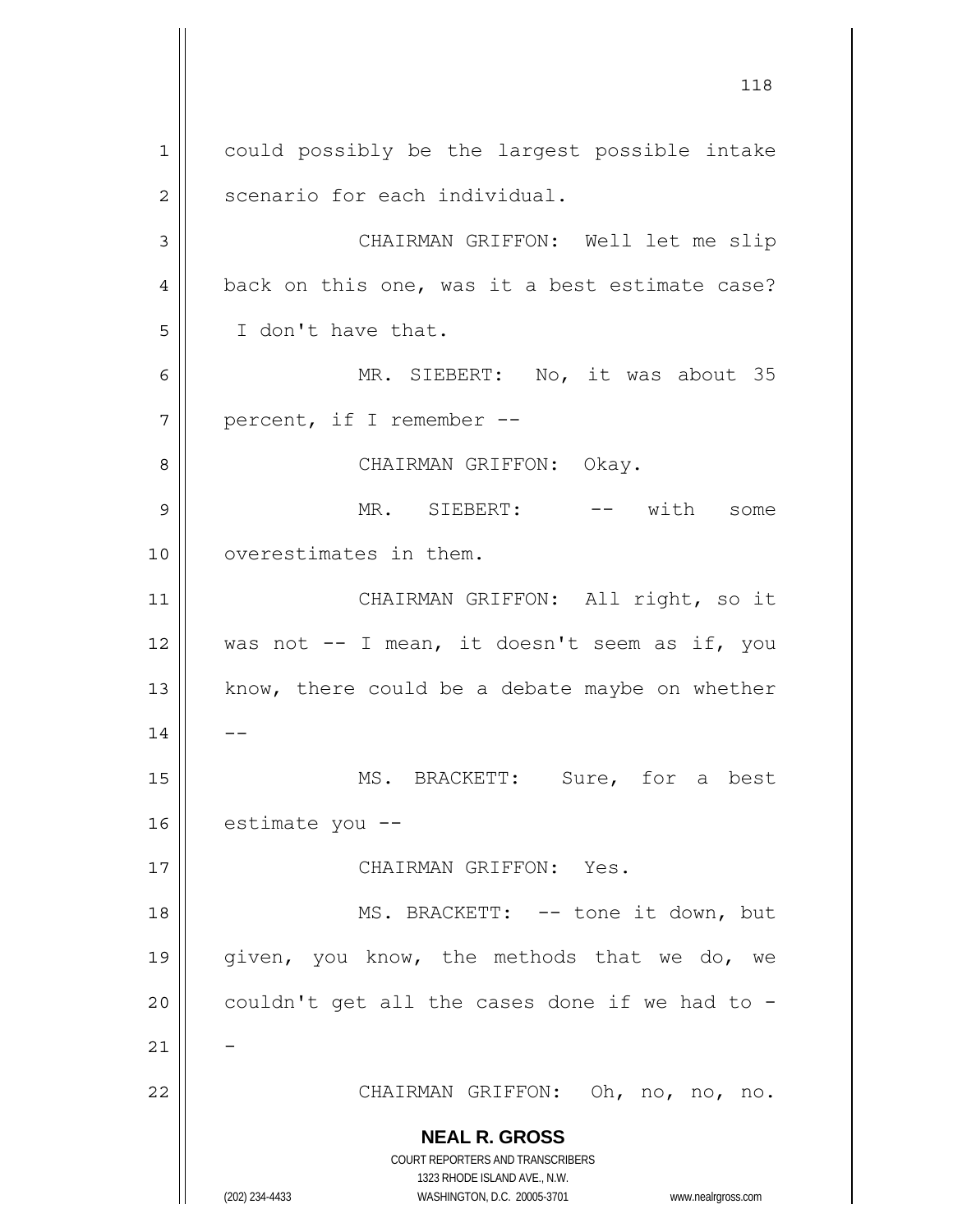| 1  | I'm just saying it's not between 45 and 50,                         |
|----|---------------------------------------------------------------------|
| 2  | so it's not as if this was a, you know --                           |
| 3  | would this likely affect the outcome. That's                        |
| 4  | the question I quess $--$ you know if $--$                          |
| 5  | MEMBER MUNN: Liz certainly gives                                    |
| 6  | us the basis for appropriate approach to this                       |
| 7  | particular case. It sounds as though it was                         |
| 8  | followed.                                                           |
| 9  | MR. FARVER: We're going to have to                                  |
| 10 | go and see what the difference in the doses                         |
| 11 | would be.                                                           |
|    |                                                                     |
| 12 | Right, right,<br>CHAIRMAN GRIFFON:                                  |
| 13 | right.                                                              |
| 14 | Does SC&A accept<br>MEMBER MUNN:                                    |
| 15 | that?                                                               |
| 16 | CHAIRMAN GRIFFON: Well, he's                                        |
| 17 | looking at something right now. I mean I                            |
| 18 | guess, you know, I would say this can be moved                      |
| 19 | to procedures work group under TIB-60 unless                        |
| 20 | it's an issue of the doses were very different                      |
| 21 | and could, you know, potentially affect a 35                        |
| 22 | percent going up to, you know, near 50, which                       |
|    | <b>NEAL R. GROSS</b>                                                |
|    | COURT REPORTERS AND TRANSCRIBERS                                    |
|    | 1323 RHODE ISLAND AVE., N.W.                                        |
|    | (202) 234-4433<br>WASHINGTON, D.C. 20005-3701<br>www.nealrgross.com |

119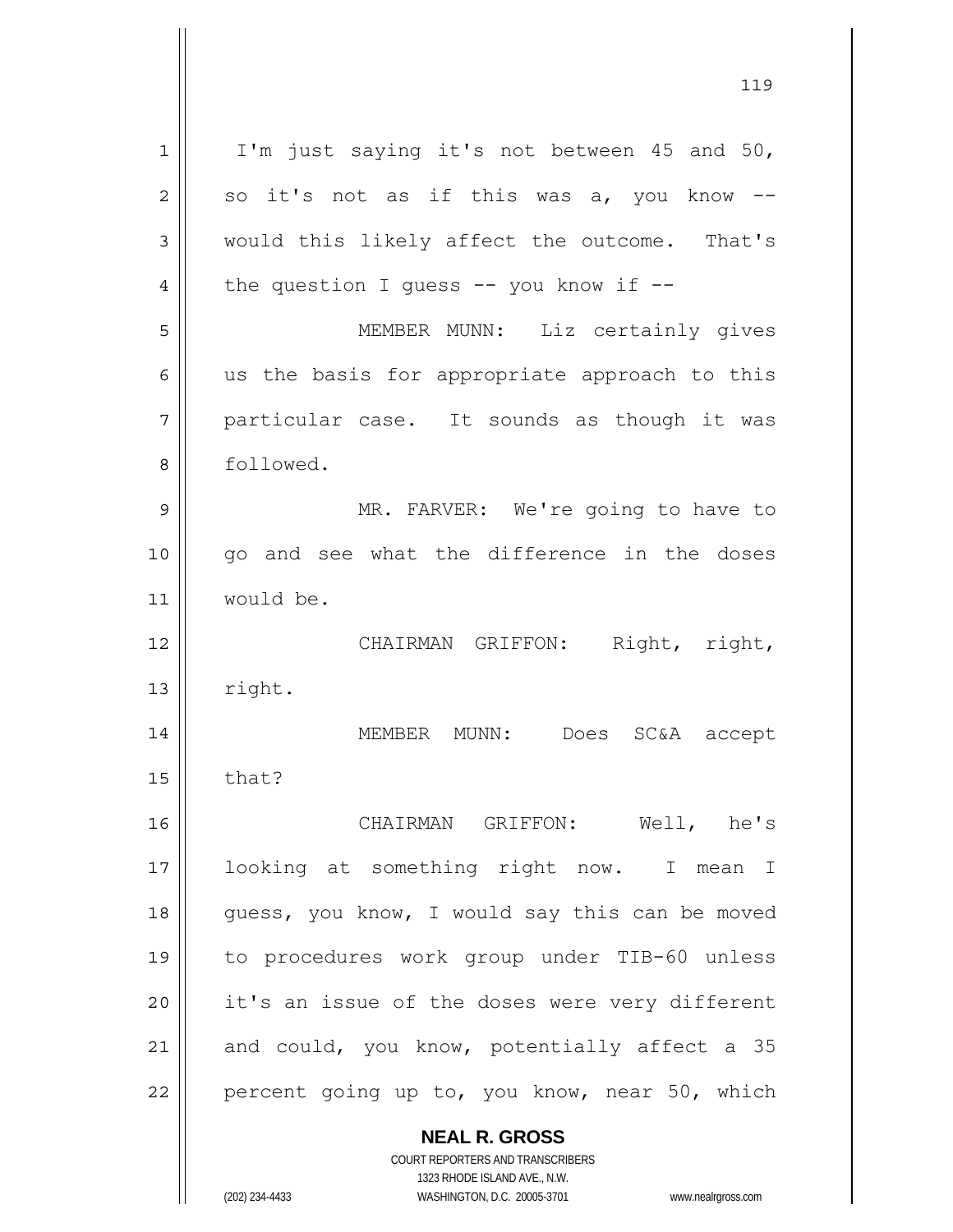| $\mathbf 1$ | I would think is unlikely, but you know.                                                            |
|-------------|-----------------------------------------------------------------------------------------------------|
| 2           | MEMBER MUNN: So you're thinking                                                                     |
| 3           | this is an appropriate discussion for 60?                                                           |
| 4           | CHAIRMAN GRIFFON: Well, just that                                                                   |
| 5           | 60 is being reviewed right now under --                                                             |
| 6           | MR. SIEBERT: I believe within the                                                                   |
| 7           | last response we gave back in March, I believe                                                      |
| 8           | it was, we did state, even if the acute intake                                                      |
| 9           | scenario had been assigned using Type F, the                                                        |
| 10          | overall POC would have increased from 35 and a                                                      |
| 11          | half to $37.8$ percent $-$                                                                          |
| 12          | CHAIRMAN GRIFFON: Okay. Okay, so                                                                    |
| 13          | I think on that basis --                                                                            |
| 14          | MR. FARVER: -- for internal, which                                                                  |
| 15          | still would not be enough.                                                                          |
| 16          | CHAIRMAN GRIFFON: I think on that                                                                   |
| 17          | basis we have to $--$ yes, we have to $--$                                                          |
| 18          | MR. FARVER: I think we agreed it                                                                    |
| 19          | was a judgment call --                                                                              |
| 20          | CHAIRMAN GRIFFON: Right.                                                                            |
| 21          | MR. FARVER: -- and during the                                                                       |
| 22          | discussion we brought up, well how do<br>you                                                        |
|             | <b>NEAL R. GROSS</b>                                                                                |
|             | COURT REPORTERS AND TRANSCRIBERS                                                                    |
|             | 1323 RHODE ISLAND AVE., N.W.<br>(202) 234-4433<br>WASHINGTON, D.C. 20005-3701<br>www.nealrgross.com |
|             |                                                                                                     |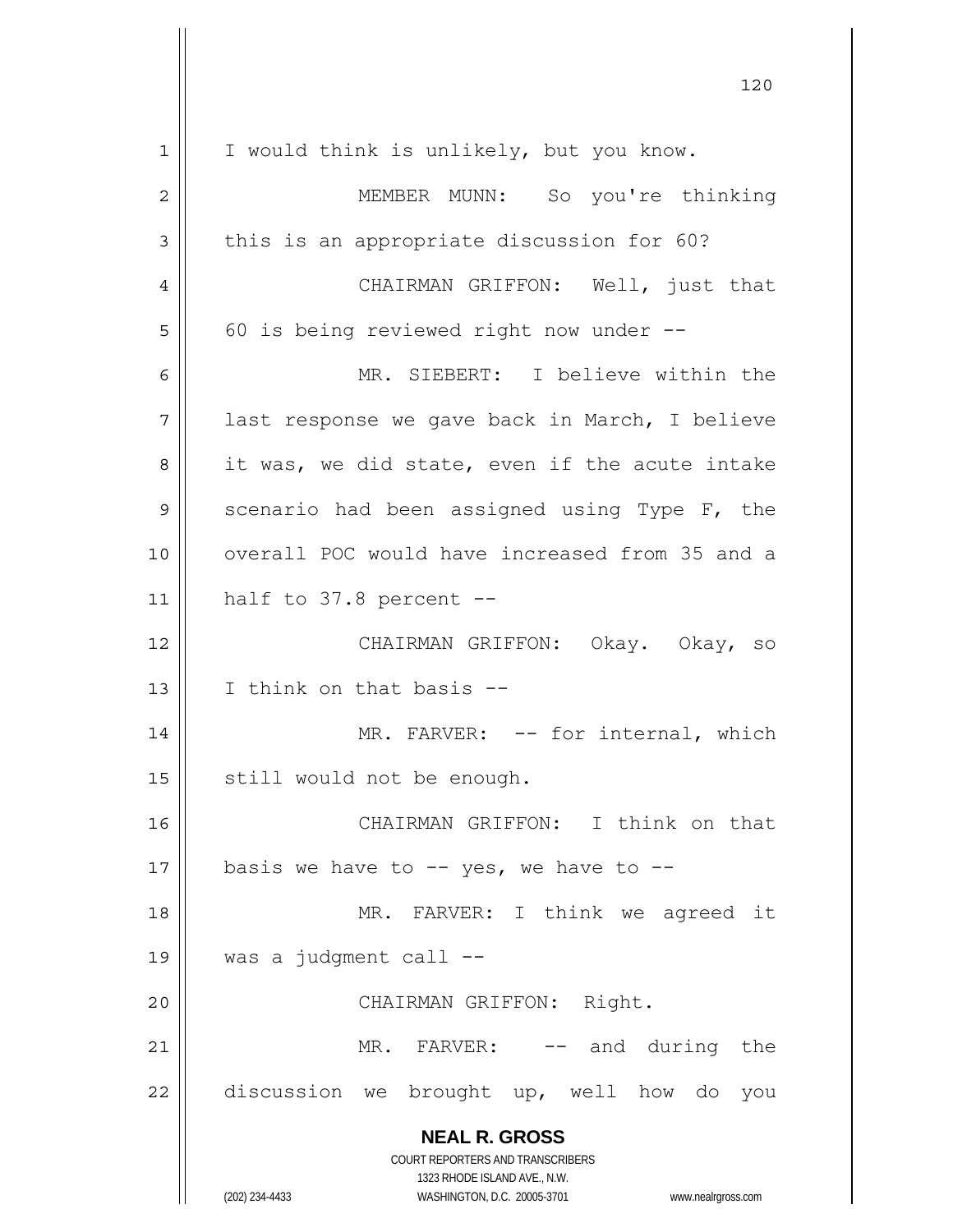**NEAL R. GROSS** COURT REPORTERS AND TRANSCRIBERS 1323 RHODE ISLAND AVE., N.W. (202) 234-4433 WASHINGTON, D.C. 20005-3701 www.nealrgross.com 121 1 2 3 4 5 6 7 8 9 10 11 12 13 14 15 16 17 18 19 20 21 22 determine -- DR. MAURO: Yes. MR. FARVER: -- guides out there to say you need to look at this or what to do. I mean, that was -- CHAIRMAN GRIFFON: Yes. DR. MAURO: It sounds like in the context of this case, this judgment was reasonable, and another judgment could have been made, but it wouldn't change anything. CHAIRMAN GRIFFON: But I would say, and I'm sure what finding remains open in TIB-60, but I guess the question to me now is to look back at TIB-60 and say, is there enough specificity for this -- because I heard some varying opinions on that as I'm listening. MR. FARVER: Well, that might be one of the items that needs to close down. I'm not sure I remember all the findings from OTIB-60, but that might be one of them. MS. BRACKETT: I don't think that  $was$   $-$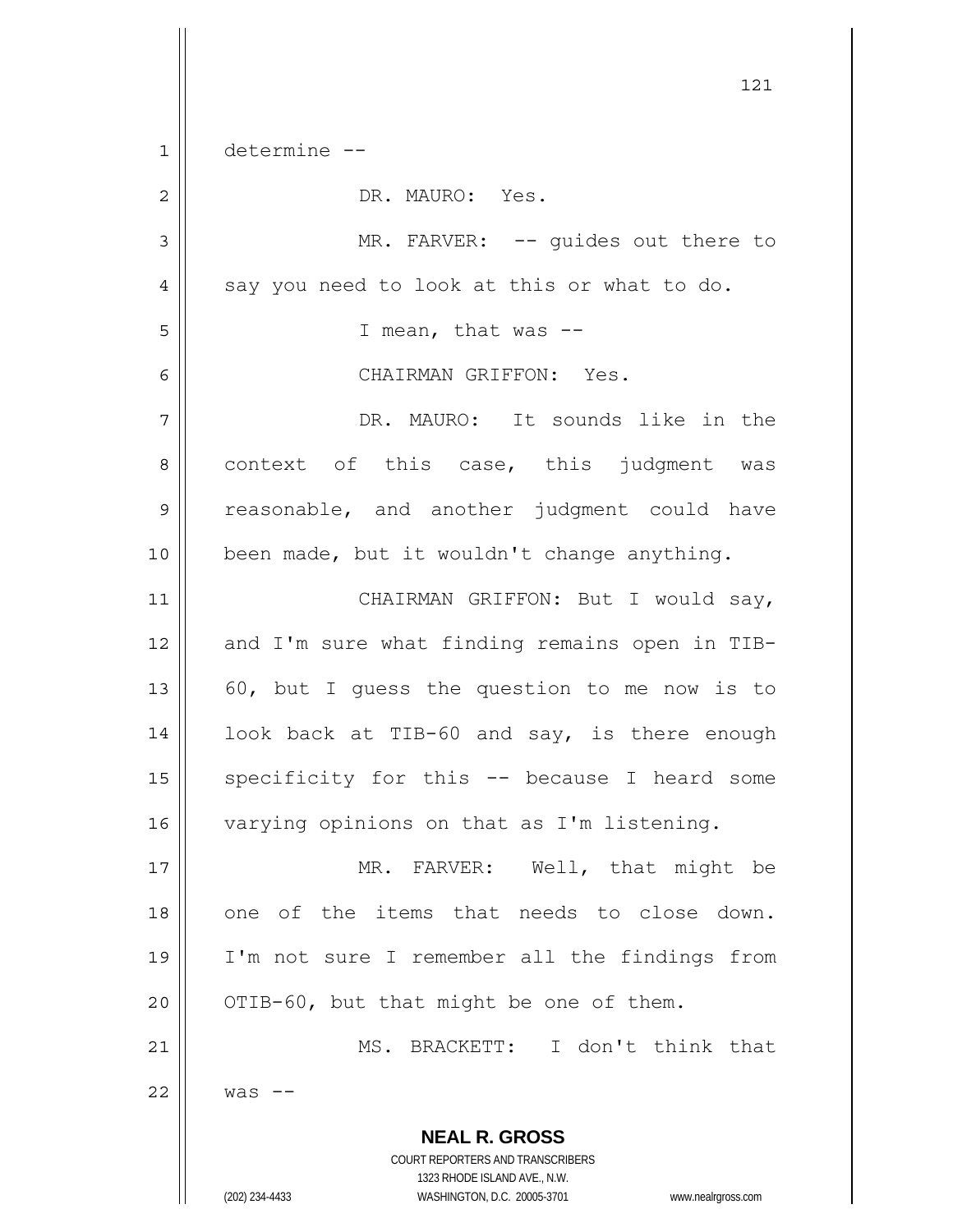**NEAL R. GROSS** COURT REPORTERS AND TRANSCRIBERS 1323 RHODE ISLAND AVE., N.W. (202) 234-4433 WASHINGTON, D.C. 20005-3701 www.nealrgross.com 1 2 3 4 5 6 7 8 9 10 11 12 13 14 15 16 17 18 19 20 21 22 MR. FARVER: Was it --MS. BRACKETT: -- because I know it does not contain enough detail, and based on experience that was gained since it was first written, I am trying to add, you know, more - more specific detail into it where possible. MR. FARVER: Well, that was the response to the initial finding, and that's - you're going to add detail, and I think we accepted that. MS. BRACKETT: Right. MR. SIEBERT: So it's in abeyance. CHAIRMAN GRIFFON: Let me ask - let me ask the other question looming from our earlier discussion. Is there a Savannah River set of quidance or notes right now, or have those been -- MR. SIEBERT: They would not have handled this situation. CHAIRMAN GRIFFON: They wouldn't have handled this situation? MR. SIEBERT: At that time, we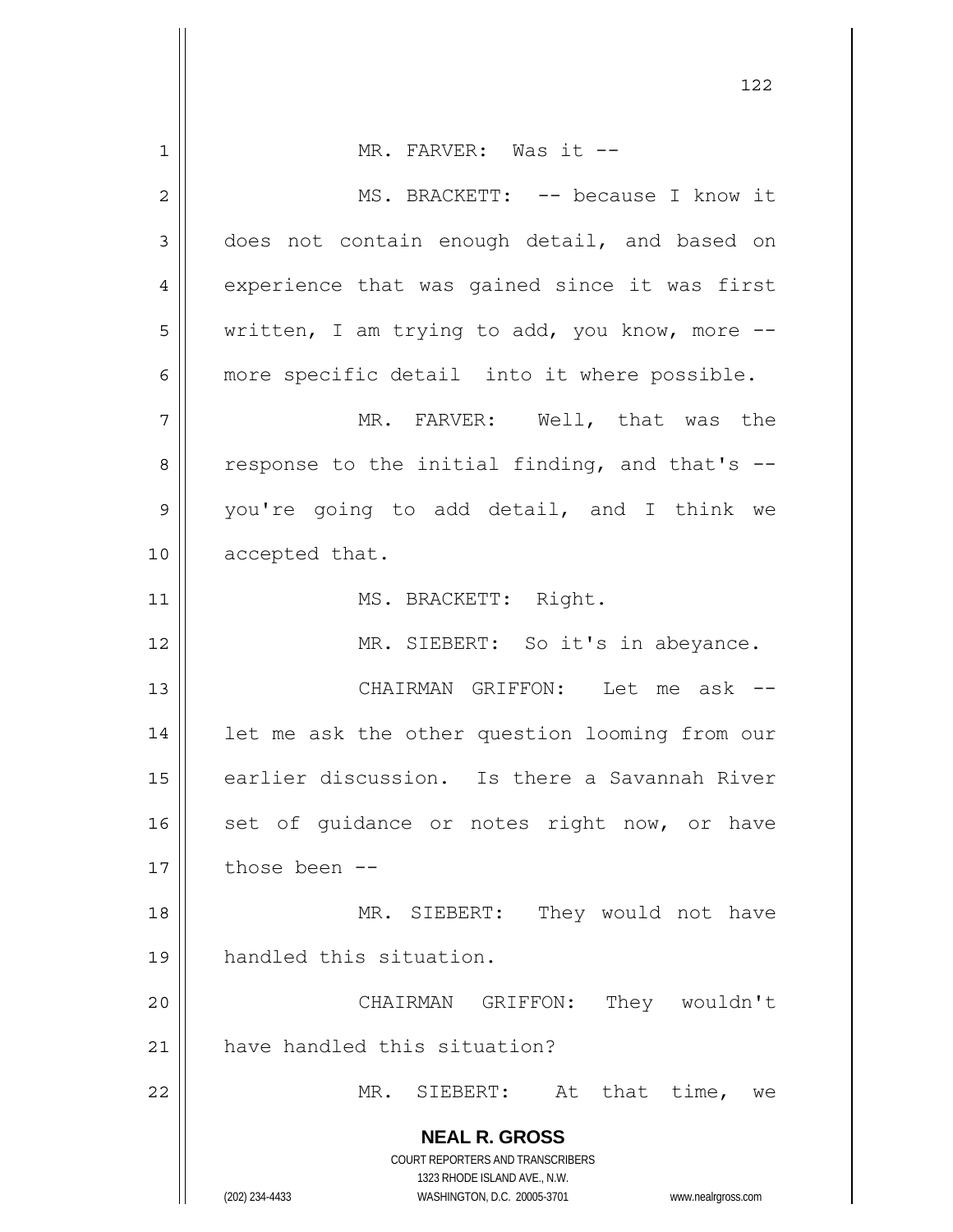**NEAL R. GROSS** COURT REPORTERS AND TRANSCRIBERS 1323 RHODE ISLAND AVE., N.W. (202) 234-4433 WASHINGTON, D.C. 20005-3701 www.nealrgross.com 1 2 3 4 5 6 7 8 9 10 11 12 13 14 15 16 17 18 19 20 21 22 probably -- and I'd have to go from memory - we probably had something in there that was very much like what went into OTIB-60 -- CHAIRMAN GRIFFON: Okay. MR. SIEBERT: -- because that has been the prevailing -- CHAIRMAN GRIFFON: It wasn't any more specific, or -- okay. MR. SIEBERT: Right. MEMBER CLAWSON: And I'd just like to say one thing. I heard that they were saying the security cards would not be a part of it. In our situations out there when we have an event or something goes awry, a lot of times security has to come in and cover that, and they've actually come up with a lot of higher doses than what the operators actually got into. There's a protective process in there, a lot of these different ones, they basically have to secure up everything, and we come to find out later that we were actually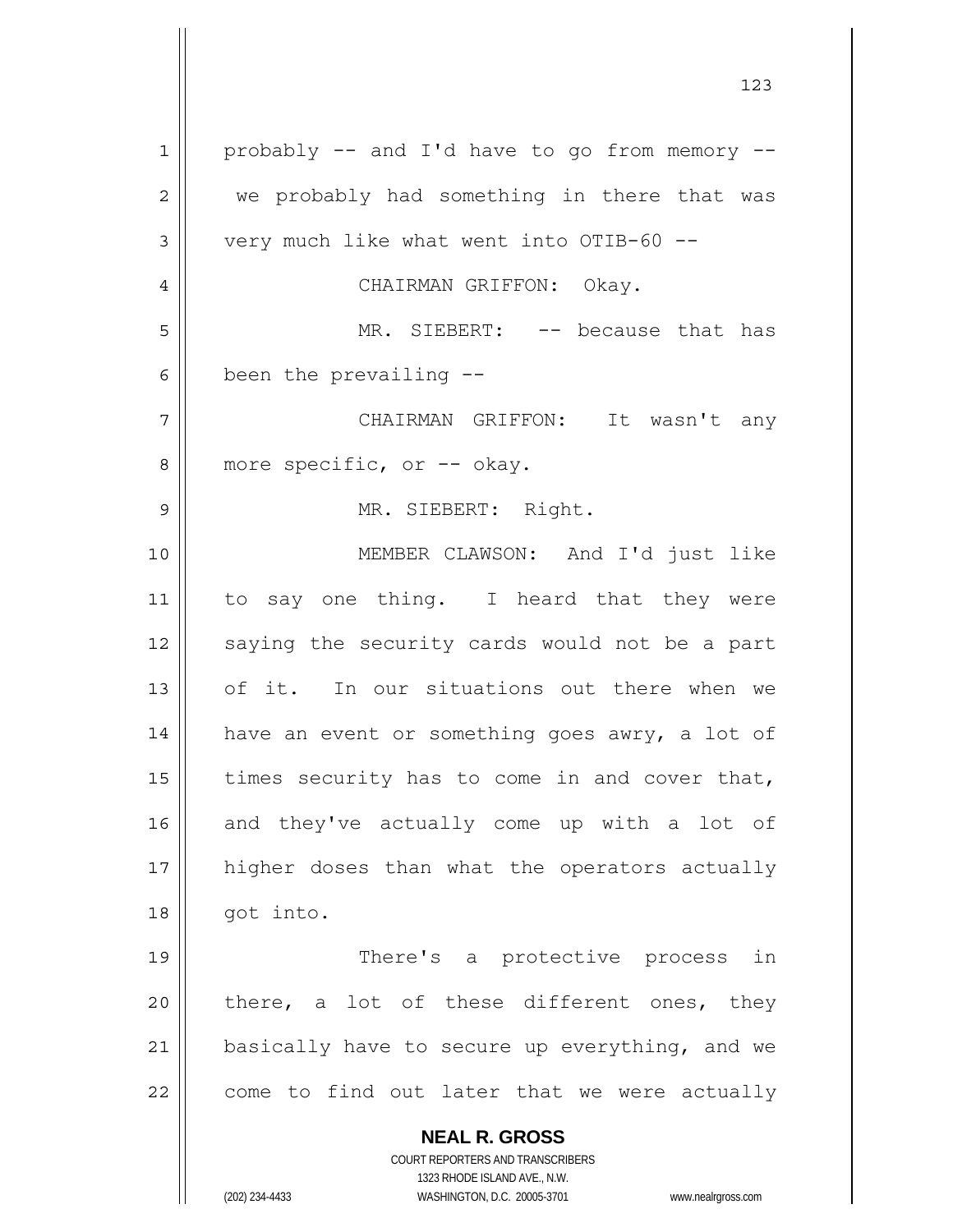**NEAL R. GROSS** 1 2 3 4 5 6 7 8 9 10 11 12 13 14 15 16 17 18 19 20 21 22 putting them in more harm's way than the actual operators, because the operators were prepared for it. The guards weren't. MR. HINNEFELD: Yes, that's a good point. MEMBER MUNN: Well but Brad, wouldn't that explain the reason for the two specific pieces of data that have been collected on this particular -- MEMBER CLAWSON: It very possibly could. He could have been involved in something, especially in the earlier years in something like that. When something went awry, the guards would actually come in and protect this while they reconstructed a - well, what we call a recovery action or so forth like this, and this very possibly could have -- MEMBER MUNN: Yes, yes -- well, we're all familiar with that. We know how that works, but this -- when those things did occur, it was generally -- the administrative

1323 RHODE ISLAND AVE., N.W. (202) 234-4433 WASHINGTON, D.C. 20005-3701 www.nealrgross.com

COURT REPORTERS AND TRANSCRIBERS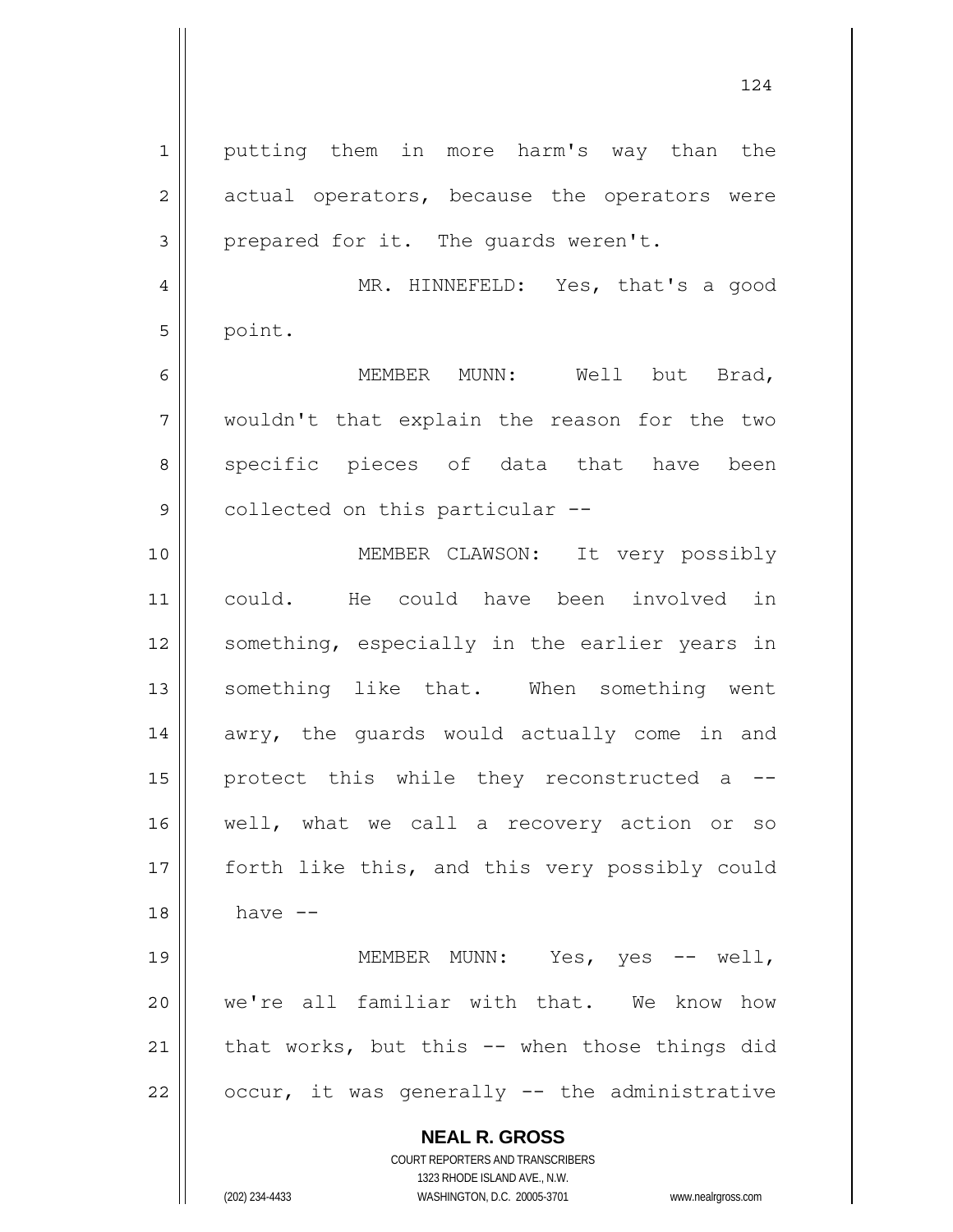| $1\,$          | action was to gather as much data on the                            |
|----------------|---------------------------------------------------------------------|
| $\overline{2}$ | exposed individual as possible, and I thought                       |
| 3              | that's probably what was occurring here with                        |
| $\overline{4}$ | these too high reports that we have.                                |
| 5              | MEMBER CLAWSON: It very possibly                                    |
| 6              | could -- it's just under --                                         |
| 7              | CHAIRMAN GRIFFON: Well I think the                                  |
| 8              | generic issue we're going to send your way,                         |
| $\mathsf 9$    | Wanda -- although I'm on that subcommittee,                         |
| 10             | too, so I'm not getting out of anything, but I                      |
| 11             | think I've closed it out on this one. I mean,                       |
| 12             | I think Scott's answer that they did examine                        |
| 13             | the acute scenario in this case anyway, and it                      |
| 14             | still doesn't affect the PRC, but you know,                         |
| 15             | OTIB-60 is still open and apparently still                          |
| 16             | being modified, so either the current review                        |
| 17             | of OTIB-60 on the procedures work group or the                      |
| 18             | review of the modification of OTIB-60, I think                      |
| 19             | that's where it'll be picked up.                                    |
| 20             | MEMBER MUNN: Okay.                                                  |
| 21             | CHAIRMAN GRIFFON: All right? Just                                   |
| 22             | wanted to give you some work before you --                          |
|                | <b>NEAL R. GROSS</b><br>COURT REPORTERS AND TRANSCRIBERS            |
|                | 1323 RHODE ISLAND AVE., N.W.                                        |
|                | (202) 234-4433<br>WASHINGTON, D.C. 20005-3701<br>www.nealrgross.com |

<u>125</u>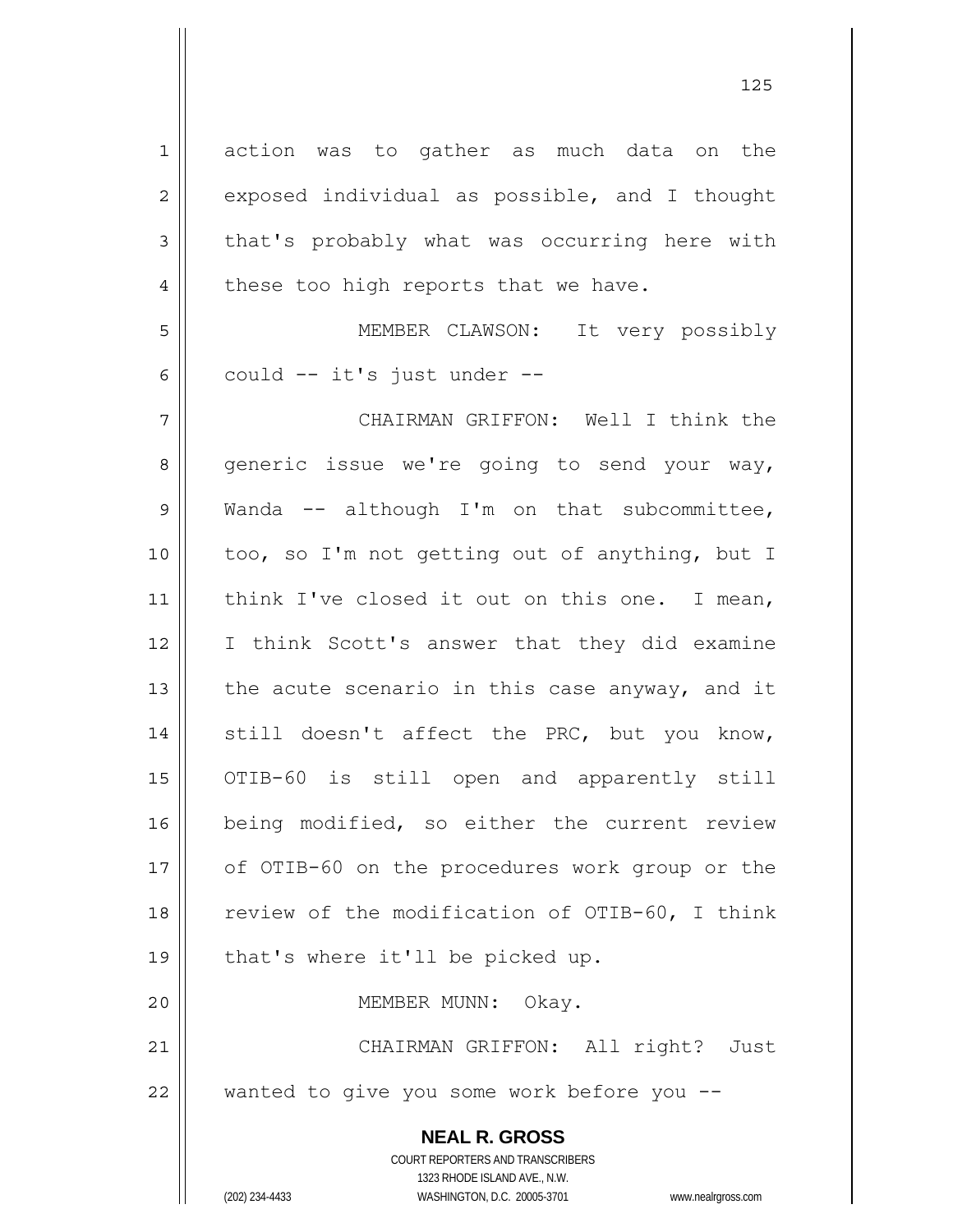**NEAL R. GROSS** COURT REPORTERS AND TRANSCRIBERS 1323 RHODE ISLAND AVE., N.W. (202) 234-4433 WASHINGTON, D.C. 20005-3701 www.nealrgross.com 126 1 2 3 4 5 6 7 8 9 10 11 12 13 14 15 16 17 18 19 20 21 22 MEMBER MUNN: Thank you so much. CHAIRMAN GRIFFON: -- before you get on the airplane. MEMBER MUNN: I do appreciate that. Every -- every little bit helps. CHAIRMAN GRIFFON: Anything I can do to help, Wanda. You know me. MEMBER MUNN: We know, we know. CHAIRMAN GRIFFON: All right, moving on, we're going to try to get through set six before lunch here. So that one's closed, and it's a ways down here -- 119, is that where you're at? MR. FARVER: 118.1. CHAIRMAN GRIFFON: 118.1, yes. MR. HINNEFELD: That's where I took the next note. CHAIRMAN GRIFFON: Yes, 118.1 is the next one -- is continuing to look into this, and there's a note on 12/12 that says what this is.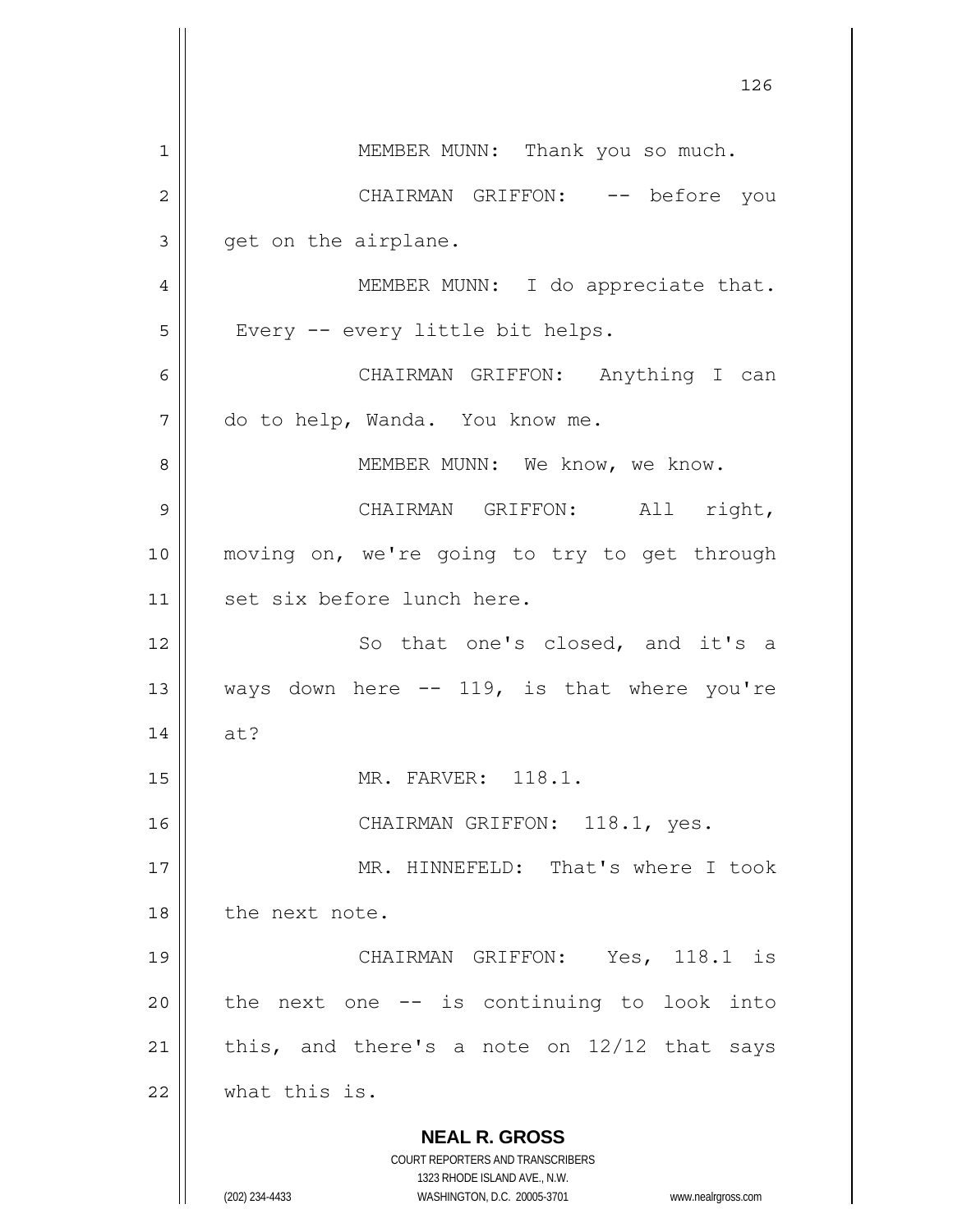**NEAL R. GROSS** COURT REPORTERS AND TRANSCRIBERS 1323 RHODE ISLAND AVE., N.W. (202) 234-4433 WASHINGTON, D.C. 20005-3701 www.nealrgross.com 127 1 2 3 4 5 6 7 8 9 10 11 12 13 14 15 16 17 18 19 20 21 22 MR. HINNEFELD: I think it's --CHAIRMAN GRIFFON: -- hear the response. MR. HINNEFELD: Okay, now that -that response is in what I submitted last night. It quotes from a couple of technical documents, one from Idaho and one from Hanford. The Idaho badge at the time -- let's see, that was implemented in 1958, was apparently tailored after the Hanford multi element dosimeter, and had both the sensitive and insensitive film, and gives a pretty wide range, utilization range, for the combined film. So I guess since -- you know, this was just provided -- CHAIRMAN GRIFFON: Yes. MR. HINNEFELD: -- and it would have to be, I guess, you know, it would have to be looked at. I would think those documents would be available on our site research data base,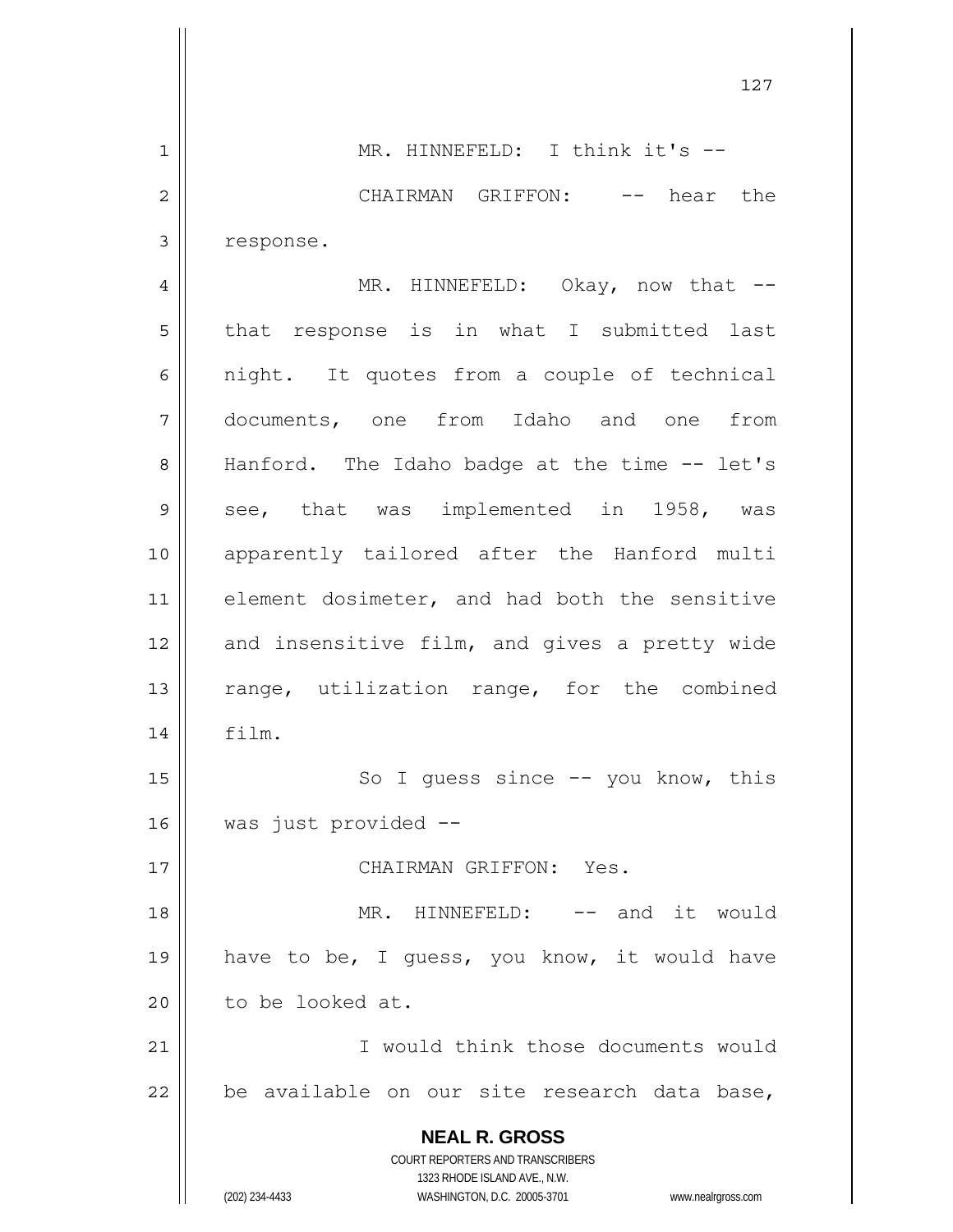|                | 128                                                                 |
|----------------|---------------------------------------------------------------------|
| $\mathbf 1$    | which you guys $-$ -                                                |
| $\overline{2}$ | CHAIRMAN GRIFFON: I already -- I                                    |
| 3              | already put the action for SC&A to review                           |
| 4              | these, because I think we got them late.                            |
| 5              | MR. FARVER: You did send them?                                      |
| 6              | MR. HINNEFELD: They're in -- I                                      |
| 7              | didn't send the documents. I sent the                               |
| 8              | response. The documents -- I mean, I can get                        |
| 9              | them.                                                               |
| 10             | CHAIRMAN GRIFFON: Are the -- does                                   |
| 11             | the response include the --                                         |
| 12             | MR. HINNEFELD: The response                                         |
| 13             | includes the --                                                     |
| 14             | CHAIRMAN GRIFFON: The citations?                                    |
| 15             | MR. HINNEFELD: -- the citations,                                    |
| 16             | yes. And they should be on the site research                        |
| 17             | data base. Well, I guess one would probably                         |
| 18             | be in the Idaho, and one would be in Hanford.                       |
| 19             | MR. SIEBERT: One specifically does                                  |
| 20             | have the SRBB number on it. The other one                           |
| 21             | apparently doesn't, the Hanford one.                                |
| 22             | CHAIRMAN GRIFFON: Let me just find                                  |
|                | <b>NEAL R. GROSS</b><br>COURT REPORTERS AND TRANSCRIBERS            |
|                | 1323 RHODE ISLAND AVE., N.W.                                        |
|                | (202) 234-4433<br>WASHINGTON, D.C. 20005-3701<br>www.nealrgross.com |

 $\mathsf{l}$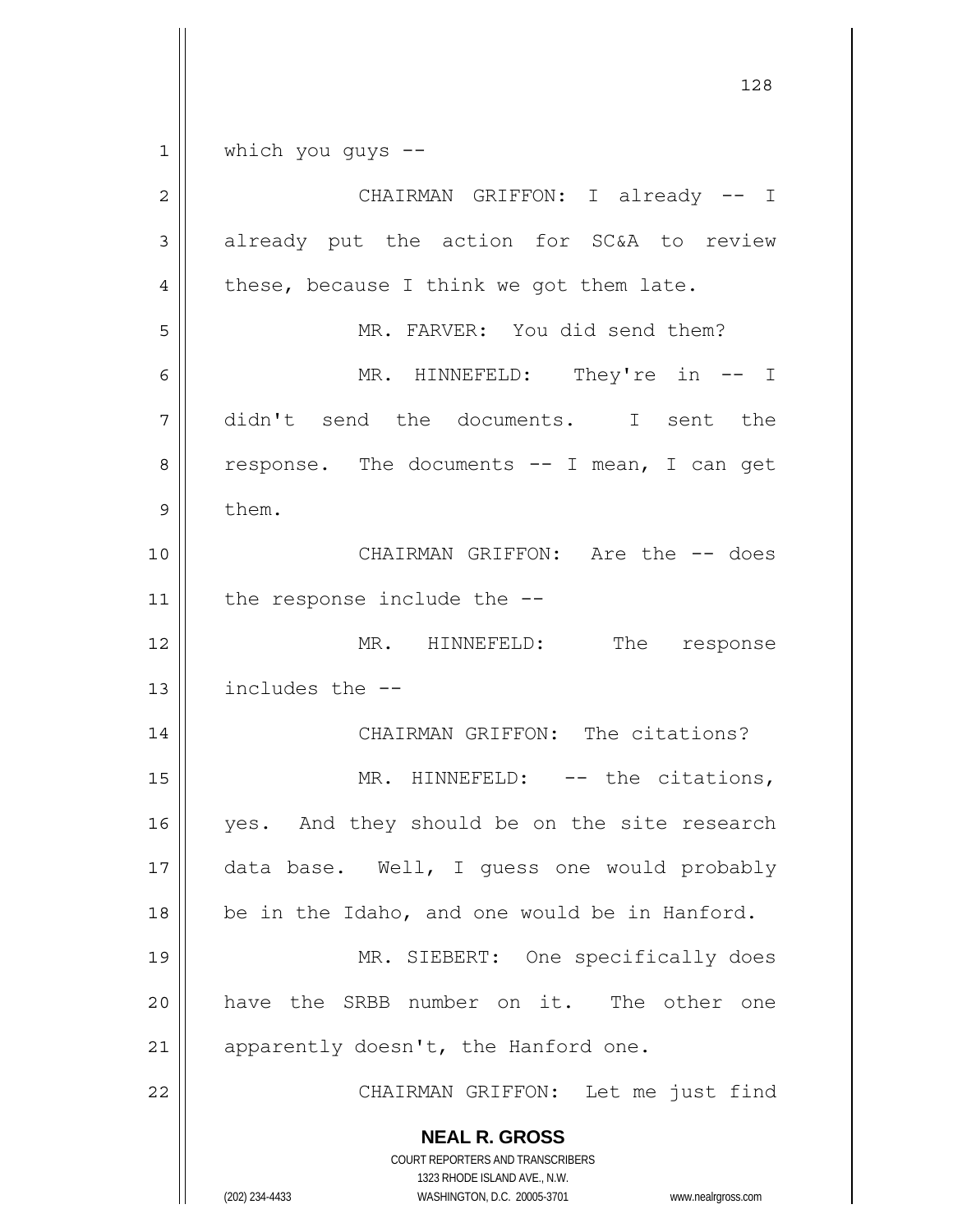**NEAL R. GROSS** COURT REPORTERS AND TRANSCRIBERS 1323 RHODE ISLAND AVE., N.W. (202) 234-4433 WASHINGTON, D.C. 20005-3701 www.nealrgross.com 129 1 2 3 4 5 6 7 8 9 10 11 12 13 14 15 16 17 18 19 20 21 22 this. Is it called the sixth -- MR. HINNEFELD: It's the sixth case. What was my email's name? CHAIRMAN GRIFFON: December -- I'm looking for which one? MR. HINNEFELD: It's written in the -- and the response is clipped into the matrix. CHAIRMAN GRIFFON: You put it into the matrix, okay. MR. HINNEFELD: And it's a matrix from -- from NIOSH, April 15th '09, is the last -- is the end of the title. Starts with  $-$  MEMBER MUNN: It's down on page 52. MR. HINNEFELD: It was on my email from yesterday -- last night, and it's -- it's clipped into the matrix, so -- MR. SIEBERT: It's in the NIOSH response column. MR. HINNEFELD: Yes, and I thought I had made it a different color to make it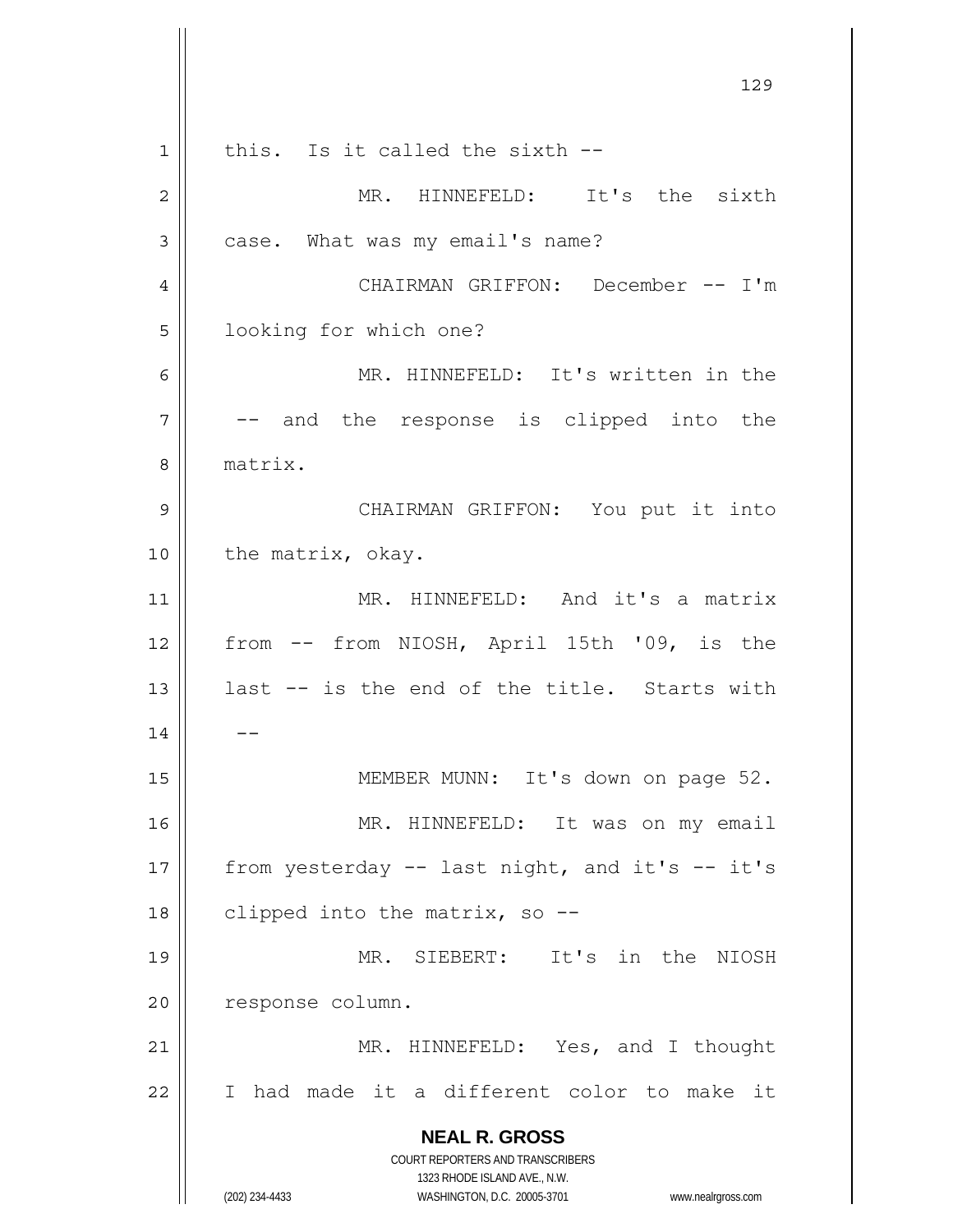**NEAL R. GROSS** COURT REPORTERS AND TRANSCRIBERS 1323 RHODE ISLAND AVE., N.W. (202) 234-4433 WASHINGTON, D.C. 20005-3701 www.nealrgross.com 130 1 2 3 4 5 6 7 8 9 10 11 12 13 14 15 16 17 18 19 20 21 22 stand out, but apparently I failed. MEMBER MUNN: Well it's a little different color, but -- CHAIRMAN GRIFFON: It's the April 15 -- okay, I got it. So I'm going to cut and paste that over to the one I'm working from. MR. HINNEFELD: Okay, sure, yes. CHAIRMAN GRIFFON: But the references are in there, and I'll put an action for SC&A to -- MR. HINNEFELD: Yes. If you have any trouble finding either one of them, just let me know, and we'll pull it out and give it to you. CHAIRMAN GRIFFON: Give me one second, I'm going to get this together. Okay, so I got that action. I copied your response in the working matrix, and then let's look for the next item -- 118.6. MEMBER MUNN: 118.6. CHAIRMAN GRIFFON: Yes, this was what  $--$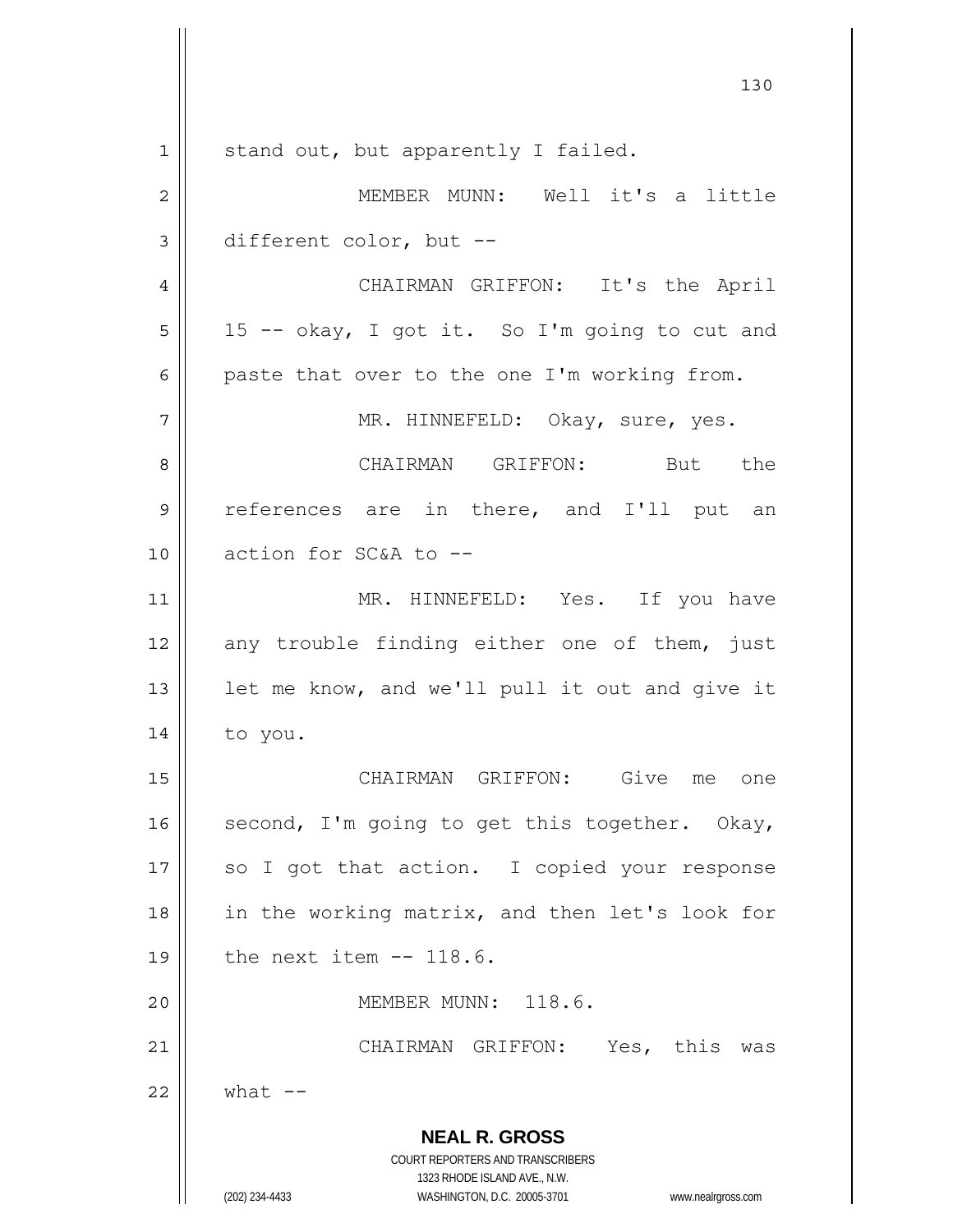**NEAL R. GROSS** COURT REPORTERS AND TRANSCRIBERS 1323 RHODE ISLAND AVE., N.W. (202) 234-4433 WASHINGTON, D.C. 20005-3701 www.nealrgross.com 131 1 2 3 4 5 6 7 8 9 10 11 12 13 14 15 16 17 18 19 20 21 22 MR. HINNEFELD: That was an action from December, I think -- CHAIRMAN GRIFFON: Oh, SC&A agrees with NIOSH. No further action -- okay, I've just got to remove the highlight there, so that's done. 118.7, is this also closed? Yes. Is that it? I think that's it, yes. That's all I found. Anybody else have any others? Doug? MEMBER MUNN: I'm sorry, did I miss what you were just saying on 18.7? CHAIRMAN GRIFFON: 18.6 and seven, I left the highlighting on. It was closed at the March meeting. If you note down below the highlighted portion, it says that no further action -- MEMBER MUNN: Yes, right. CHAIRMAN GRIFFON: Yes, so I just -- I didn't take the highlighting off. MEMBER MUNN: Okay. CHAIRMAN GRIFFON: So that's it for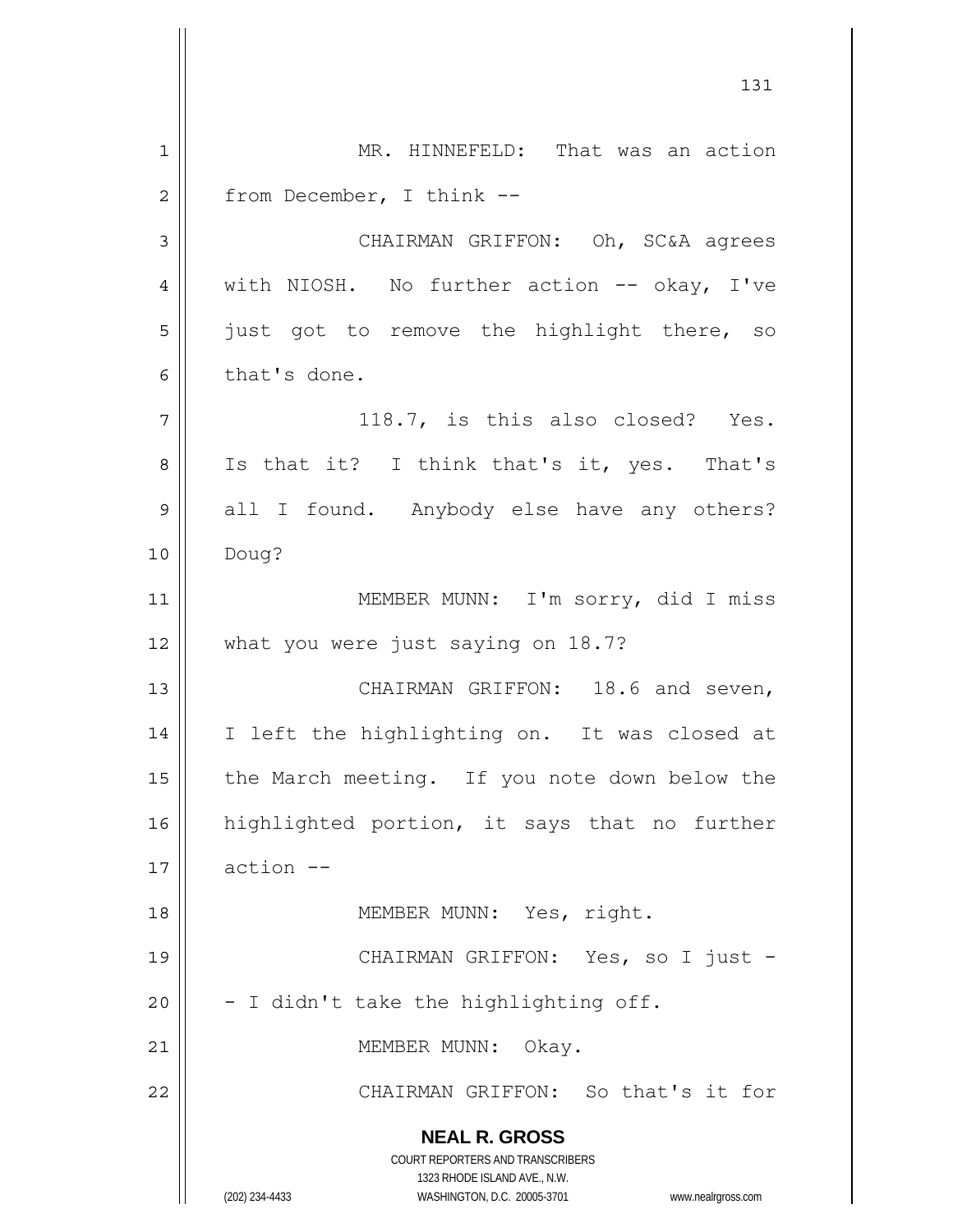**NEAL R. GROSS** COURT REPORTERS AND TRANSCRIBERS 1323 RHODE ISLAND AVE., N.W. (202) 234-4433 WASHINGTON, D.C. 20005-3701 www.nealrgross.com 132 1 2 3 4 5 6 7 8 9 10 11 12 13 14 15 16 17 18 19 20 21 22 the sixth matrix -- MEMBER MUNN: Great. CHAIRMAN GRIFFON: -- yes, we only have a few hanging out there, so -- MR. HINNEFELD: It might just be that -- well, depending what do you do with OTIB-60 and that one -- CHAIRMAN GRIFFON: well that's been referred, so that's closed, yes. MR. HINNEFELD: I think it's just the one on the -- well, I'll provide whatever I can without waiting for a meeting. I'll just go ship it to all my usual addressee list here, the subcommittee members, SC&A, and the associated feds who I'm sure have me on quick delete. Whenever they get an email from me, they just delete it automatically. MEMBER MUNN: Okay. CHAIRMAN GRIFFON: Wait, there is a quick delete? MR. HINNEFELD: No, I haven't found it. If you're good, there probably is. You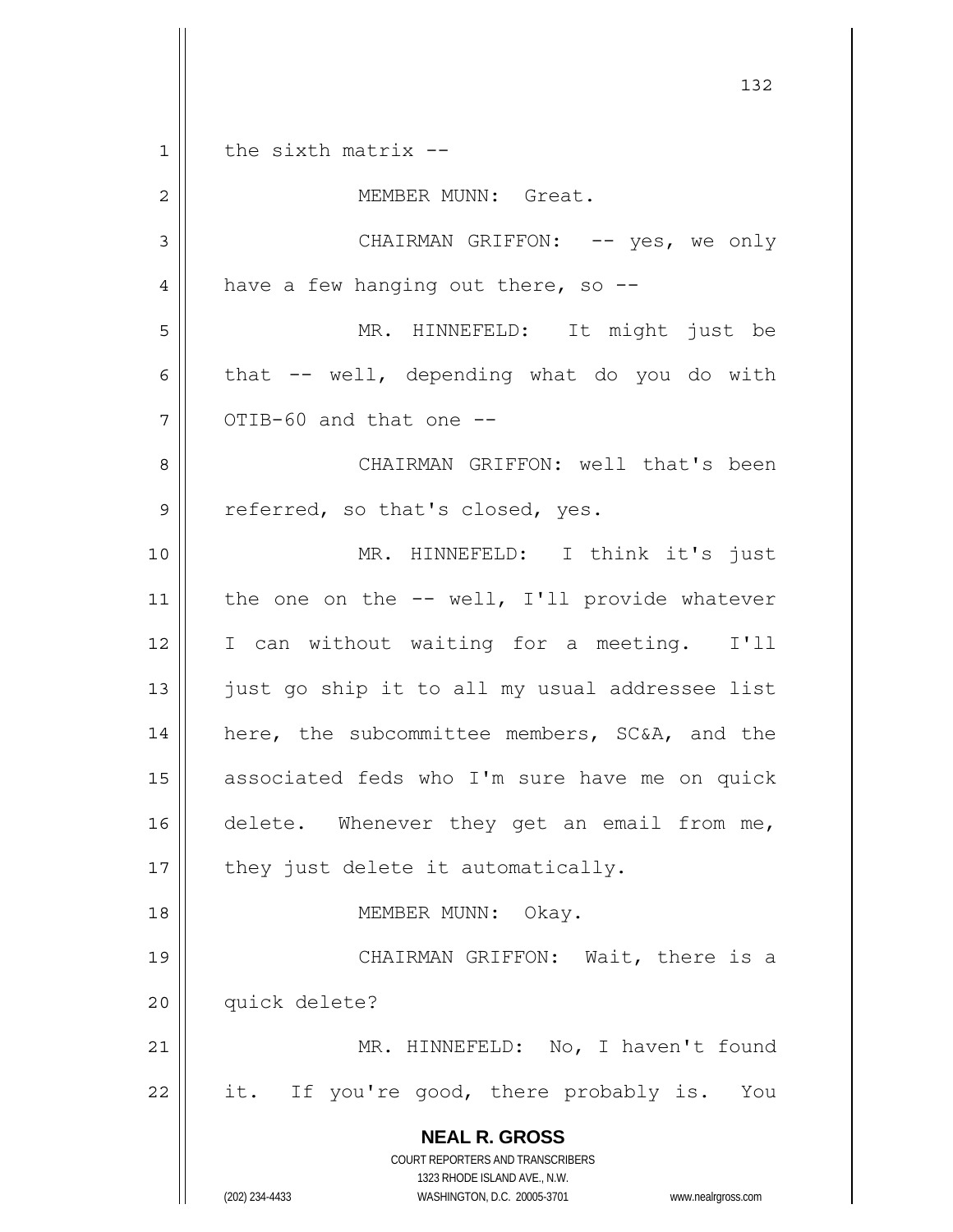**NEAL R. GROSS** COURT REPORTERS AND TRANSCRIBERS 1323 RHODE ISLAND AVE., N.W. (202) 234-4433 WASHINGTON, D.C. 20005-3701 www.nealrgross.com 1 2 3 4 5 6 7 8 9 10 11 12 13 14 15 16 17 18 19 20 21 22 can probably set your -- set your email so that it throws away every -- you know, just identify me as spam. You'll never have to read this crap again. MEMBER MUNN: My assistant has already done that for me. CHAIRMAN GRIFFON: All right. Well, I think rather than start into the seventh, this might be a good place to break and take our lunch break and come back at 1:00. And Wanda, I assume you'll be on your way to the airport? MEMBER MUNN: I will be - hopefully have something in a suitcase by then, and yes, I'll be on the highway. CHAIRMAN GRIFFON: All right. So Mike -- Mike, we're going to reconvene at one if you're -- hopefully you're available? MEMBER GIBSON: Yes, I'll be available. CHAIRMAN GRIFFON: Okay. All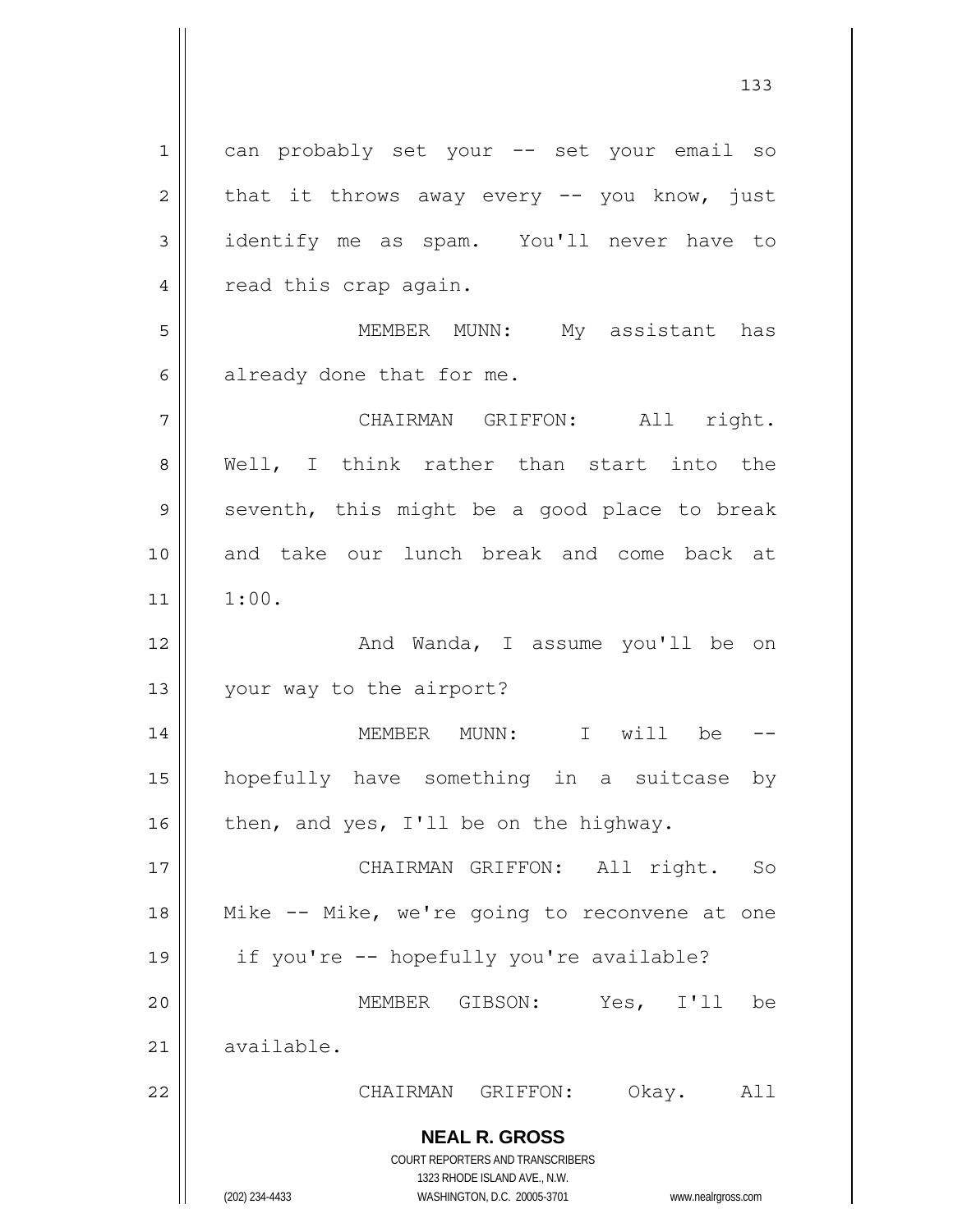|                  | 134                                                                                                 |
|------------------|-----------------------------------------------------------------------------------------------------|
| $\mathbf 1$      | right, great.                                                                                       |
| $\overline{c}$   | MEMBER MUNN: Thanks, folks. See                                                                     |
| $\mathfrak{Z}$   | you later.                                                                                          |
| $\ensuremath{4}$ |                                                                                                     |
| 5                | (Whereupon, the above-entitled matter went off                                                      |
| $\epsilon$       | 11:49<br>the record at<br>and<br>a.m.                                                               |
| $\boldsymbol{7}$ | resumed at 1:03 p.m.)                                                                               |
| 8                |                                                                                                     |
| $\mathcal{G}$    |                                                                                                     |
| $10$             |                                                                                                     |
| $11$             |                                                                                                     |
| 12               |                                                                                                     |
| 13               |                                                                                                     |
| 14               |                                                                                                     |
| 15               |                                                                                                     |
| 16               |                                                                                                     |
| $17$             |                                                                                                     |
| 18               |                                                                                                     |
| 19               |                                                                                                     |
| 20               |                                                                                                     |
| 21               |                                                                                                     |
| 22               |                                                                                                     |
|                  | <b>NEAL R. GROSS</b><br>COURT REPORTERS AND TRANSCRIBERS                                            |
|                  | 1323 RHODE ISLAND AVE., N.W.<br>(202) 234-4433<br>WASHINGTON, D.C. 20005-3701<br>www.nealrgross.com |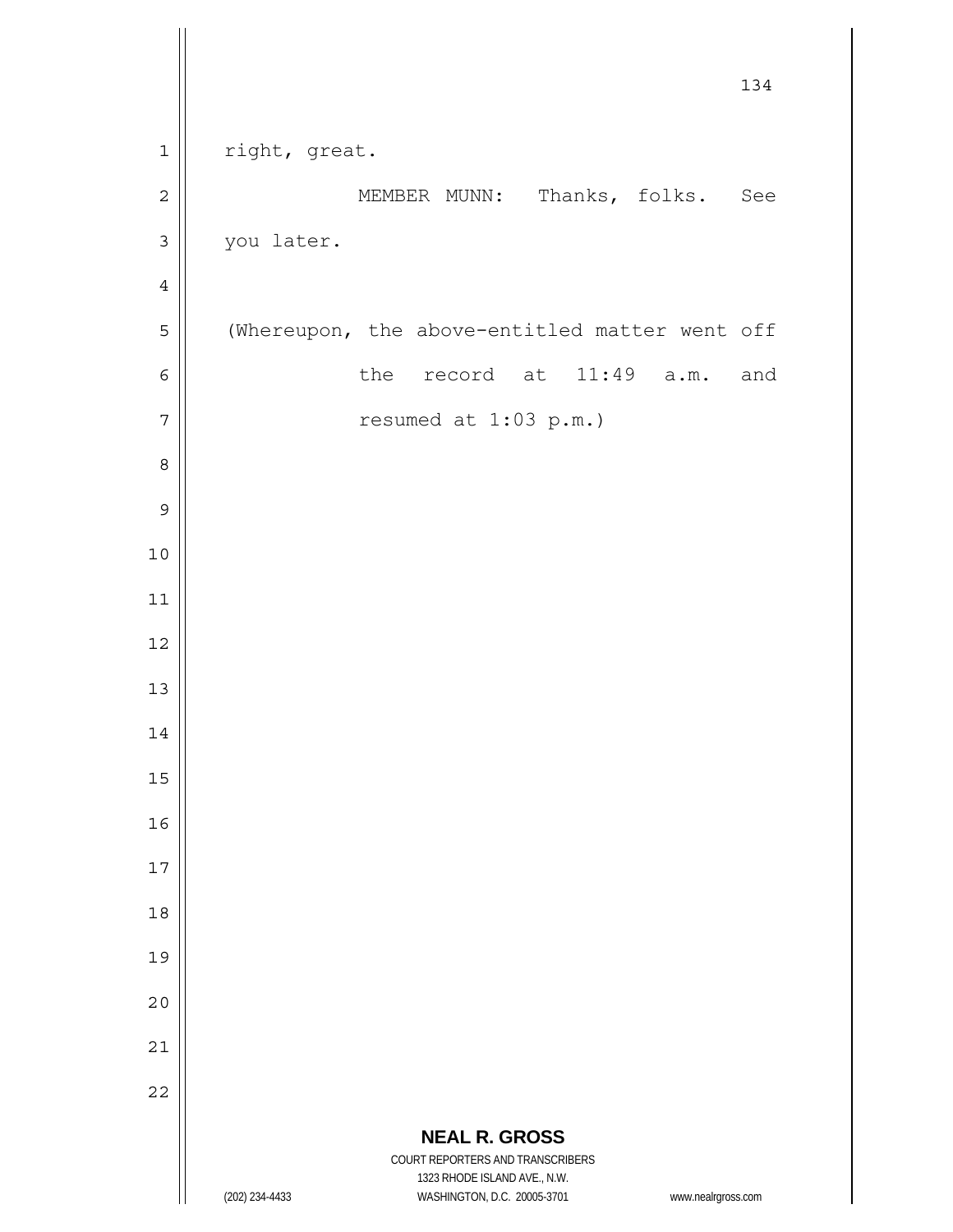**NEAL R. GROSS** COURT REPORTERS AND TRANSCRIBERS 1323 RHODE ISLAND AVE., N.W. (202) 234-4433 WASHINGTON, D.C. 20005-3701 www.nealrgross.com <u>135</u> 1 2 3 4 5 A F T E R N O O N S E S S I O N 6 7 8 9 10 11 12 13 14 15 16 17 18 19 20 21 22 1:03 p.m. MR. KATZ: This is Ted Katz with the Advisory Board on Radiation and Worker Health, Subcommittee on Dose Reconstruction Review, and we're just reconvening after a break for lunch. And I just want to check on the phone lines for board members, to start with. Who do we have? Do we have Mike? MEMBER GIBSON: Yes, I'm here, Ted. MR. KATZ: Good to hear you, Mike. And by any chance to we have Dr. Poston, John Poston? Well, how about Bob Presley? Okay, no board members I take it, then.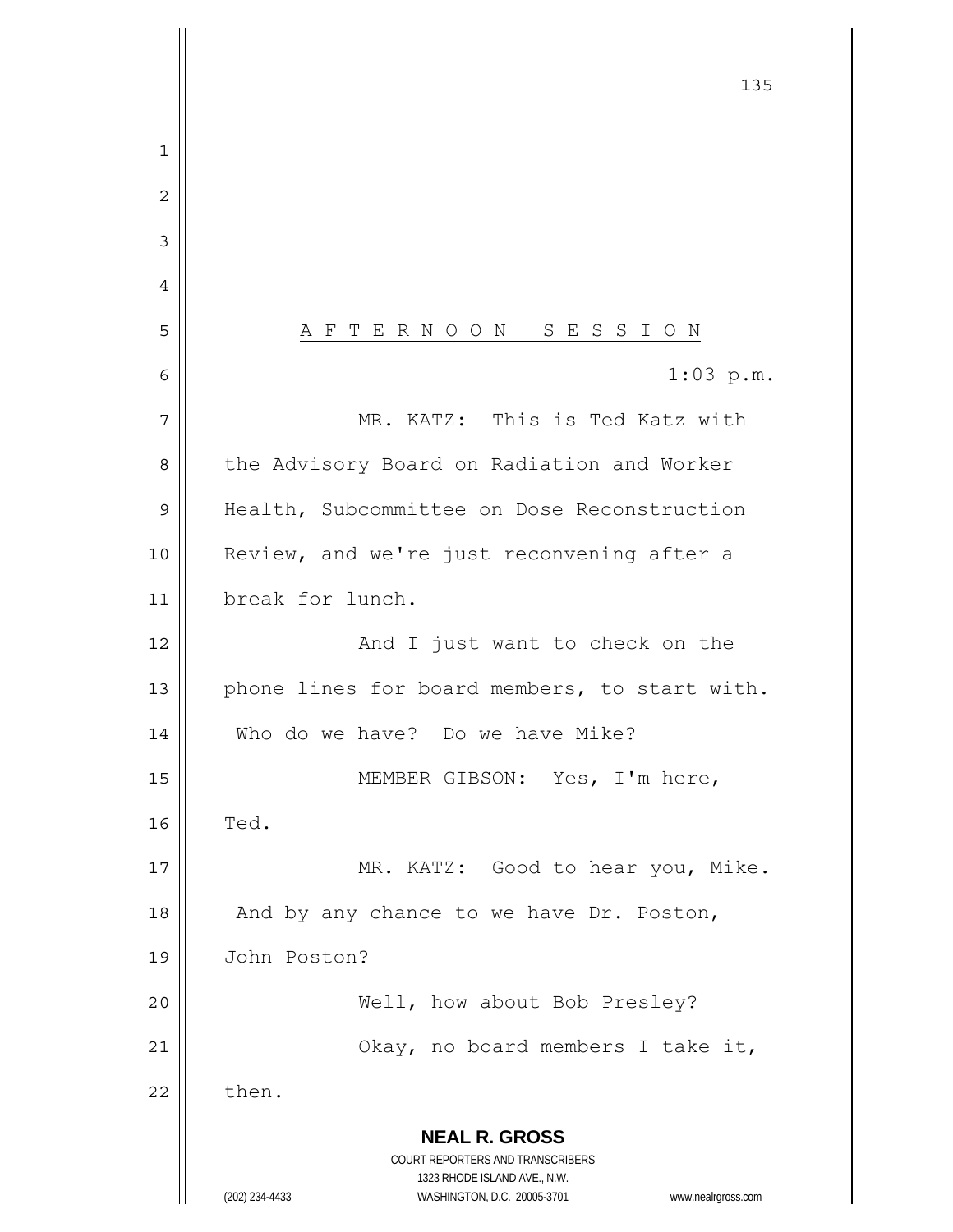**NEAL R. GROSS** 136 1 2 3 4 5 6 7 8 9 10 11 12 13 14 15 16 17 18 19 20 21 22 Do we need to check on any ORAU or SC&A attendance? CHAIRMAN GRIFFON: No. MR. KATZ: You're not worried about it? Okay. CHAIRMAN GRIFFON: Ted, we've got some other people on there, too. MR. KATZ: Yes, we do. Is there anyone on the line that wants to identify themselves? Okay, so let's carry on. CHAIRMAN GRIFFON: Okay, we're going to move into the seventh set, and do the same thing we did with the sixth set, hopefully as quickly. We had some outstanding items, and hopefully, I did the same kind of thing. If everybody has the matrix, I've got the highlighted actions, so starting from the top there is one right away on Case Number -- or Finding Number 121.1. So this remains an outstanding item from NIOSH by way of the use

1323 RHODE ISLAND AVE., N.W. (202) 234-4433 WASHINGTON, D.C. 20005-3701 www.nealrgross.com

COURT REPORTERS AND TRANSCRIBERS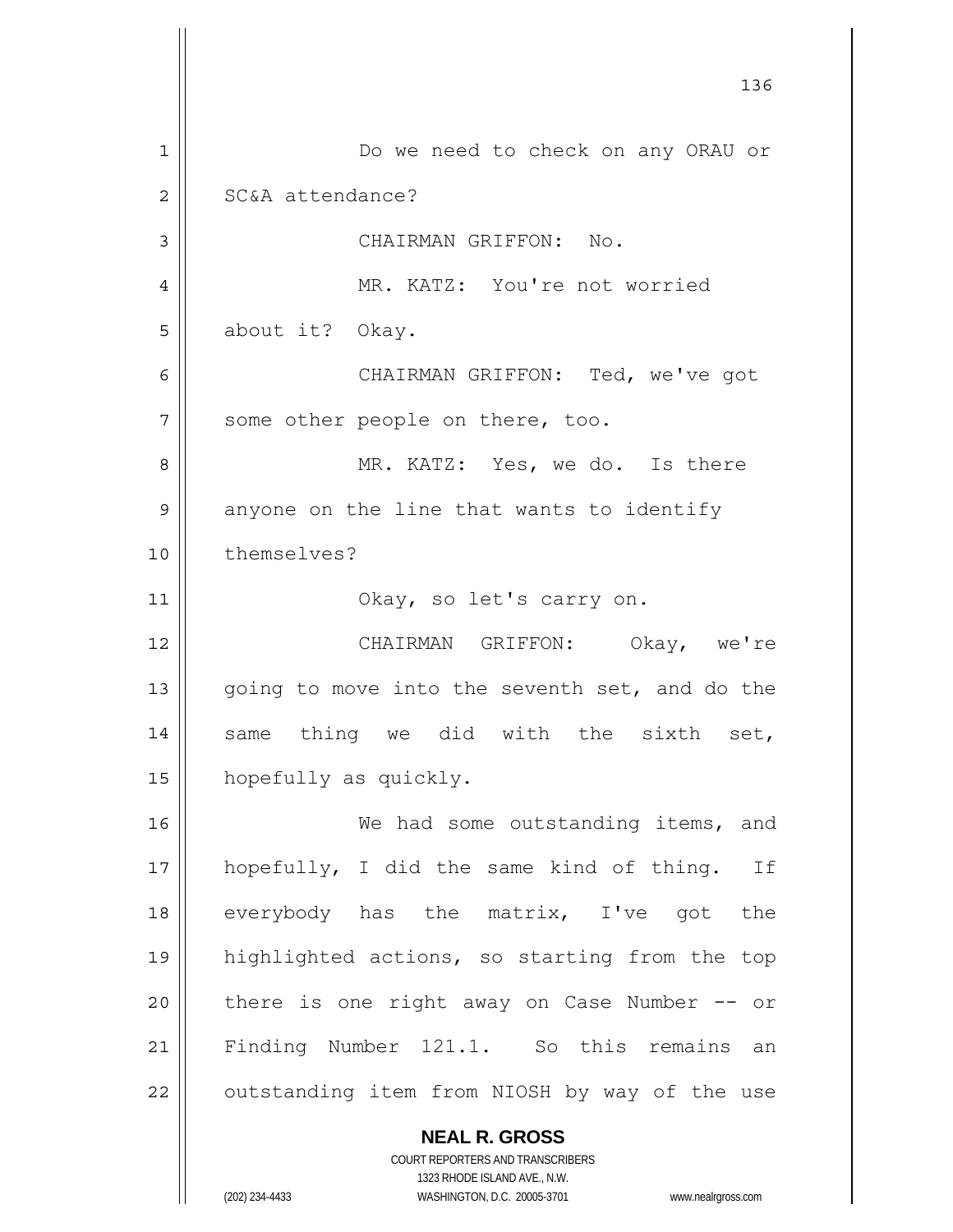**NEAL R. GROSS** COURT REPORTERS AND TRANSCRIBERS 1323 RHODE ISLAND AVE., N.W. (202) 234-4433 WASHINGTON, D.C. 20005-3701 www.nealrgross.com 137 1 2 3 4 5 6 7 8 9 10 11 12 13 14 15 16 17 18 19 20 21 22 of TIB-70 and TIB-6000. MR. HINNEFELD: Yes, I've -- there was -- CHAIRMAN GRIFFON: Yes, I think I have something on that. MR. HINNEFELD: Yes, I'm having a little trouble getting my hands on my own right now. The -- well, there are a couple of items here. I -- well I collected my notes from -- when I wrote my notes from the last meeting, I wrote notes for findings 121 and 122 -- 121.1 and 121.2 -- CHAIRMAN GRIFFON: Okay. MR. HINNEFELD: -- and part of the comment I think also pertains to 121.3 because -- let's see, OTIB -- CHAIRMAN GRIFFON: Where is your response? Is it in this -- MR. HINNEFELD: I'm just trying to figure that out. I'm trying to figure out -- I don't know if I sent the right one.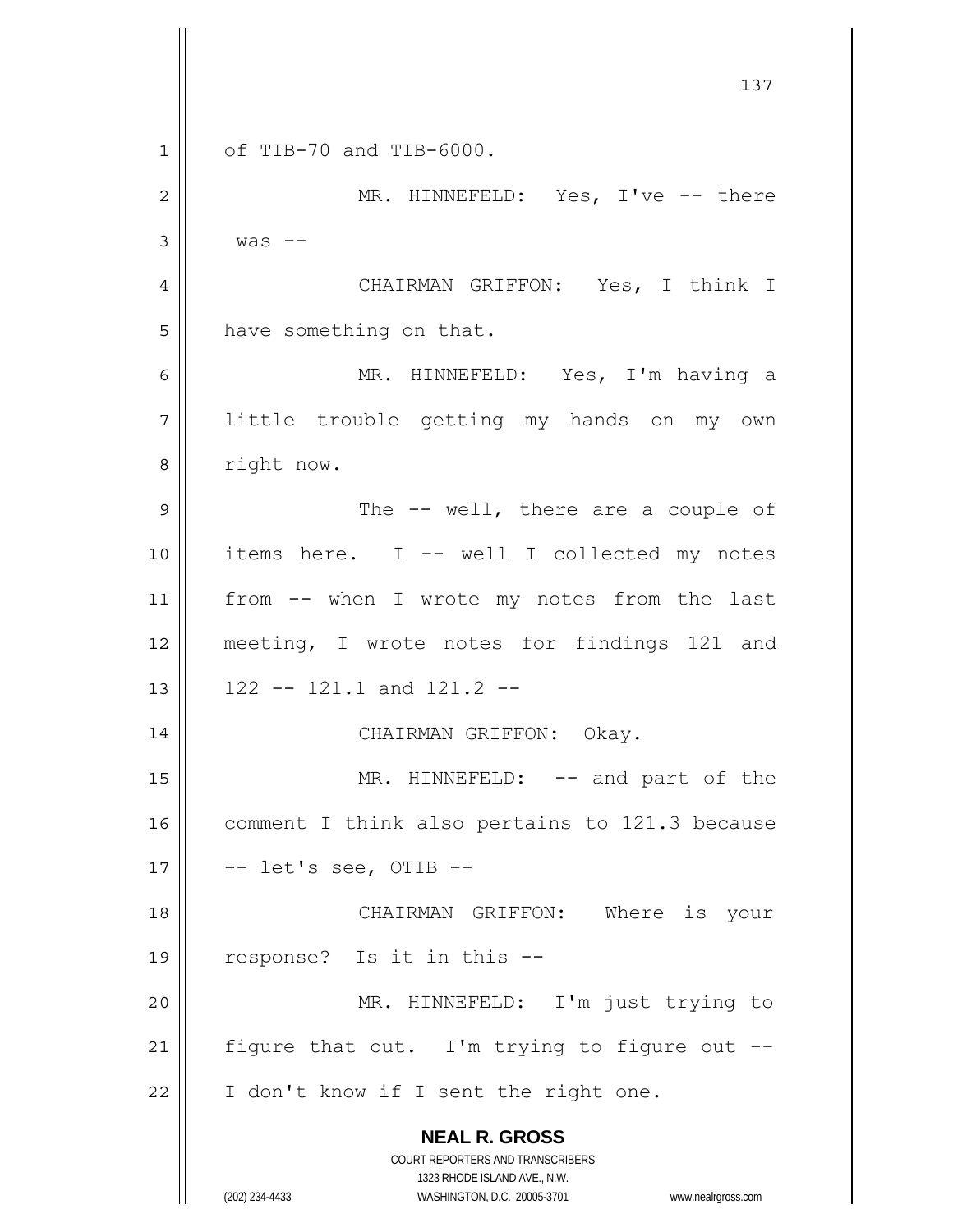|                | 138                                             |
|----------------|-------------------------------------------------|
| $\mathbf 1$    | Is it in the<br>CHAIRMAN GRIFFON:               |
| $\overline{2}$ | matrix that you sent?                           |
| 3              | MR. HINNEFELD: It would have been.              |
| 4              | I tried to put them in the matrix.              |
| 5              | CHAIRMAN GRIFFON: Yes, I don't see              |
| 6              | anything in the $-$ in the matrix for that one, |
| 7              | anyway.                                         |
| 8              | DR. MAURO: Conceptually, the issue              |
| 9              | has to do with an AWE facility, and it goes     |
| 10             | back to, on many occasions what we see is, for  |
| 11             | the residual period, many of the cases NIOSH    |
| 12             | would use data collected during the FUSRAP      |
| 13             | characterization program, and apply that --     |
| 14             | those exposures and measures to residual        |
| 15             | period exposure that may have occurred a        |
| 16             | decade, two decades, sometimes three decades    |
| 17             | earlier, and now -- and basically the comment   |
| 18             | here is that -- well listen, you know, rather   |
| 19             | than do that, which is sort of questionable,    |
| 20             | you know, to use this time span -- there are    |
| 21             | now tools in place, namely OTIB-70 for a        |
| 22             | residual period of TBD-6000, both of which      |

**NEAL R. GROSS** COURT REPORTERS AND TRANSCRIBERS

1323 RHODE ISLAND AVE., N.W.

(202) 234-4433 WASHINGTON, D.C. 20005-3701 www.nealrgross.com

 $\mathbf{I}$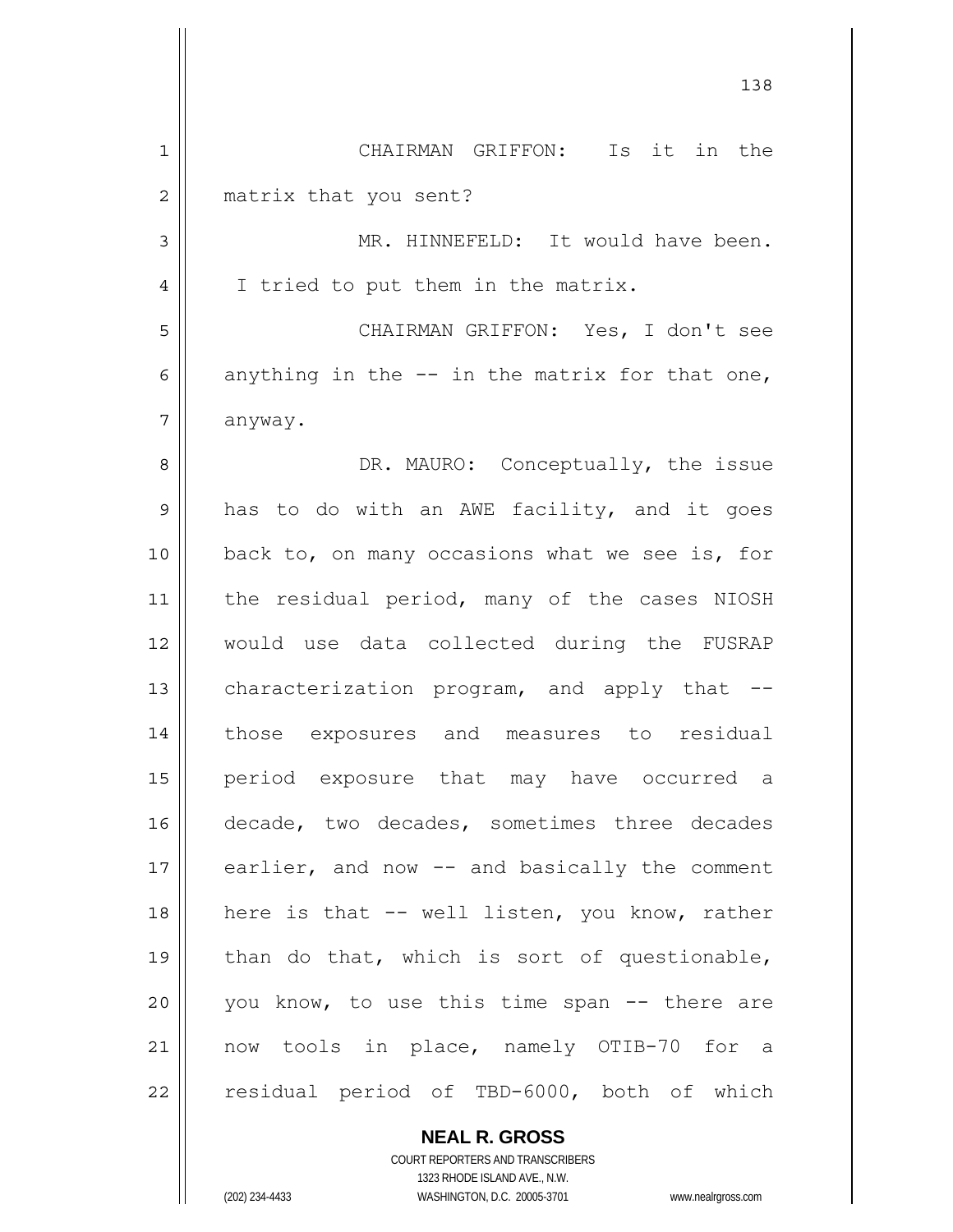1 2 3 4 5 6 7 8 9 10 11 12 13 14 15 16 17 18 19 20 21 22 address this issue in a better way, and it seems that, you know -- and that's really what the comment was. MR. HINNEFELD: Yes, that's the nature of it, and there's a couple of tools, OTIB-70 and OTIB -- and TBD-6000. One is sort of -- I think sort of an externally related, and one's internal -- DR. MAURO: No, no. Seventy is specifically for residual -- MR. HINNEFELD: Residual, okay. DR. MAURO: And it only applies to AWE facilities. Six thousand is not only residual but is everything. MR. HINNEFELD: Okay, all right. So those are -- that's two of it, and then there's the third comment that the model is constructed as a -- a -- a distribution model. I mean, there's something that's chosen as the -- the mean value with a geometric standard of deviation. You know, some other value was chosen as the geometric standard of

139

**NEAL R. GROSS** COURT REPORTERS AND TRANSCRIBERS 1323 RHODE ISLAND AVE., N.W.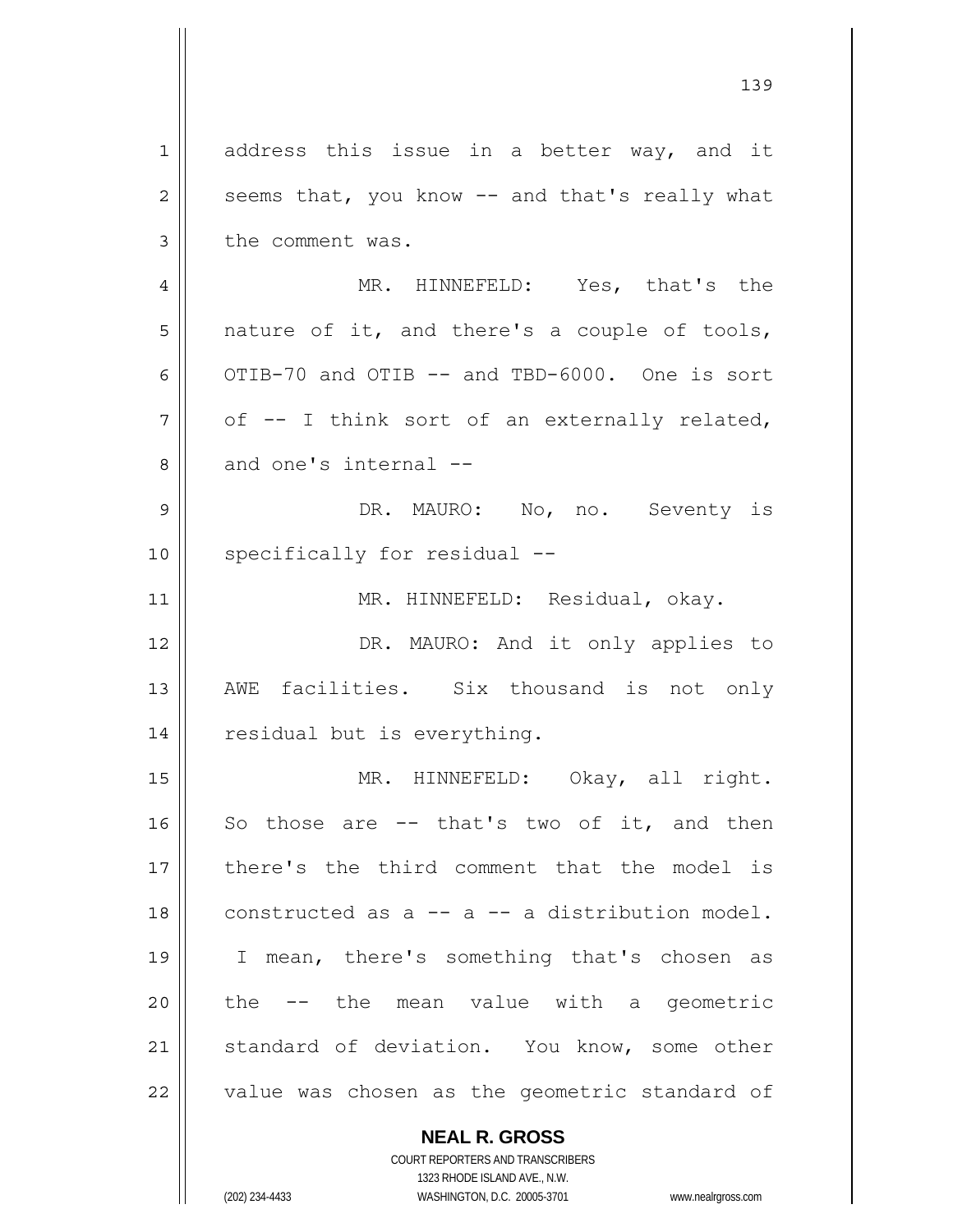**NEAL R. GROSS** COURT REPORTERS AND TRANSCRIBERS 1323 RHODE ISLAND AVE., N.W. (202) 234-4433 WASHINGTON, D.C. 20005-3701 www.nealrgross.com 1 2 3 4 5 6 7 8 9 10 11 12 13 14 15 16 17 18 19 20 21 22 deviation, and so -- and then the TBD says apply this to everybody. One size fits all. And the other comment was, well, this person was in a  $--$  what seems to be a particularly highly exposed job. Shouldn't he really get more than the full distribution, you know, toward the top end of the distribution rather than the full distribution. So that was the nature of the comments. Now I did get a response -- and this was a cut and paste or a save error on my part, because I did not save the response to the file I thought I was saving at  $-$ - where I intended to save it, so I probably sent you one that does not have its response. CHAIRMAN GRIFFON: Okay, yes, I can see it in the matrix. MR. HINNEFELD: Yes. And so we have a note, or it appears that  $--$  well, there's a -- one reviewer, or the person who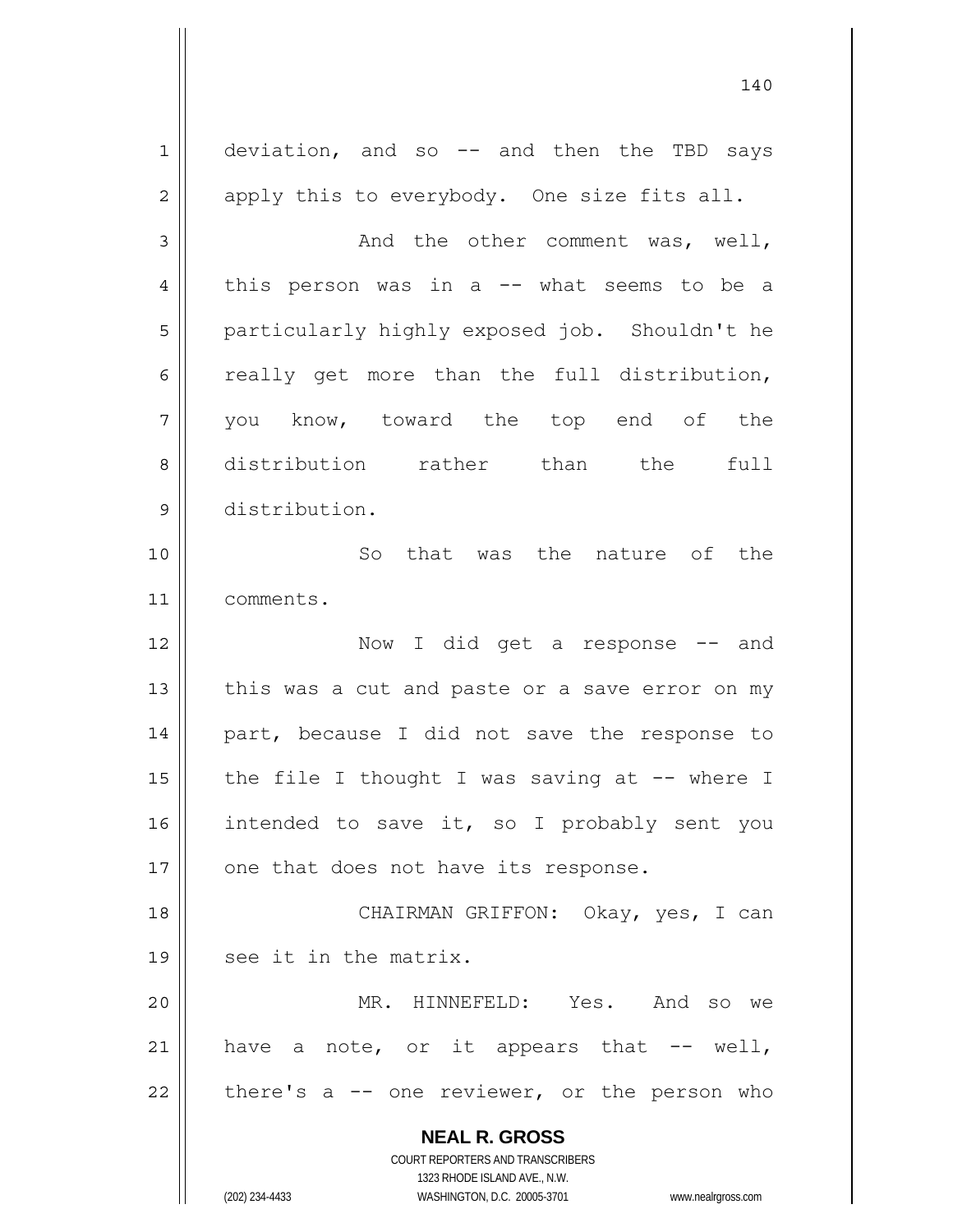**NEAL R. GROSS** COURT REPORTERS AND TRANSCRIBERS 1 2 3 4 5 6 7 8 9 10 11 12 13 14 15 16 17 18 19 20 21 22 wrote the response said that the TBD-6000 approach, were it used for -- this is for Finding 1, which is, what, re-suspension? DR. MAURO: No, this is the --MR. HINNEFELD: External? DR. MAURO: I think this is -- MR. HINNEFELD: Okay. Yes, okay, for external -- that TBD-6000 would result in a lower dose. Now that's -- you know, someone apparently has looked at that, but it doesn't really walk you through the discussion or the, you know -- This is the selection I made out of TBD-6000, and this is why I reached that conclusion, so that really needs to be expanded on a little bit. DR. MAURO: But it -- yes -- MR. HINNEFELD: And in fact, I think -- I think that's why it's not in the matrix is because when I read this, I said, that doesn't quite answer it. It needs more. You can't just say, well, TBD-6000 would be -

141

1323 RHODE ISLAND AVE., N.W.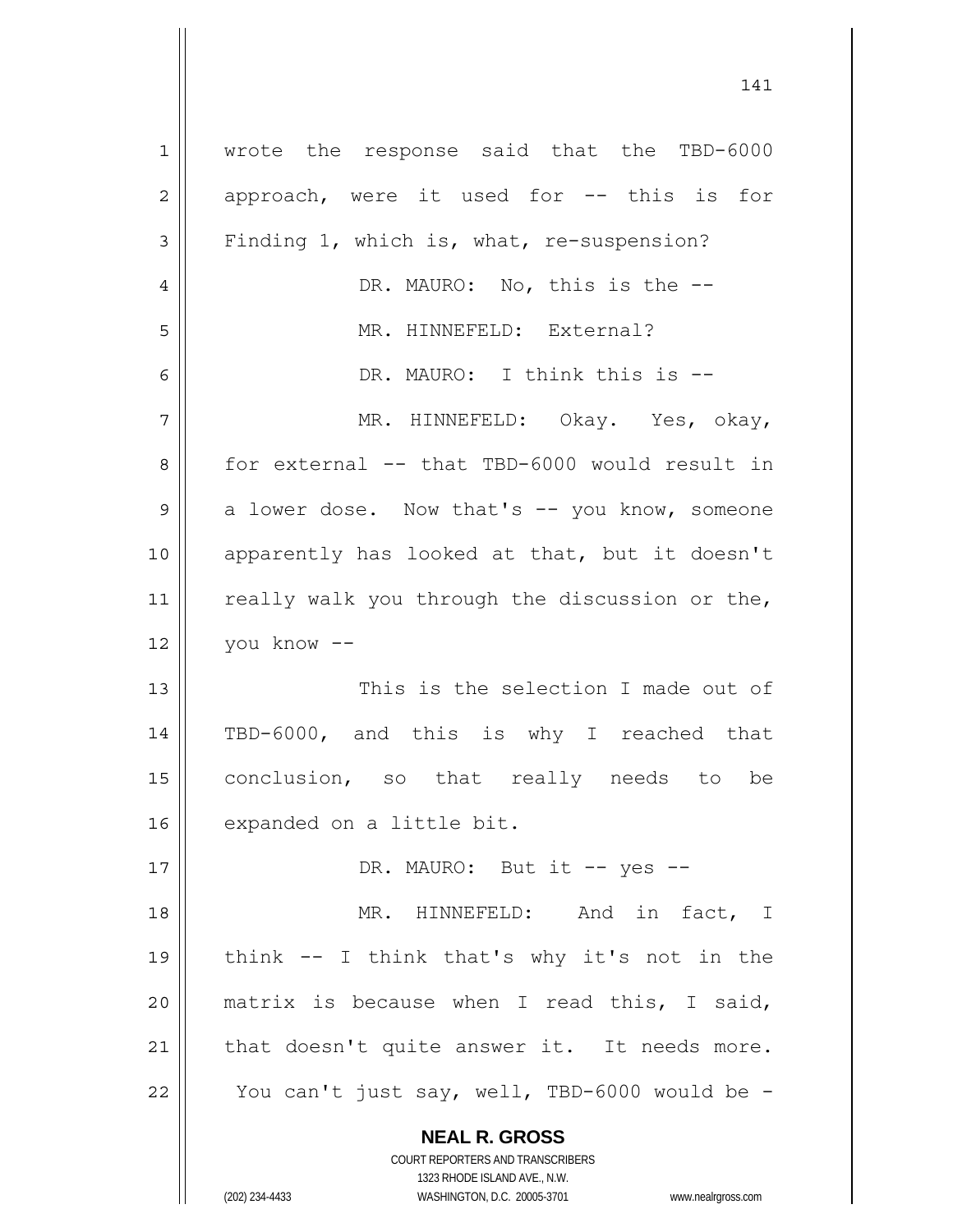| 142                                                                                                 |
|-----------------------------------------------------------------------------------------------------|
|                                                                                                     |
| DR. MAURO: Yes, but -- we're                                                                        |
| dealing with TBD-6000.                                                                              |
| MR. HINNEFELD: And there are                                                                        |
| options in TBD-6000.                                                                                |
| CHAIRMAN GRIFFON: Right.                                                                            |
| DR. MAURO: The right way to do                                                                      |
| this is you actually have the procedure in                                                          |
| OTIB-70, and that is you say, listen, at the                                                        |
| time, at the end of operations, we have                                                             |
|                                                                                                     |
| airborne data, we have external data, which                                                         |
| sort of sets an upper end of what it might be                                                       |
| at the beginning of the residual period.                                                            |
| Then you also say, somewhere down                                                                   |
| the line, maybe 10 years, 20 years, 30 years                                                        |
| later, you have a whole bunch of measurements                                                       |
| taken just prior to the FUSRAP cleanup as part                                                      |
| of the characterization program. This is the                                                        |
| way OTIB-70 reads, and it makes sense.                                                              |
| So you've got an upper-end value                                                                    |
| right at the beginning of the residual period,                                                      |
| and you've got an estimate before they did the                                                      |
| <b>NEAL R. GROSS</b>                                                                                |
| <b>COURT REPORTERS AND TRANSCRIBERS</b>                                                             |
| 1323 RHODE ISLAND AVE., N.W.<br>(202) 234-4433<br>WASHINGTON, D.C. 20005-3701<br>www.nealrgross.com |
|                                                                                                     |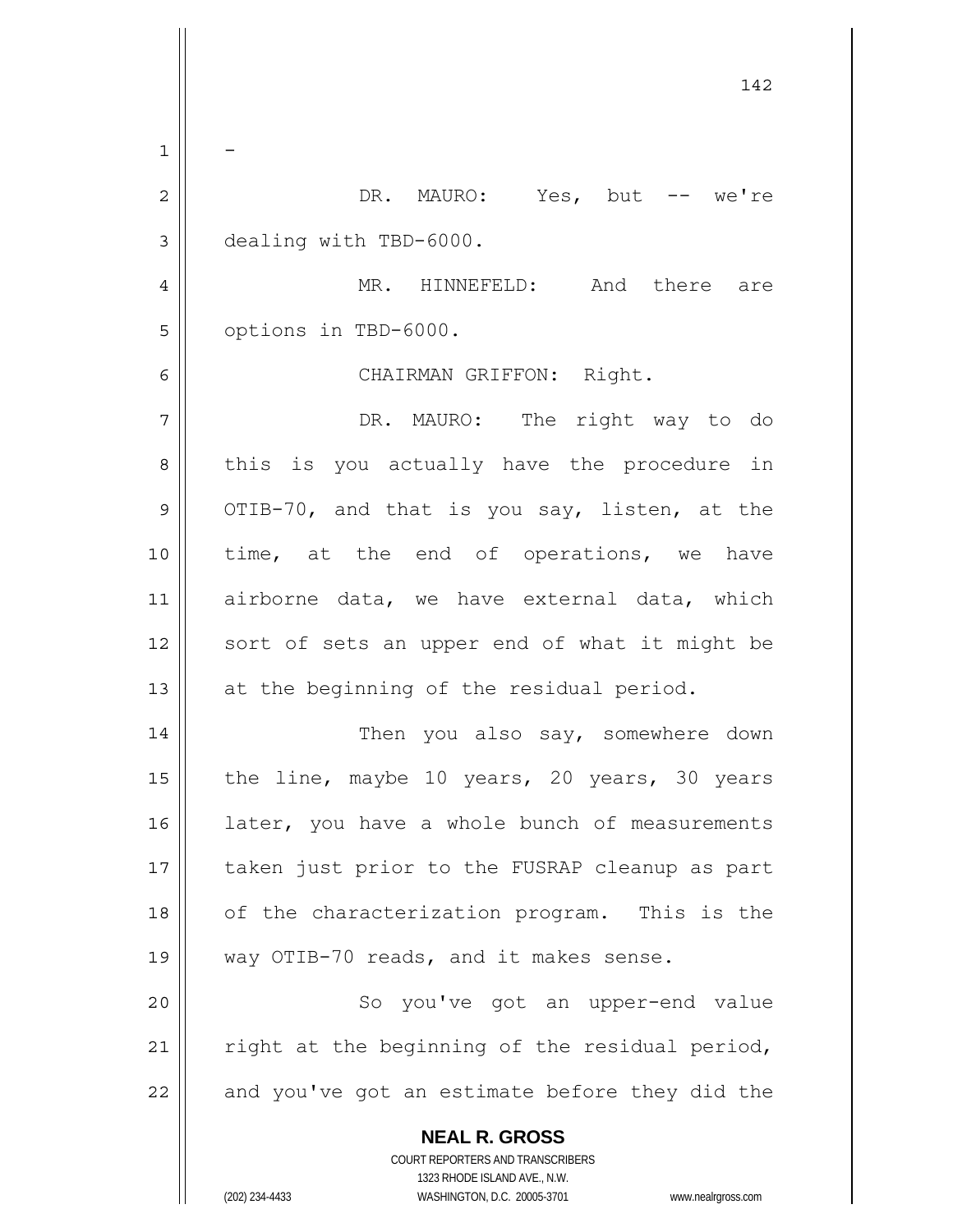1 2 3 4 5 6 7 8 9 10 11 12 13 14 15 16 17 18 19 20 21 22 cleanup as part of the characterization. You've got two points. You draw a line between the two points, and that is the slope of the exposure that is indeed experienced, whether it's external or internal, by people during the residual period. That makes sense, and I guarantee you if you applied that -- CHAIRMAN GRIFFON: Well even there there's some assumptions on the data. DR. MAURO: Okay -- CHAIRMAN GRIFFON: Right, right. I just circled that explanation. DR. MAURO: Yes, I'm just trying to conceptually and philosophically -- it is a sound principle upon which to base your models, your approach to the problem. Whether your data is adequate to support that, that's a different question, but I think we have to agree that that basic approach is the one that you want to embrace across the board on a residual period, and it

> **NEAL R. GROSS** COURT REPORTERS AND TRANSCRIBERS

> > 1323 RHODE ISLAND AVE., N.W.

(202) 234-4433 WASHINGTON, D.C. 20005-3701 www.nealrgross.com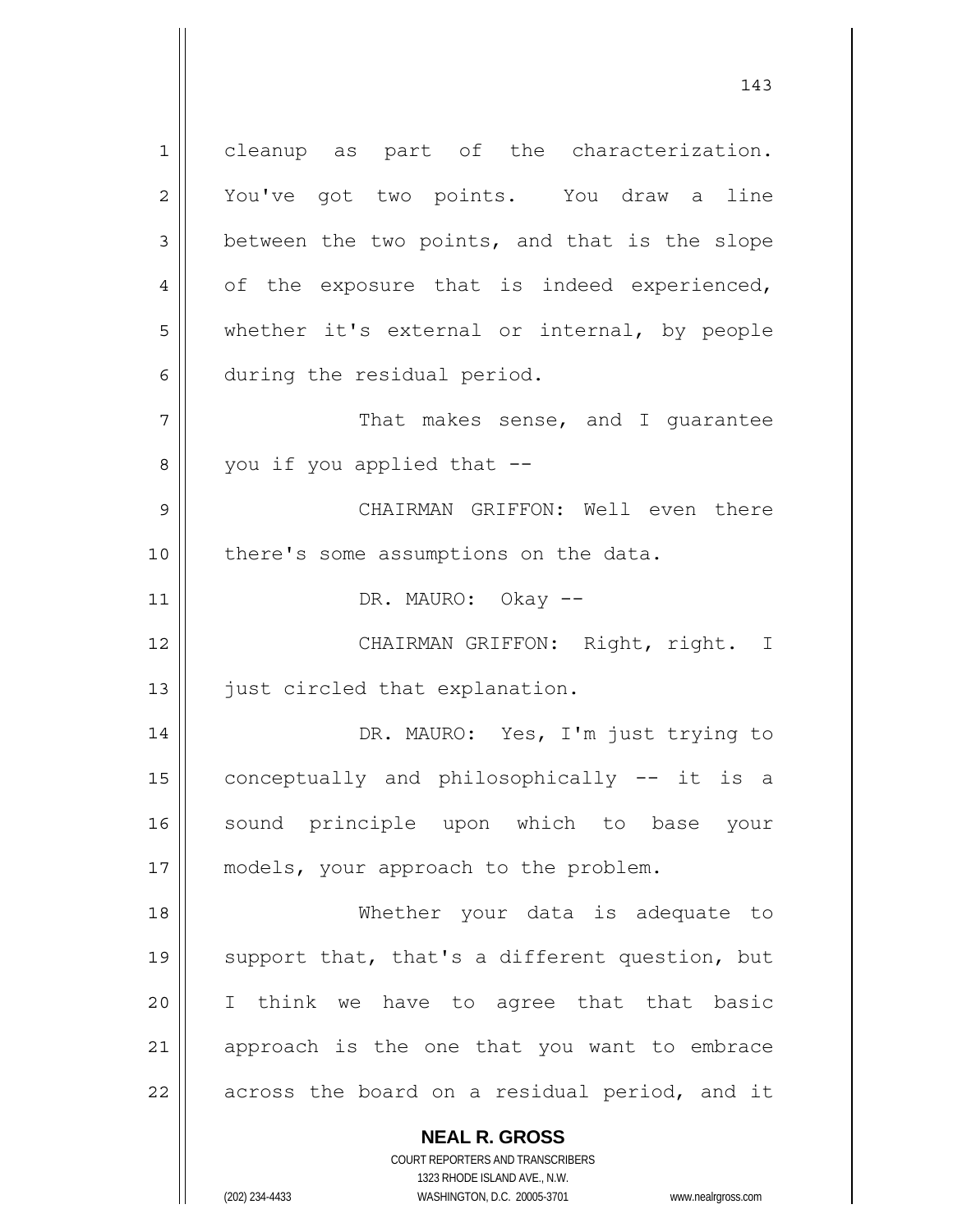$1$ makes sense.

| $\mathbf 2$    | And that's what it says --                                                                                                                                             |
|----------------|------------------------------------------------------------------------------------------------------------------------------------------------------------------------|
| $\mathfrak{Z}$ | CHAIRMAN GRIFFON: Yes.                                                                                                                                                 |
| $\overline{4}$ | DR. MAURO: -- in TBD -- now then -                                                                                                                                     |
| 5              | - you know, when you actually apply it on a                                                                                                                            |
| 6              | case-by-case basis, you run into trouble                                                                                                                               |
| 7              | sometimes, because the data aren't there to do                                                                                                                         |
| 8              | it the way you really want to do it.                                                                                                                                   |
| $\mathsf 9$    | For example, when the data aren't                                                                                                                                      |
| 10             | there, you guys assume, well if we do have the                                                                                                                         |
| 11             | data for the first point but not the end                                                                                                                               |
| 12             | point, we assume one percent per year --                                                                                                                               |
| 13             | MR. HINNEFELD: Well it's faster                                                                                                                                        |
| 14             | than that.                                                                                                                                                             |
| 15             | DR. MAURO: -- or one percent per                                                                                                                                       |
| 16             | day, I'm sorry, which is -- one percent per                                                                                                                            |
| $17$           | day is not the rate at which this stuff is                                                                                                                             |
| 18             | going away.                                                                                                                                                            |
| 19             | So there are issues on TBD-70 also.                                                                                                                                    |
| 20             | Anyway, but that's what this is all about.                                                                                                                             |
| 21             | CHAIRMAN GRIFFON: Well I think we                                                                                                                                      |
| 22             | have to kind of put this one on hold --                                                                                                                                |
|                | <b>NEAL R. GROSS</b><br><b>COURT REPORTERS AND TRANSCRIBERS</b><br>1323 RHODE ISLAND AVE., N.W.<br>(202) 234-4433<br>WASHINGTON, D.C. 20005-3701<br>www.nealrgross.com |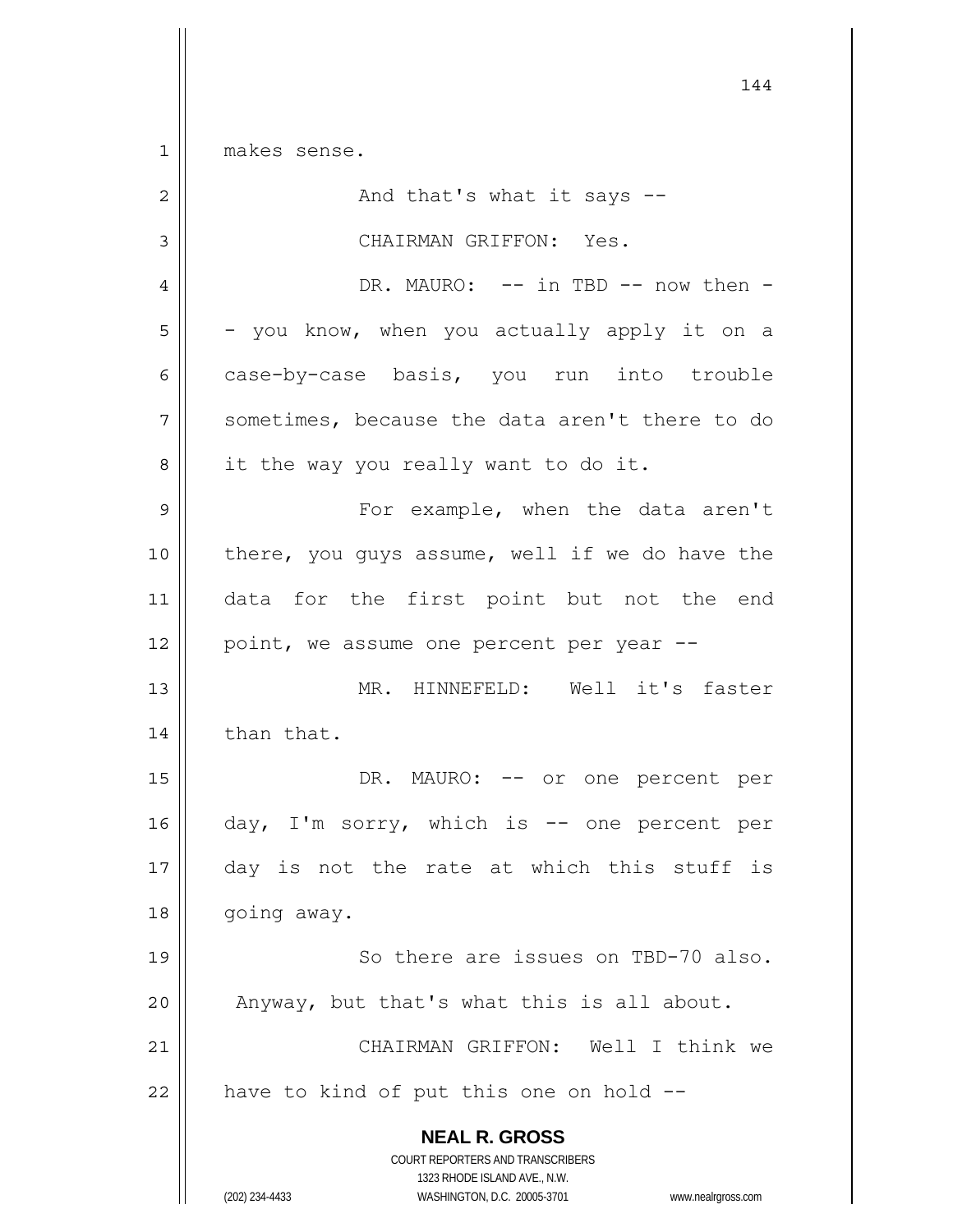| $\mathbf 1$    | MR. HINNEFELD: Yes, and actually                                                                    |
|----------------|-----------------------------------------------------------------------------------------------------|
| $\overline{2}$ | this is one I pulled out, and I've got the                                                          |
| 3              | technical documents in my briefcase, thinking                                                       |
| 4              | that I would have time to think of $-$ - you                                                        |
| 5              | know, take some shot at this, and I haven't.                                                        |
| 6              | So this is $-$ let's see, this is a                                                                 |
| 7              | -- well, I'm not sure if it's an OCAS or not.                                                       |
| 8              | This needs additional work. You just can't                                                          |
| 9              | be, you know --                                                                                     |
| 10             | CHAIRMAN GRIFFON: I think that                                                                      |
| 11             | applies for one, two and three.                                                                     |
| 12             | MR. HINNEFELD: And I think it                                                                       |
| 13             | applies to 3-F, as well, because if I'm not                                                         |
| 14             | mistaken looking -- you had a comment -- then                                                       |
| 15             | you highlighted area on three, and three is --                                                      |
| 16             | I've got to look and see what three is real                                                         |
|                |                                                                                                     |
| 17             | quick.                                                                                              |
| 18             | DR. MAURO: There's no doubt that,                                                                   |
| 19             | when it comes to residual period, we have a                                                         |
| 20             | standing issue on how you deal with re-                                                             |
| 21             | suspension inhalation.                                                                              |
| 22             | MR. HINNEFELD: Yes.                                                                                 |
|                | <b>NEAL R. GROSS</b>                                                                                |
|                | COURT REPORTERS AND TRANSCRIBERS                                                                    |
|                | 1323 RHODE ISLAND AVE., N.W.<br>(202) 234-4433<br>WASHINGTON, D.C. 20005-3701<br>www.nealrgross.com |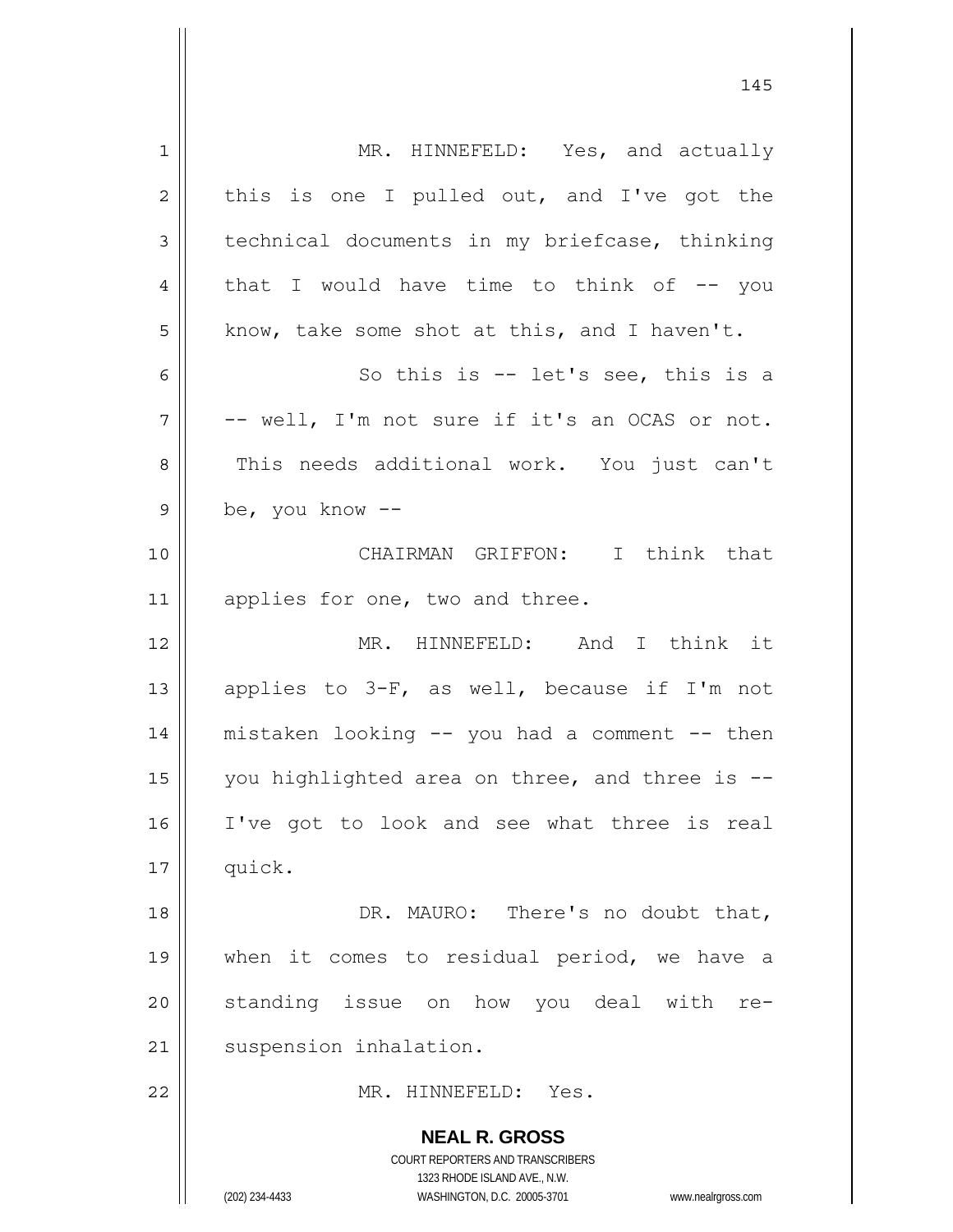| $\mathbf{1}$   | DR. MAURO: You know, we know that                                   |
|----------------|---------------------------------------------------------------------|
| $\overline{2}$ | ten to the minus $six$ -- you know, that's --                       |
| 3              | time and again we run into that.                                    |
| 4              | MR. HINNEFELD: I think -- I think                                   |
| 5              | 121.3 is -- I think that mean is during the                         |
| 6              | residual period, if I'm not mistaken.                               |
| 7              | CHAIRMAN GRIFFON: I think -- I                                      |
| 8              | think you're right.                                                 |
| 9              | DR. MAURO: 123, this is the --                                      |
| 10             | MR. HINNEFELD: 121.3 is                                             |
| 11             | inappropriate data used for modeling                                |
| 12             | inhalation ingestion -- intake.                                     |
| 13             | DR. MAURO: Oh, I'm looking at --                                    |
| 14             | MR. HINNEFELD: Intake --                                            |
| 15             | CHAIRMAN GRIFFON: Yes, I think                                      |
| 16             | you're right.                                                       |
| 17             | MR. HINNEFELD: I think -- I think                                   |
| 18             | it's during the residual period, so I think                         |
| 19             | it's very much the same. I mean, it's the                           |
| 20             | same kind of thing as one, with a different,                        |
| 21             | you know, exposure about it --                                      |
| 22             | CHAIRMAN GRIFFON: Yes.                                              |
|                |                                                                     |
|                | <b>NEAL R. GROSS</b><br><b>COURT REPORTERS AND TRANSCRIBERS</b>     |
|                | 1323 RHODE ISLAND AVE., N.W.                                        |
|                | (202) 234-4433<br>WASHINGTON, D.C. 20005-3701<br>www.nealrgross.com |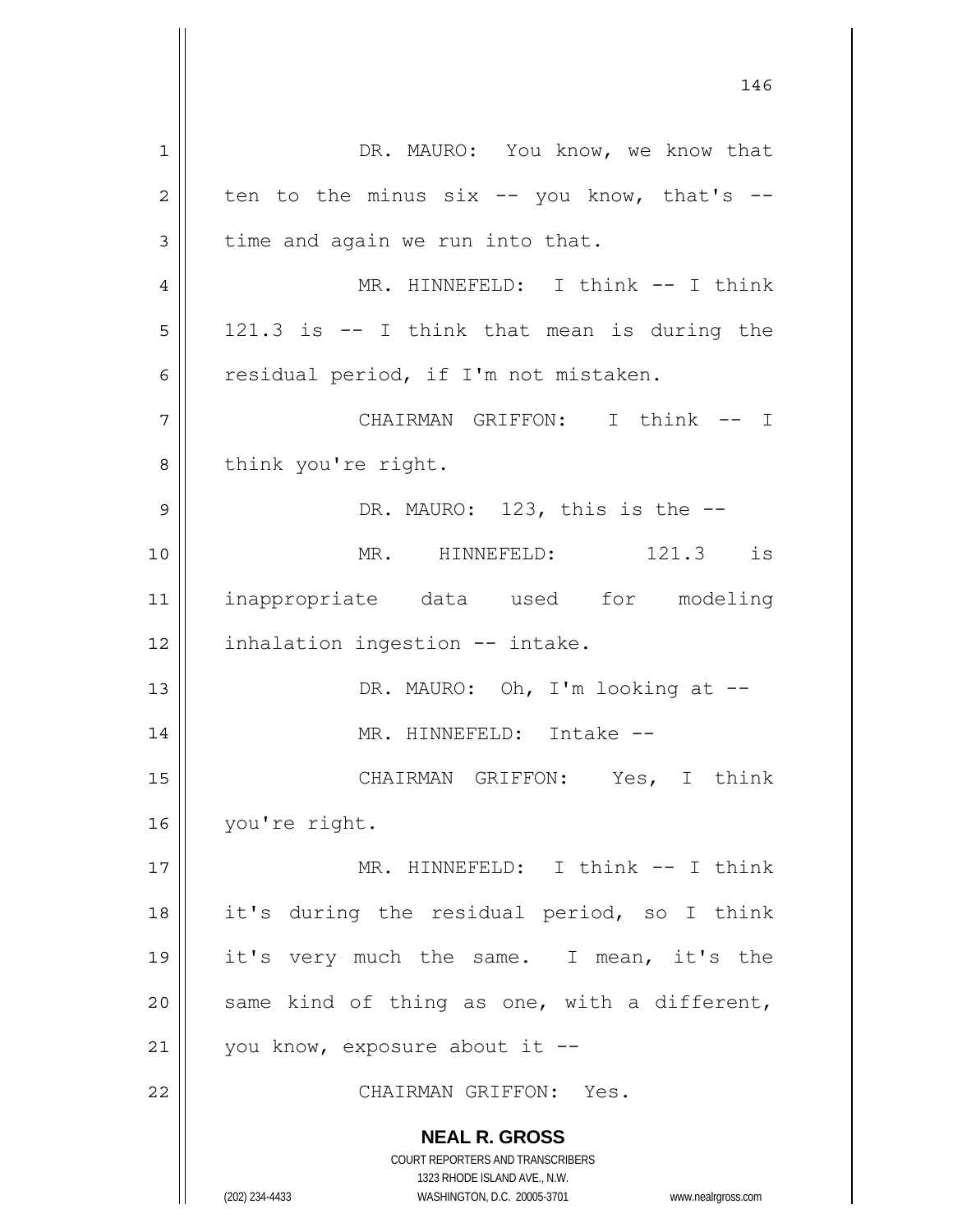|                | 147                                                                     |
|----------------|-------------------------------------------------------------------------|
| 1              | DR. MAURO: Yes, different --                                            |
| $\overline{2}$ | MR. HINNEFELD: -- if I'm not                                            |
| 3              | mistaken.                                                               |
| 4              | CHAIRMAN GRIFFON: I think you're                                        |
| 5              | right. I think it's correct.                                            |
| 6              | So they're going to be put on hold,                                     |
| 7              | all three of those, I think, Stu, just --                               |
| 8              | MR. HINNEFELD: Yes.                                                     |
| 9              | CHAIRMAN GRIFFON: It sounds like                                        |
| 10             | you've looked into it, but you might have to                            |
| 11             | just go back to ORAU and get a better                                   |
| 12             | explanation on -- than what you have right                              |
| 13             | now.                                                                    |
| 14             | MR. HINNEFELD: Yes, I have -- we                                        |
| 15             | have to expand on this explanation a little                             |
| 16             | bit, so $-$ -                                                           |
| 17             | CHAIRMAN GRIFFON: Okay.                                                 |
| 18             | MR. HINNEFELD: Yes, in fact, if I                                       |
| 19             | had paid more attention to my handwritten                               |
| 20             | notes on my sheet here, I would have realized                           |
| 21             | that I don't have a check mark by that one,                             |
| 22             | which would indicate I didn't try to fix it.                            |
|                | <b>NEAL R. GROSS</b>                                                    |
|                | <b>COURT REPORTERS AND TRANSCRIBERS</b><br>1323 RHODE ISLAND AVE., N.W. |
|                | (202) 234-4433<br>WASHINGTON, D.C. 20005-3701<br>www.nealrgross.com     |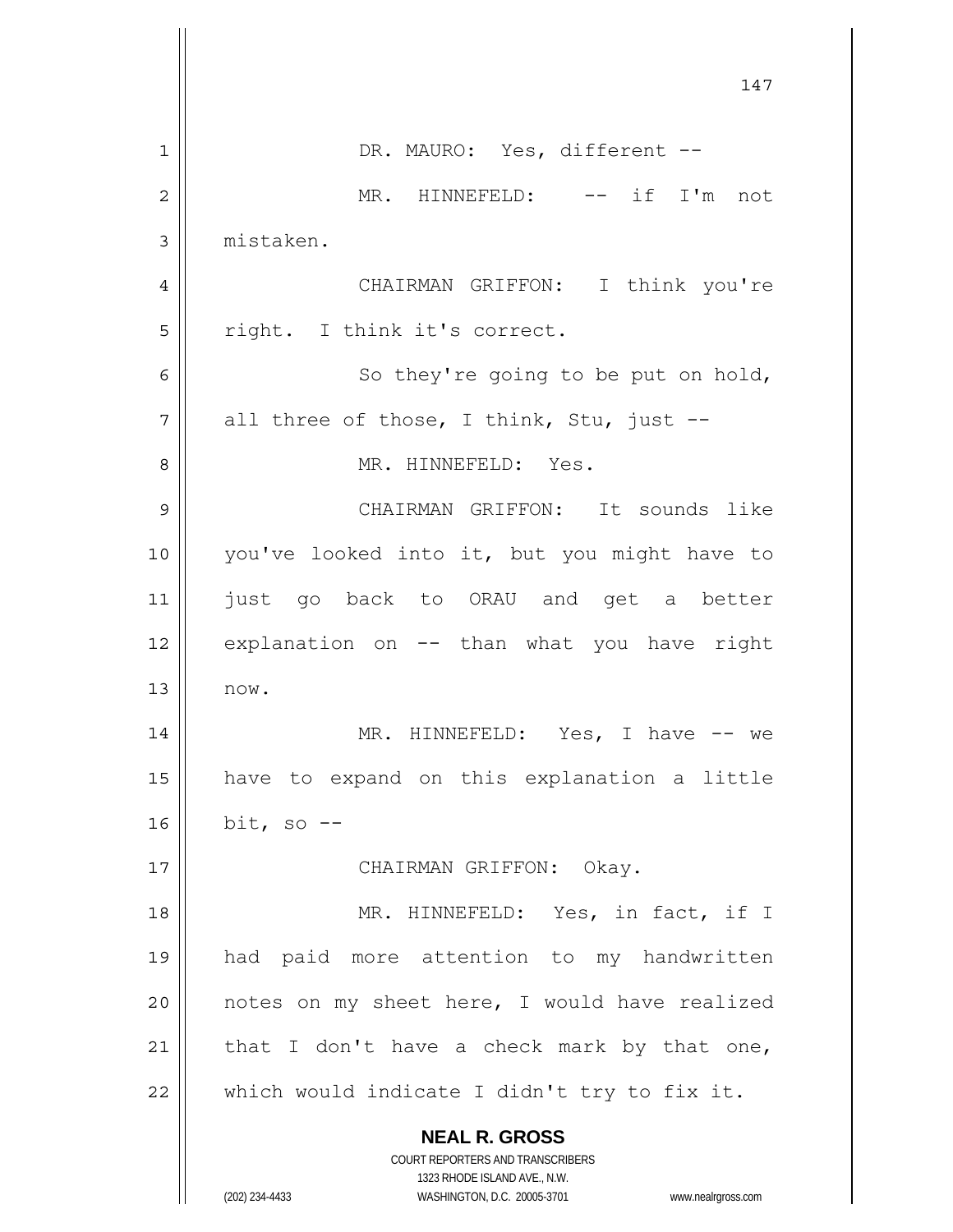**NEAL R. GROSS** COURT REPORTERS AND TRANSCRIBERS 1323 RHODE ISLAND AVE., N.W. (202) 234-4433 WASHINGTON, D.C. 20005-3701 www.nealrgross.com 148 1 2 3 4 5 6 7 8 9 10 11 12 13 14 15 16 17 18 19 20 21 22 CHAIRMAN GRIFFON: All right, then I'm moving down to 122.1 as the next one. MR. HINNEFELD: And I believe this is the same -- CHAIRMAN GRIFFON: Yes -- MR. HINNEFELD: -- 121.2, which is using the full distribution -- CHAIRMAN GRIFFON: Full distribution versus -- MR. HINNEFELD: -- for again what seems to be a likely highly-exposed person. CHAIRMAN GRIFFON: So it's the same -- I mean you don't have a response on that one? MR. HINNEFELD: Yes, we don't have anything on that. CHAIRMAN GRIFFON: 122.3 -- MR. HINNEFELD: I didn't have anything -- I didn't have a note for that. DR. MAURO: This is the rod and billet exposure. CHAIRMAN GRIFFON: Yes.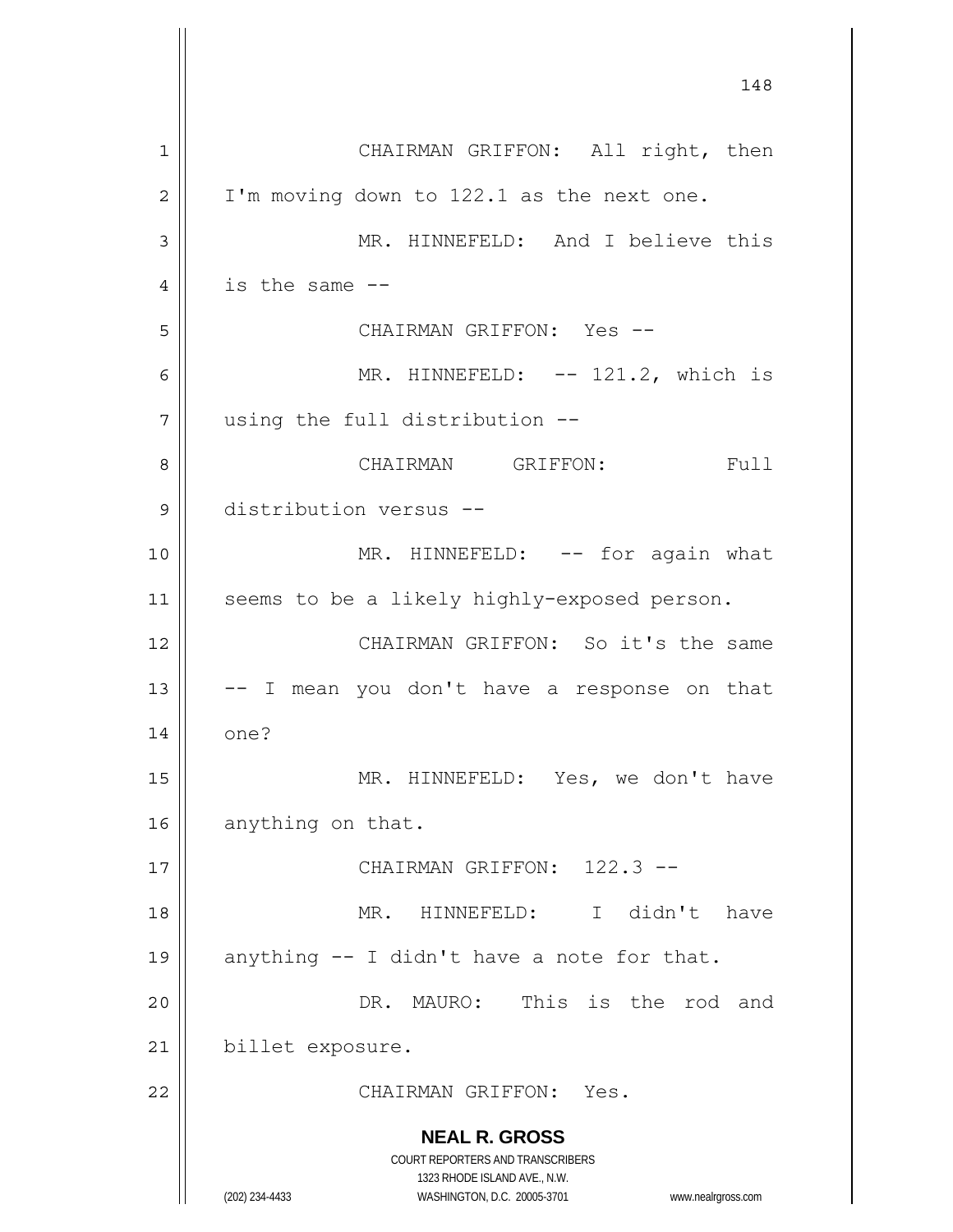**NEAL R. GROSS** COURT REPORTERS AND TRANSCRIBERS 1323 RHODE ISLAND AVE., N.W. (202) 234-4433 WASHINGTON, D.C. 20005-3701 www.nealrgross.com 1 2 3 4 5 6 7 8 9 10 11 12 13 14 15 16 17 18 19 20 21 22 DR. MAURO: I think this guy might have been a furnace operator. CHAIRMAN GRIFFON: I think you're right. He had a high exposure. DR. MAURO: And he was only working with billets. CHAIRMAN GRIFFON: Yes, it was this question, SC&A feels that it may not be bounding for this particular worker -- DR. MAURO: No, this is a --CHAIRMAN GRIFFON: -- because it was a high -- yes. MR. HINNEFELD: Oh well, isn't that the same, though? I mean,  $122 - -$  yes  $- - 122 -$ - CHAIRMAN GRIFFON: Same kind of -- MR. HINNEFELD: 122.3 is much the same as 122.1. It's the same kind of thing. This is a highly exposed person. DR. MAURO: Yes. MR. HINNEFELD: Aren't they -aren't they pretty much  $--$  I mean, it may be  $-$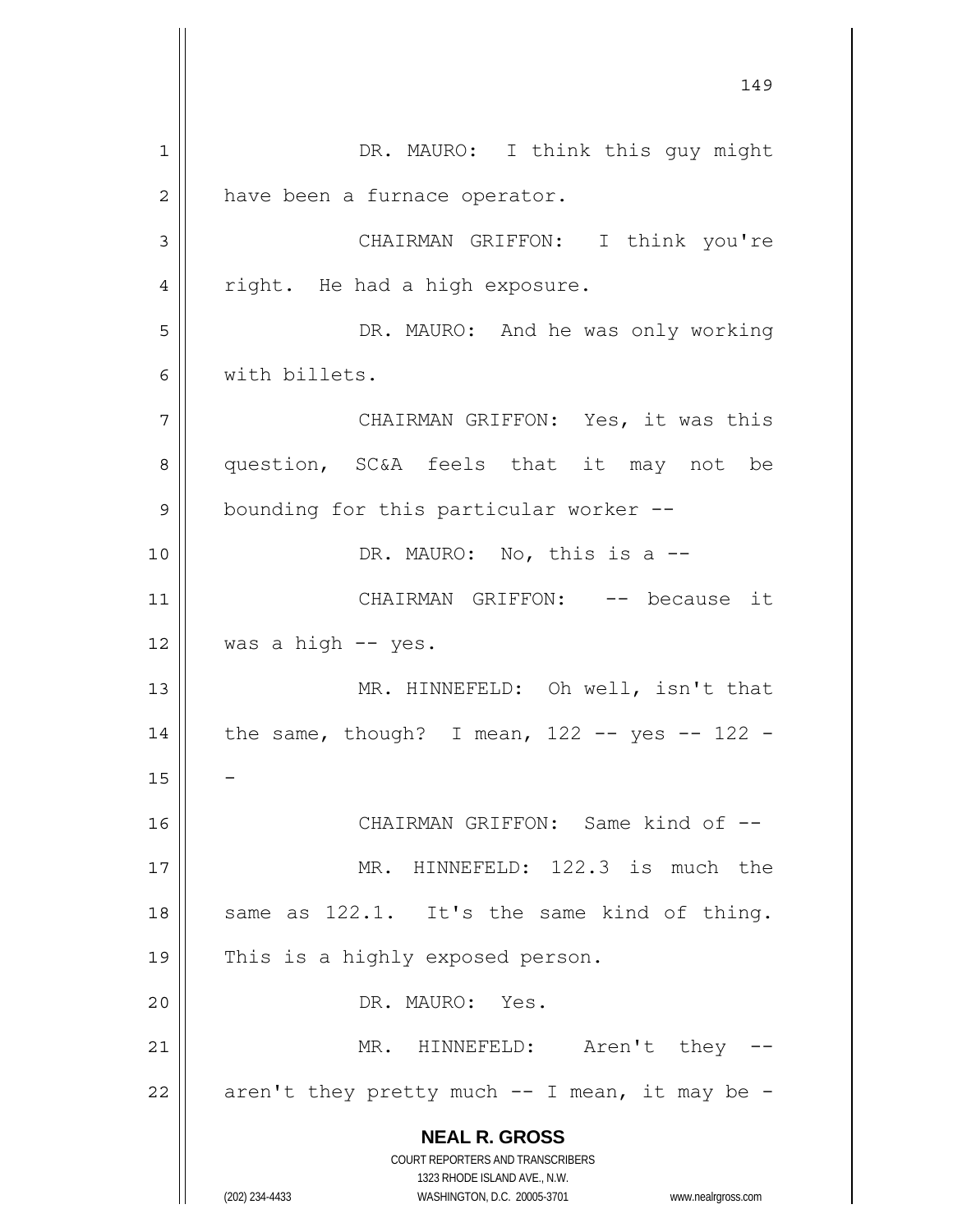1 2 - I think it's different exposure modes, or something?

<u>150</u>

3 4 5 6 7 8 9 DR. MAURO: Yes. You know, if I had the full case in front of me, if I remember a case where the guy was a furnace heater -- the furnace where you heat up the billets. The billets come in, you heat them up, so that they can be rolled into rods. His full-time job was to work with billets --

MR. HINNEFELD: Right.

11 12 13 14 15 16 17 18 19 20 21 22 DR. MAURO: -- and I think that the default method here, if I remember correctly, was that there's a 50/50 between rods and billets. It turns out the exposure rate from billets is about twice as high as the exposure rates from rods, because of the size and geometry, so we felt that, as applied -- that approach -- that fundamental approach, the  $50/50$  -- three and a half hours each a day, is good, but not for this guy, because this guy is working entirely with billets, and as a result of that -- not only that, he may be

> **NEAL R. GROSS** COURT REPORTERS AND TRANSCRIBERS

> > 1323 RHODE ISLAND AVE., N.W.

(202) 234-4433 WASHINGTON, D.C. 20005-3701 www.nealrgross.com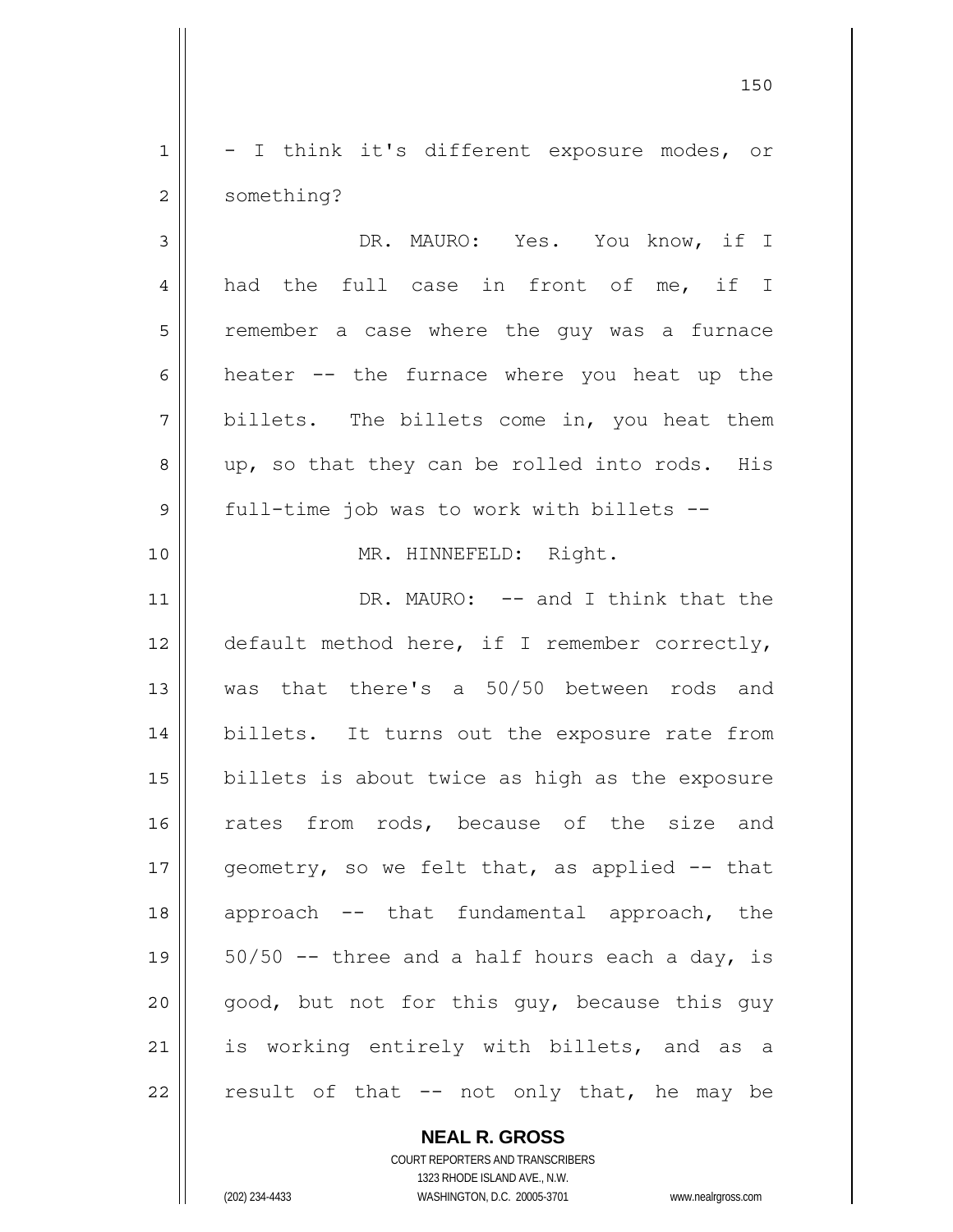**NEAL R. GROSS** COURT REPORTERS AND TRANSCRIBERS 1323 RHODE ISLAND AVE., N.W. (202) 234-4433 WASHINGTON, D.C. 20005-3701 www.nealrgross.com 1 2 3 4 5 6 7 8 9 10 11 12 13 14 15 16 17 18 19 20 21 22 working with more than one billet, because right now, it's based on a single billet. His external exposure rate could be substantially higher than -- I think we said about a factor of two higher -- or 40 percent. It's coming back, 40 percent higher, because of the kind of work he does. And whether that's -- how important that is to the  $-$ - but if 40 percent is  $-$ - CHAIRMAN GRIFFON: It's listed in NIOSH's response, I think. It says it only shifts the POC from 28.5 to 29.3, right? DR. MAURO: Oh, is that right? Oh, okay. MR. HINNEFELD: I think we've seen that one earlier. DR. MAURO: I believe that. CHAIRMAN GRIFFON: Right, right. DR. MAURO: Bear in mind when we -- CHAIRMAN GRIFFON: But the question could remain that  $--$  I mean, the question could remain that  $--$  that  $--$  I mean, the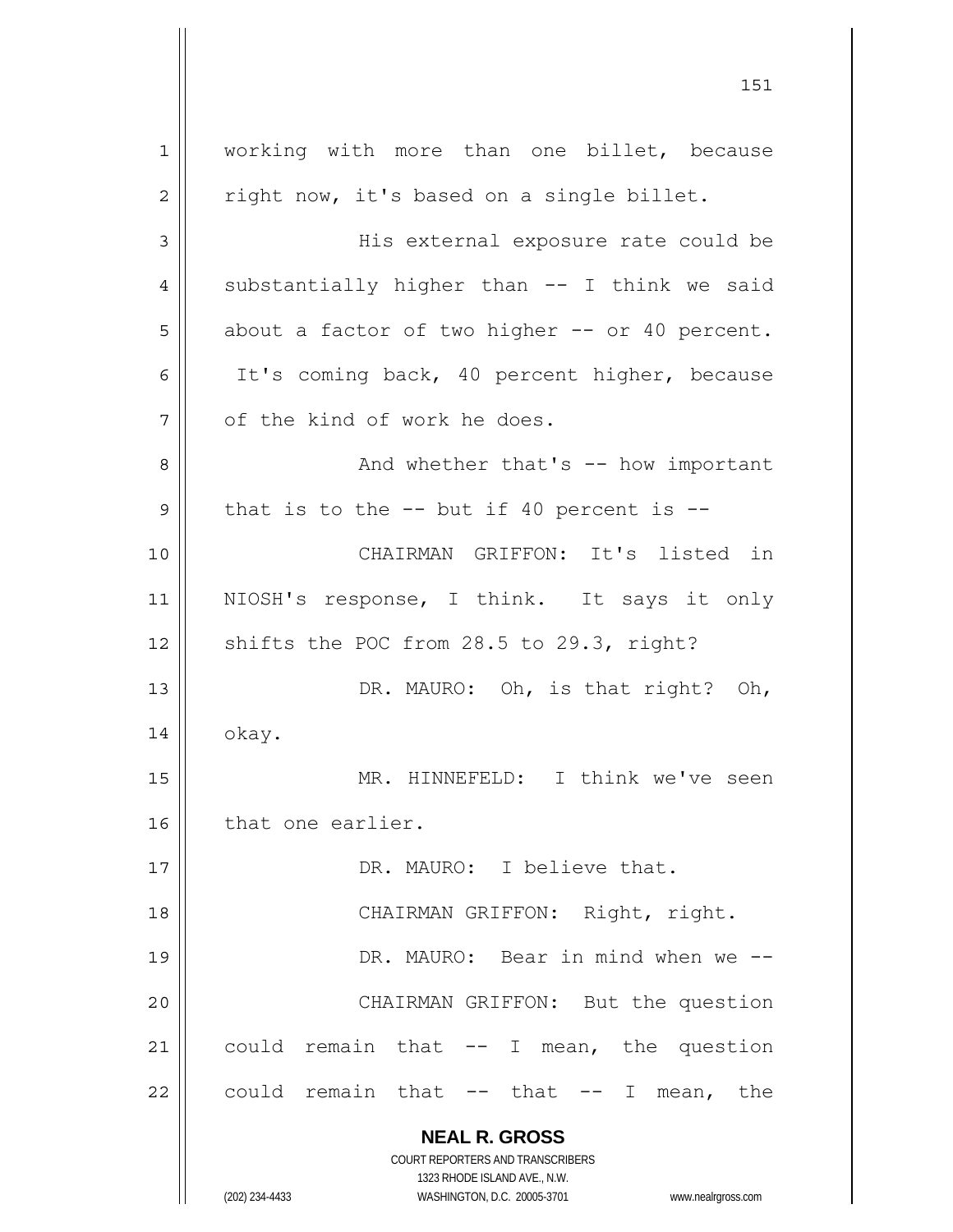**NEAL R. GROSS** COURT REPORTERS AND TRANSCRIBERS 1 2 3 4 5 6 7 8 9 10 11 12 13 14 15 16 17 18 19 20 21 22 question could remain that, you know, for this -- for -- you know, how is that type of worker handled. I mean, in this case it didn't really affect the POC. But the general question still stands. MR. HINNEFELD: It's a fairly specific example of -- DR. MAURO: Yes. MR. HINNEFELD: Is a one size fits all appropriate? DR. MAURO: Right. CHAIRMAN GRIFFON: Right. DR. MAURO: There are -- we've run into situations where -- in fact, it went the other way the last time. Remember when we talked about the nurse, where they were assigning a generic -- CHAIRMAN GRIFFON: Right. DR. MAURO: -- I mean, we went the other way. We said, listen, you were giving this nurse exposure that no way that she could get. And now we have the opposite. Now this

1323 RHODE ISLAND AVE., N.W.

(202) 234-4433 WASHINGTON, D.C. 20005-3701 www.nealrgross.com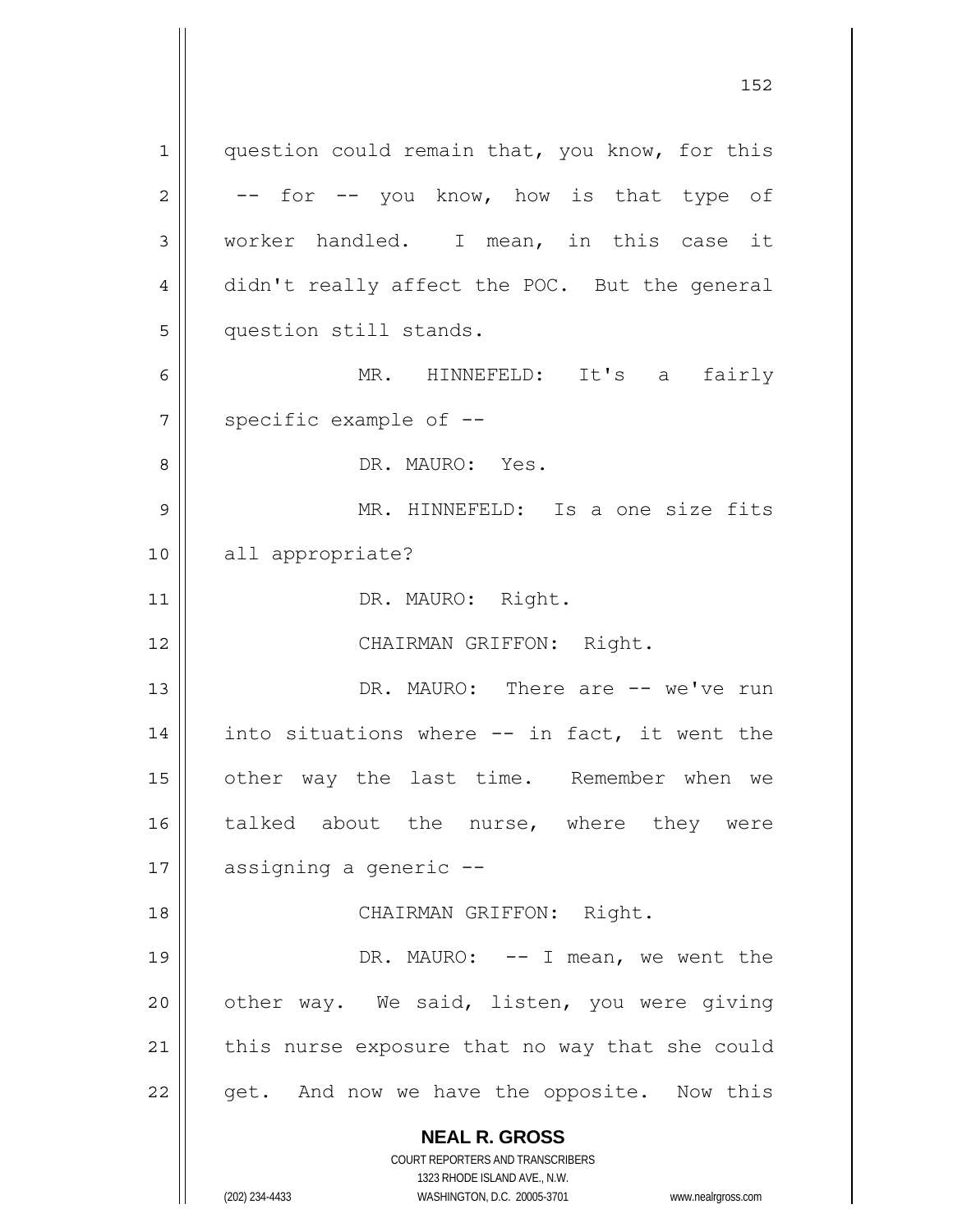**NEAL R. GROSS** COURT REPORTERS AND TRANSCRIBERS 1 2 3 4 5 6 7 8 9 10 11 12 13 14 15 16 17 18 19 20 21 22 guy is a furnace operator. He's going to be on the other side of these. For the one size fits all, it doesn't always work very well. And I guess that's a critique that is I think a little bit more intentioned. It could be, wait a minute, this guy's a little bit different than the average guy. I don't know if you guys want to do that, but that's how we see it. MR. HINNEFELD: One size fits all are convenient. DR. MAURO: Convenient, yes. MR. SIEBERT: As simple as possible. MR. HINNEFELD: The -- even I can understand those dose models sometimes, but the, the way it's constructed, the valid point, I think the real point here is constructed as a distribution, as if we don't know exactly, we think this is a likely median estimate, and we think this is a likely bounding estimate for people who work there,

153

1323 RHODE ISLAND AVE., N.W. (202) 234-4433 WASHINGTON, D.C. 20005-3701 www.nealrgross.com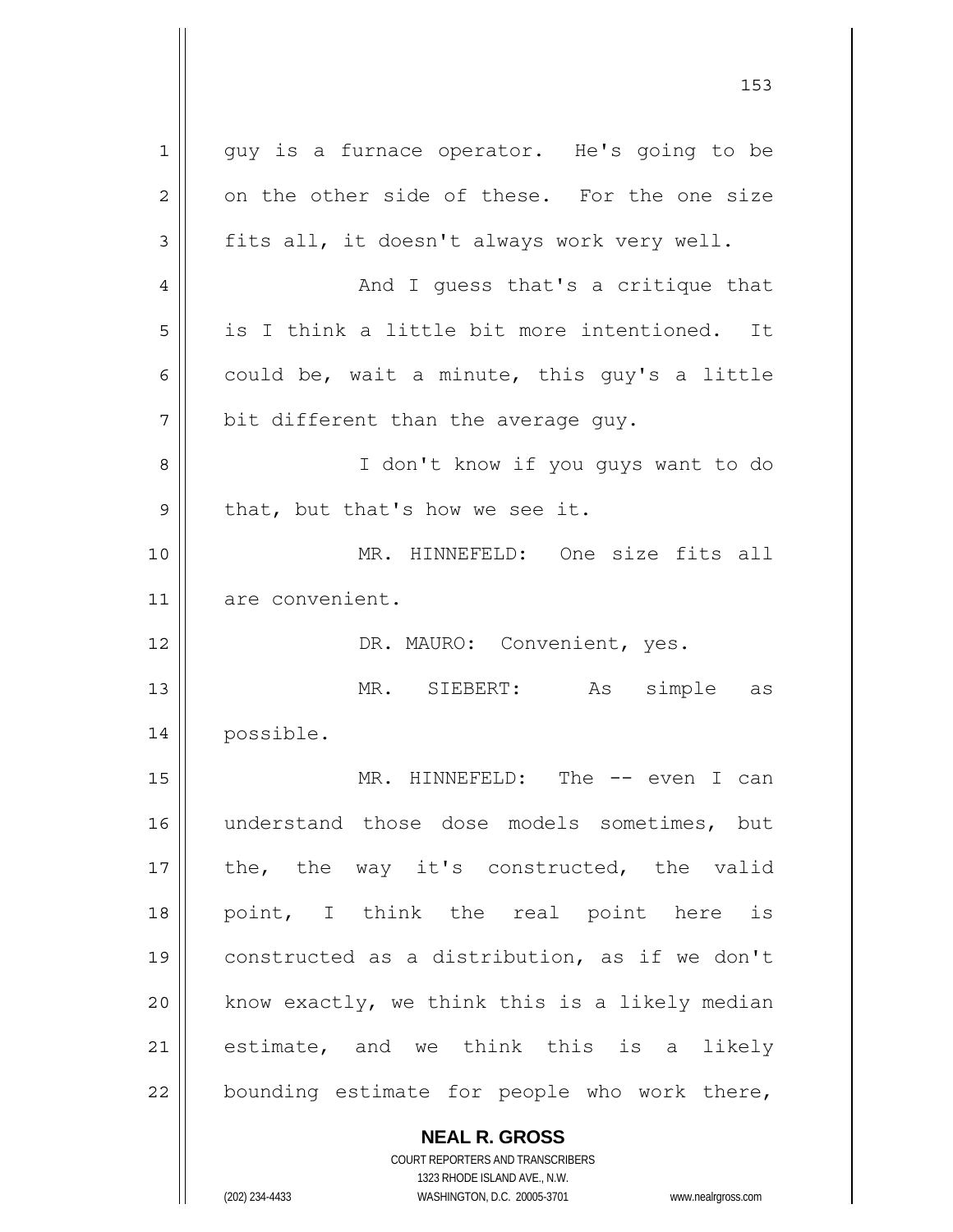1 2 3 4 5 6 7 without saying specifically, this is the most -- we're going to reconstruct the most highly exposed people, even though there could be uncertainty in that, and you could say this is what we expect, and this is what the upper limit could be of the most highly exposed people.

8 9 10 11 12 13 And just for -- so that we're - because we're not confident of our ability really overall to sort people into high and modest, we're just going to give it to everybody, which is why we gave it to the nurse.

14 15 16 17 18 19 20 21 22 You know, because we're not really that confident of our ability in every case. And so -- so we've done that on a number of occasions. Now in this case we didn't -- we didn't write it that way. We said this is what we believe, you know, is the dose rate. We didn't really say that it's -- or provide any evidence that this is likely as high as even the most highly exposed person could have

**NEAL R. GROSS**

COURT REPORTERS AND TRANSCRIBERS 1323 RHODE ISLAND AVE., N.W. (202) 234-4433 WASHINGTON, D.C. 20005-3701 www.nealrgross.com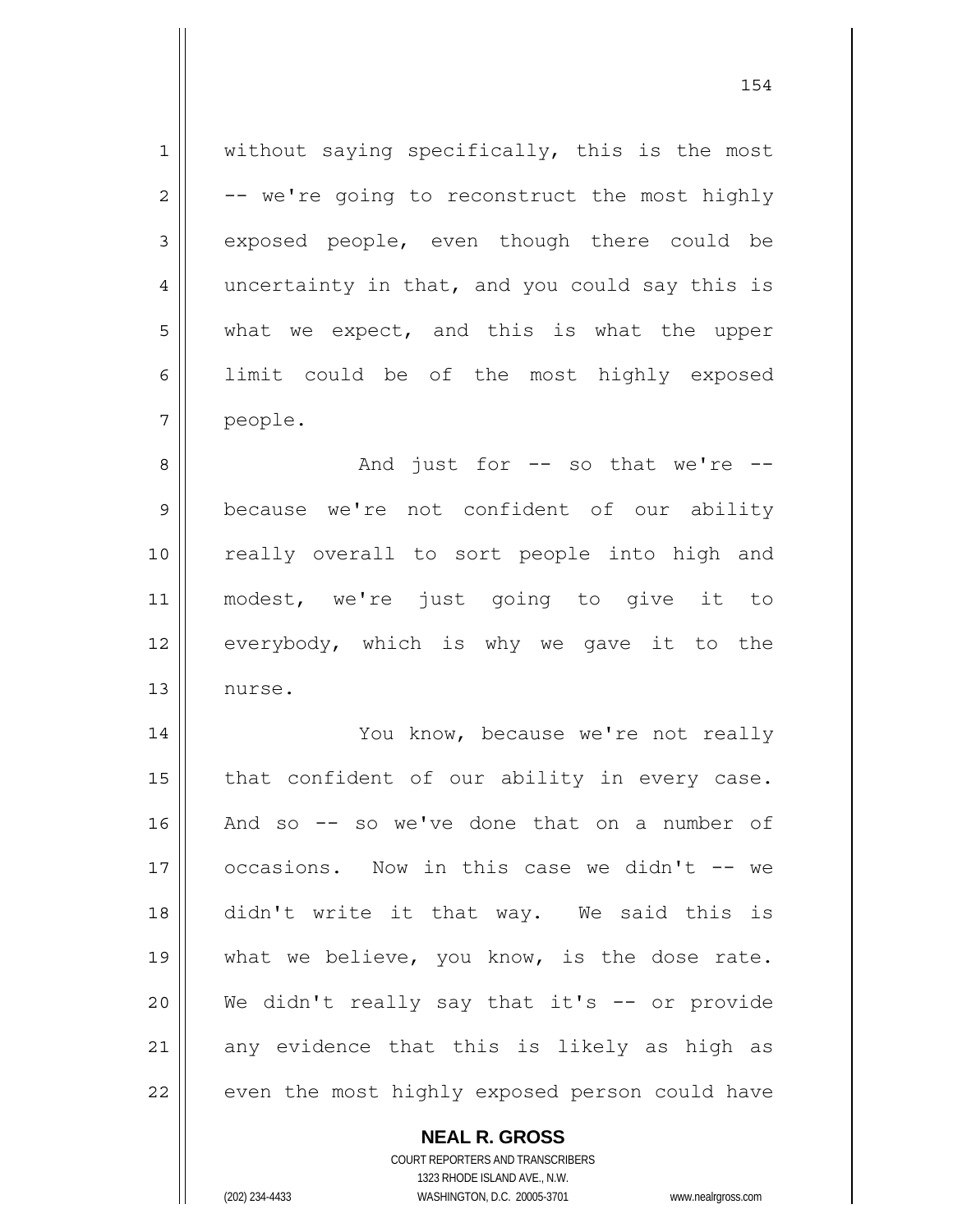**NEAL R. GROSS** COURT REPORTERS AND TRANSCRIBERS 1323 RHODE ISLAND AVE., N.W. <u>155 میں اس کی استعمال کرتا ہے۔ اس کی اس کی اس کی اس کی اس کی اس کی اس کی اس کی اس کی اس کی اس کی اس کی اس کی</u> 1 2 3 4 5 6 7 8 9 10 11 12 13 14 15 16 17 18 19 20 21 22 been exposed to -- CHAIRMAN GRIFFON: Right, right. I think that was the question. MR. HINNEFELD: -- which, it seems to be it. DR. MAURO: Well in your defense, I will argue that the very assumption that a person is going to be one foot away -- CHAIRMAN GRIFFON: For all of that time. DR. MAURO: -- in front of a billet, so in other words, you're almost, in a funny way, you're sort of caught between a rock and a hard place. In other words, you come up with a fundamental one size fits all. You say we're going to apply this to everybody, where they're standing one foot away from the billet, and they're there for seven hours a day. Now right off the bat, that approach itself is extremely conservative, because it's unlikely anyone's going to be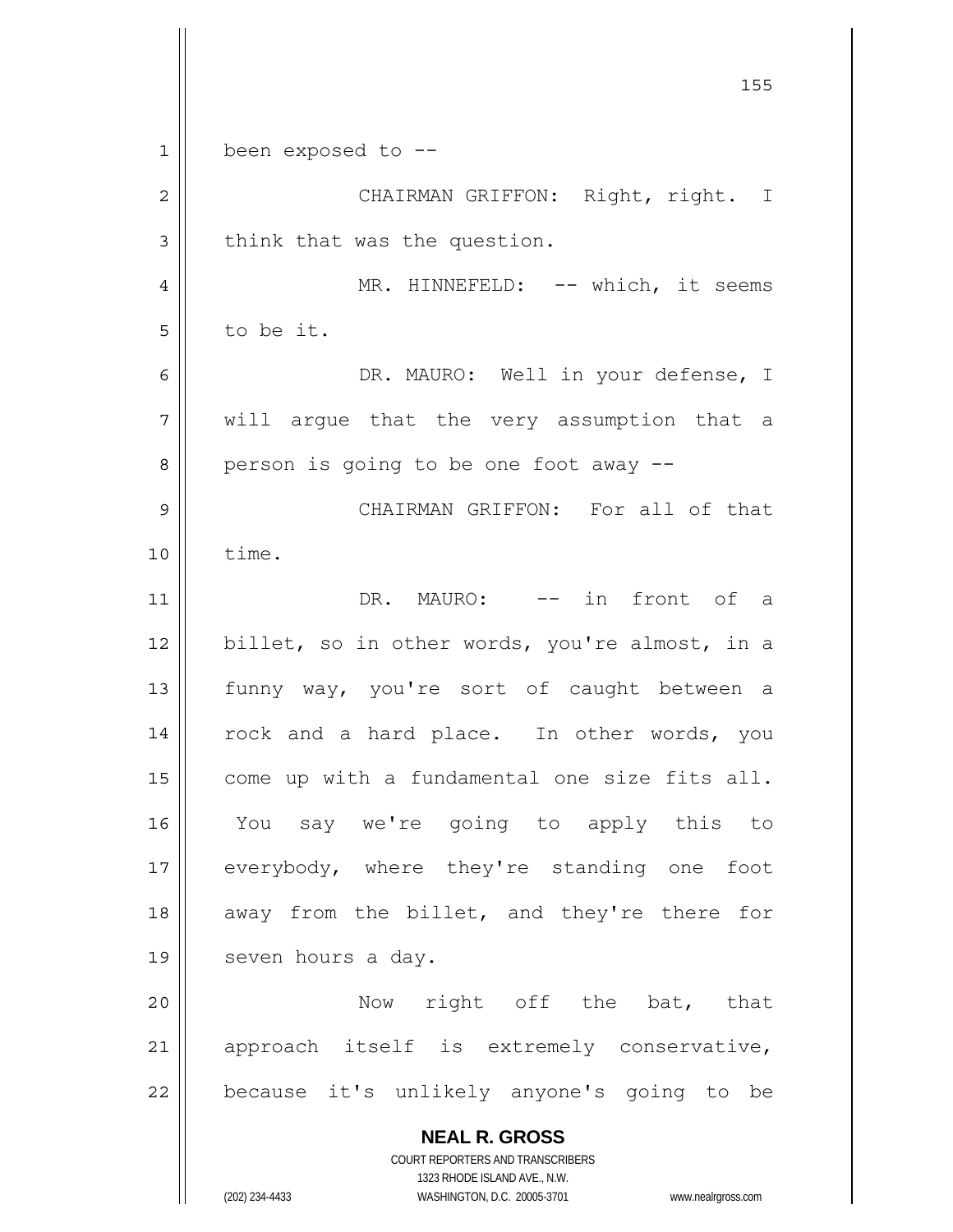1 2 doing that, but that's what you're doing, so therefore, that's a given.

3 4 5 6 7 8 9 10 11 12 13 14 15 16 17 Now but then you come along with a person who -- that, you know, you say well what do we do about this other guy who only works with billets, he may be working with multiple billets, and I don't know how long he stays in front of it, but is it possible that for him we've got to treat him special. So it's -- you're in a funny spot. You know, the fundamental model you use - there's no doubt that that's conservative, but there's also no doubt that he probably has a potential for exposure that's substantially higher than, say, most of the other workers. And most of the other workers are probably not going to get that exposure.

18 19 20 21 MR. HINNEFELD: Yes, I understand. CHAIRMAN GRIFFON: And I think that's why it was a remaining action, because we wanted to see --

MR. HINNEFELD: Yes.

**NEAL R. GROSS** COURT REPORTERS AND TRANSCRIBERS

1323 RHODE ISLAND AVE., N.W.

22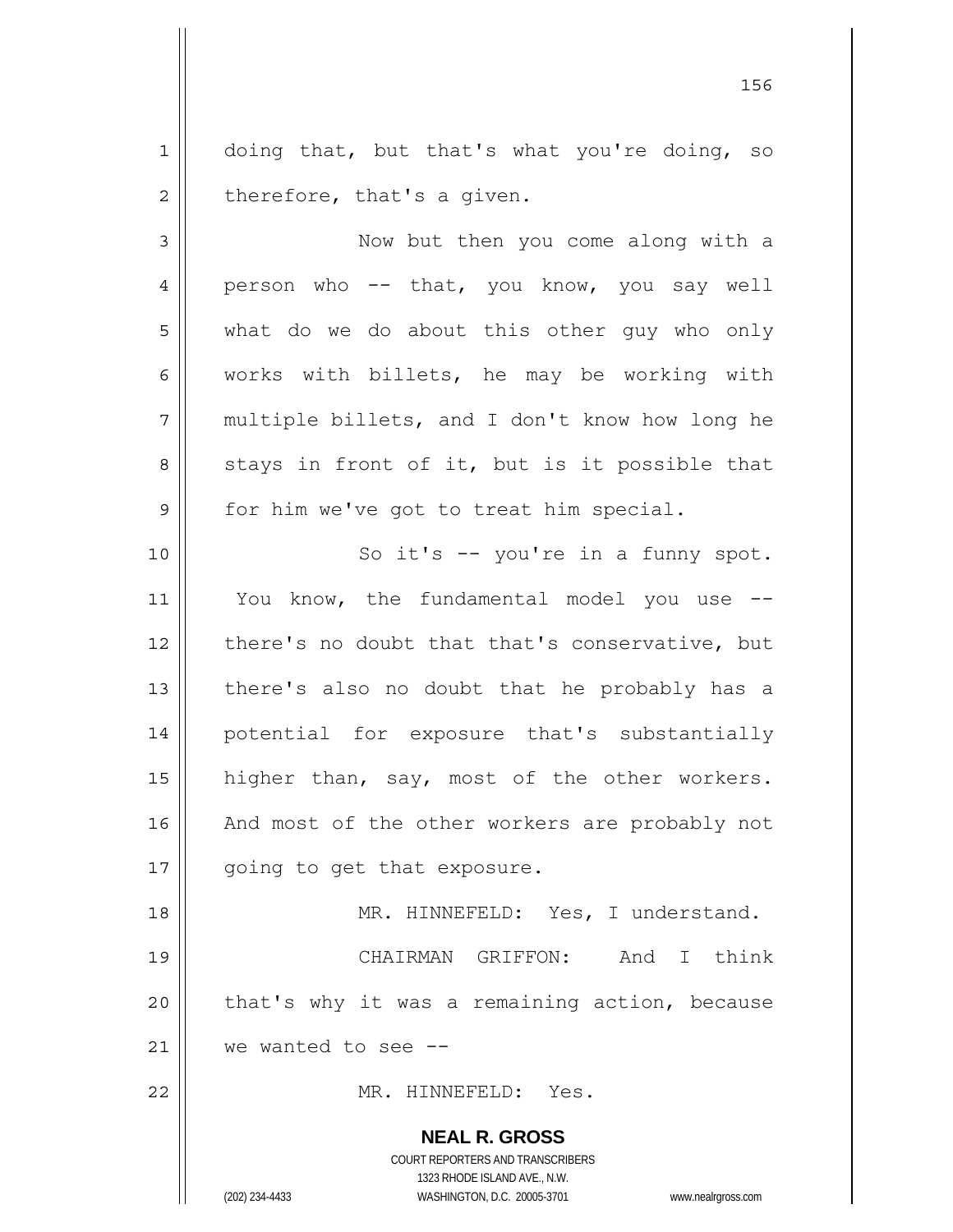**NEAL R. GROSS** COURT REPORTERS AND TRANSCRIBERS 1323 RHODE ISLAND AVE., N.W. (202) 234-4433 WASHINGTON, D.C. 20005-3701 www.nealrgross.com 1 2 3 4 5 6 7 8 9 10 11 12 13 14 15 16 17 18 19 20 21 22 CHAIRMAN GRIFFON: -- if your approach left the dose reconstructor the flexibility to assign a higher amount for some job types or whatever. MR. HINNEFELD: Well, I mean, right  $now --$  CHAIRMAN GRIFFON: Right now it doesn't. DR. MAURO: Well, in a way, you  $know$   $--$  CHAIRMAN GRIFFON: I guess that's why it remained, because obviously it doesn't affect this particular case very much. MR. HINNEFELD: And the other interpretation of this is that the model is constructed, even though it wasn't constructed this way, but the way the numbers come out is an estimate of as high as anyone could have been exposed on this plant. Now that's not the way it's written and constructed. DR. MAURO: I think that if he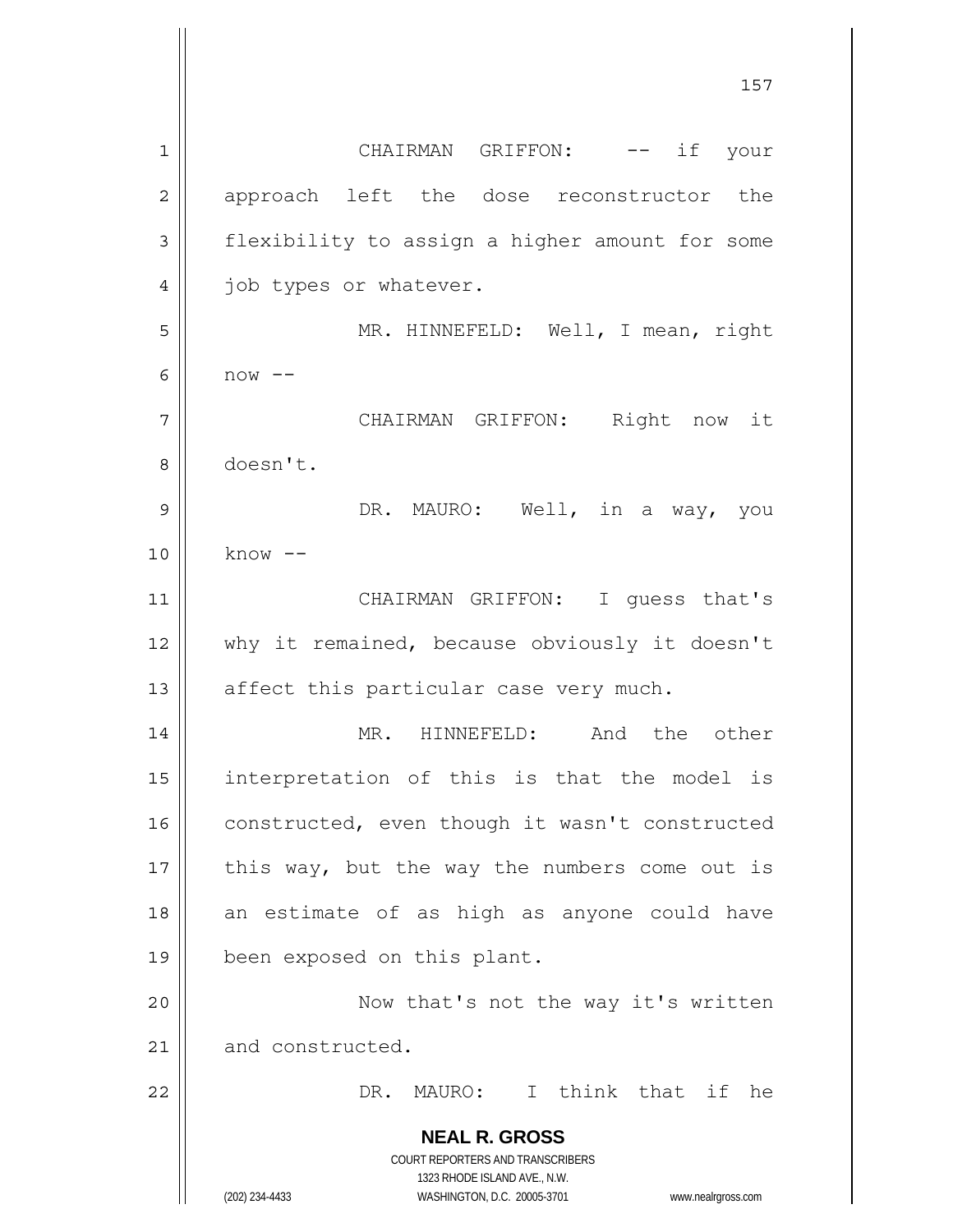1 would have written it that way --

158

| $\overline{2}$ | MR. HINNEFELD: If you had written              |
|----------------|------------------------------------------------|
| 3              | it that way, and you said, because we're not   |
| 4              | confident of our ability to sort -- now some   |
| 5              | we could probably sort. But we don't           |
| 6              | necessarily feel confident of sorting all      |
| 7              | these job titles, and we may not even know job |
| 8              | titles.                                        |
| $\mathsf 9$    | DR. MAURO: Yes.                                |
| 10             | MR. HINNEFELD: We're just going to             |
| 11             | apply this -- we think this is as high as      |
| 12             | anybody could have gotten exposed.             |
| 13             | You know, I think that's an                    |
| 14             | acceptable approach on something like this,    |
| 15             | but we didn't write the thing that way. We     |
| 16             | didn't write it. We wrote it more in lines of  |
| 17             | we're going to kind of homogenize the work     |
| 18             | experience here. We're going to include some   |
| 19             | rod exposure. We're going to include some      |
| 20             | billet exposure to sort of homogenize it, and  |
| 21             | so we didn't really try to write it for the    |
| 22             | most highly exposed.                           |

**NEAL R. GROSS**

COURT REPORTERS AND TRANSCRIBERS 1323 RHODE ISLAND AVE., N.W. (202) 234-4433 WASHINGTON, D.C. 20005-3701 www.nealrgross.com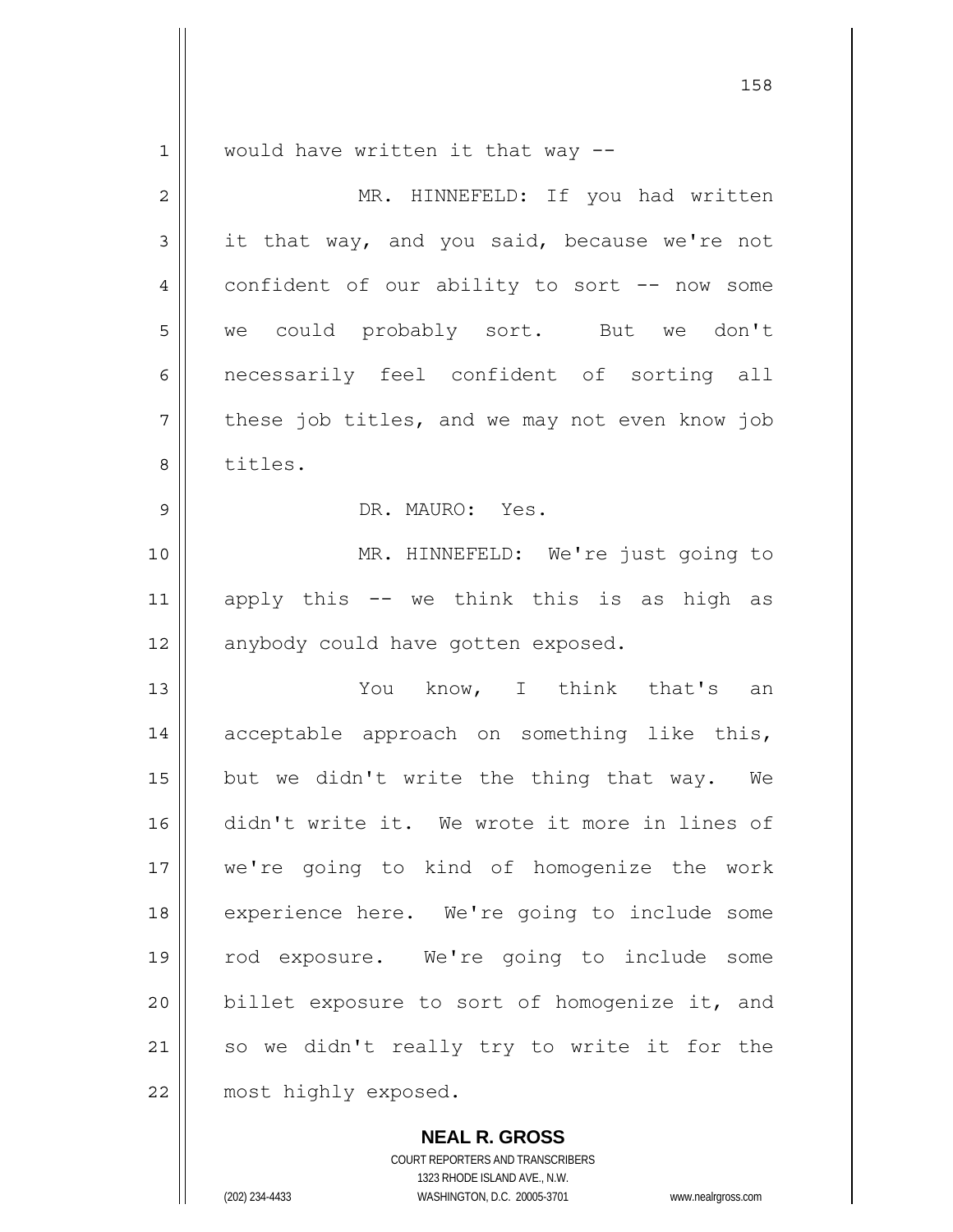| $\mathbf 1$    | DR. MAURO: One of the dilemmas,                                     |
|----------------|---------------------------------------------------------------------|
| $\overline{c}$ | too, is that, you know, since we're looking at                      |
| 3              | all of these different AWE sites, and what                          |
| 4              | they did at Bethlehem Steel was assume the                          |
| 5              | person is spending all day one foot away --                         |
| 6              | no, no, standing in front of an infinite slab                       |
| 7              | of uranium, where the dose rate at one foot is                      |
| 8              | two mR per hour.                                                    |
| 9              | So in other words, now we have a                                    |
| 10             | circumstance -- and I don't know what you do                        |
| 11             | about this, you know, because we're talking as                      |
| 12             | the years progress, and you mature, and your                        |
| 13             | models develop, now you have a group of                             |
| 14             | workers that worked at Bethlehem Steel as                           |
| 15             | being given an external dose that is pretty                         |
| 16             | high.                                                               |
|                |                                                                     |
| 17             | CHAIRMAN GRIFFON: Yes, this equity                                  |
| 18             | claim.                                                              |
| 19             | DR. MAURO: But now you have another                                 |
| 20             | group that's doing jobs that are, you know,                         |
| 21             | now you're getting a little<br>but<br>more                          |
| 22             | sophisticated. Well, this is really a billet                        |
|                | <b>NEAL R. GROSS</b>                                                |
|                | COURT REPORTERS AND TRANSCRIBERS                                    |
|                | 1323 RHODE ISLAND AVE., N.W.                                        |
|                | (202) 234-4433<br>WASHINGTON, D.C. 20005-3701<br>www.nealrgross.com |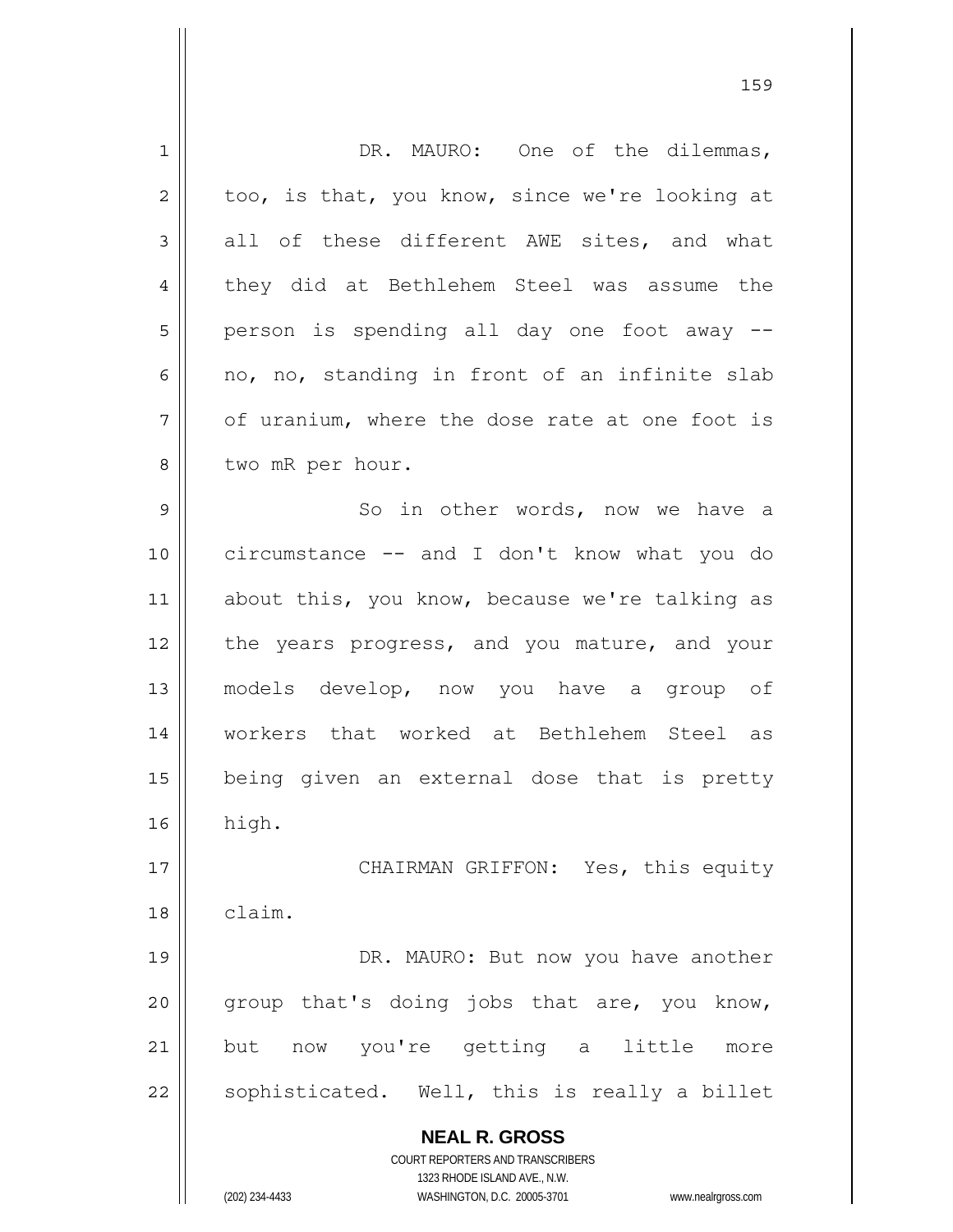$1$ or a rod.

| $\overline{2}$ | Well they were working with rods,             |
|----------------|-----------------------------------------------|
| 3              | also. They weren't working with big slabs of  |
| 4              | uranium. So then you say, well, what do you   |
| 5              | do now? Is it fair that they're getting this, |
| 6              | but they're getting that? I don't know.       |
| 7              | MR. HINNEFELD: Yes, and there is a            |
| 8              | lot of radiation monitoring data from the     |
| $\mathsf{S}$   | plants that did uranium -- or uranium metal   |
| 10             | handling that, you know, so there is this     |
| 11             | whole population of claimants out there who   |
| 12             | are -- who handled uranium metal who are      |
| 13             | monitored -- uranium metal and essentially    |
| 14             | nothing else, like Fernald I'm thinking of,   |
| 15             | and to a certain extent Y-12, but they're a   |
| 16             | little more exotic, that were monitored and   |
| 17             | handled that way.                             |
| 18             | And you've got this whole history             |
| 19             | of how high the exposures went at those sites |
| 20             | where the metal was handled, so there's a lot |
| 21             | of things that could kind of inform an answer |
| 22             | here, I think. But anyway, I have nothing new |

**NEAL R. GROSS** COURT REPORTERS AND TRANSCRIBERS

1323 RHODE ISLAND AVE., N.W.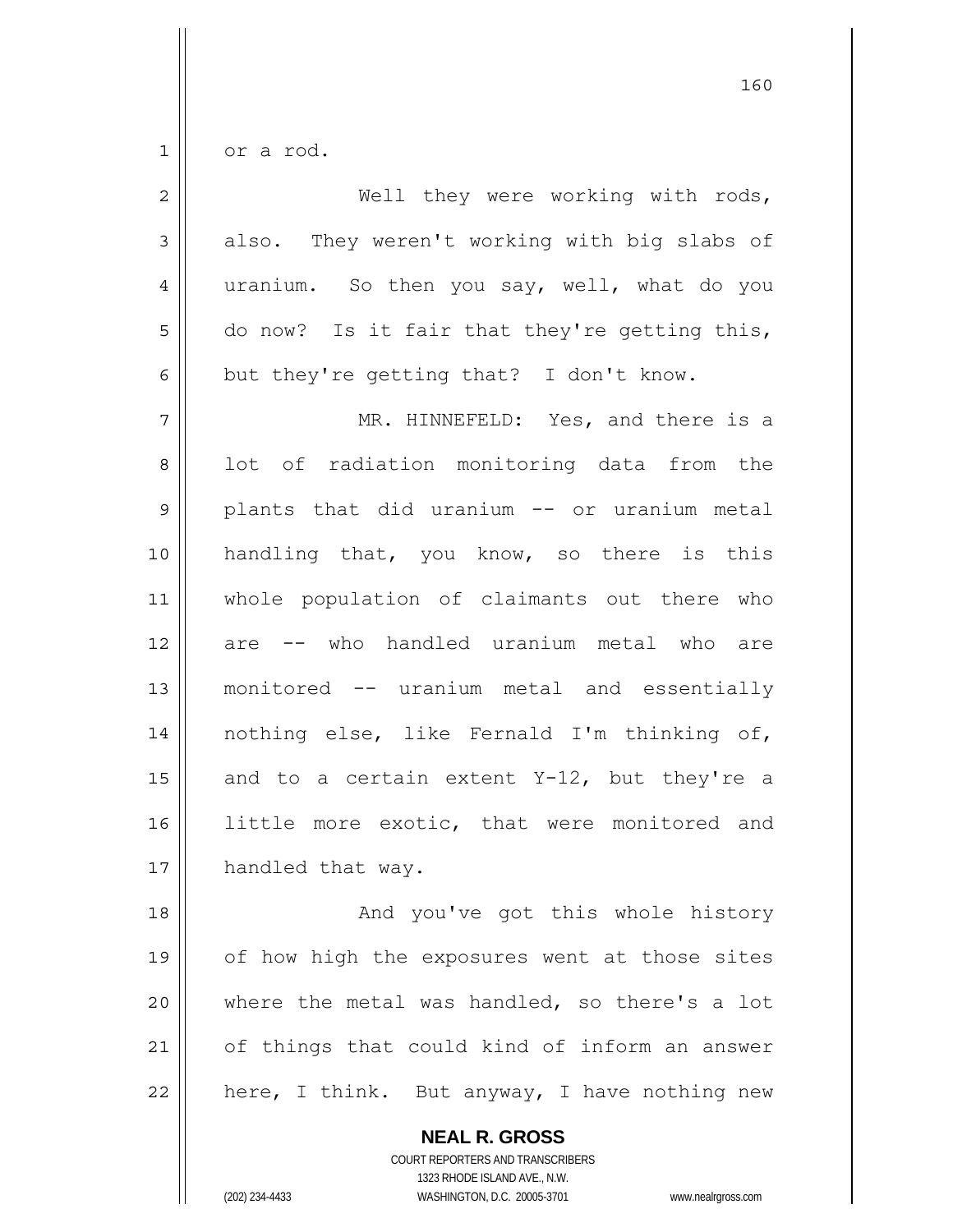**NEAL R. GROSS** COURT REPORTERS AND TRANSCRIBERS 1323 RHODE ISLAND AVE., N.W. (202) 234-4433 WASHINGTON, D.C. 20005-3701 www.nealrgross.com 1 2 3 4 5 6 7 8 9 10 11 12 13 14 15 16 17 18 19 20 21 22 on that -- on those findings, either, but I do, starting with the next one. CHAIRMAN GRIFFON: Yes, I think we've all agreed that it doesn't affect this particular case, but what I want to find out for the resolution is, are you going to modify your language in your, you know -- MR. HINNEFELD: I think something. I think -- CHAIRMAN GRIFFON: That's the question, and if so, how are you going to modify it? MR. HINNEFELD: Yes, yes. CHAIRMAN GRIFFON: All right. So moving on. So 122.7 -- MR. HINNEFELD: That has new information, thank goodness. CHAIRMAN GRIFFON: We've got one. Is that in the matrix? MR. HINNEFELD: It's in the matrix, and this one I did manage to change the color on this one, too. This one is sort of blue.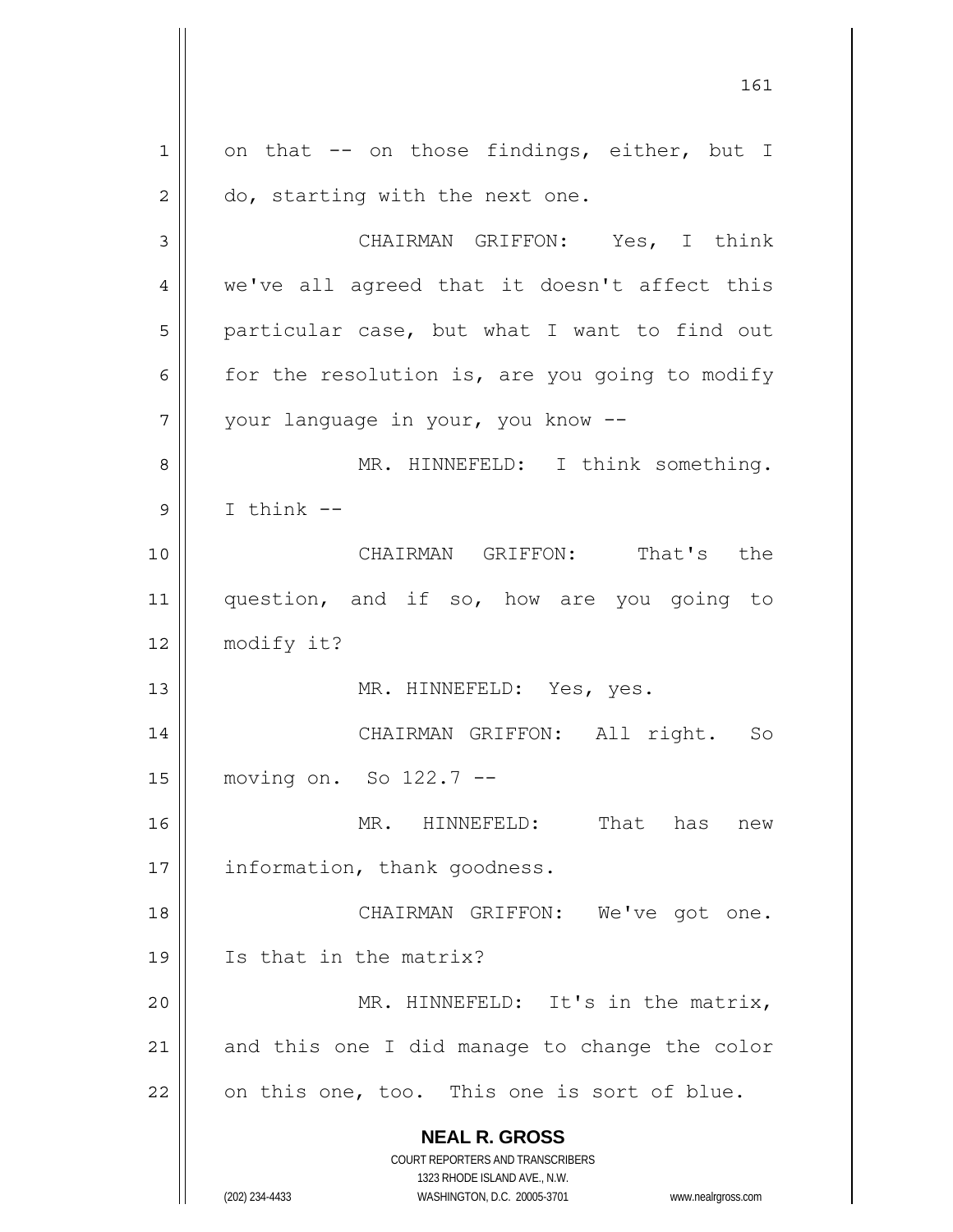**NEAL R. GROSS** COURT REPORTERS AND TRANSCRIBERS 1323 RHODE ISLAND AVE., N.W. (202) 234-4433 WASHINGTON, D.C. 20005-3701 www.nealrgross.com <u>162</u> 1 2 3 4 5 6 7 8 9 10 11 12 13 14 15 16 17 18 19 20 21 22 CHAIRMAN GRIFFON: Okay. MR. HINNEFELD: I guess it's blue. CHAIRMAN GRIFFON: And it's in your response column, right? MR. HINNEFELD: It's in the response column, yes. MR. FARVER: We're going to have to look at this. DR. MAURO: Could you just give us a quick -- MR. HINNEFELD: I'm not sure I understand it. I may have just clipped it off and put it in there. DR. MAURO: What is the issue here? Which side is this? MR. HINNEFELD: It relates to some HASL published data, and again, to really understand the whole conversation, you've got to look at the finding in the original review. DR. MAURO: Yes, is this an AWE? MR. HINNEFELD: This is still 122,  $so$   $--$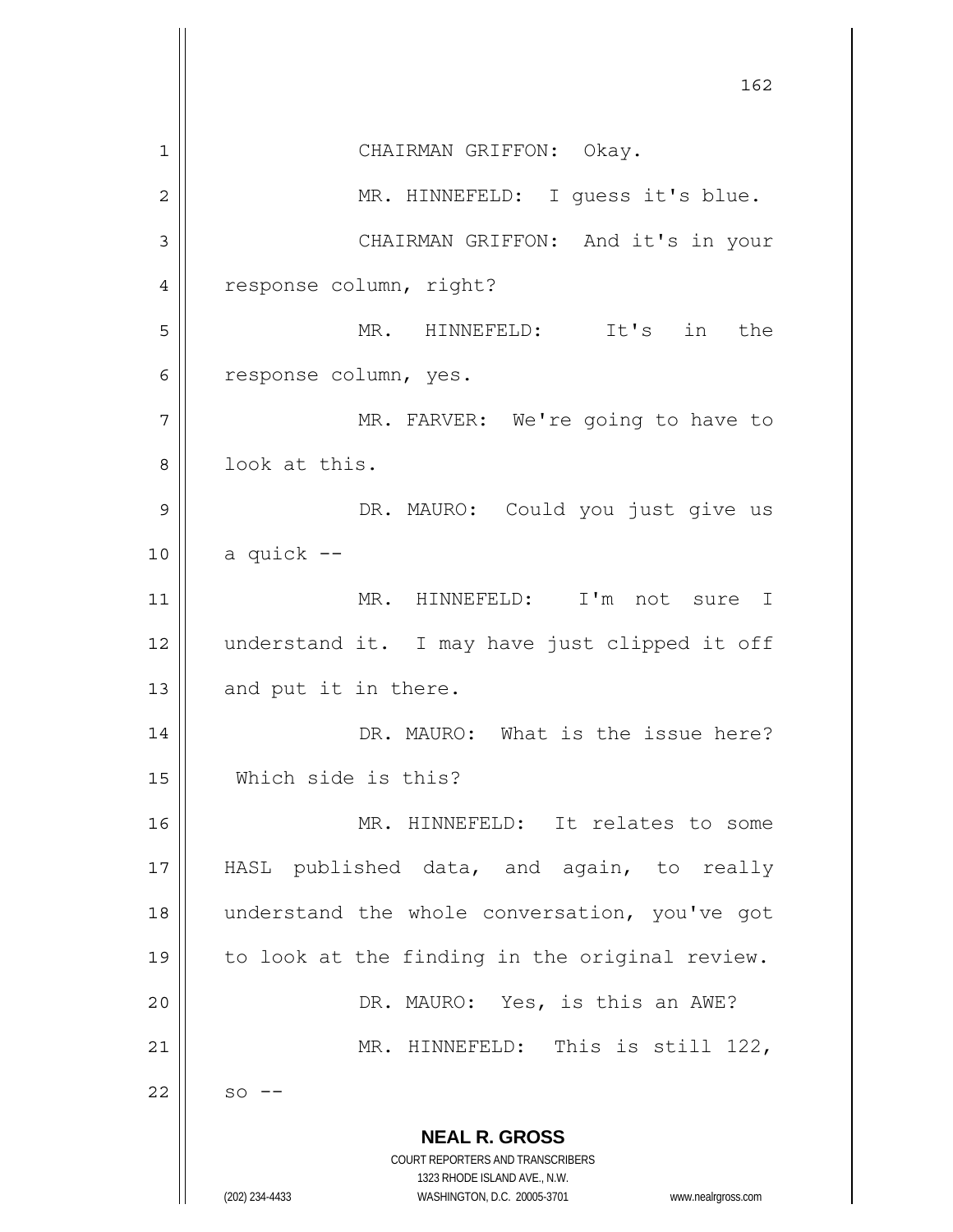| 163                                                                                                 |
|-----------------------------------------------------------------------------------------------------|
| MR. FARVER: Simon Saw.<br>1                                                                         |
| DR. MAURO: We're still on Simon<br>$\overline{2}$                                                   |
| Saw. I know Simon Saw well.<br>3                                                                    |
| MR. HINNEFELD: The reviewer<br>4                                                                    |
| 5<br>questions whether the assumptions used for                                                     |
| calculating thorium inhalation -- well okay,<br>6                                                   |
| 7<br>you can read that.                                                                             |
| And I believe -- I don't know, but<br>8                                                             |
| 9<br>I think probably what happened was there was                                                   |
| 10<br>some -- maybe there was a certain small set of                                                |
| samples of thorium air monitoring, and then<br>11                                                   |
| there was a broader $--$ maybe more air sampling<br>12                                              |
| during other -- during uranium operations.<br>13<br>Is                                              |
| that what went on?<br>14                                                                            |
| MR. FARVER: Thorium inhalation<br>15                                                                |
| during the rolling operation?<br>16                                                                 |
| MR. HINNEFELD: No, maybe not.<br>17                                                                 |
| Maybe it was just done -- maybe it was based<br>18                                                  |
| 19<br>on $--$                                                                                       |
| CHAIRMAN GRIFFON: So it was a one-<br>20                                                            |
| 21<br>day study. Is that what --                                                                    |
| MR. HINNEFELD: Well, that's not<br>22                                                               |
| <b>NEAL R. GROSS</b>                                                                                |
| COURT REPORTERS AND TRANSCRIBERS                                                                    |
| 1323 RHODE ISLAND AVE., N.W.<br>(202) 234-4433<br>WASHINGTON, D.C. 20005-3701<br>www.nealrgross.com |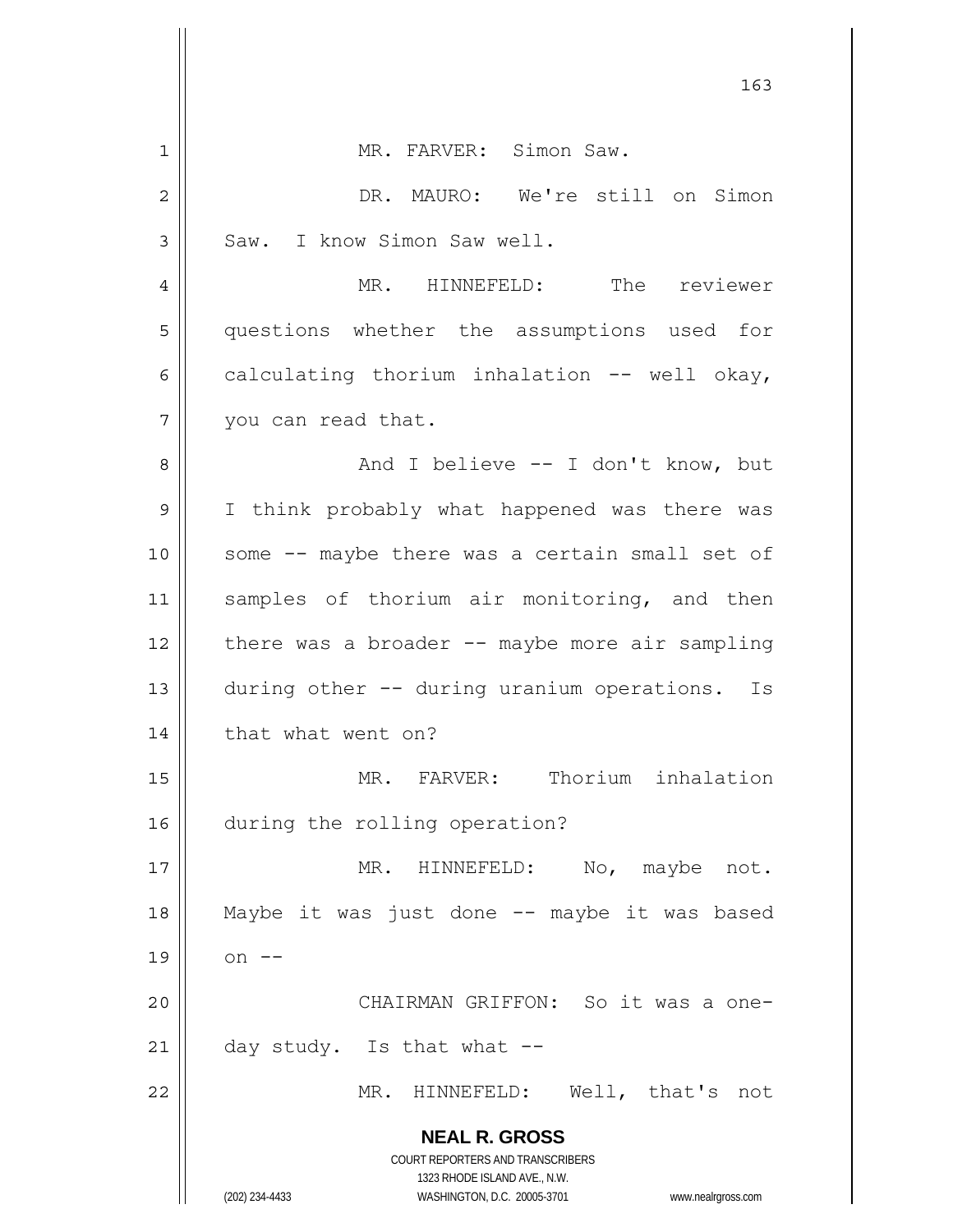|                | 164                                                                 |
|----------------|---------------------------------------------------------------------|
| $\mathbf 1$    | true. I don't know for sure.                                        |
| $\overline{c}$ | DR. MAURO: Well, the -- yes --                                      |
| 3              | MR. SIEBERT: Actually, I think it                                   |
| 4              | is.                                                                 |
| 5              | DR. MAURO: There is only one day.                                   |
| 6              | And that was one of my comments on, when we                         |
| 7              | get to Simon Saw, is to see the exposure                            |
| 8              | matrix.                                                             |
| 9              | CHAIRMAN GRIFFON: One day.                                          |
| 10             | MR. HINNEFELD: Okay, yes.                                           |
| 11             | Apparently, there was one day of thorium air                        |
| 12             | sampling, and it was assumed to be                                  |
| 13             | representative of all the 36 rolling days.                          |
| 14             | DR. MAURO: That's it.                                               |
| 15             | CHAIRMAN GRIFFON: Okay. So -- and                                   |
| 16             | we have as Simon's 13, and that reference is                        |
| 17             | on the O drive. Do you have that right there?                       |
| 18             | MR. HINNEFELD: It should be on the                                  |
| 19             | O drive. It should be.                                              |
| 20             | CHAIRMAN GRIFFON: I quess that                                      |
| 21             | would be the only thing. I think you need to                        |
| 22             | look at this, but John, do you have that                            |
|                | <b>NEAL R. GROSS</b>                                                |
|                | COURT REPORTERS AND TRANSCRIBERS<br>1323 RHODE ISLAND AVE., N.W.    |
|                | (202) 234-4433<br>WASHINGTON, D.C. 20005-3701<br>www.nealrgross.com |

 $\overline{\phantom{a}}$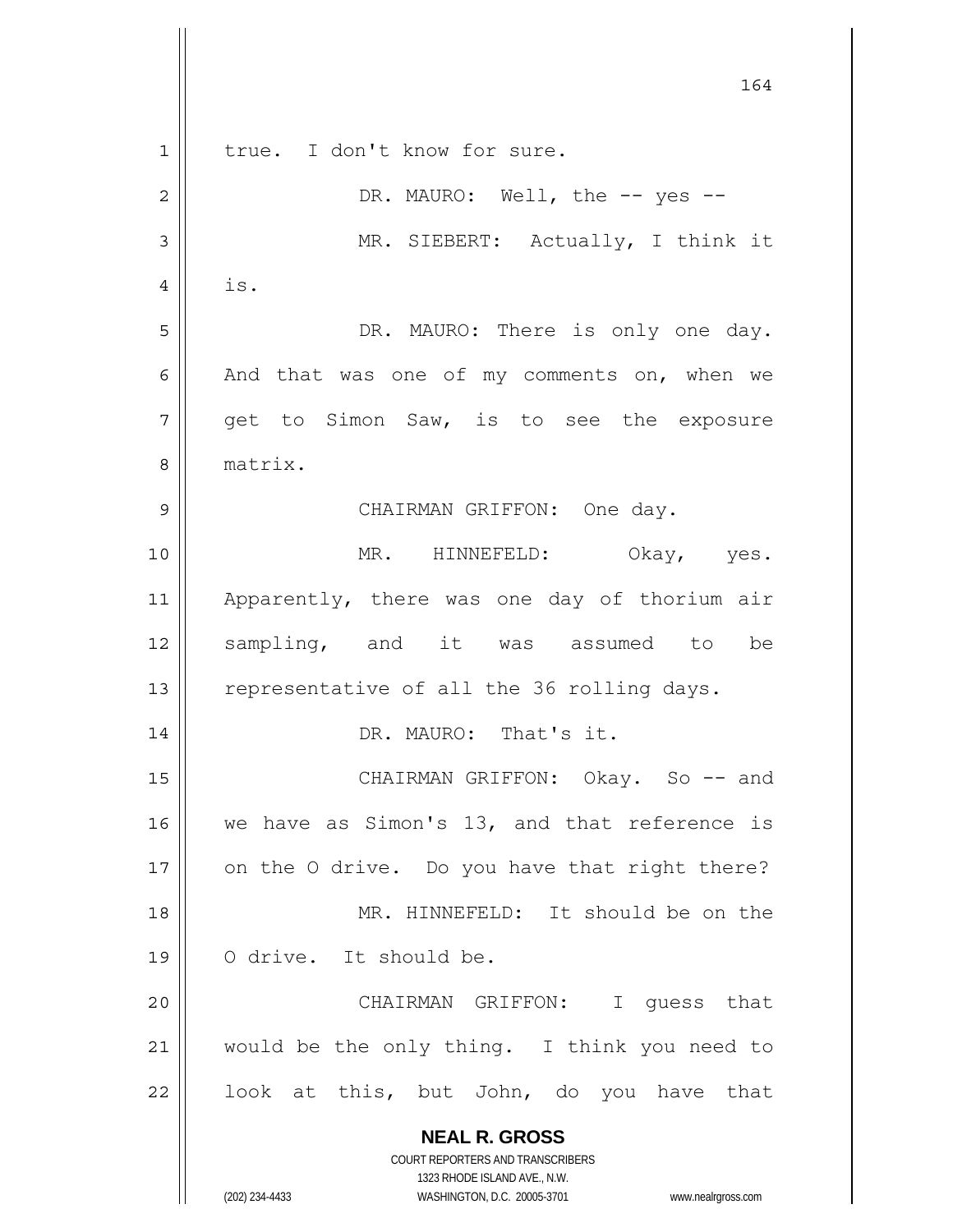**NEAL R. GROSS** COURT REPORTERS AND TRANSCRIBERS 1323 RHODE ISLAND AVE., N.W. (202) 234-4433 WASHINGTON, D.C. 20005-3701 www.nealrgross.com <u>165</u> 1 2 3 4 5 6 7 8 9 10 11 12 13 14 15 16 17 18 19 20 21 22 reference, do you know? DR. MAURO: I'm sorry, I was looking at -- which one is that? MR. HINNEFELD: It's the HASL data, Simon's 13. CHAIRMAN GRIFFON: Do you have that reference that they note in their response? DR. MAURO: I don't know. CHAIRMAN GRIFFON: Do you know how the  $-$  DR. MAURO: I don't know. CHAIRMAN GRIFFON: You refer to it as Simon's 13. If we don't, Stu, you'll make it available in the -- okay. So I think I'm going to put that NIOSH provided a response and SC&A needs to look at the response along with the HASL report, right? MR. FARVER: Yes. CHAIRMAN GRIFFON: Sorry for the delay. I just wanted to -- I'll lose track. This seems to be working for me.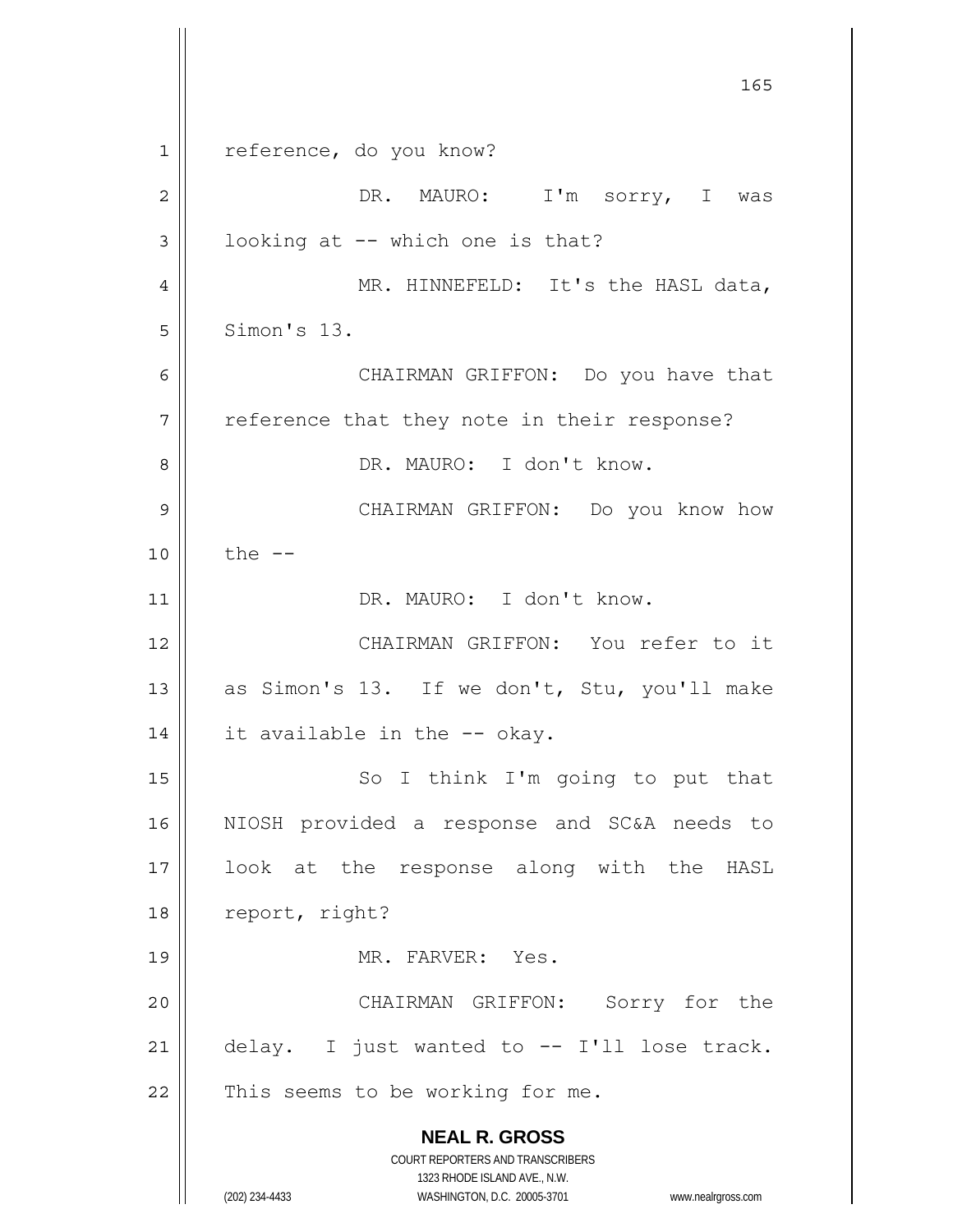|                | 166                                                                                                 |
|----------------|-----------------------------------------------------------------------------------------------------|
| $\mathbf{1}$   | All right, 125.1, I think he did                                                                    |
| $\overline{2}$ | provide something for Case 125. Anyway, I                                                           |
| 3              | think I saw it.                                                                                     |
| 4              | MR. HINNEFELD: Yes, 125.1 is in                                                                     |
| 5              | the response under the response column. It's                                                        |
| 6              | also in blue.                                                                                       |
| 7              | CHAIRMAN GRIFFON: Okay.                                                                             |
| 8              | MR. FARVER: Here. Now, I read                                                                       |
| 9              | that, so it wasn't in the $-$ -                                                                     |
| 10             | MR. HINNEFELD: The finding was                                                                      |
| 11             | correct. The finding was correct. The 1984                                                          |
| 12             | dose was not; it was inadvertently omitted                                                          |
| 13             | from the original case.                                                                             |
| 14             | MR. FARVER: Okay.                                                                                   |
| 15             | CHAIRMAN GRIFFON: So NIOSH is --                                                                    |
| 16             | MR. HINNEFELD: And so we've                                                                         |
| 17             | apparently gone through and added all the                                                           |
| 18             | doses from the comments, you know, the various                                                      |
| 19             | comments, and rerun the POC, and it changed                                                         |
| 20             | very marginally, 34 to 35.                                                                          |
| 21             | CHAIRMAN GRIFFON: Just give me a                                                                    |
| 22             | few seconds to update that.                                                                         |
|                | <b>NEAL R. GROSS</b>                                                                                |
|                | COURT REPORTERS AND TRANSCRIBERS                                                                    |
|                | 1323 RHODE ISLAND AVE., N.W.<br>(202) 234-4433<br>WASHINGTON, D.C. 20005-3701<br>www.nealrgross.com |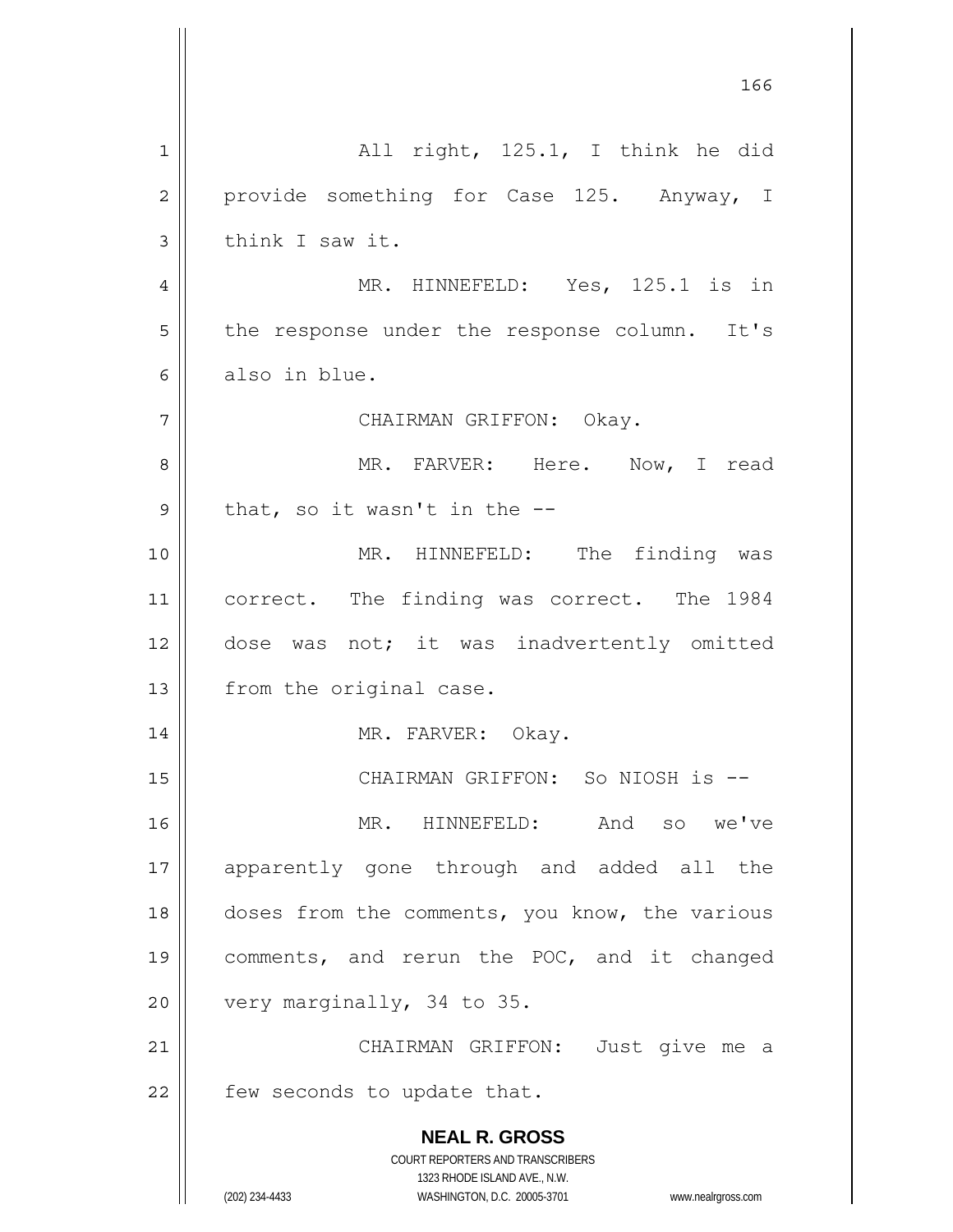**NEAL R. GROSS** COURT REPORTERS AND TRANSCRIBERS 1323 RHODE ISLAND AVE., N.W. (202) 234-4433 WASHINGTON, D.C. 20005-3701 www.nealrgross.com 167 1 2 3 4 5 6 7 8 9 10 11 12 13 14 15 16 17 18 19 20 21 22 And you provided the supporting files? MR. HINNEFELD: I think I did. I think they were attached -- MR. SIEBERT: Yes, that -- it was the honking zip file that came across last night. I believe that's a technical term. MR. HINNEFELD: The big honking -- MR. SIEBERT: Yes, the big honking. CHAIRMAN GRIFFON: But I mean, I'm going to say no further action on this, but I'm assuming that, Doug, you'll take a glance at those files. MR. FARVER: Yes, I put down the note to review it, but I don't think there's going to be any action. CHAIRMAN GRIFFON: I don't think it's -- based on your POC calcs, I don't think -- MR. FARVER: No. CHAIRMAN GRIFFON: If you can take it upon yourself to catch that, or to review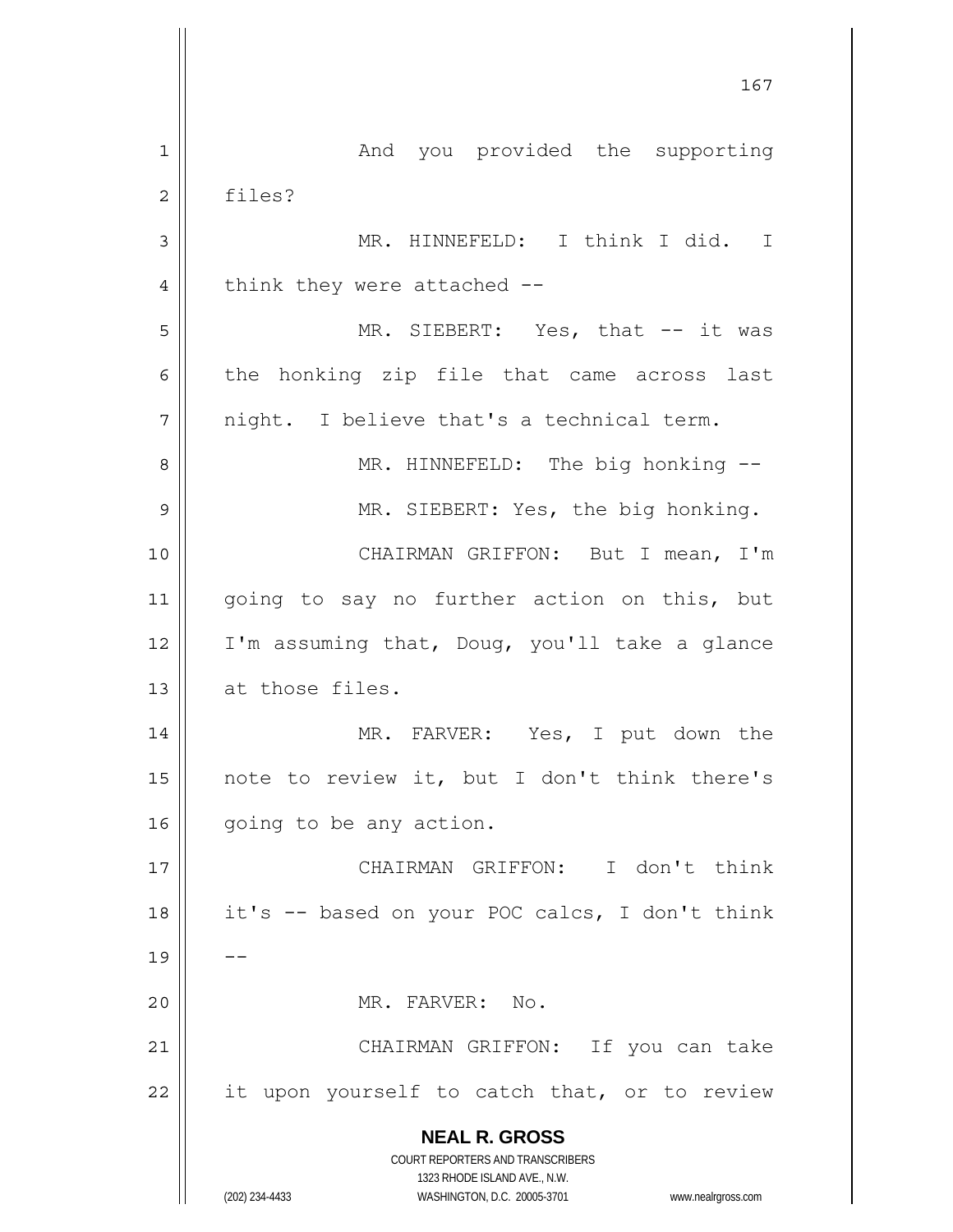|                | 168                                                                 |
|----------------|---------------------------------------------------------------------|
| $\mathbf 1$    | it. I'll put it as closed, but since you have                       |
| $\overline{c}$ | provided the attachments, we should look at                         |
| 3              | them, right?                                                        |
| 4              | MR. HINNEFELD: They did all the                                     |
| 5              | work.                                                               |
| 6              | MR. SIEBERT: No, just ignore that                                   |
| 7              | one. It makes my job easier later on. I can                         |
| 8              | just throw anything in there.                                       |
| 9              | CHAIRMAN GRIFFON: All right,                                        |
| 10             | definitely review it now.                                           |
| 11             | All right, so that one's closed                                     |
| 12             | unless we find something strange, which is                          |
| 13             | doubtful.                                                           |
| 14             | All right. So 125.4 then, is this                                   |
| 15             | -- it's not related, is it?                                         |
| 16             | MR. HINNEFELD: Same claim,                                          |
| 17             | different issue. It relates to positive                             |
| 18             | cesium, whole body counts, correct?                                 |
| 19             | CHAIRMAN GRIFFON: Yes.                                              |
| 20             | MR. HINNEFELD: And -- I may have                                    |
| 21             | to have Scott help me out here. It would                            |
| 22             | appear that these are nominally --                                  |
|                | <b>NEAL R. GROSS</b>                                                |
|                | COURT REPORTERS AND TRANSCRIBERS<br>1323 RHODE ISLAND AVE., N.W.    |
|                | (202) 234-4433<br>WASHINGTON, D.C. 20005-3701<br>www.nealrgross.com |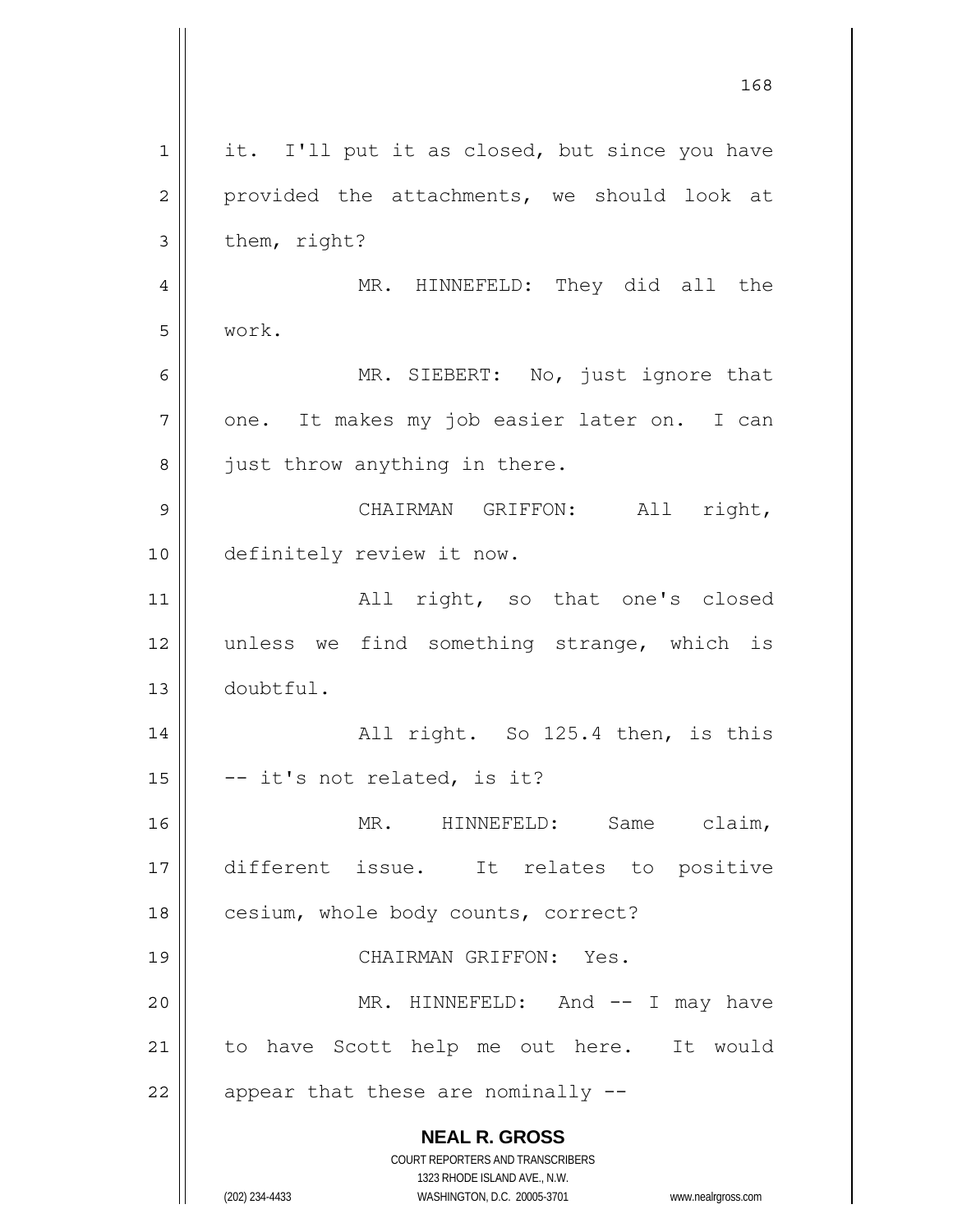**NEAL R. GROSS** COURT REPORTERS AND TRANSCRIBERS 1323 RHODE ISLAND AVE., N.W. (202) 234-4433 WASHINGTON, D.C. 20005-3701 www.nealrgross.com 169 1 2 3 4 5 6 7 8 9 10 11 12 13 14 15 16 17 18 19 20 21 22 CHAIRMAN GRIFFON: First of all, you didn't provide anything in the matrix, did you? MR. HINNEFELD: Yes, Matrix 125.4, it's in there. CHAIRMAN GRIFFON: Okay. MR. HINNEFELD: The positive results are I guess, what, nominally higher than background, or very slightly higher than the NCRP published -- MR. SIEBERT: Yes, the first one is -- yes, rather than the -- is slightly higher than the average NCRP. MR. HINNEFELD: The population average that NCRP would say that a person had from fallout -- MR. SIEBERT: Right. MR. HINNEFELD: -- essentially. Okay, from testing fallout. And so the actual -- if there's an actual intake there on top of the fallout cesium, it's -- it's small enough that the doses are a lot less than a millirem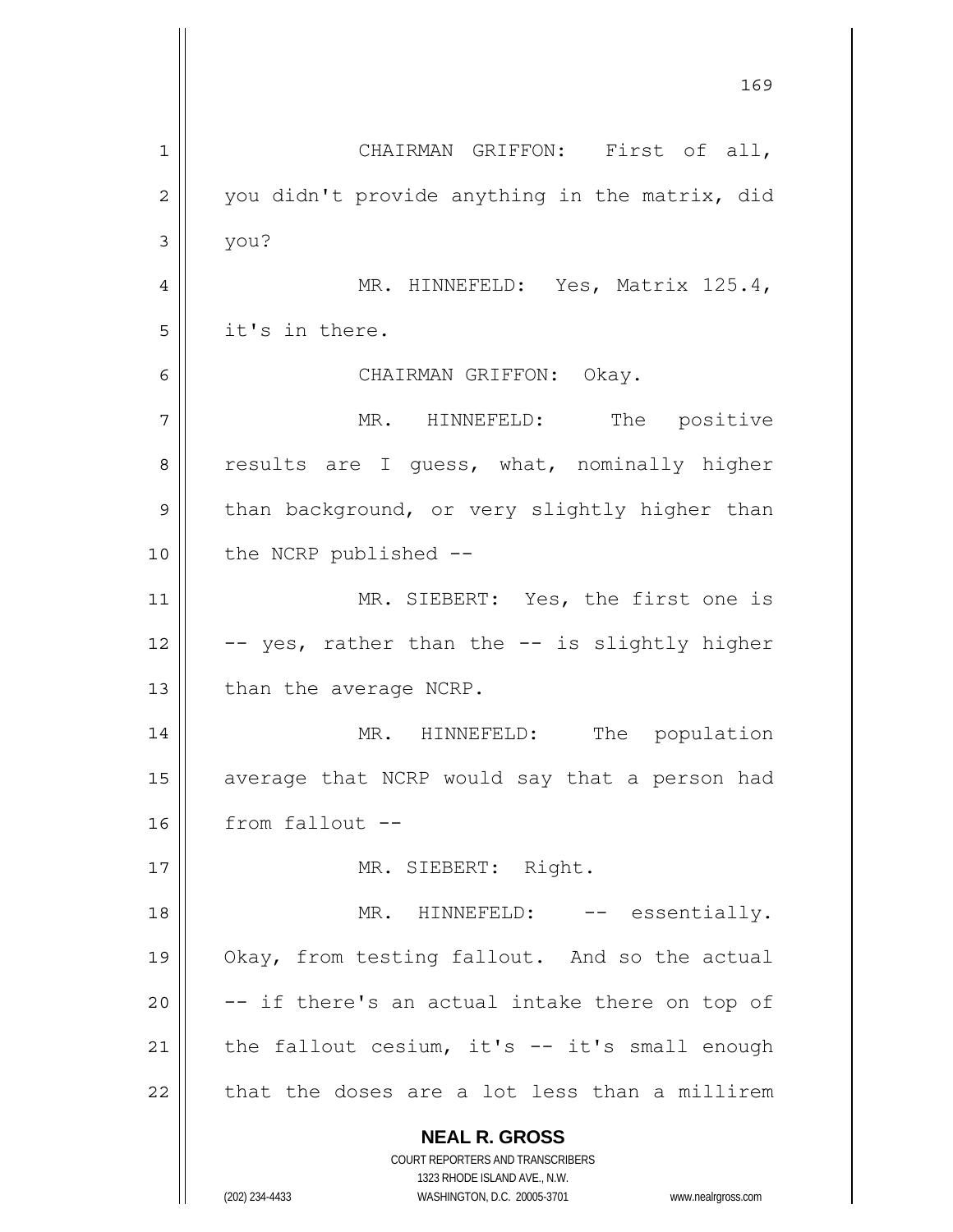$\begin{array}{c|c|c|c} 1 & 1 \\ \hline \end{array}$ a year, or something.

| $\overline{2}$ | MR. SIEBERT: Yes, I mean we                    |
|----------------|------------------------------------------------|
| 3              | overestimated it. When we re-ran this in the   |
| 4              | big honking file, we actually overestimated    |
| 5              | using the highest cesium result that we had    |
| 6              | for the whole employment period, and it was 30 |
| 7              | millirem that we overestimated it.             |
| 8              | MR. HINNEFELD: Okay, did you use               |
| $\mathsf 9$    | that highest result as the net result?         |
| 10             | MR. SIEBERT: Yes, without any                  |
| 11             | stripping --                                   |
| 12             | MR. HINNEFELD: Without any                     |
| 13             | stripping of any -- of what might be there     |
| 14             | from background?                               |
| 15             | MR. SIEBERT: Correct.                          |
| 16             | MR. HINNEFELD: Okay. So I guess                |
| $17$           | the reason why these doses weren't included,   |
| 18             | you know -- I mean, the company even says      |
| 19             | they're small doses. I think the comments      |
| 20             | said that. But the reason they weren't         |
| 21             | included was that I guess they were judged to  |
| 22             | be essentially no different than what          |
|                | <b>NEAL R. GROSS</b>                           |

COURT REPORTERS AND TRANSCRIBERS 1323 RHODE ISLAND AVE., N.W.

 $\mathsf{II}$ 

(202) 234-4433 WASHINGTON, D.C. 20005-3701 www.nealrgross.com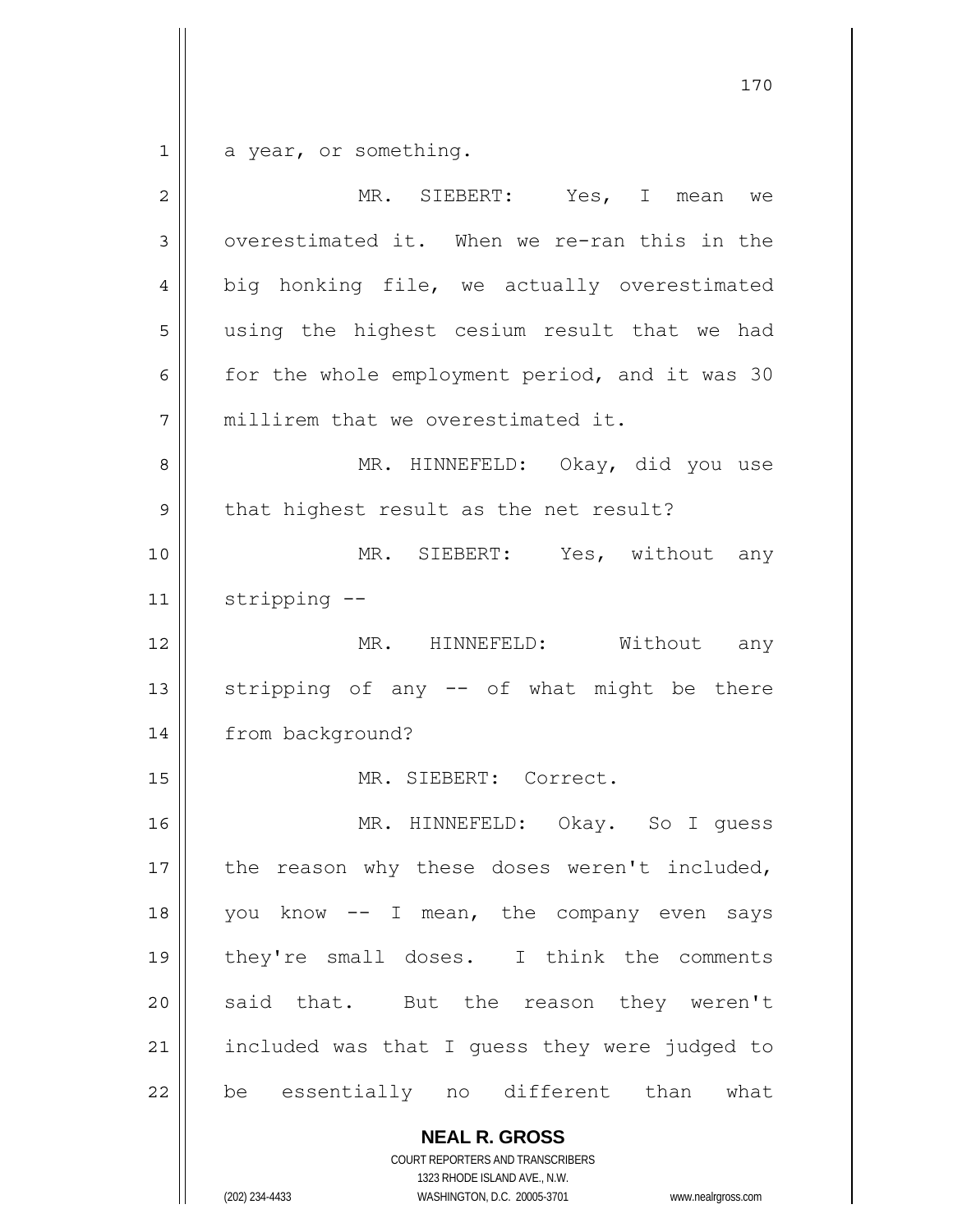**NEAL R. GROSS** COURT REPORTERS AND TRANSCRIBERS 1323 RHODE ISLAND AVE., N.W. (202) 234-4433 WASHINGTON, D.C. 20005-3701 www.nealrgross.com 171 1 2 3 4 5 6 7 8 9 10 11 12 13 14 15 16 17 18 19 20 21 22 atmospheric testing background would have led those people to have. MR. SIEBERT: And the DR report should have probably said that? MR. HINNEFELD: Yes, yes. MR. FARVER: One point is that there is a certain table that you go by of cesium values, and if it's below, you don't consider them, and if it's above, the TBD says to treat that as an occupational intake. And there were values that were above -- MR. SIEBERT: Right. MR. FARVER: -- that were not calculated -- MR. HINNEFELD: Yes. MR. FARVER: -- so regardless of what the dose is, it was just not handled properly. MR. HINNEFELD: Yes. Well, if it's less than one millirem we don't  $-$ - we  $-$ -CHAIRMAN GRIFFON: You're saying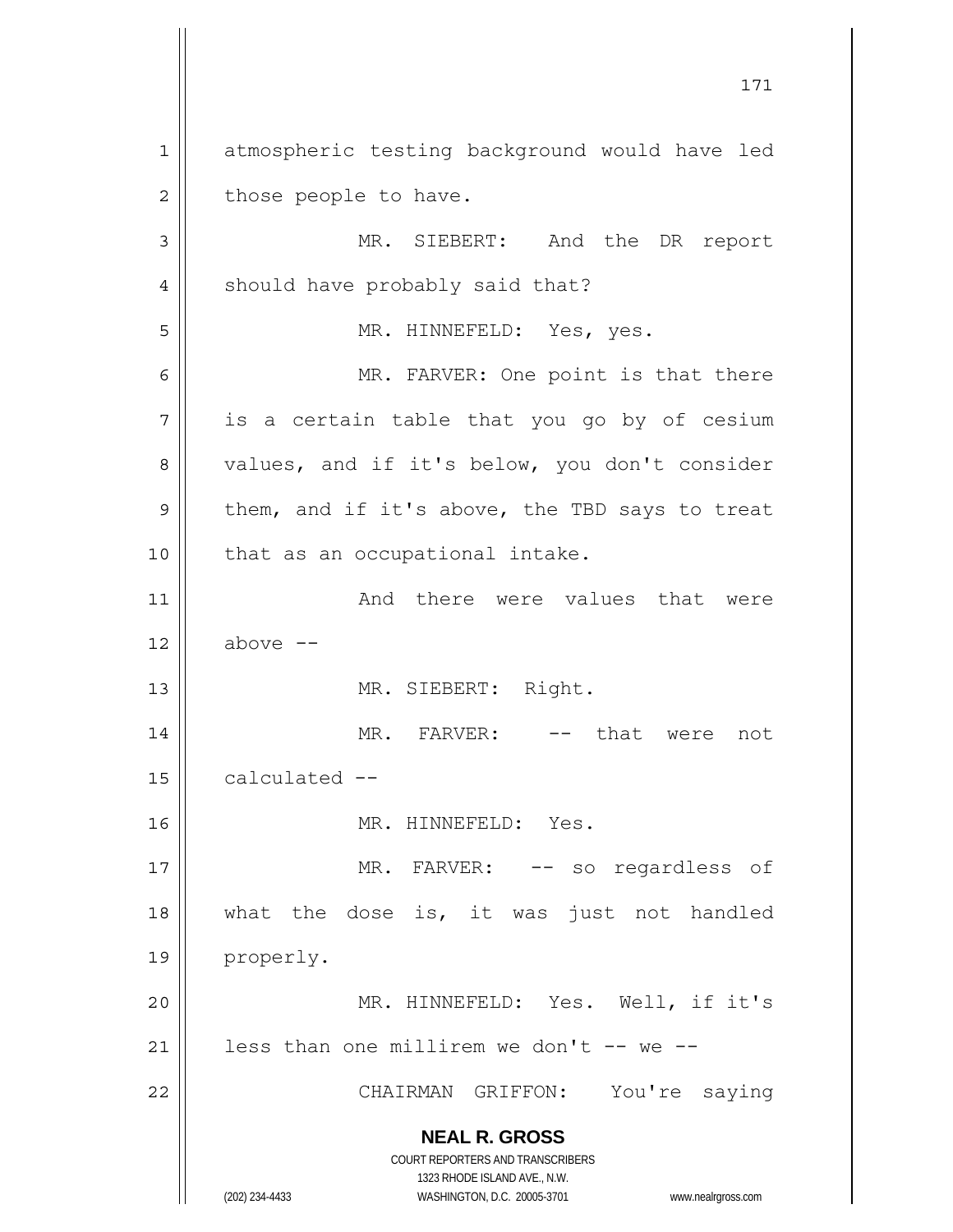**NEAL R. GROSS** COURT REPORTERS AND TRANSCRIBERS 1323 RHODE ISLAND AVE., N.W. (202) 234-4433 WASHINGTON, D.C. 20005-3701 www.nealrgross.com 172 1 2 3 4 5 6 7 8 9 10 11 12 13 14 15 16 17 18 19 20 21 22 the difference between -- MR. SIEBERT: It could be. Yes, I believe the actual -- and then Doug's right, I think the total dose was three millirem. MR. HINNEFELD: Okay, all right. Okay, it probably should have been in there, then. MR. SIEBERT: It probably should have been in there. MR. HINNEFELD: Okay. CHAIRMAN GRIFFON: Yes, but we all agree it was no effect on the -- MEMBER CLAWSON: And Stu, help me with this, because I guess I'm -- you know, as we go through these dose reconstructions, and we find issues like this where they weren't really handled correctly, or not, or whatever, we can change this one, but what are we doing in the process to make sure that it doesn't happen on other -- You know, this is really why we're doing this sampling and so forth, because so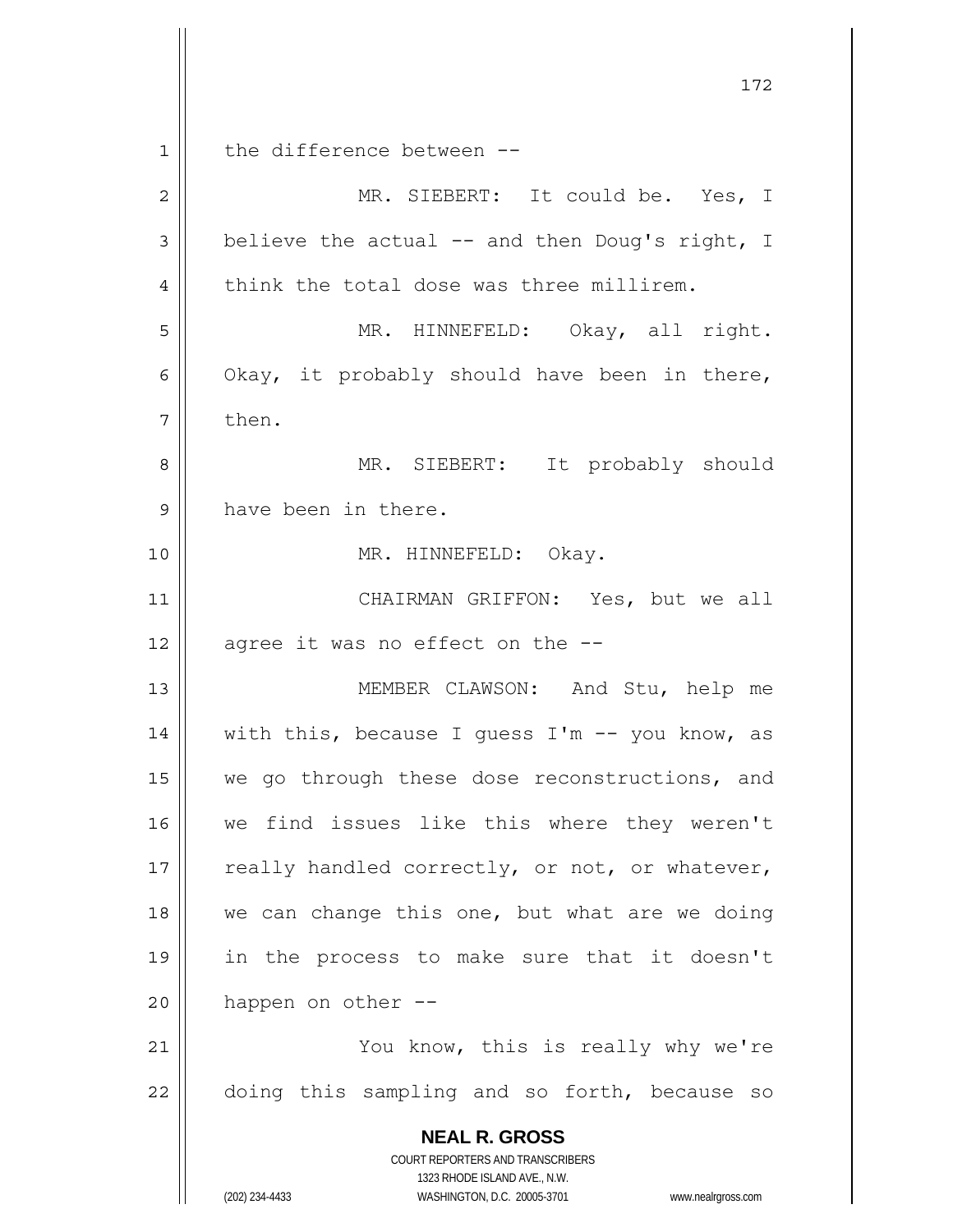| $\mathbf 1$    | many times I've seen that we've come up with                        |
|----------------|---------------------------------------------------------------------|
| $\overline{c}$ | stuff, but how do we, you know, how do we                           |
| 3              | follow up to make sure that this is being done                      |
| $\overline{4}$ | on other ones?                                                      |
| 5              | MR. HINNEFELD: Well, that's a good                                  |
| 6              | question.                                                           |
| 7              | MEMBER CLAWSON: This has always                                     |
| 8              | bothered me on this, because we find, you                           |
| $\mathcal{G}$  | know, on some of them we can cover them with                        |
| 10             | OTIB-60, I believe it is, and so forth, but                         |
| 11             | when we $--$ when we see an issue like this, $I'm$                  |
| 12             | just wondering how we get it so that we're not                      |
| 13             | making this mistake.                                                |
| 14             | MR. HINNEFELD: Well, I don't know.                                  |
| 15             | And one of the things that makes this                               |
| 16             | difficult is that, if we're talking about a                         |
| 17             | category of a mistake like this one, which was                      |
| 18             | three millirem omission, or even a 30<br>a                          |
| 19             | millirem omission, we're talking about things                       |
| 20             | that really are not going to be consequential                       |
| 21             | in the outcome.                                                     |
| 22             | And so to do something --                                           |
|                | <b>NEAL R. GROSS</b>                                                |
|                | COURT REPORTERS AND TRANSCRIBERS                                    |
|                | 1323 RHODE ISLAND AVE., N.W.                                        |
|                | (202) 234-4433<br>WASHINGTON, D.C. 20005-3701<br>www.nealrgross.com |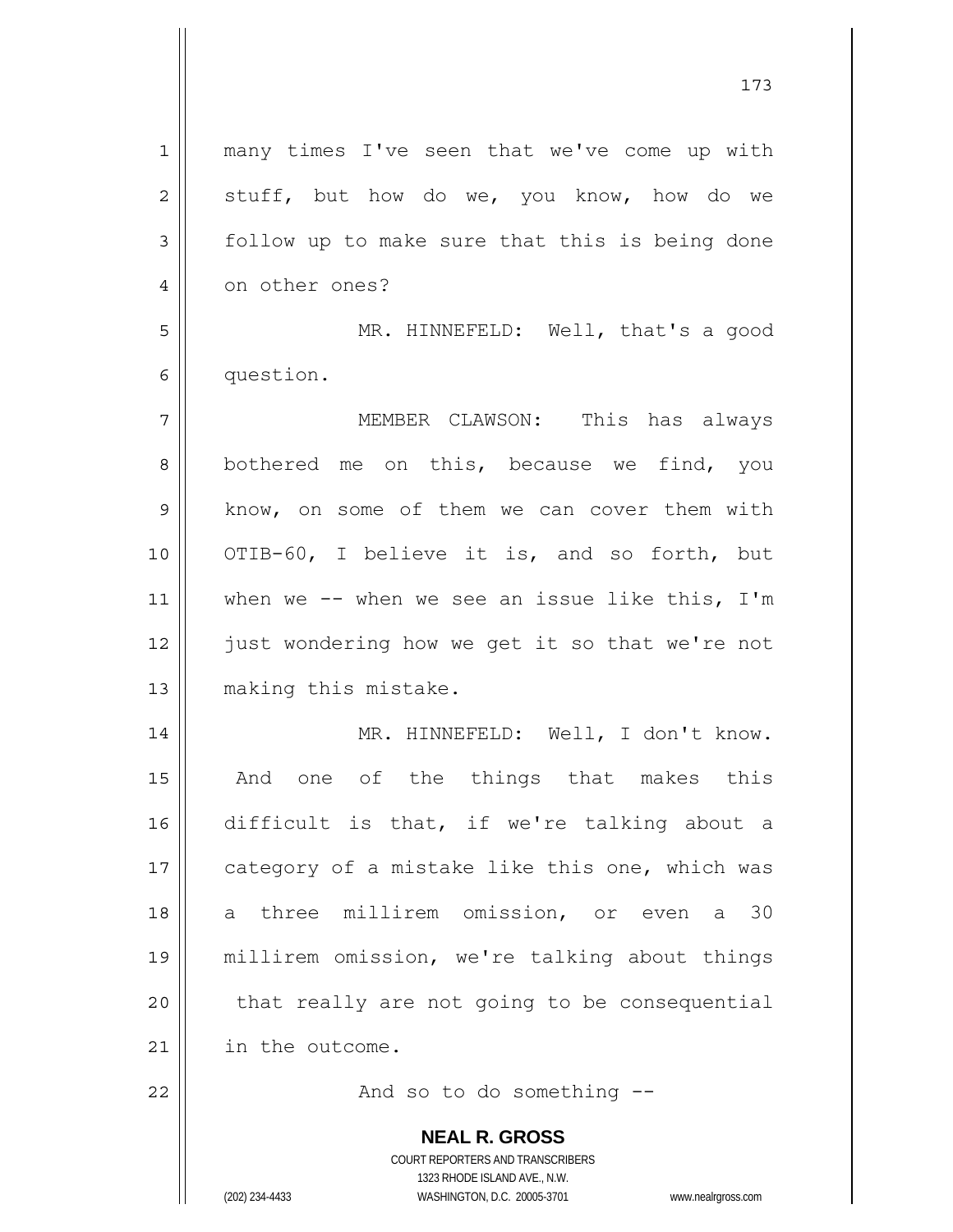**NEAL R. GROSS** COURT REPORTERS AND TRANSCRIBERS 1 2 3 4 5 6 7 8 9 10 11 12 13 14 15 16 17 18 19 20 21 22 CHAIRMAN GRIFFON: That might result in a PER for that, right. MR. HINNEFELD: Yes, yes. So to do something for this, you know, for this error that was seen in this dose reconstruction, you have to build some sort of system that's going to take work by different people, a variety of people. You know, you've got the -- It's been captured. You know, by identifying it, it's done, but then you have to essentially turn it -- well, why would this have happened, and how can we prevent it. There's work to decide how -- how that would happen. You know, it has to do that. And then, from the time you take the corrective action, presumably that -- that corrective action will impose additional work on additional people to do that. Now without really saying as much just, you know, right out, although I have said a number of times to make the basis of this, we have always aspired to concentrate on

174

1323 RHODE ISLAND AVE., N.W.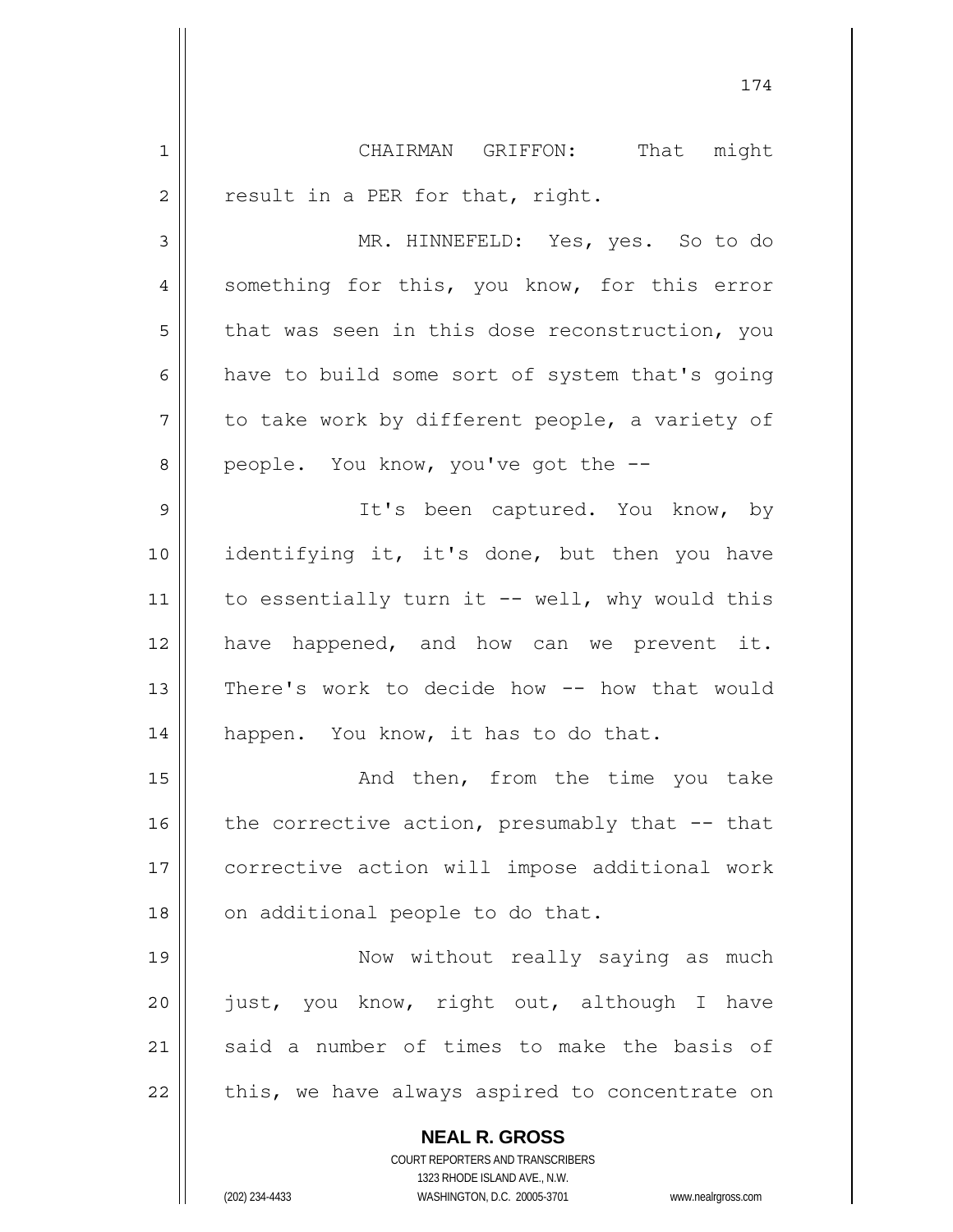1 2 the correct outcome -- you know, the probability outcome.

3 4 5 6 7 8 9 That's -- and so from our standpoint -- from our standpoint as the OCAS reviewers who approve a dose reconstruction, we have not made it a practice to correct, or to send back for a correction, an omission of a few millirem, or the inclusion of a few millirem that may be more than it should.

10 11 12 13 14 15 16 17 18 19 So when there's a -- when there's a something -- you know, even if we see it, we say, even if we see that and comment and send it back, that puts, A, delays the answer for this dose reconstruction, and throws this dose reconstruction back through this whole cycle for this change that makes very little difference, and quite likely is within the uncertainty of the total  $--$  the final number, anyway.

20 21 22 So I guess that's kind of where we're coming from is we have not really embarked on a program of trying to eliminate

> **NEAL R. GROSS** COURT REPORTERS AND TRANSCRIBERS 1323 RHODE ISLAND AVE., N.W. (202) 234-4433 WASHINGTON, D.C. 20005-3701 www.nealrgross.com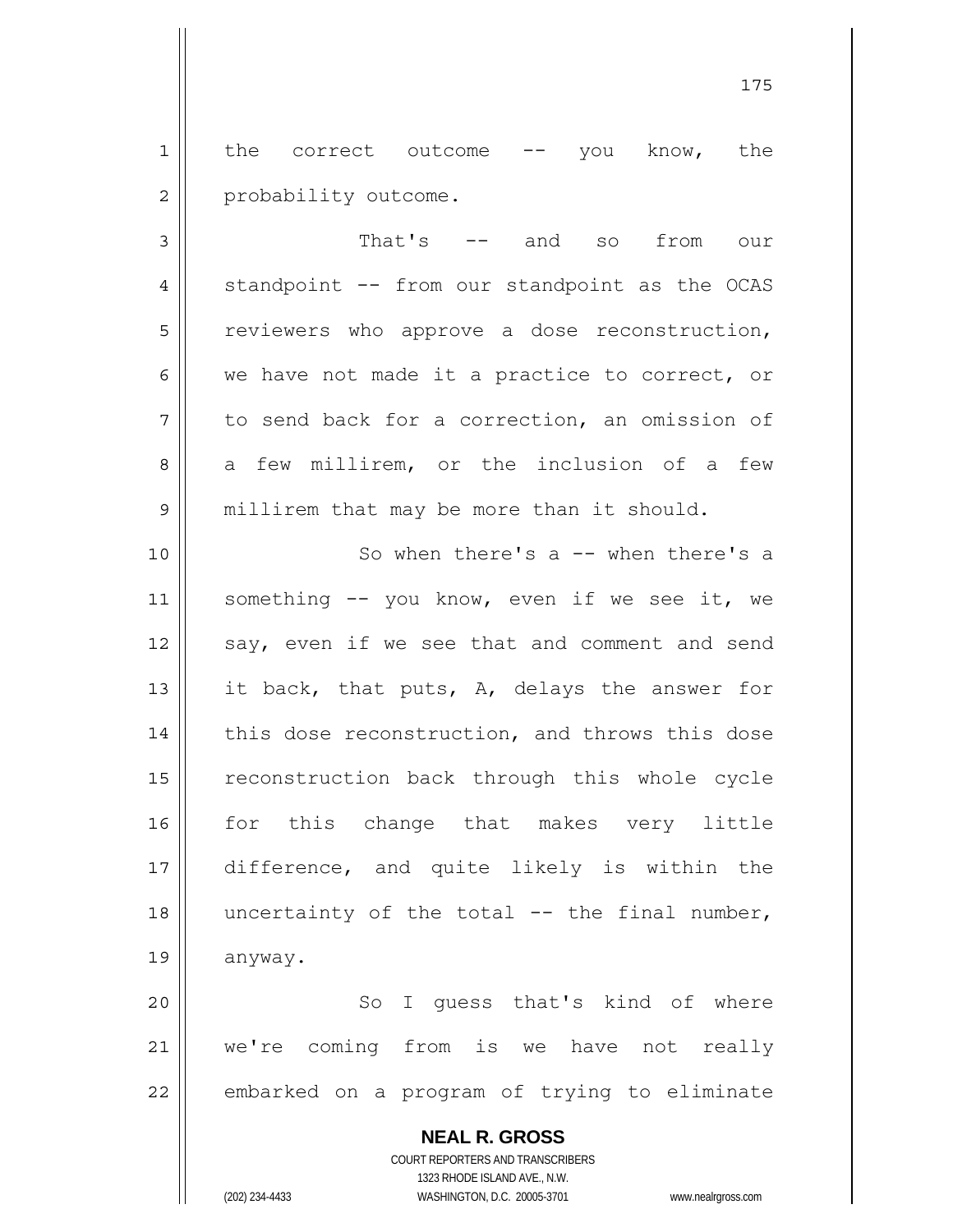1 2 3 4 5 6 7 8 9 10 11 12 13 14 15 16 17 18 19 20 21 an error that represents essentially a small omission like this, or a small overestimate, if it were an error in the other way. We have not really made that a part of our mission. In our -- you know, in our review, just because of our -- you know, is the effort that that requires, is that worth -- you know, is it worth the outcome? Is the change, the improvement going to be worth that? MEMBER CLAWSON: Well, and I understand that. I guess I kind of looked at this as another standpoint. But with this one, it may not. What about the ones that maybe this change is actually -- would make the difference. I guess what I'm looking at - - you know, I guess part of my issue and part of my feeling is that the reason that we're going through these is to also make sure that it's being done properly, so forth, and if we are seeing errors, how do we correct them so that it's the best quality that we can.

Now this one may have been a

**NEAL R. GROSS** COURT REPORTERS AND TRANSCRIBERS 1323 RHODE ISLAND AVE., N.W. (202) 234-4433 WASHINGTON, D.C. 20005-3701 www.nealrgross.com

22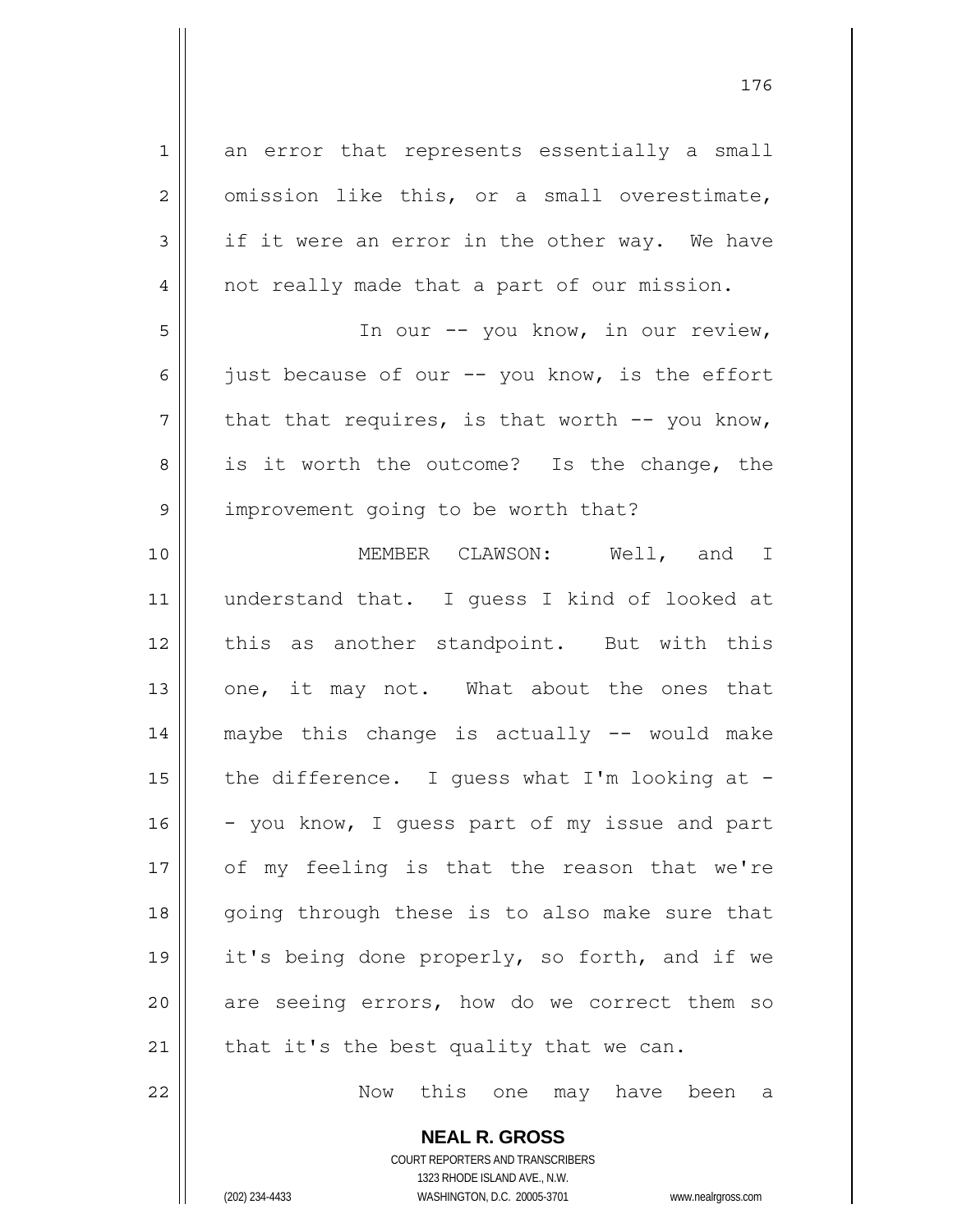1 2 3 4 5 6 7 8 9 10 11 12 13 14 15 16 17 18 19 20 21 22 smaller dose or so forth like that, but -- and it wouldn't have made any difference in the compensation of this one, but what about the ones that the same thing could have possibly happened that it would have? MR. HINNEFELD: Well, for a case where there's close to 50 percent, those reviews are done far more carefully, and in those instances if you're at 49 percent and you see a relatively small error, you want to make sure you correct it. MEMBER CLAWSON: Right. Well, the thing is we're not reviewing, you know, all of them. That -- that was my point. CHAIRMAN GRIFFON: I guess that's what Brad is getting at -- MR. HINNEFELD: But we do. CHAIRMAN GRIFFON: That system's in place, right, and you have some -- MR. HINNEFELD: When our guys look at it -- you know, first of all, everybody hates to pick one out at 49 percent. When you

177

**NEAL R. GROSS** COURT REPORTERS AND TRANSCRIBERS

1323 RHODE ISLAND AVE., N.W. (202) 234-4433 WASHINGTON, D.C. 20005-3701 www.nealrgross.com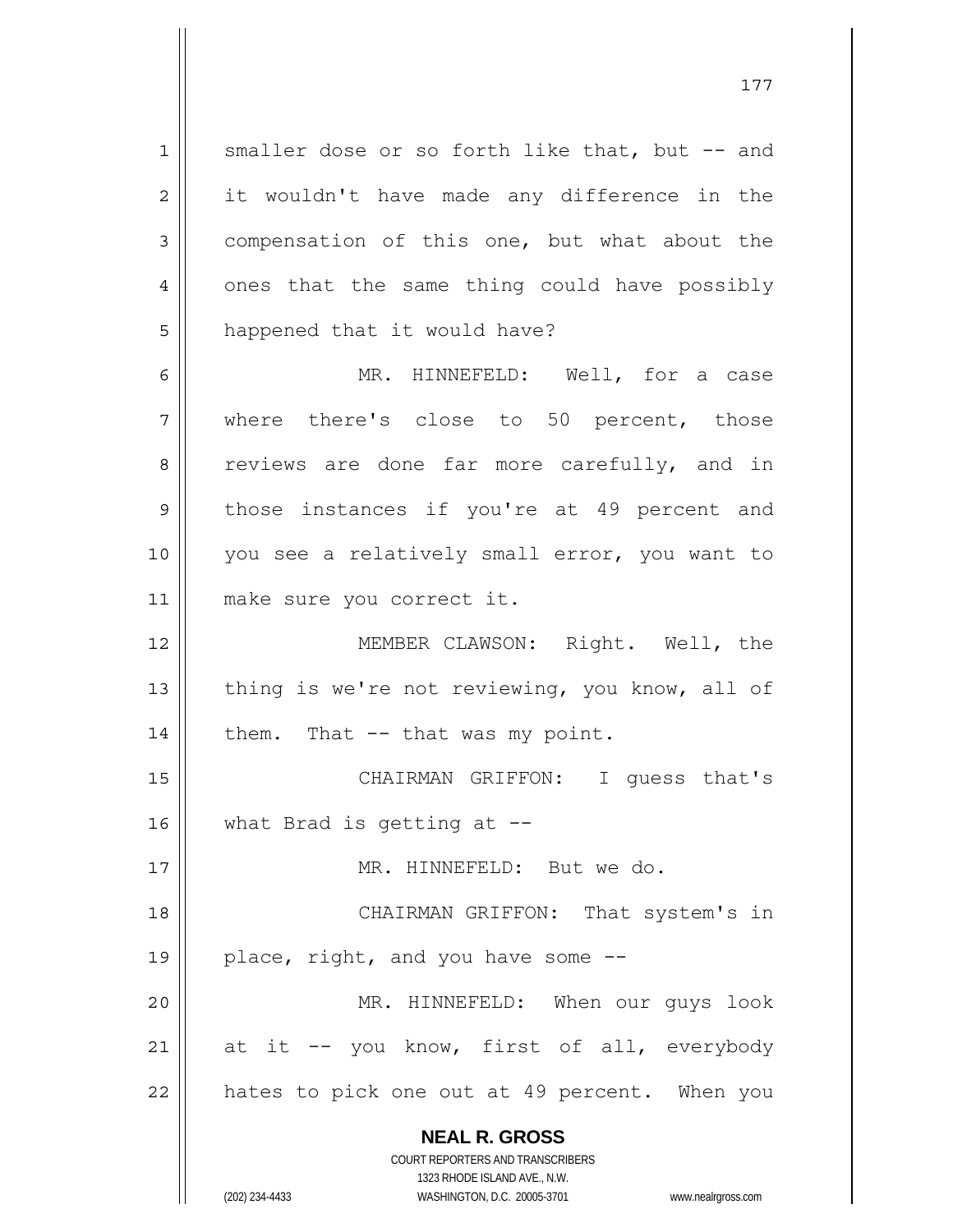|    | 178                                            |
|----|------------------------------------------------|
| 1  | get one of your reviews at 49 percent, you     |
| 2  | say, oh, man, this one is going to take me     |
| 3  | forever, you know.                             |
| 4  | CHAIRMAN GRIFFON: And rightly so.              |
| 5  | I mean, that's the ones --                     |
| 6  | MR. HINNEFELD: Yes. And so those               |
| 7  | are the ones where you really worry about      |
| 8  | things like this.                              |
| 9  | CHAIRMAN GRIFFON: Yes.                         |
| 10 | MR. HINNEFELD: If you've got one               |
| 11 | that's at 30 percent and the majority $-$ now  |
| 12 | you probably don't even add up every number -- |
| 13 | CHAIRMAN GRIFFON: Right.                       |
| 14 | MR. HINNEFELD: -- you know, to                 |
| 15 | make sure that --                              |
| 16 | CHAIRMAN GRIFFON: But there's also             |
| 17 | other -- other -- I mean, part of the reason   |
| 18 | we built this review system this way -- we're  |
| 19 | only reviewing a sampling and part of -- I'm   |
| 20 | not sure people pay attention to this as much, |
| 21 | but I think we have as we've gone on, is this  |
| 22 | notion of the case finding versus the broad    |
|    | <b>NEAL R. GROSS</b>                           |

COURT REPORTERS AND TRANSCRIBERS 1323 RHODE ISLAND AVE., N.W.

 $\mathsf{II}$ 

 $\overline{\phantom{a}}$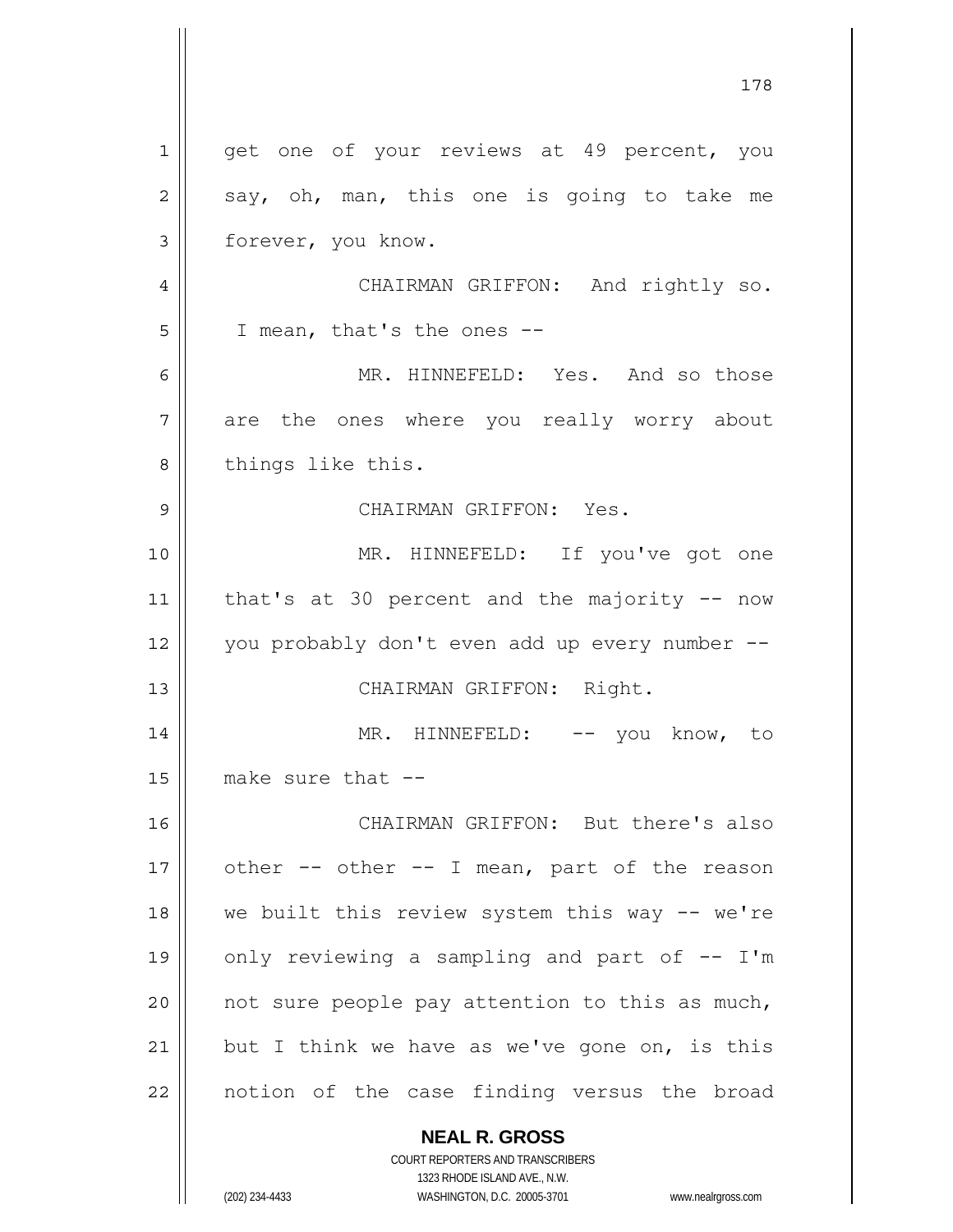**NEAL R. GROSS** 1 2 3 4 5 6 7 8 9 10 11 12 13 14 15 16 17 18 19 20 21 22 finding, and I've sort of ended up being the one characterizing those, but we always discuss them, and I think we've had a number of those like the dose conversion factors and things like that -- MR. HINNEFELD: Yes, they've been broad findings. CHAIRMAN GRIFFON: Yes, they end up being broadly applied, and then you end up  $-$ you know, they may result in a PER, so there's a number of mechanisms that might kick in -- MR. HINNEFELD: Yes. CHAIRMAN GRIFFON: -- you know. DR. MAURO: I think that there is a way to deal with this problem. This is a good example. Here you are, you have a dose reconstructor going through a process. He knows that in the guidelines if you're above one picocurie, whatever the cesium number is, if you see it more than that that means it's above what we sort of agreed it might be, due

179

1323 RHODE ISLAND AVE., N.W. (202) 234-4433 WASHINGTON, D.C. 20005-3701 www.nealrgross.com

COURT REPORTERS AND TRANSCRIBERS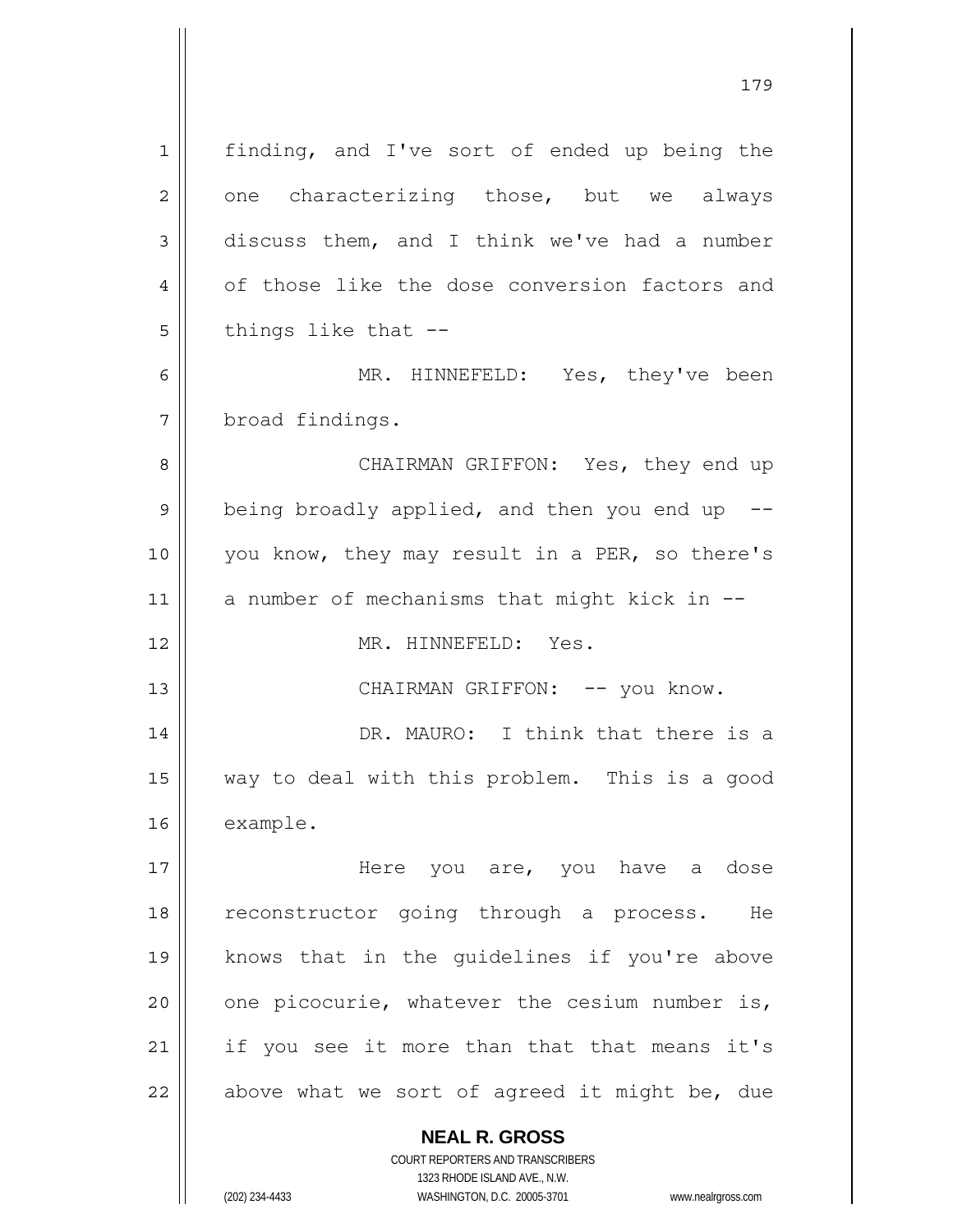1

to occupational, as opposed to fallout.

2 3 4 5 6 7 8 9 10 11 12 13 14 15 16 17 18 19 20 21 But at the same time you say, I know this is not going to change anything. I mean, I'd hate to take that away from this guy, so all he's got to do is say -- say that. Say, listen, I realize this is above it, but I'm not going to go through the process of going through all the calculations because - so I'm just going to disregard it. You've done it in other places where you've said that, you know  $-$ - I've seen it. For example, very often you would just disregard submersion of -- and uranium airborne for particulate for a guy who was an AWE worker. Why? Because you know that that dose contribution is going to be very, very small, maybe above one milligram a year. I understand it was below one milligram a year, and that's the end of it. But even if it's above and you know where this guy's coming out, it would be --

22

**NEAL R. GROSS** COURT REPORTERS AND TRANSCRIBERS

I'd hate to force someone to do a silly

1323 RHODE ISLAND AVE., N.W.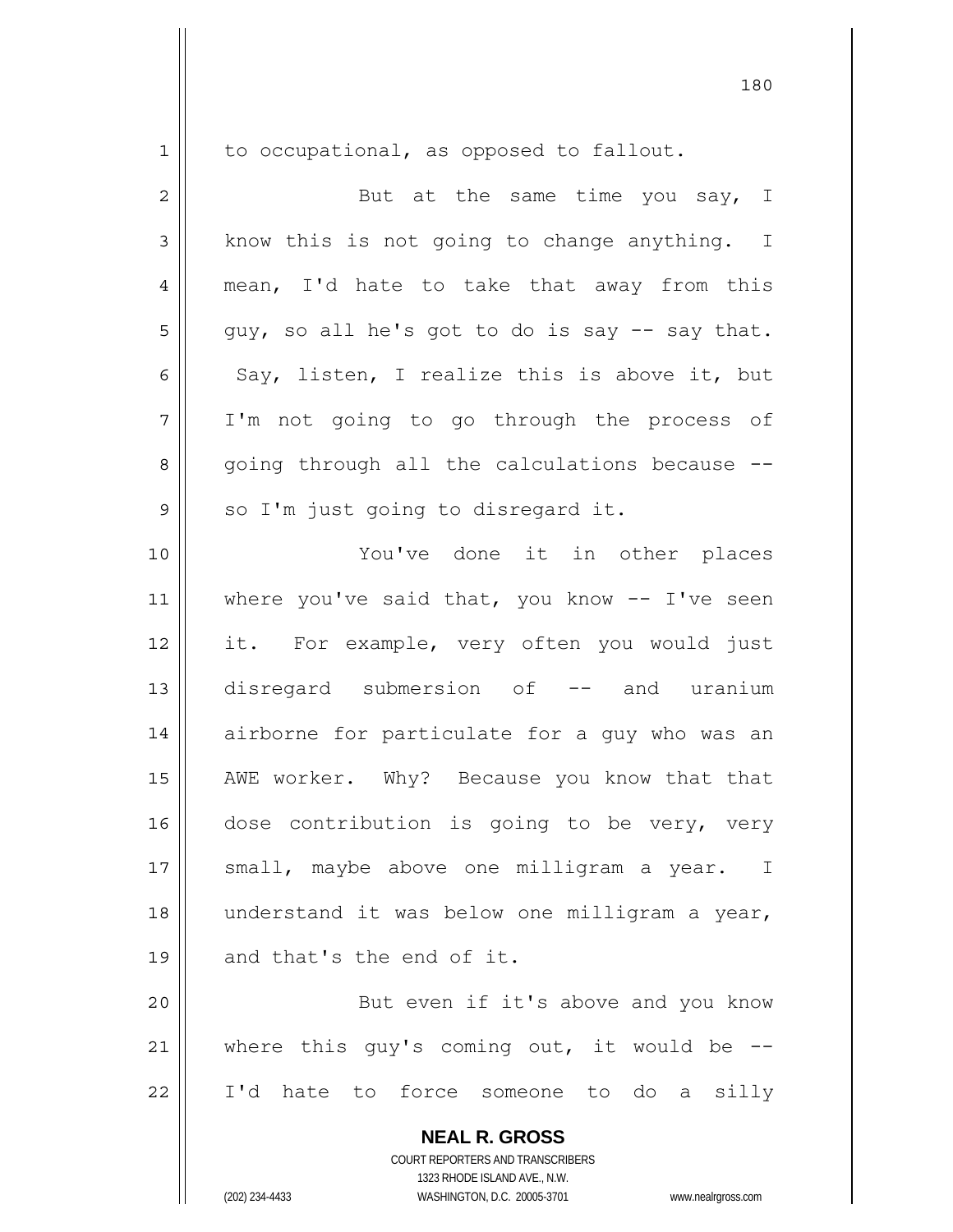**NEAL R. GROSS** COURT REPORTERS AND TRANSCRIBERS 1323 RHODE ISLAND AVE., N.W. (202) 234-4433 WASHINGTON, D.C. 20005-3701 www.nealrgross.com 181 1 2 3 4 5 6 7 8 9 10 11 12 13 14 15 16 17 18 19 20 21 22 calculation when it doesn't have to be done. But I think at the same time to go back to transparency -- CHAIRMAN GRIFFON: Well, let me turn that question around -- DR. MAURO: Yes. CHAIRMAN GRIFFON: -- to your own procedures. Of course, you do -- I mean, is it prescriptive to say that anything over millirem should be included? MR. HINNEFELD: What is the current -- CHAIRMAN GRIFFON: I don't know. MR. SIEBERT: I don't recall it specifically saying a one millirem -- DR. MAURO: Unless -- unless you walk away from it. CHAIRMAN GRIFFON: I know. I've heard that discussion, but I don't know where it's documented. MR. SIEBERT: It's something we've talked about numerous times, and they think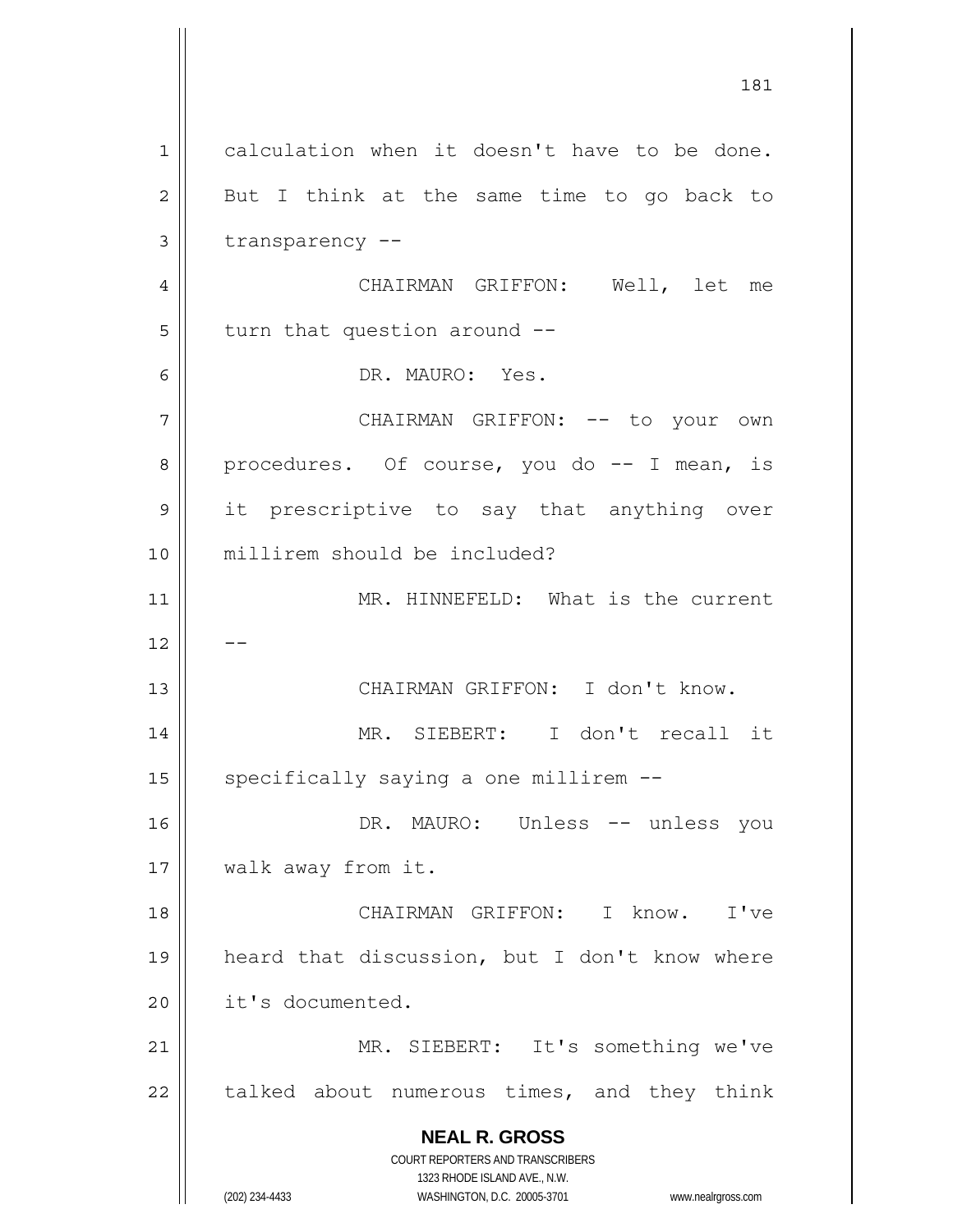**NEAL R. GROSS** COURT REPORTERS AND TRANSCRIBERS 1323 RHODE ISLAND AVE., N.W. (202) 234-4433 WASHINGTON, D.C. 20005-3701 www.nealrgross.com 1 2 3 4 5 6 7 8 9 10 11 12 13 14 15 16 17 18 19 20 21 22 it's understood because IREP only goes out to one millirem. DR. MAURO: So you -- CHAIRMAN GRIFFON: Right, right, right. MR. FARVER: But there's, you know, a couple of issues with that. Number one, you're not going to know it's one millirem unless you're going to do the calculation, even if it's just some bounding thing, okay, you're not going to know that. The second issue, the DR report said that during this time period, they had three whole body counts, and there were no positive samples. All three were positive: potassium, sodium, and zinc. So, it's incorrect in the DR report -- CHAIRMAN GRIFFON: Yes. MR. FARVER: The next issue is -your peer review check list specifically asks all positive bioassay samples considered --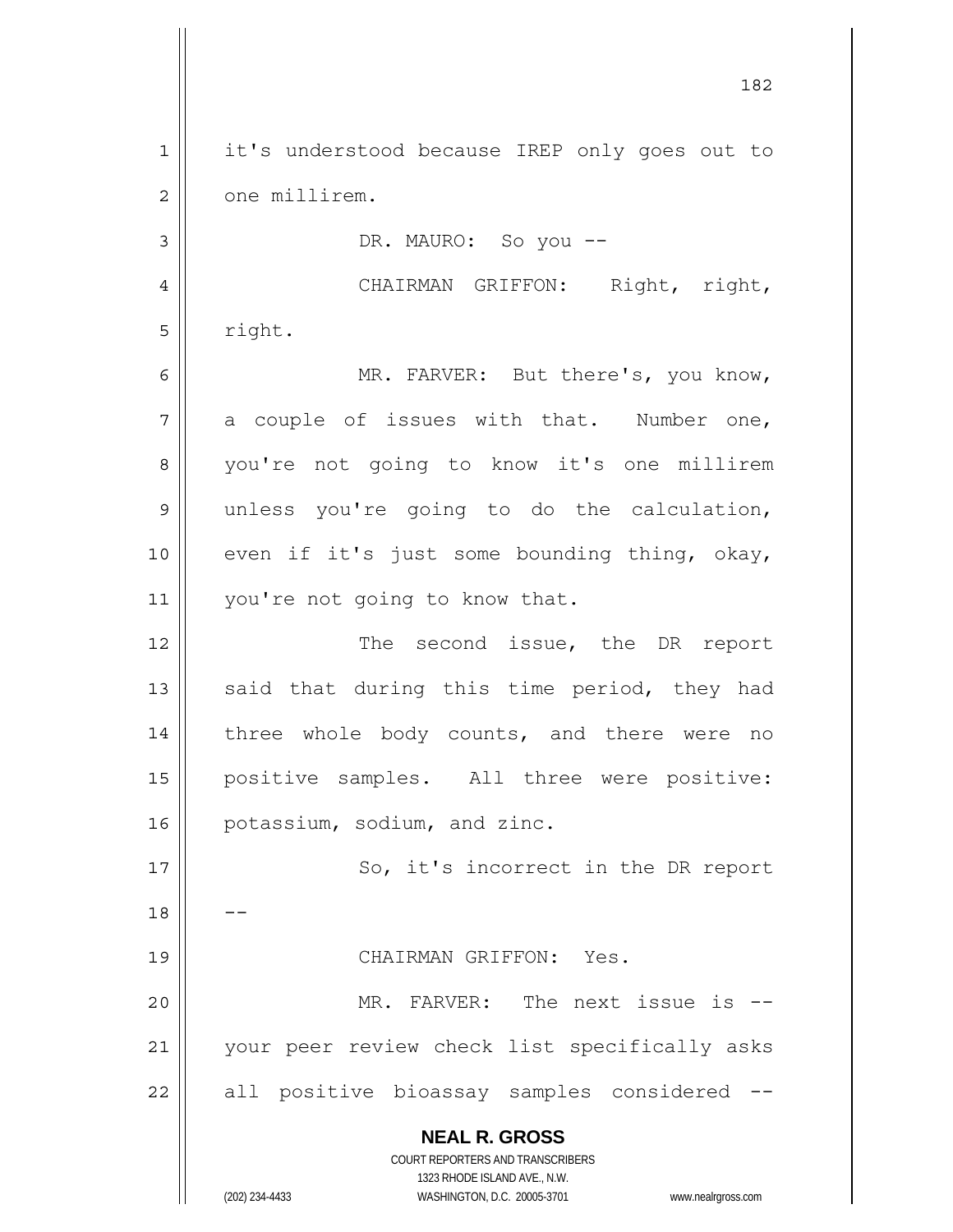1 2 yes, no, or not applicable. It should have been caught there.

3 4 5 6 7 8 A lot of times you have an Excel file that's put out what's called prep - where it has all the external and internal data in there, and sometimes it's flagged if it's above MDA or body count, or lung count. I've seen that before.

9 10 11 12 13 You know, they'll have the result, plus they'll have the MDAs along side of it, and it's very easy to tell if something's exceeding the MDA, whether it's a positive count or not.

14 15 16 17 18 19 20 21 22 So there are some ways to catch it. It's just you get caught. It is not just that it's less than a millirem, it's that the DR is incorrect and the peer review should at least have a note somewhere  $--$  and it may  $-$ saying that, you know, no, they weren't all considered, but down in the comments you could put: but it didn't matter. But I don't know. MR. KATZ: Just from John Demming's

> **NEAL R. GROSS** COURT REPORTERS AND TRANSCRIBERS

> > 1323 RHODE ISLAND AVE., N.W.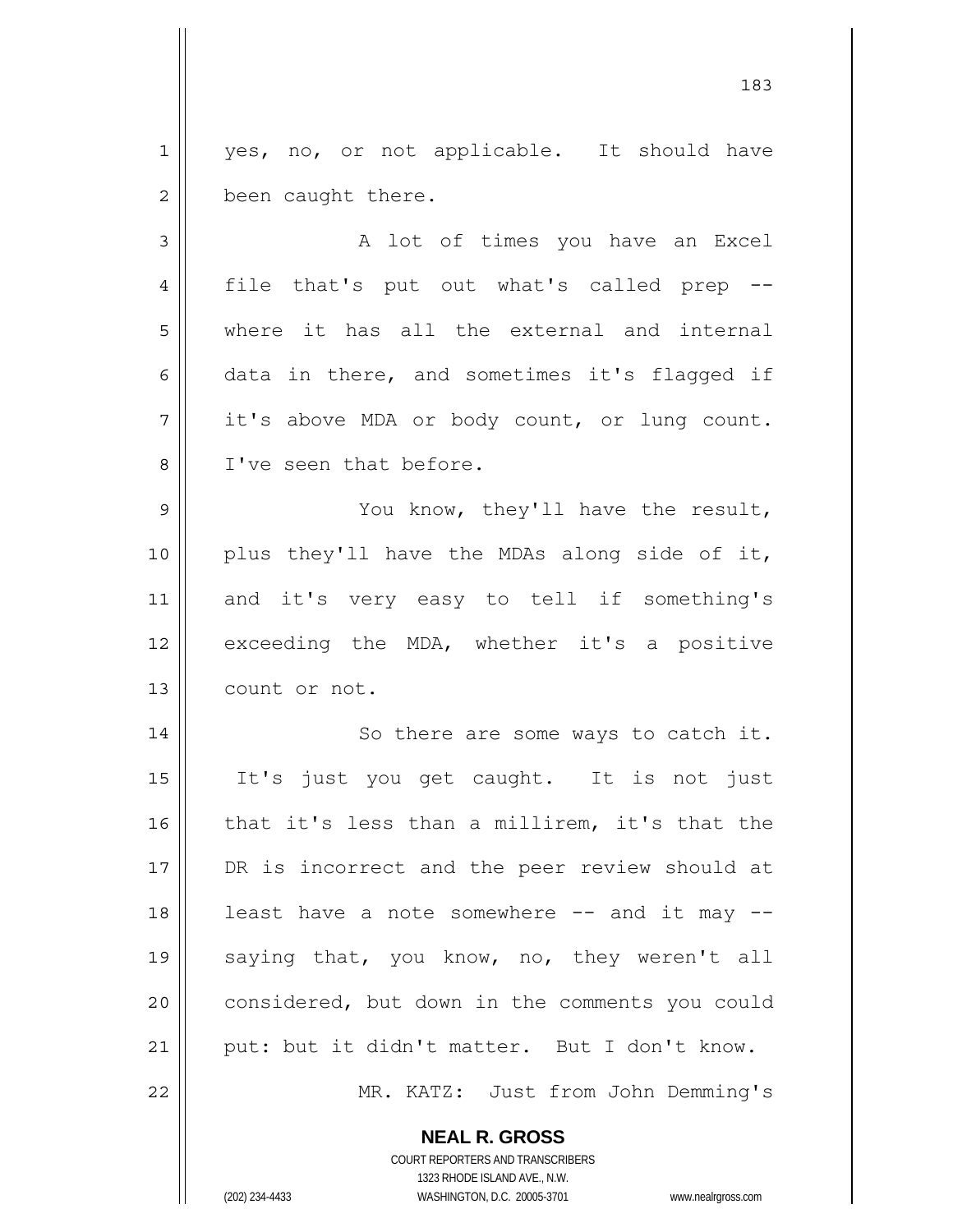**NEAL R. GROSS** COURT REPORTERS AND TRANSCRIBERS 1323 RHODE ISLAND AVE., N.W. 1 2 3 4 5 6 7 8 9 10 11 12 13 14 15 16 17 18 19 20 21 22 perspective, I mean the question you ask yourself is, is this a systems problem or is this sort of a random number of errors, and if it's a random number of errors that have resulted in the situation, you generally don't go in and monkey with the machinery. But if it's a systems problem, that's when you would make a change. And so, I mean, I think that's the way you need to think about these, isn't it. Do we have a systems problem, or is it just that it's a bad -- CHAIRMAN GRIFFON: One DR. MR. KATZ: -- or a bunch of errors came together and produced this -- individual errors. MEMBER CLAWSON: Well, and I understand what you're saying, Ted, but we're sampling basically what -- one percent? MR. KATZ: Right. CHAIRMAN GRIFFON: Well, two and a half eventually, is what we're shooting for.

184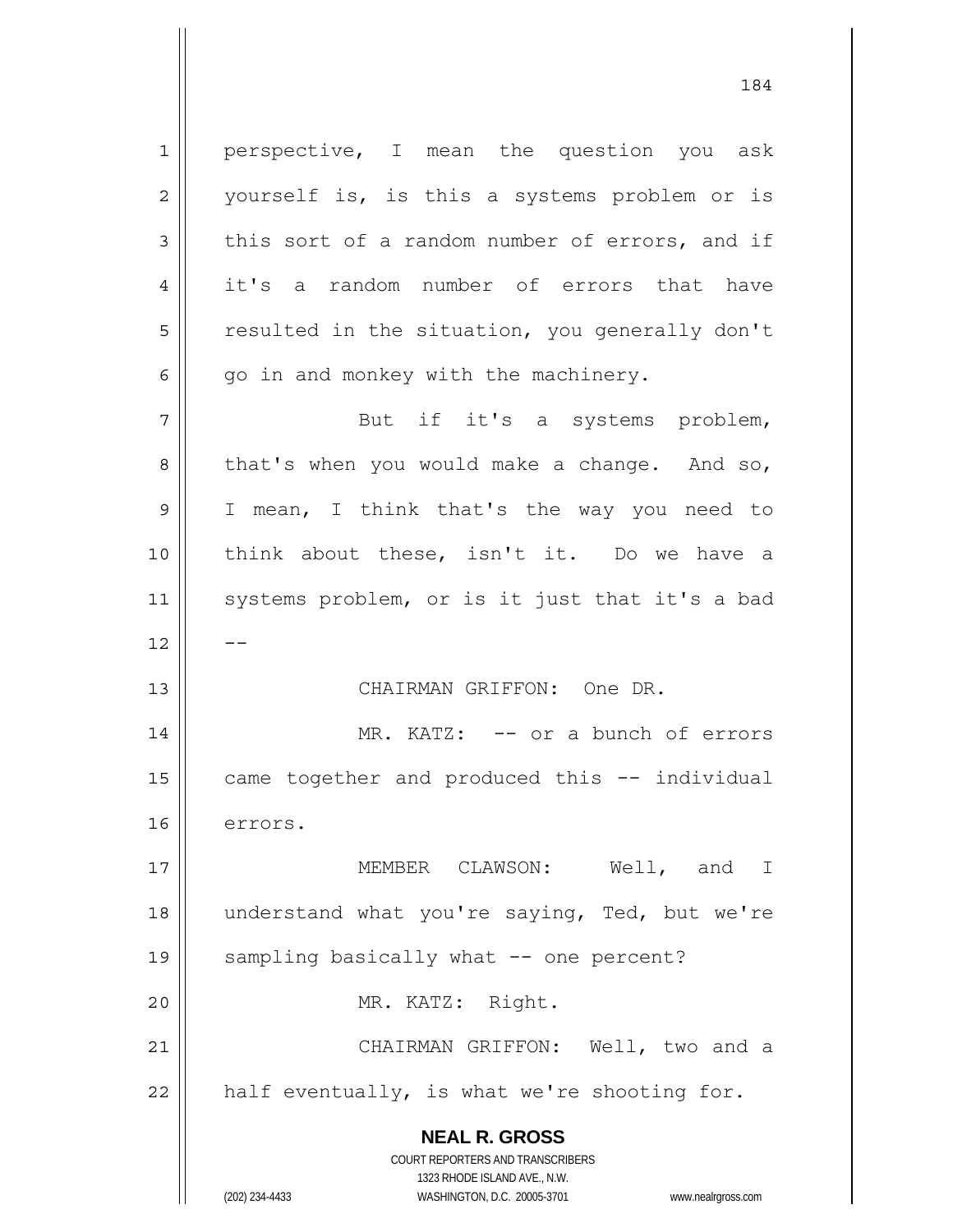1 2 3 4 5 6 7 8 9 10 11 12 13 14 15 16 17 18 19 20 21 22 MR. FARVER: This one was kind of interesting to me because there was several different errors in it and stuff like that. I've always looked at this as if we would come back or somebody would come back and look at this without all of this matrix or anything else like that, would they be able to figure how and what was done, and stuff like that. And I don't see that level of detail, I guess, coming back into it, because so many times in our dose reconstruction reviews and so forth we find small errors, and I can understand that, and a lot of it has been - it wouldn't have made any difference. Just somehow I guess -- maybe I was looking at, and I know it's probably not a procedure to do it or whatever -- just so that people knew that we did this when we change the POC because of this, or something like that. I'm just looking at this also from a historical -- try to come back and look at

> **NEAL R. GROSS** COURT REPORTERS AND TRANSCRIBERS 1323 RHODE ISLAND AVE., N.W.

(202) 234-4433 WASHINGTON, D.C. 20005-3701 www.nealrgross.com

<u>185</u>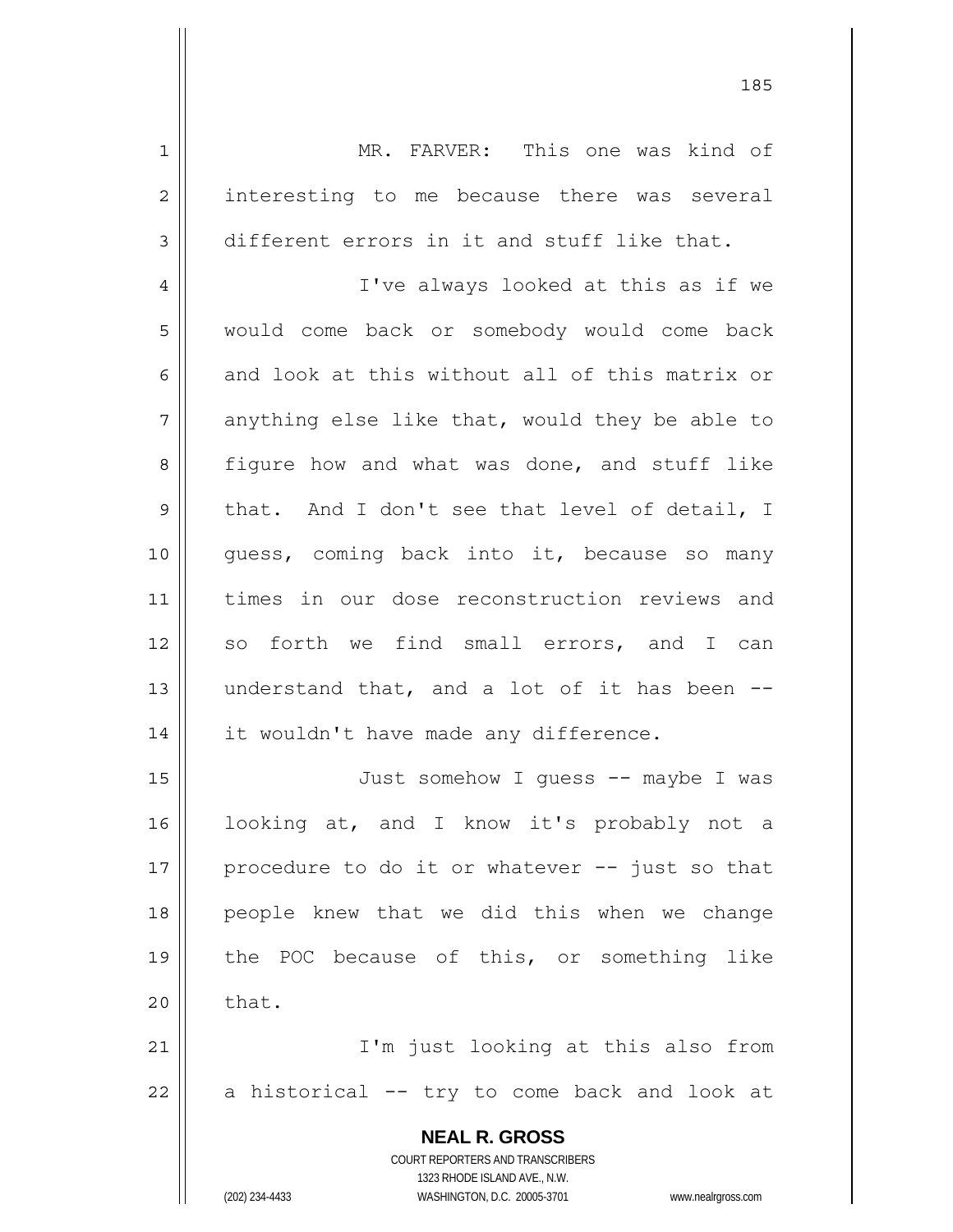1 this.

| $\overline{2}$ | CHAIRMAN GRIFFON: Yes, and I agree                                                                                                                              |
|----------------|-----------------------------------------------------------------------------------------------------------------------------------------------------------------|
| $\mathfrak{Z}$ | with Doug that, I think, the bigger story here                                                                                                                  |
| $\overline{4}$ | in this case is there's other things in it.                                                                                                                     |
| 5              | If we start to see a trend in those, that's a                                                                                                                   |
| 6              | problem, you know. That's what we --                                                                                                                            |
| 7              | MR. FARVER: Well, I've got to tell                                                                                                                              |
| 8              | you what I just heard.                                                                                                                                          |
| 9              | CHAIRMAN GRIFFON: I mean, if you                                                                                                                                |
| 10             | know that it's not a big deal that it was left                                                                                                                  |
| 11             | out, but the fact that it was missed on peer                                                                                                                    |
| 12             | review -- yes.                                                                                                                                                  |
| 13             | DR. MAURO: I thought it was just                                                                                                                                |
| 14             | maybe something that said I'm not going to                                                                                                                      |
| 15             | bother you with this, but, no -- there's --                                                                                                                     |
| 16             | CHAIRMAN GRIFFON: Right. Yes,                                                                                                                                   |
| 17             | that's right, that brought us back to the meat                                                                                                                  |
| 18             | of the --                                                                                                                                                       |
| 19             | DR. MAURO: Thanks.                                                                                                                                              |
| 20             | CHAIRMAN GRIFFON: That's sometimes                                                                                                                              |
| 21             | what the problem is from working with the                                                                                                                       |
| 22             | matrices, because you don't remember exactly -                                                                                                                  |
|                | <b>NEAL R. GROSS</b><br>COURT REPORTERS AND TRANSCRIBERS<br>1323 RHODE ISLAND AVE., N.W.<br>(202) 234-4433<br>WASHINGTON, D.C. 20005-3701<br>www.nealrgross.com |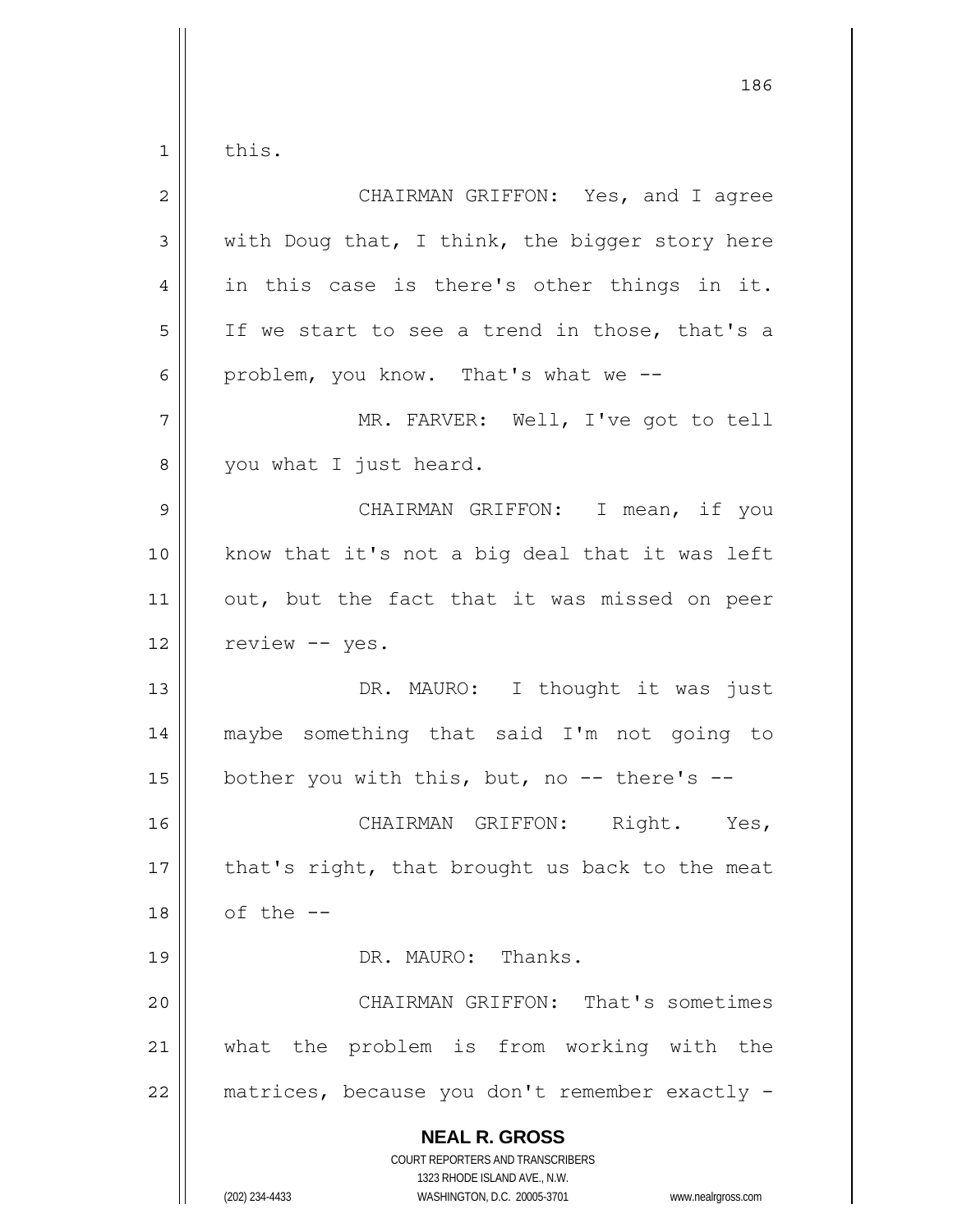|                | 187                                                                 |
|----------------|---------------------------------------------------------------------|
| 1              |                                                                     |
| $\overline{2}$ | MR. FARVER: Well, that's why I try                                  |
| 3              | to pull up the cases, because I don't remember                      |
| 4              | them.                                                               |
| 5              | CHAIRMAN GRIFFON: Nonetheless, I                                    |
|                |                                                                     |
| 6              | think NIOSH is in agreement in this case, so                        |
| 7              | that it probably should have been assigned,                         |
| 8              | right, and that would be the end --                                 |
| 9              | MR. HINNEFELD: Yes, yes.                                            |
| 10             | DR. MAURO: I hate to do this, but                                   |
| 11             | I think that Ted hit the nail on the head                           |
| 12             | though. Is there anything about this case                           |
| 13             | that would be indicative in the system file?                        |
| 14             | That's really what we're asking.                                    |
| 15             | CHAIRMAN GRIFFON: Well, you can't                                   |
| 16             | find out from one case.                                             |
| 17             | DR. MAURO: You can't find out from                                  |
| 18             | one case --                                                         |
| 19             | CHAIRMAN GRIFFON: That's what I'm                                   |
| 20             | saying.                                                             |
| 21             | DR. MAURO: -- but there was --                                      |
| 22             | CHAIRMAN GRIFFON: It doesn't mean                                   |
|                | <b>NEAL R. GROSS</b>                                                |
|                | COURT REPORTERS AND TRANSCRIBERS<br>1323 RHODE ISLAND AVE., N.W.    |
|                | (202) 234-4433<br>WASHINGTON, D.C. 20005-3701<br>www.nealrgross.com |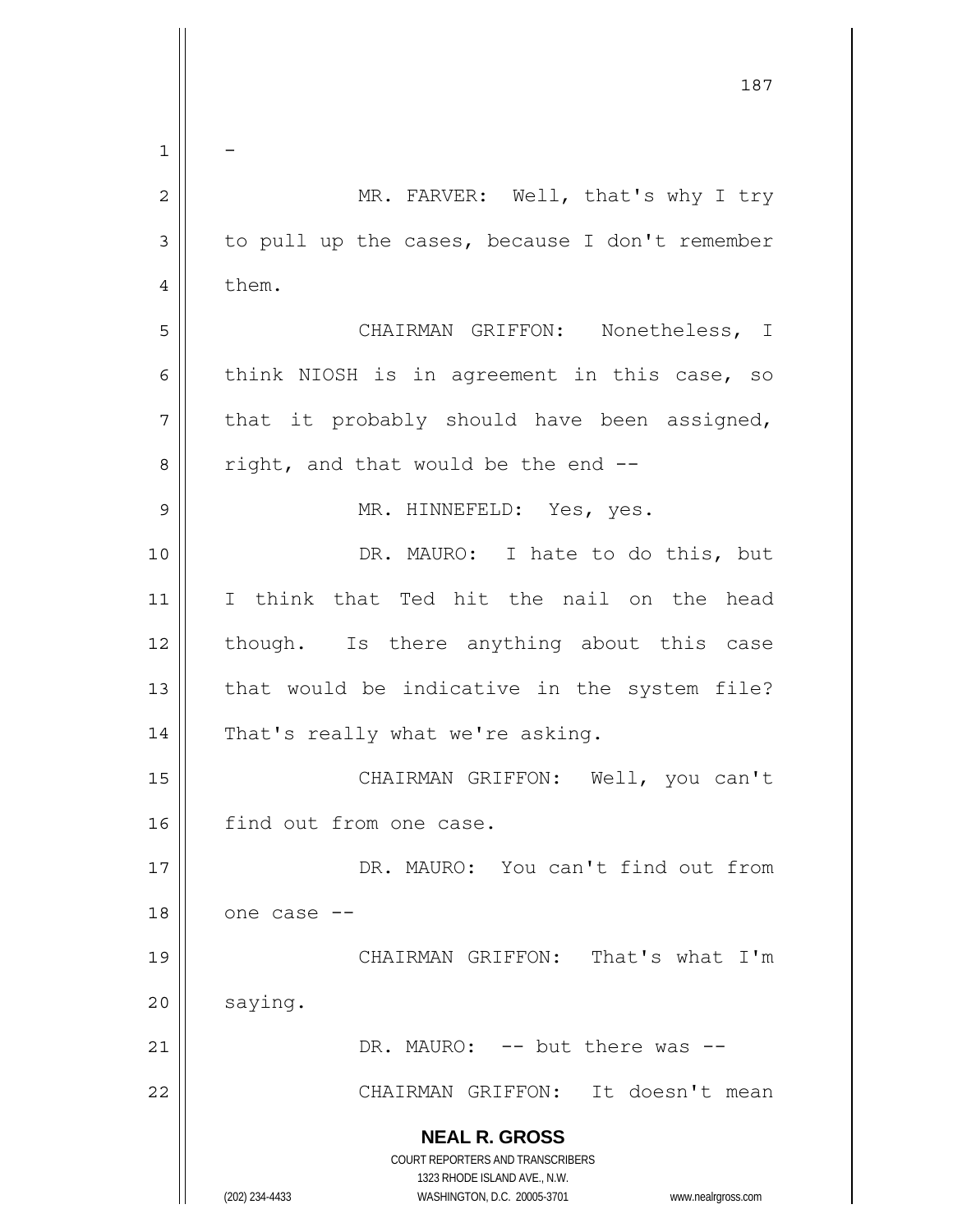|             | 188                                                                 |
|-------------|---------------------------------------------------------------------|
| $\mathbf 1$ | we're not going to try.                                             |
| $\mathbf 2$ | DR. MAURO: But through the system                                   |
| $\mathsf 3$ | it was self-evident, at least to you, that,                         |
| 4           | listen, they have these positive hits of three                      |
| 5           | radionuclides, and every step in the process -                      |
| 6           |                                                                     |
| 7           | CHAIRMAN GRIFFON: Right.                                            |
| 8           | DR. MAURO: -- denied that that                                      |
| $\mathsf 9$ | occurred. It said, no, it's okay. In other                          |
| 10          | words, why would -- how could something like                        |
| 11          | that happen? I guess, why did it come to you                        |
| 12          | for you to pick it up?                                              |
| 13          | MEMBER CLAWSON: And looking at                                      |
| 14          | this down from another standpoint, if we do                         |
| 15          | have a lack in the quality assurance or                             |
| 16          | whatever or there's been a glitch or something                      |
| 17          | like this, this is the opportunity to be able                       |
| 18          | to go back and say to the people that are                           |
| 19          | doing this, these are the things that have                          |
| 20          | been seen.                                                          |
| 21          | We need to focus more in on this.                                   |
| 22          | If<br>they need to change a process or a                            |
|             | <b>NEAL R. GROSS</b>                                                |
|             | COURT REPORTERS AND TRANSCRIBERS<br>1323 RHODE ISLAND AVE., N.W.    |
|             | (202) 234-4433<br>WASHINGTON, D.C. 20005-3701<br>www.nealrgross.com |

 $\mathsf{I}$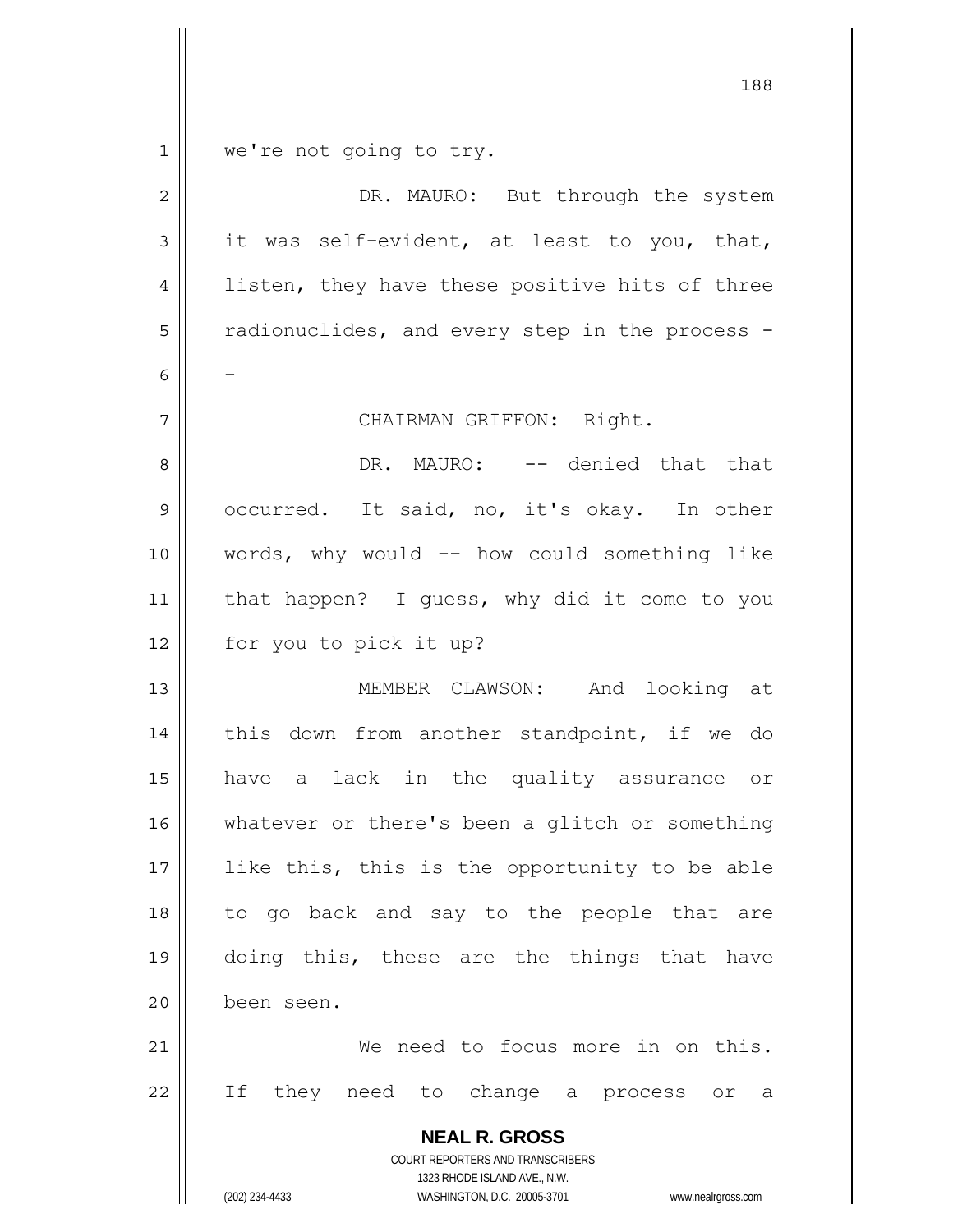1 2 3 procedure or whatever else, then that's different. Or what -- we've got to look at the quality assurance.

4 5 6 7 8 9 10 11 12 13 14 15 16 DR. MAURO: I would have taken it a step further. Even though we're operating as an independent auditing TBD work group, what I'm hearing, if I was sitting outside, I would say I want to know why that happened, and I would -- and I would have an action item that would go back and see where in the process did it break down that we didn't catch it, and why did that happen. Is there a systematic problem or just something that, you know, I don't know -- or was done on purpose. Or was a judgment made, no, this is not going to change anything and I'm going to let it go.

17 18 19 20 Then at least we'd know that it was done consciously and deliberately, and there's reasons for it, as opposed to no one was watching the store.

21 22 MEMBER CLAWSON: Right, because we've -- and I hear so many times that our

> **NEAL R. GROSS** COURT REPORTERS AND TRANSCRIBERS 1323 RHODE ISLAND AVE., N.W. (202) 234-4433 WASHINGTON, D.C. 20005-3701 www.nealrgross.com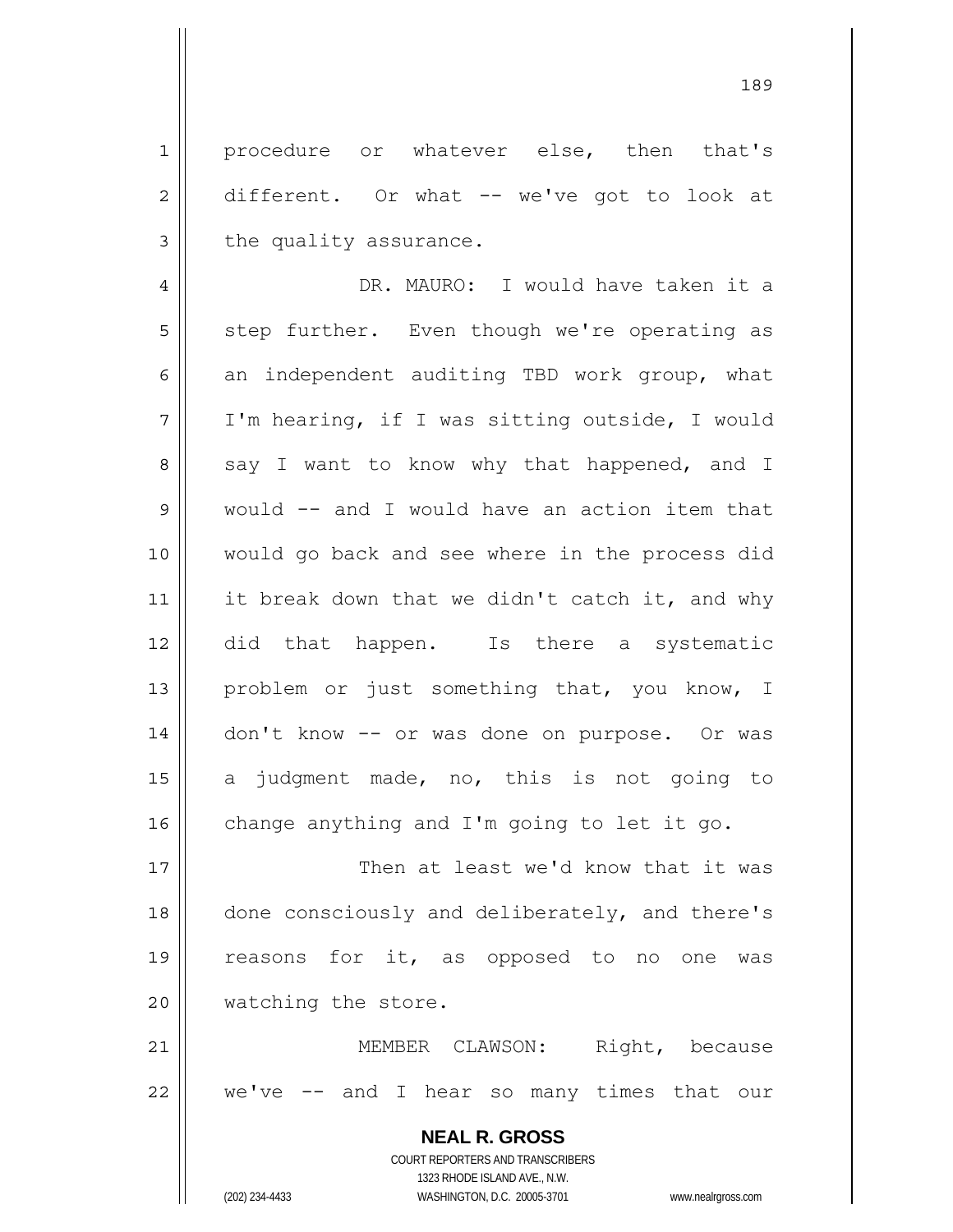1 2 3 4 5 quality assurance on this -- we have this check, this check, this check, but now all of a sudden we're pulling one of these up. And granted, Stu, I'm not criticizing or anything else like that because

6 7 8 9 10 11 12 13 14 15 I think you do a marvelous job, but the thing is I see a glitch here that we may be  $-$ - may want to review, just to call a process of this, to be able to  $-$  to see maybe where we stubbed our toe or whatever of how did this happen, and do we have something to stop it from happening, because that's been my whole question is -- as we find these small ones - is there a bigger issue that's lurking out there, and that's --

16 17 18 19 20 21 22 CHAIRMAN GRIFFON: Well, yes. I guess that's my -- I don't disagree with what you said, John. The question I have is, well, just to step that through a little bit. I mean, is it a  $--$  is that  $--$  you know, to ask NIOSH to look back at that, I'm imagining that if you went to the peer reviewer they're going

> **NEAL R. GROSS** COURT REPORTERS AND TRANSCRIBERS 1323 RHODE ISLAND AVE., N.W. (202) 234-4433 WASHINGTON, D.C. 20005-3701 www.nealrgross.com

<u>190</u>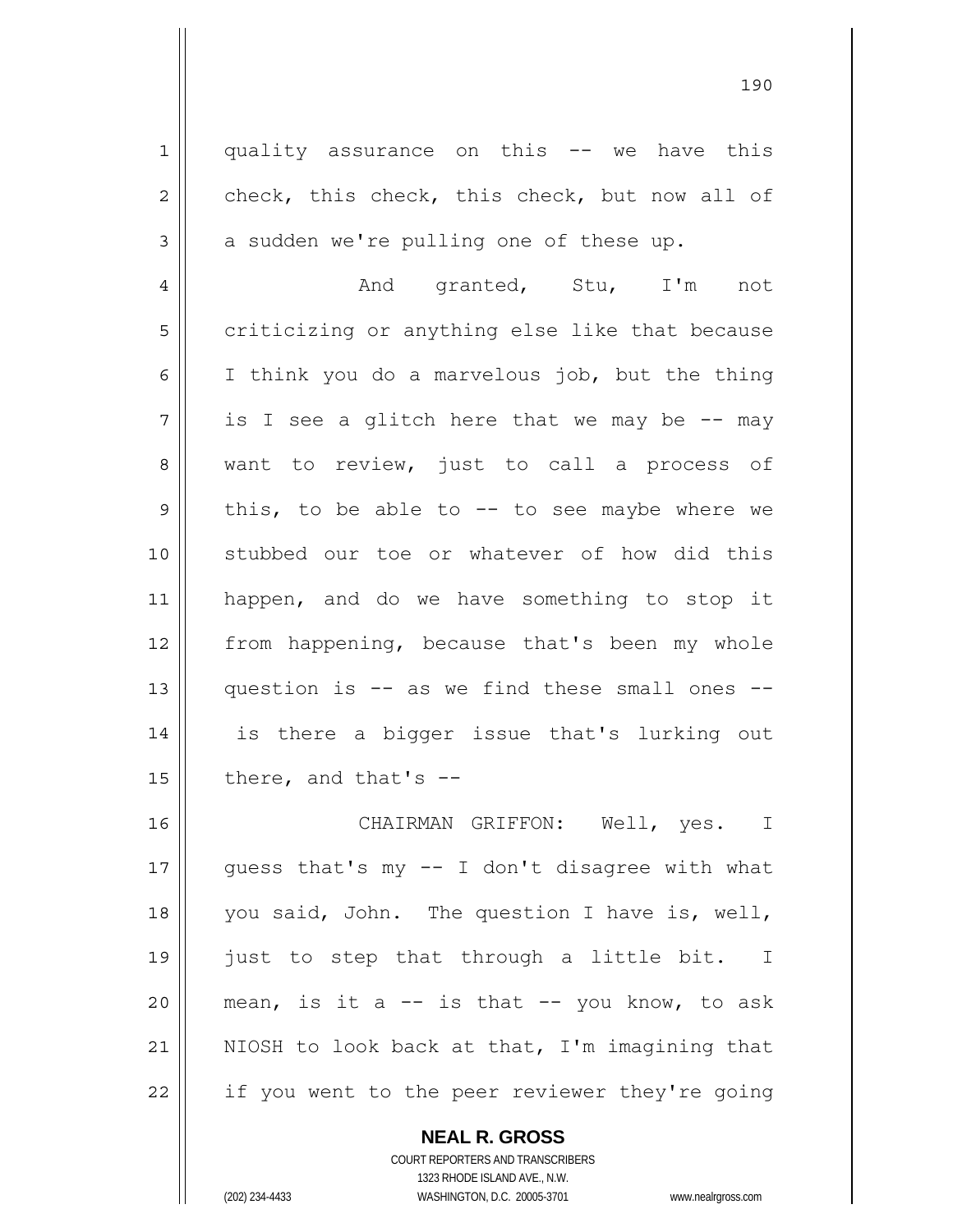**NEAL R. GROSS** COURT REPORTERS AND TRANSCRIBERS 1323 RHODE ISLAND AVE., N.W. 1 2 3 4 5 6 7 8 9 10 11 12 13 14 15 16 17 18 19 20 21 22 to say, oh yes, I looked at it, but I considered it a minuscule difference. I can give you the answers now, if you want them, you know, so where are we going to learn that exercise? I'm not sure we would gain a lot from that exercise. On the other hand, in my matrix I think I ranked this as a -- one of these lowhigh items, you know, low case relevance but high -- DR. MAURO: Yes. CHAIRMAN GRIFFON: -- high overall relevance, and that should get the attention of our subcommittee and the whole board, and then if we start to have a lot of these findings related to quality or questions about quality or peer review of cases, then that's what Ted was getting into. Then we sort of see -- looking for these trends, you know? I don't know that we -- we start chasing down for one -- I don't know. I don't know if we start chasing it down for one case.

191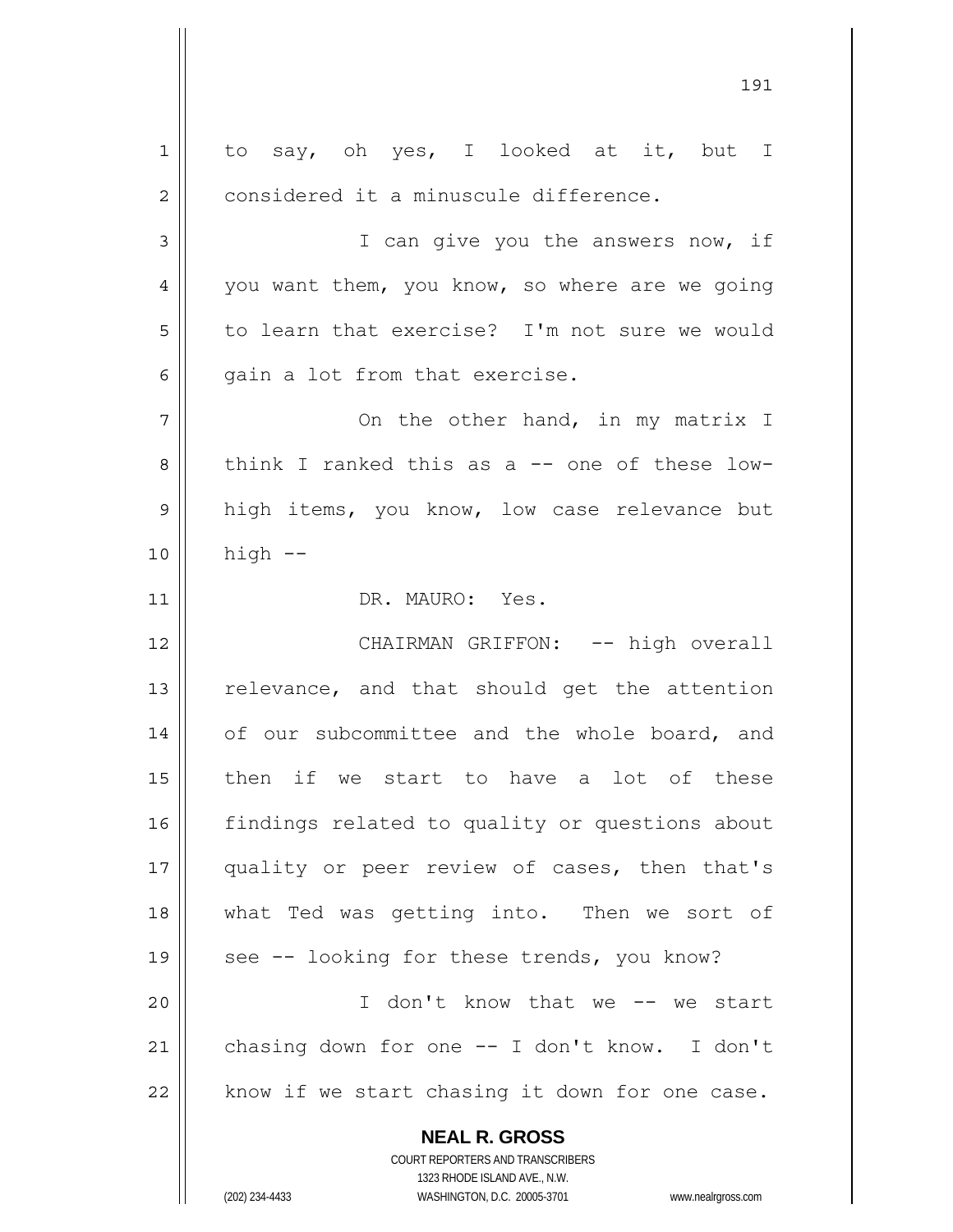**NEAL R. GROSS** COURT REPORTERS AND TRANSCRIBERS 1323 RHODE ISLAND AVE., N.W. (202) 234-4433 WASHINGTON, D.C. 20005-3701 www.nealrgross.com 1 2 3 4 5 6 7 8 9 10 11 12 13 14 15 16 17 18 19 20 21 22 MR. HINNEFELD: Well, realize what you're doing here. You're defining the acceptable quality for dose reconstruction, because you're saying that these errors essentially are significant enough that -- not that the dose reconstruction is unacceptable, but we expect the program not to make these errors. CHAIRMAN GRIFFON: Right, right, right. MR. HINNEFELD: I don't know if we ever had that objective, to try to avoid an error of a few millirems. I don't know that we've ever had that as a program objective, to say that -- CHAIRMAN GRIFFON: But that's not the error -- DR. MAURO: It's procedure. There's a procedure. Yes, there's a procedure. CHAIRMAN GRIFFON: It's the error of -- these other errors, you know, that I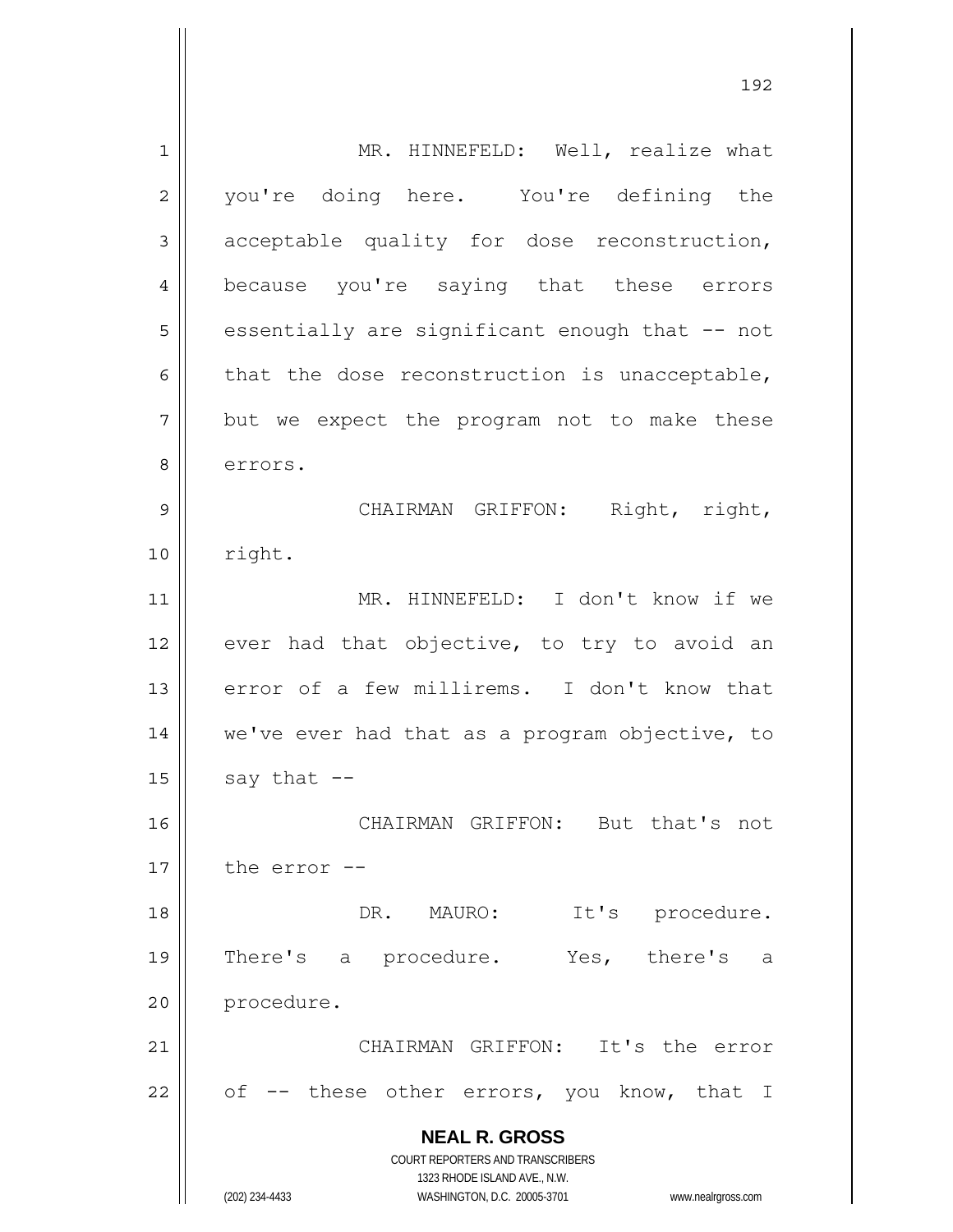1 2 3 4 5 6 7 8 9 10 11 12 13 14 15 16 17 18 19 20 21 22 think are more concerning to me anyway, to Doug -- MR. SIEBERT: Knowing this case and like you said, going back it's hard to reconstruct what somebody was thinking -- CHAIRMAN GRIFFON: Right. MR. SIEBERT: But knowing the case and knowing who did it, my guess is it probably was considered. Just like we were saying, it's barely over the NCRP value. It's going to give very little dose. He forgot to write it in the dose reconstruction and considered that and probably was -- he didn't change the template language to say there were no positives. That's my initial guess. MR. FARVER: But whoever reviewed it made the mistake -- the same mistake. CHAIRMAN GRIFFON: Yes, same mistake, right. MR. FARVER: And they also did the same thing for the next finding, 125.5, where it was the wrong absorption type.

193

1323 RHODE ISLAND AVE., N.W. (202) 234-4433 WASHINGTON, D.C. 20005-3701 www.nealrgross.com

**NEAL R. GROSS** COURT REPORTERS AND TRANSCRIBERS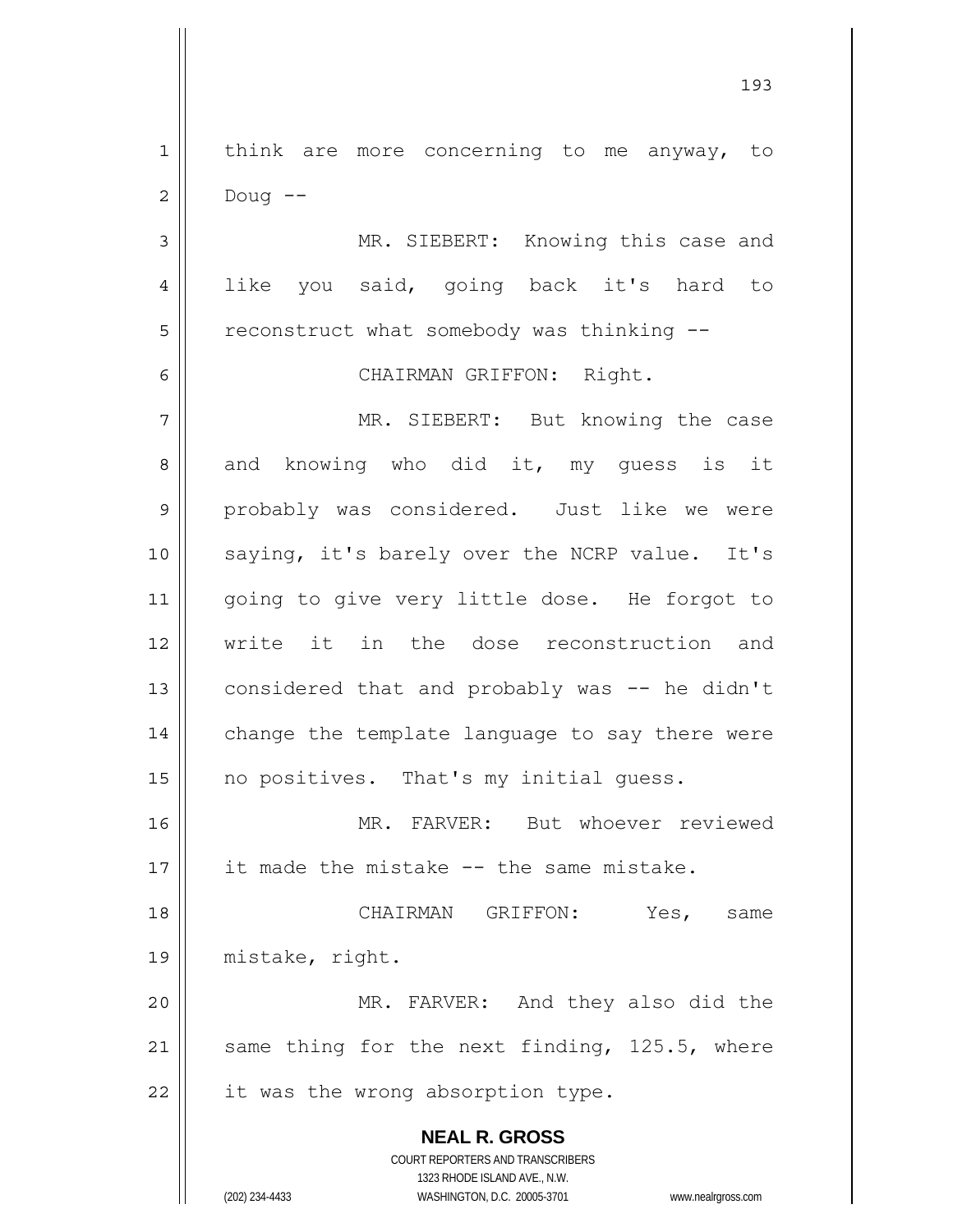|                | 194                                                                                                 |
|----------------|-----------------------------------------------------------------------------------------------------|
| $\mathbf{1}$   | MR. SIEBERT: In the text?                                                                           |
| $\overline{c}$ | MR. FARVER:<br>In the text, which                                                                   |
| $\mathsf 3$    | also should have been caught according to the                                                       |
| 4              |                                                                                                     |
| 5              | CHAIRMAN GRIFFON: Yes, so it looks                                                                  |
| 6              | like a case of -- maybe a little bit -- I                                                           |
| 7              | mean, I can imagine that you get -- you know,                                                       |
| 8              | that's the question $--$ is there a trend here,                                                     |
| 9              | or is it just an isolated incident where you                                                        |
| 10             | saw a low POC, you saw a fairly                                                                     |
| 11             | straightforward -- you know, and the peer                                                           |
| 12             | reviewer was a little lax maybe in this case.                                                       |
| 13             | Or is that one or is it a trend? I think                                                            |
| 14             | that's what we want to look out for, I don't                                                        |
| 15             | know.                                                                                               |
| 16             | MR. KATZ: I don't know that's at -                                                                  |
| 17             | - on this one case you can't say this is a                                                          |
| 18             | high impact or anything like that, potential                                                        |
| 19             | impact. I think you just want to track and                                                          |
| 20             | see, is there more evidence of this kind, at                                                        |
| 21             | this point?                                                                                         |
| 22             | CHAIRMAN GRIFFON: No, when it's --                                                                  |
|                | <b>NEAL R. GROSS</b><br>COURT REPORTERS AND TRANSCRIBERS                                            |
|                | 1323 RHODE ISLAND AVE., N.W.<br>(202) 234-4433<br>WASHINGTON, D.C. 20005-3701<br>www.nealrgross.com |

 $\overline{\phantom{a}}$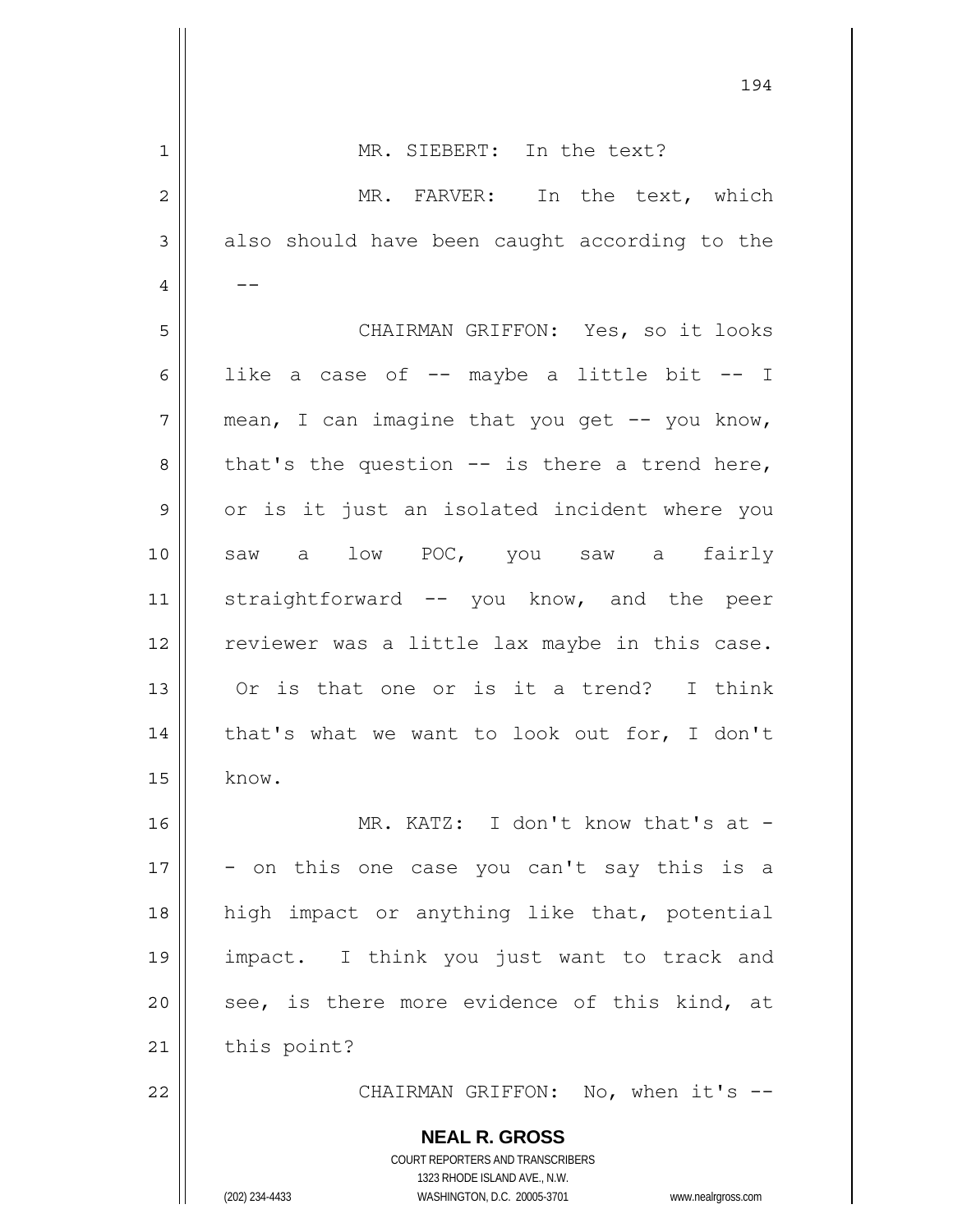| when I've given a high ranking it's because    |
|------------------------------------------------|
| this -- the nature of the finding could have   |
| effects on more than this case -- you know,    |
| broader impact.                                |
| MR. KATZ: The finding being?                   |
| CHAIRMAN GRIFFON: The<br>finding               |
| related to quality, right. So --               |
| But anyway that's where I -- I                 |
| would not -- I don't think I'm -- I'm not      |
| leaning toward having a NIOSH action to go     |
| back and investigate this case to see why this |
| happened. I'm more interested as we go         |
| forward, do we see more of these, you know?    |
| At least that's my feeling right               |
| now.                                           |
| MEMBER CLAWSON: Yes, that's -- and             |
| I guess I'd even go a little bit step further. |
| I quess that in the processes that I'm used    |
| to, when we kind of have an audit like this -- |
| and they may not be significant issues or      |
| anything else like that -- but it's always     |
| portrayed back to us: these are some small     |
|                                                |

**NEAL R. GROSS** COURT REPORTERS AND TRANSCRIBERS 1323 RHODE ISLAND AVE., N.W.

(202) 234-4433 WASHINGTON, D.C. 20005-3701 www.nealrgross.com

<u>195</u>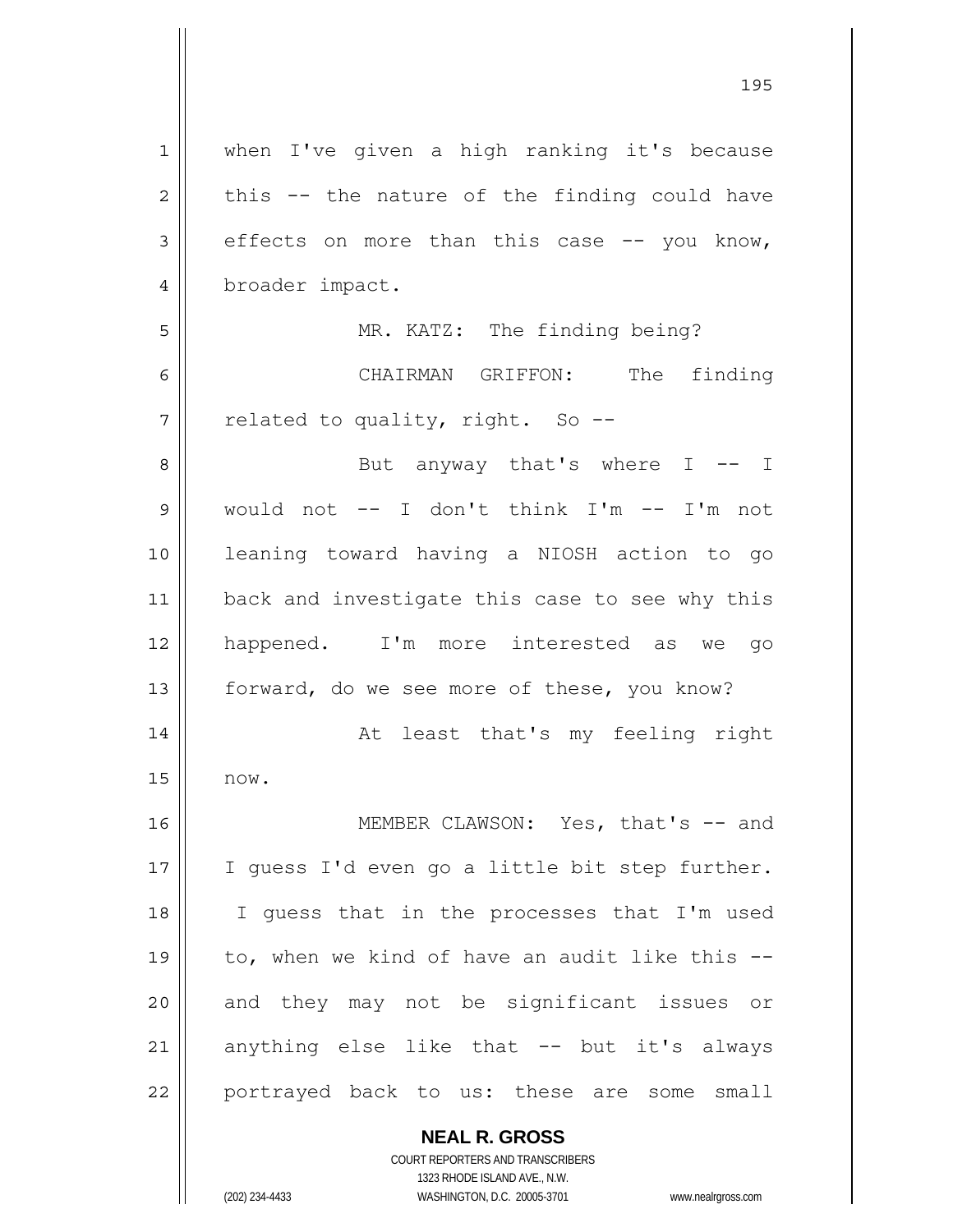**NEAL R. GROSS** COURT REPORTERS AND TRANSCRIBERS 1323 RHODE ISLAND AVE., N.W. 1 2 3 4 5 6 7 8 9 10 11 12 13 14 15 16 17 18 19 20 21 22 things we saw. They're not  $-$ - I guess, what is the process back to you guys? I just want to make sure, you know, that it is addressed, that they may be minor items, and stuff like that, but we are  $--$  we are seeing these things and maybe be able to say, you know, we need to look at maybe our quality assurance and make sure that we try to catch these things. I guess I was looking kind of also too of the feedback to make sure -- CHAIRMAN GRIFFON: And that's -- we have the opportunity to convey that to NIOSH in our recommendations or in our reports to the Secretary. You know, if we start to see those kinds of trends I think we -- we write that sort of thing out and say, you know  $-$ -DR. MAURO: It's just a matter of -- CHAIRMAN GRIFFON: I mean, my concern about having an action for this particular case would be that, you know, basically what Scott said. I mean, it's going

(202) 234-4433 WASHINGTON, D.C. 20005-3701 www.nealrgross.com

<u>1962 - Johann Amerikaanse konstantine (</u>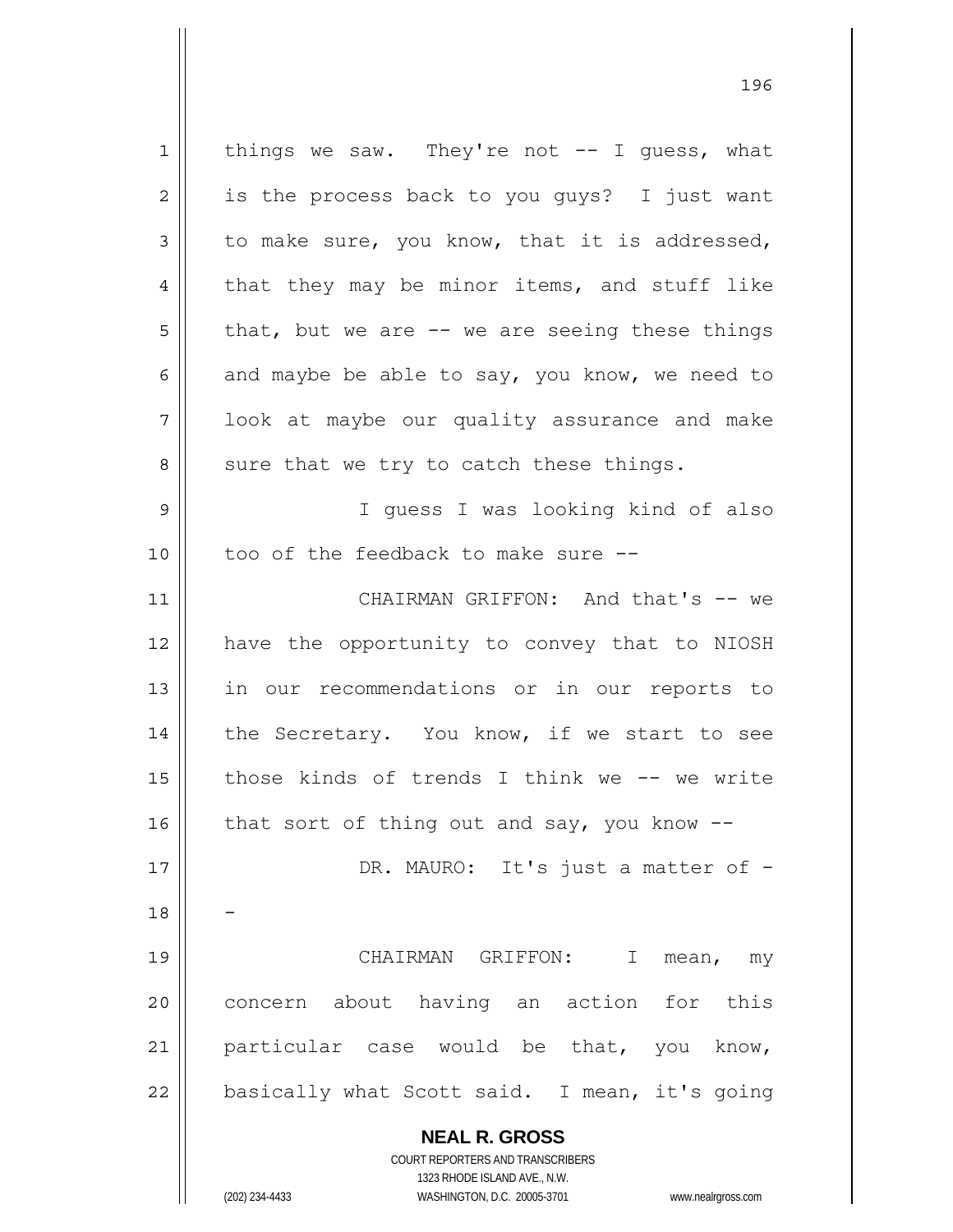|                | 197                                                                 |
|----------------|---------------------------------------------------------------------|
| $\mathbf 1$    | to be people trying to remember what they did                       |
| $\overline{c}$ | and likely to say, I think this is probably                         |
| 3              | what happened, you know.                                            |
| 4              | And how useful is that going to be,                                 |
| 5              | you know.                                                           |
| 6              | DR. MAURO: I think that NIOSH has                                   |
| 7              | an obligation. When a judgment is made and it                       |
| 8              | should be given to the team to make a decision                      |
| 9              | -- a judgment. In this particular case, I'm                         |
| 10             | not going to follow the procedure because it                        |
| 11             | doesn't make sense to follow because I know                         |
| 12             | it's not --                                                         |
| 13             | CHAIRMAN GRIFFON: But that should                                   |
| 14             | be documented.                                                      |
| 15             | MAURO: And that should be<br>DR.                                    |
| 16             | documented. That's it.                                              |
| 17             | But right now there is no way for                                   |
| 18             | us to know whether that was what was done, or                       |
| 19             | there's a breakdown of QA. We just don't                            |
| 20             | know.                                                               |
| 21             | CHAIRMAN GRIFFON: Yes. But I                                        |
| 22             | agree with Doug where, you know, your peer                          |
|                | <b>NEAL R. GROSS</b>                                                |
|                | COURT REPORTERS AND TRANSCRIBERS<br>1323 RHODE ISLAND AVE., N.W.    |
|                | (202) 234-4433<br>WASHINGTON, D.C. 20005-3701<br>www.nealrgross.com |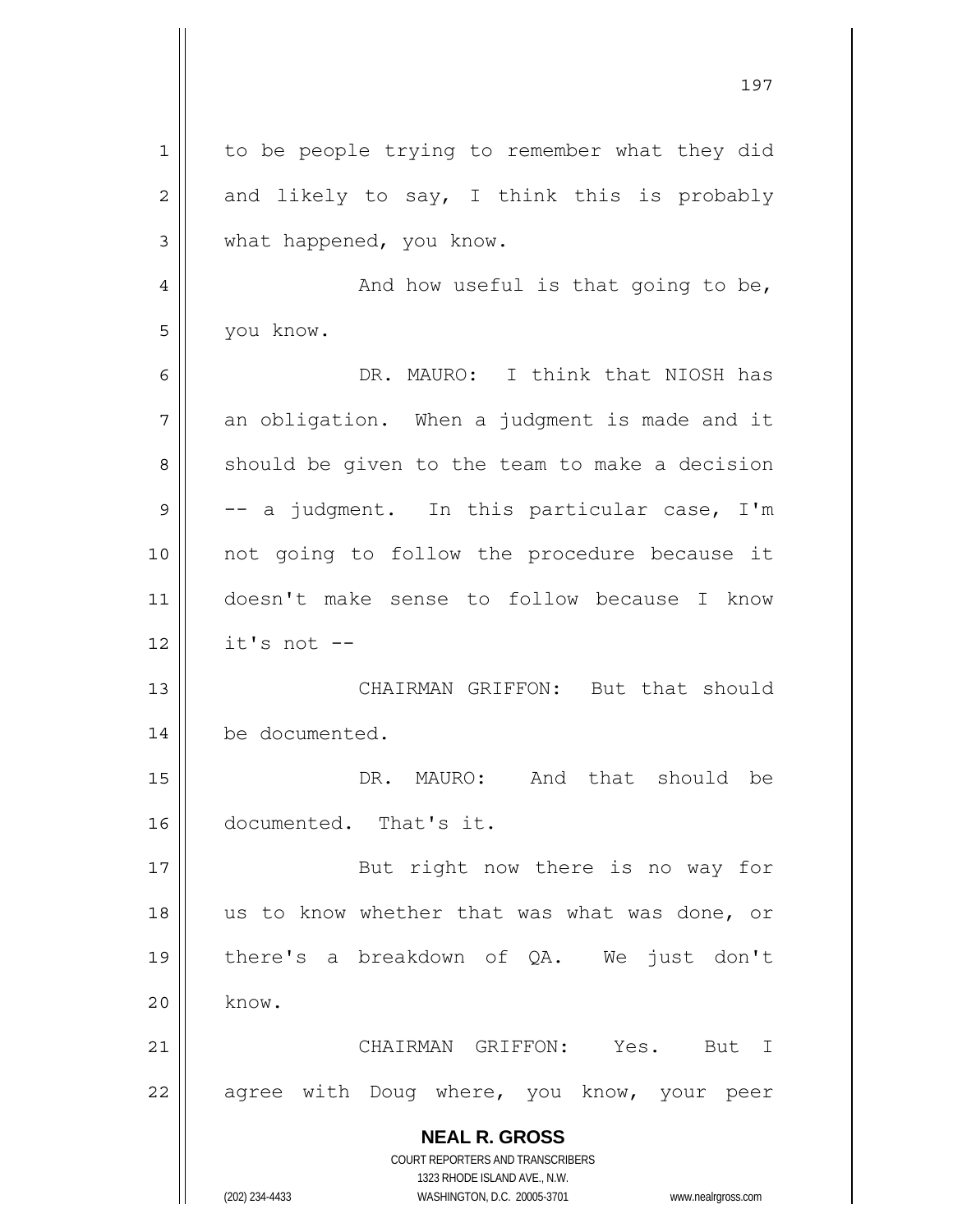**NEAL R. GROSS** COURT REPORTERS AND TRANSCRIBERS 1323 RHODE ISLAND AVE., N.W. 1 2 3 4 5 6 7 8 9 10 11 12 13 14 15 16 17 18 19 20 21 22 reviewer came in, you should have at least checked it off and said, you know, it looks like this will be a low dose. Is this why you didn't include it? DR. MAURO: Yes. CHAIRMAN GRIFFON: And then it would have closed the circle completely, you know? So that's the question. MEMBER CLAWSON: This comes back to -- CHAIRMAN GRIFFON: I think we've beat this issue around enough, yes. MEMBER CLAWSON: But this also comes back to your earlier comment earlier today of kind of keeping track of how they - how they did with those process of -- you know, the process of  $-$ - CHAIRMAN GRIFFON: Right, an unambiguous -- yes, yes. So -- and, Doug, I guess we've got one more of these. I didn't realize that - something similar to this, but for now I

198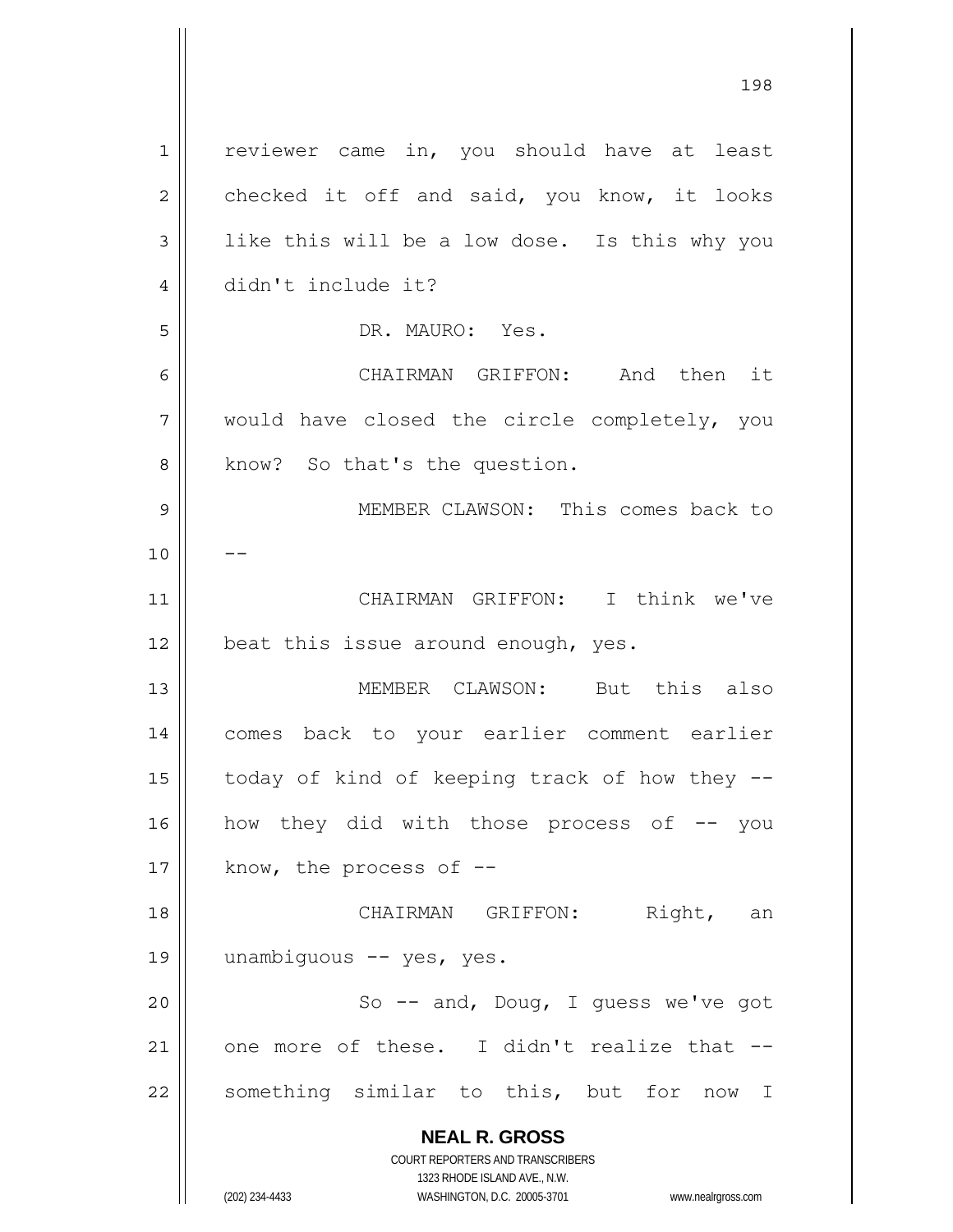**NEAL R. GROSS** COURT REPORTERS AND TRANSCRIBERS 1323 RHODE ISLAND AVE., N.W. (202) 234-4433 WASHINGTON, D.C. 20005-3701 www.nealrgross.com 1 2 3 4 5 6 7 8 9 10 11 12 13 14 15 16 17 18 19 20 21 22 included that NIOSH is in agreement, but I don't have any further action on this particular case. But like I said, it doesn't mean that it's lost to our overall assessment. I mean, we understand that the issue's out there. That's my feeling. I'm not at this point ready to make an action out of, you know, going back to -- MEMBER CLAWSON: Well, and I wouldn't know what the action would be. CHAIRMAN GRIFFON: That's what I mean. DR. MAURO: Yes. CHAIRMAN GRIFFON: That's what I mean. I'm not sure to what end, you know -or John was bringing that up. That's why I said, you know, to have NIOSH go back and investigate this. I don't think it's fruitful at this point. All right, I think we have that issue.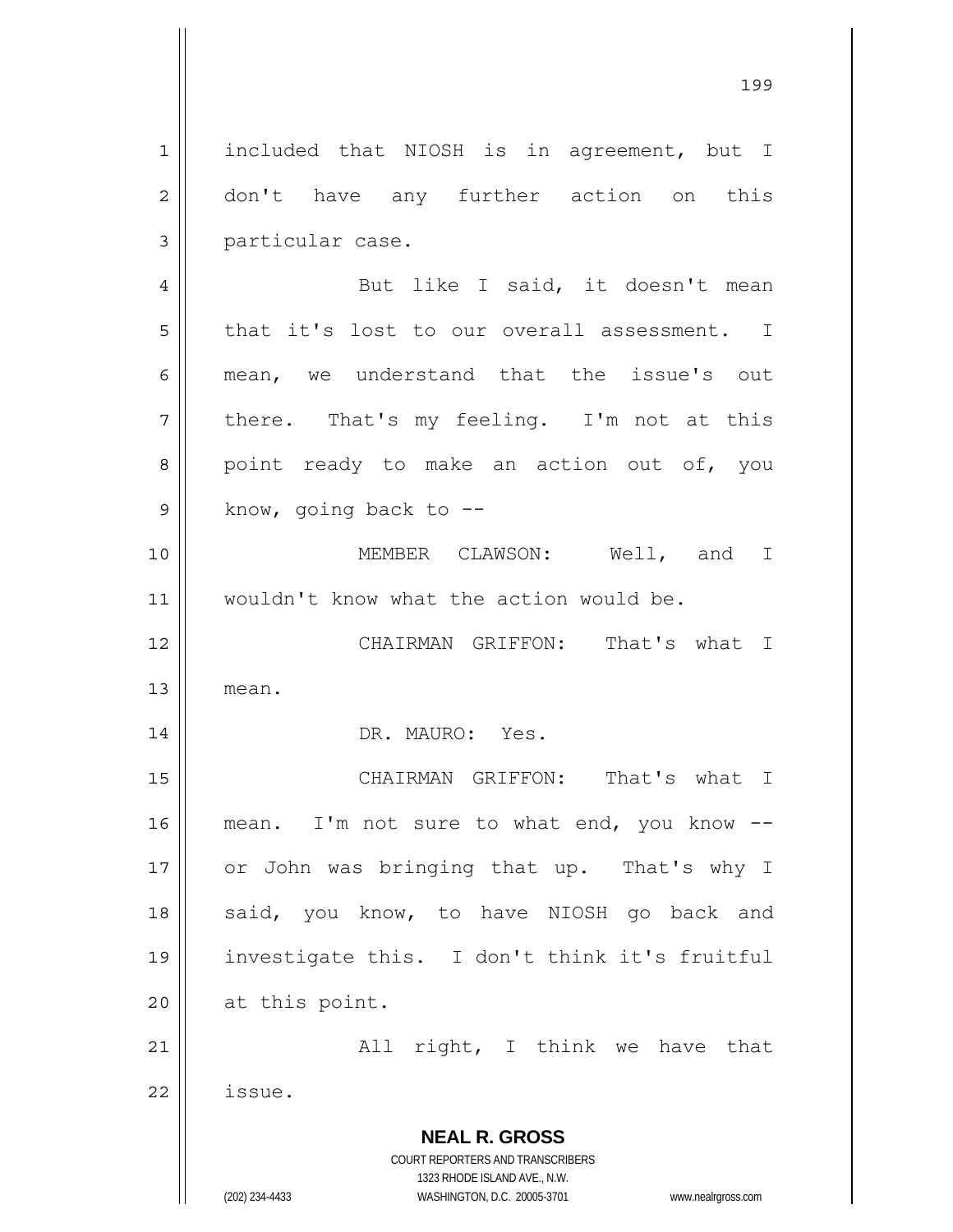|    | 200                                                                 |
|----|---------------------------------------------------------------------|
| 1  | MR. FARVER: And if you're the                                       |
| 2  | employee and you get this report you're going                       |
| 3  | to say, my gosh, I know I had positive                              |
| 4  | bioassays --                                                        |
| 5  | CHAIRMAN GRIFFON: Yes.                                              |
| 6  | MR. FARVER: You know, it's just                                     |
| 7  | not good all the way around.                                        |
| 8  | CHAIRMAN GRIFFON: Well, I agree, I                                  |
| 9  | agree. So we got the point.                                         |
| 10 | Okay, let's move on to 125.5,                                       |
| 11 | especially if it's there -- the similar thing                       |
| 12 |                                                                     |
| 13 | MR. FARVER: Well, that's been                                       |
| 14 | closed.                                                             |
| 15 | HINNEFELD:<br>Well,<br>that<br>MR.<br>was                           |
| 16 | supposed to be closed.                                              |
| 17 | GRIFFON:<br>It's<br>CHAIRMAN<br>been                                |
| 18 | closed.                                                             |
| 19 | MR. FARVER: It was.                                                 |
| 20 | HINNEFELD:<br>It<br>the<br>MR.<br>was<br>same                       |
| 21 | thing.                                                              |
| 22 | MR. FARVER: Same thing.                                             |
|    | <b>NEAL R. GROSS</b>                                                |
|    | COURT REPORTERS AND TRANSCRIBERS<br>1323 RHODE ISLAND AVE., N.W.    |
|    | (202) 234-4433<br>WASHINGTON, D.C. 20005-3701<br>www.nealrgross.com |

 $\mathbf{I}$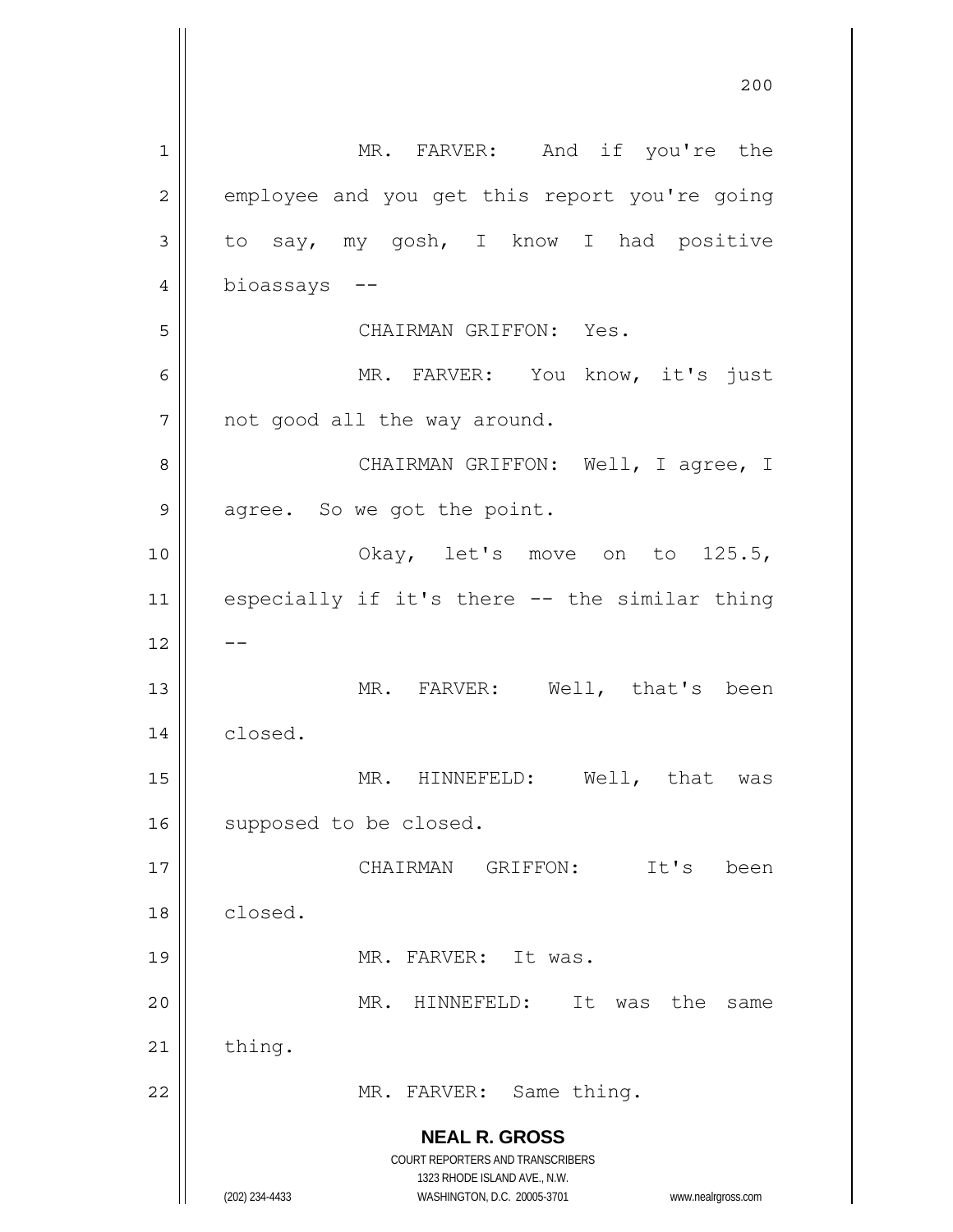**NEAL R. GROSS** COURT REPORTERS AND TRANSCRIBERS 1323 RHODE ISLAND AVE., N.W. (202) 234-4433 WASHINGTON, D.C. 20005-3701 www.nealrgross.com 1 2 3 4 5 6 7 8 9 10 11 12 13 14 15 16 17 18 19 20 21 22 CHAIRMAN GRIFFON: Okay. It was a quality product, so you already captured that in Resolution 2. All right. And I am down to 125.9. MR. FARVER: 125.6. DR. MAURO: Yes, what happened to six? MR. HINNEFELD: I had it as point six. CHAIRMAN GRIFFON: Sorry. MR. FARVER: Stu added some there. CHAIRMAN GRIFFON: Okay. Okay, I just -- I didn't have it highlighted, that's why, okay. The remaining question is documenting what approach was used, I guess. MR. HINNEFELD: Yes. CHAIRMAN GRIFFON: And then I say no further action. MR. HINNEFELD: For 125.6, the note I took was when there is information -- like in this case there was -- a TBD gave you a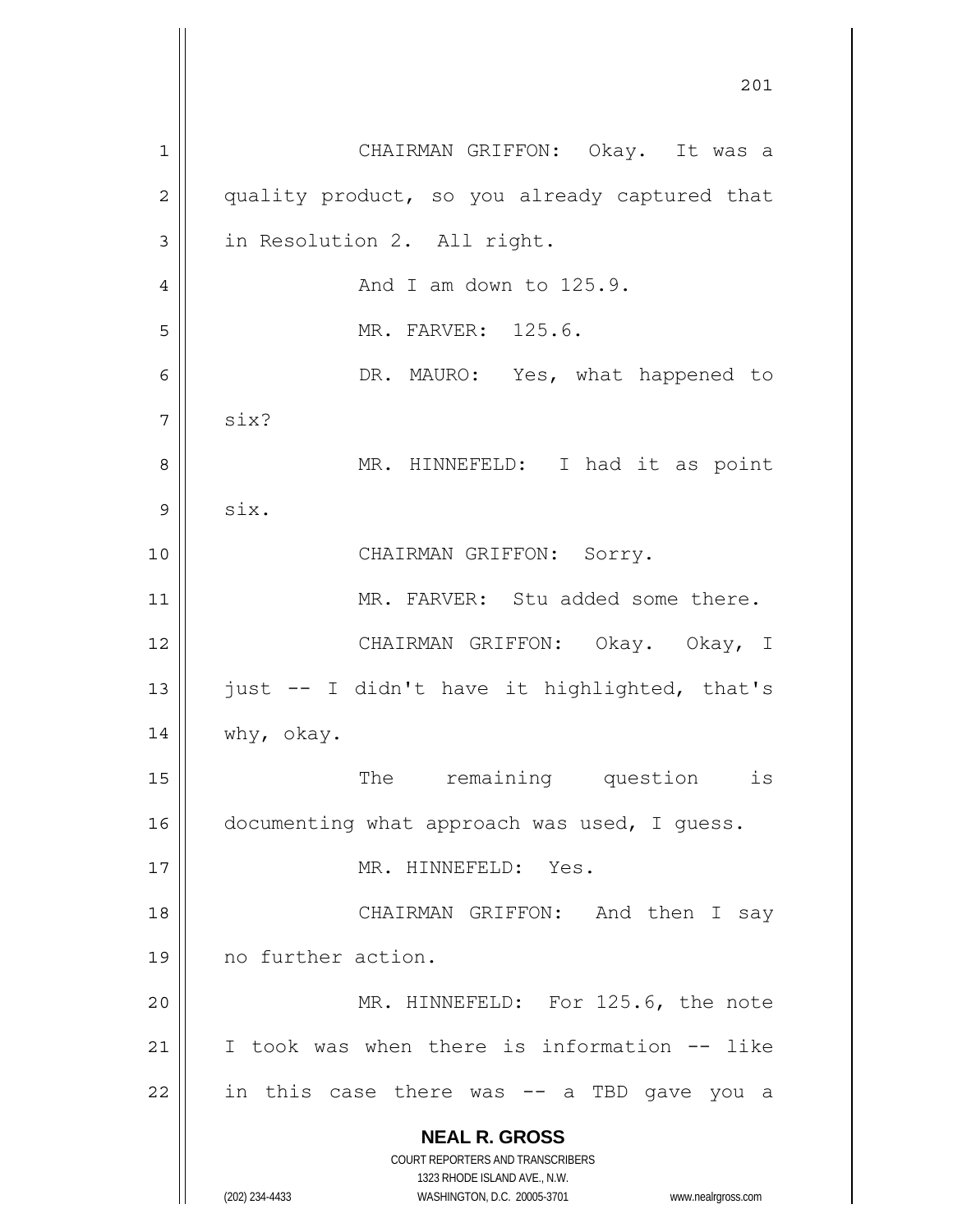**NEAL R. GROSS** COURT REPORTERS AND TRANSCRIBERS 1323 RHODE ISLAND AVE., N.W. 1 2 3 4 5 6 7 8 9 10 11 12 13 14 15 16 17 18 19 20 21 22 certain year range for a particular practice, and it was subsequently determined that that range should have included one more year. So prior to -- so my note was prior to revision of the TBD, how is that information captured and shared with dose reconstructors, and that's what our response speaks to. MR. FARVER: Right. This is one of these cases where it wasn't -- the information was not in the document that was referenced in the DR. MR. HINNEFELD: Yes. MR. FARVER: It was an in-between TBD type issue, so when we go back and look at the next rev of the TBD, yes, they followed that. CHAIRMAN GRIFFON: I see. MR. FARVER: I guess this goes back to your -- your DR guidance issues. CHAIRMAN GRIFFON: Yes. So do we have a bottom line on this one, then?

(202) 234-4433 WASHINGTON, D.C. 20005-3701 www.nealrgross.com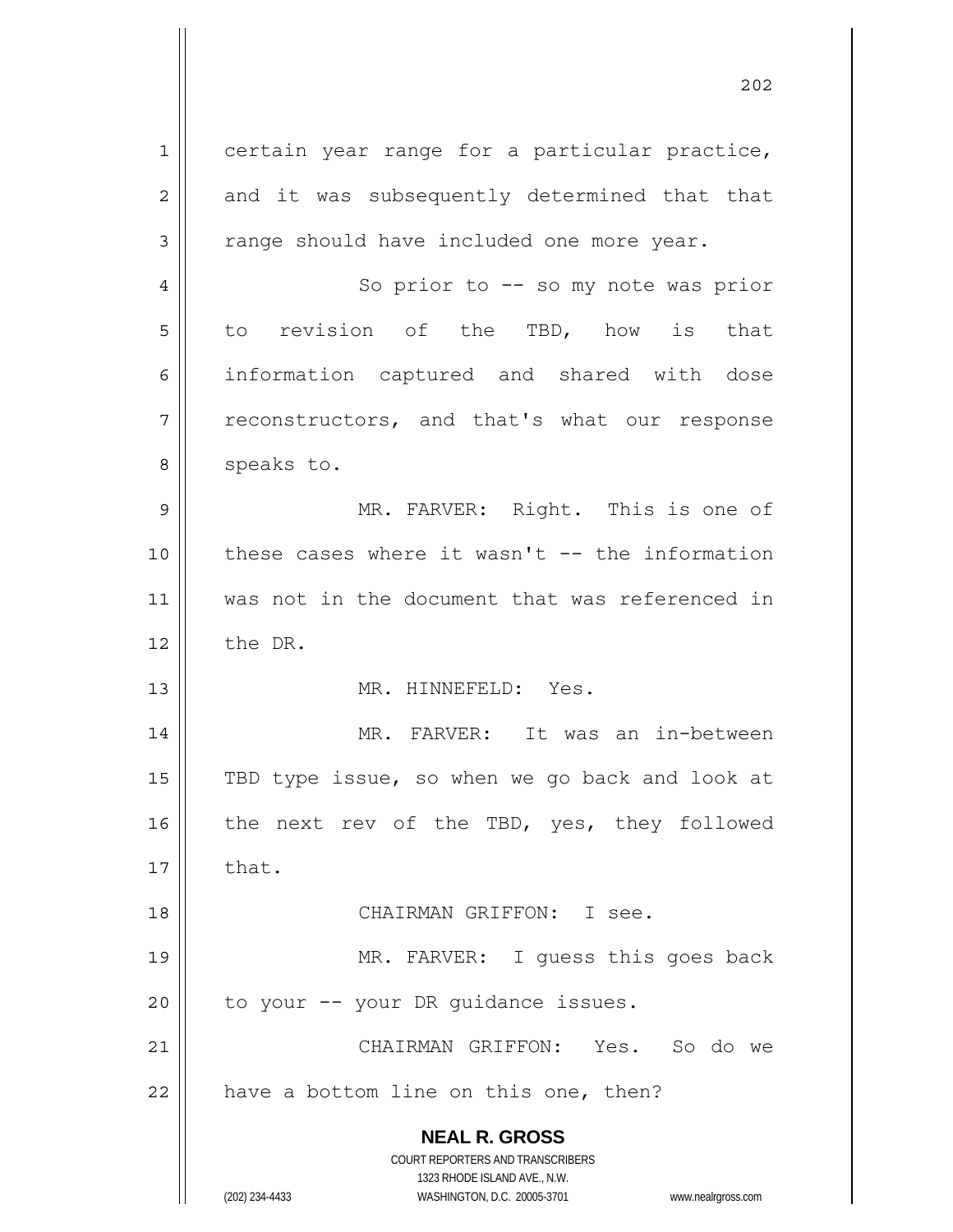**NEAL R. GROSS** COURT REPORTERS AND TRANSCRIBERS 1323 RHODE ISLAND AVE., N.W. (202) 234-4433 WASHINGTON, D.C. 20005-3701 www.nealrgross.com 1 2 3 4 5 6 7 8 9 10 11 12 13 14 15 16 17 18 19 20 21 22 MR. FARVER: I mean, it is what they said. It was in the next rev of the TBD. It does follow the current guidance. CHAIRMAN GRIFFON: It does follow the current guidance. It just wasn't -- there was nothing at that time -- MR. FARVER: There was nothing in the TBD that was referenced. It did not follow that guideline. CHAIRMAN GRIFFON: So this could have been a case of that in-between DR guidance -- MR. FARVER: Yes. MR. HINNEFELD: Apparently, there was one. MR. SIEBERT: Actually, yes it is, because I was able to track down the Hanford - - MR. FARVER: Right. MR. SIEBERT: -- quidance that was in place at that time, and I put a copy in there, and it does specify --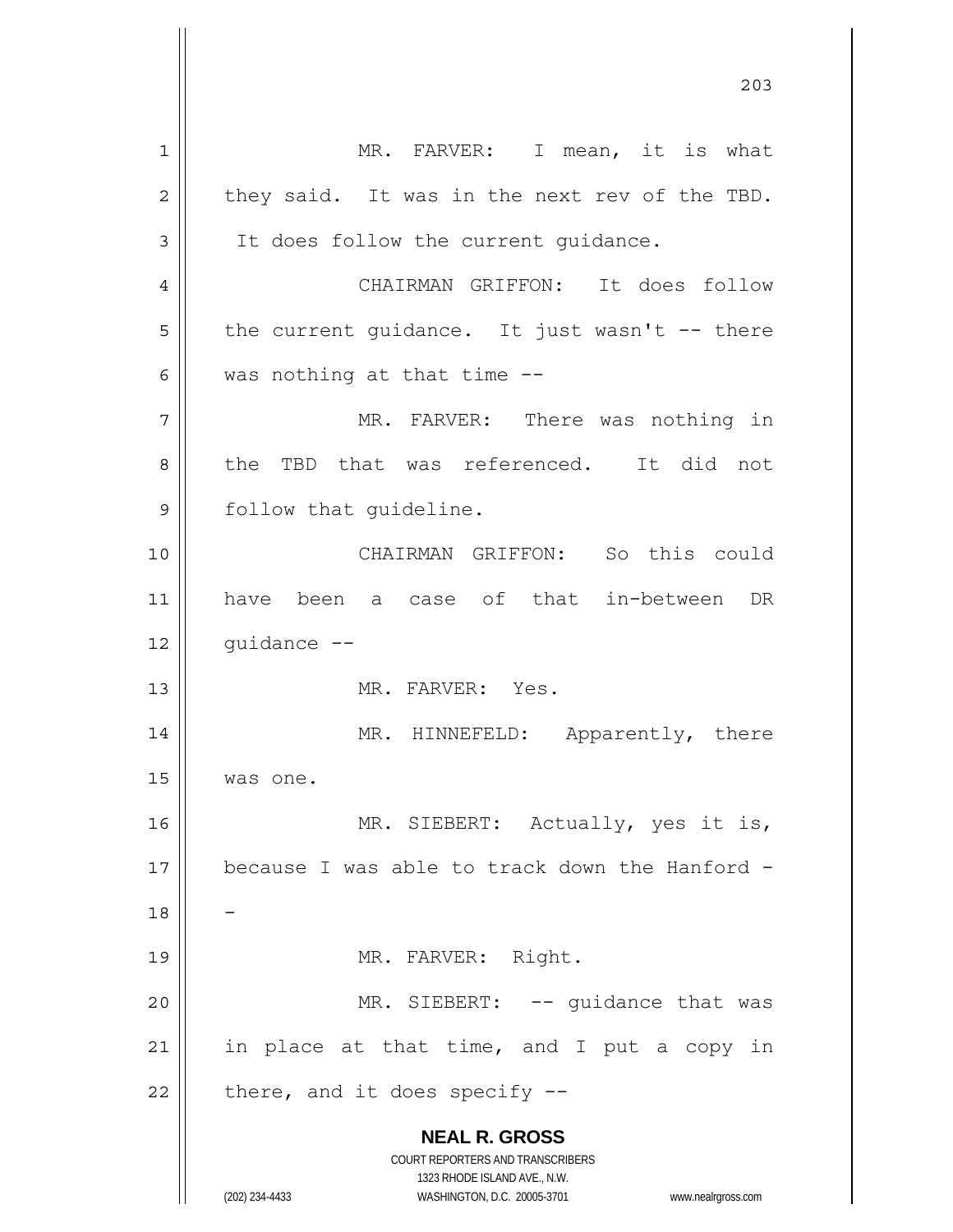**NEAL R. GROSS** COURT REPORTERS AND TRANSCRIBERS 1323 RHODE ISLAND AVE., N.W. 204 1 2 3 4 5 6 7 8 9 10 11 12 13 14 15 16 17 18 19 20 21 22 CHAIRMAN GRIFFON: You did put a copy in there? MR. HINNEFELD: I think I sent that. MR. SIEBERT: Yes, that did come across last night, and, yes, it does -- it does specify that for that year you used a 44 to 46 value. And that's a good example of something that is good for us to have. I agree. CHAIRMAN GRIFFON: Yes. MS. BEHLING: This is Kathy Behling. Just for one second. Okay, this is one that Stu sent and it's SC&A 125.6 support document, and what was included here, as we've been talking so much about today, is what reminds me of a DR guideline. I believe that's what you could call this, and this is why, I guess, we've been pushing to say this would be something that would be such a useful tool to have in the case files. I don't know if you all have that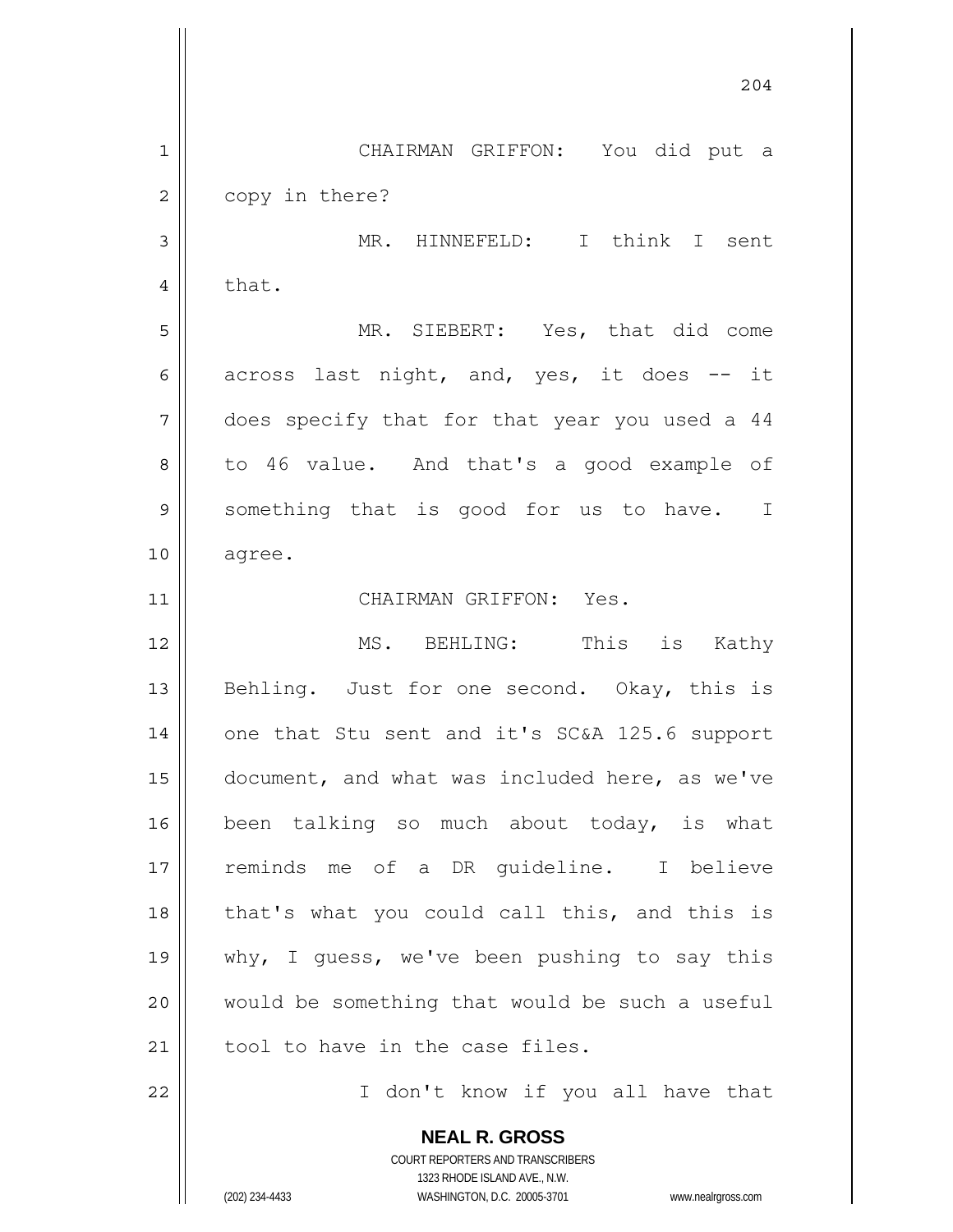**NEAL R. GROSS** COURT REPORTERS AND TRANSCRIBERS 1323 RHODE ISLAND AVE., N.W. (202) 234-4433 WASHINGTON, D.C. 20005-3701 www.nealrgross.com 1 2 3 4 5 6 7 8 9 10 11 12 13 14 15 16 17 18 19 20 21 22 open or if you can view that particular document, but would you agree, Stu, that this would be considered a DR guideline? MR. HINNEFELD: Yes, I believe if there were  $--$  I mean, this one  $--$  I think this specific one has elapsed because the TBD has been revised, but things like this would be what I intend to tell ORAU to use. You know, if there's one that pertains to a cit and there are dose reconstructions from that cit -- CHAIRMAN GRIFFON: To include in the file. MR. HINNEFELD: Just stick it in the file. You don't have to -- if you don't use, no matter if you don't refer to it, you don't use it, if it doesn't even apply, it doesn't matter. MS. BEHLING: Right. MR. HINNEFELD: Stick it in the file. MS. BEHLING: And not only is this

<u>205</u>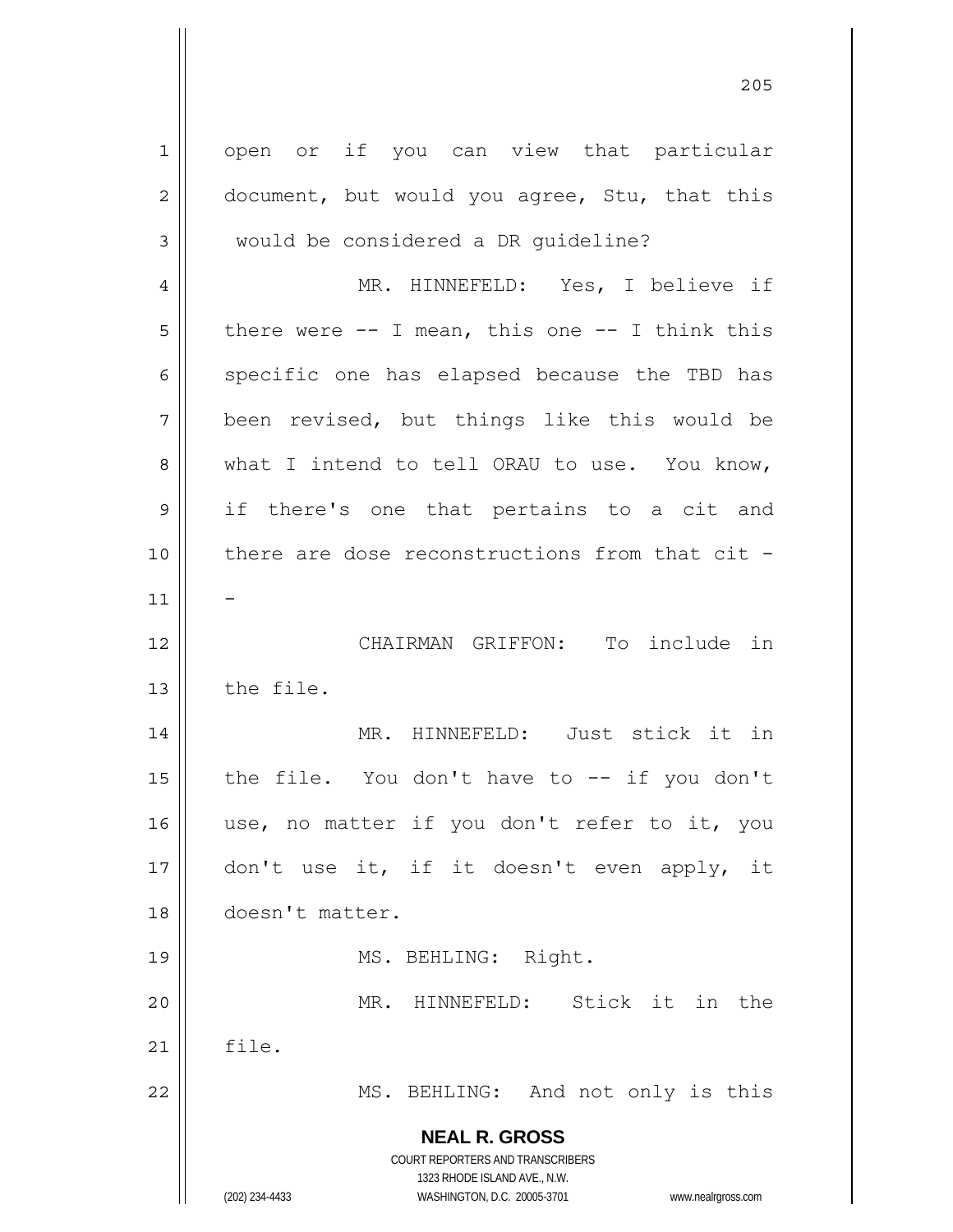| $\mathbf{1}$   | invaluable to the auditors, but it's                                                                |
|----------------|-----------------------------------------------------------------------------------------------------|
| $\overline{2}$ | invaluable to, like we've been talking, years                                                       |
| 3              | from now --                                                                                         |
| 4              | MR. HINNEFELD: Right.                                                                               |
| 5              | MS. BEHLING: -- if we ever go back                                                                  |
| 6              | to this, you'll know precisely what was done.                                                       |
| 7              | CHAIRMAN GRIFFON: Yes. One                                                                          |
| 8              | second. Now 125.9 is the next one, right?                                                           |
| 9              | MEMBER CLAWSON: Yes.                                                                                |
| 10             | MR. HINNEFELD: I didn't really                                                                      |
| 11             | have anything. We were hoping to get a little                                                       |
| 12             | more clarity about our action here, because I                                                       |
| 13             | failed to make any notes on this last time.                                                         |
| 14             | CHAIRMAN GRIFFON: Yes.                                                                              |
| 15             | MR. HINNEFELD: It was one of the                                                                    |
| 16             | highlighted items. I just didn't have any                                                           |
| 17             | notes, and I couldn't recall what<br>the                                                            |
| 18             | discussion was.                                                                                     |
| 19             | MR. FARVER: Okay, the -- it looks                                                                   |
| 20             | like the DOE records indicate this employee                                                         |
| 21             | was involved in four incidents. Three in '57                                                        |
| 22             | and one in '61.                                                                                     |
|                | <b>NEAL R. GROSS</b>                                                                                |
|                | COURT REPORTERS AND TRANSCRIBERS                                                                    |
|                | 1323 RHODE ISLAND AVE., N.W.<br>(202) 234-4433<br>WASHINGTON, D.C. 20005-3701<br>www.nealrgross.com |

206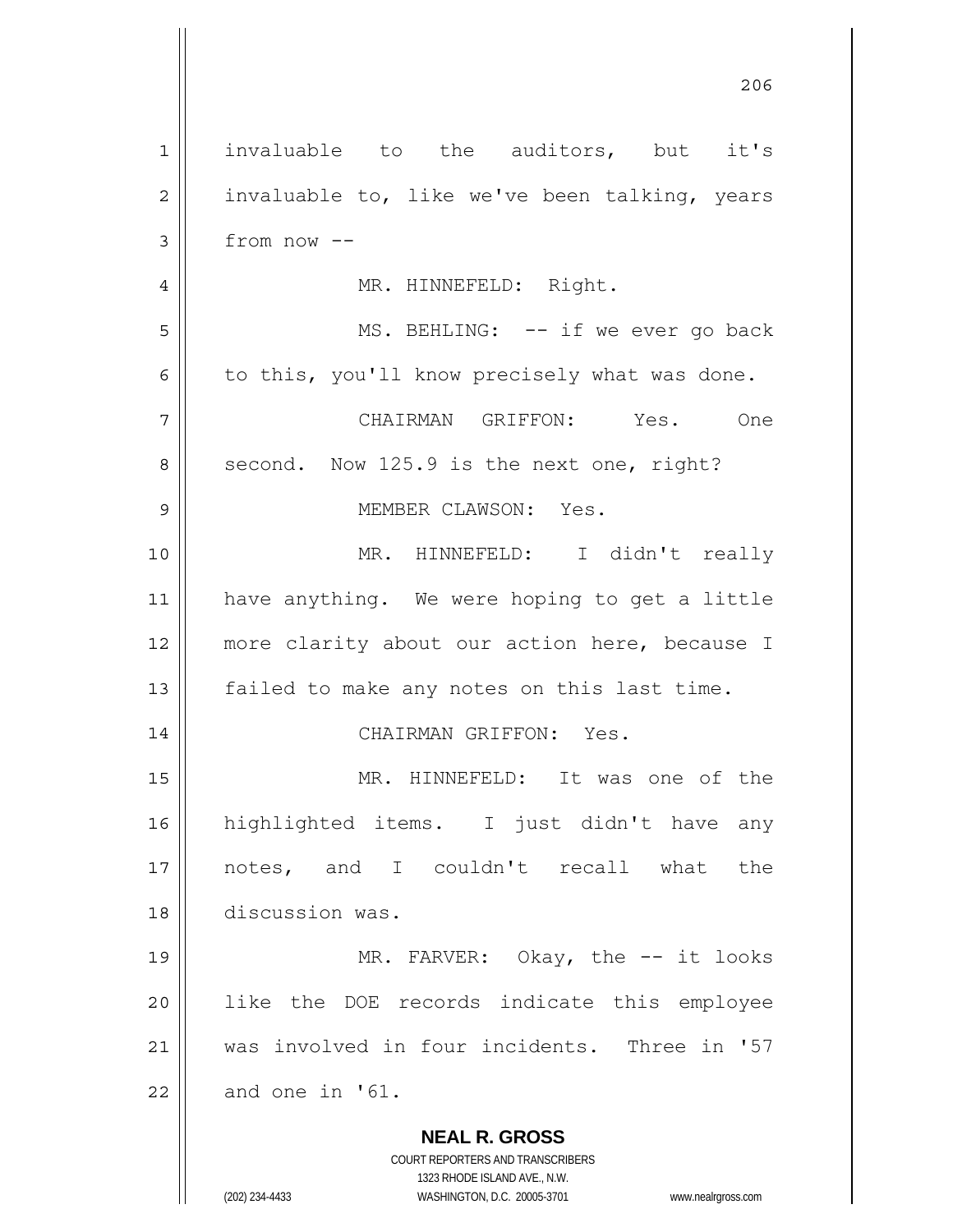**NEAL R. GROSS** COURT REPORTERS AND TRANSCRIBERS 1323 RHODE ISLAND AVE., N.W. (202) 234-4433 WASHINGTON, D.C. 20005-3701 www.nealrgross.com 1 2 3 4 5 6 7 8 9 10 11 12 13 14 15 16 17 18 19 20 21 22 In three of the incidents it said bioassay requests. For example, potential fission product, uranium and plutonium inhalations, positive nasal smears. Bioassay requested on two dates. Well, these dates don't match up to the bioassay data, and also the write-up in the -- well, I guess that write-up refers to the CATI report, not the DOE record. The DR does talk about some instances in the DOE files of contamination events, but since the person was being monitored for internal and external, well they should have been taken -- should have been included with the bioassay data. But I don't believe the dates of the incidents correspond with the bioassay data. CHAIRMAN GRIFFON: So that's the question? MR. FARVER: Yes. CHAIRMAN GRIFFON: So the bioassay

<u>207</u>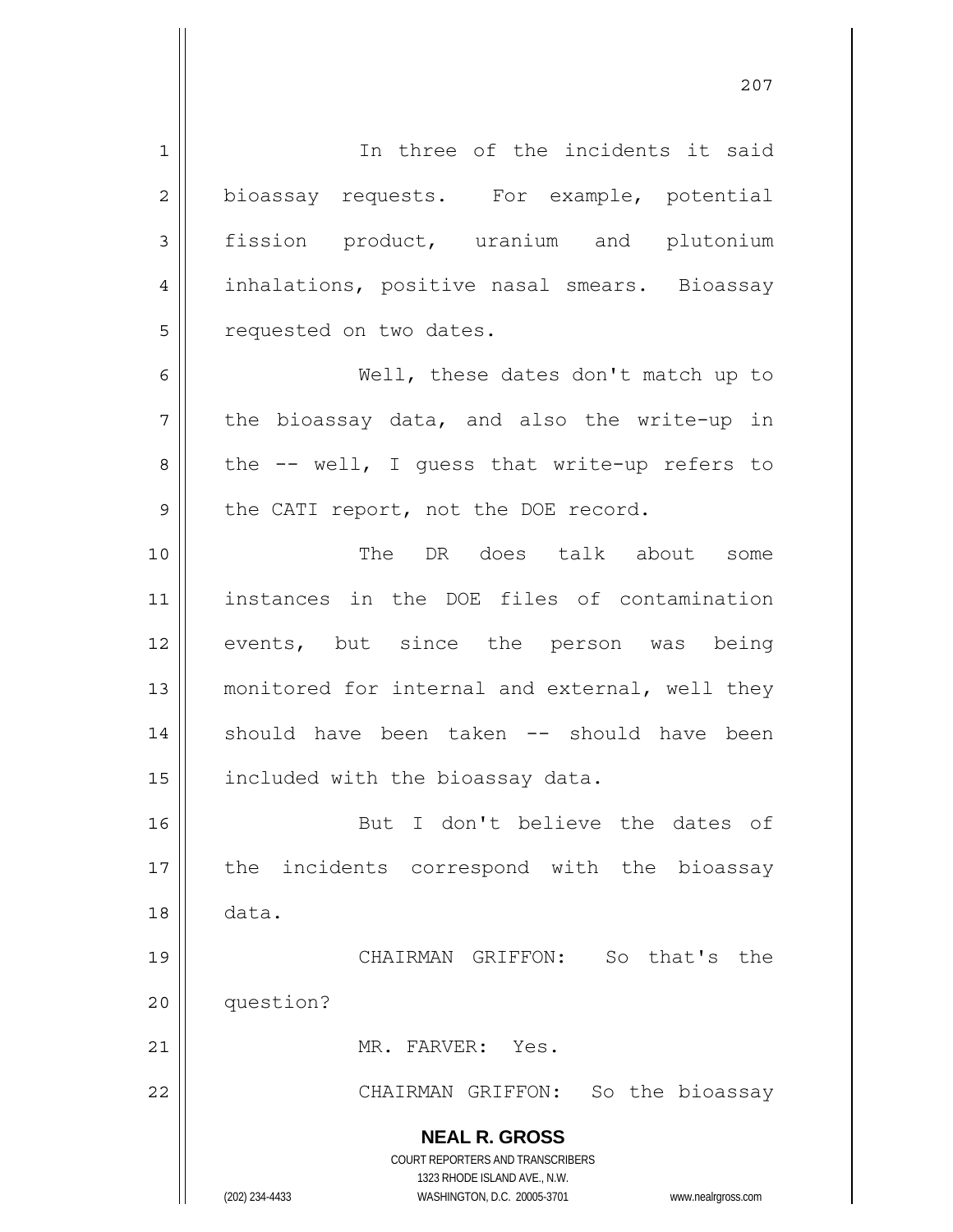**NEAL R. GROSS** COURT REPORTERS AND TRANSCRIBERS 1323 RHODE ISLAND AVE., N.W. (202) 234-4433 WASHINGTON, D.C. 20005-3701 www.nealrgross.com 1 2 3 4 5 6 7 8 9 10 11 12 13 14 15 16 17 18 19 20 21 22 request forms related to the incidents do not match the bioassay data, and NIOSH was going to look into that -- MR. HINNEFELD: Well, we -- I couldn't remember. I couldn't remember what to do on this, so I didn't take -- CHAIRMAN GRIFFON: No, no, no, right. I mean, that was the clarification for next time, right? Was that what we're after? MR. FARVER: Yes. MR. HINNEFELD: Okay, so this is an instance where we have -- you say it's a DOE record that describes the incident -- MR. FARVER: Right. MR. HINNEFELD: -- and this person's is set for bioassay, or whatever. MR. FARVER: It's either written on there or checked -- MR. HINNEFELD: Yes. MR. FARVER: -- and I forget how it is. MR. HINNEFELD: And so there's no

<u>208</u>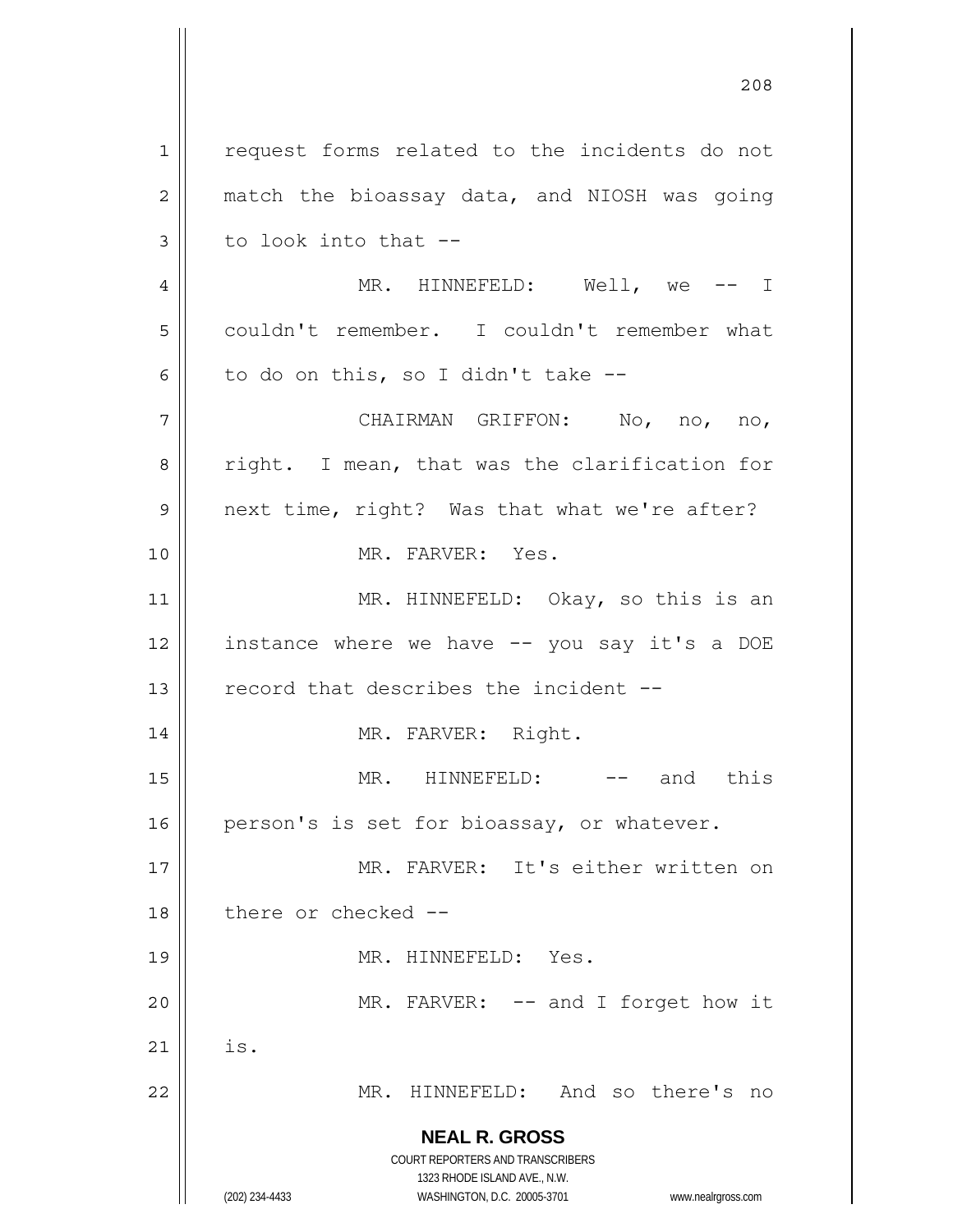1

10

bioassay approximating that date --

2 3 CHAIRMAN GRIFFON: Around that time period.

4 5 6 7 8 9 MR. HINNEFELD: -- around that time period, or at least from that time period, or at least not from that point later. And so what happened to those bioassay samples and how do we know we got them, or why didn't we get them?

CHAIRMAN GRIFFON: Right.

11 12 13 14 15 MR. HINNEFELD: Should we, you know, make another attempt? Our additional attempts back for data have largely been fruitless, although it doesn't mean we shouldn't go back and ask.

16 17 18 19 20 21 22 I think -- what would an explanation like this be, that since this person was on a bioassay program and didn't - apparently we don't have an incident sample from these incidents but we do have a routine sampling regimen, it would seem to me that an intake, an acute intake associated with this

**NEAL R. GROSS**

COURT REPORTERS AND TRANSCRIBERS 1323 RHODE ISLAND AVE., N.W. (202) 234-4433 WASHINGTON, D.C. 20005-3701 www.nealrgross.com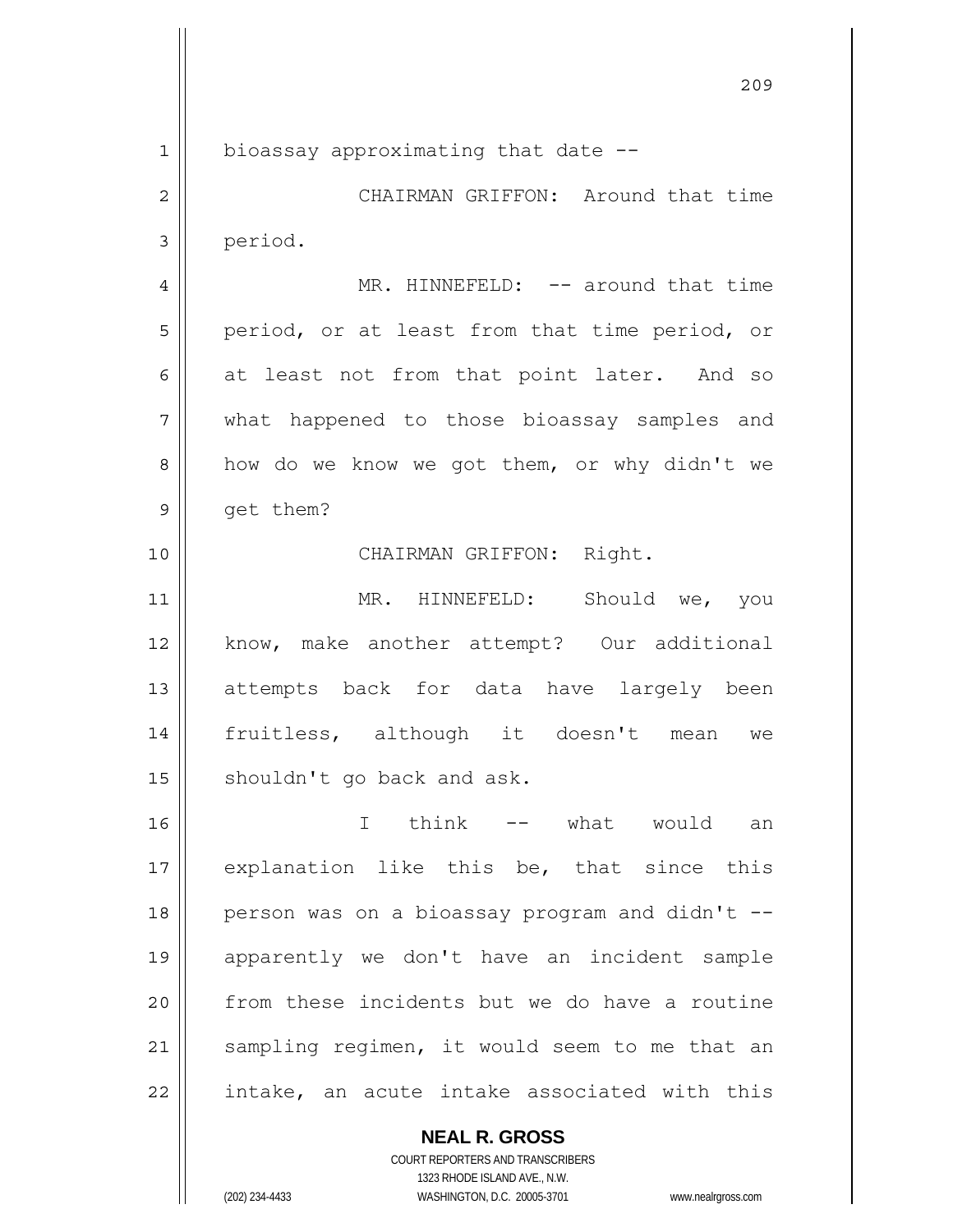1 2 3 4 5 6 7 8 9 10 11 12 13 14 15 16 17 18 19 20 21 22 event, could be matched up with later bioassay -- CHAIRMAN GRIFFON: Right. MR. HINNEFELD: -- and you could compare what does that -- you know, how big could this event have been -- with the subsequent bioassay date, and how does that compare with what we assign, because we probably used a chronic if we didn't have any positives or something. How does that compare with a chronic? So that could be it. CHAIRMAN GRIFFON: And I think you see, looking at the 12/08 action, if you look at that that's all those things you're saying. Was all the data obtained? Why wasn't it picked up in peer review? That's another standing question here. And then is the chronic bounding, and if you can sort of demonstrate that that the chronic is bounding, then I think that would, you know --

<u>210</u>

COURT REPORTERS AND TRANSCRIBERS 1323 RHODE ISLAND AVE., N.W. (202) 234-4433 WASHINGTON, D.C. 20005-3701 www.nealrgross.com

**NEAL R. GROSS**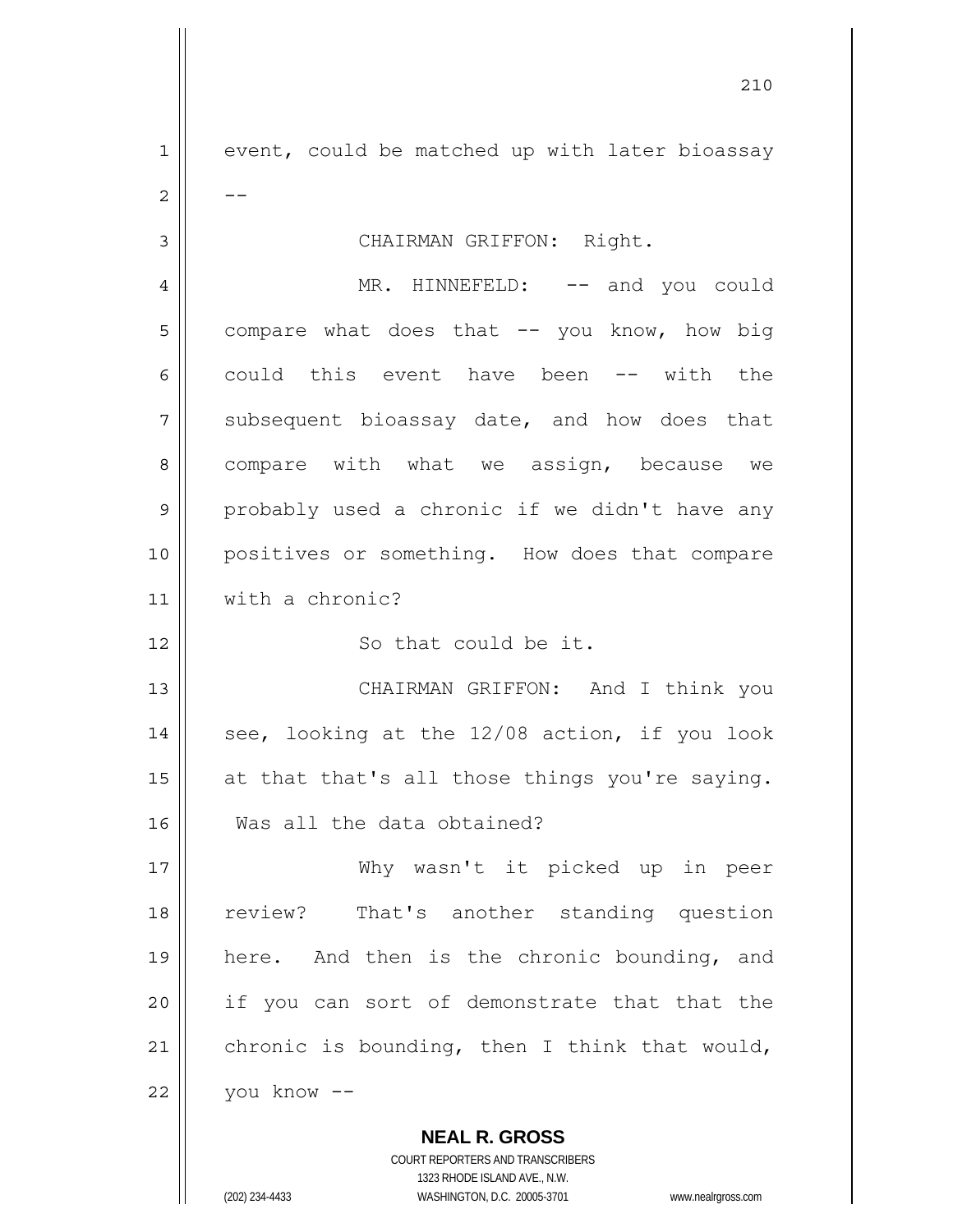|              | 211                                                                                                 |
|--------------|-----------------------------------------------------------------------------------------------------|
| $\mathbf{1}$ | MR. HINNEFELD: Yes.                                                                                 |
| 2            | CHAIRMAN GRIFFON: I think that                                                                      |
| 3            | would, you know. Yes, we couldn't find the                                                          |
| 4            | incident data; however, you know --                                                                 |
| 5            | MR. HINNEFELD: Yes.                                                                                 |
| 6            | CHAIRMAN GRIFFON: -- these dates                                                                    |
| 7            | and looked at the data and, you know.                                                               |
| 8            | DR. MAURO: This is a recurring                                                                      |
| 9            | theme, and if I understand what we have here                                                        |
| 10           | is, yes, that's correct. There is this                                                              |
| 11           | misalignment, but it doesn't really matter.                                                         |
| 12           | The answer is: well, it doesn't really matter                                                       |
| 13           | because it probably was because of -- he was                                                        |
| 14           | on a routine bioassay.                                                                              |
| 15           | All of that answers why it's okay                                                                   |
| 16           | that that wasn't done. It leads us right back                                                       |
| 17           | to what we were talking about before:                                                               |
| 18           | transparency, documentation, archiving, the                                                         |
| 19           | four processes that went into it. So I guess,                                                       |
| 20           | you know, we're hitting this over and over                                                          |
| 21           | again.                                                                                              |
| 22           | CHAIRMAN GRIFFON: Well, but the                                                                     |
|              | <b>NEAL R. GROSS</b>                                                                                |
|              | COURT REPORTERS AND TRANSCRIBERS                                                                    |
|              | 1323 RHODE ISLAND AVE., N.W.<br>(202) 234-4433<br>WASHINGTON, D.C. 20005-3701<br>www.nealrgross.com |

 $\mathsf{l}$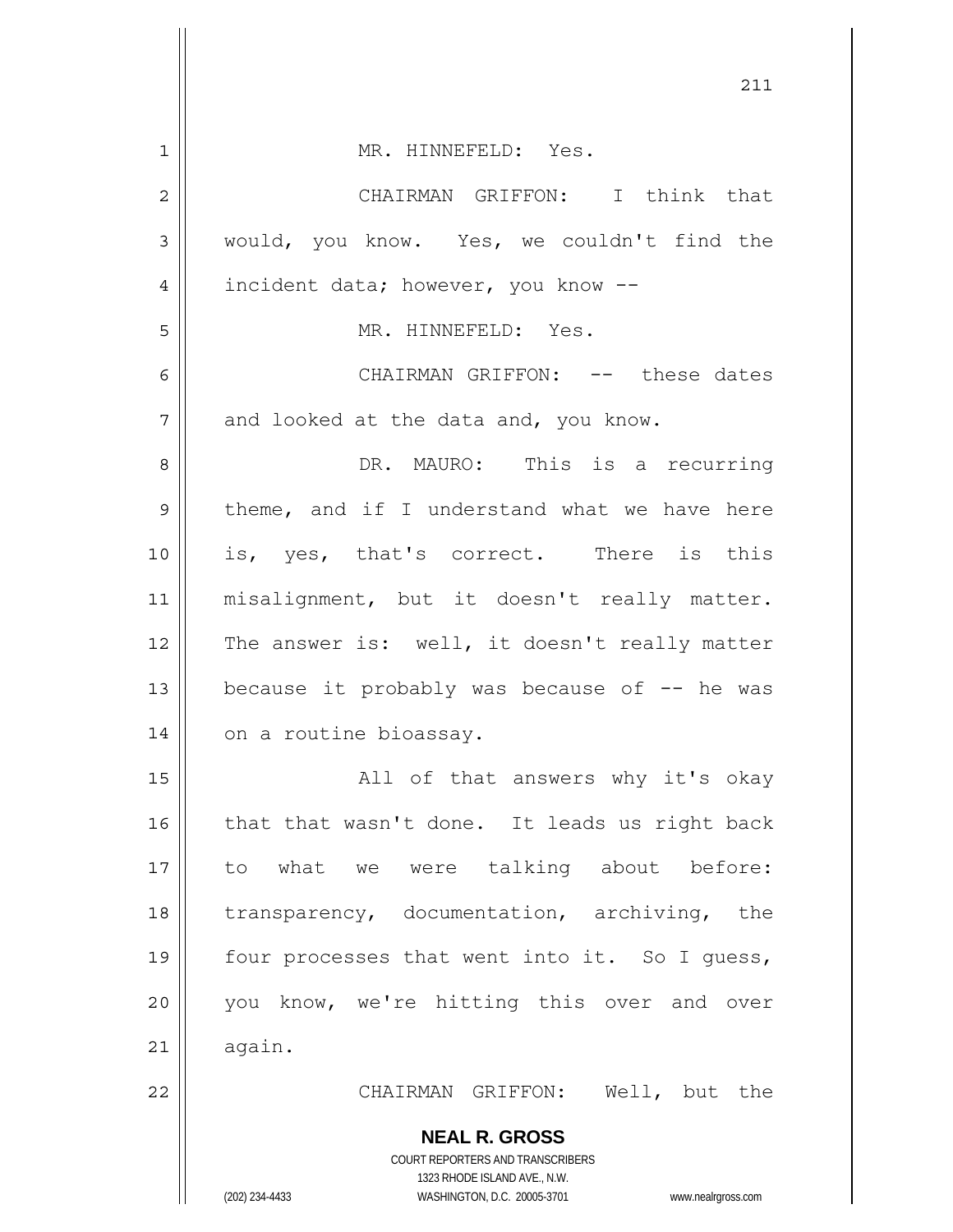**NEAL R. GROSS** 1 2 3 4 5 6 7 8 9 10 11 12 13 14 15 16 17 18 19 20 21 22 other thing on this one -- I agree with you, John, but the other part -- and I'm not that familiar with this case, so I might be speaking out of turn here, but I guess the question I would have also is are the incidents related to the similar nuclides that are involved in the chronic -- or the routine bioassay. DR. MAURO: Right. CHAIRMAN GRIFFON: The incidents were contained in something else. DR. MAURO: Yes, well, one was uranium and one was plutonium. CHAIRMAN GRIFFON: Right, and then you're back at square one. And I don't know, I have been on sites where incident data is sort of kept separate from routine bioassay logs and stuff, so it may be that there is some missing chunk of data. It could be across the board for a number of employees, not just, you know -- I think that there's some other

> COURT REPORTERS AND TRANSCRIBERS 1323 RHODE ISLAND AVE., N.W.

(202) 234-4433 WASHINGTON, D.C. 20005-3701 www.nealrgross.com

<u>212</u>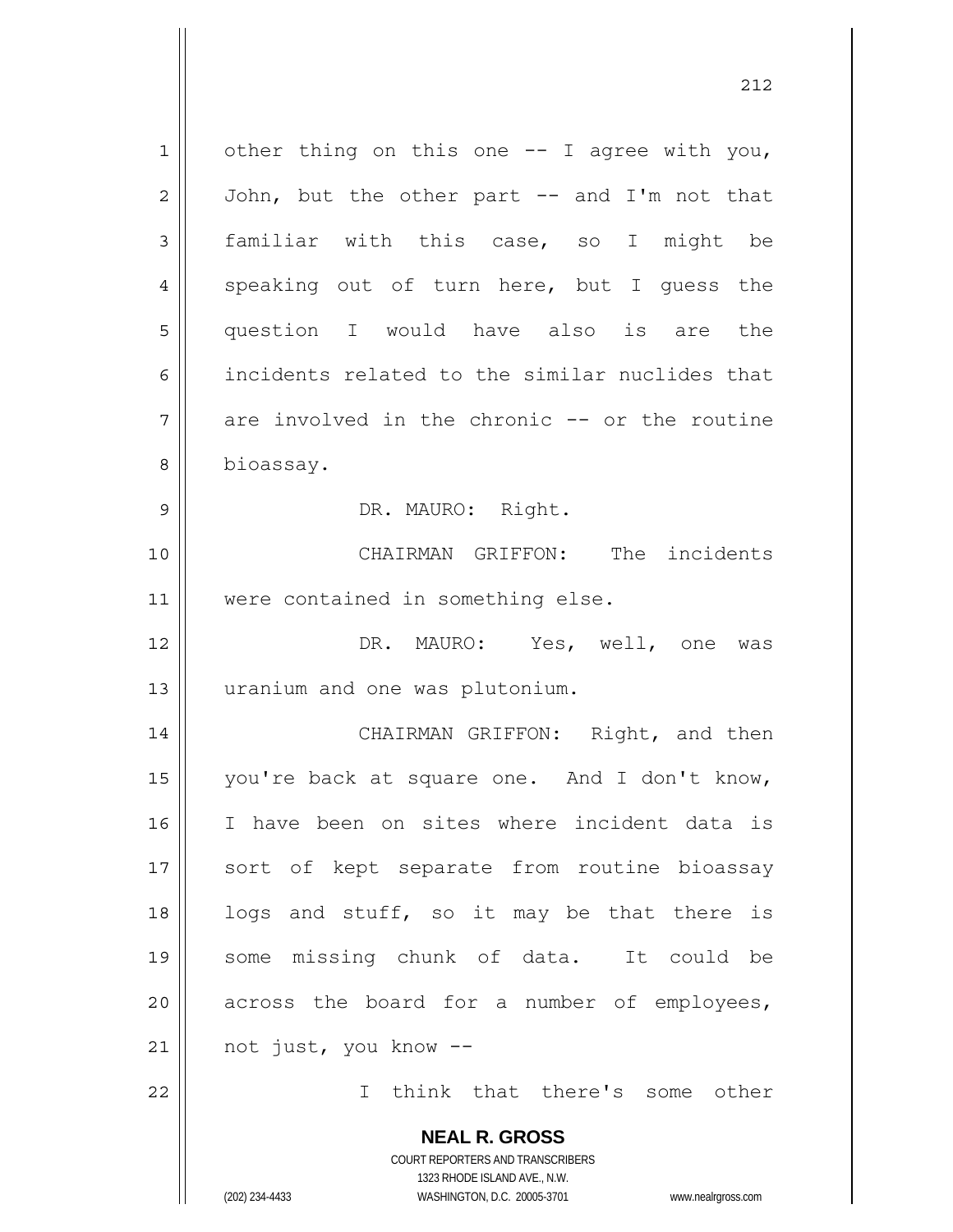**NEAL R. GROSS** COURT REPORTERS AND TRANSCRIBERS 1323 RHODE ISLAND AVE., N.W. (202) 234-4433 WASHINGTON, D.C. 20005-3701 www.nealrgross.com 213 1 2 3 4 5 6 7 8 9 10 11 12 13 14 15 16 17 18 19 20 21 22 questions here. DR. MAURO: You're absolutely right. MEMBER CLAWSON: Doug, do you have this one? Was this the Nevada Test Site? CHAIRMAN GRIFFON: Hanford. MEMBER CLAWSON: I thought I saw some NTS stuff on here. Okay. CHAIRMAN GRIFFON: All right. So -- MR. HINNEFELD: Okay, that's more clear. At least I remembered to take some notes this time. CHAIRMAN GRIFFON: But I think - like you said, Stu, it may be what you come back with isn't -- isn't -- isn't the data itself -- but the fact that later data, you know, considering the dates of the incidents and the matrix incidents, we clearly show we come down -- that kind of, you know. So that may be your response. MR. HINNEFELD: Well, we've got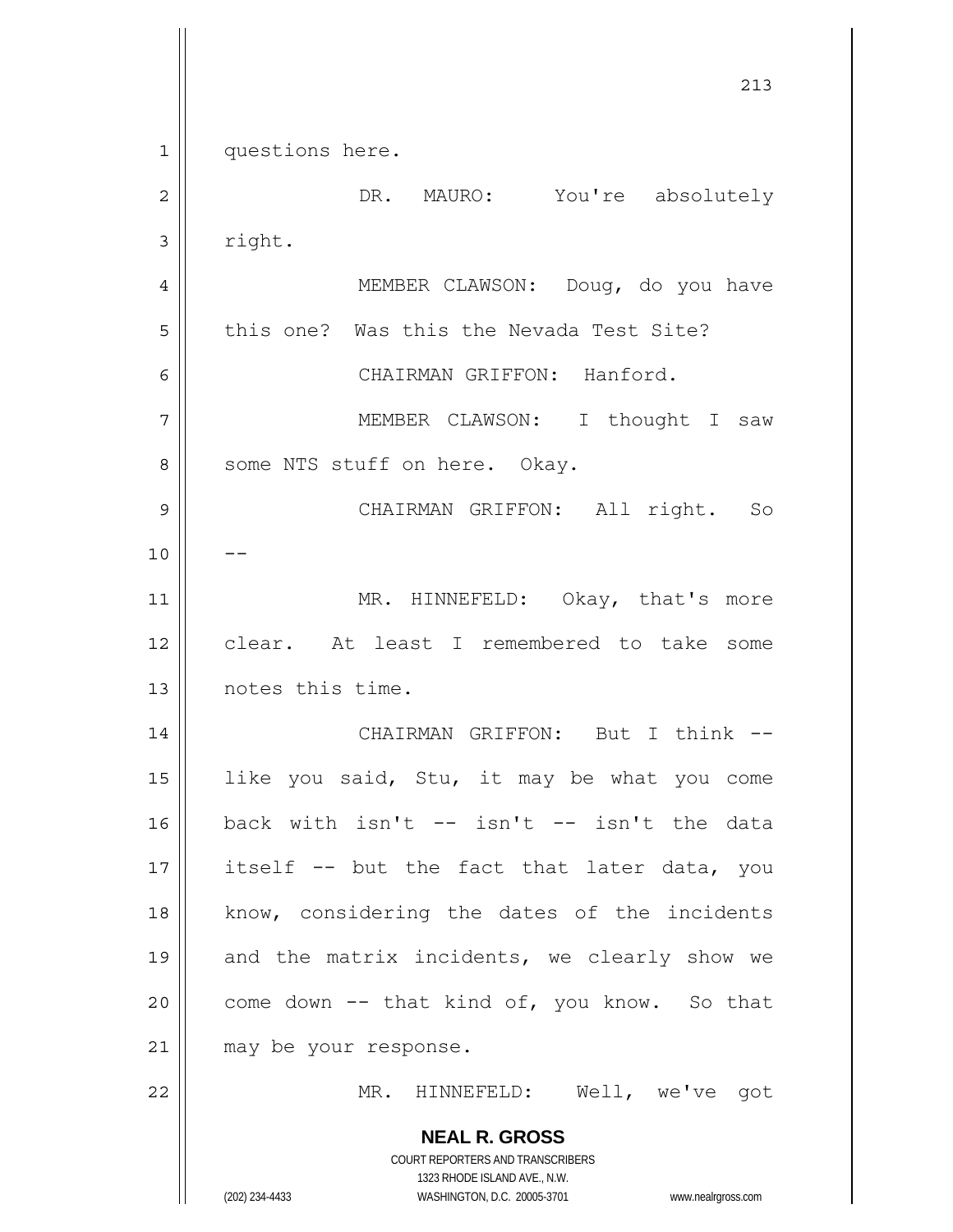**NEAL R. GROSS** 1 2 3 4 5 6 7 8 9 10 11 12 13 14 15 16 17 18 19 20 21 22 some people on the project who are pretty smart about Hanford and so, you know, if the incident data would not have been captured -- CHAIRMAN GRIFFON: Right, they should know that. MR. HINNEFELD: -- in the record, you would think that they would know that. CHAIRMAN GRIFFON: Yes, that's true. MS. BEHLING: I believe this individual did work occasionally at the Nevada Test Site, also. CHAIRMAN GRIFFON: Oh, really? MEMBER CLAWSON: I thought I saw that on there, but that's been one of the questions of is -- especially being on the Nevada Test Site, Savannah River, so forth, what I've run into is the home place says that they're being -- say it was Hanford, well, Nevada Test Site actually monitors them while they're down there, and Nevada Test Site says, no, they're not our responsibility. They're

214

COURT REPORTERS AND TRANSCRIBERS 1323 RHODE ISLAND AVE., N.W.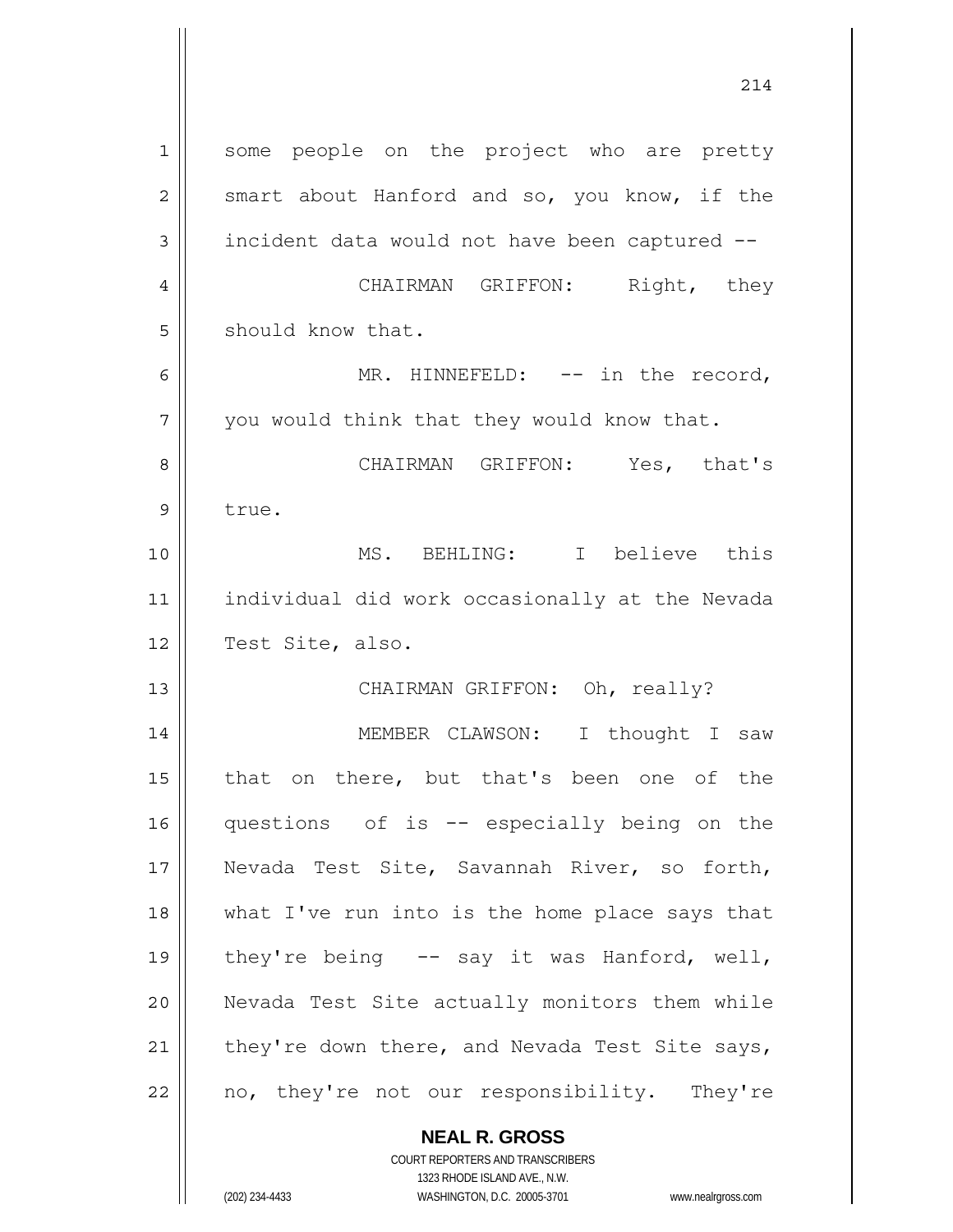**NEAL R. GROSS** COURT REPORTERS AND TRANSCRIBERS 1323 RHODE ISLAND AVE., N.W. (202) 234-4433 WASHINGTON, D.C. 20005-3701 www.nealrgross.com <u>215</u> 1 2 3 4 5 6 7 8 9 10 11 12 13 14 15 16 17 18 19 20 21 22 Hanford's site. So there has been -- as I have seen there's been a disconnect on where the data went. CHAIRMAN GRIFFON: That would a complicating factor. MEMBER CLAWSON: It's a complicating factor in who is actually responsible for them, but they both point fingers in the opposite direction. There was data taken, but what happened and where did it go? MR. HINNEFELD: Well, the incident file we have -- the incident's from Hanford? I mean, that's usually the site that gives us an incident report in the exposure history. You know, normally Hanford does that. I don't know that NTS does that. CHAIRMAN GRIFFON: Nevada didn't have -- MR. HINNEFELD: Yes. CHAIRMAN GRIFFON: Anyway, I won't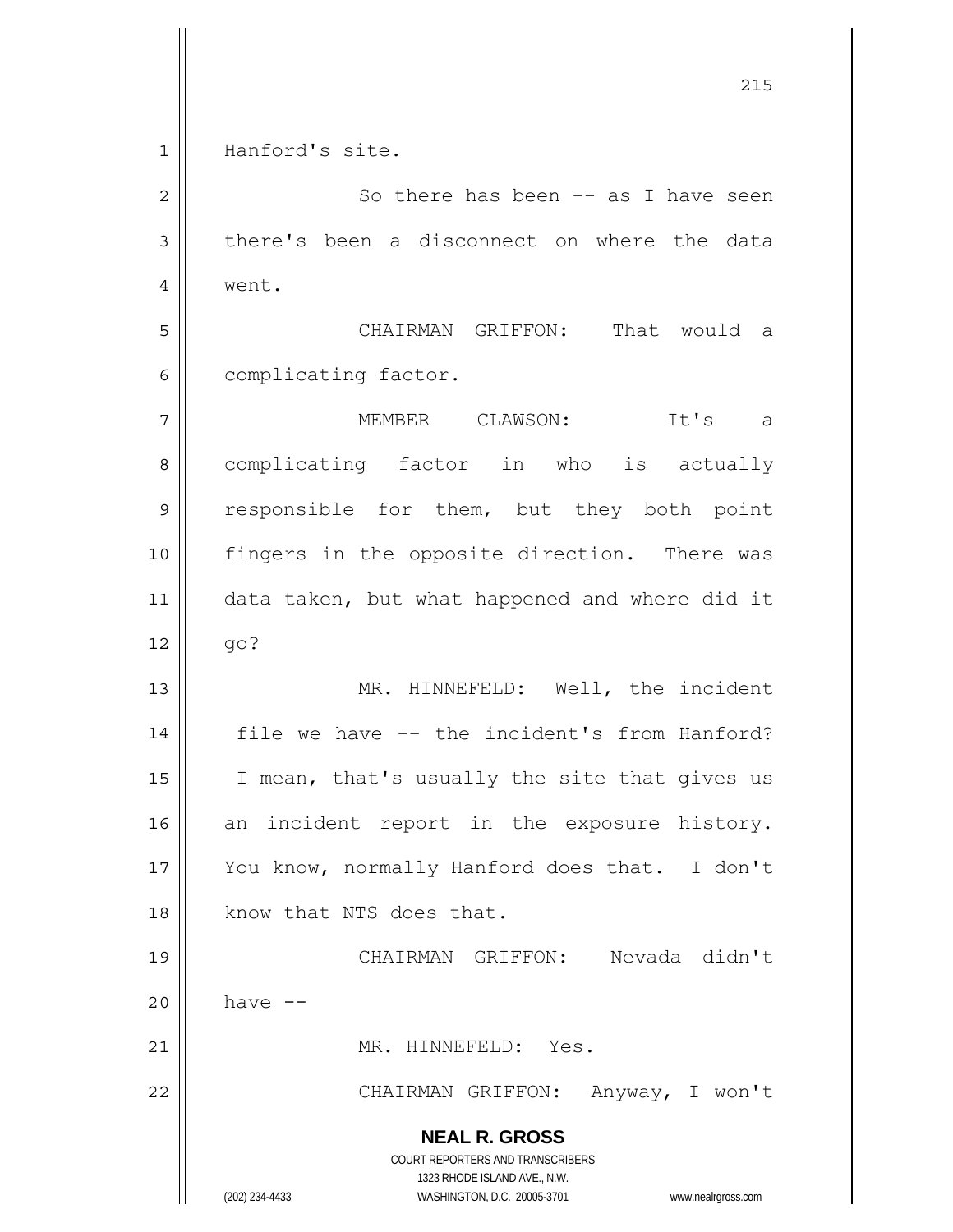| $\mathbf 1$    | go there. I'll save that for next week.                                                             |
|----------------|-----------------------------------------------------------------------------------------------------|
| $\overline{c}$ | MEMBER CLAWSON: But I'm glad this                                                                   |
| 3              | came up because this had been a reoccurring                                                         |
| 4              | thing that we've seen similar things like                                                           |
| 5              | this, but several different sites, especially                                                       |
| 6              | where they were going out and coming back and                                                       |
| 7              | so forth like that.                                                                                 |
| 8              | CHAIRMAN GRIFFON: Okay, I think                                                                     |
| 9              | that -- that completes 125, and I'm going to                                                        |
| 10             | propose a -- we take a 10-minute -- 10-minute                                                       |
| 11             | break, comfort break, maybe turn the heat down                                                      |
| 12             | in here.                                                                                            |
| 13             | MR. KATZ: I feel it. It's a                                                                         |
| 14             | little warm is right. Okay, so I'm just                                                             |
| 15             | putting the phone on mute. I won't disconnect                                                       |
| 16             | the line.                                                                                           |
| 17             | (Whereupon, the above-entitled matter went off                                                      |
| 18             | the record at 2:10 p.m. and resumed                                                                 |
| 19             | at $2:23$ p.m.)                                                                                     |
| 20             | MR. KATZ: All right. Hello, we're                                                                   |
| 21             | back. We're back on the phone.                                                                      |
| 22             | CHAIRMAN GRIFFON: Okay, we're back                                                                  |
|                | <b>NEAL R. GROSS</b>                                                                                |
|                | COURT REPORTERS AND TRANSCRIBERS                                                                    |
|                | 1323 RHODE ISLAND AVE., N.W.<br>(202) 234-4433<br>WASHINGTON, D.C. 20005-3701<br>www.nealrgross.com |

<u>216</u>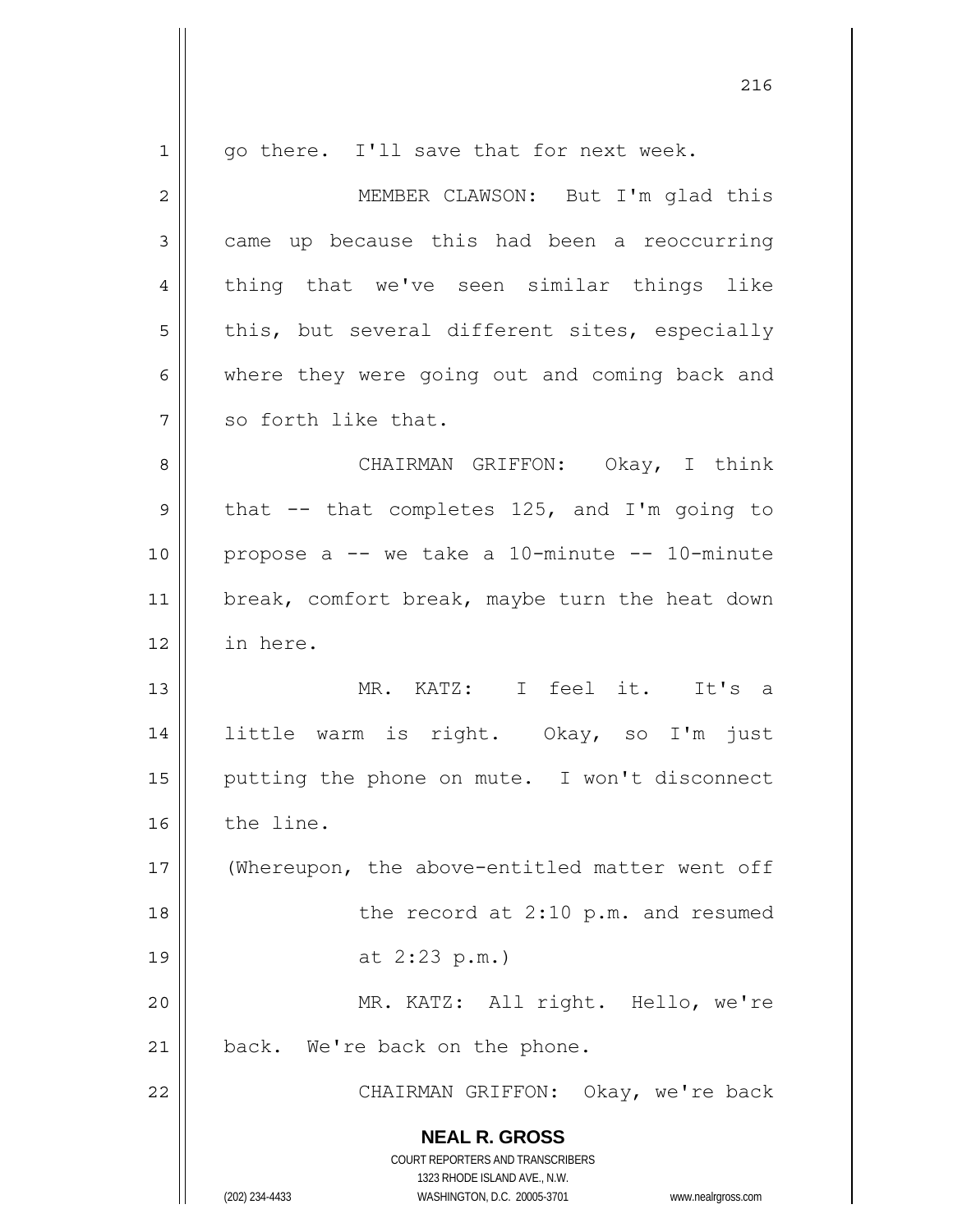**NEAL R. GROSS** COURT REPORTERS AND TRANSCRIBERS 1323 RHODE ISLAND AVE., N.W. (202) 234-4433 WASHINGTON, D.C. 20005-3701 www.nealrgross.com 217 1 2 3 4 5 6 7 8 9 10 11 12 13 14 15 16 17 18 19 20 21 22 live in the Cincinnati Airport Hotel. MR. KATZ: Mike, Mike, are you with us? MEMBER GIBSON: Yes, I'm still here, Ted. MR. KATZ: Thanks, Mike. CHAIRMAN GRIFFON: All right, Mike, thanks for hanging in there, Mike. It's exciting material -- we do get through the details, this is good. We're on Case 126, although I have to find the next one that we really -- 126.2 has a follow-up item. This is NIOSH to verify based on work history that OTIB-2 is appropriate and the certainty that it is bounding. MR. HINNEFELD: Well, I sent a 126  $on$   $--$  CHAIRMAN GRIFFON: So one case finding went to 126.2. Did you sent something for 126? MR. FARVER: Yes, that's what file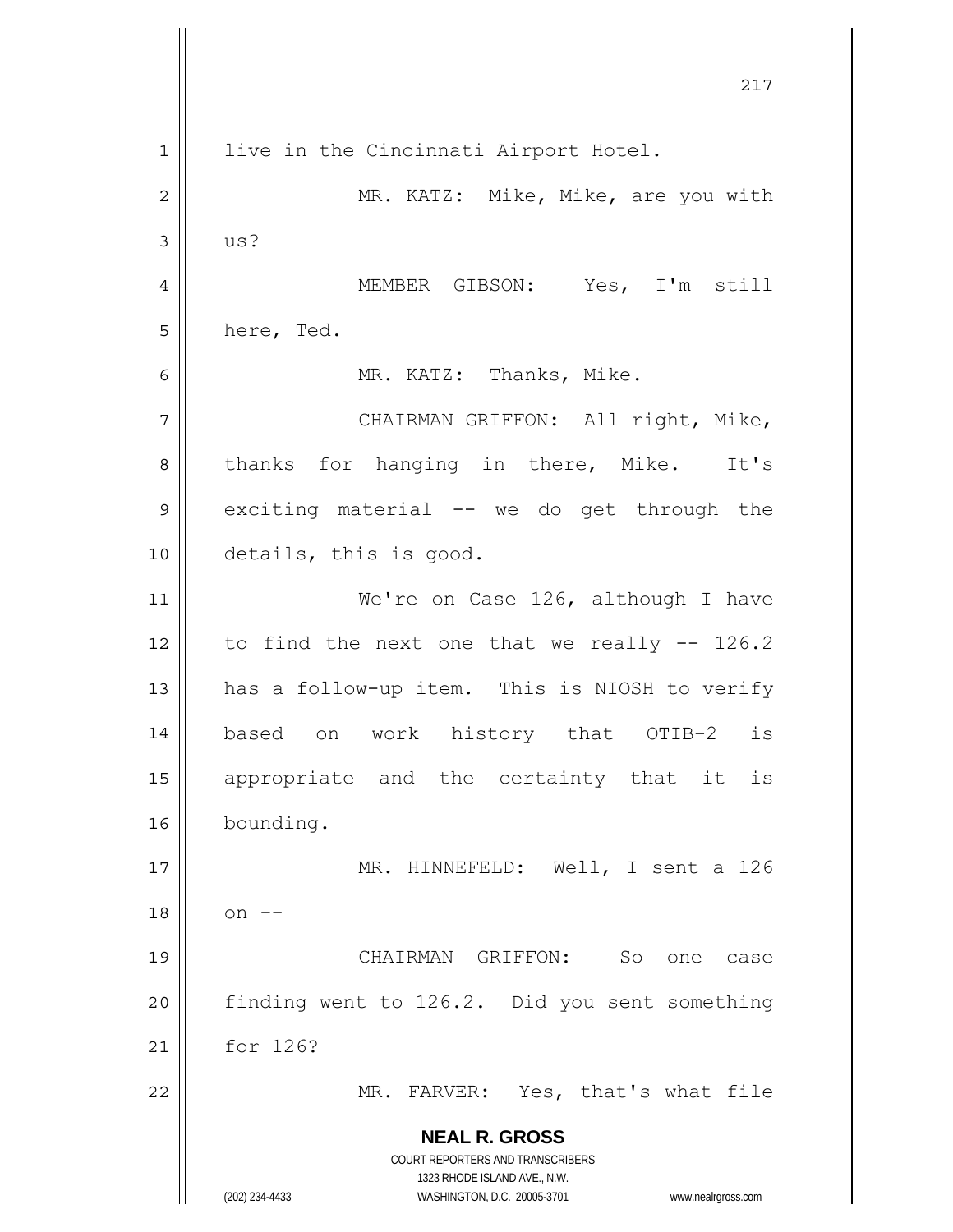**NEAL R. GROSS** COURT REPORTERS AND TRANSCRIBERS 1323 RHODE ISLAND AVE., N.W. (202) 234-4433 WASHINGTON, D.C. 20005-3701 www.nealrgross.com <u>218</u> 1 2 3 4 5 6 7 8 9 10 11 12 13 14 15 16 17 18 19 20 21 22  $-$  MR. HINNEFELD: Yes, I sent it last night. It was on the part two email, so in set response is part of two. MR. FARVER: I haven't looked at it. MR. HINNEFELD: There's a 126 zip. CHAIRMAN GRIFFON: Can maybe you just present it and then -- SC&A hasn't had a chance to look at it, but at least maybe you can give us an overview. MR. SIEBERT: Wait a second, let me finish the email that I'm already doing. CHAIRMAN GRIFFON: The zip only has about 12 files in it, right? More than that? MR. SIEBERT: Okay, the email file is on the way to your desk. MR. FARVER: The real one? MR. SIEBERT: It's the real one, unless I sent the wrong one. Which one are we looking at now? CHAIRMAN GRIFFON: 126.2, it's a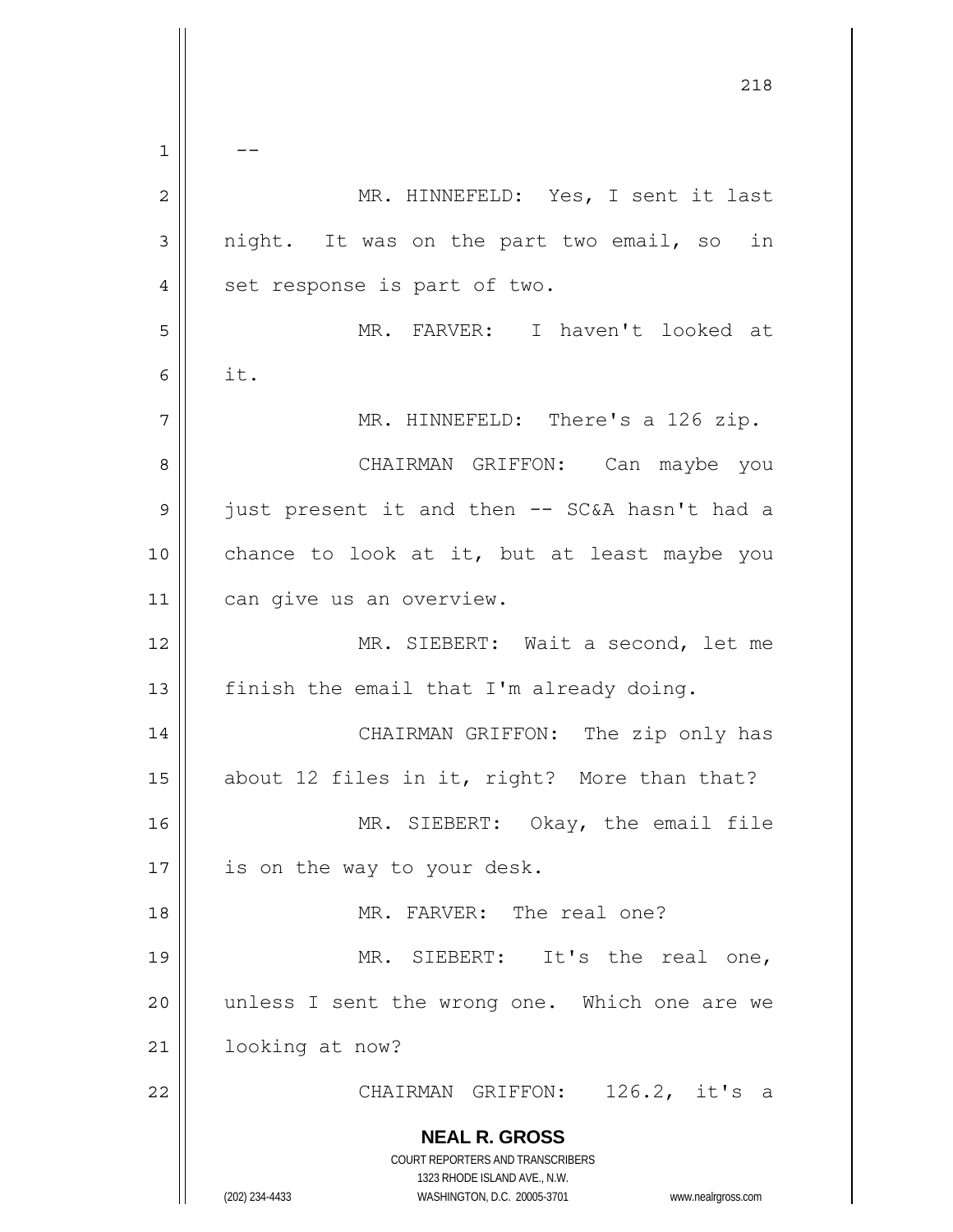**NEAL R. GROSS** COURT REPORTERS AND TRANSCRIBERS 1323 RHODE ISLAND AVE., N.W. <u>219</u> 1 2 3 4 5 6 7 8 9 10 11 12 13 14 15 16 17 18 19 20 21 22 zip file that was sent last night. MR. SIEBERT: Okay, that's what this is. What's in the zip file are all the - - all the background files to demonstrate that if we had assessed the internal based on his actual data, it's less than what we assigned under OTIB-2. CHAIRMAN GRIFFON: Right. MR. SIEBERT: That's -- I mean, that's all  $-$  CHAIRMAN GRIFFON: That's what's there, right? Yes. Really, we just need to give SC&A time to -- MR. SIEBERT: Right. CHAIRMAN GRIFFON: I don't want to do that live, you know. Yes. Doug, agree? MR. FARVER: Yes. CHAIRMAN GRIFFON: I thought you'd agree with that. MR. FARVER: But that was just a question, right -- whether it's bounding or not?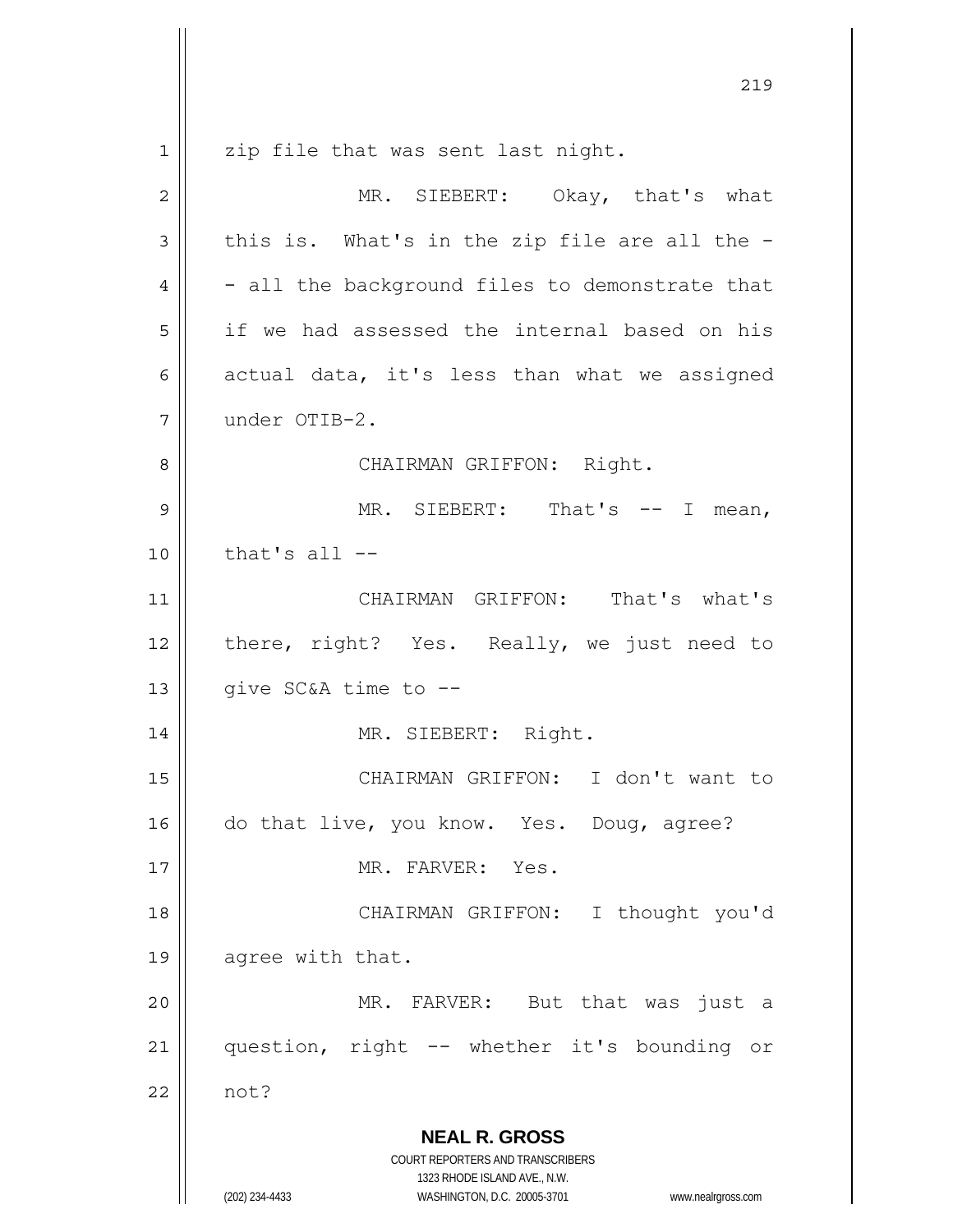**NEAL R. GROSS** COURT REPORTERS AND TRANSCRIBERS 1323 RHODE ISLAND AVE., N.W. (202) 234-4433 WASHINGTON, D.C. 20005-3701 www.nealrgross.com <u>220</u> 1 2 3 4 5 6 7 8 9 10 11 12 13 14 15 16 17 18 19 20 21 22 CHAIRMAN GRIFFON: Right. MR. SIEBERT: And that's all that's demonstrating in this. CHAIRMAN GRIFFON: So I'm just going to put NIOSH provided supporting files and SC&A will review them. DR. MAURO: Mark, after we do the review do we -- how do we mechanistically handle it? Do we just email you, say that we recommend closing? Is that how we -- CHAIRMAN GRIFFON: How do you come back to this meeting? DR. MAURO: Oh, the next time would be -- so you wouldn't do it in between? CHAIRMAN GRIFFON: No, I don't want to close out, because the work group's closing. We don't want to get into that issue of the -- DR. MAURO: Oh, no, I'm not saying we're closing. We just recommend that we close -- CHAIRMAN GRIFFON: Right.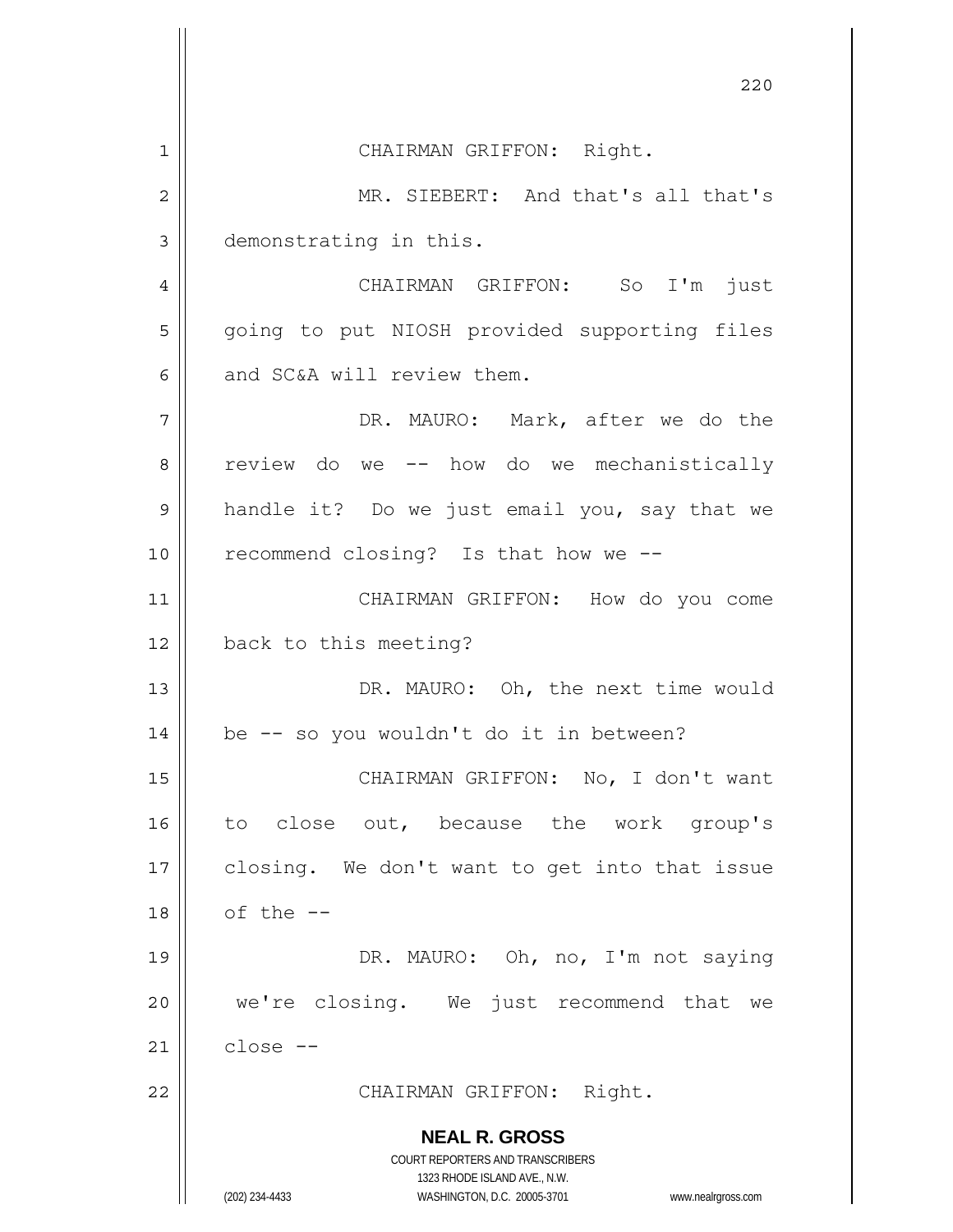|    | 221                                                                 |
|----|---------------------------------------------------------------------|
| 1  | DR. MAURO: -- and give you the                                      |
| 2  | reason and you have it?                                             |
| 3  | CHAIRMAN GRIFFON: But I know                                        |
| 4  | that's one of the problems I've had with the                        |
| 5  | procedure, the subcommittee's database --                           |
| 6  | DR. MAURO: Yes, yes.                                                |
| 7  | CHAIRMAN GRIFFON: -- is that                                        |
| 8  | sometimes I see SC&A closed this issue.                             |
| 9  | DR. MAURO: Well, no -- no, no --                                    |
| 10 | CHAIRMAN GRIFFON: They recommend.                                   |
| 11 | DR. MAURO: -- we recommend, and                                     |
| 12 | that's the only reason I asked you. Would you                       |
| 13 | like to see something from us before the next                       |
| 14 | work group meeting with our recommendations,                        |
| 15 | so that then you could act on it?                                   |
| 16 | CHAIRMAN GRIFFON: Oh, it's always                                   |
| 17 | better if you have a response ahead of time.                        |
| 18 | We all get into this habit of the last minute.                      |
| 19 | DR. MAURO: As opposed to doing it                                   |
| 20 | here?                                                               |
| 21 | CHAIRMAN GRIFFON: Yes, but if you                                   |
| 22 | have a response ahead of time --                                    |
|    | <b>NEAL R. GROSS</b>                                                |
|    | COURT REPORTERS AND TRANSCRIBERS<br>1323 RHODE ISLAND AVE., N.W.    |
|    | (202) 234-4433<br>WASHINGTON, D.C. 20005-3701<br>www.nealrgross.com |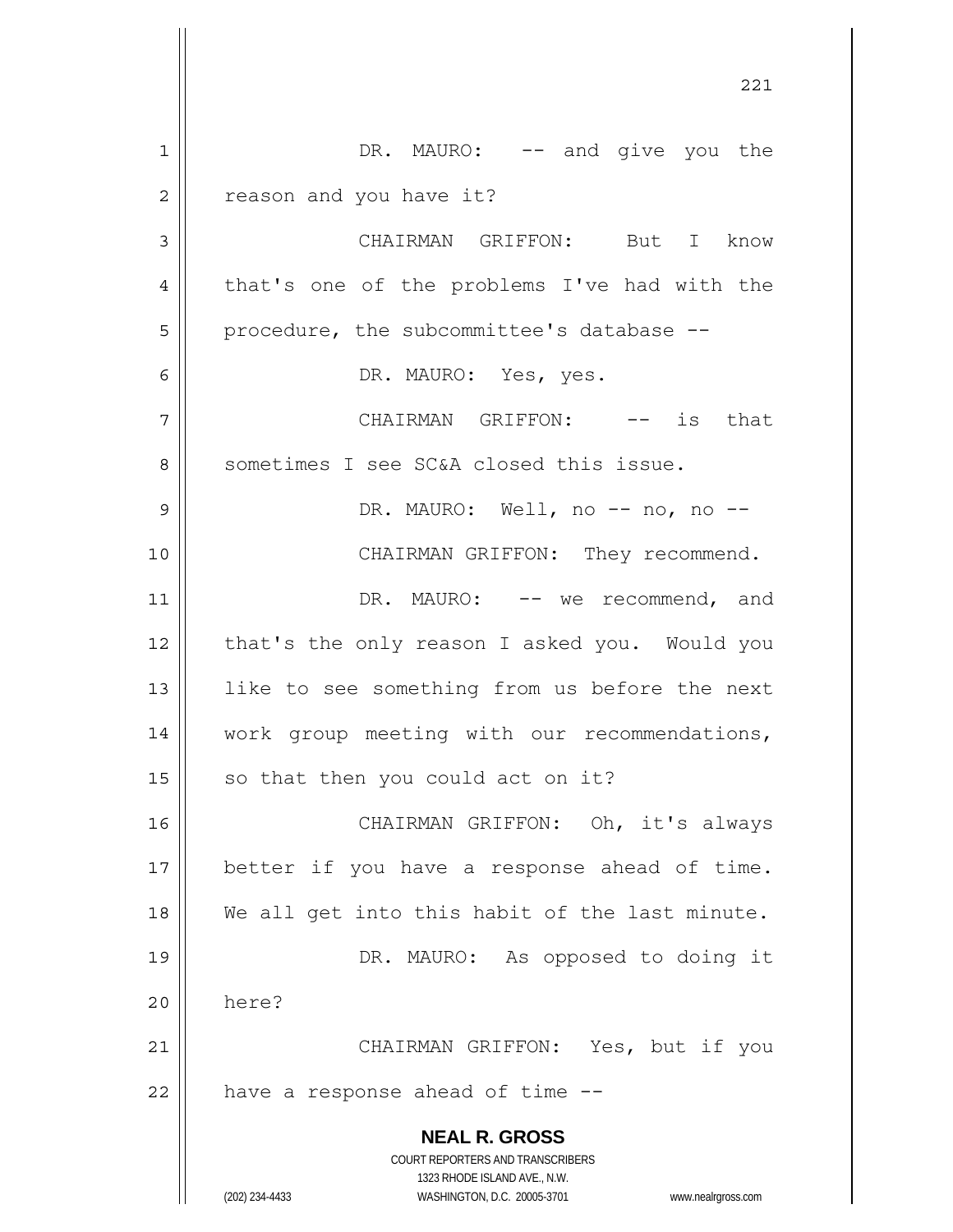|                | 222                                                                 |
|----------------|---------------------------------------------------------------------|
| 1              | DR. MAURO: We'll do it.                                             |
| $\overline{2}$ | CHAIRMAN GRIFFON: -- then at least                                  |
| 3              | we can -- but then we can formally close it.                        |
| 4              | DR. MAURO: And then close it at                                     |
| 5              | the meeting? That's what we try to do.                              |
| 6              | MR. FARVER: And if there's                                          |
| 7              | supporting information, I usually try to email                      |
| 8              | that ahead of time --                                               |
| 9              | CHAIRMAN GRIFFON: Right.                                            |
| 10             | MR. FARVER: -- things like that.                                    |
| 11             | DR. MAURO: Good.                                                    |
| 12             | CHAIRMAN GRIFFON: Okay -- so                                        |
| 13             | moving on 127.1, and I don't know why. I had                        |
| 14             | a couple -- I had highlighted in the NIOSH                          |
| 15             | response as well. Anything about<br>an                              |
| 16             | additional response?                                                |
| 17             | MR. HINNEFELD: Yes.                                                 |
| 18             | CHAIRMAN GRIFFON: Was<br>that                                       |
| 19             | something I was missing or -- anyway.                               |
| 20             | MR. HINNEFELD: I had a note that                                    |
| 21             | we were supposed to provide evidence that EE                        |
| 22             | worked in Building 108 while in the 100 area.                       |
|                | <b>NEAL R. GROSS</b>                                                |
|                | COURT REPORTERS AND TRANSCRIBERS<br>1323 RHODE ISLAND AVE., N.W.    |
|                | (202) 234-4433<br>WASHINGTON, D.C. 20005-3701<br>www.nealrgross.com |

 $\mathbb{I}$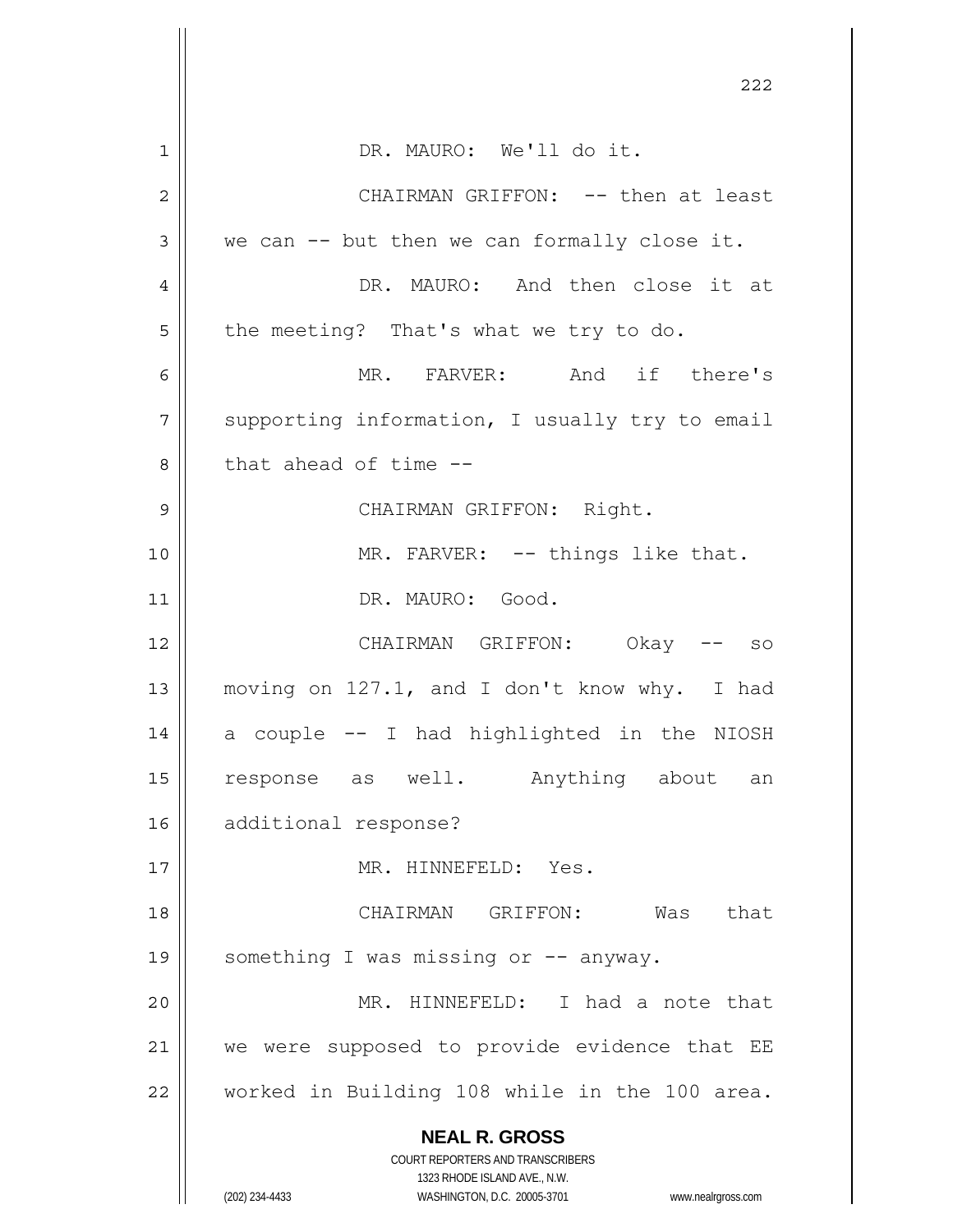**NEAL R. GROSS** COURT REPORTERS AND TRANSCRIBERS 1323 RHODE ISLAND AVE., N.W. (202) 234-4433 WASHINGTON, D.C. 20005-3701 www.nealrgross.com 1 2 3 4 5 6 7 8 9 10 11 12 13 14 15 16 17 18 19 20 21 22 That's the note I took at the March meeting. CHAIRMAN GRIFFON: And that I have in the -- yes, that I have in the resolution column, but then I have in the matrix -- under the NIOSH response I have something about additional response. I'll try to -- MR. SIEBERT: Well, the additional response is -- the April 15th response. MR. HINNEFELD: I see. Your -- in what I sent. CHAIRMAN GRIFFON: It's in your -- MR. HINNEFELD: What I sent last night was -- CHAIRMAN GRIFFON: There it is, okay. Oh, and it's a good one. It's a long one. MR. SIEBERT: Don't mix those up. CHAIRMAN GRIFFON: So can you maybe summarize that -- what you found out? MR. HINNEFELD: Well, I mean the person was a laboratory technician in the 100 area, and so I think the finding relates to

<u>223</u>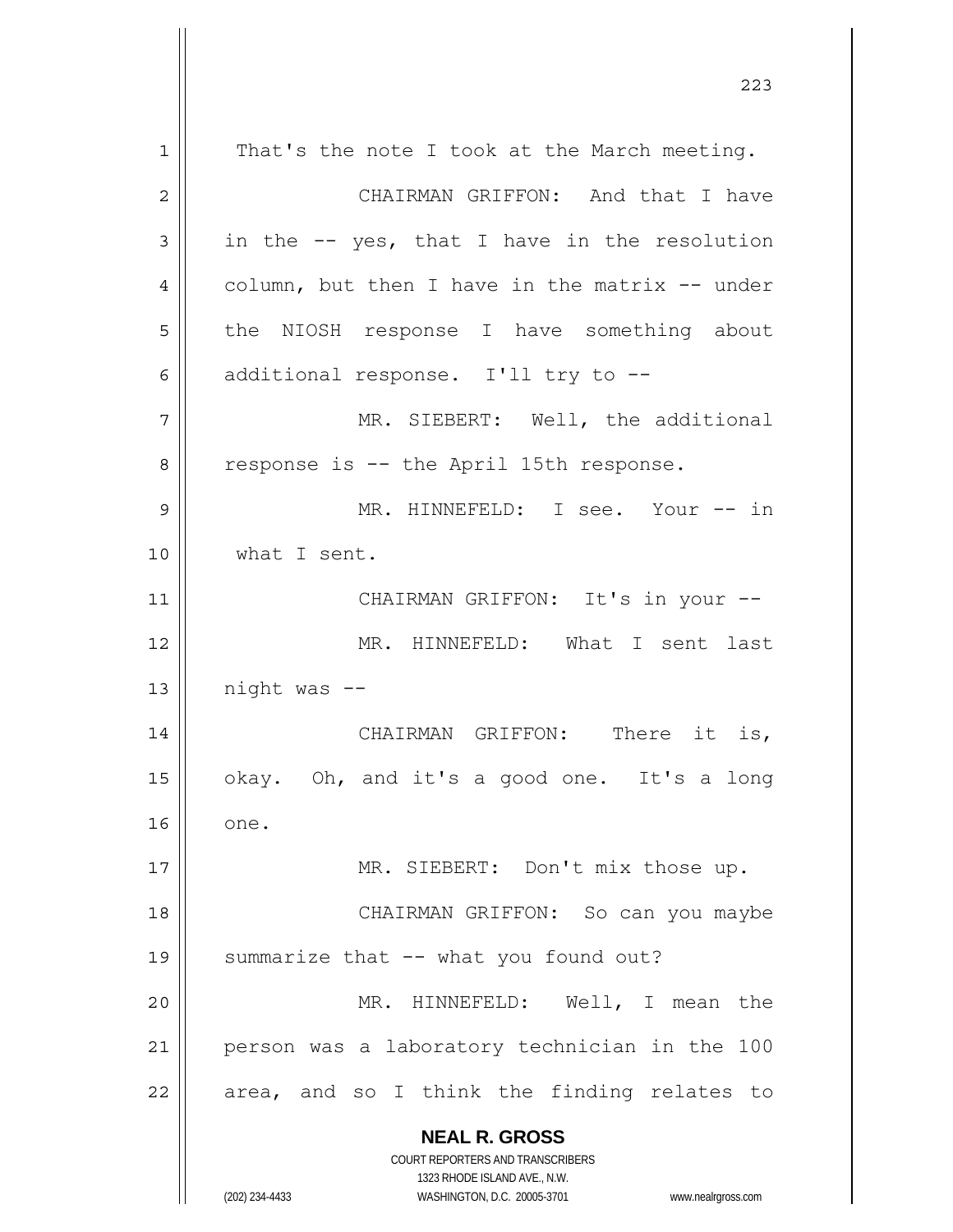**NEAL R. GROSS** COURT REPORTERS AND TRANSCRIBERS 1323 RHODE ISLAND AVE., N.W. (202) 234-4433 WASHINGTON, D.C. 20005-3701 www.nealrgross.com 1 2 3 4 5 6 7 8 9 10 11 12 13 14 15 16 17 18 19 20 21 22 why weren't neutrons included in the dose reconstruction, since they worked in the 100 area, which is the reactor area. CHAIRMAN GRIFFON: Right. MR. HINNEFELD: And our response was, well, not every building in the 100 area is a reactor building. This person was a lab tech and, you know, based on the work, et cetera. And so this is more exposition on that. It explains where in the file -- in the case file we find the information that describes, you know -- well, I guess where it describes that she's in Building 108, or I guess in one case Building 1713. MR. SIEBERT: Both -- both areas. MR. HINNEFELD: And then we quote from a -- it looks like a document available on the web about work activities that occurred in Building 1713. CHAIRMAN GRIFFON: What's the relevance of this beryllium work?

224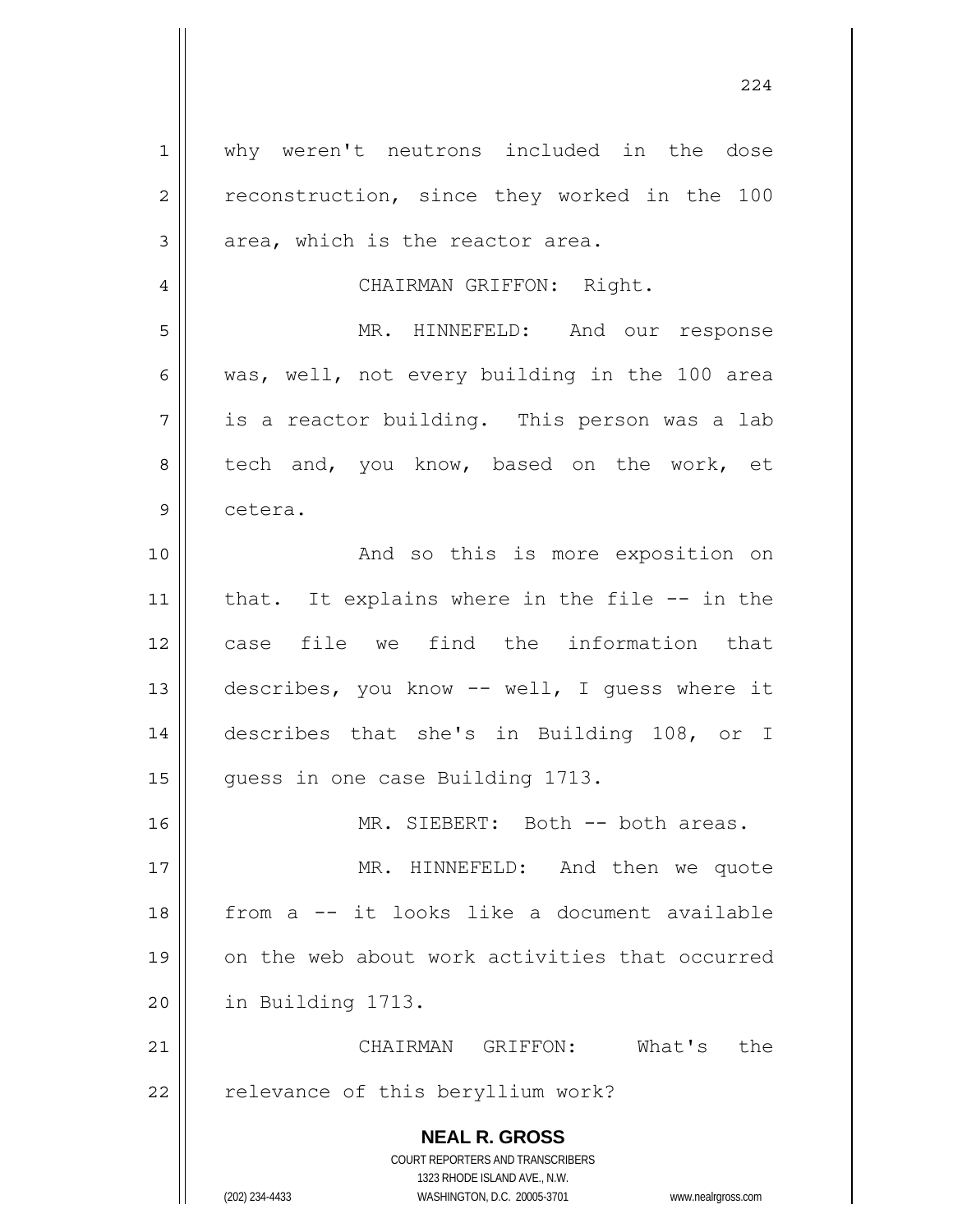| 1              | MR. SIEBERT: Well, the bottom line                                                                  |
|----------------|-----------------------------------------------------------------------------------------------------|
| $\overline{2}$ | is they exposed rats for research purposes and                                                      |
| 3              | then transferred them over to another building                                                      |
| 4              | for care --                                                                                         |
| 5              | CHAIRMAN GRIFFON: But exposed to                                                                    |
| 6              | beryllium -- or not radiation?                                                                      |
| 7              | MR. SIEBERT: Right, but they were                                                                   |
| 8              | -- but they were exposed in another part of                                                         |
| 9              | the plant, and -- what this is pointing out is                                                      |
| 10             | they were transferred to this facility, which                                                       |
| 11             | clearly is not a facility with neutrons.                                                            |
| 12             | MR. HINNEFELD: It's where the --                                                                    |
| 13             | MR. SIEBERT: It's where they took                                                                   |
| 14             | care of the lab animals.                                                                            |
| 15             | One of the<br>MR. HINNEFELD:                                                                        |
| 16             | buildings is where the EE worked, and so they                                                       |
|                |                                                                                                     |
| 17             | were taking care of lab animals in<br>that                                                          |
| 18             | building.                                                                                           |
| 19             | MR. SIEBERT: So that combined with                                                                  |
| 20             | being a lab technician dealing with biological                                                      |
| 21             | blood samples, stuff like that from<br>the                                                          |
| 22             | animals, the Dose reconstructors determined                                                         |
|                | <b>NEAL R. GROSS</b>                                                                                |
|                | COURT REPORTERS AND TRANSCRIBERS                                                                    |
|                | 1323 RHODE ISLAND AVE., N.W.<br>(202) 234-4433<br>WASHINGTON, D.C. 20005-3701<br>www.nealrgross.com |
|                |                                                                                                     |

<u>225</u>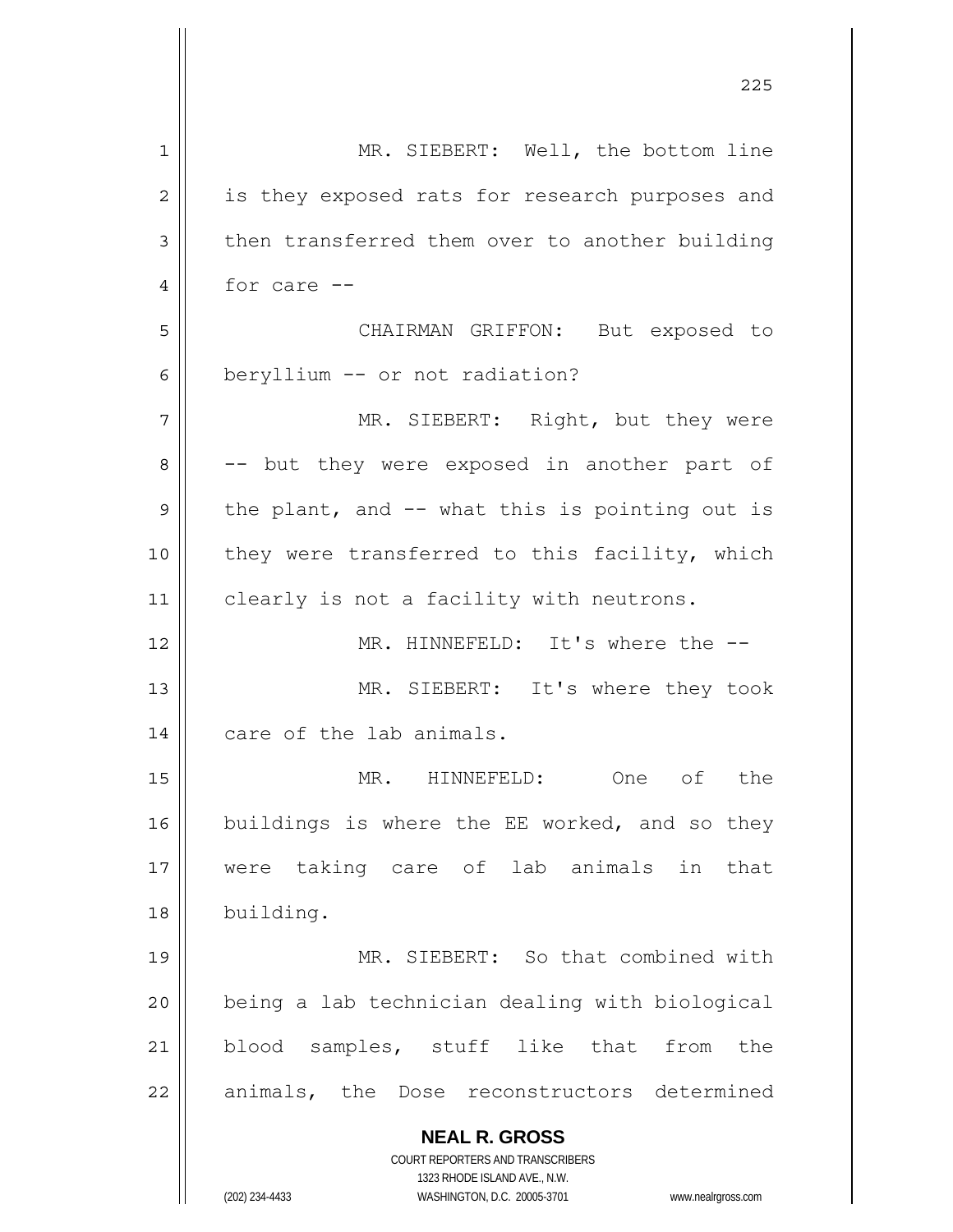**NEAL R. GROSS** COURT REPORTERS AND TRANSCRIBERS 1323 RHODE ISLAND AVE., N.W. 1 2 3 4 5 6 7 8 9 10 11 12 13 14 15 16 17 18 19 20 21 22 that neutrons would not have been appropriate because they weren't working anywhere near the reactors, and it's just explaining that situation, which I think we had agreed on the last time. You just wanted a little bit more specific information as to why we came up with that idea. MR. FARVER: Oh, I thought I just agreed to it, but -- MR. SIEBERT: Well, we'll go with that, too. CHAIRMAN GRIFFON: So I guess  $SC&A's --$  MR. FARVER: I'll read through it. I think it would be okay. CHAIRMAN GRIFFON: I'm sure it's how the TBD states it. I mean, do they segregate  $--$  I mean, how do you  $--$  I don't know -- MR. HINNEFELD: Do you know, Scott? CHAIRMAN GRIFFON: -- if it generically says that neutron exposures took

(202) 234-4433 WASHINGTON, D.C. 20005-3701 www.nealrgross.com

<u>226</u>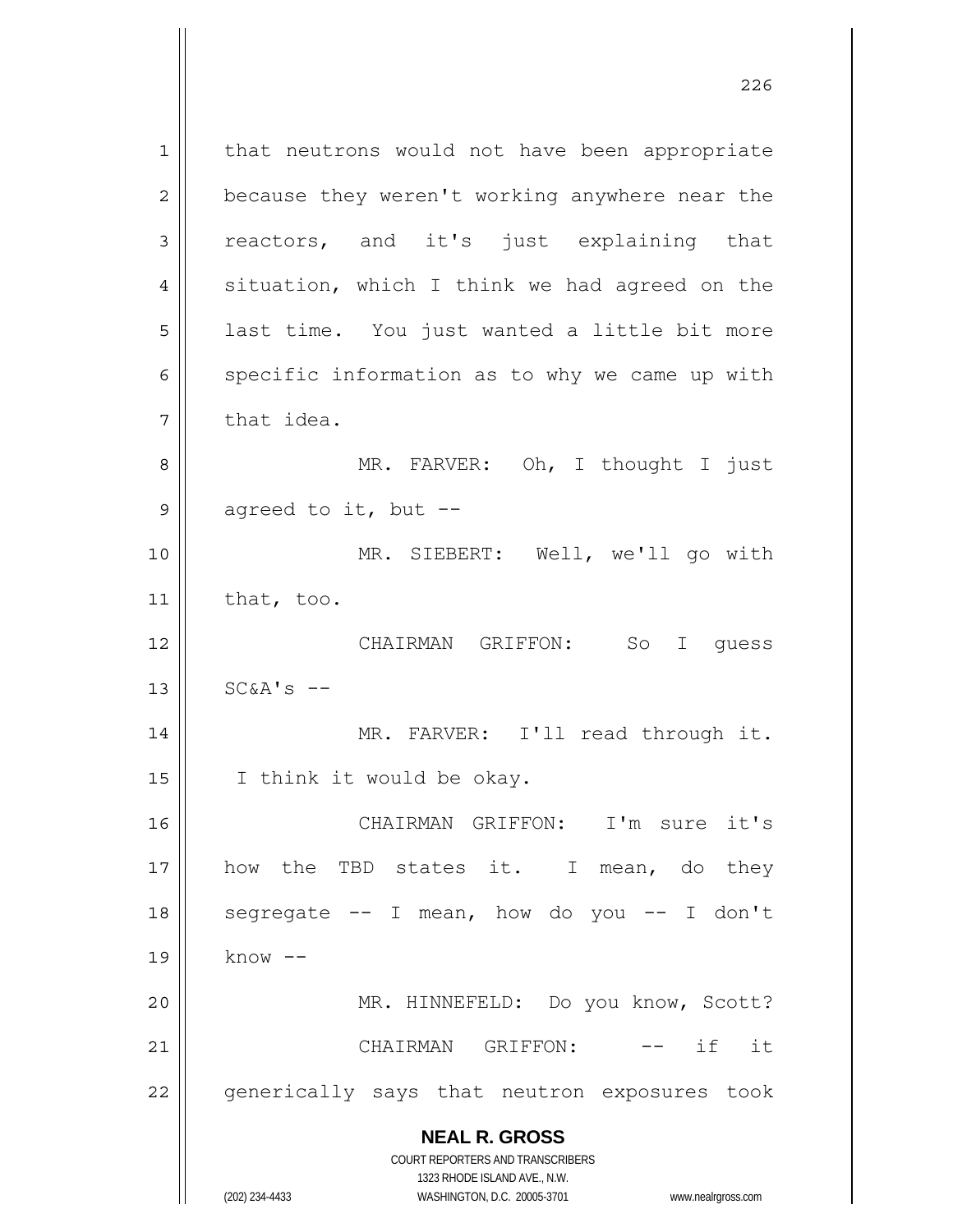**NEAL R. GROSS** COURT REPORTERS AND TRANSCRIBERS 1323 RHODE ISLAND AVE., N.W. (202) 234-4433 WASHINGTON, D.C. 20005-3701 www.nealrgross.com <u>227</u> 1 2 3 4 5 6 7 8 9 10 11 12 13 14 15 16 17 18 19 20 21 22 place in the -- you know, because it segment out in different buildings. MR. SIEBERT: I can't tell you off the top of my head. CHAIRMAN GRIFFON: I'm just wondering about, you know, going forward on other cases if -- DR. MAURO: Am I correct, Doug, when we see that someone's in the 100 area at Hanford we automatically assume they should be assigned neutron does? Is that something that  $we$   $--$  MR. FARVER: We don't do that. DR. MAURO: Okay. CHAIRMAN GRIFFON: What was your -- Doug, what was your answer to that? Do you know? MR. FARVER: Oh, we just don't automatically assume. CHAIRMAN GRIFFON: You need more information, right? MR. SIEBERT: And if I remember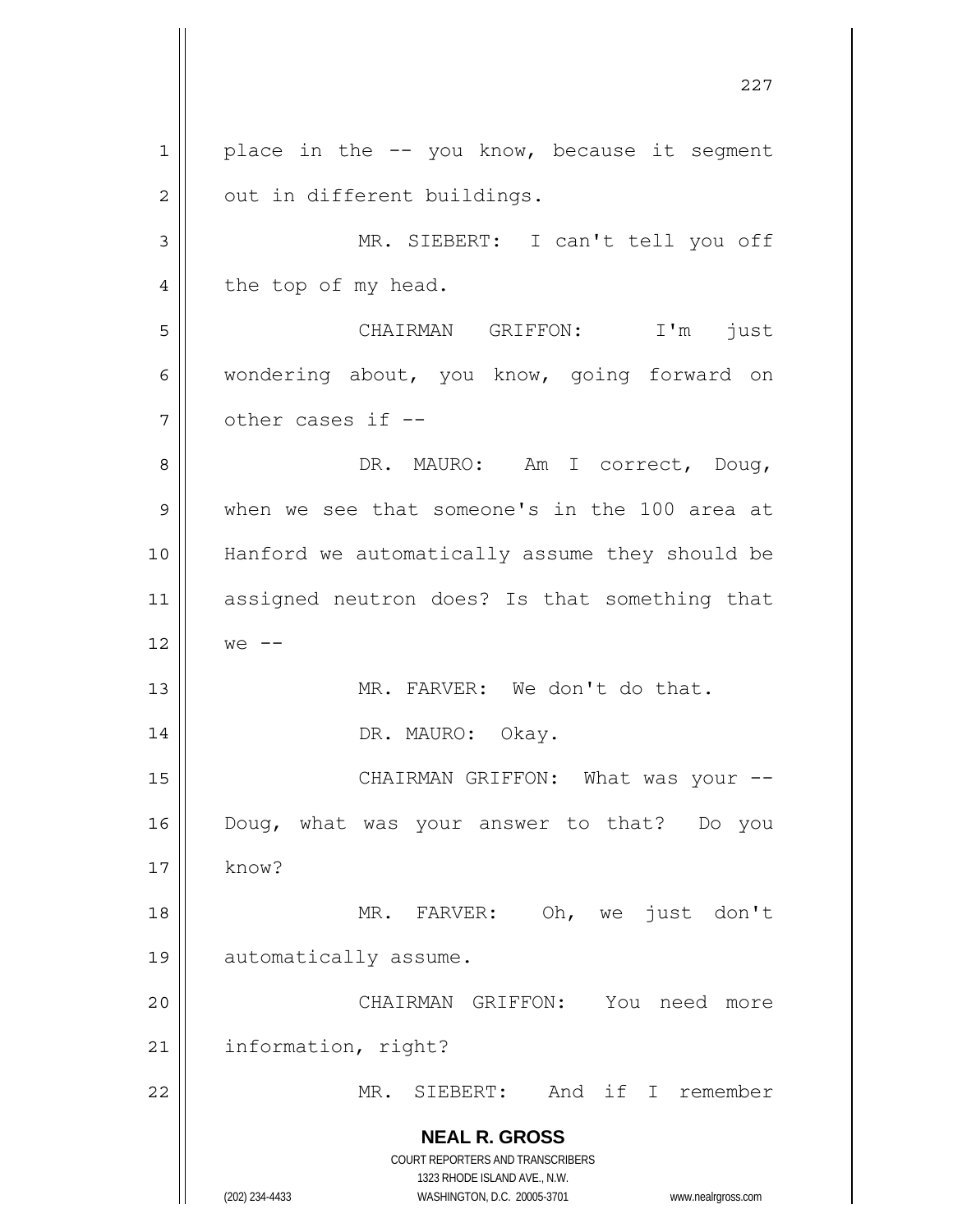**NEAL R. GROSS** COURT REPORTERS AND TRANSCRIBERS 1323 RHODE ISLAND AVE., N.W. 1 2 3 4 5 6 7 8 9 10 11 12 13 14 15 16 17 18 19 20 21 22 correctly, it was actually stated specifically in the dose reconstruction -- as a laboratory tech her duties included reading dosimetry badges for personnel, which obviously you wouldn't be reading personnel badges in a neutron area, performing tasks and so and so forth. And they specified that as their work and used that idea as to why they did not assume neutrons. So it was in the original dose reconstruction. CHAIRMAN GRIFFON: Going back to our theme of the day, this  $--$  this  $--$  these duties and the job activities were in the original -- MR. SIEBERT: Yes. CHAIRMAN GRIFFON: -- dose -- okay. Okay, so I think that closes that issue. It does happen. All right, 127.5. -- it's the same -- is it the same issue? It's missed neutron, right? It's the same -- MR. SIEBERT: It's the same thing.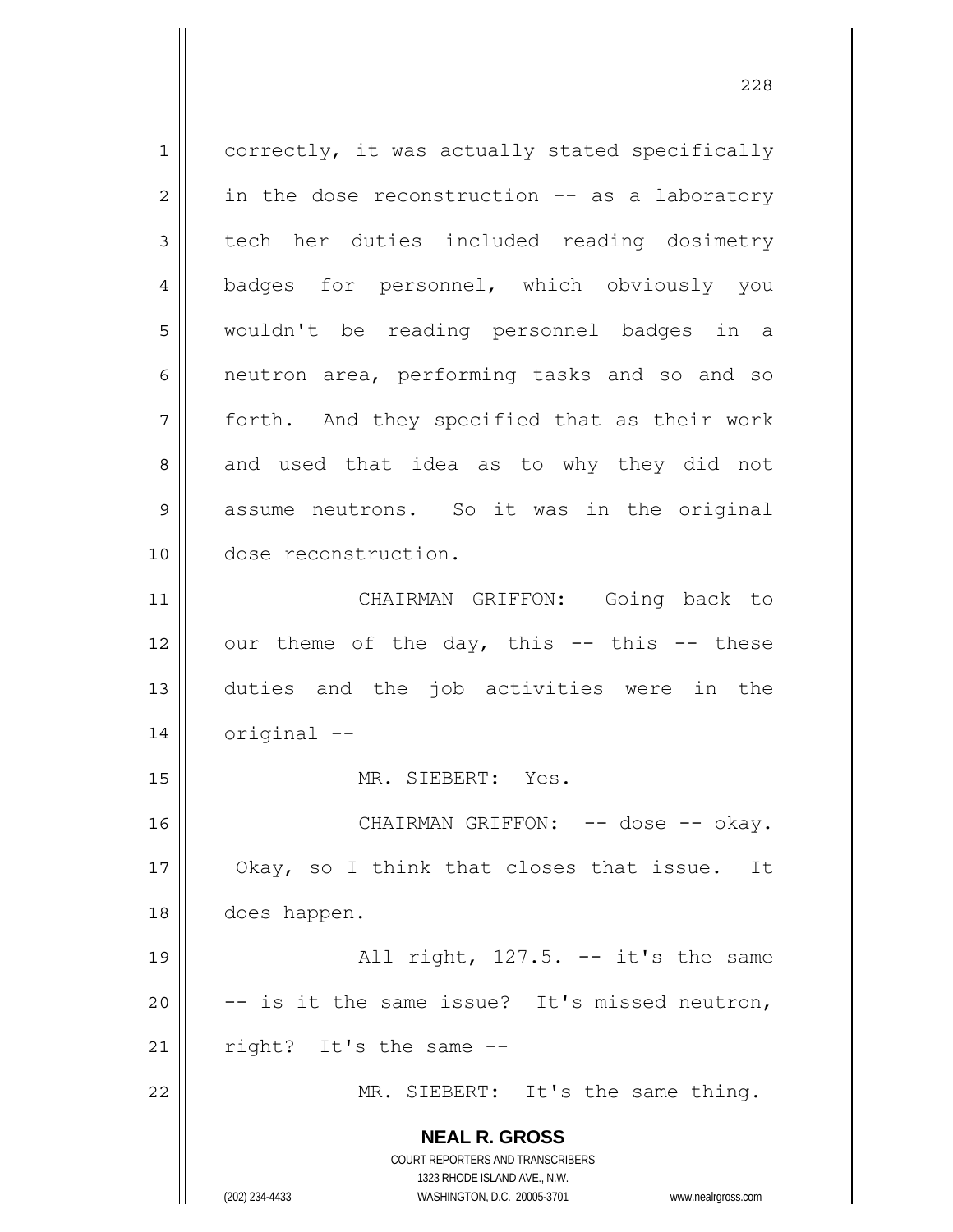|                | 229                                            |
|----------------|------------------------------------------------|
| $\mathbf 1$    | CHAIRMAN GRIFFON: Same exact                   |
| $\overline{2}$ | thing. I'm completing the record here. Okay.   |
| 3              | Now 127.8. I should look in your               |
| 4              | matrix. You probably have a response, or no?   |
| 5              | MR. HINNEFELD: I've got on in                  |
| 6              | there.                                         |
| 7              | CHAIRMAN GRIFFON: Okay, and SC&A -             |
| 8              | - Doug, have you looked at this one or had a   |
| 9              | chance to?                                     |
| 10             | MR. FARVER: No, we haven't.                    |
| 11             | CHAIRMAN GRIFFON: Stu, can you                 |
| 12             | give us a summary of it maybe and --           |
| 13             | MR. HINNEFELD: Well, the -- the                |
| 14             | finding I think relates to the fact that there |
| 15             | is some common fission products that aren't    |
| 16             | addressed in the internal dose. And I think    |
| 17             | we -- you know, Scott, you know, again correct |
| 18             | me if I say something wrong or stupid here.    |
| 19             | Our approach to fission products is            |
| 20             | rather than identify every potential fission   |
| 21             | product and try to do a dose estimate on every |
| 22             | single one, let's choose the<br>most           |
|                | <b>NEAL R. GROSS</b>                           |

COURT REPORTERS AND TRANSCRIBERS 1323 RHODE ISLAND AVE., N.W.

 $\prod$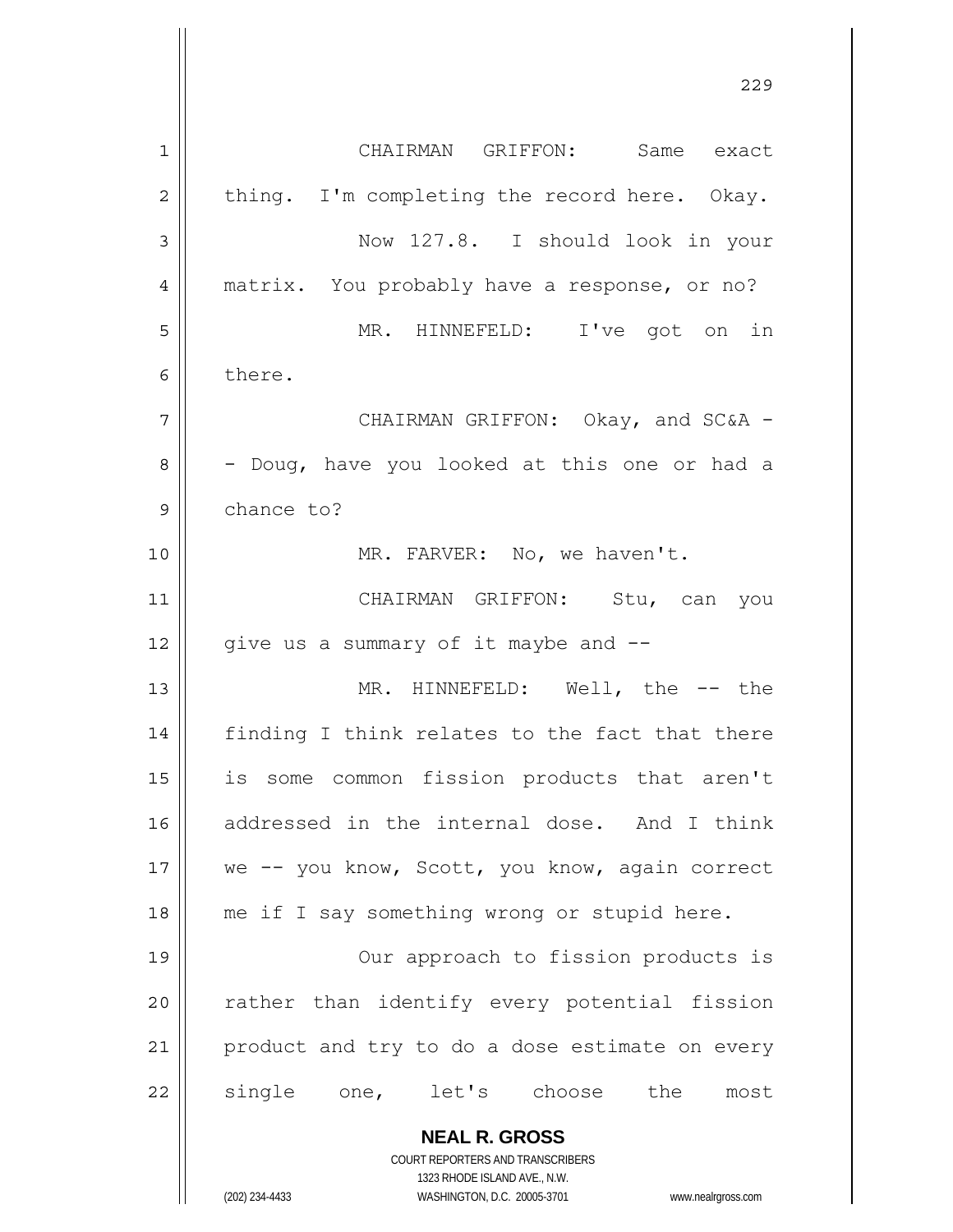1 2 3 4 5 6 7 8 9 10 11 12 13 14 15 16 17 18 19 20 21 22 radiologically significant, you know, in terms of this person's dose, essentially assume all the fission product activity is that radionuclide, which would then give you - which would be higher than the dose had you apportioned that radioactivity among the various radionuclides and assigned a dose in that fashion. And so I think that's what this is trying to explain. It's a long explanation, and I didn't get the chance to read much before I sent it out, so I think that's what it's trying to say. MR. FARVER: Is this our standard one that has to do with OTIB-54? DR. MAURO: Fifty-four, right. But that has a mix. In other words, 54 has the different reactor types. It has a different mix of radionuclide. In other words, what you do is you go to gross beta gamma in the urine and say, okay, given that gross beta gamma in the urine we're going to assume that this kind

<u>230</u>

**NEAL R. GROSS** COURT REPORTERS AND TRANSCRIBERS

1323 RHODE ISLAND AVE., N.W.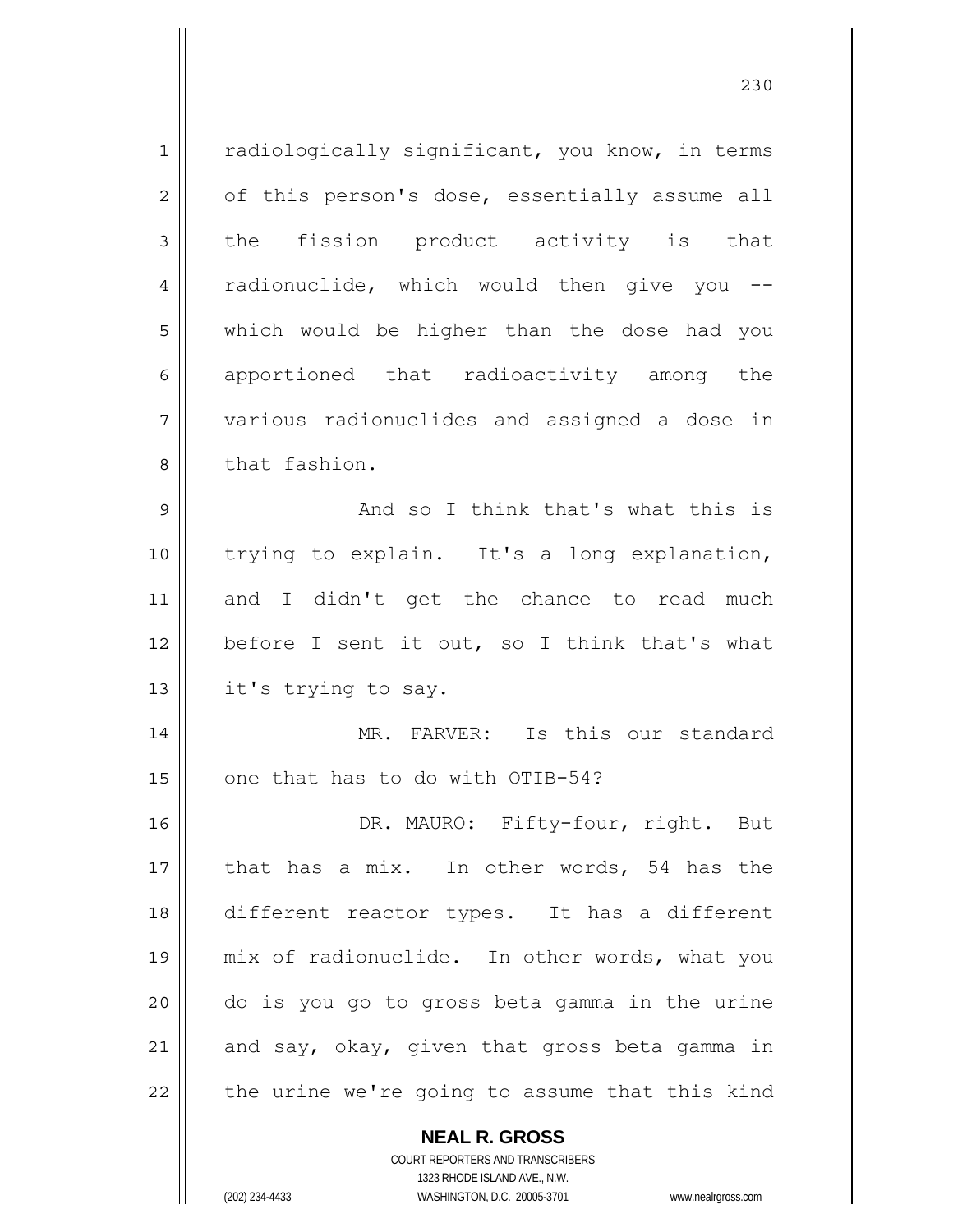**NEAL R. GROSS** 1 2 3 4 5 6 7 8 9 10 11 12 13 14 15 16 17 18 19 20 21 22 of reactor -- this is your default mix and you get your intake, as opposed to what you just described which would be a single radionuclide. MR. HINNEFELD: Yes. DR. MAURO: Okay. MR. HINNEFELD: I, really -- I'm just speaking off the -- but I think it is true that we don't attempt to identify every radionuclide and assign a dose for everyone. We try to find one or perhaps a suite and apportion the activity, the total activity among those, you know, and the knowledge that those are more radiologically significant and, therefore, would bound with any other distribution of the dose. MR. FARVER: This looks like the one where you went to the radionuclide chooser on this one. MR. SIEBERT: Right. This was done prior to OTIB-54 and OTIB-39, which is the coworker.

> COURT REPORTERS AND TRANSCRIBERS 1323 RHODE ISLAND AVE., N.W.

(202) 234-4433 WASHINGTON, D.C. 20005-3701 www.nealrgross.com

231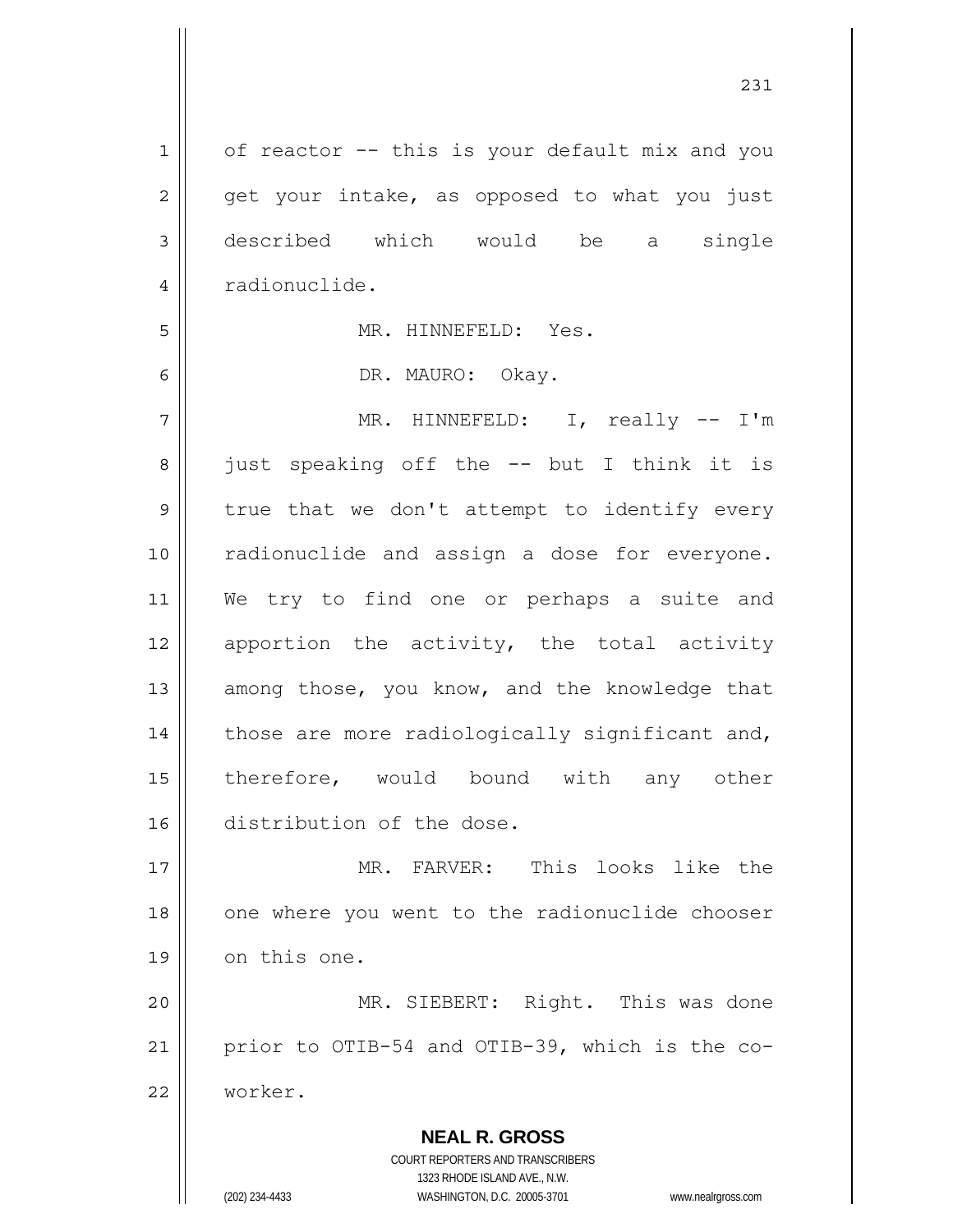**NEAL R. GROSS** COURT REPORTERS AND TRANSCRIBERS 1323 RHODE ISLAND AVE., N.W. (202) 234-4433 WASHINGTON, D.C. 20005-3701 www.nealrgross.com <u>232</u> 1 2 3 4 5 6 7 8 9 10 11 12 13 14 15 16 17 18 19 20 21 22 CHAIRMAN GRIFFON: It's basically seen as more conservative than -- MR. SIEBERT: And when we went back and re-calculated, if we did it the present way the doses went down -- CHAIRMAN GRIFFON: Went down. MR. SIEBERT: -- from what we assigned. I've got to read this over again. CHAIRMAN GRIFFON: Did you provide those calculations to us, or was that part of this transmittal? You may not. MR. HINNEFELD: I don't know. I don't remember any 127 files. CHAIRMAN GRIFFON: Because the way I read that last part, you know, they have typically resulted in lower internal -- you know, it's a little squishy there, so -- MR. SIEBERT: It's one of those where we may not have done the actual  $-$ - CHAIRMAN GRIFFON: Right, right, right. DR. MAURO: By the way, on the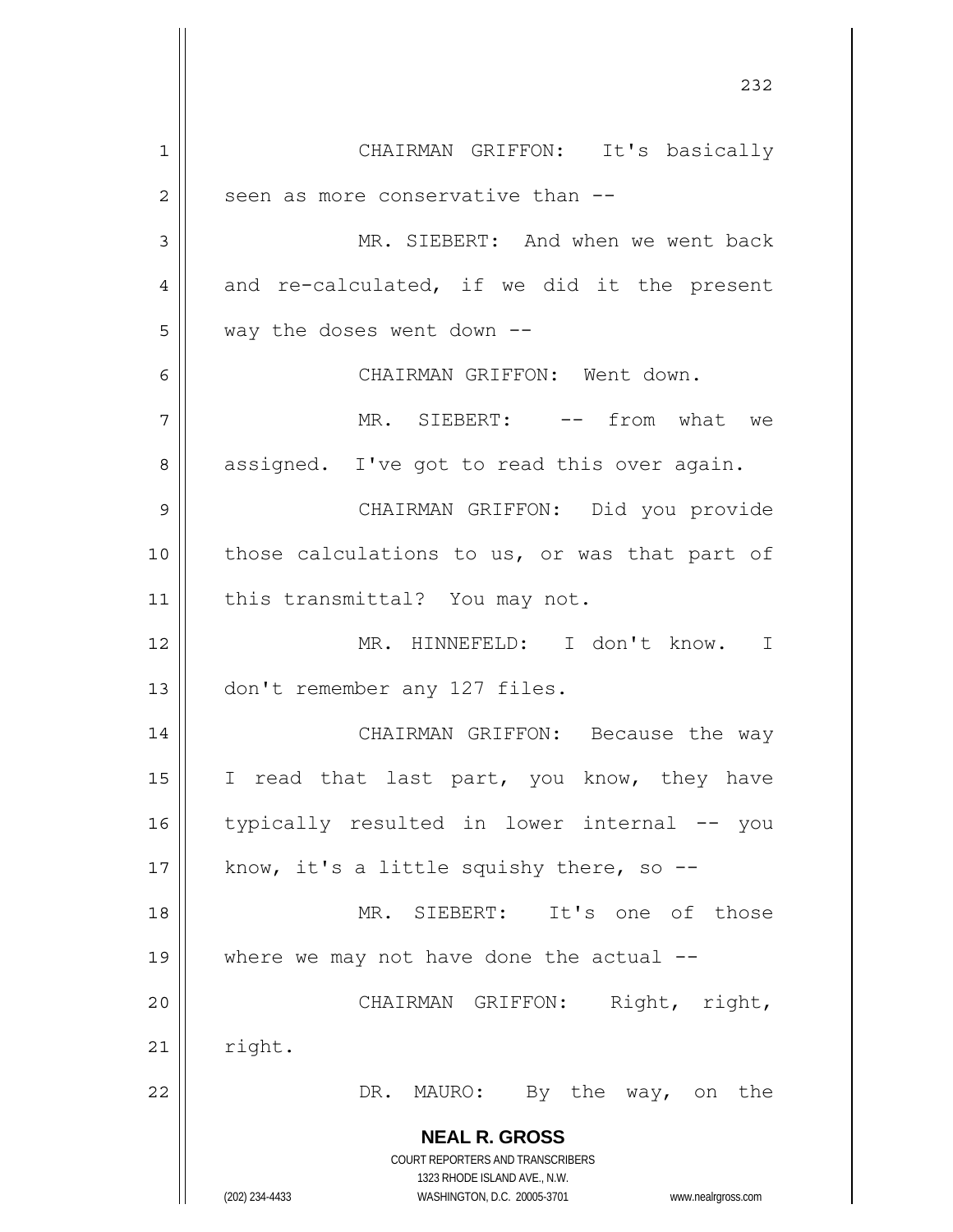**NEAL R. GROSS** COURT REPORTERS AND TRANSCRIBERS 1323 RHODE ISLAND AVE., N.W. (202) 234-4433 WASHINGTON, D.C. 20005-3701 www.nealrgross.com 233 1 2 3 4 5 6 7 8 9 10 11 12 13 14 15 16 17 18 19 20 21 22 OTIB-54, we did review it and found it favorable. CHAIRMAN GRIFFON: Is that still in the work group or -- DR. MAURO: I think we've gone through it, and there was a few comments, but by and large it was a favorable finding. I don't know -- CHAIRMAN GRIFFON: Is that approach as Stu described it, or is it -- DR. MAURO: No, what we did -- what they did is they took different categories of reactors -- CHAIRMAN GRIFFON: I think it's a little more sophisticated. DR. MAURO: It's very sophisticated. And, you know, whether or not this particular reactor is embraced by that range of reactive types that are captured in 54. Then what we did is we did a very detailed analysis of the origin runs that were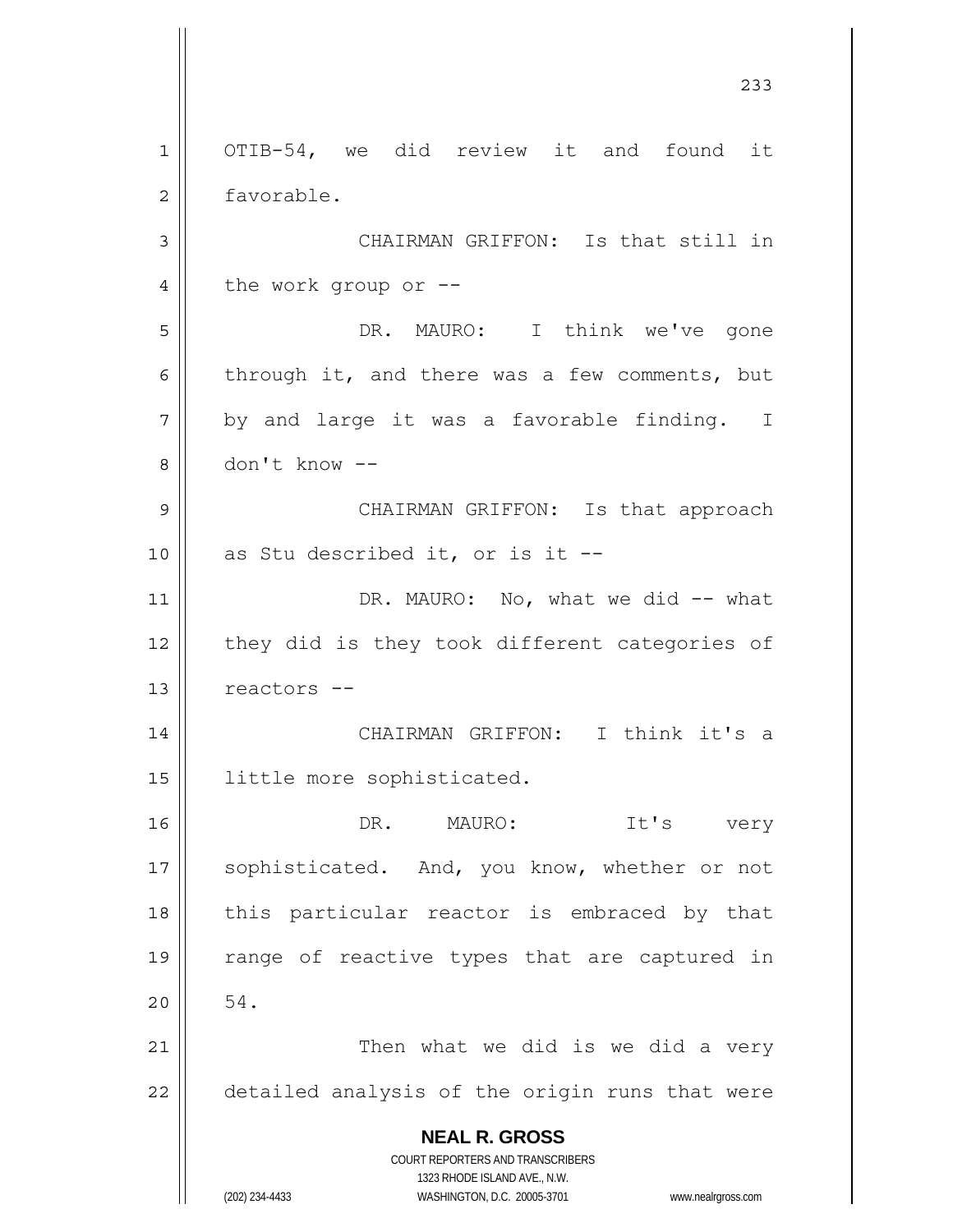**NEAL R. GROSS** COURT REPORTERS AND TRANSCRIBERS 1323 RHODE ISLAND AVE., N.W. 1 2 3 4 5 6 7 8 9 10 11 12 13 14 15 16 17 18 19 20 21 22 run, to figure out the radionuclide mix and what would be the limiting -- Joyce did the work, and she did a very thorough review, and we came back saying, good job. CHAIRMAN GRIFFON: So they actually went with a mix rather than just a  $-$ -DR. MAURO: They went with a mix but it was based on -- CHAIRMAN GRIFFON: I haven't looked at TIB-54. DR. MAURO: The -- the -- the starting point though was the bioassay, and the problem is -- CHAIRMAN GRIFFON: Right. DR. MAURO: -- there's a lot of gross beta gamma data in urine out there. What do you do with it? CHAIRMAN GRIFFON: Of course. So I guess what I would -- I don't know about Doug but what I would want in this case maybe is just the assessment that Scott described just now, the documents that show that, and then we

234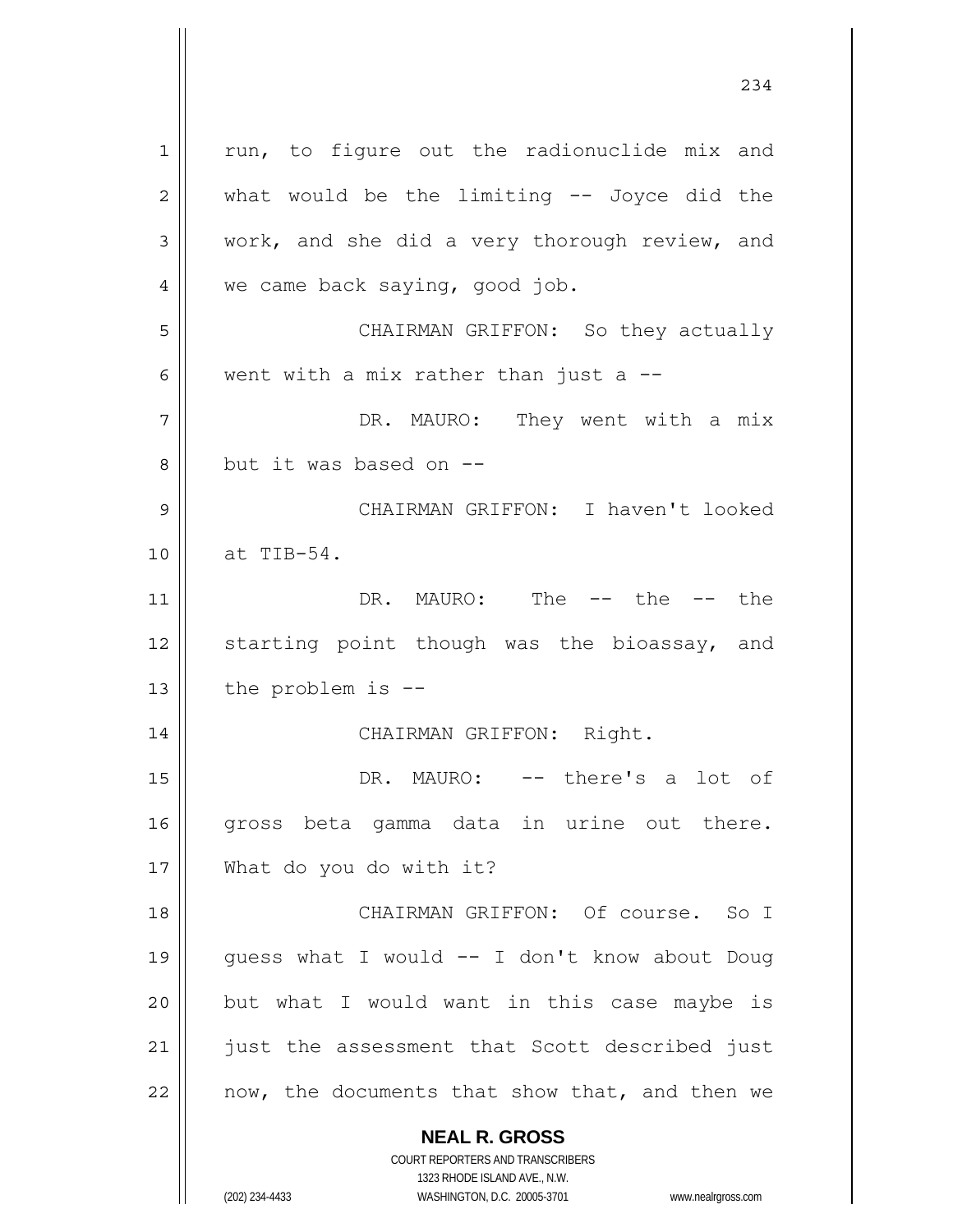1 can close it out, you know.

| $\overline{2}$ | MR. FARVER: Yes, I thought there                                                                                                                                       |
|----------------|------------------------------------------------------------------------------------------------------------------------------------------------------------------------|
| 3              | was another finding from another case about --                                                                                                                         |
| 4              | we had this question about, well, we used a                                                                                                                            |
| 5              | radionuclide chooser, and we always come back                                                                                                                          |
| 6              | to say, well, 54 should have taken care of it.                                                                                                                         |
| 7              | We're looking at that, but I never remember                                                                                                                            |
| 8              | it being closed out.                                                                                                                                                   |
| $\mathsf 9$    | MR. HINNEFELD: No, it's an open                                                                                                                                        |
| 10             | finding in a number --                                                                                                                                                 |
| 11             | CHAIRMAN GRIFFON: Yes, it is.                                                                                                                                          |
| 12             | MR. HINNEFELD: -- findings, the                                                                                                                                        |
| 13             | kind to reconcile this -- the fission product                                                                                                                          |
| 14             | internal dose approaches, you know.                                                                                                                                    |
| 15             | MR. FARVER: Okay.                                                                                                                                                      |
| 16             | MR. HINNEFELD: You know, old                                                                                                                                           |
| 17             | approaches with current and sort of the basis,                                                                                                                         |
| 18             | and essentially also at the same time as this                                                                                                                          |
| 19             |                                                                                                                                                                        |
| 20             | CHAIRMAN GRIFFON: In other words,                                                                                                                                      |
| 21             | is this method used in the past more bounding                                                                                                                          |
| 22             | or at least as bounding as TIB-54.                                                                                                                                     |
|                | <b>NEAL R. GROSS</b><br><b>COURT REPORTERS AND TRANSCRIBERS</b><br>1323 RHODE ISLAND AVE., N.W.<br>(202) 234-4433<br>WASHINGTON, D.C. 20005-3701<br>www.nealrgross.com |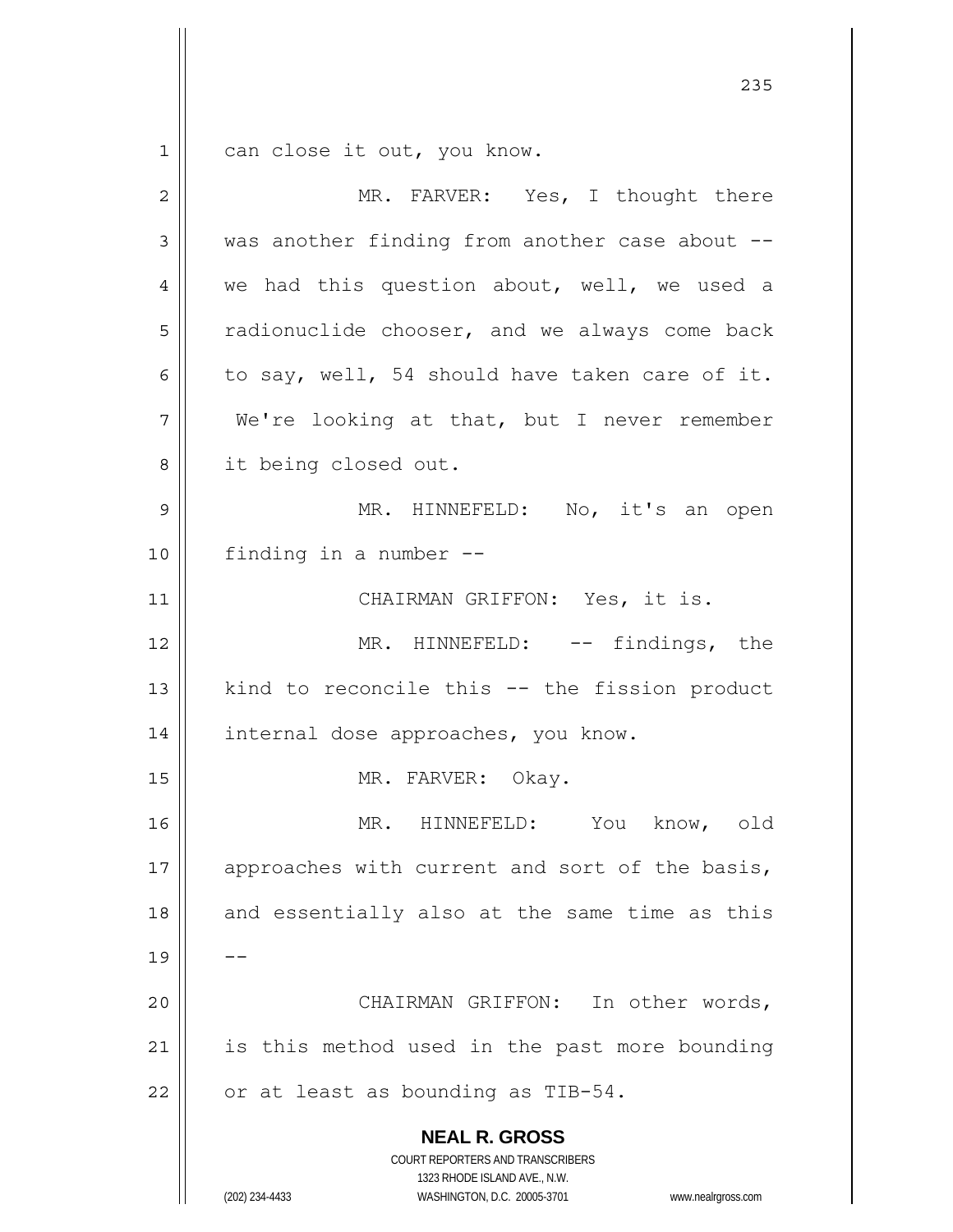**NEAL R. GROSS** COURT REPORTERS AND TRANSCRIBERS 1323 RHODE ISLAND AVE., N.W. (202) 234-4433 WASHINGTON, D.C. 20005-3701 www.nealrgross.com 1 2 3 4 5 6 7 8 9 10 11 12 13 14 15 16 17 18 19 20 21 22 MR. SIEBERT: Right, yes. When this was initially done this person had gross beta urine and whole body counts, and back at that time, without OTIB-54, if you tried to base everything off the urine, the numbers were just unbelievably large -- DR. MAURO: I remember this. MR. SIEBERT: -- and so what we did is we eliminated with the most claimant favorable radionuclide based on the whole body counts -- DR. MAURO: Yes. MR. SIEBERT: -- which is where that whole chooser thing came from. Now that we have OTIB-54, a claim like this would be based on the gross beta urine, and with the suite assigned to it, and what we need to do is we need to make that, I guess, what you want to see is that comparison of doing it that way  $--$  DR. MAURO: Yes. MR. SIEBERT: -- versus what we did

<u>236</u>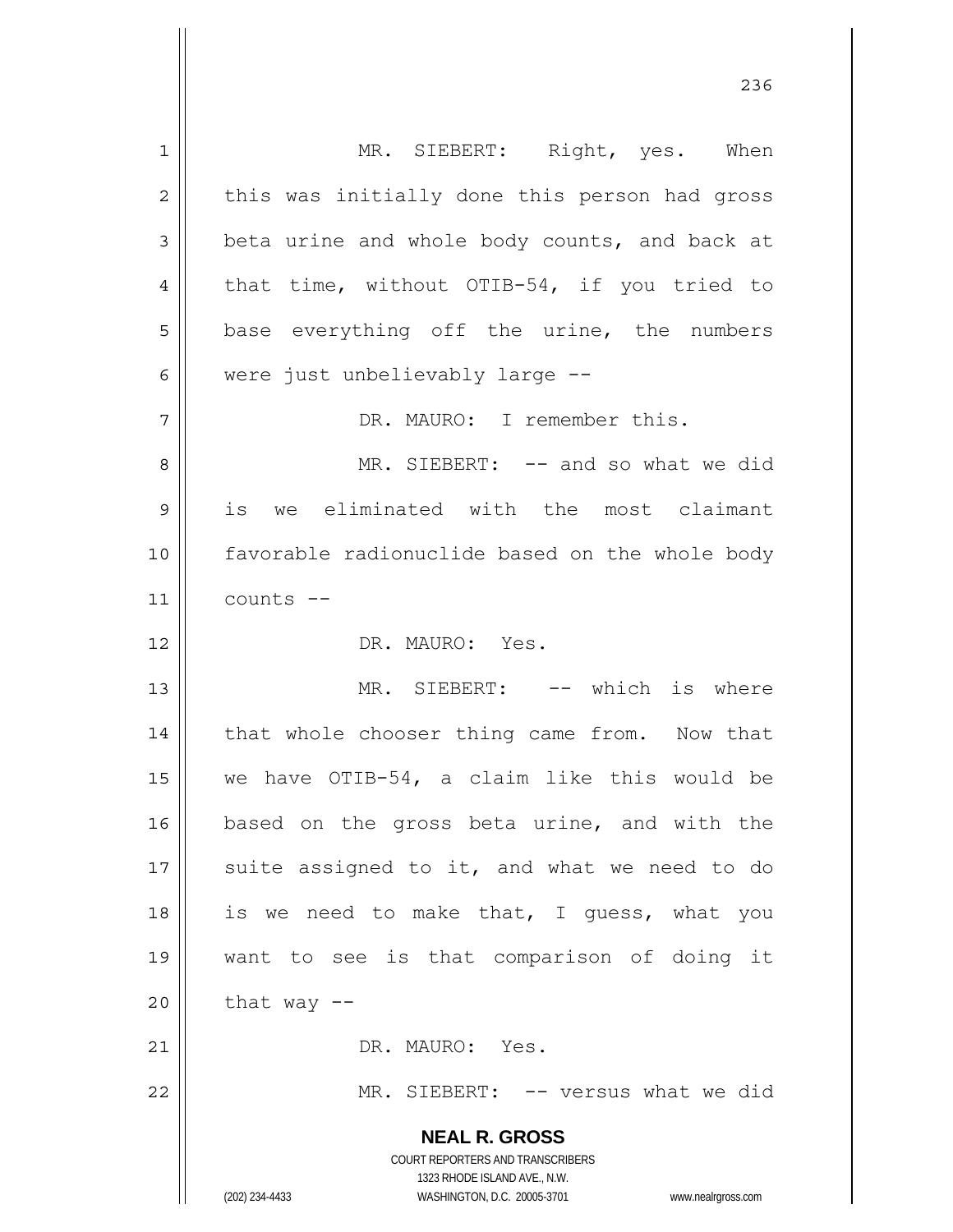$\begin{array}{c|c|c|c} 1 & 1 \\ \hline \end{array}$ previously with the chooser.

| $\overline{2}$ | CHAIRMAN GRIFFON: And you answered                                                                                                                              |
|----------------|-----------------------------------------------------------------------------------------------------------------------------------------------------------------|
| 3              | my other question which is why -- why did                                                                                                                       |
| 4              | things get switched over to this sophisticated                                                                                                                  |
| 5              | model in TIB-54, and the answer is the doses                                                                                                                    |
| 6              | were way too $--$                                                                                                                                               |
| 7              | DR. MAURO: Too high.                                                                                                                                            |
| 8              | CHAIRMAN GRIFFON: -- astronomical,                                                                                                                              |
| 9              | right.                                                                                                                                                          |
| 10             | So what is the -- the remaining                                                                                                                                 |
| 11             | action here, I think, is that, you know, NIOSH                                                                                                                  |
| 12             | will provide support files to indicate that it                                                                                                                  |
| 13             | is at least as bounding --                                                                                                                                      |
| 14             | MR. HINNEFELD: Yes.                                                                                                                                             |
| 15             | CHAIRMAN GRIFFON: -- as bounding                                                                                                                                |
| 16             | as TIB-54 approach, or something like that.                                                                                                                     |
| $17$           | Okay, moving on, 127.10, you added                                                                                                                              |
| 18             | a response to those, Stu.                                                                                                                                       |
| 19             | MR. HINNEFELD: Yes, I believe it's                                                                                                                              |
| 20             | much the same issue but from this -- is that                                                                                                                    |
| 21             | right?                                                                                                                                                          |
| 22             | MR. FARVER: Probably, let's see.                                                                                                                                |
|                | <b>NEAL R. GROSS</b><br>COURT REPORTERS AND TRANSCRIBERS<br>1323 RHODE ISLAND AVE., N.W.<br>(202) 234-4433<br>WASHINGTON, D.C. 20005-3701<br>www.nealrgross.com |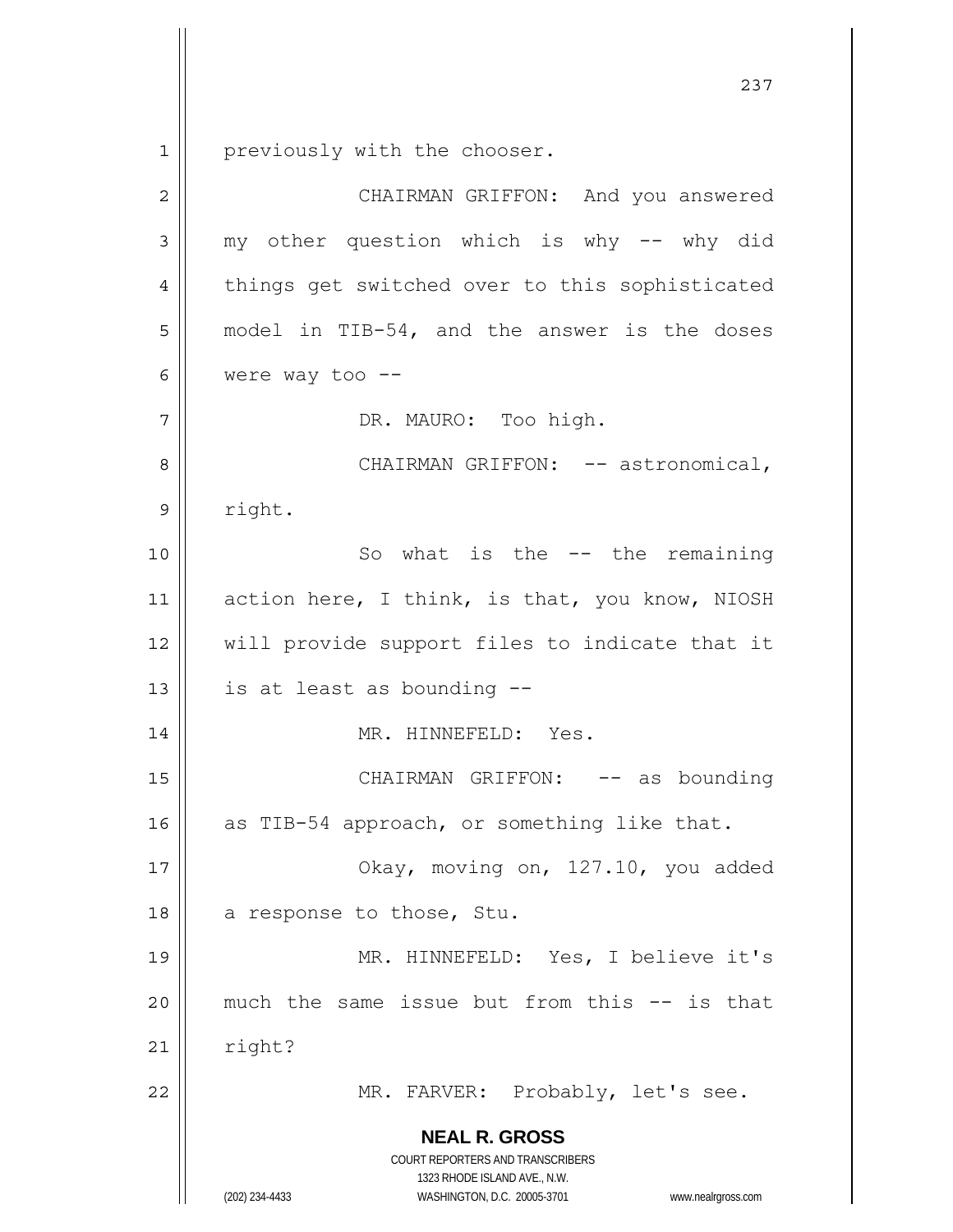|    | 238                                                              |
|----|------------------------------------------------------------------|
|    |                                                                  |
| 1  | DR. MAURO: Yes.                                                  |
| 2  | MR. FARVER: Well, we closed a                                    |
| 3  | section of the TBD that talks about Carbon 14,                   |
| 4  | P-32. There was a radon generator as                             |
| 5  | potentially --                                                   |
| 6  | CHAIRMAN GRIFFON: And this is --                                 |
| 7  | MR. FARVER: But I thought we had                                 |
| 8  | discussed this.                                                  |
| 9  | CHAIRMAN GRIFFON: The way that's                                 |
| 10 | worded, several -- radionuclides as opposed to                   |
| 11 | the fission -- you know, it seems like it's a                    |
| 12 | different thing.                                                 |
| 13 | MS. BEHLING: It's definitely                                     |
| 14 | different than the fission product.                              |
| 15 | MR. FARVER: Yes, it is.                                          |
| 16 | MS. BEHLING: And I thought we were                               |
| 17 | still waiting on maybe NIOSH to resend a                         |
| 18 | response, because I don't seem to see one                        |
| 19 | here.                                                            |
| 20 | CHAIRMAN GRIFFON: Yes, they did --                               |
| 21 | they did add a response $-$ -                                    |
| 22 | MS. BEHLING: Okay.                                               |
|    | <b>NEAL R. GROSS</b>                                             |
|    | COURT REPORTERS AND TRANSCRIBERS<br>1323 RHODE ISLAND AVE., N.W. |
|    | (202) 234-4433<br>WASHINGTON, D.C. 20005-3701 www.nealrgross.com |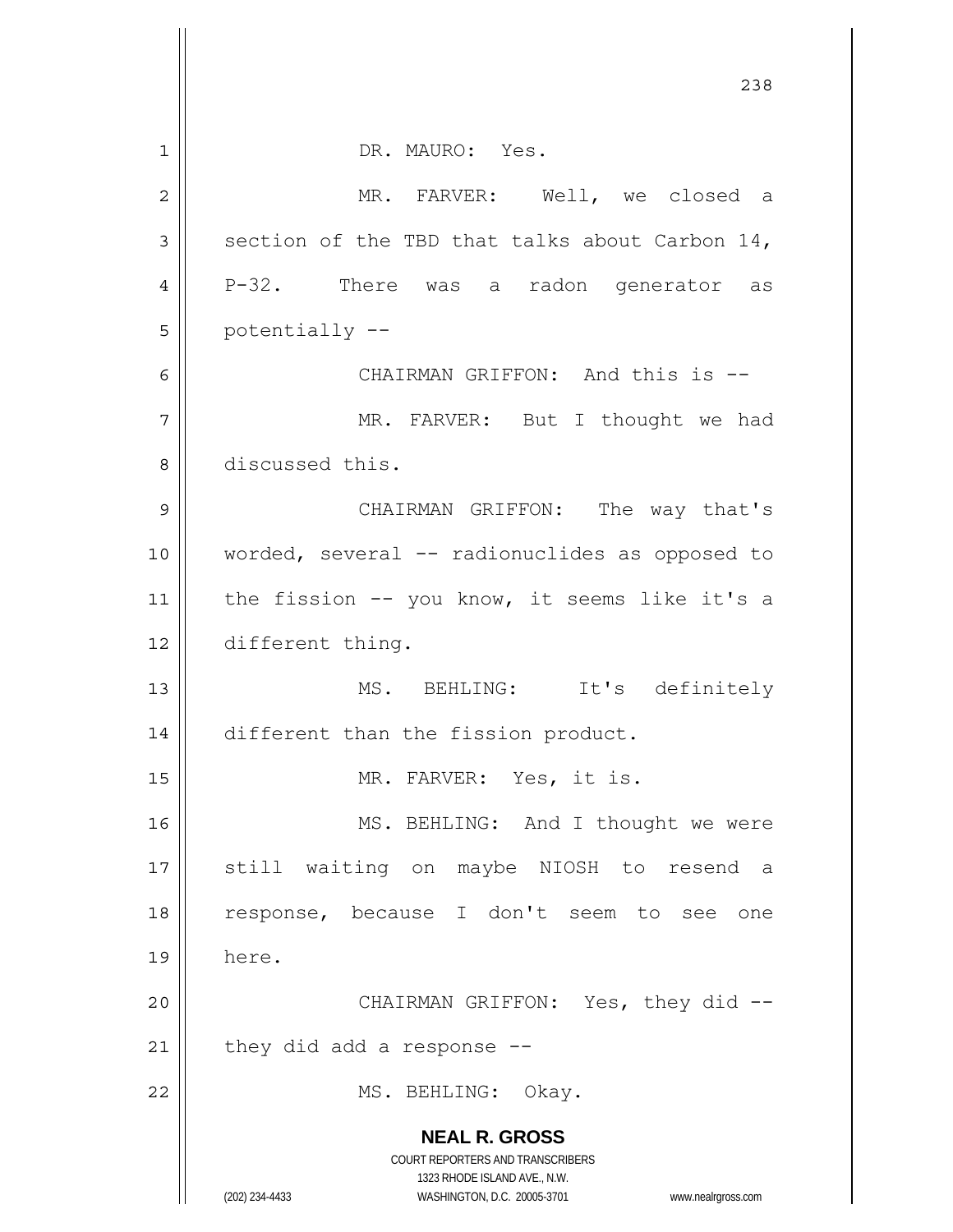**NEAL R. GROSS** COURT REPORTERS AND TRANSCRIBERS 1323 RHODE ISLAND AVE., N.W. (202) 234-4433 WASHINGTON, D.C. 20005-3701 www.nealrgross.com <u>239</u> 1 2 3 4 5 6 7 8 9 10 11 12 13 14 15 16 17 18 19 20 21 22 CHAIRMAN GRIFFON: -- but I'm not sure it's responsive. MR. HINNEFELD: Well, yes -- to be honest with you that was a response to the note that I wrote last time which has to do with send initial responses to these findings, so that was my note that I wrote last time. MS. BEHLING: Okay, and I see they did introduce a response into the matrix, into Stu's matrix. I guess we just need to look this over. CHAIRMAN GRIFFON: I'm not sure -- Doug, can you -- Doug or Kathy, can you go over the original? You have the text there. I mean, it doesn't seem to be related to the fission product question. MR. FARVER: No, it doesn't. It has to do with Carbon 14 and P-32. CHAIRMAN GRIFFON: Right. MR. FARVER: Apparently, it's -there was a radon generator used for animal studies in the 1008-F Building and later moved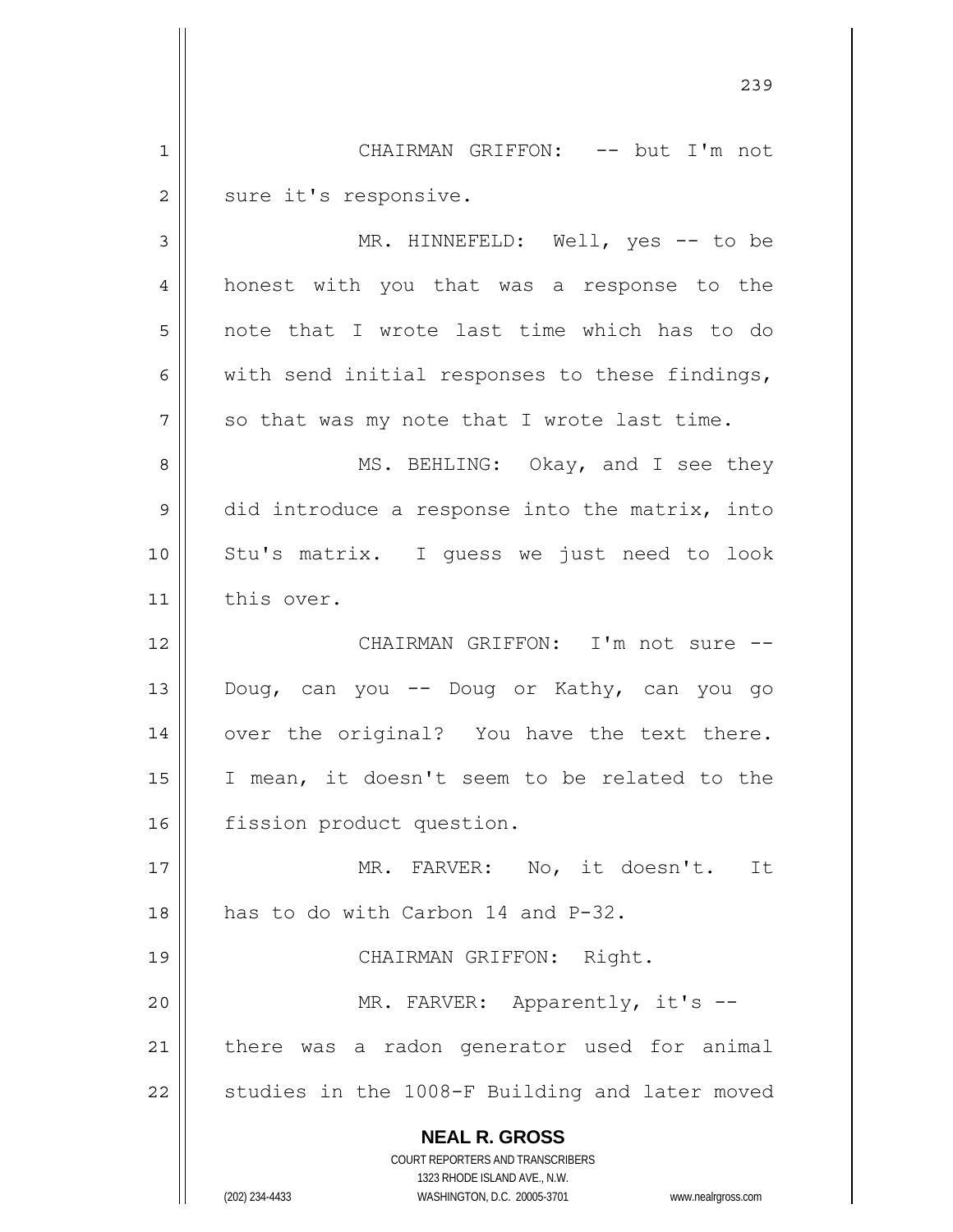**NEAL R. GROSS** COURT REPORTERS AND TRANSCRIBERS 1323 RHODE ISLAND AVE., N.W. (202) 234-4433 WASHINGTON, D.C. 20005-3701 www.nealrgross.com 240 1 2 3 4 5 6 7 8 9 10 11 12 13 14 15 16 17 18 19 20 21 22 to some other place. Monitoring was probably just by air sampling, but no information has been discovered yet. So that's taken as a TBD. I guess if we can conclude that this person -- well, no, they didn't work in the 1008. CHAIRMAN GRIFFON: So Scott, are you saying that those doses from those other nuclides are also bounded by the fission product? MR. SIEBERT: No. CHAIRMAN GRIFFON: No. MR. SIEBERT: I think -- CHAIRMAN GRIFFON: Yes, I think that -- yes. MR. SIEBERT: I mean, radon, I can tell you right now, isn't an issue that's pressing. CHAIRMAN GRIFFON: Right. Do you want to strike this response, is this going to confuse us down the line?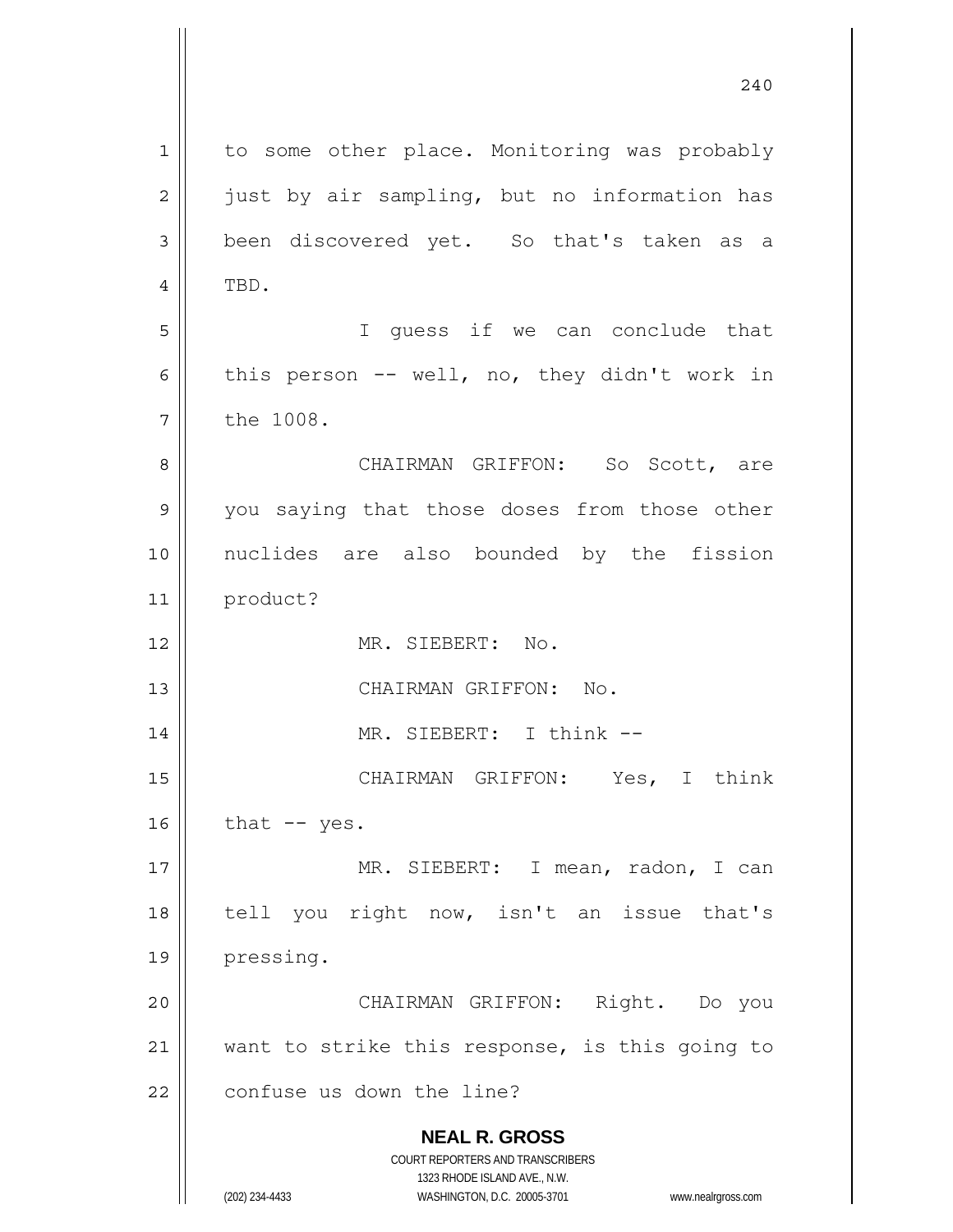|                | 241                                                                                                 |
|----------------|-----------------------------------------------------------------------------------------------------|
| 1              | MR. HINNEFELD: Yes.                                                                                 |
| $\overline{2}$ | MR. SIEBERT: Yes.                                                                                   |
| 3              | CHAIRMAN GRIFFON: I'm down to                                                                       |
| 4              | 129.5. This is the TIB-54. This is the exact                                                        |
| 5              | question we were just bringing up, right?                                                           |
| 6              | MR. HINNEFELD: Yes.                                                                                 |
| 7              | CHAIRMAN GRIFFON: So do we have                                                                     |
| 8              | files for this woman?                                                                               |
| 9              | MR. SIEBERT: Well, this is                                                                          |
| 10             | Savannah River. This would be a different                                                           |
| 11             | issue because as it stands right now OTIB-54                                                        |
| 12             | is not applied to whole body counts, and                                                            |
| 13             | that's what we are -- that's where the                                                              |
| 14             | discussion needs to be dealt with.                                                                  |
| 15             | CHAIRMAN GRIFFON: So this was done                                                                  |
| 16             | based on whole body counts?                                                                         |
| 17             | MR. SIEBERT: Right. This was                                                                        |
| 18             | using chooser with the whole body count.                                                            |
| 19             | CHAIRMAN GRIFFON: Right. And the                                                                    |
| 20             | question I have -- maybe this is wrong, but we                                                      |
| 21             | were going to -- NIOSH was going to compare                                                         |
| 22             | this to values using TIB-54 and see if the                                                          |
|                | <b>NEAL R. GROSS</b>                                                                                |
|                | COURT REPORTERS AND TRANSCRIBERS                                                                    |
|                | 1323 RHODE ISLAND AVE., N.W.<br>(202) 234-4433<br>WASHINGTON, D.C. 20005-3701<br>www.nealrgross.com |

 $\mathsf{I}$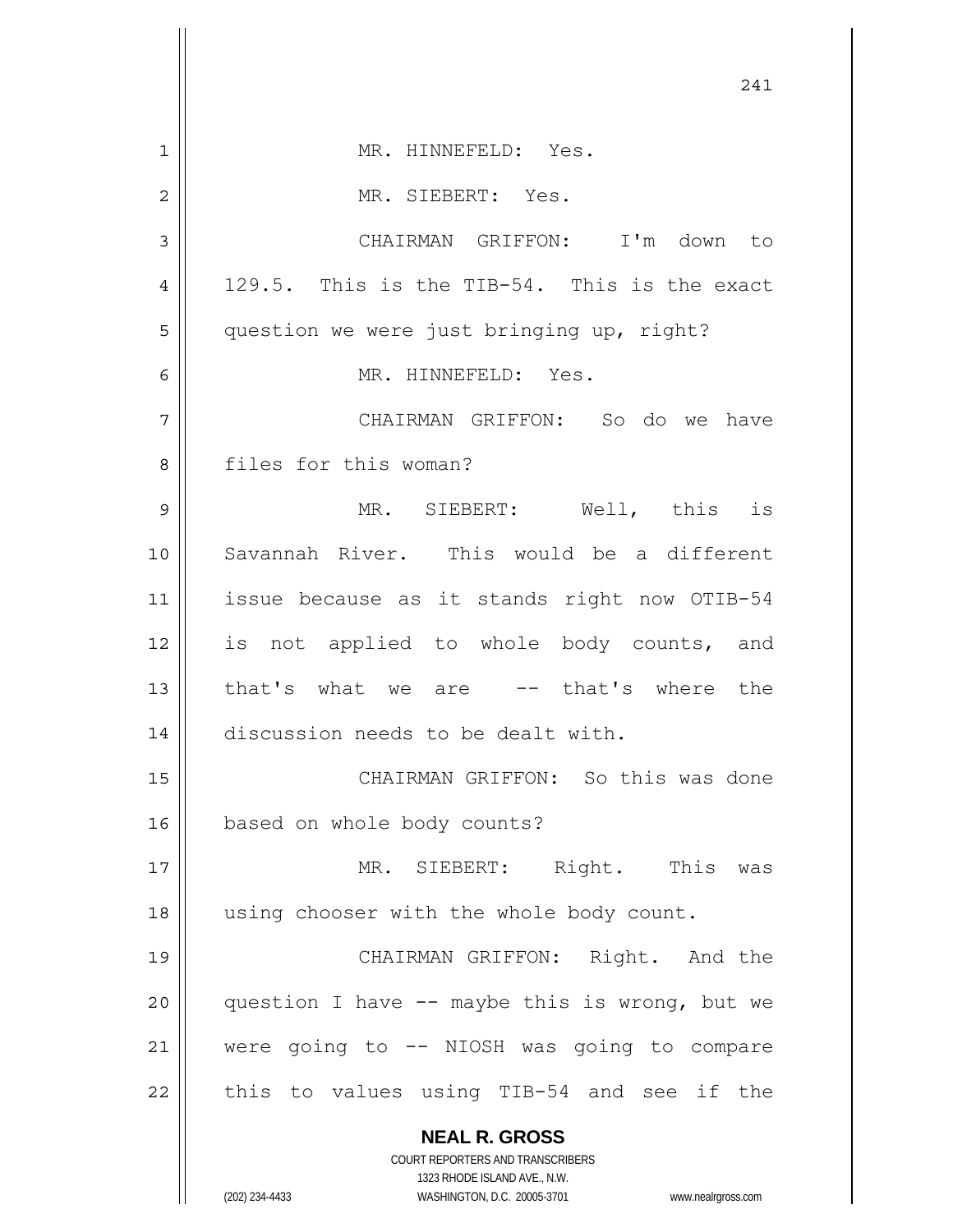**NEAL R. GROSS** COURT REPORTERS AND TRANSCRIBERS 1323 RHODE ISLAND AVE., N.W. (202) 234-4433 WASHINGTON, D.C. 20005-3701 www.nealrgross.com 242 1 2 3 4 5 6 7 8 9 10 11 12 13 14 15 16 17 18 19 20 21 22 approach was still bounding or consistent or - - is that wrong? MR. SIEBERT: Well, I'd have to look at this case. If this case does not have urine bioassay -- CHAIRMAN GRIFFON: Right, right, so I'm not sure. MR. SIEBERT: -- for beta, I -- you don't -- 54 doesn't really apply, or we don't have a method to apply it at the moment. MR. HINNEFELD: There are -- aren't there a series of Savannah River internal fission product dose reconstruction limits around here somewhere? MR. SIEBERT: It falls under all the rest of them with Savannah River where we used chooser as being -- as what we were going to look into. MR. FARVER: Yes. MS. BEHLING: I don't believe that in this particular case there was any urinalysis data. I think it was lung and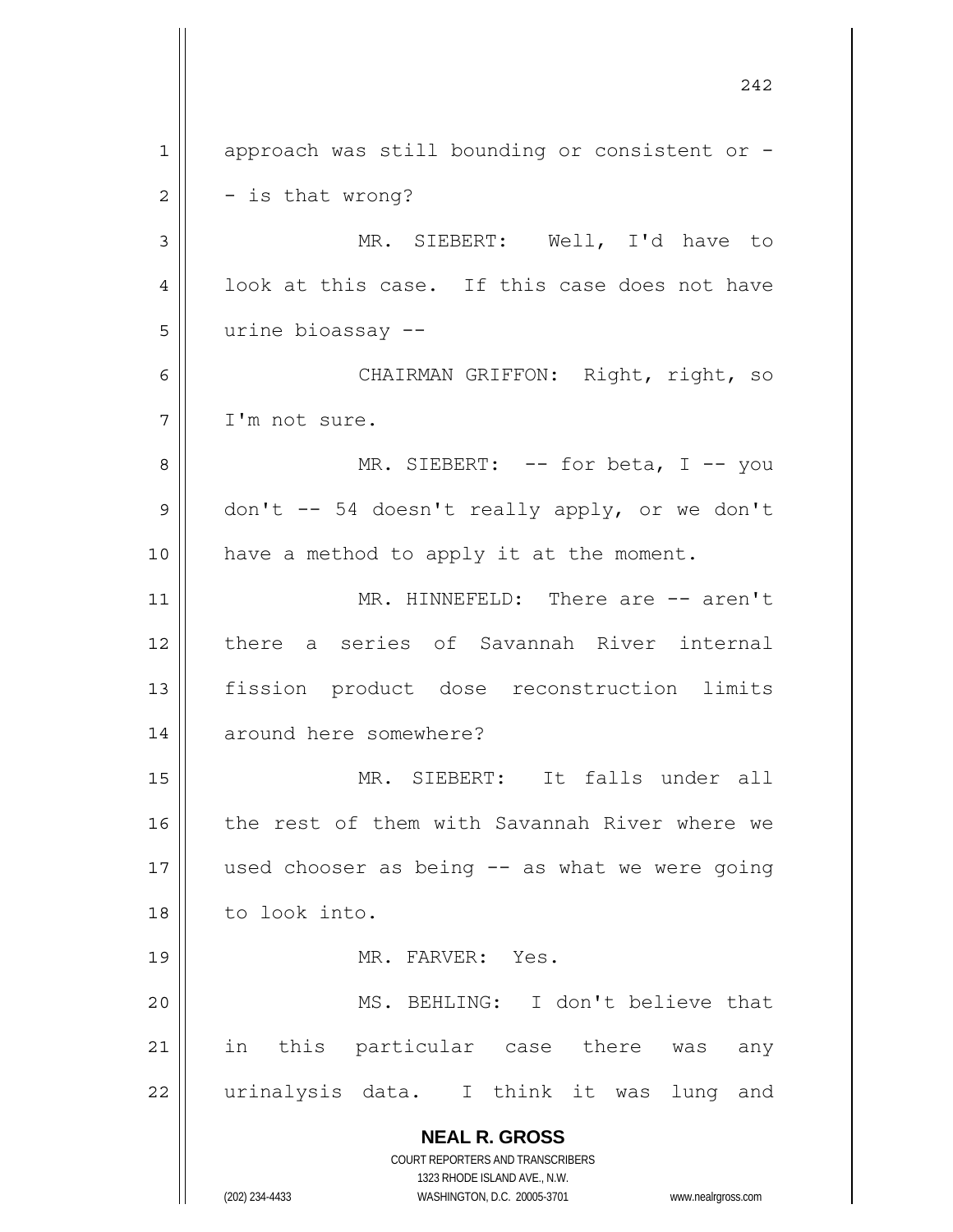1 2 whole body count data, and 54 I don't think would apply here.

3 4 5 6 MR. SIEBERT: Well, as it stands right now, that's one thing I believe we are looking into is how we could apply them -- 54 methodology to whole body counts.

7 8 9 10 11 12 13 14 15 MR. FARVER: Yes, that's what -- MR. SIEBERT: And that's the issue. CHAIRMAN GRIFFON: Yes. MR. FARVER: Can it be applied. DR. MAURO: Isn't Savannah River the place where you used the high five - highest five, or are you not doing that any longer? MR. SIEBERT: Well, that's OTIB-1.

16 That's the overestimate.

17 18 DR. MAURO: Right, but you weren't doing that here?

19 20 21 22 MR. SIEBERT: No. This was actually using the chooser -- used the largest of the most claimant favorable of the radionuclides that were monitored within the

**NEAL R. GROSS**

COURT REPORTERS AND TRANSCRIBERS 1323 RHODE ISLAND AVE., N.W. (202) 234-4433 WASHINGTON, D.C. 20005-3701 www.nealrgross.com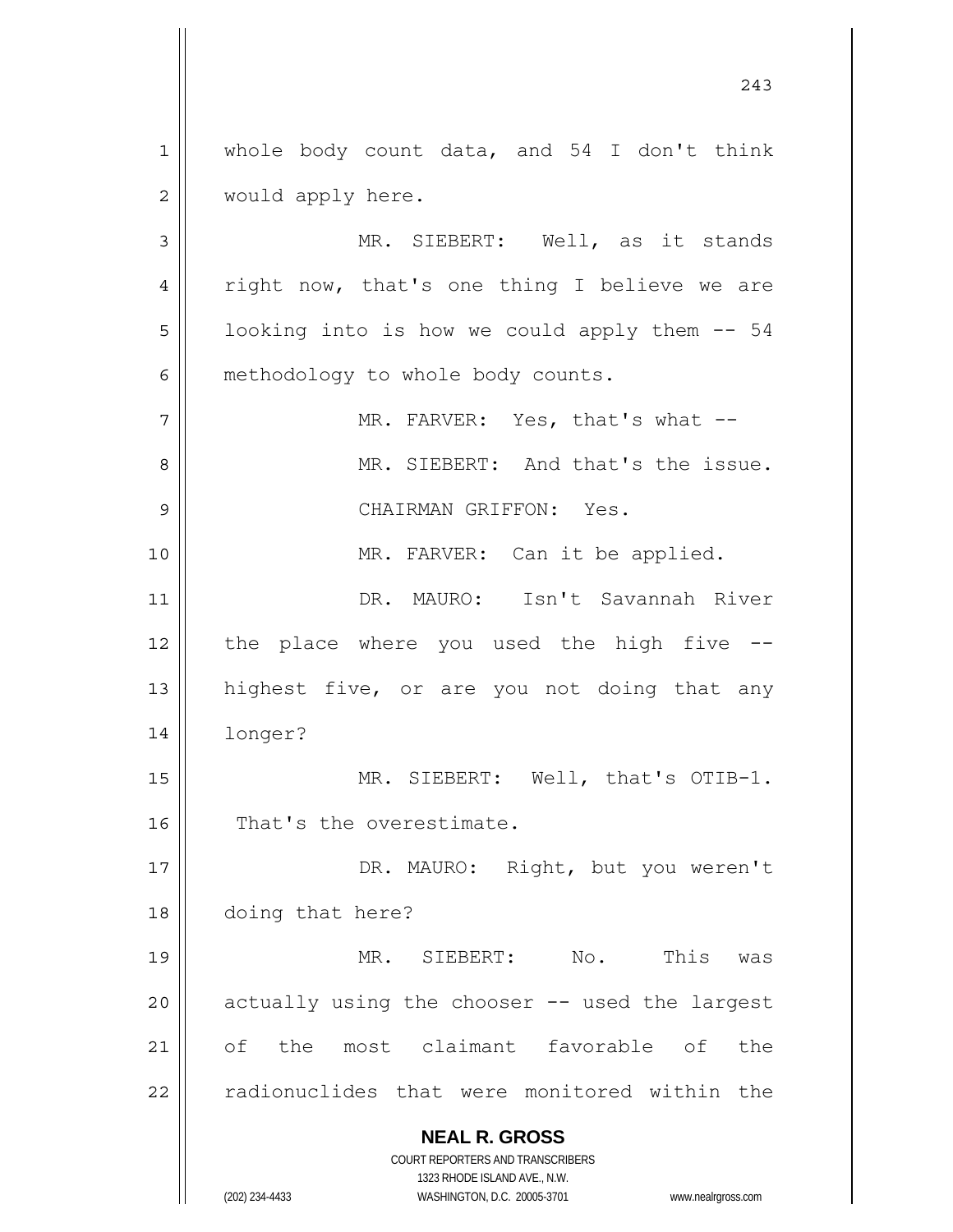**NEAL R. GROSS** COURT REPORTERS AND TRANSCRIBERS 1323 RHODE ISLAND AVE., N.W. (202) 234-4433 WASHINGTON, D.C. 20005-3701 www.nealrgross.com 244 1 2 3 4 5 6 7 8 9 10 11 12 13 14 15 16 17 18 19 20 21 22 whole body count. DR. MAURO: How does the dose reconstructor decide when to use the high five, as opposed to this method? What would be the judgment  $--$  MR. SIEBERT: When they can use an overestimate. DR. MAURO: So, in other words, was this person denied? MR. SIEBERT: I would assume, probably yes. DR. MAURO: But if you would have gone with the high five, he wouldn't have been? MS. BEHLING: John, this is a best estimate case. DR. MAURO: I'm sorry, say it. CHAIRMAN GRIFFON: Best estimate case. MS. BEHLING: This is a best estimate case. DR. MAURO: Oh, this is a best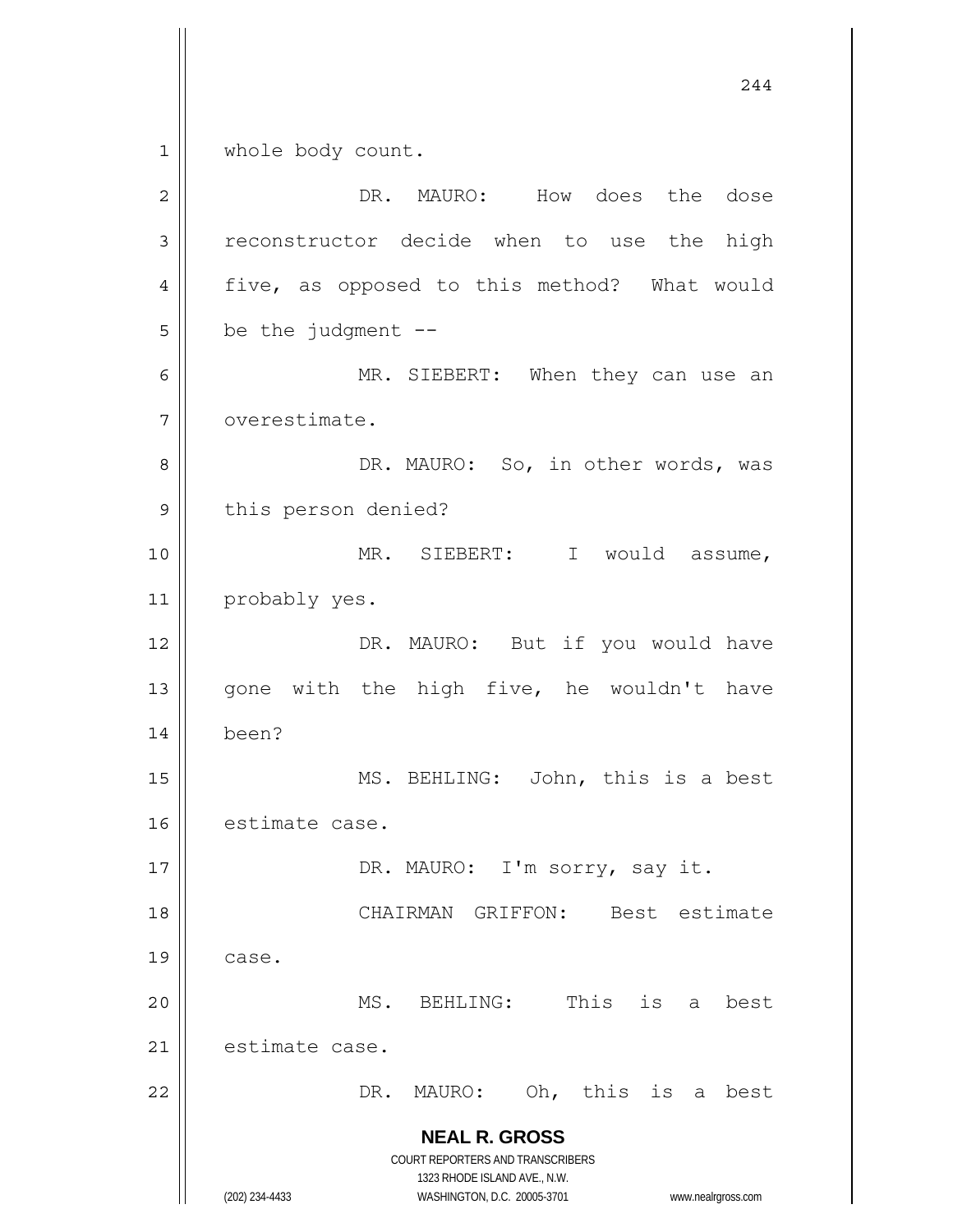|             | 245                                                                 |
|-------------|---------------------------------------------------------------------|
| $\mathbf 1$ | estimate. Okay, I'm sorry -- okay.                                  |
| 2           | MR. FARVER: This is right after --                                  |
| 3           | DR. MAURO: And he was compensated.                                  |
| 4           | And you wouldn't use high five under those --                       |
| 5           | okay, got it.                                                       |
| 6           | CHAIRMAN GRIFFON: So, Scott, let                                    |
| 7           | me just capture that. You said you were                             |
| 8           | reviewing TIB-54 first to determine whether it                      |
| 9           | can be used with whole body count data, right?                      |
| 10          | MR. SIEBERT: Right.                                                 |
| 11          | CHAIRMAN GRIFFON: Or whether that                                   |
| 12          |                                                                     |
| 13          | MR. SIEBERT: Right. I know that's                                   |
| 14          | on our plate. We're looking at that.                                |
| 15          | CHAIRMAN GRIFFON: But I don't know                                  |
| 16          | that that impacts this finding right now. I                         |
| 17          | mean, that's -- that's sort of would go over                        |
| 18          | to the procedures work group, right?                                |
| 19          | MR. FARVER: Well, it's going to                                     |
| 20          | come up a lot in findings that you won't have.                      |
| 21          | MR. SIEBERT: And it has been for                                    |
| 22          | quite a while --                                                    |
|             | <b>NEAL R. GROSS</b>                                                |
|             | COURT REPORTERS AND TRANSCRIBERS<br>1323 RHODE ISLAND AVE., N.W.    |
|             | (202) 234-4433<br>WASHINGTON, D.C. 20005-3701<br>www.nealrgross.com |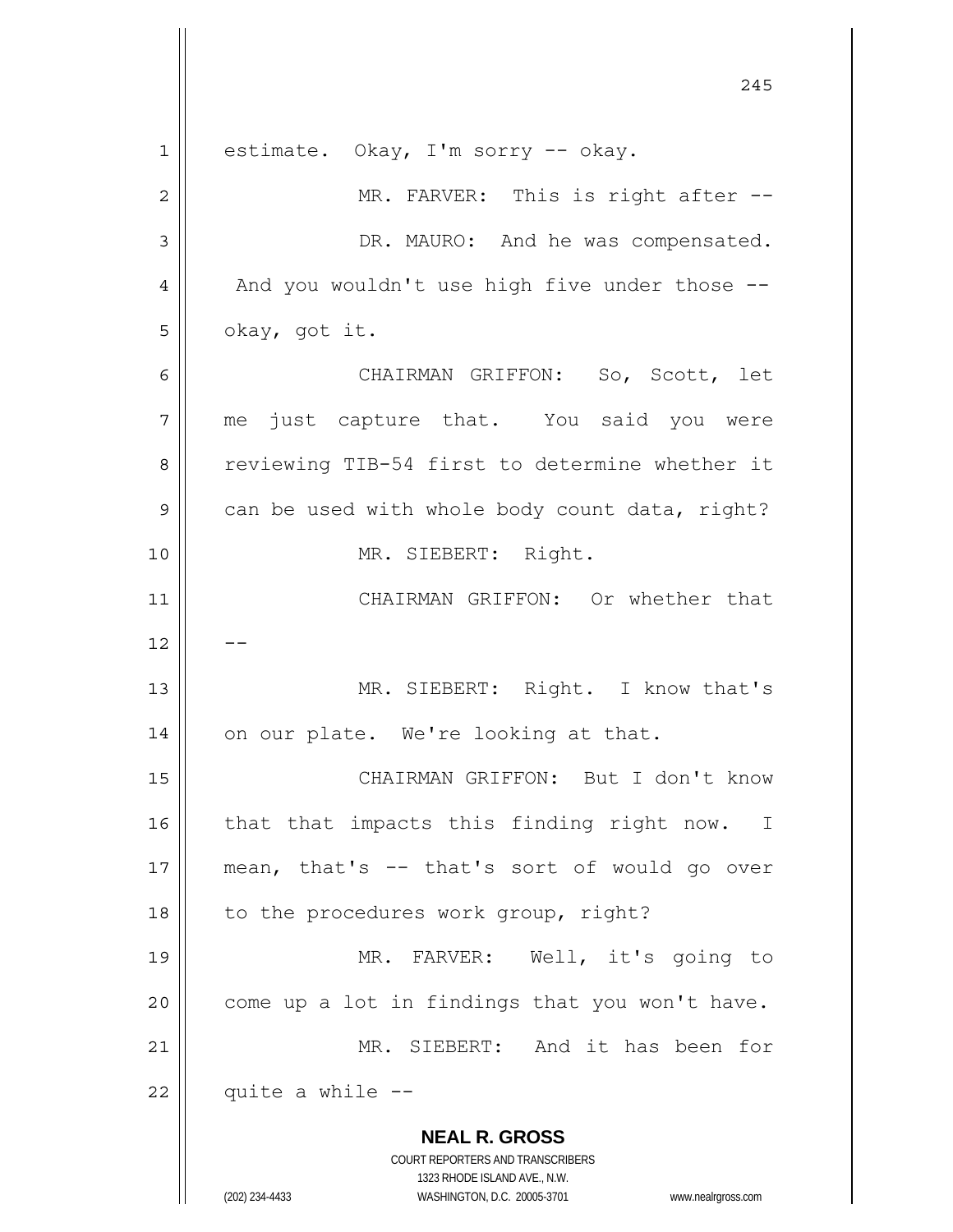|                | 246                                                                 |
|----------------|---------------------------------------------------------------------|
| 1              | MR. FARVER: Right.                                                  |
| $\overline{2}$ | MR. SIEBERT: -- because every time                                  |
| 3              | we bring up chooser this is what we end up                          |
| 4              | $with$ $-$                                                          |
| 5              | CHAIRMAN GRIFFON: Right.                                            |
| 6              | MR. SIEBERT: -- that it's being                                     |
| 7              | looked at and --                                                    |
| 8              | MR. FARVER: I think we're still --                                  |
| 9              | CHAIRMAN GRIFFON: And do we have                                    |
| 10             | any kind of time frame on that, or is that way                      |
| 11             | out there, or it's hard to tell?                                    |
| 12             | MR. SIEBERT: I can't tell you.                                      |
| 13             | CHAIRMAN GRIFFON: All right, we're                                  |
| 14             | going to leave -- I'll leave it on there for                        |
| 15             | now because we left it on there last time, so                       |
| 16             |                                                                     |
| 17             | MR. SIEBERT: Well, in this case -                                   |
| 18             | - and it's certainly up to you, but in this                         |
| 19             | case it was comp so it's not going to make a                        |
| 20             | decision, and it's already captured in many                         |
| 21             | other places, you could just close it.                              |
| 22             | MS.<br>BEHLING: This case -- I                                      |
|                | <b>NEAL R. GROSS</b>                                                |
|                | COURT REPORTERS AND TRANSCRIBERS<br>1323 RHODE ISLAND AVE., N.W.    |
|                | (202) 234-4433<br>WASHINGTON, D.C. 20005-3701<br>www.nealrgross.com |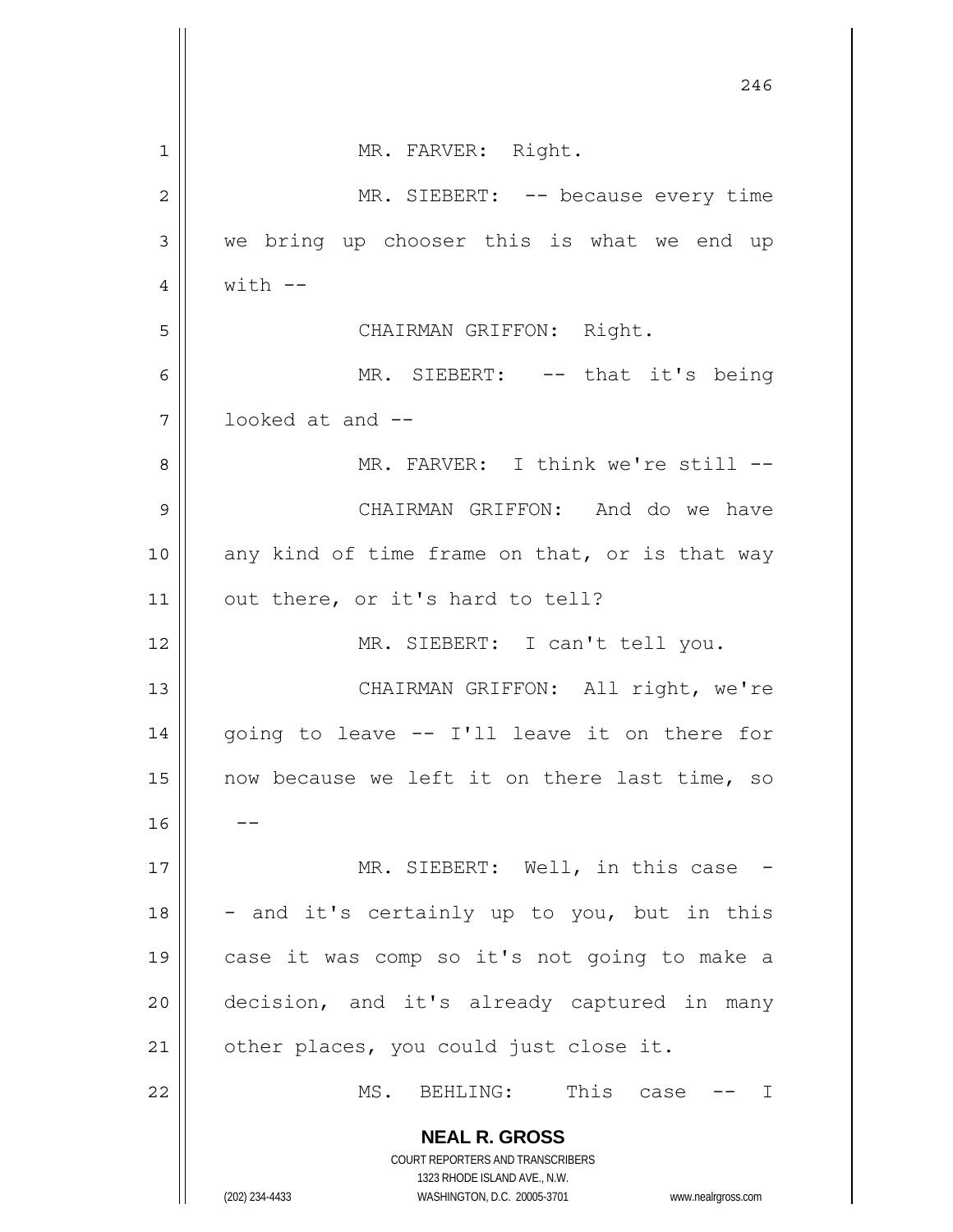**NEAL R. GROSS** COURT REPORTERS AND TRANSCRIBERS 1323 RHODE ISLAND AVE., N.W. (202) 234-4433 WASHINGTON, D.C. 20005-3701 www.nealrgross.com 247 1 2 3 4 5 6 7 8 9 10 11 12 13 14 15 16 17 18 19 20 21 22 thought this case was denied. MR. HINNEFELD: If it was 70.00 it shouldn't have been. MS. BEHLING: No, it's 36.6. MR. FARVER: Did I read the wrong one. MR. SIEBERT: Now I'm seeing 46.9. So what's the right answer? CHAIRMAN GRIFFON: We've got three different -- we'll leave it on there either way. We can -- we can deal with that later, but  $--$  MR. FARVER: Well, but I don't have the  $--$  CHAIRMAN GRIFFON: I mean, it's not going to matter that much for the whole matrix because if we delete them all -- if they all fall off at once, that's fine. All right. MR. SIEBERT: It's 129. CHAIRMAN GRIFFON: 130.6. I'm moving ahead.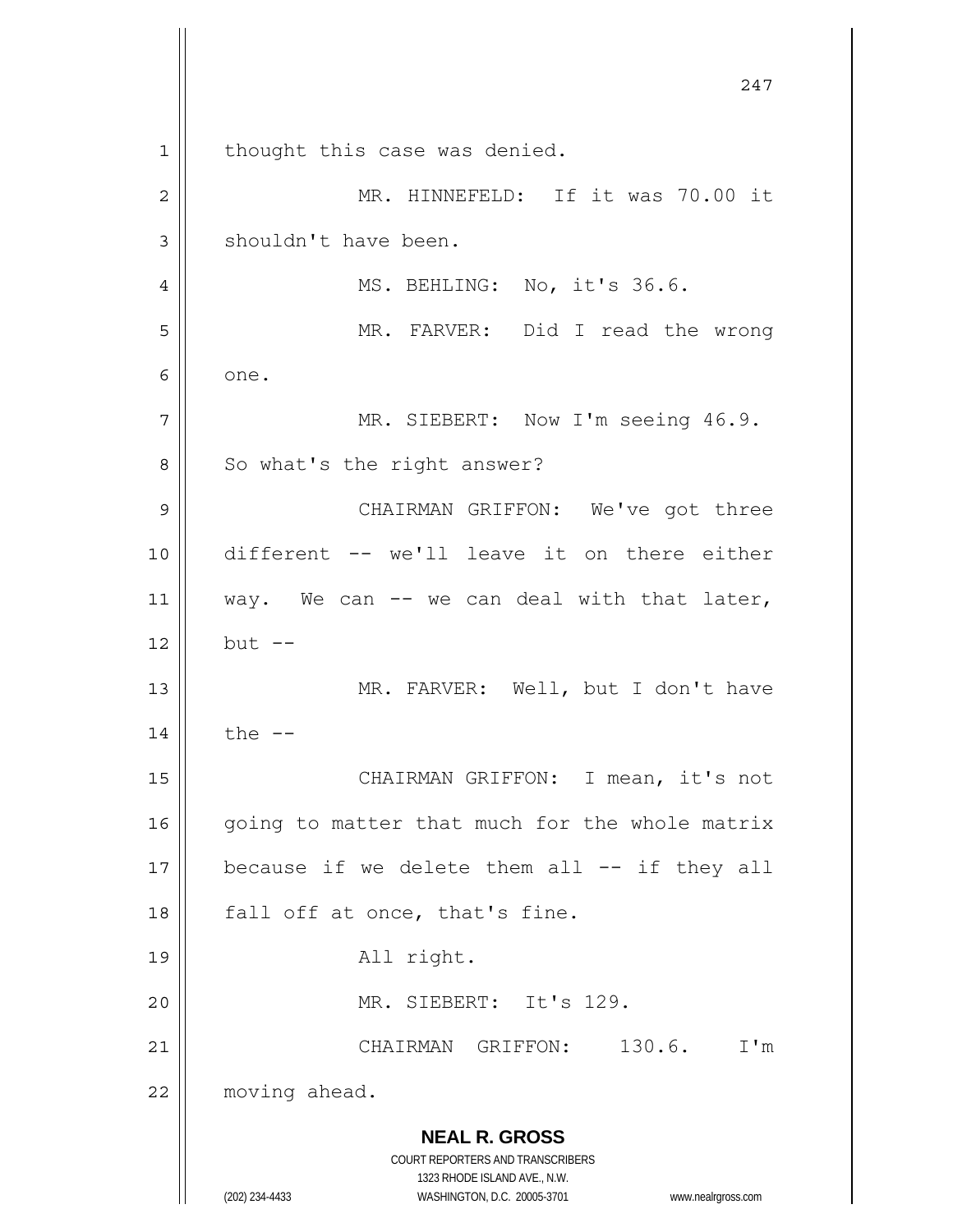**NEAL R. GROSS** COURT REPORTERS AND TRANSCRIBERS 1323 RHODE ISLAND AVE., N.W. (202) 234-4433 WASHINGTON, D.C. 20005-3701 www.nealrgross.com 248 1 2 3 4 5 6 7 8 9 10 11 12 13 14 15 16 17 18 19 20 21 22 MR. SIEBERT: 36.63. Do we all agree now when we look at the right one. CHAIRMAN GRIFFON: Kathy, you were right. MS. BEHLING: Thank you. MR. FARVER: I guess what's scary is we could all look at different cases and not realize it. MEMBER CLAWSON: That comes up to a quality assurance. DR. MAURO: Failure to communicate. CHAIRMAN GRIFFON: So I'm on 130.6 now, so we can -- MR. FARVER: Trying to get there. CHAIRMAN GRIFFON: -- get focused here. We're getting near the end of set seven. I though we would be doing set 11, but not quite. So is this a question of the work history, right, to see if -- MR. SIEBERT: It's a question of when is it appropriate to be assigning missed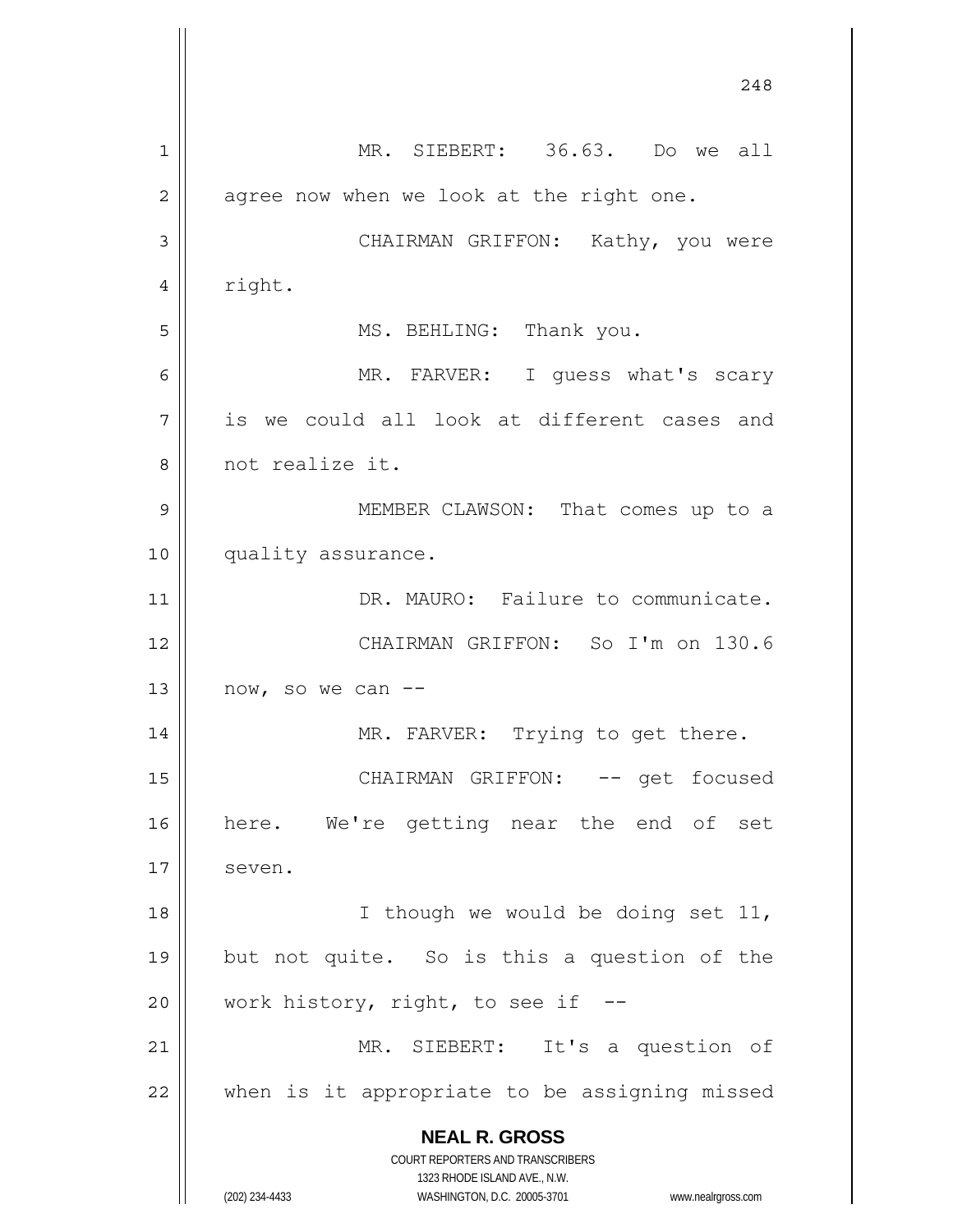**NEAL R. GROSS** COURT REPORTERS AND TRANSCRIBERS 1323 RHODE ISLAND AVE., N.W. (202) 234-4433 WASHINGTON, D.C. 20005-3701 www.nealrgross.com 1 2 3 4 5 6 7 8 9 10 11 12 13 14 15 16 17 18 19 20 21 22 fission product dose for this individual -- CHAIRMAN GRIFFON: Right. MR. SIEBERT: -- based on the area. And further investigation of where the person was put them in the 400-D area, which is not a reactor area. MR. HINNEFELD: Is that the heavy water area? MR. SIEBERT: The heavy water facility. So obviously tritium monitoring would be appropriate; however, fission products, you're not going to be getting it in that area. So what we determined is that is made sense not to be assigning it. The individual also didn't have a badge, an external monitoring badge, because it was practice in the area of not assigning badges to that area because it wasn't external exposure, as well. So everything that we found during those earlier years wind up that he was

249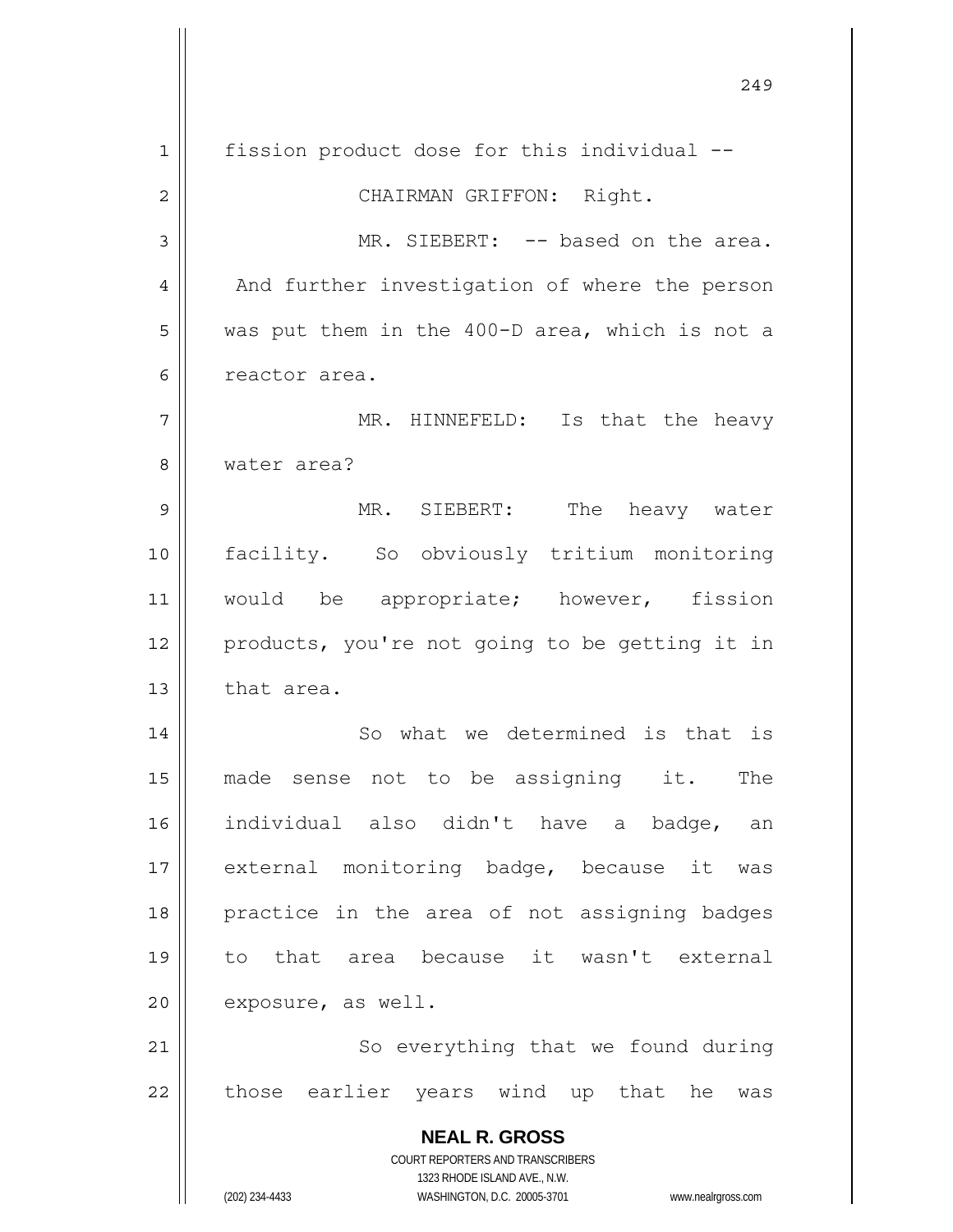**NEAL R. GROSS** COURT REPORTERS AND TRANSCRIBERS 1323 RHODE ISLAND AVE., N.W. (202) 234-4433 WASHINGTON, D.C. 20005-3701 www.nealrgross.com 1 2 3 4 5 6 7 8 9 10 11 12 13 14 15 16 17 18 19 20 21 22 actually in the 400-D area, and it was appropriate not to assign this. CHAIRMAN GRIFFON: Why don't we -that was your initial response, really, but for some reason we were requiring -- MR. SIEBERT: You wanted to get -you just wanted us to go a little bit more deeply into determining the 400 area, which we delved into and found. Yes, that's what everything is. CHAIRMAN GRIFFON: But I guess what I'm getting at is I don't see an additional response on that -- that delving into it. MR. SIEBERT: It's in Stu's. CHAIRMAN GRIFFON: Okay, thank you. MR. SIEBERT: Sure. CHAIRMAN GRIFFON: So, Doug, did you have a chance to look at this? MR. FARVER: No, I have not. CHAIRMAN GRIFFON: Would you like a chance?

<u>250</u>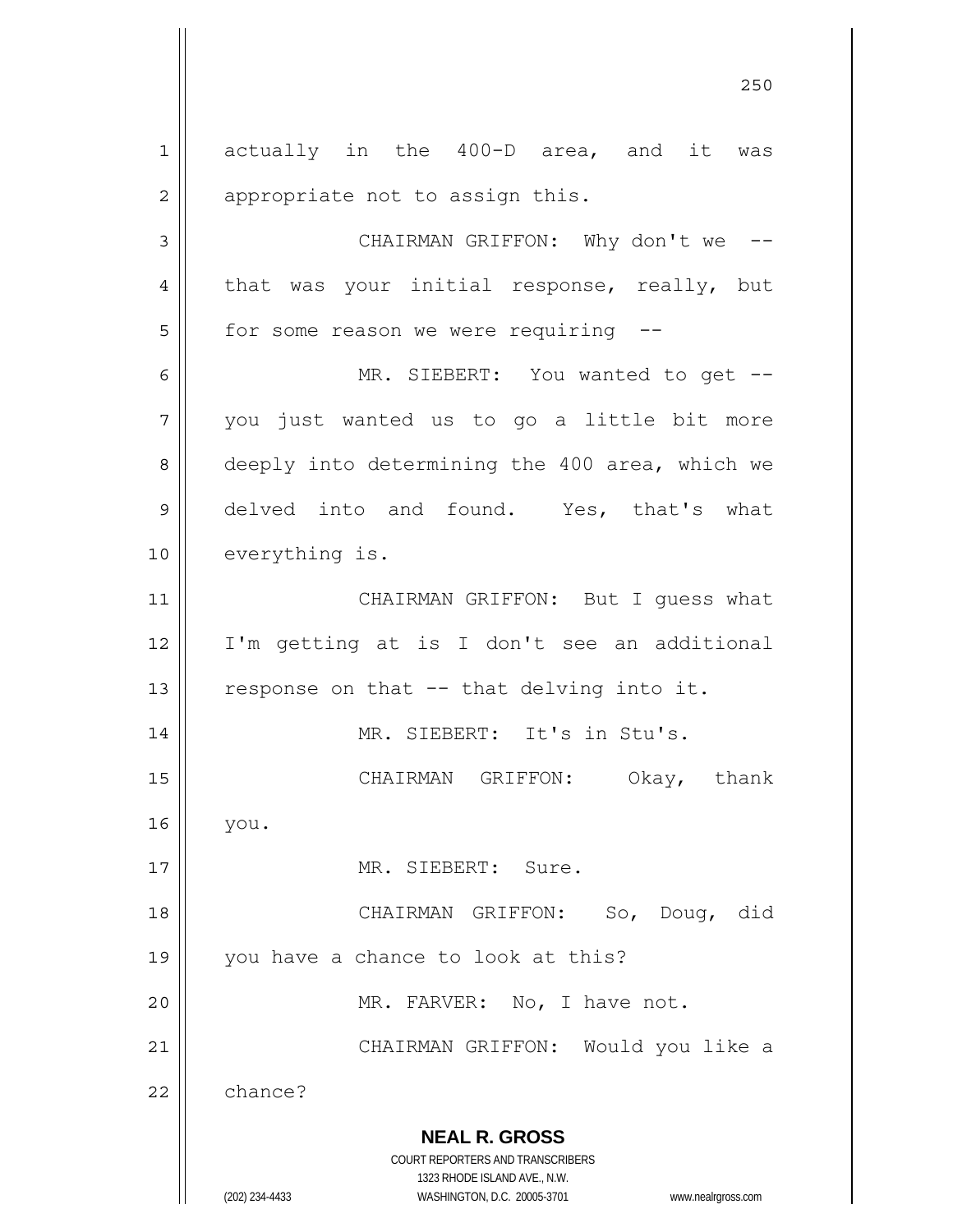| $\mathbf 1$    | MR. FARVER: Yes, please.                                                |
|----------------|-------------------------------------------------------------------------|
| $\overline{2}$ | MR. HINNEFELD: Now this person's                                        |
| 3              | exposure record theoretically would have a                              |
| 4              | bioassay cards, it would have the work                                  |
| 5              | locations?                                                              |
| 6              | MR. SIEBERT: Yes, it does. It's                                         |
| 7              | listed as 400-D in the very early years, or                             |
| 8              | just D a little bit later, which was fifties,                           |
| $\mathsf 9$    | early sixties. And we also looked at the fact                           |
| 10             | that Savannah River doesn't have a D reactor.                           |
| 11             | It has a C, L, K, all those others, so it                               |
| 12             | couldn't be confused with a reactor area.                               |
| 13             | When they were specifically saying D, they                              |
| 14             | meant the 400-D area on the cards.                                      |
| 15             | MR. FARVER: That's correct, 400-D                                       |
| 16             | is heavy water.                                                         |
| 17             | MR. SIEBERT: And the person was an                                      |
| 18             | operator, foreman, and supervisor in the heavy                          |
| 19             | water operations.                                                       |
| 20             | CHAIRMAN GRIFFON: 131.4 is the                                          |
| 21             | next case I have.                                                       |
| 22             | HINNEFELD: I don't think I<br>MR.                                       |
|                | <b>NEAL R. GROSS</b>                                                    |
|                | <b>COURT REPORTERS AND TRANSCRIBERS</b><br>1323 RHODE ISLAND AVE., N.W. |
|                | (202) 234-4433<br>WASHINGTON, D.C. 20005-3701<br>www.nealrgross.com     |

251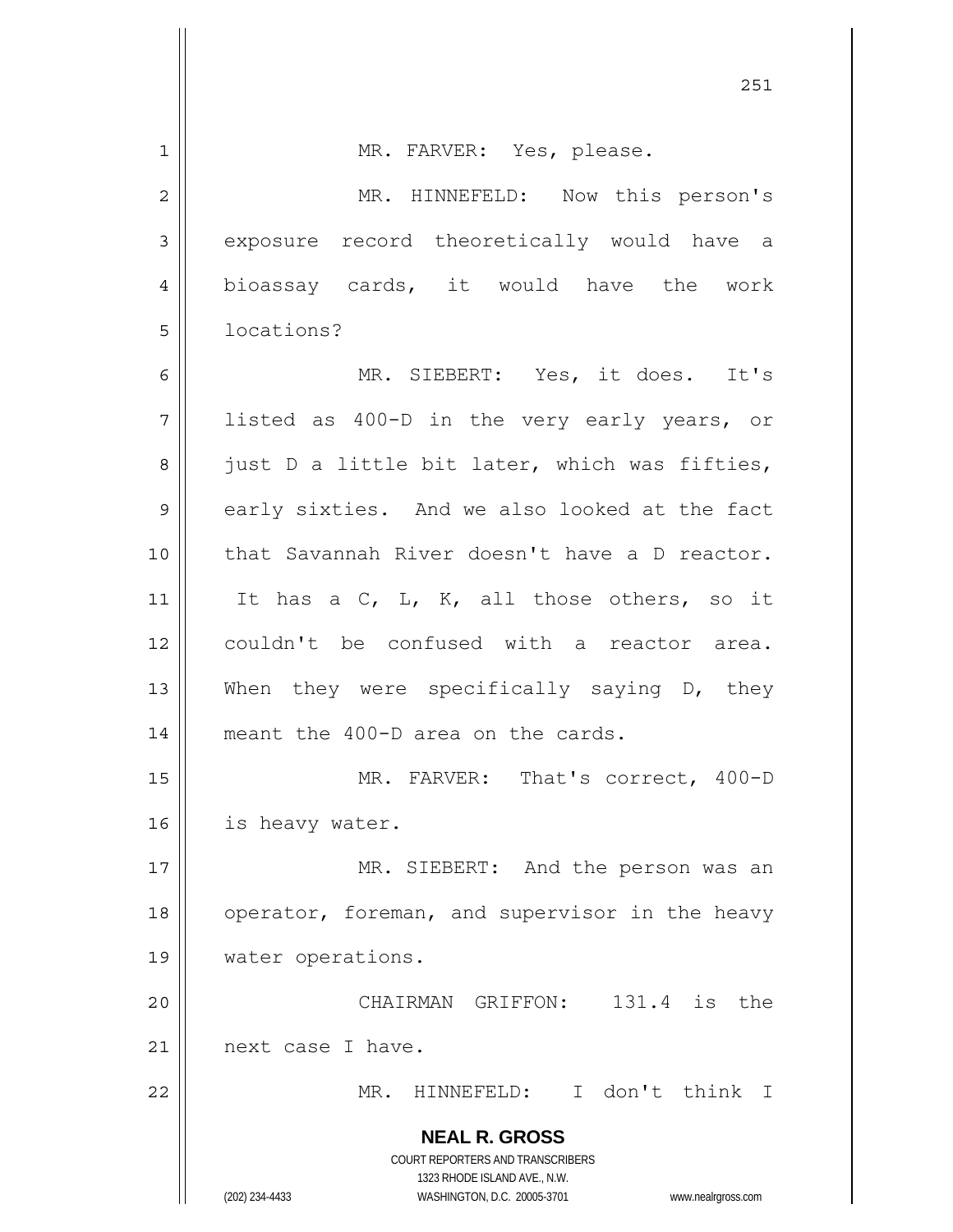**NEAL R. GROSS** COURT REPORTERS AND TRANSCRIBERS 1323 RHODE ISLAND AVE., N.W. (202) 234-4433 WASHINGTON, D.C. 20005-3701 www.nealrgross.com <u>252</u> 1 2 3 4 5 6 7 8 9 10 11 12 13 14 15 16 17 18 19 20 21 22 sent anything to you on 131.4. DR. MAURO: I think we had an action on that, right? CHAIRMAN GRIFFON: No, NIOSH will provide a sample calculation for those. MR. HINNEFELD: My action item was sample dose calculations showing how dose was reconstructed for this DR-4 for a given year. Is this --does this have a shallow dose? DR. MAURO: You didn't have all the -- MR. HINNEFELD: I'm on 131.4. MR. FARVER: Yes, I thought we closed this last time. MS. BEHLING: I thought so, too. CHAIRMAN GRIFFON: I had something about a sample calculation using -- MR. HINNEFELD: I had them there, too. MR. FARVER: Yes, this is the point three. I do remember this one. This is one we couldn't figure it out, and they were in --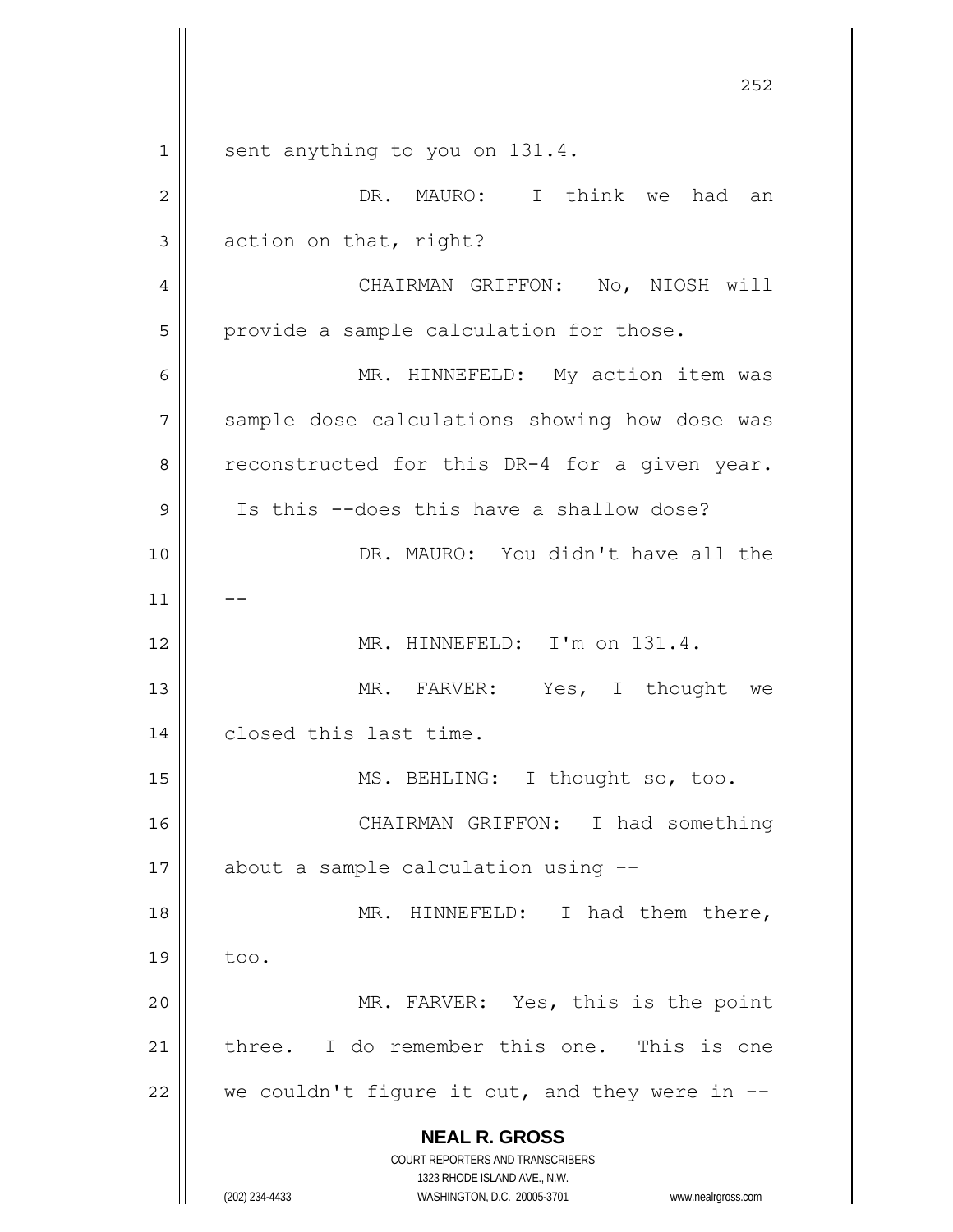**NEAL R. GROSS** COURT REPORTERS AND TRANSCRIBERS 1323 RHODE ISLAND AVE., N.W. (202) 234-4433 WASHINGTON, D.C. 20005-3701 www.nealrgross.com <u>253</u> 1 2 3 4 5 6 7 8 9 10 11 12 13 14 15 16 17 18 19 20 21 22 CHAIRMAN GRIFFON: So it's a remaining action? MR. HINNEFELD: Yes, yes, and I didn't send anything before this meeting. I didn't know. CHAIRMAN GRIFFON: 131.6? MR. HINNEFELD: Yes, I didn't send anything additional with this one either, but this is -- it sounds a lot like the one we talked about just a minute ago. It wasn't in the consolidated matrix that came over a couple of days -- 131.4 and 131.6. CHAIRMAN GRIFFON: I took a big jump down to 135.1, is the next one I found. MR. SIEBERT: No, we haven't answered that one. I think it was just - matrix -- CHAIRMAN GRIFFON: Oh, it is. MR. HINNEFELD: Yes. CHAIRMAN GRIFFON: Doug, you probably haven't had an opportunity to look at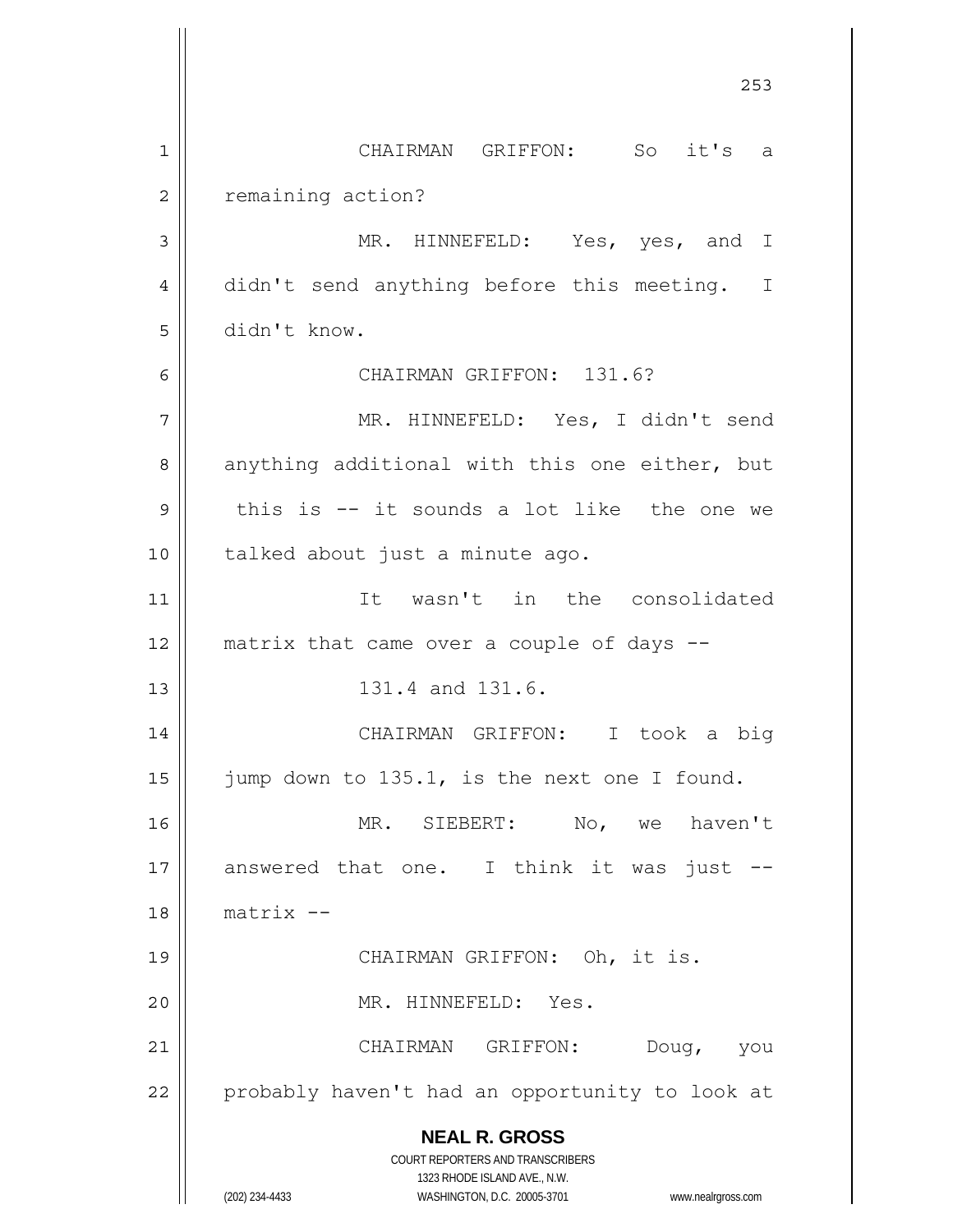**NEAL R. GROSS** COURT REPORTERS AND TRANSCRIBERS 254 1 2 3 4 5 6 7 8 9 10 11 12 13 14 15 16 17 18 19 20 21 22 this, have you? MR. FARVER: No. MR. SIEBERT: Well, it probably shouldn't be that hard. The question was whether it is based on missed or co-worker dose, and it was based on -- the person was actually monitored the full time, so it was based on actual badge numbering, and it was based on missed. That was the only question I had outstanding. CHAIRMAN GRIFFON: Yes. So it was based on reported badge doses and missed doses, not a co-worker model, right? MR. SIEBERT: Correct. CHAIRMAN GRIFFON: Is there any follow-up on that SC&A, Doug? I think that - - MR. SIEBERT: It's clean. CHAIRMAN GRIFFON: Yes. 135.4. MR. HINNEFELD: I didn't send anything new on that. I'm still working on

1323 RHODE ISLAND AVE., N.W.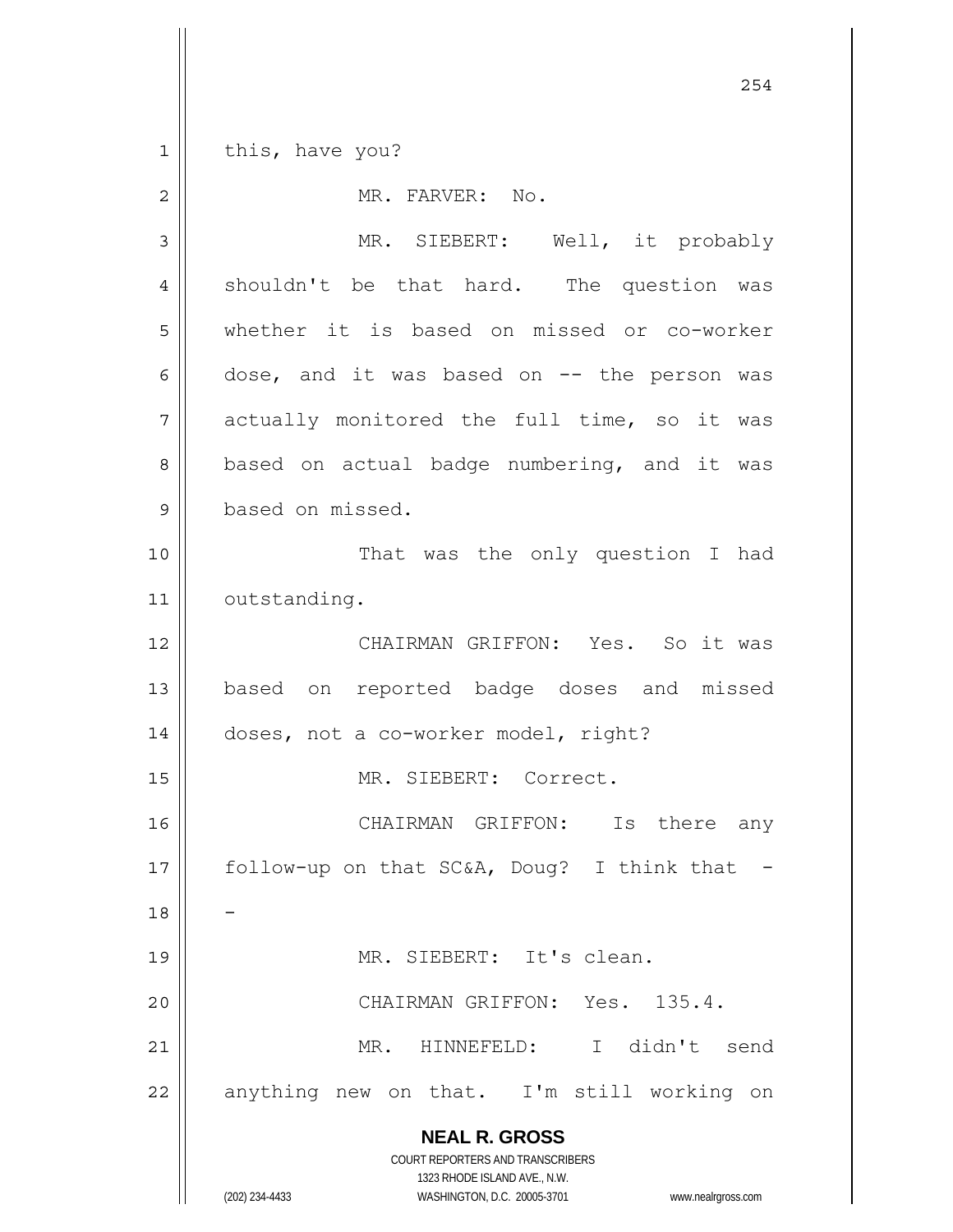that.

1

| $\overline{2}$ | CHAIRMAN GRIFFON: Okay.                                                                                                                                                |
|----------------|------------------------------------------------------------------------------------------------------------------------------------------------------------------------|
| 3              | MR. HINNEFELD: I think we're                                                                                                                                           |
| $\overline{4}$ | supposed to provide information about work                                                                                                                             |
| 5              | locations where tritium might have been a                                                                                                                              |
| 6              | factor in 112. Isn't that what we were asked                                                                                                                           |
| 7              | to do?                                                                                                                                                                 |
| 8              | CHAIRMAN GRIFFON: Yes.                                                                                                                                                 |
| 9              | MR. HINNEFELD: Because our                                                                                                                                             |
| 10             | response says based on where he worked. There                                                                                                                          |
| 11             | isn't any, but that was all it said.                                                                                                                                   |
| 12             | CHAIRMAN GRIFFON: Right. All                                                                                                                                           |
| 13             | right, yes, because he reported on the CATI,                                                                                                                           |
| 14             | too. It was reported on the CATI.                                                                                                                                      |
| 15             | MR. HINNEFELD: Yes, he probably                                                                                                                                        |
| 16             | checked it on the CATI.                                                                                                                                                |
| 17             | CHAIRMAN GRIFFON:<br>All<br>right,                                                                                                                                     |
| 18             | 136.3.                                                                                                                                                                 |
| 19             | MR. HINNEFELD: I think that was an                                                                                                                                     |
| 20             | extra file I sent last night.                                                                                                                                          |
| 21             | MR. SIEBERT: Yes, that's the<br>$-x$                                                                                                                                   |
| 22             | rays at Rocky Flats.                                                                                                                                                   |
|                | <b>NEAL R. GROSS</b><br><b>COURT REPORTERS AND TRANSCRIBERS</b><br>1323 RHODE ISLAND AVE., N.W.<br>(202) 234-4433<br>WASHINGTON, D.C. 20005-3701<br>www.nealrgross.com |

<u>255</u>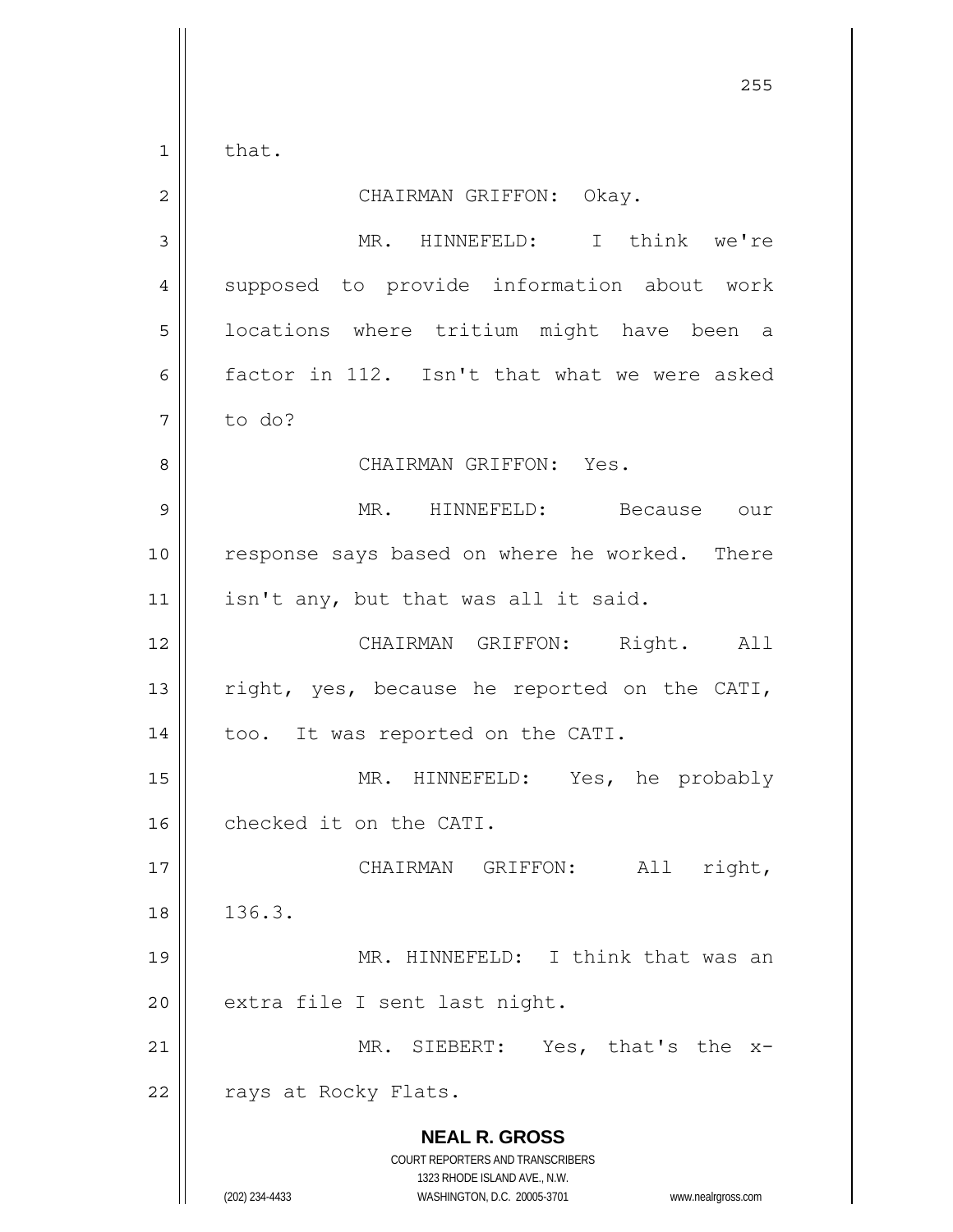**NEAL R. GROSS** COURT REPORTERS AND TRANSCRIBERS 1323 RHODE ISLAND AVE., N.W. (202) 234-4433 WASHINGTON, D.C. 20005-3701 www.nealrgross.com <u>256 میں اس کا 17 مئی میں اس کا 17 مئی میں اس کا 17 مئی میں اس کا 17 مئی میں اس کا 17 مئی میں اس کا 256 مئی می</u> 1 2 3 4 5 6 7 8 9 10 11 12 13 14 15 16 17 18 19 20 21 22 CHAIRMAN GRIFFON: Is that in the matrix or is it -- MR. HINNEFELD: It's separate, and I'm thinking that might be part three. No, not part three. It's in the seventh set response it is not part two or part three. It was the first of the messages. There are a series of 136 files attached there. CHAIRMAN GRIFFON: I'm sorry, Stu, which -- MR. HINNEFELD: There are a series -- it's on -- the message I sent just said seventh set response. I sent it at 5:23 yesterday, and it doesn't have a part two or part three on it -- the title. MR. FARVER: I don't see anything in there concerning x-rays. MR. HINNEFELD: Well, I don't know. I sent a bunch of 136 files. MR. SIEBERT: Yes, those are all the internal files for 136.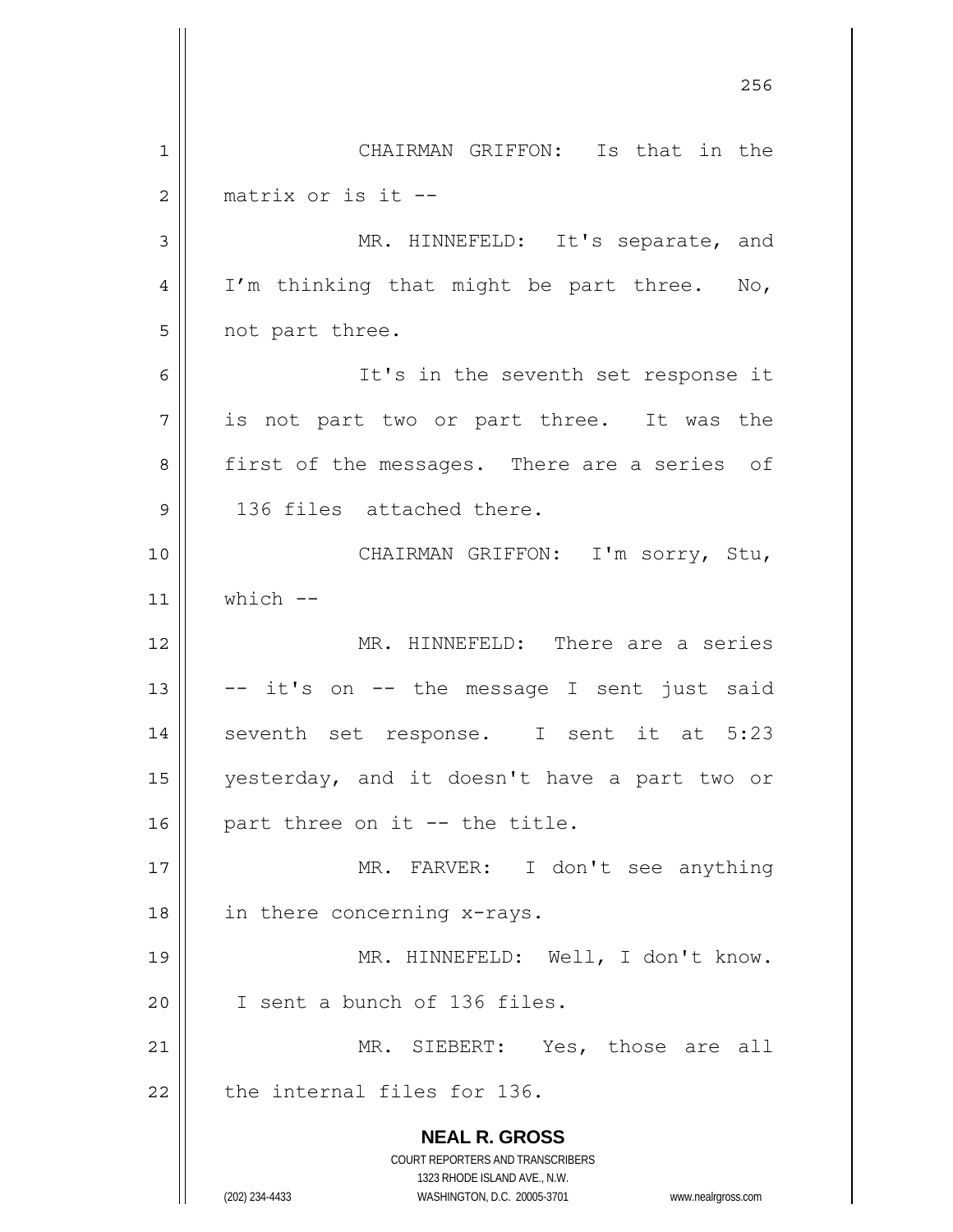**NEAL R. GROSS** COURT REPORTERS AND TRANSCRIBERS <u>257 and 257</u> 1 2 3 4 5 6 7 8 9 10 11 12 13 14 15 16 17 18 19 20 21 22 MR. HINNEFELD: Oh, this is -okay, these are 36.4 and 5. That's not for three -- MR. SIEBERT: Yes. MR. HINNEFELD: -- so I have not got a report back; in fact, I have, I think, a phone call in from -- MR. SIEBERT: No, we've got that done. MR. HINNEFELD: Did I do something on this? MR. SIEBERT: Yes, this is part of what I sent. MR. HINNEFELD: Well, I dropped this one. I dropped this one, then. MR. SIEBERT: The bottom line on this one, if this is where we were having the issue that the Rocky Flats films may not have lined up with the paper record that we were basing everything on, so we had requested from Rocky Flats to look through their films for specific cases to see if there was a

1323 RHODE ISLAND AVE., N.W.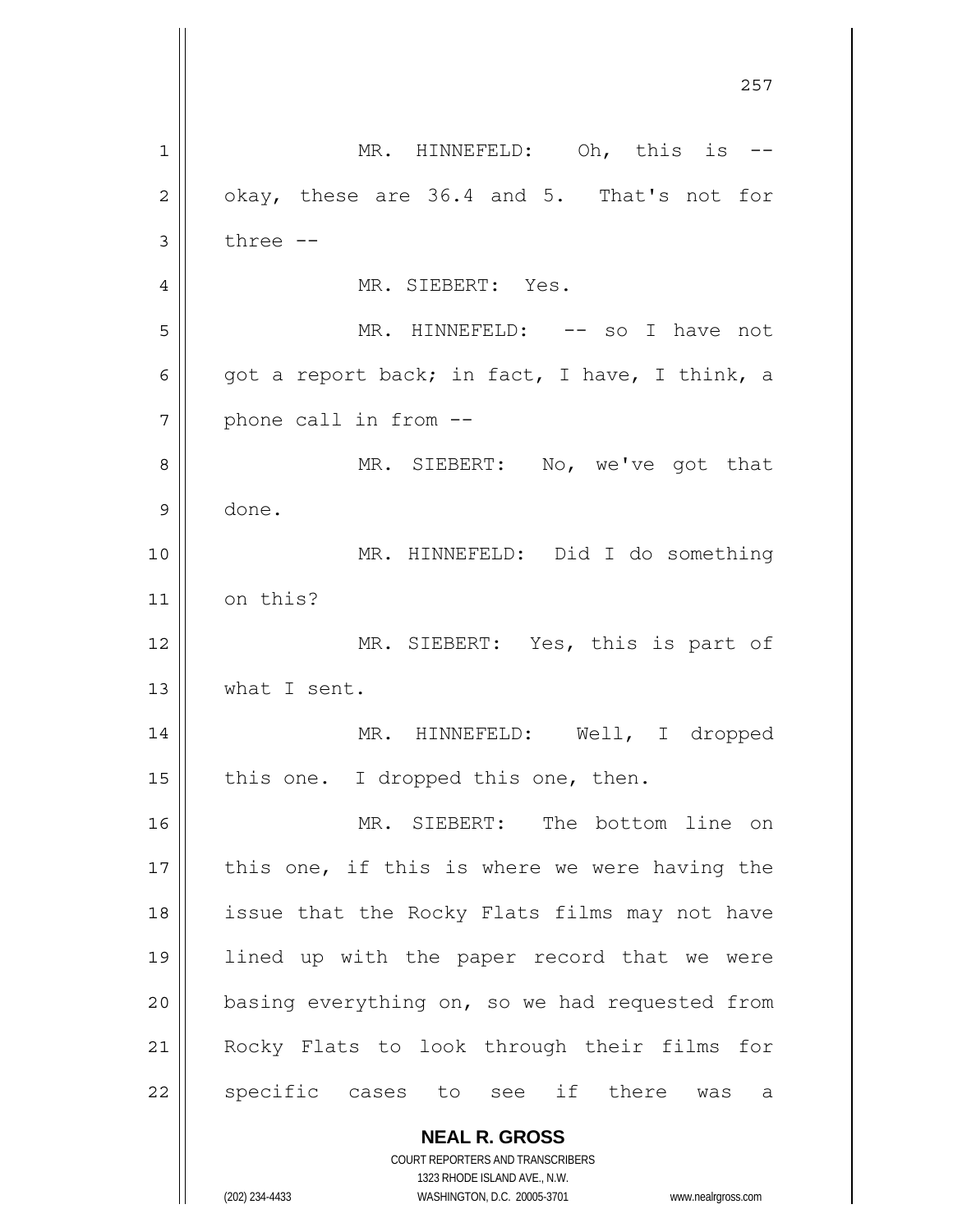difference in what was in the film versus what they sent us.

1

2

3 4 5 6 7 8 9 10 11 12 13 14 15 16 And this was one of the ones that came back and actually what we had in the paper record was identical to what was in the film record. So this one actually, because we used the paper record as a best estimate, it was appropriate because it's the same as what was in the film record. Now we found at Rocky Flats there are some where there are more films than what was in the paper records, and that's a different issue that we're dealing with. But for this specific case they lined up on a oneto-one basis so what was done using the paper record was accurate.

17 18 MR. FARVER: But you didn't know it was accurate at the time?

19 20 21 22 MR. HINNEFELD: At the time we did the dose reconstruction we didn't know that the -- that there was a problem with the paper records.

> **NEAL R. GROSS** COURT REPORTERS AND TRANSCRIBERS 1323 RHODE ISLAND AVE., N.W. (202) 234-4433 WASHINGTON, D.C. 20005-3701 www.nealrgross.com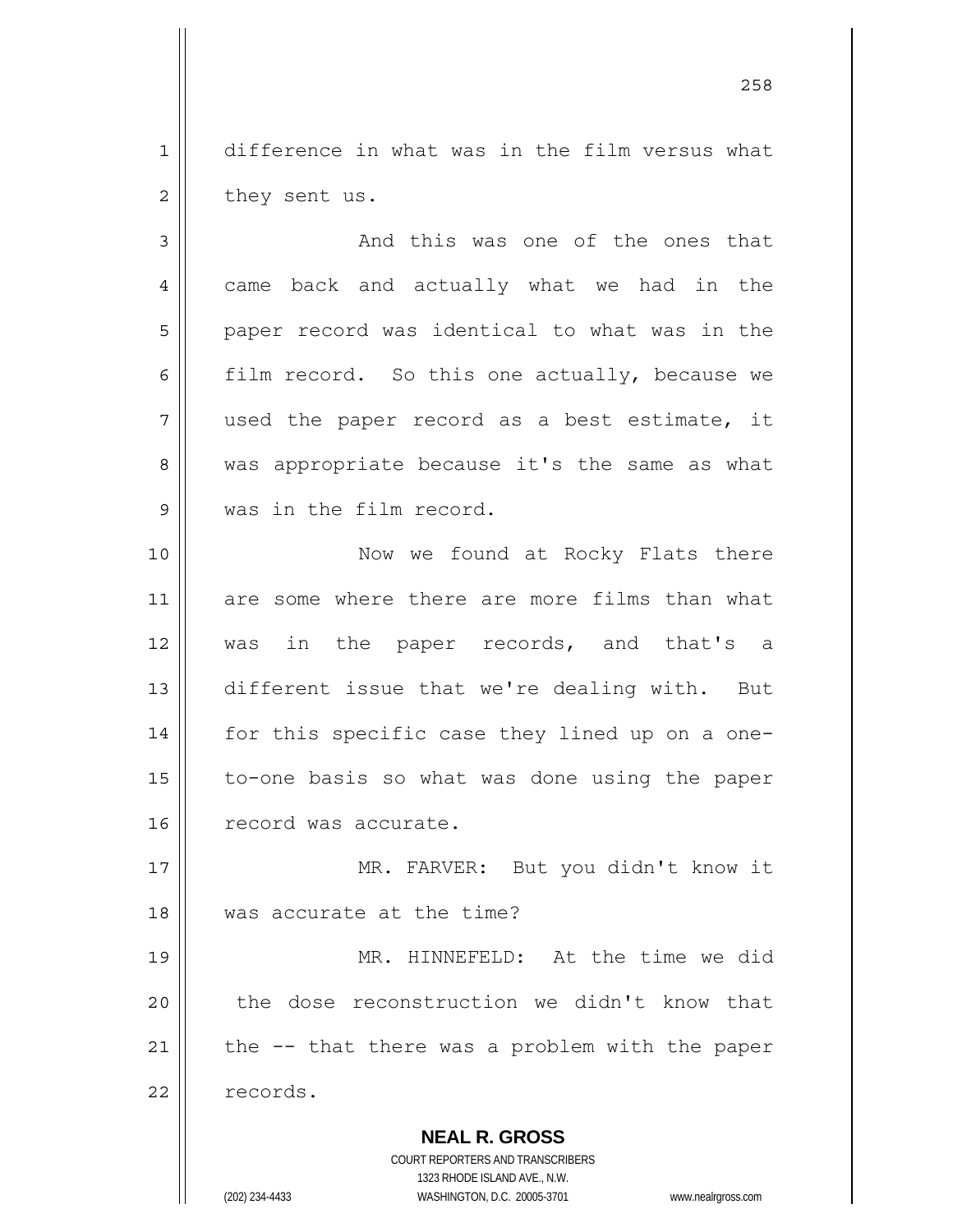|                | 259                                                                                                 |
|----------------|-----------------------------------------------------------------------------------------------------|
| 1              | MR. SIEBERT: Right.                                                                                 |
| $\overline{2}$ | MR. HINNEFELD: That we discovered                                                                   |
| 3              | later.                                                                                              |
| 4              | MR. FARVER: Even though that's in                                                                   |
| 5              | the TBD?                                                                                            |
| 6              | MR. SIEBERT: The TBD says there                                                                     |
| 7              | may have been inconsistencies, however, it                                                          |
| 8              | didn't always direct to always use annual --                                                        |
| 9              | we had this discussion before.                                                                      |
| 10             | MR. HINNEFELD: Yes, the TBD left                                                                    |
| 11             | the dose reconstructor with nothing to do $-$ - I                                                   |
| 12             | mean, no -- it said it threw that in there but                                                      |
| 13             | didn't provide any direction, and it took us a                                                      |
| 14             | discover that<br>while to<br>needed<br>some<br>we                                                   |
| 15             | direction, and then once we started looking                                                         |
| 16             | in it we saw, yes, that's really true. We                                                           |
| 17             | can't rely on the paper record, and so that's                                                       |
| 18             | when we started . I think we were actually                                                          |
| 19             | retrieving the paper records.                                                                       |
| 20             | MR. SIEBERT: But they're going                                                                      |
| 21             | through all the films.                                                                              |
| 22             | MR. HINNEFELD: Yes, that's what I                                                                   |
|                | <b>NEAL R. GROSS</b><br>COURT REPORTERS AND TRANSCRIBERS                                            |
|                | 1323 RHODE ISLAND AVE., N.W.<br>(202) 234-4433<br>WASHINGTON, D.C. 20005-3701<br>www.nealrgross.com |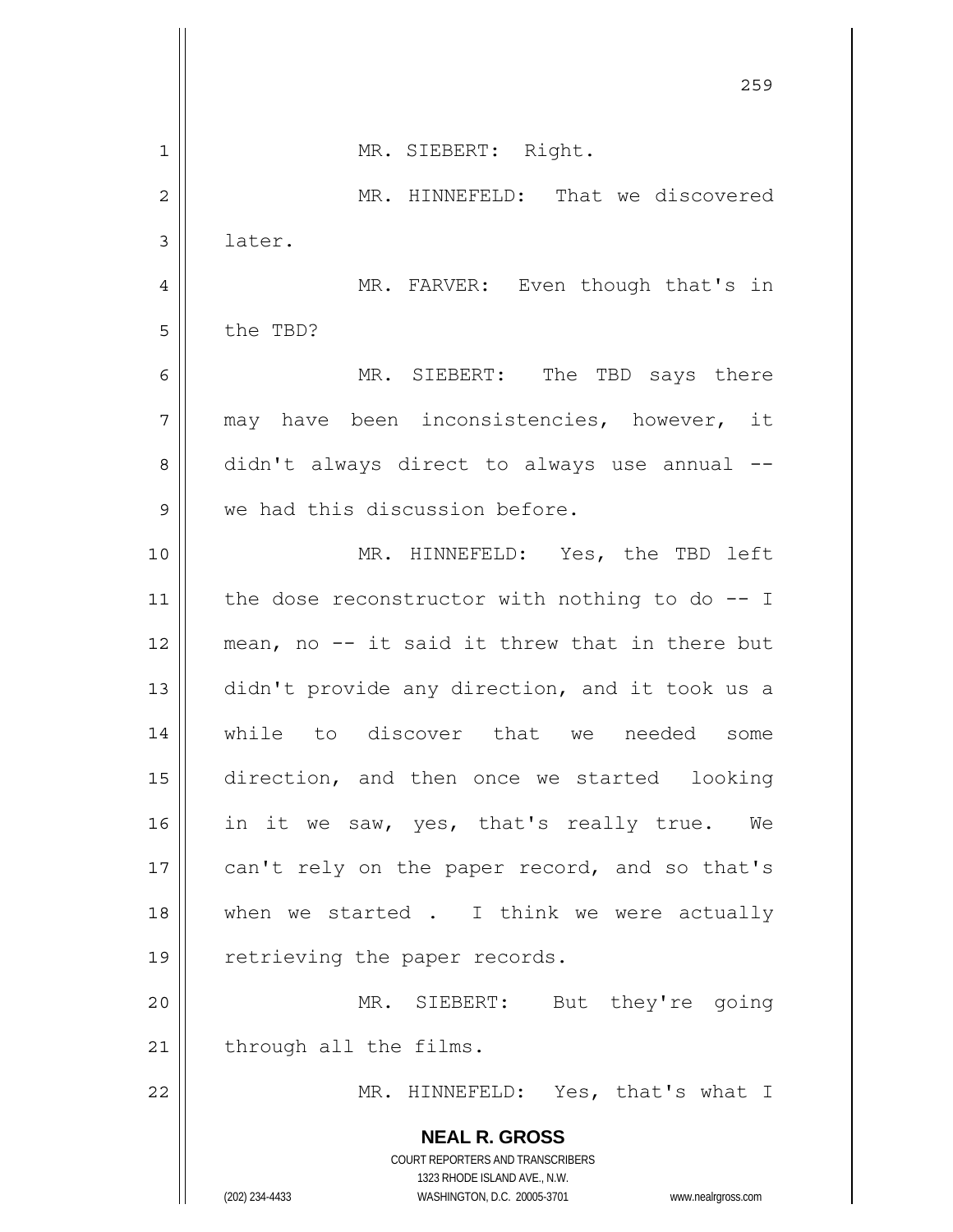| 1  | meant, going through all the films.            |
|----|------------------------------------------------|
| 2  | DR. MAURO: So you don't default                |
| 3  | to this -- what is it, Ron Kathren's report,   |
| 4  | the OTIB-6, for all x-rays. In other words --  |
| 5  | MR. SIEBERT: No, not if we have                |
| 6  | something in a -- not if we have a TBD.        |
| 7  | DR. MAURO: And you have actual                 |
| 8  | film records for this worker and how many      |
| 9  | records --                                     |
| 10 | MR. SIEBERT: We ended up going                 |
| 11 | back to the film record.                       |
| 12 | CHAIRMAN GRIFFON: We had a paper               |
| 13 | summary, yes.                                  |
| 14 | MR. SIEBERT: We had a paper --                 |
| 15 | it's Rocky Flats. So we have a TBD, which      |
| 16 | told us -- gave us direction but it was not    |
| 17 | real clear on how we implemented the           |
| 18 | direction, and then once we determined that    |
| 19 | was the case we $--$ this really came up       |
| 20 | because I was trying to determine if the paper |
| 21 | records were fully complete or not, and when   |
| 22 | we looked at those seven ones requested, most  |
|    | <b>NEAL R. GROSS</b>                           |

 $\mathsf{I}$ 

1323 RHODE ISLAND AVE., N.W. (202) 234-4433 WASHINGTON, D.C. 20005-3701 www.nealrgross.com

COURT REPORTERS AND TRANSCRIBERS

<u>260</u>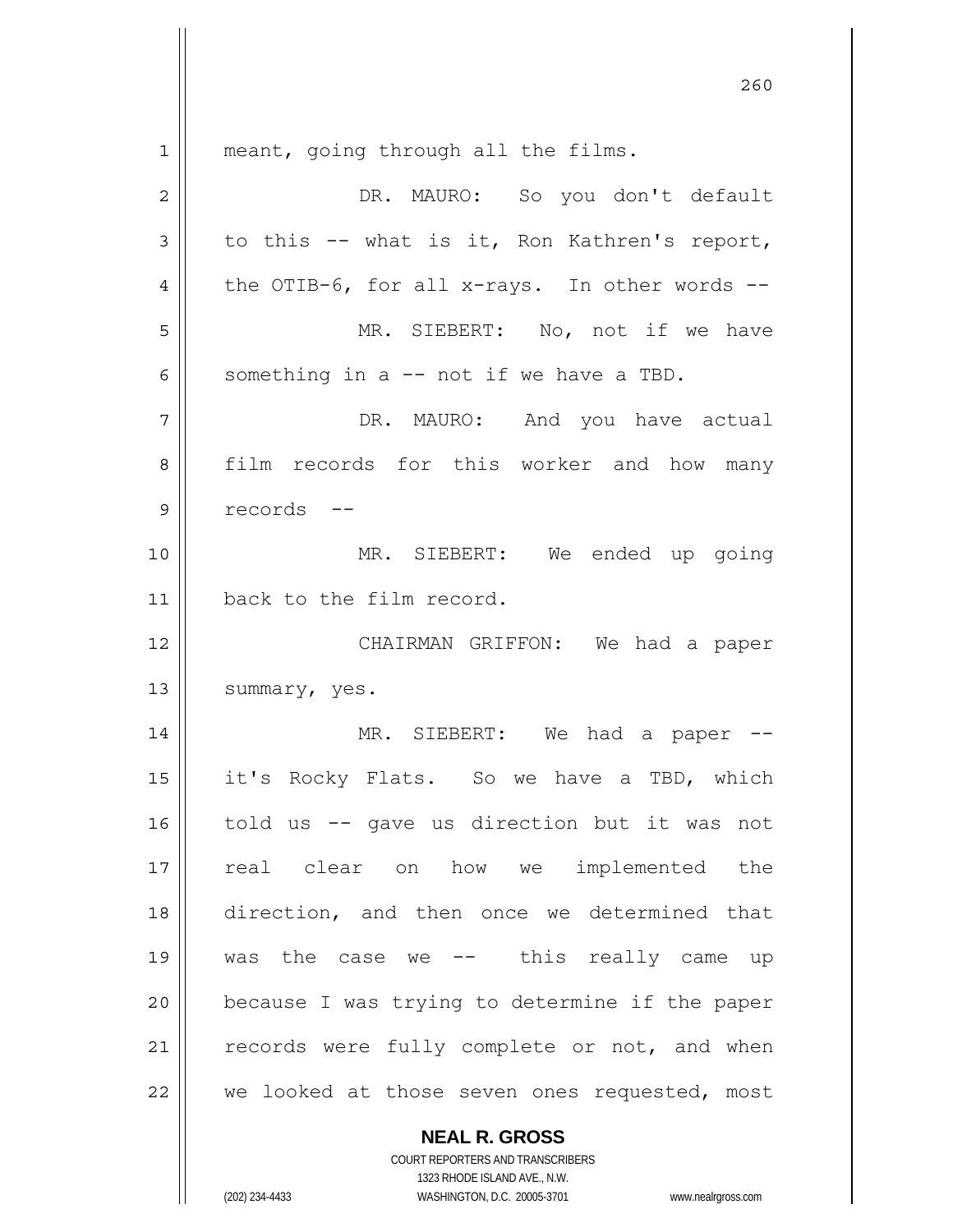**NEAL R. GROSS** COURT REPORTERS AND TRANSCRIBERS 1323 RHODE ISLAND AVE., N.W. 1 2 3 4 5 6 7 8 9 10 11 12 13 14 15 16 17 18 19 20 21 22 of them had some films in there that were not in the paper record. Now this one, like I said, this one did bring up that issue. DR. MAURO: Just for my own information, did this person's records include one per year or more -- MR. SIEBERT: No, no, it's there's one in '69, there's one in '73, one in '75, one in '77, '78, '83, and '84. MR. FARVER: You tell me that's what they did. As you got older, you had them more frequently. MR. SIEBERT: Right. MR. FARVER: But it doesn't match up with the frequency in the TBD. Has the guidance in the TBD been changed or clarified? MR. SIEBERT: I don't know. MR. HINNEFELD: Well, there was a lot of changes made to that TBD. There were a lot of changes made. I don't know if this one was changed or not.

261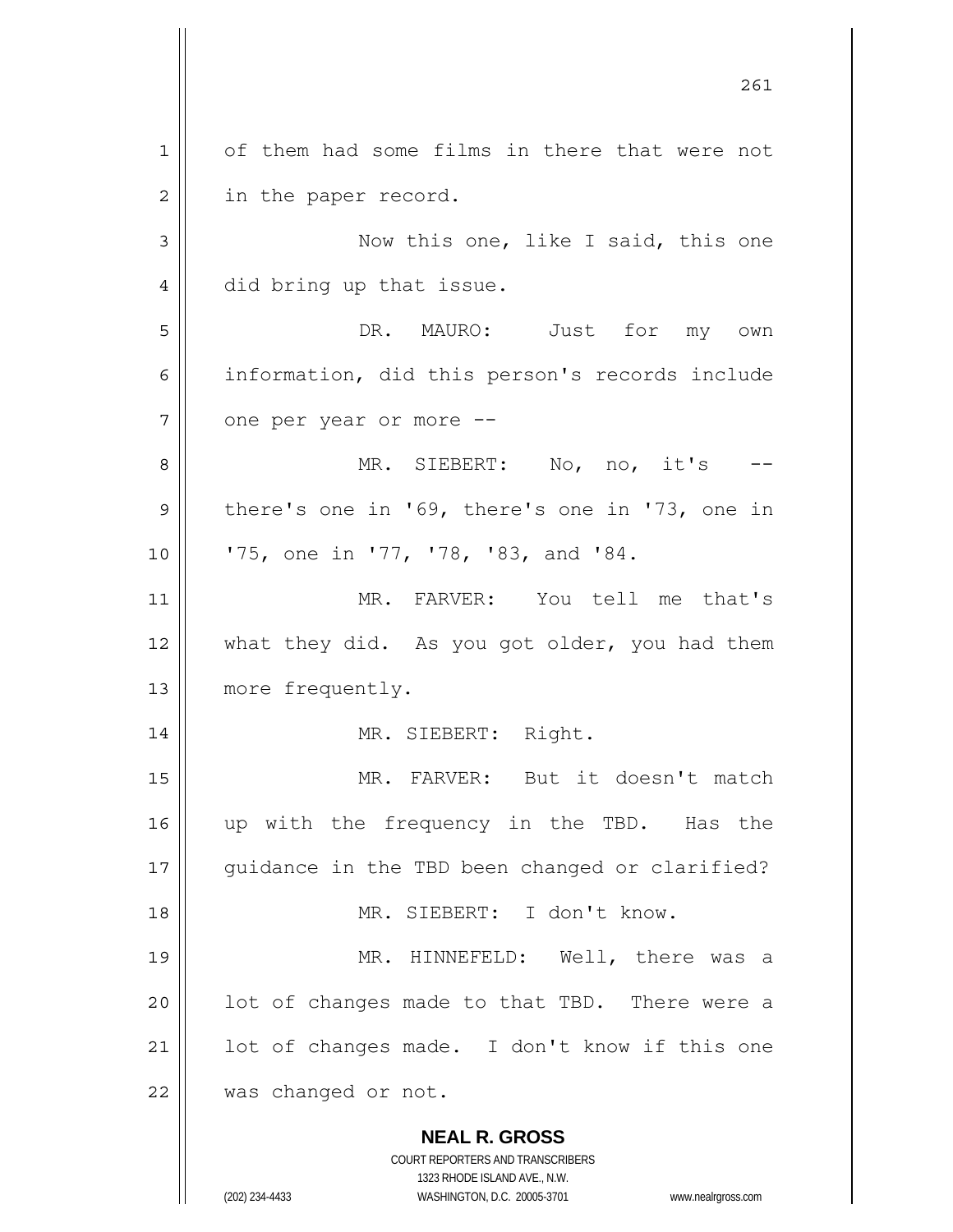**NEAL R. GROSS** COURT REPORTERS AND TRANSCRIBERS 1323 RHODE ISLAND AVE., N.W. (202) 234-4433 WASHINGTON, D.C. 20005-3701 www.nealrgross.com 262 1 2 3 4 5 6 7 8 9 10 11 12 13 14 15 16 17 18 19 20 21 22 MR. SIEBERT: This is a relatively recent -- MR. HINNEFELD: Yes. MR. SIEBERT: -- issue that's come up in the last few months that's exactly with the film records and so on, so I'm guessing probably not at the moment. CHAIRMAN GRIFFON: Well, can I -you might have answered this already, but going back to Doug's initial questions you assumed up front when the case was done that the paper record was complete. And you kind of got lucky on this one. As you said, other cases didn't line up, but how did you -- you didn't know that beforehand. MR. SIEBERT: The way the TBD was written is it said there may be some inconsistencies. So what we looked at doing was if it appeared to be -- and this has to be a judgment call. If it appeared to be complete to the dose reconstructor -- there's no reason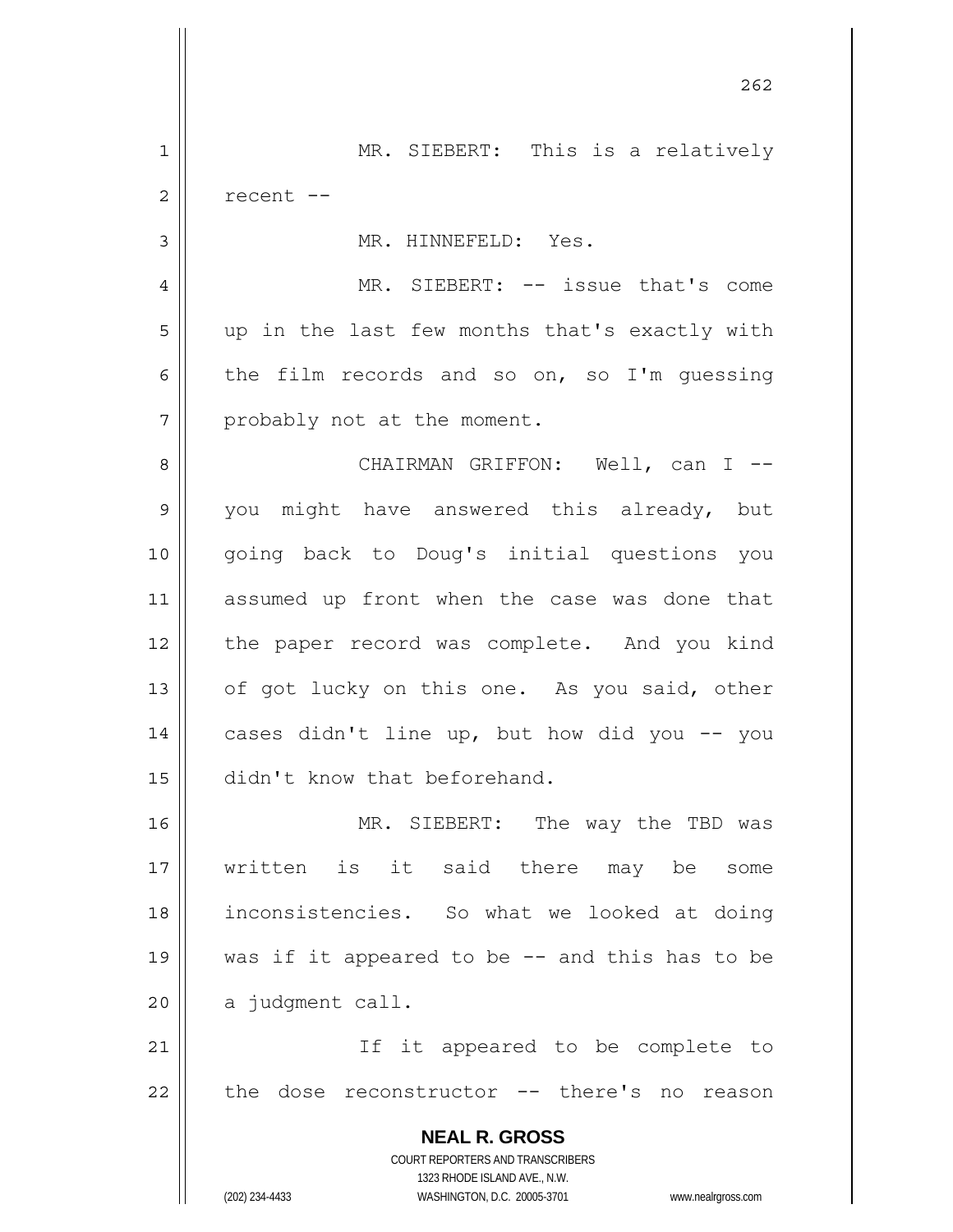**NEAL R. GROSS** 1 2 3 4 5 6 7 8 9 10 11 12 13 14 15 16 17 18 19 20 21 22 for them to believe things were missing out of it. That's -- they made the assumption that the paper record was accurate and moved on from there. And that's what they did in this case, because he was getting one every couple of years. There's wasn't just huge time frames that were missing, so they used their professional judgment of saying it looks like it's complete, so we'll make the assumption that it is complete. MR. FARVER: It just -- it was not clear to TBD? MR. SIEBERT: Right. MR. FARVER: You know, TBD says based on the records review during preparation of this document, no worker received x-rays more often than annually. And then it goes on without a review of the specific claimant's x-ray file, an exact count of the x-rays is impossible. Medical files do not always document each x-ray taken, at least

263

COURT REPORTERS AND TRANSCRIBERS 1323 RHODE ISLAND AVE., N.W. (202) 234-4433 WASHINGTON, D.C. 20005-3701 www.nealrgross.com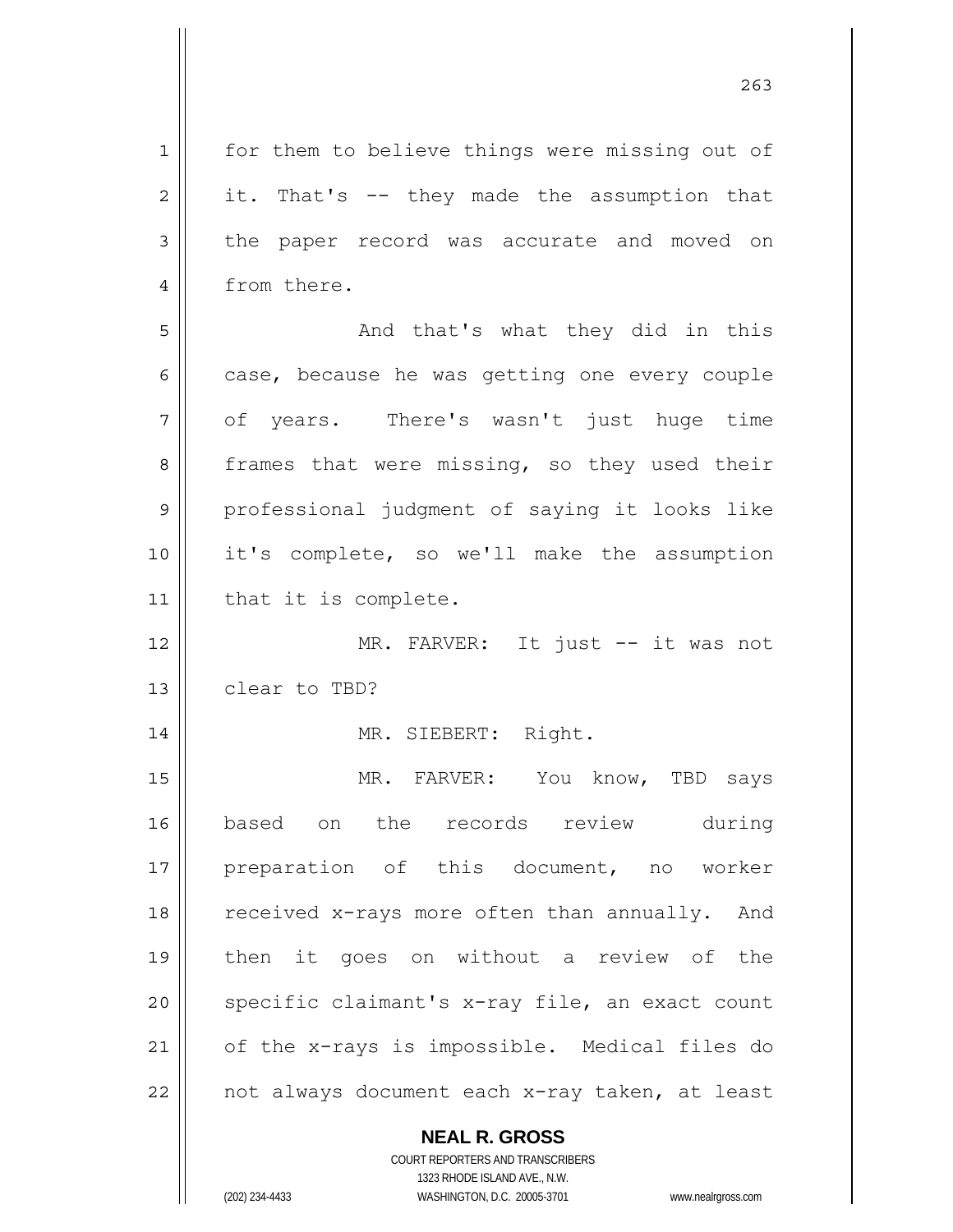**NEAL R. GROSS** COURT REPORTERS AND TRANSCRIBERS 1323 RHODE ISLAND AVE., N.W. (202) 234-4433 WASHINGTON, D.C. 20005-3701 www.nealrgross.com 1 2 3 4 5 6 7 8 9 10 11 12 13 14 15 16 17 18 19 20 21 22 not in the years before the mid seventies. So claimant's favorable approach is to assume -- lumbar spine was taken, that the claimant worked -- it gives guidance about what to assume, then. MR. SIEBERT: Right. MR. FARVER: But -- MR. SIEBERT: And another thing to point out there, it does say prior to the mid seventies. MR. FARVER: Yes. MR. SIEBERT: One, two, three, four, five -- five out of his two, four, six, seven -- out of his seven x-rays were taken from the mid seventies forward, so -- MR. FARVER: No question about it. MR. SIEBERT: -- once again the dose reconstructor looked at it and said, well, it looks like it's complete, and I don't have an indication that it's not. And that's why a default process went in there. CHAIRMAN GRIFFON: I'm not sure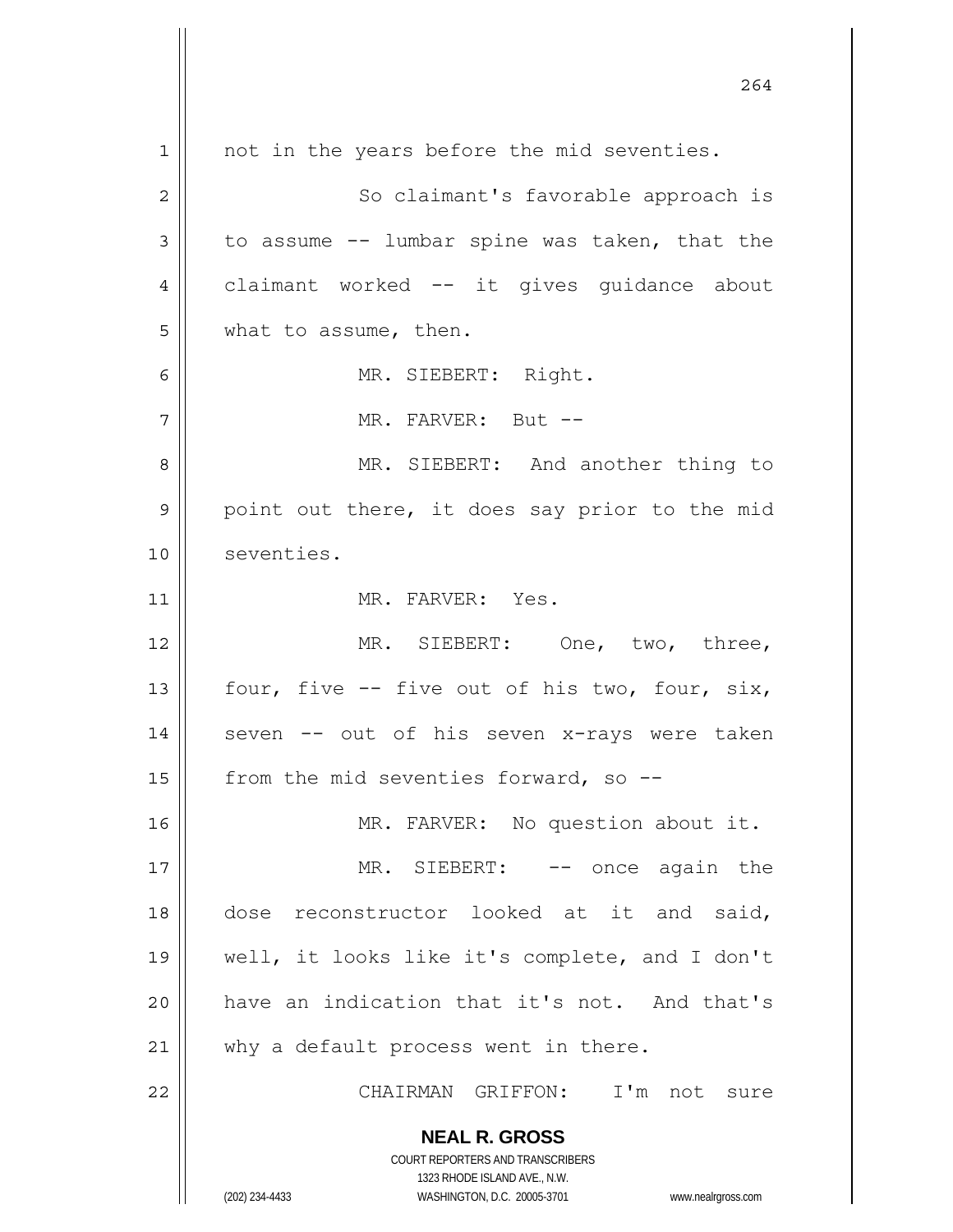**NEAL R. GROSS** COURT REPORTERS AND TRANSCRIBERS 1323 RHODE ISLAND AVE., N.W. (202) 234-4433 WASHINGTON, D.C. 20005-3701 www.nealrgross.com <u>265</u> 1 2 3 4 5 6 7 8 9 10 11 12 13 14 15 16 17 18 19 20 21 22 where. Is this a remaining TBD? I should ask the question. We have some -- MR. HINNEFELD: I've got a note. I'll ask and see -- CHAIRMAN GRIFFON: We still have some Rocky Flats. MR. HINNEFELD: There's still some Rocky Flats changes? We'll continue getting Rocky Flats cases or cases outside the class period, so -- MR. SIEBERT: And now that we're getting the film records -- MR. HINNEFELD: And we're getting the films -- MR. SIEBERT: -- the TBD's going to be easy enough to say you've got the film record, go with it. MR. FARVER: And that's kind of what I was getting at. MR. HINNEFELD: Yes. MR. SIEBERT: Right. MR. FARVER: You change it to say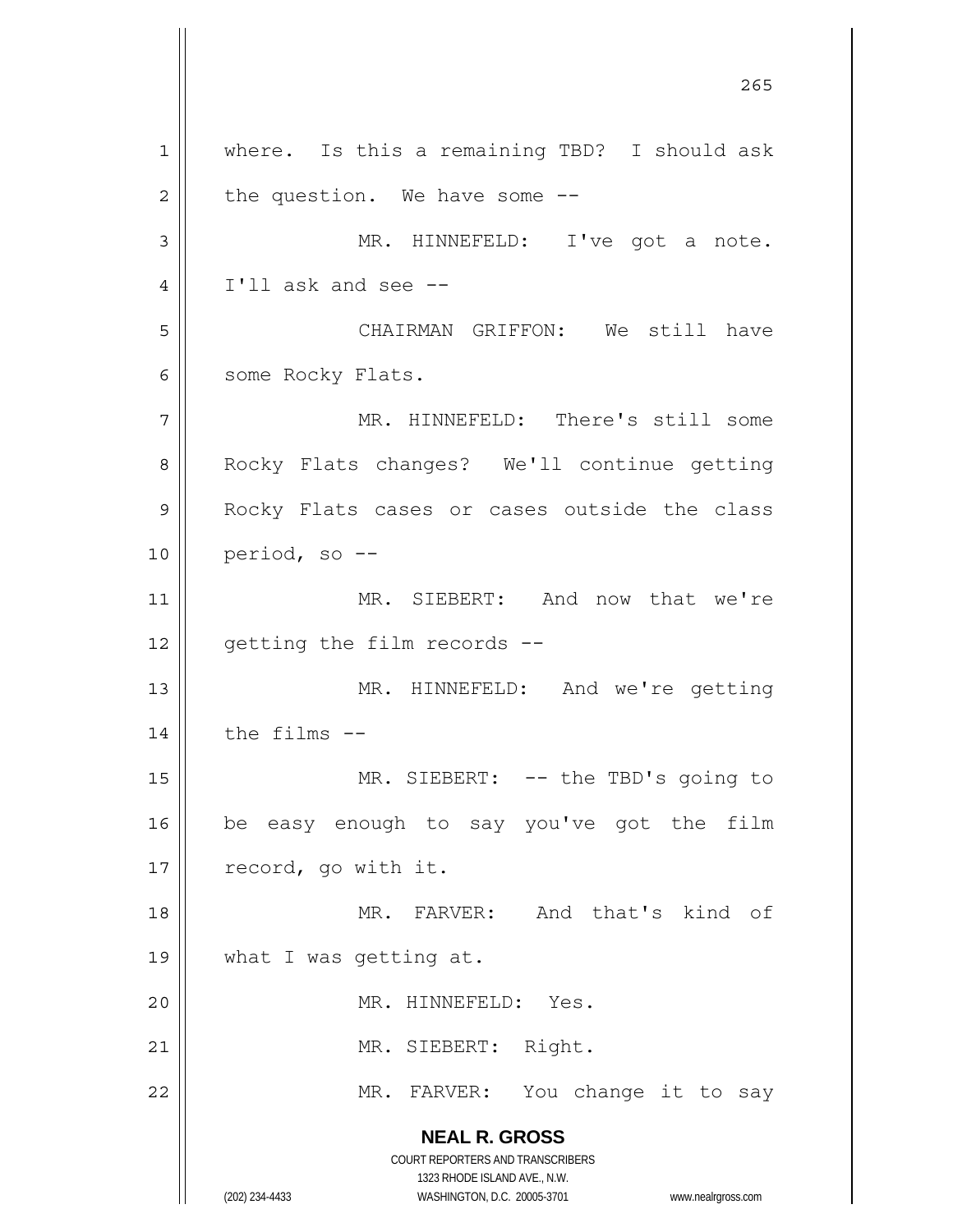**NEAL R. GROSS** COURT REPORTERS AND TRANSCRIBERS 1323 RHODE ISLAND AVE., N.W. (202) 234-4433 WASHINGTON, D.C. 20005-3701 www.nealrgross.com проставляют производите в 266 году в 266 году в 266 году в 266 году в 266 году в 266 году в 266 году в 266 год 1 2 3 4 5 6 7 8 9 10 11 12 13 14 15 16 17 18 19 20 21 22 that. MR. SIEBERT: Right, we have not done that, as of yet. CHAIRMAN GRIFFON: So you have --I mean, there's complete sets of films -- MR. HINNEFELD: Yes, I've put it on the list. You understand -- MR. SIEBERT: That's what they're going through now. MR. HINNEFELD: Our project to-do list -- CHAIRMAN GRIFFON: They'll be there for all workers, do you think? MR. SIEBERT: Yes, they're going through -- MR. HINNEFELD: Our project to-do list is a Microsoft project file that -- CHAIRMAN GRIFFON: But you haven't made that commitment yet, so you definitely use those records or that's just something -- MR. SIEBERT: Well, we internally are.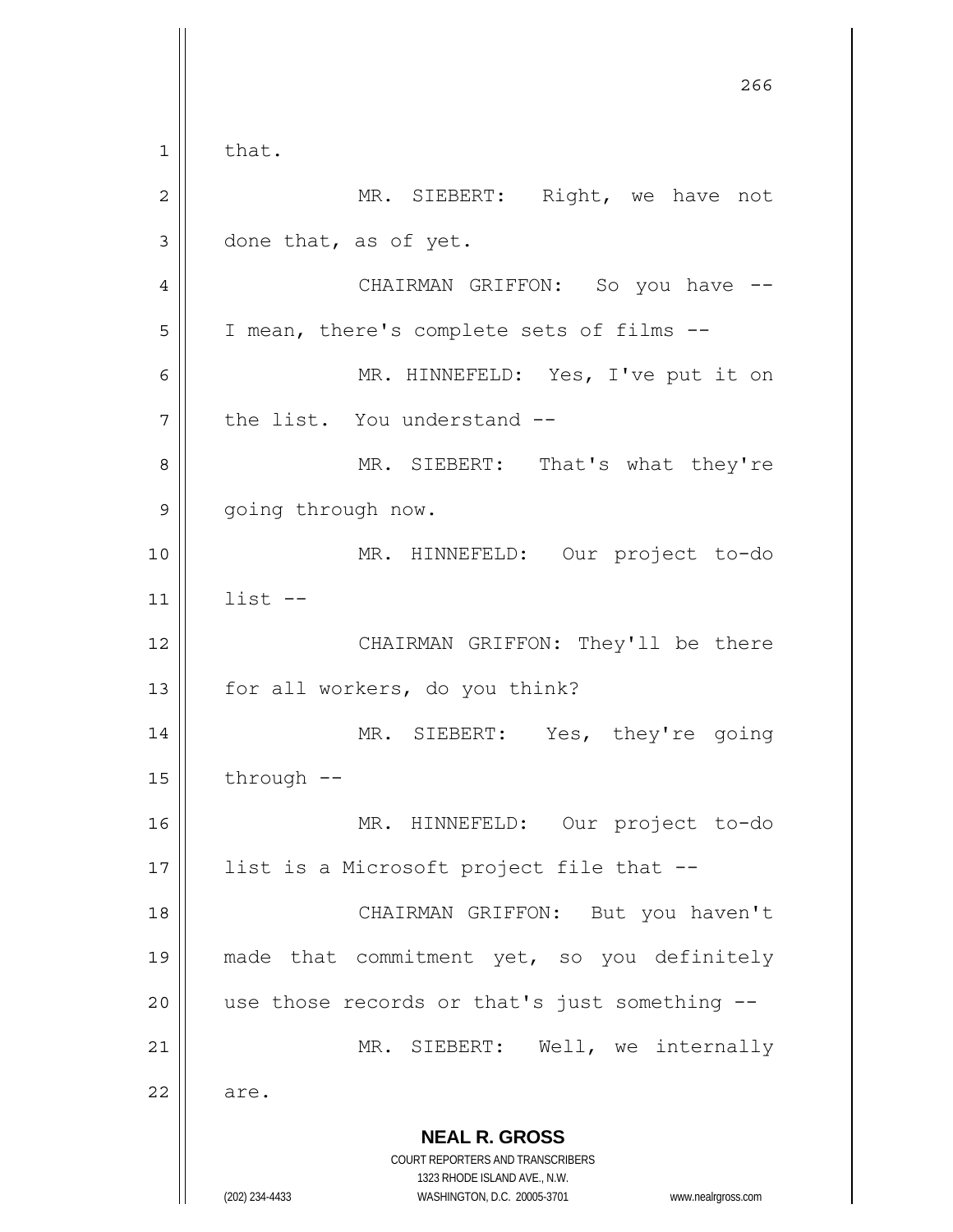|    | 267                                                                     |
|----|-------------------------------------------------------------------------|
| 1  | MR. HINNEFELD: What's that?                                             |
| 2  | MR. SIEBERT: Go ahead, I'm sorry.                                       |
| 3  | MR. HINNEFELD: I was just babbling                                      |
| 4  | about our to-do list. I said I would put this                           |
| 5  | TBD revision on the to-do list, and our                                 |
| 6  | project to-do list is a Microsoft project file                          |
|    |                                                                         |
| 7  | about this thick.                                                       |
| 8  | CHAIRMAN GRIFFON: I was making a                                        |
| 9  | to-do list on the plane just for tomorrow --                            |
| 10 | anyway.                                                                 |
| 11 | So, you're saying --                                                    |
| 12 | MR. SIEBERT: But this is a good                                         |
| 13 | example of something that we can't put into a                           |
| 14 | quidance document.                                                      |
| 15 | CHAIRMAN GRIFFON: Yes, exactly.                                         |
| 16 | That's what I was thinking. It's<br>for                                 |
| 17 | quidance; it's not a TBD yet.                                           |
| 18 | MR. SIEBERT: And then there's -- I                                      |
| 19 | don't see it.                                                           |
| 20 | CHAIRMAN GRIFFON: Right. Okay. I                                        |
| 21 | mean, I captured that stuff and said no                                 |
| 22 | further action for this case, I don't think.                            |
|    | <b>NEAL R. GROSS</b>                                                    |
|    | <b>COURT REPORTERS AND TRANSCRIBERS</b><br>1323 RHODE ISLAND AVE., N.W. |
|    | (202) 234-4433<br>WASHINGTON, D.C. 20005-3701<br>www.nealrgross.com     |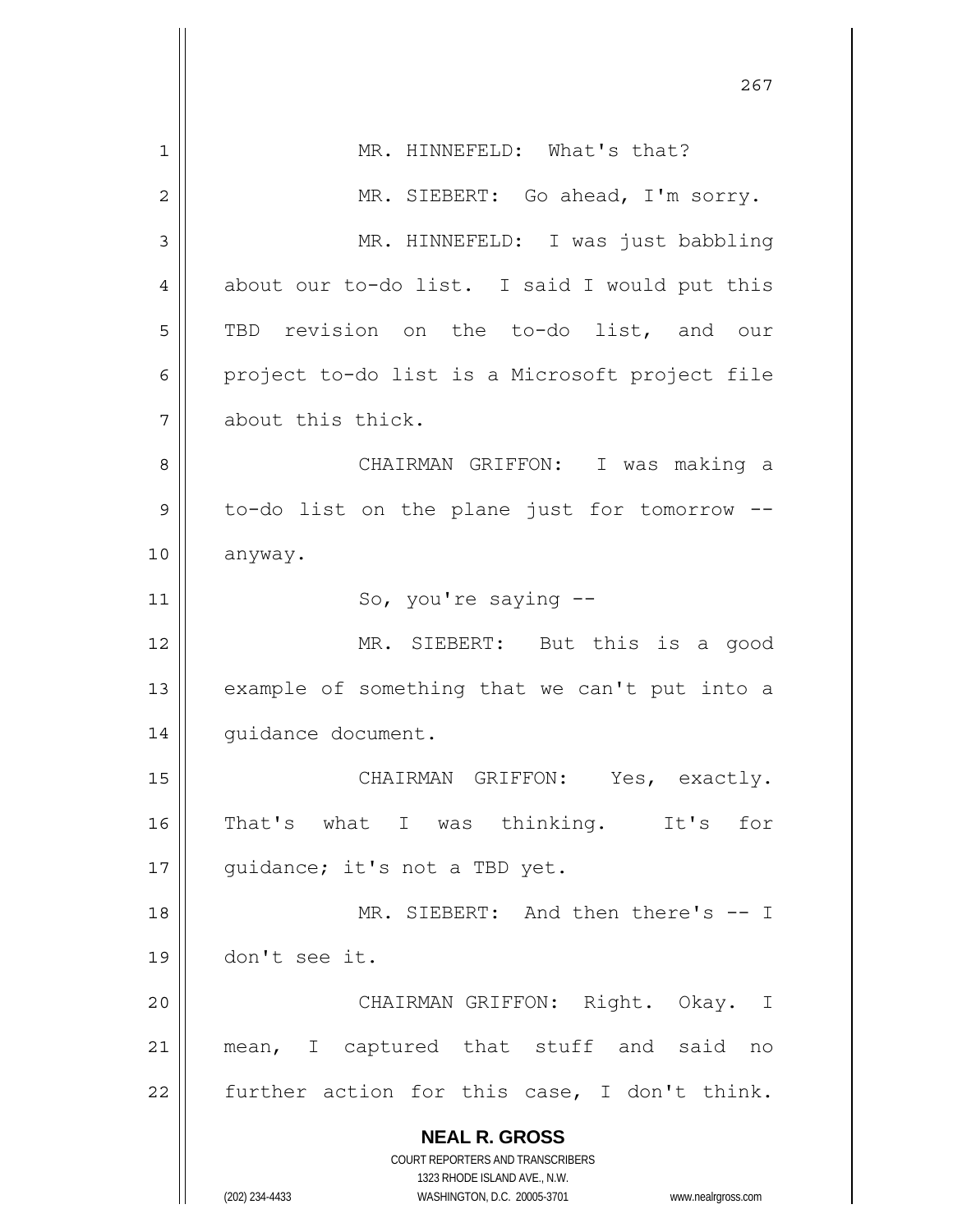**NEAL R. GROSS** COURT REPORTERS AND TRANSCRIBERS 1323 RHODE ISLAND AVE., N.W. (202) 234-4433 WASHINGTON, D.C. 20005-3701 www.nealrgross.com <u>268</u> 1 2 3 4 5 6 7 8 9 10 11 12 13 14 15 16 17 18 19 20 21 22 We've got another one now. All right, 136.4. Now these are -- MR. HINNEFELD: Yes, point four and point five are in the files that I sent along, okay. MR. FARVER: I mean, the real files aren't the ones that they sent. That was some teaser file to attract you this morning. And once they finally sent me the real file -- CHAIRMAN GRIFFON: Can Scott -- MR. HINNEFELD: Did this come over in the transfer file? MR. SIEBERT: Yes, I think so. CHAIRMAN GRIFFON: Scott, can you send us the correct file, as well? MR. SIEBERT: I'm not sure I have everybody's address. MR. HINNEFELD: Did you send it to me? MR. SIEBERT: Yes, I just forwarded it to you a little while ago. CHAIRMAN GRIFFON: Stu, I know you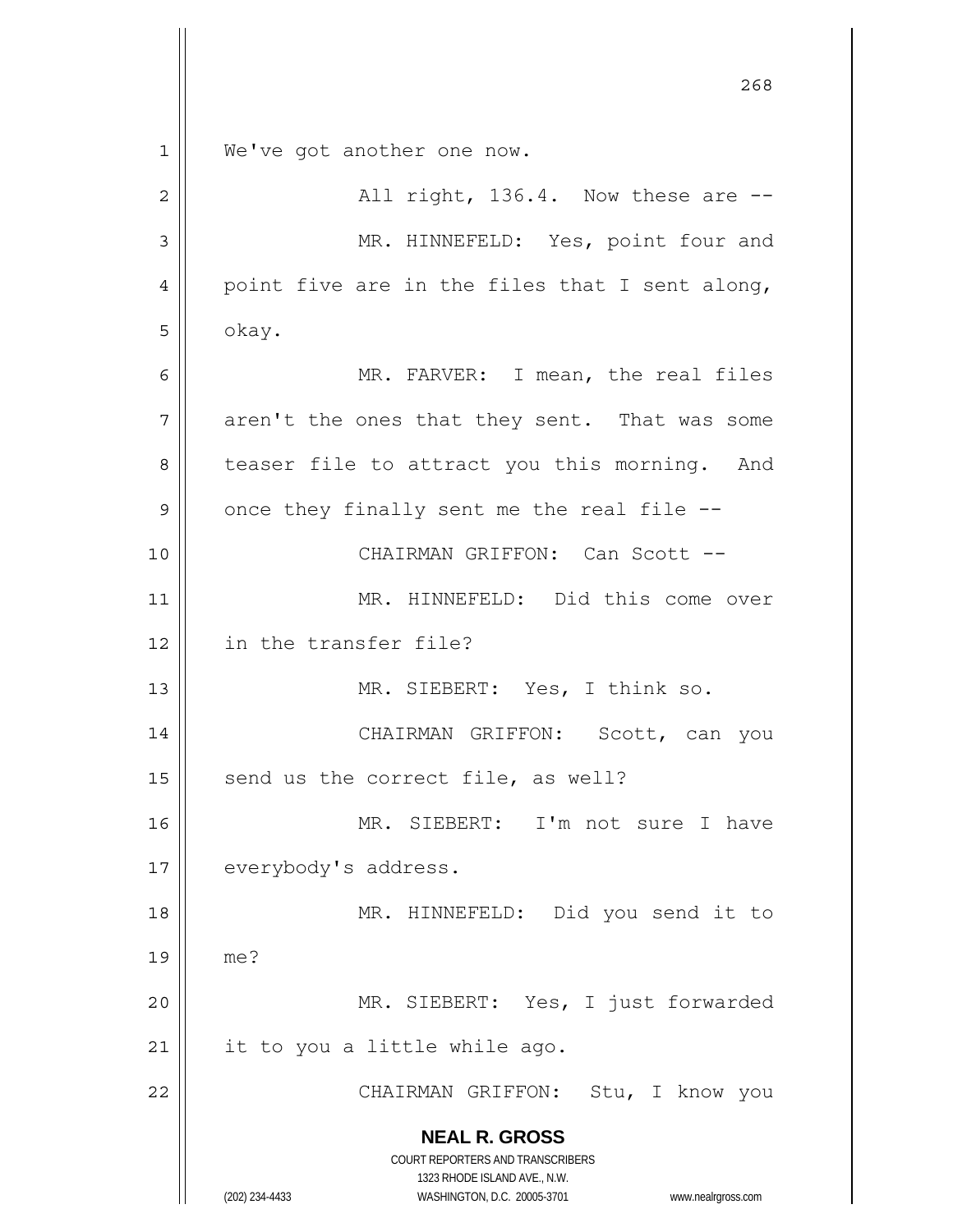**NEAL R. GROSS** COURT REPORTERS AND TRANSCRIBERS 1323 RHODE ISLAND AVE., N.W. <u>269</u> 1 2 3 4 5 6 7 8 9 10 11 12 13 14 15 16 17 18 19 20 21 22 were looking at this on the break. I mean, are you ready to -- MR. HINNEFELD: Oh, no. I finally found out what the real file was, and I'll have to look at that. CHAIRMAN GRIFFON: Okay, all right. MR. HINNEFELD: The other file's really -- MR. SIEBERT: You thought nothing had changed because with the files you had nothing had changed. MR. HINNEFELD: Right. DR. MAURO: Are you saying the original analysis used Type S, and you agree that Type M should have been used? Is that what this is? And then you reran it with M? MR. SIEBERT: I'm sorry, it's the one where -- yes, we assumed -- we assessed it as Type M because the dose came out more claimant favorable than Type S, based on the assumptions on how you fit the data. And Doug came up with a way to fit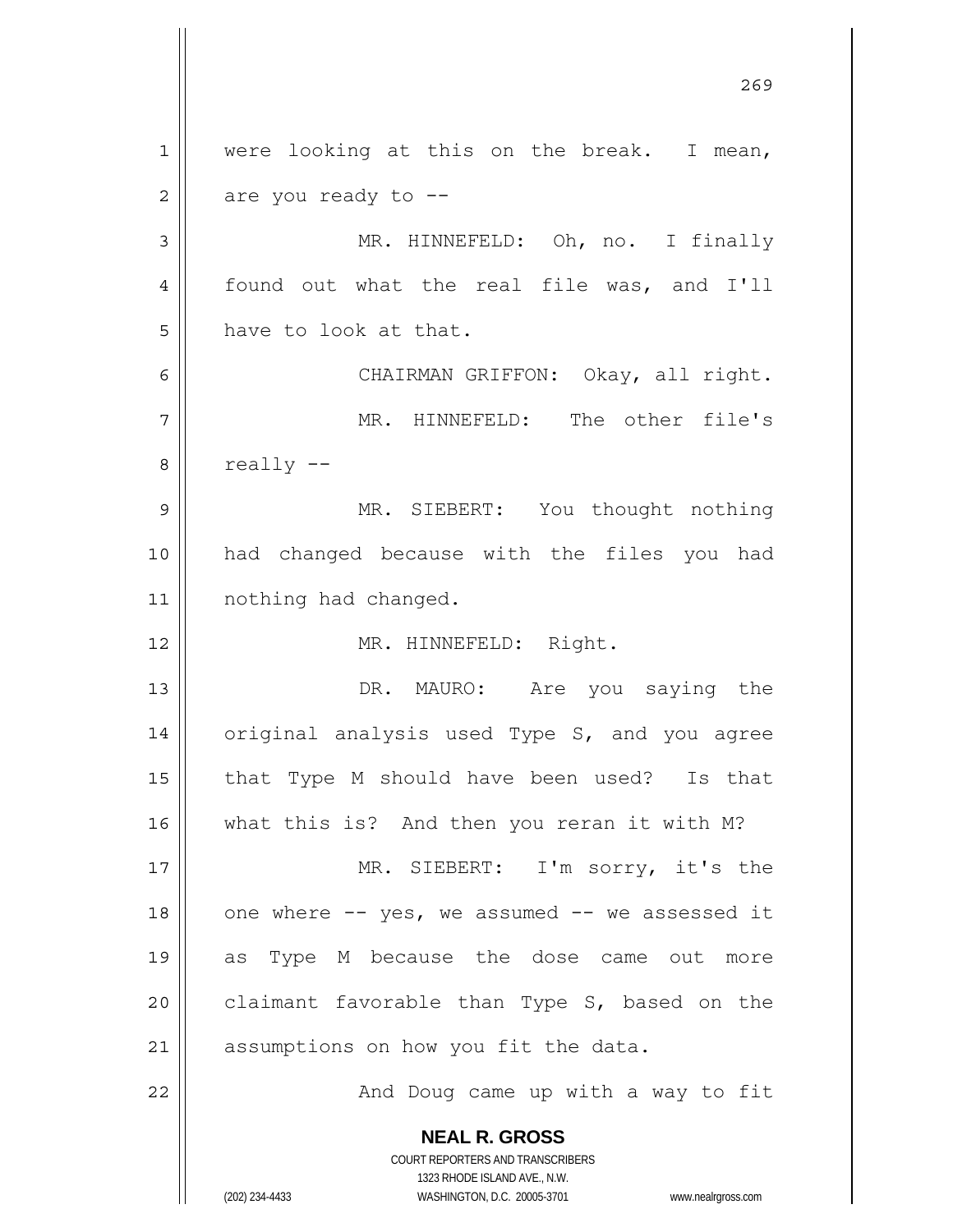**NEAL R. GROSS** COURT REPORTERS AND TRANSCRIBERS 1 2 3 4 5 6 7 8 9 10 11 12 13 14 15 16 17 18 19 20 21 22 the data that Type S had a larger dose, but the file that I sent out a little while ago demonstrated that that actually overestimated earlier chest counts, and is also inconsistent with assuming exposure during the whole employment time frame. CHAIRMAN GRIFFON: In other words, the approach that Doug described. You're saying the course that he described? MR. SIEBERT: It's outside -- CHAIRMAN GRIFFON: They were given higher chest measurements than they actually have to? MR. HINNEFELD: Yes. MR. SIEBERT: Yes, yes. It's two to three times higher than the actual results. MR. FARVER: And just from looking at your file, I still have some questions about it, so I'll ask you about them. CHAIRMAN GRIFFON: Do we still have a working subcommittee? We have me and Mike, out of five?

1323 RHODE ISLAND AVE., N.W.

(202) 234-4433 WASHINGTON, D.C. 20005-3701 www.nealrgross.com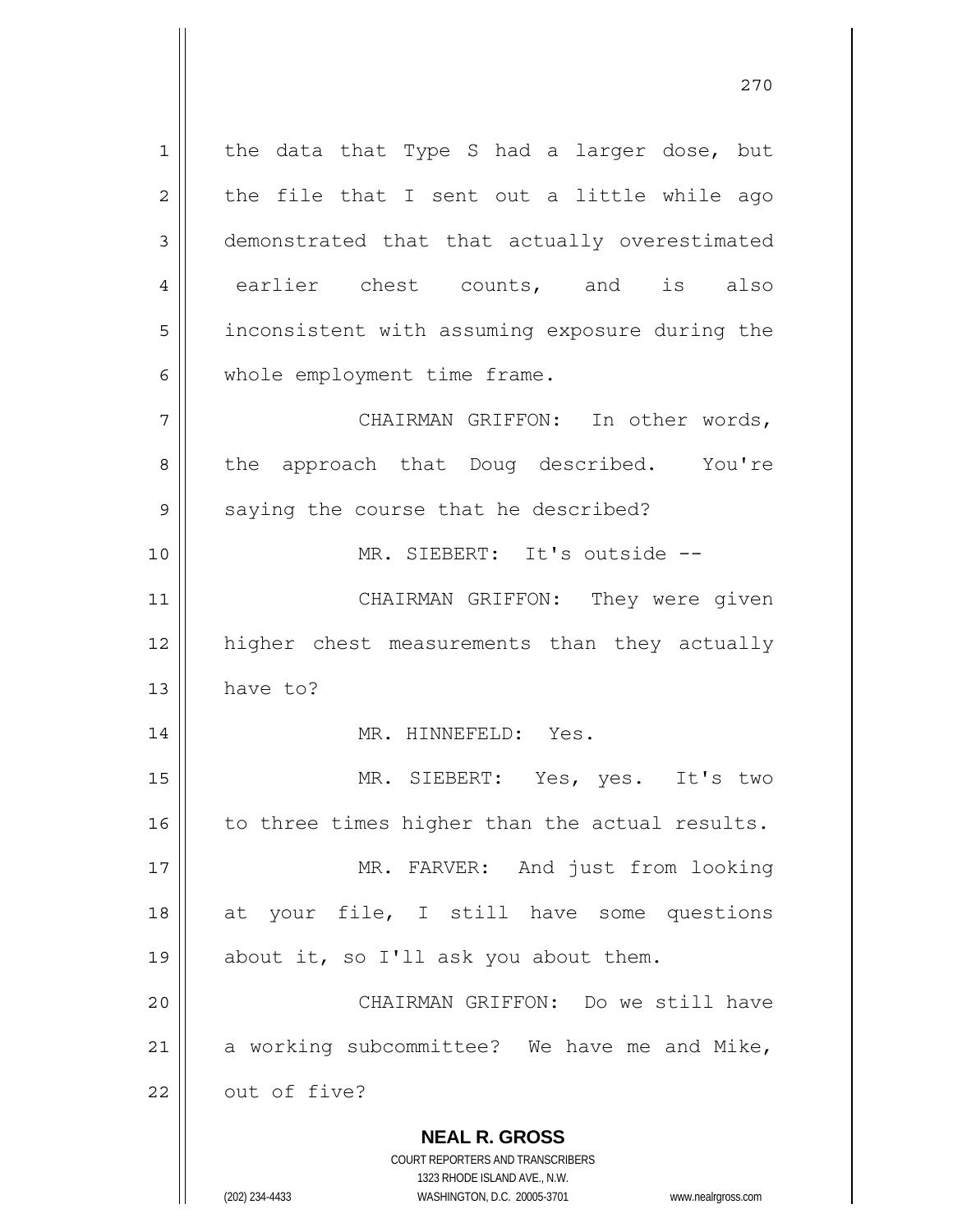|    | 271                                                                                      |
|----|------------------------------------------------------------------------------------------|
| 1  | MR. HINNEFELD: I don't know.                                                             |
| 2  | CHAIRMAN GRIFFON:<br>I'm not sure                                                        |
| 3  | that we can $-$                                                                          |
| 4  | MR. KATZ: There's no quorum                                                              |
| 5  | requirement for the subcommittee.                                                        |
| 6  | CHAIRMAN GRIFFON: Oh, there's<br>no                                                      |
| 7  | quorum requirement for the -- okay.                                                      |
| 8  | MR. SIEBERT: You can have<br>a                                                           |
| 9  | meeting all by yourself.                                                                 |
| 10 | CHAIRMAN GRIFFON: I was getting                                                          |
| 11 | tired.                                                                                   |
| 12 | MR. SIEBERT: We<br>can put one<br>in                                                     |
| 13 | place.                                                                                   |
| 14 | MS. BEHLING: No, no.                                                                     |
| 15 | CHAIRMAN GRIFFON: That's the 100                                                         |
| 16 | cases report.                                                                            |
| 17 | MR. HINNEFELD: Yes, I just copied                                                        |
| 18 | everybody --                                                                             |
| 19 | CHAIRMAN GRIFFON: I try, I try.                                                          |
| 20 | MR. HINNEFELD: I was with you.                                                           |
| 21 | CHAIRMAN GRIFFON: This is only                                                           |
| 22 | the dead spot in the afternoon.                                                          |
|    | <b>NEAL R. GROSS</b><br>COURT REPORTERS AND TRANSCRIBERS<br>1323 RHODE ISLAND AVE., N.W. |
|    | (202) 234-4433<br>WASHINGTON, D.C. 20005-3701<br>www.nealrgross.com                      |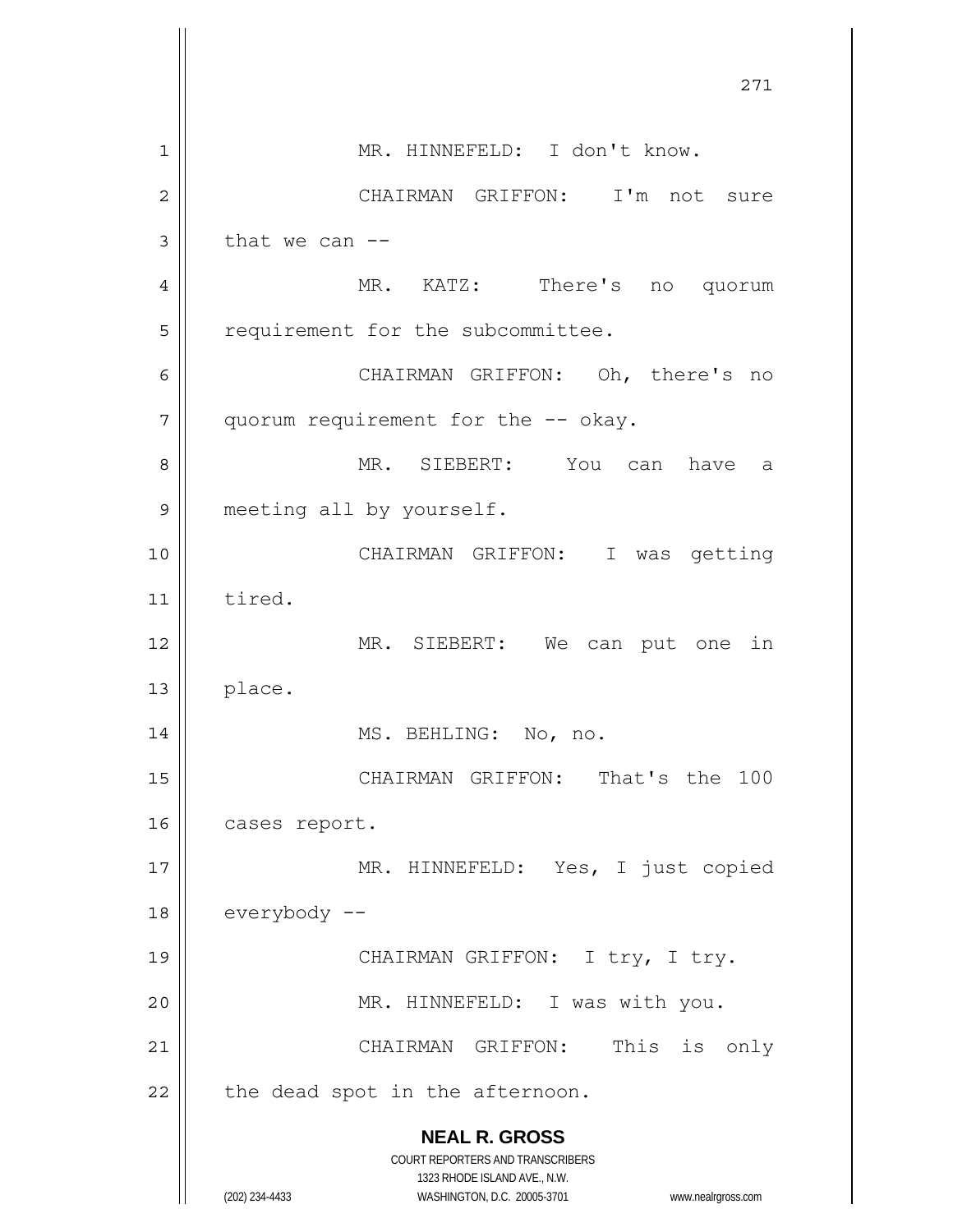**NEAL R. GROSS** COURT REPORTERS AND TRANSCRIBERS 1323 RHODE ISLAND AVE., N.W. (202) 234-4433 WASHINGTON, D.C. 20005-3701 www.nealrgross.com 272 1 2 3 4 5 6 7 8 9 10 11 12 13 14 15 16 17 18 19 20 21 22 MR. HINNEFELD: Yes, I was right there with you. CHAIRMAN GRIFFON: I need one more coffee. MS. BRACKETT: Hello. I'm sorry, this is Liz. Emily, are you sure there's no quorum requirement since they have a charter? MS. HOWELL: No, because the subcommittee is less than quorum anyway. MS. BRACKETT: Oh, okay. No, I meant quorum of the subcommittee members. MS. HOWELL: I don't think so. I don't -- I can check. MS. BRACKETT: Okay. CHAIRMAN GRIFFON: Yes, Liz, if you can find something -- I'm a little low on energy, so anything you can find. MS. BRACKETT: I'll look. I'll pull up Roberts and make sure, but, no, just carry on. I just wanted to double check. Thanks. CHAIRMAN GRIFFON: All right. I'm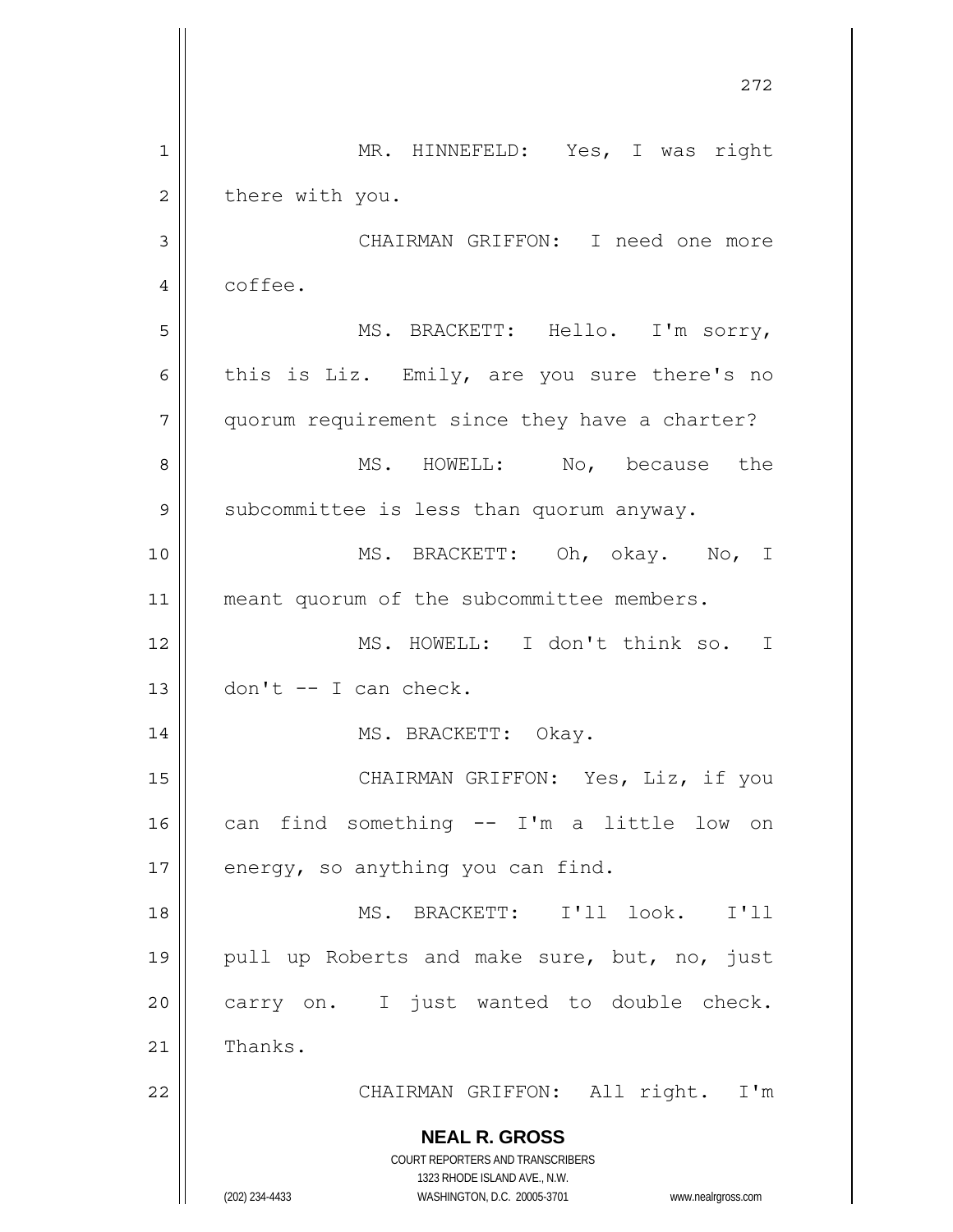**NEAL R. GROSS** COURT REPORTERS AND TRANSCRIBERS 1323 RHODE ISLAND AVE., N.W. 1 2 3 4 5 6 7 8 9 10 11 12 13 14 15 16 17 18 19 20 21 22 going on to 137.4, overarching issues. So I think this is just going to be an on-going -- MR. HINNEFELD: Yes, my note was that this was going to be an overarching issue. CHAIRMAN GRIFFON: Right, right. 137.6. MR. FARVER: I'll have to review this. CHAIRMAN GRIFFON: Did you guys send the data? Okay. Is there a response in the matrix, or is this pile that you -- MR. FARVER: In the matrix. CHAIRMAN GRIFFON: 137.7. MR. FARVER: I'll have to review that. See, a lot of these ones like this I can just email you back saying -- CHAIRMAN GRIFFON: That's fine. And then we might be able to very quickly at the next meeting. That's fine. MR. FARVER: Right.

273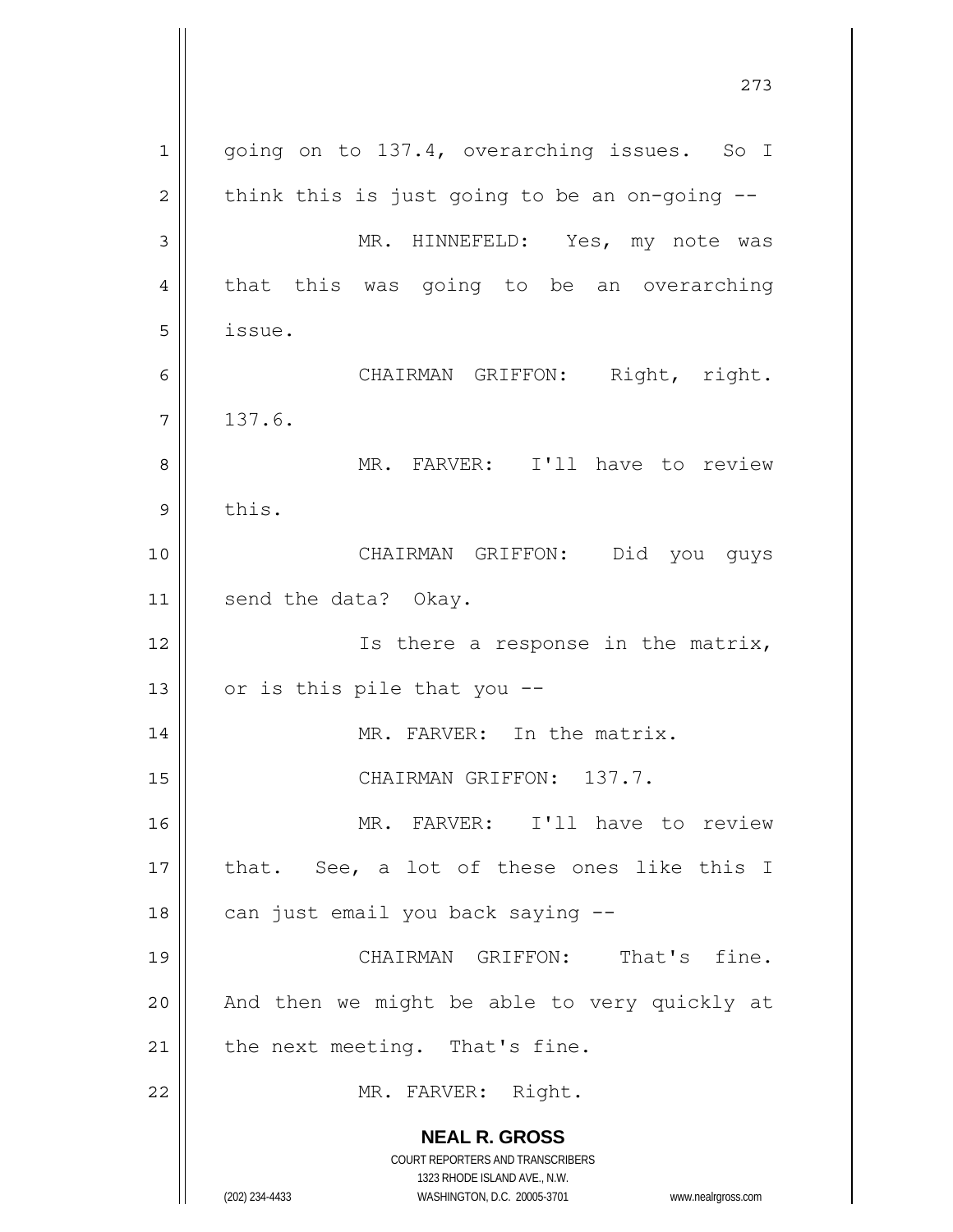**NEAL R. GROSS** COURT REPORTERS AND TRANSCRIBERS 1323 RHODE ISLAND AVE., N.W. (202) 234-4433 WASHINGTON, D.C. 20005-3701 www.nealrgross.com 274 1 2 3 4 5 6 7 8 9 10 11 12 13 14 15 16 17 18 19 20 21 22 CHAIRMAN GRIFFON: This is also in the matrix? MR. FARVER: Yes. CHAIRMAN GRIFFON: I'm sorry to take the time up this way, but it's going to make it a lot easier. MR. HINNEFELD: That's great. CHAIRMAN GRIFFON: Okay, 137.8, anything? MR. FARVER: Same thing. CHAIRMAN GRIFFON: A lengthy response. MR. HINNEFELD: Yes, it's -- it went really long. Trying to be explanatory. CHAIRMAN GRIFFON: We appreciate that, Stu. MR. HINNEFELD: Part of this is my fault. The original response to that I didn't think answered the whole question, so I answered more and it really came across with a lot more. CHAIRMAN GRIFFON: Looking down, is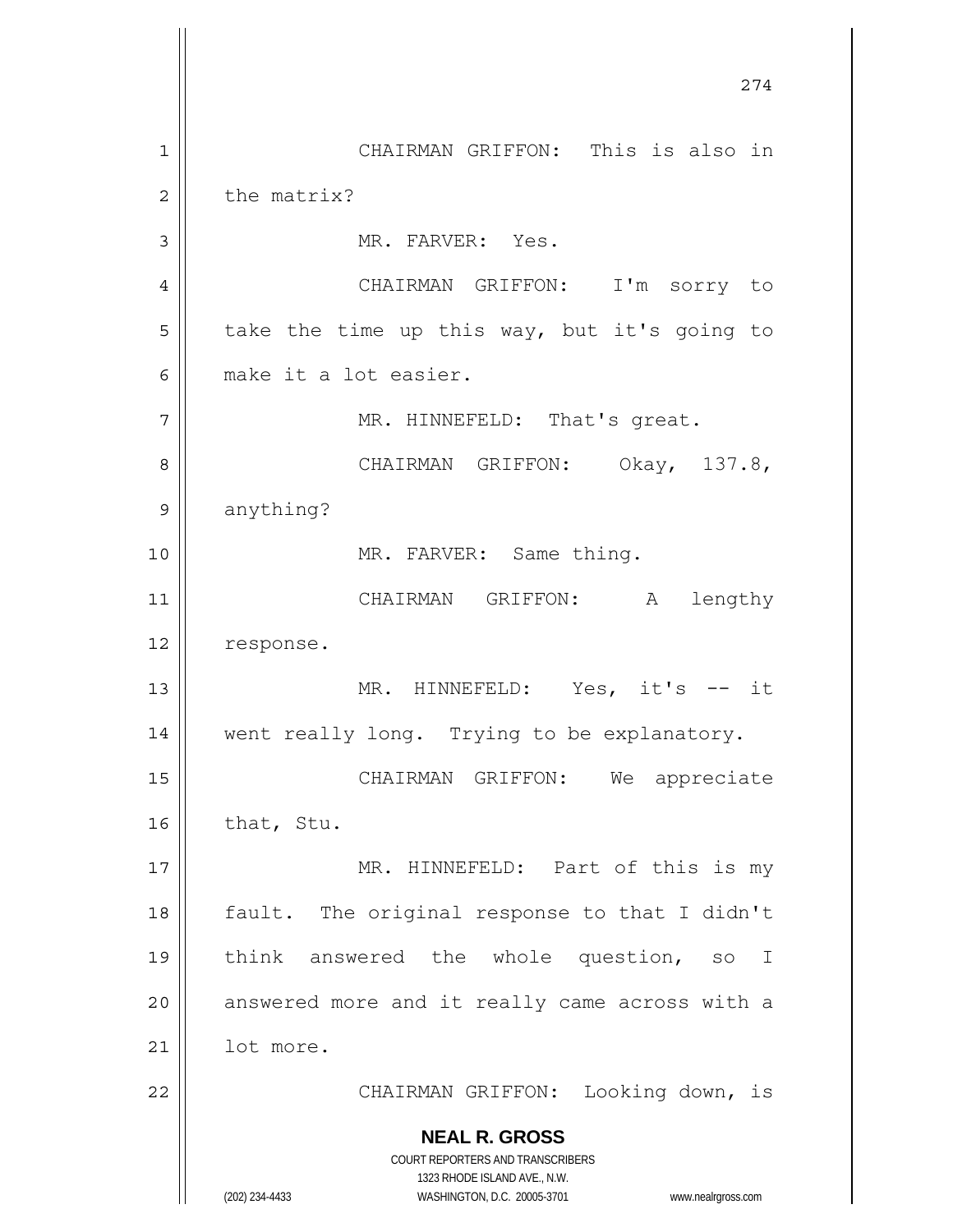**NEAL R. GROSS** COURT REPORTERS AND TRANSCRIBERS 1323 RHODE ISLAND AVE., N.W. (202) 234-4433 WASHINGTON, D.C. 20005-3701 www.nealrgross.com <u>275</u> 1 2 3 4 5 6 7 8 9 10 11 12 13 14 15 16 17 18 19 20 21 22 there any of those here? MR. HINNEFELD: I think one's 144.2, maybe. CHAIRMAN GRIFFON: Yes, 144.2 is the next item I have. Did you respond to that in the matrix? MR. HINNEFELD: Let me see. MR. FARVER: Yes. MR. HINNEFELD: Yes, I did. MR. FARVER: Now would this be an example of something that would be a DR guideline? MR. SIEBERT: I'm sorry, I'm still tracking back to 136. MR. HINNEFELD: 144.2 where it says -- this is -- there's an inconsistency in the ambient dose table in Los Alamos. MR. SIEBERT: Oh, this is the table, yes. MR. HINNEFELD: Is there a guide out about that? MR. SIEBERT: No, I'm sure --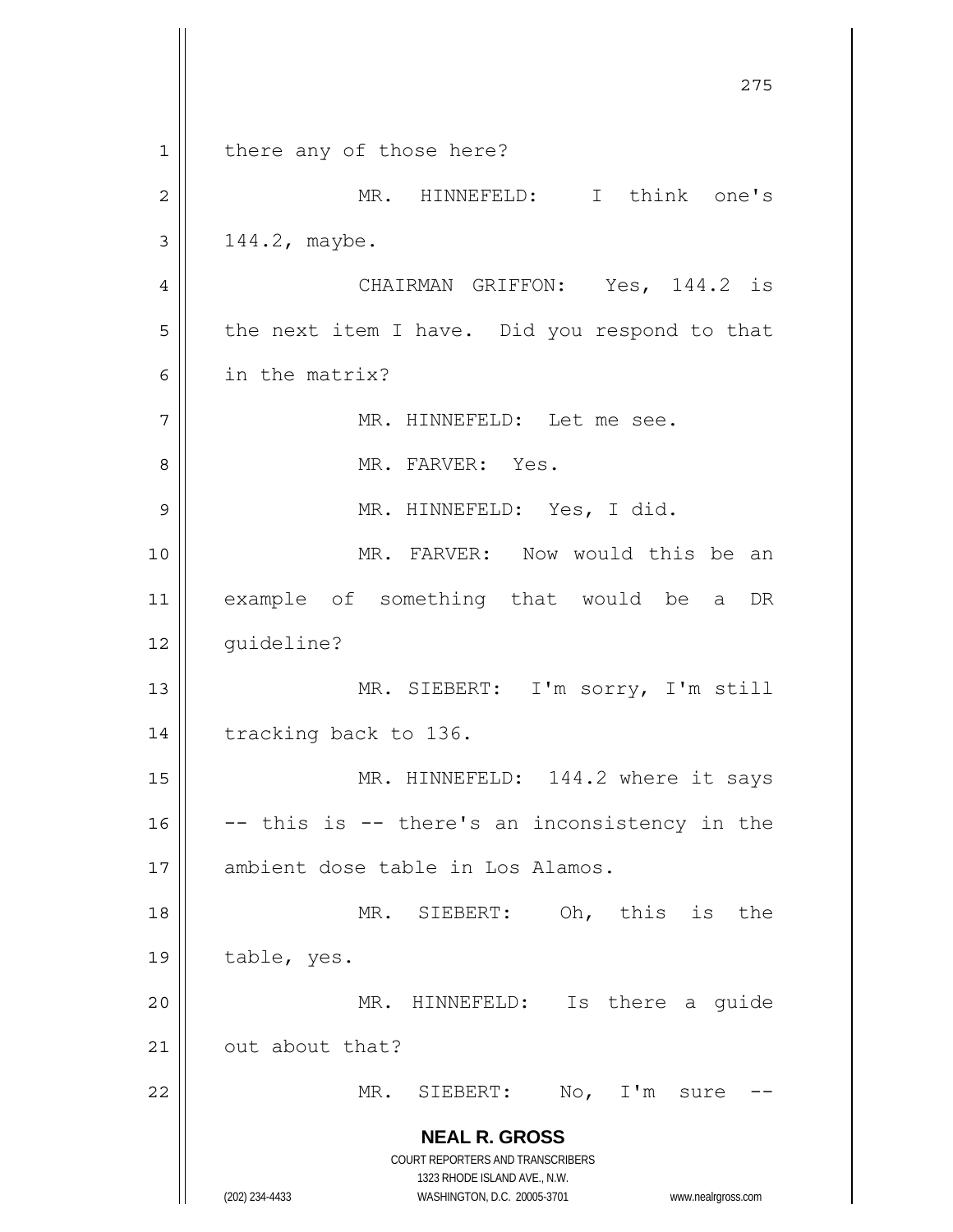**NEAL R. GROSS** COURT REPORTERS AND TRANSCRIBERS 1323 RHODE ISLAND AVE., N.W. (202) 234-4433 WASHINGTON, D.C. 20005-3701 www.nealrgross.com 1 2 3 4 5 6 7 8 9 10 11 12 13 14 15 16 17 18 19 20 21 22 probably it's correct in the tool, and you would never assign outside the tool, so  $-$ - MR. HINNEFELD: So in other words this is -- the additional guidance is in the tool? MR. SIEBERT: Right, the tool handles the issue itself. It has from the initial version of it. It has always used the max value as opposed to the value that says it's the max in that table. MR. HINNEFELD: Is there a site protocol? CHAIRMAN GRIFFON: So the tool has the correct maximum value in the table, and the table has the wrong one -- the table in the TBD? MR. SIEBERT: The TBD has the correct values across the board, except it has a table that says the max, and it isn't always the maximum from all the other tables. CHAIRMAN GRIFFON: Okay. MR. SIEBERT: It should be, but it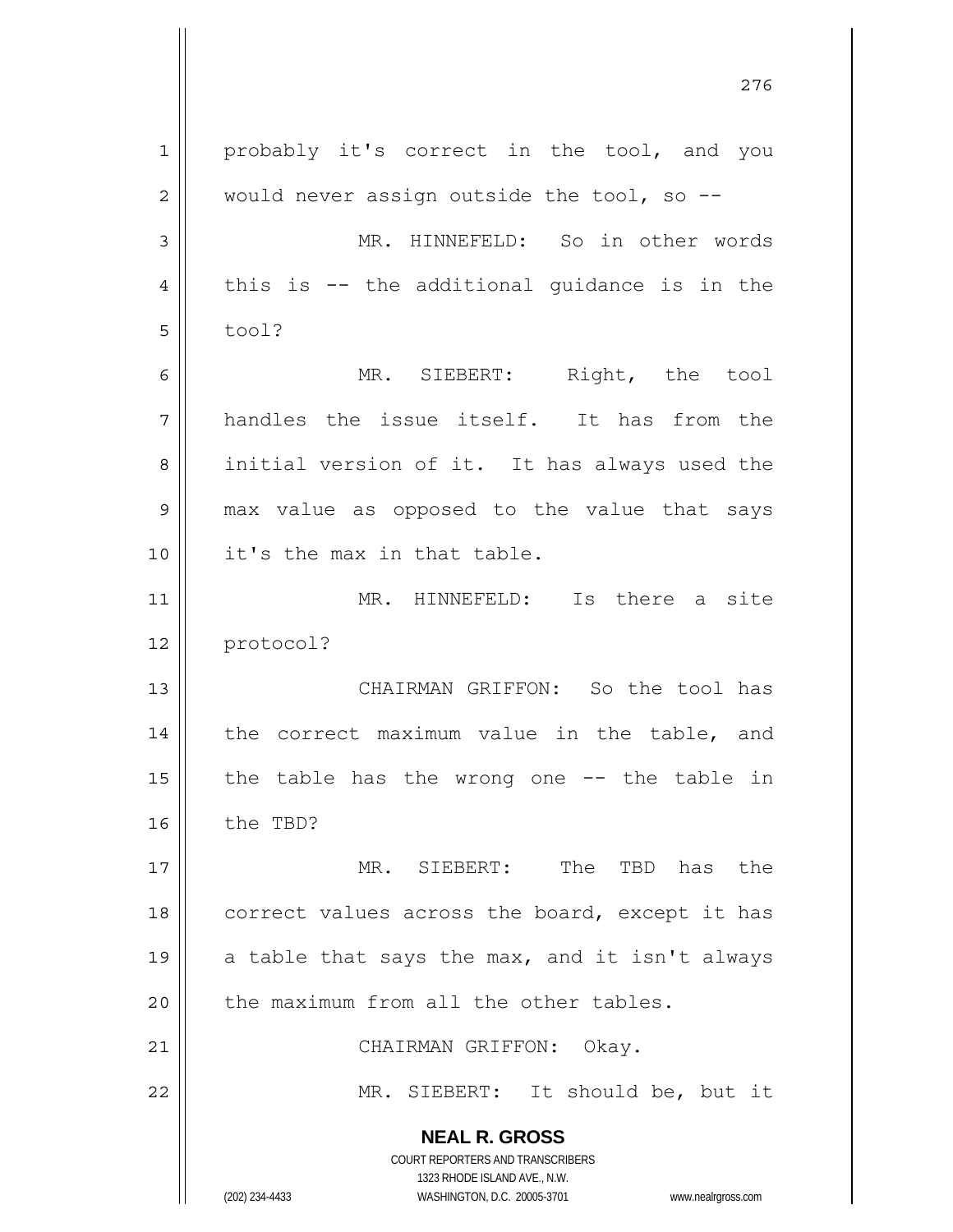| $\mathbf 1$    | isn't. It's a TBD issue that we're aware of,                                                        |
|----------------|-----------------------------------------------------------------------------------------------------|
| $\overline{c}$ | and I know the TBD authors are going to fix                                                         |
| 3              | that in the next version of the TBD.                                                                |
| $\overline{4}$ | The tool itself from its initial                                                                    |
| 5              | incarnation has always had all those tables in                                                      |
| 6              | there and assigned the maximum of them, as                                                          |
| 7              | opposed to what came out of the max table.                                                          |
| 8              | MR. FARVER: Okay.                                                                                   |
| 9              | MR. SIEBERT: So the maximum was                                                                     |
| 10             | always being assigned, even though the TBD                                                          |
| 11             | didn't specify it correctly in the maximum                                                          |
| 12             | table.                                                                                              |
| 13             | MR. FARVER: Oh, no, I understand                                                                    |
| 14             | the process. I'm just trying to think how                                                           |
| 15             | anyone could check those numbers then if, you                                                       |
| 16             | know, if they didn't know that.                                                                     |
| 17             | In other words, if you can go to                                                                    |
| 18             | the tables and pull out what should be pulled                                                       |
| 19             | -- the numbers that should be pulled out, you                                                       |
| 20             | are going to get different answers, like we                                                         |
| 21             | did when we looked at it.                                                                           |
| 22             | MR. SIEBERT: Well, depends on what                                                                  |
|                | <b>NEAL R. GROSS</b>                                                                                |
|                | COURT REPORTERS AND TRANSCRIBERS                                                                    |
|                | 1323 RHODE ISLAND AVE., N.W.<br>(202) 234-4433<br>WASHINGTON, D.C. 20005-3701<br>www.nealrgross.com |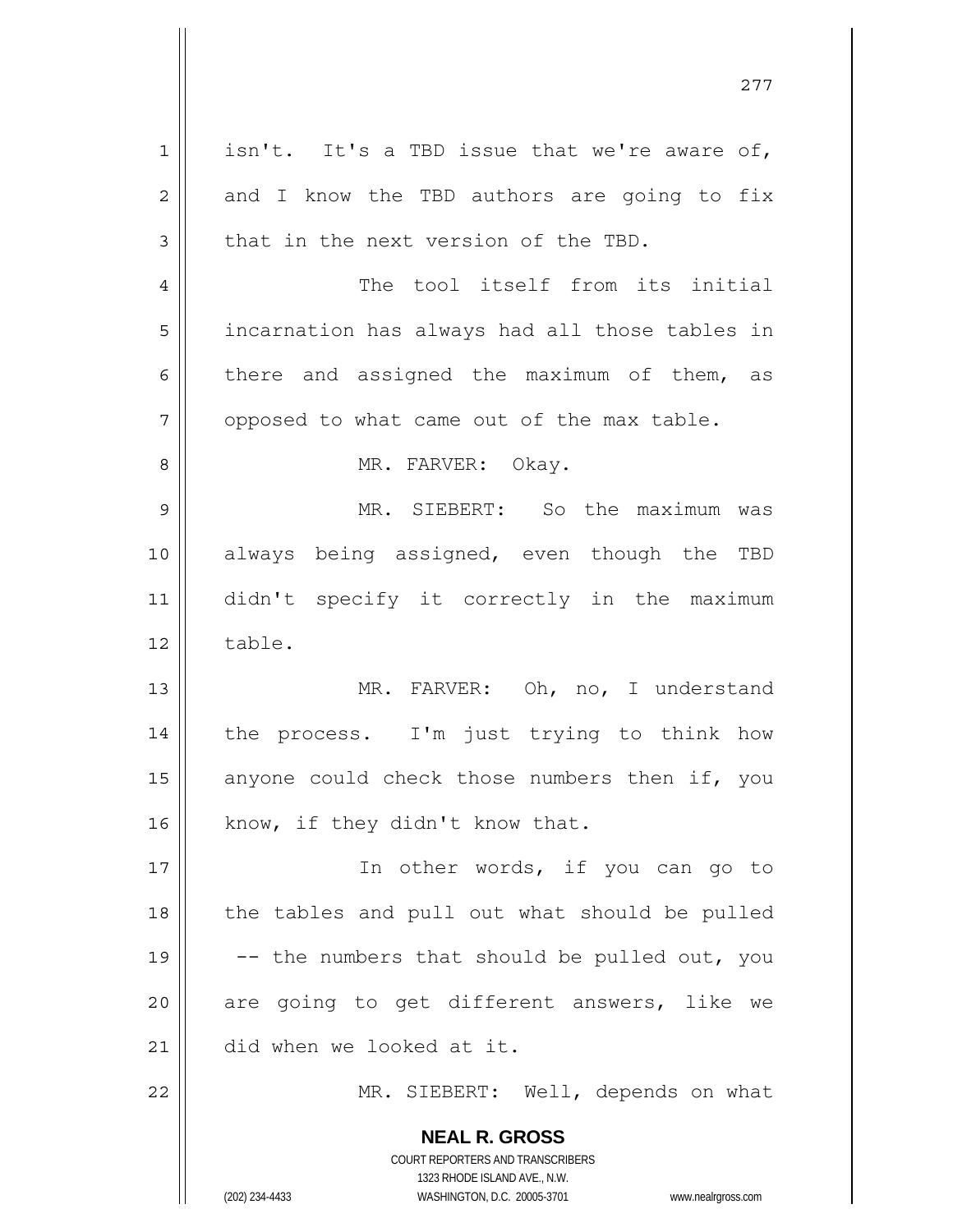1 you say should be.

| 2      | MR. FARVER: Okay.                                                                                                                                               |
|--------|-----------------------------------------------------------------------------------------------------------------------------------------------------------------|
| 3      | MR. SIEBERT: If you should be                                                                                                                                   |
| 4      | using the maximum table in a TBD, which has a                                                                                                                   |
| 5      | couple of entries that are wrong, yes, you                                                                                                                      |
| 6      | will get the wrong answer.                                                                                                                                      |
| 7      | MR. FARVER: Okay.                                                                                                                                               |
| 8      | MR. SIEBERT: But if you use the                                                                                                                                 |
| 9      | maximum value from all the tables, you will                                                                                                                     |
| 10     | get the identical answers we get, which is the                                                                                                                  |
| 11     | correct answer. It's just that max table is                                                                                                                     |
| 12     | wrong and needs to be updated.                                                                                                                                  |
| 13     | MR. FARVER: Did you send out a                                                                                                                                  |
| 14     | notice saying, hey, this max table is wrong?                                                                                                                    |
| 15     | No.                                                                                                                                                             |
| 16     | MR. SIEBERT: Probably not.                                                                                                                                      |
| $17\,$ | MR. FARVER: Right, because they're                                                                                                                              |
| 18     | using the tool.                                                                                                                                                 |
| 19     | CHAIRMAN GRIFFON: Right.                                                                                                                                        |
| 20     | MR. SIEBERT: Right. It's -- once                                                                                                                                |
| 21     | again it's something the TBD author is aware                                                                                                                    |
| 22     | of and needs to be fixed, and then it can                                                                                                                       |
|        | <b>NEAL R. GROSS</b><br>COURT REPORTERS AND TRANSCRIBERS<br>1323 RHODE ISLAND AVE., N.W.<br>(202) 234-4433<br>WASHINGTON, D.C. 20005-3701<br>www.nealrgross.com |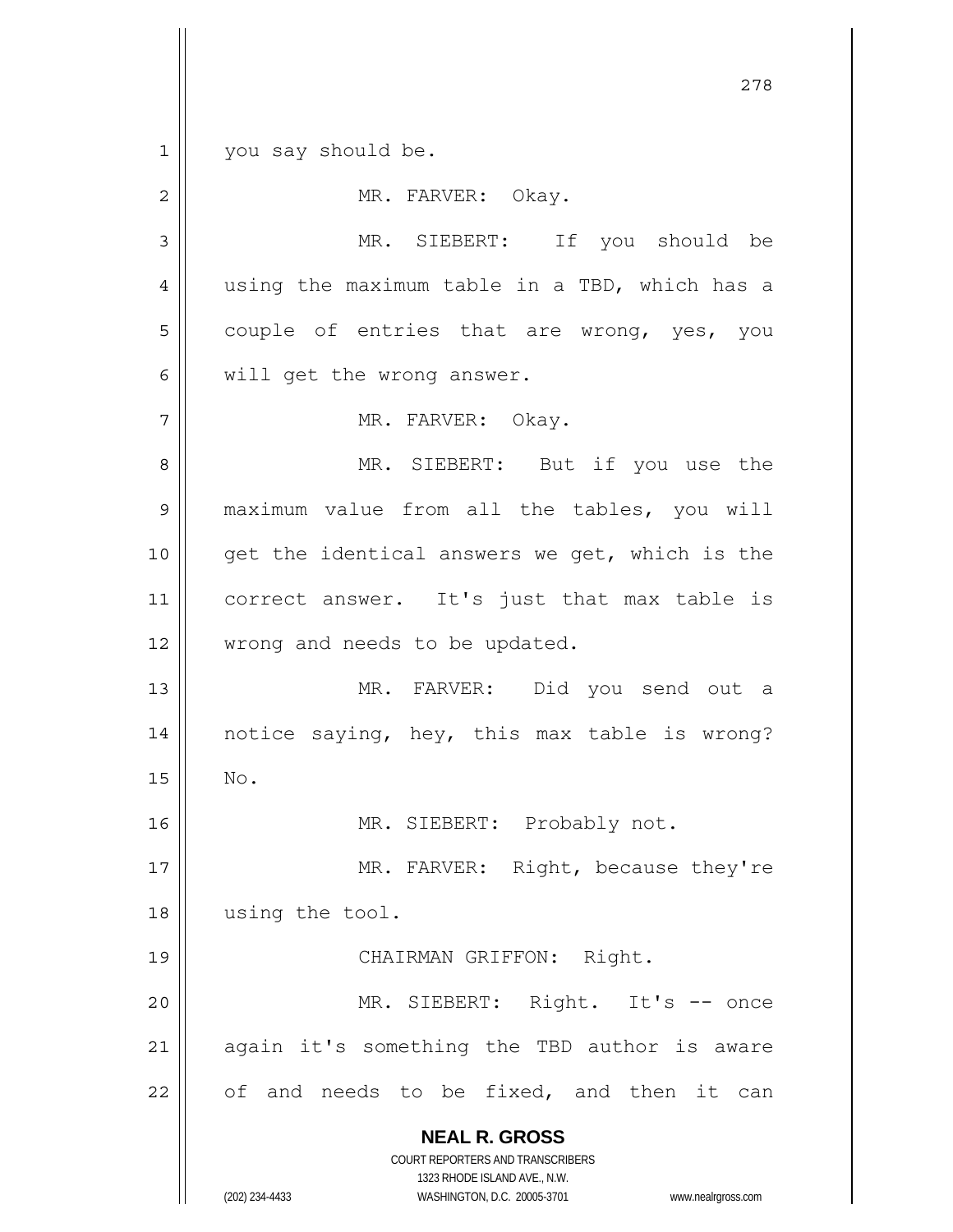$\begin{array}{c|c|c|c} 1 & 1 \end{array}$ merge into the TBD.

| $\overline{2}$ | From our implementation point of                                                                                                                                |
|----------------|-----------------------------------------------------------------------------------------------------------------------------------------------------------------|
| 3              | view, it's already covered, but from a                                                                                                                          |
| 4              | documentation point of view, I see where                                                                                                                        |
| 5              | you're coming from.                                                                                                                                             |
| 6              | MR. FARVER: I'm also thinking that                                                                                                                              |
| 7              | before you do another one of these cases we're                                                                                                                  |
| 8              | going to have the same findings.                                                                                                                                |
| 9              | MR. SIEBERT: It was only -- if I                                                                                                                                |
| 10             | remember right it was only a few years that                                                                                                                     |
| 11             | had that issue. I mean, it's only three, four                                                                                                                   |
| 12             | years out of all the years.                                                                                                                                     |
| 13             | MR. FARVER: Do you feel lucky?                                                                                                                                  |
| 14             | MR. SIEBERT: You happened to pick                                                                                                                               |
| 15             | one of the years.                                                                                                                                               |
| 16             | MR. FARVER: And that was all. If                                                                                                                                |
| 17             | we're going to run this again, it's just                                                                                                                        |
| 18             | trying to figure out how to avoid it.                                                                                                                           |
| 19             | CHAIRMAN GRIFFON: Right. I think                                                                                                                                |
| 20             | for this case it's closed, it's picked up in                                                                                                                    |
| 21             | the revised TBD. I put that down.                                                                                                                               |
| 22             | Is that the last one, and it's the                                                                                                                              |
|                | <b>NEAL R. GROSS</b><br>COURT REPORTERS AND TRANSCRIBERS<br>1323 RHODE ISLAND AVE., N.W.<br>(202) 234-4433<br>WASHINGTON, D.C. 20005-3701<br>www.nealrgross.com |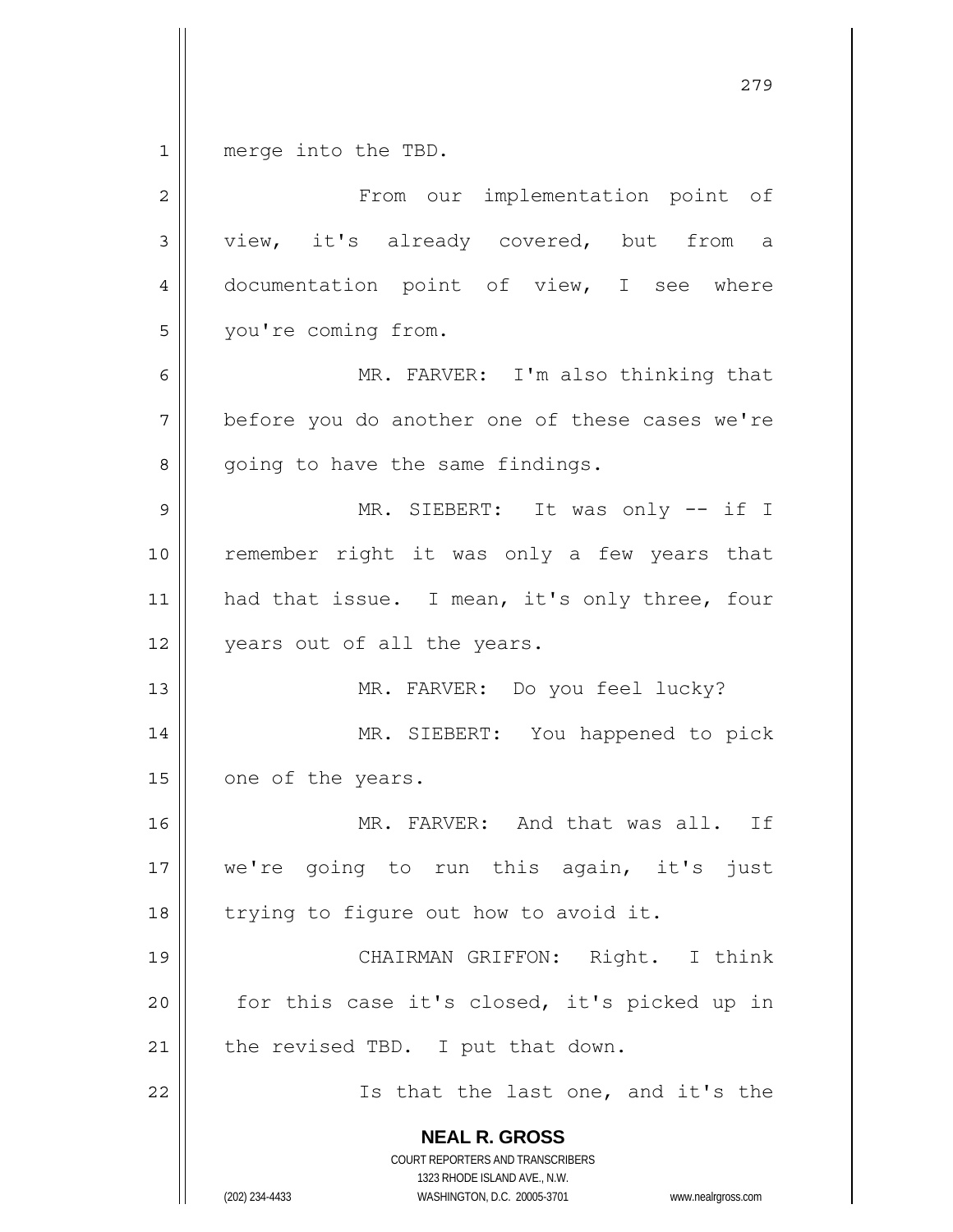**NEAL R. GROSS** COURT REPORTERS AND TRANSCRIBERS 1323 RHODE ISLAND AVE., N.W. (202) 234-4433 WASHINGTON, D.C. 20005-3701 www.nealrgross.com <u>280</u> 1 2 3 4 5 6 7 8 9 10 11 12 13 14 15 16 17 18 19 20 21 22 last one I have. MR. HINNEFELD: That's the last one I had. CHAIRMAN GRIFFON: I think it's a good point for a break, and then maybe we can -- let's look at the eighth matrix. If people still have some energy I'd like to go another hour, maybe with  $--$  continue on the first pass through the eighth matrix. DR. MAURO: Well, I was going to make a suggestion. There are -- CHAIRMAN GRIFFON: Yes, the other cases. DR. MAURO: -- that are the back, which are site profile -- CHAIRMAN GRIFFON: Why don't we do those. Have you sent -- DR. MAURO: Yes, we're ready to do that. I think -- I think our team is still there. I haven't lost some of them. CHAIRMAN GRIFFON: All right. That's right because Kathy told me Hans is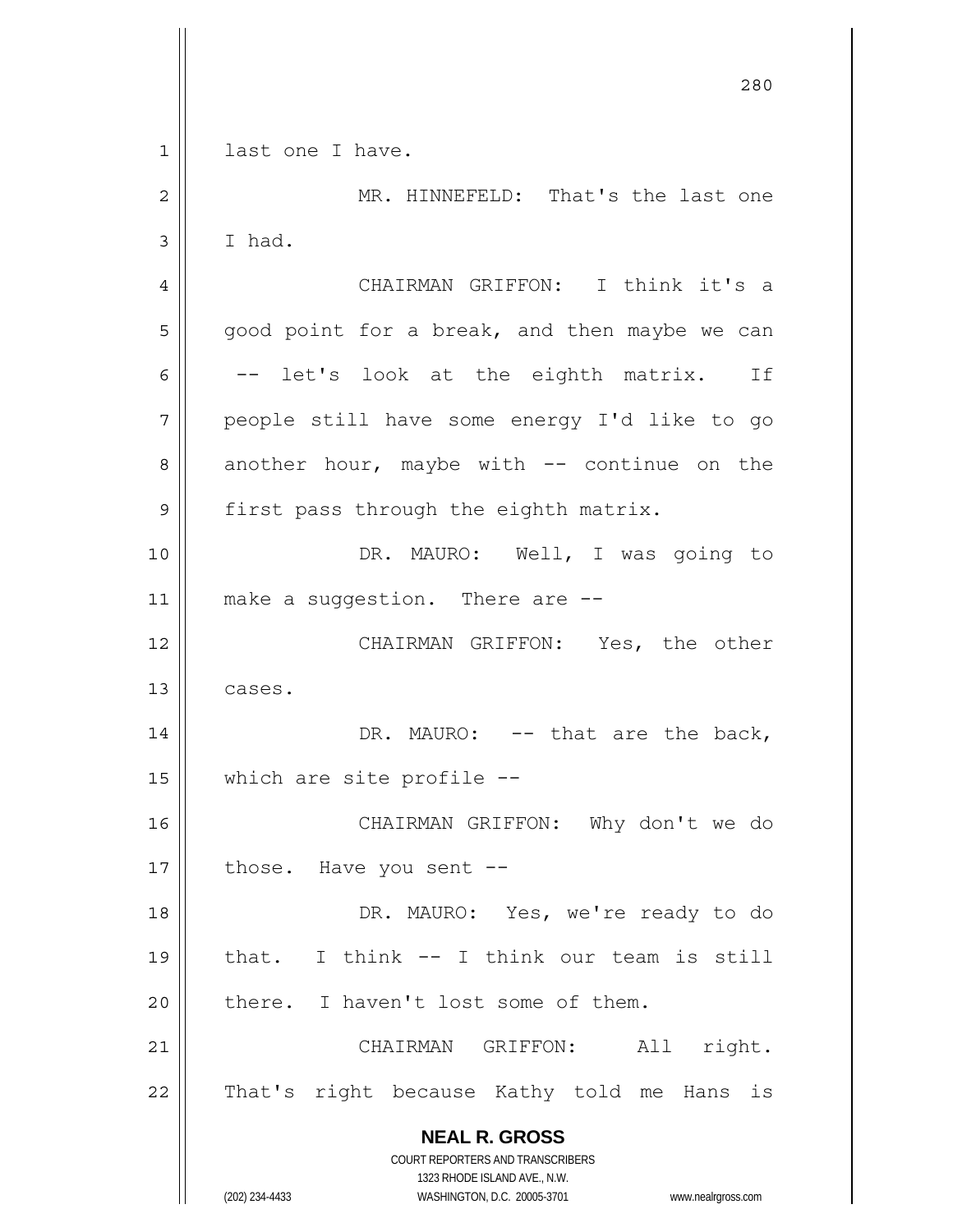**NEAL R. GROSS** COURT REPORTERS AND TRANSCRIBERS 1323 RHODE ISLAND AVE., N.W. (202) 234-4433 WASHINGTON, D.C. 20005-3701 www.nealrgross.com 281 1 2 3 4 5 6 7 8 9 10 11 12 13 14 15 16 17 18 19 20 21 22 available, and he did one of them, yes. Is that okay, Kathy, if we do that? We'll take a short break, 10 minutes, and then  $we'll$  -- MS. BEHLING: That will be fine. Yes, Hans is available. CHAIRMAN GRIFFON: All right. DR. MAURO: Which -- it's the -- in the back of the eighth set it's Bridgeport Brass, Harshaw, and Huntington Pilot Plant. CHAIRMAN GRIFFON: And they're all in the back of the eighth? DR. MAURO: And they're all in the back. CHAIRMAN GRIFFON: Let's do those because we've got the availability -- DR. MAURO: Right, and by doing those keep in mind that most of the comments on real cases that deal with those are going to be addressed -- CHAIRMAN GRIFFON: I agree. DR. MAURO: -- so by doing that we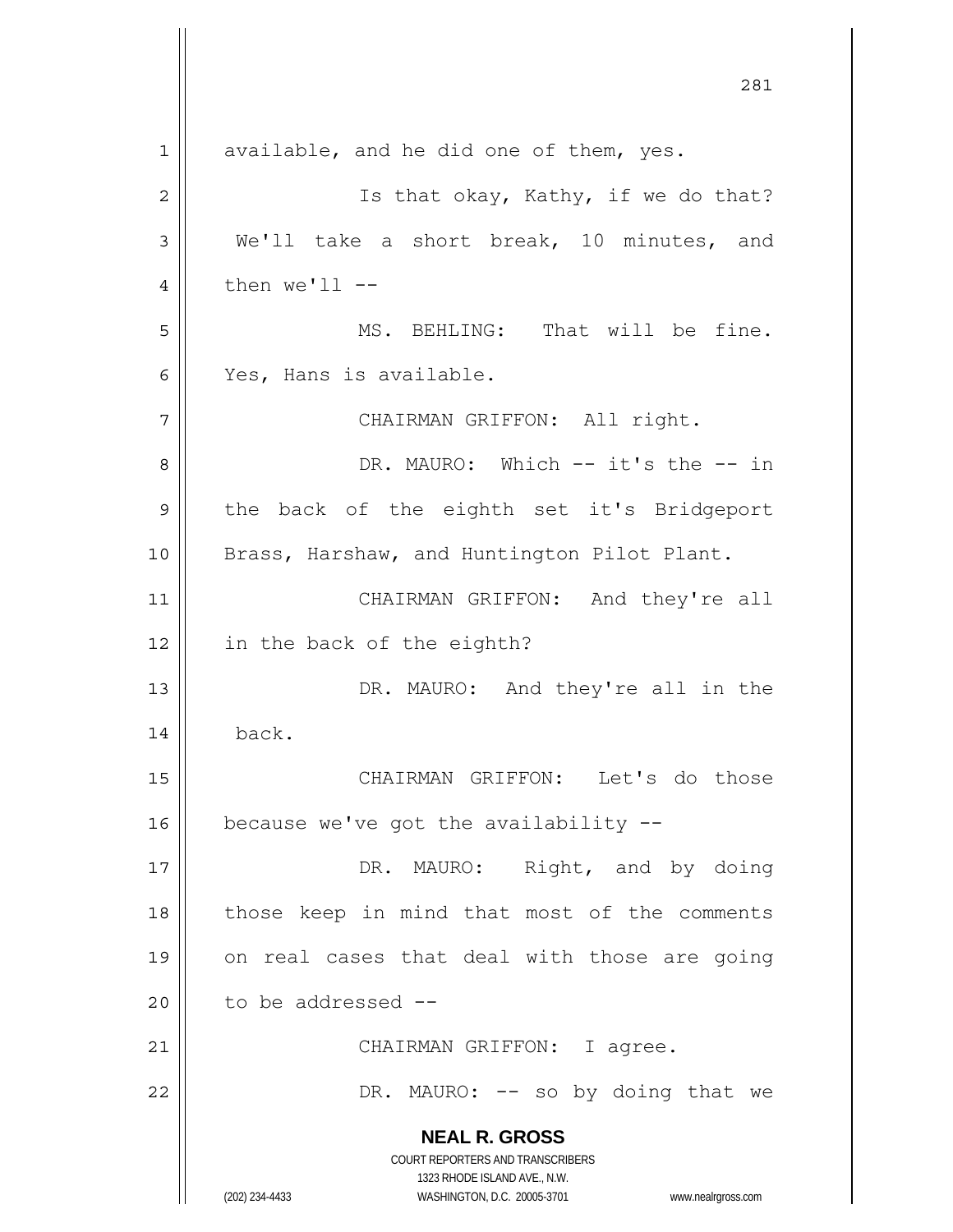1 may knock off 20 cases.

| $\overline{c}$ | CHAIRMAN GRIFFON: And these each                                                                                                                                |
|----------------|-----------------------------------------------------------------------------------------------------------------------------------------------------------------|
| 3              | are at the point where you provided comments,                                                                                                                   |
| $\overline{4}$ | NIOSH provided responses, and now --                                                                                                                            |
| 5              | DR. MAURO:<br>All except for                                                                                                                                    |
| 6              | Huntington. I don't think we've received                                                                                                                        |
| 7              | anything back.                                                                                                                                                  |
| 8              | MR. HINNEFELD: We haven't given                                                                                                                                 |
| 9              | you any comments on Huntington.                                                                                                                                 |
| 10             | DR. MAURO: The Bridgeport Brass                                                                                                                                 |
| 11             | and Harshaw are very mature. We went back and                                                                                                                   |
| 12             |                                                                                                                                                                 |
| 13             | CHAIRMAN GRIFFON: Okay, okay, so                                                                                                                                |
| 14             | let's do those when we come back. Let's take                                                                                                                    |
| 15             | 10 minutes and then we'll attack those first.                                                                                                                   |
| 16             | MS. BEHLING: I also wanted to just                                                                                                                              |
| 17             | mention that I was a little bit late with                                                                                                                       |
| 18             | this, but I did send out two file -- two white                                                                                                                  |
| 19             | papers yesterday that will be part of this                                                                                                                      |
| 20             | discussion, so, hopefully --                                                                                                                                    |
| 21             | Right, and I<br>CHAIRMAN GRIFFON:                                                                                                                               |
| 22             | think we all got those.                                                                                                                                         |
|                | <b>NEAL R. GROSS</b><br>COURT REPORTERS AND TRANSCRIBERS<br>1323 RHODE ISLAND AVE., N.W.<br>(202) 234-4433<br>WASHINGTON, D.C. 20005-3701<br>www.nealrgross.com |

<u>282</u>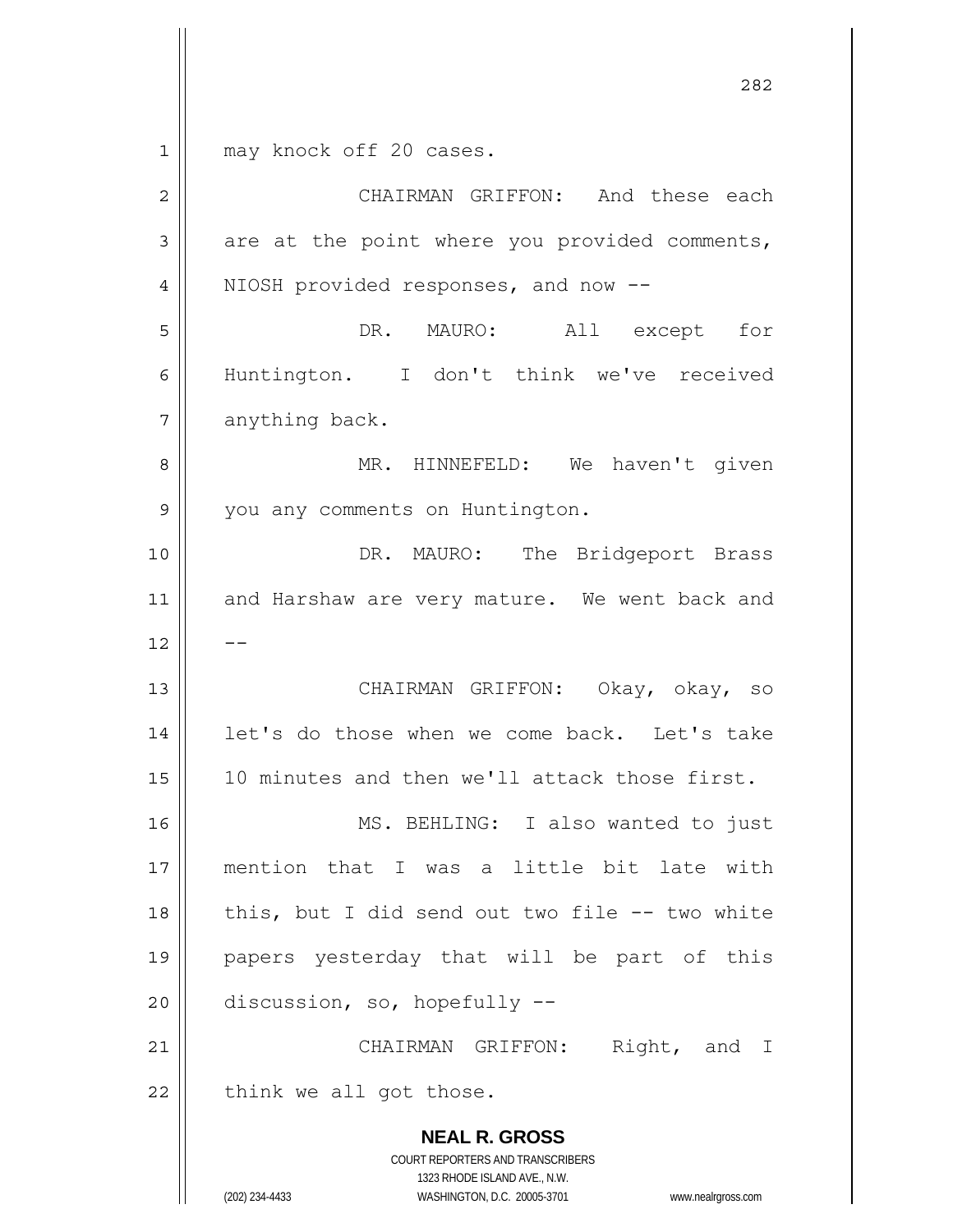**NEAL R. GROSS** COURT REPORTERS AND TRANSCRIBERS 1323 RHODE ISLAND AVE., N.W. (202) 234-4433 WASHINGTON, D.C. 20005-3701 www.nealrgross.com 1 2 3 4 5 6 7 8 9 10 11 12 13 14 15 16 17 18 19 20 21 22 DR. MAURO: I brought extra copies of that last one, the Bridgeport Brass one, that was prepared last night. In case anyone doesn't have it, I can hand out. I brought extra copies. CHAIRMAN GRIFFON: Okay, we'll take 10. We'll put you on mute, I guess -- MS. BEHLING: Okay, very good. CHAIRMAN GRIFFON: -- and keep the line on, Ted. Is that what we're going to do? MR. KATZ: Yes. CHAIRMAN GRIFFON: Okay, all right, be back in 10. (Whereupon the above-entitled matter went off the record at 3:28 p.m. and resumed at 3:38 p.m.) MR. KATZ: Kathy, are you with us and Mike? MEMBER GIBSON: Yes, I'm still here. MR. KATZ: I thought maybe you guys would be chased off by that terrible sound

<u>283</u>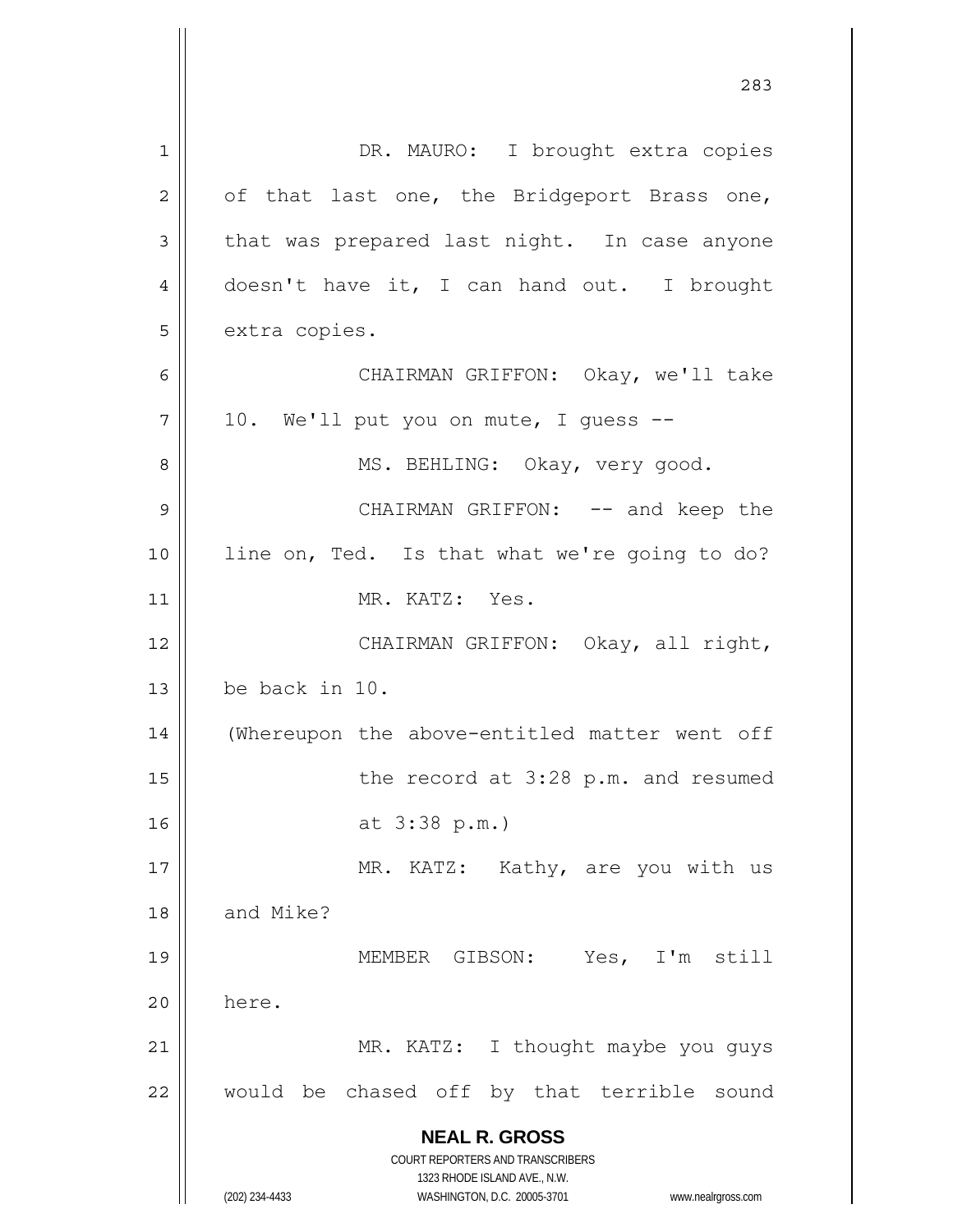**NEAL R. GROSS** COURT REPORTERS AND TRANSCRIBERS 1 2 3 4 5 6 7 8 9 10 11 12 13 14 15 16 17 18 19 20 21 22 that came on the line right after we ended the session. CHAIRMAN GRIFFON: So Kathy and Hans or John, I don't know who -- DR. MAURO: Let me -- the first one I'd do is Bridgeport Brass. CHAIRMAN GRIFFON: Okay. DR. MAURO: Just let everybody know this is different than everything we've done before. We actually did a mini-site profile review on three AWE site profiles and prepared reports with findings that were attached to the back, Attachments one, two and three of the eighth set of cases. CHAIRMAN GRIFFON: Right. DR. MAURO: So unlike what we've been doing before when we were looking at a particular case, we're not looking at a case now. We're actually looking at a -- we're doing a site profile review, for all intents and purposes.

284

1323 RHODE ISLAND AVE., N.W.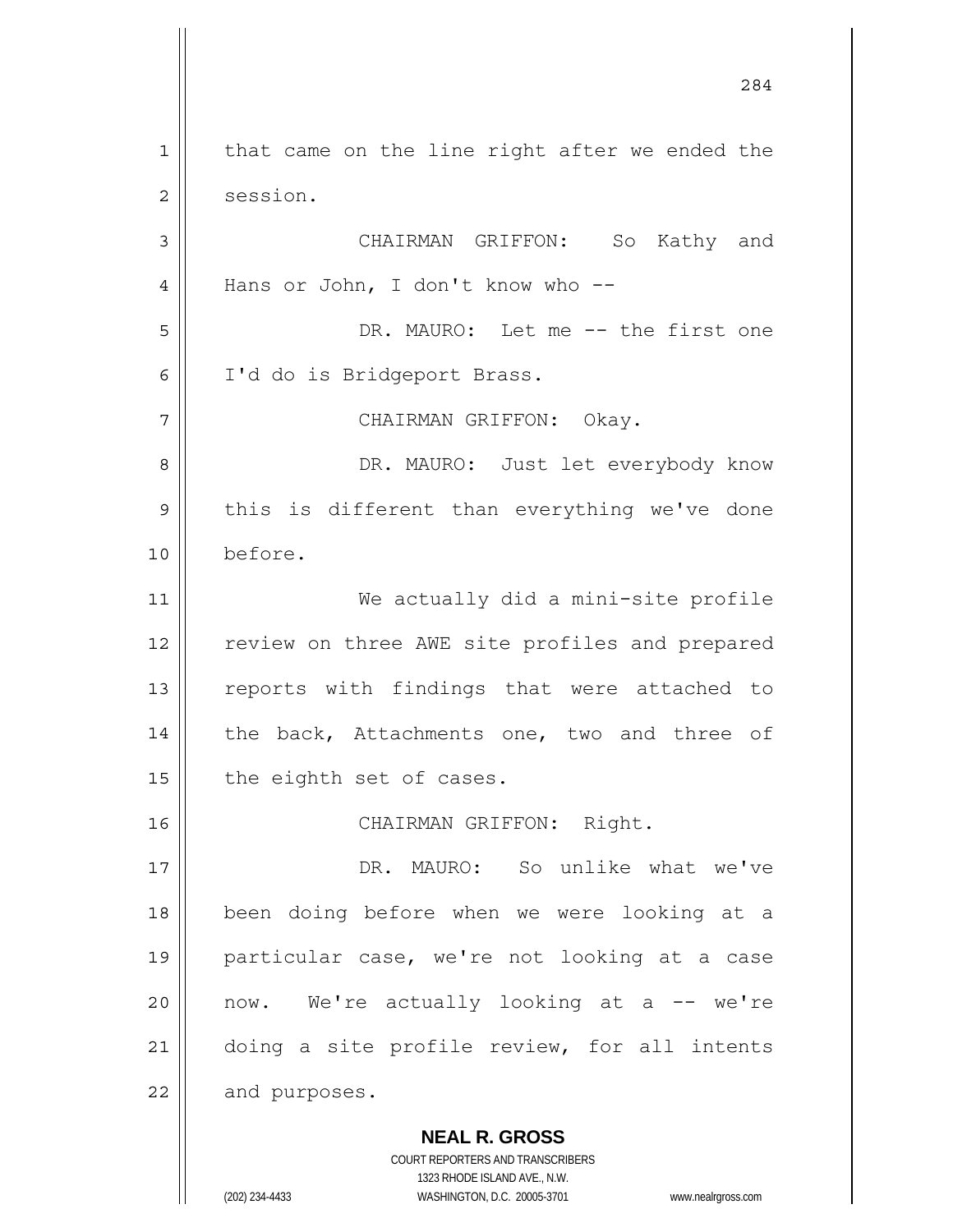**NEAL R. GROSS** COURT REPORTERS AND TRANSCRIBERS 1323 RHODE ISLAND AVE., N.W. (202) 234-4433 WASHINGTON, D.C. 20005-3701 www.nealrgross.com 1 2 3 4 5 6 7 8 9 10 11 12 13 14 15 16 17 18 19 20 21 22 On Bridgeport Brass we had a bunch of findings contained in our report. Our response came back from NIOSH regarding our findings, and just very -- just last night Hans prepared our response to that response. A few folks have it on your -- machine's great. If not, I have extra hard copies here of Hans' comments on your comments. If anybody needs them -- but with that I'll turn it over to Hans, and there's a story to be told here. Hans, I don't know if everybody's familiar with Bridgeport Brass, but you may want to tell the overarching story and then get into the details. MR. KATZ: Do we have Hans on the phone? DR. MAURO: He's probably on hold. CHAIRMAN GRIFFON: Kathy, Hans? Hans, Kathy? MR. HINNEFELD: John, Bridgeport's all we're going to talk about?

<u>285</u>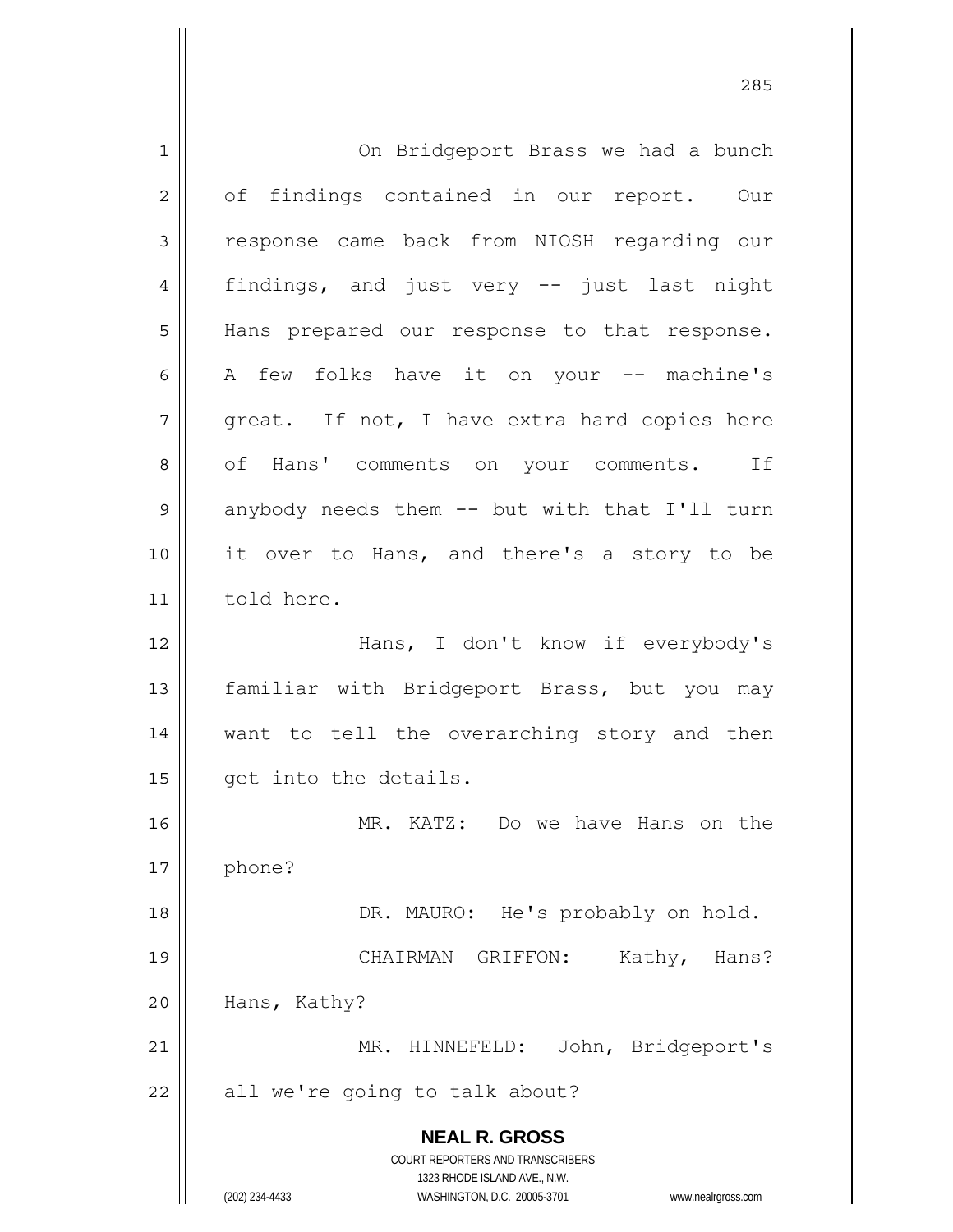**NEAL R. GROSS** COURT REPORTERS AND TRANSCRIBERS 1323 RHODE ISLAND AVE., N.W. (202) 234-4433 WASHINGTON, D.C. 20005-3701 www.nealrgross.com <u>286</u> 1 2 3 4 5 6 7 8 9 10 11 12 13 14 15 16 17 18 19 20 21 22 CHAIRMAN GRIFFON: Maybe they figured 10 minutes -- regular board's 10 minutes is like 20 minutes. DR. MAURO: I could take it. I could certainly get it started. Hopefully, we'll get him back, but let's -- CHAIRMAN GRIFFON: Why don't you give the background? DR. MAURO: Okay. CHAIRMAN GRIFFON: Or is there another one that you want to start with that Hans wasn't involved with that? DR. MAURO: Yes, Hans has Bridgeport Brass and Harshaw, and I have the last one, Huntington, but I'm very familiar  $with$   $-$  CHAIRMAN GRIFFON: All right, all right. DR. MAURO: I'll get it started; in fact, I carried it from the front end. Hans did the last round -- CHAIRMAN GRIFFON: Okay.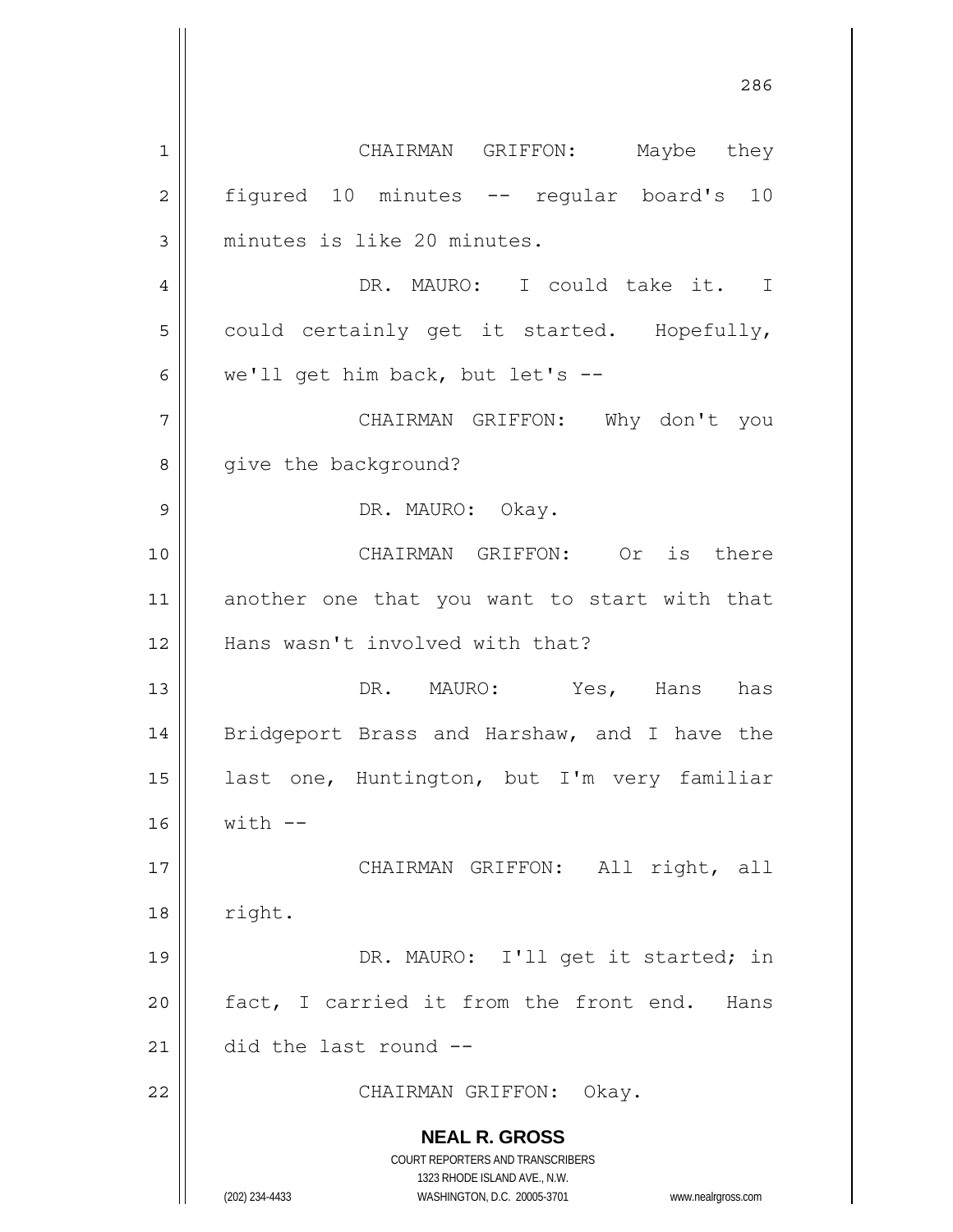|             | 287                                                                                                                                                                    |
|-------------|------------------------------------------------------------------------------------------------------------------------------------------------------------------------|
| $\mathbf 1$ | DR. MAURO: -- where he responded                                                                                                                                       |
| $\mathbf 2$ | to the NIOSH comments.                                                                                                                                                 |
| 3           | DR. BEHLING: John, this is Hans.                                                                                                                                       |
| 4           | I just joined. I didn't realize you'd be back                                                                                                                          |
| 5           | this quick.                                                                                                                                                            |
| 6           | DR. MAURO: Hans, I just gave some                                                                                                                                      |
| 7           | introductory comments regarding Bridgeport.                                                                                                                            |
| 8           | DR. BEHLING: Okay, so we're                                                                                                                                            |
| $\mathsf 9$ | starting with Bridgeport instead of Harshaw?                                                                                                                           |
| 10          | DR. MAURO: Well, I'm going in the                                                                                                                                      |
| 11          | order in which they are in the attachments.                                                                                                                            |
| 12          | The first attachment is Bridgeport, and you                                                                                                                            |
| 13          | may want to tell -- I don't think everyone's                                                                                                                           |
| 14          | familiar with Bridgeport and the story, so to                                                                                                                          |
| 15          | speak. So you may want to take them to the                                                                                                                             |
| 16          | top.                                                                                                                                                                   |
| 17          | DR. BEHLING: I guess I'm going to                                                                                                                                      |
| 18          | also ask you, John, did you take some copies                                                                                                                           |
| 19          | with you that you expected to distribute?                                                                                                                              |
| 20          | DR. MAURO: Well, it sounds like                                                                                                                                        |
| 21          | everyone's got them, though. Does everybody                                                                                                                            |
| 22          | have Hans's file?                                                                                                                                                      |
|             | <b>NEAL R. GROSS</b><br><b>COURT REPORTERS AND TRANSCRIBERS</b><br>1323 RHODE ISLAND AVE., N.W.<br>WASHINGTON, D.C. 20005-3701<br>(202) 234-4433<br>www.nealrgross.com |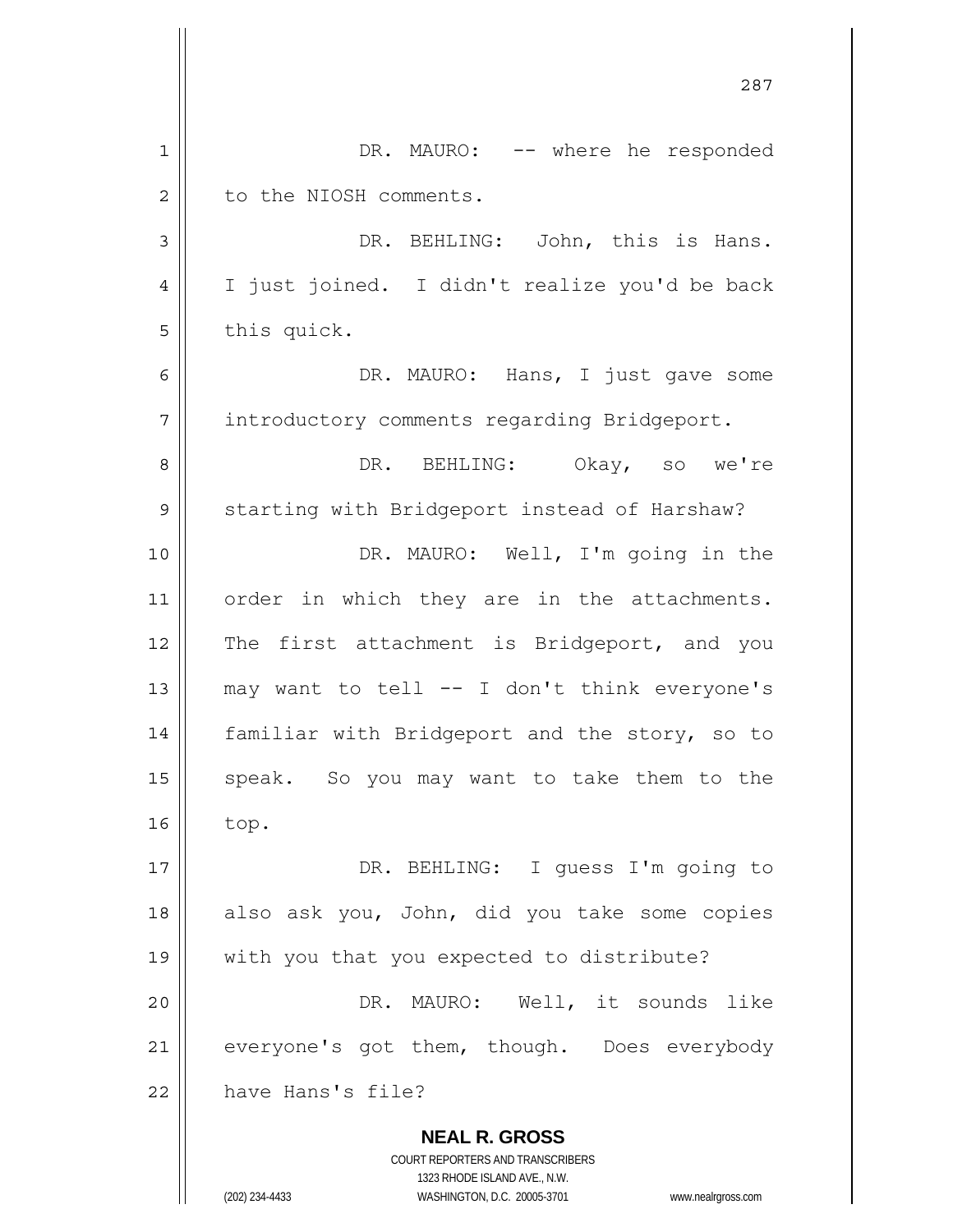|                | 288                                                                                                 |
|----------------|-----------------------------------------------------------------------------------------------------|
| $\mathbf 1$    | MR. HINNEFELD: No.                                                                                  |
| $\overline{2}$ | DR. MAURO: No? I've got a stack                                                                     |
| 3              | of them. Whoever needs one, take one.                                                               |
| 4              | Anybody else?                                                                                       |
| 5              | CHAIRMAN GRIFFON: If you have                                                                       |
| 6              | enough, I'll take it. That's easier for me to                                                       |
| 7              | read on the --                                                                                      |
| 8              | DR. MAURO: I want to get rid of                                                                     |
| 9              | I don't want to carry them back. By<br>them.                                                        |
| 10             | the way, the only problem some of you may have                                                      |
| 11             | is that -- some of the figures are in color,                                                        |
| 12             | but not in the copies.                                                                              |
| 13             | So when you get the electronic                                                                      |
| 14             | version, which should be on your machine                                                            |
| 15             | shortly if not already, you'll have the color                                                       |
| 16             | graphs.                                                                                             |
| 17             | CHAIRMAN GRIFFON:<br>I have color in                                                                |
| 18             | my copies.                                                                                          |
| 19             | You've<br>DR.<br>MAURO:<br>got<br>my                                                                |
| 20             | originals.                                                                                          |
| 21             | CHAIRMAN GRIFFON:<br>Okay,<br>Hans,                                                                 |
| 22             | we're turning it over to you.                                                                       |
|                | <b>NEAL R. GROSS</b><br><b>COURT REPORTERS AND TRANSCRIBERS</b>                                     |
|                | 1323 RHODE ISLAND AVE., N.W.<br>(202) 234-4433<br>WASHINGTON, D.C. 20005-3701<br>www.nealrgross.com |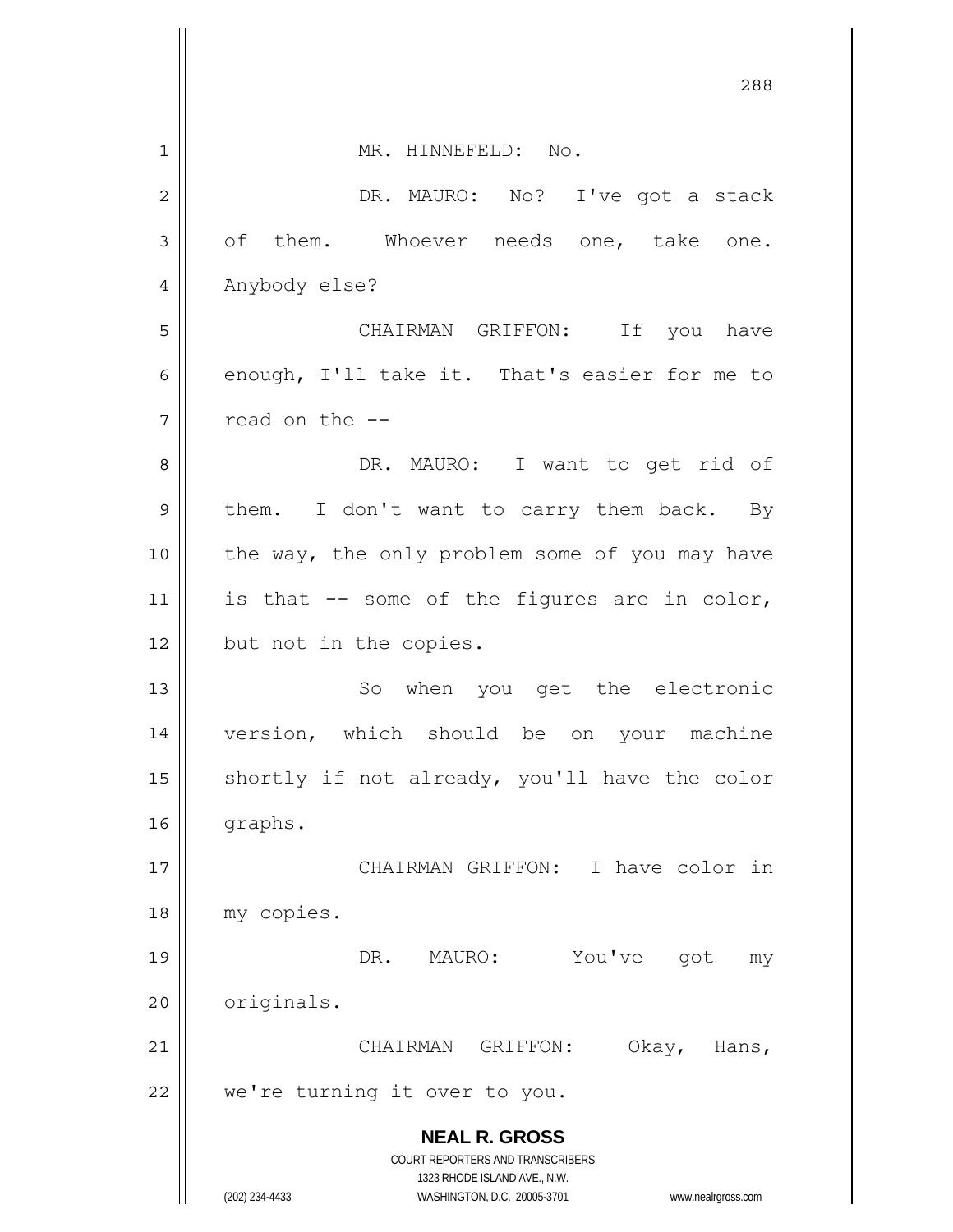| $\mathbf 1$    | DR. BEHLING: Okay, I quess I'll                                     |
|----------------|---------------------------------------------------------------------|
| $\overline{2}$ | just follow the contents of the white paper                         |
| 3              | just as a review. John mentioned the fact                           |
| 4              | that we may want to just go over the site                           |
| 5              | profile to some extent in explaining what the                       |
| 6              | time periods were, et cetera, and that's under                      |
| 7              | operational history 1.1.                                            |
| 8              | Important to note were the time                                     |
| $\mathsf 9$    | periods of operation from '52 to August of '62                      |
| 10             | for the Havens laboratory, and for the Aiken                        |
| 11             | plant the period of operation was from '54 to                       |
| 12             | '62. And, of course, we're going to be                              |
| 13             | looking at those dates in context with one of                       |
| 14             | the findings                                                        |
| 15             | Let me just briefly -- one of the                                   |
| 16             | things I wanted to summarize is that this is a                      |
| 17             | -- of several documents<br>composite of                             |
| 18             | obviously, starting with the actual site                            |
| 19             | profile or what's called the matrix for the                         |
| 20             | Bridgeport Brass facility.                                          |
| 21             | And then, of course, SC&A had the                                   |
| 22             | opportunity to review that particular matrix                        |
|                | <b>NEAL R. GROSS</b>                                                |
|                | COURT REPORTERS AND TRANSCRIBERS                                    |
|                | 1323 RHODE ISLAND AVE., N.W.                                        |
|                | (202) 234-4433<br>WASHINGTON, D.C. 20005-3701<br>www.nealrgross.com |

<u>289 and 289 and 289 and 289 and 289 and 289 and 289 and 289 and 289 and 289 and 289 and 289 and 289 and 289 and 289 and 289 and 289 and 289 and 289 and 289 and 289 and 289 and 289 and 289 and 289 and 289 and 289 and 289 a</u>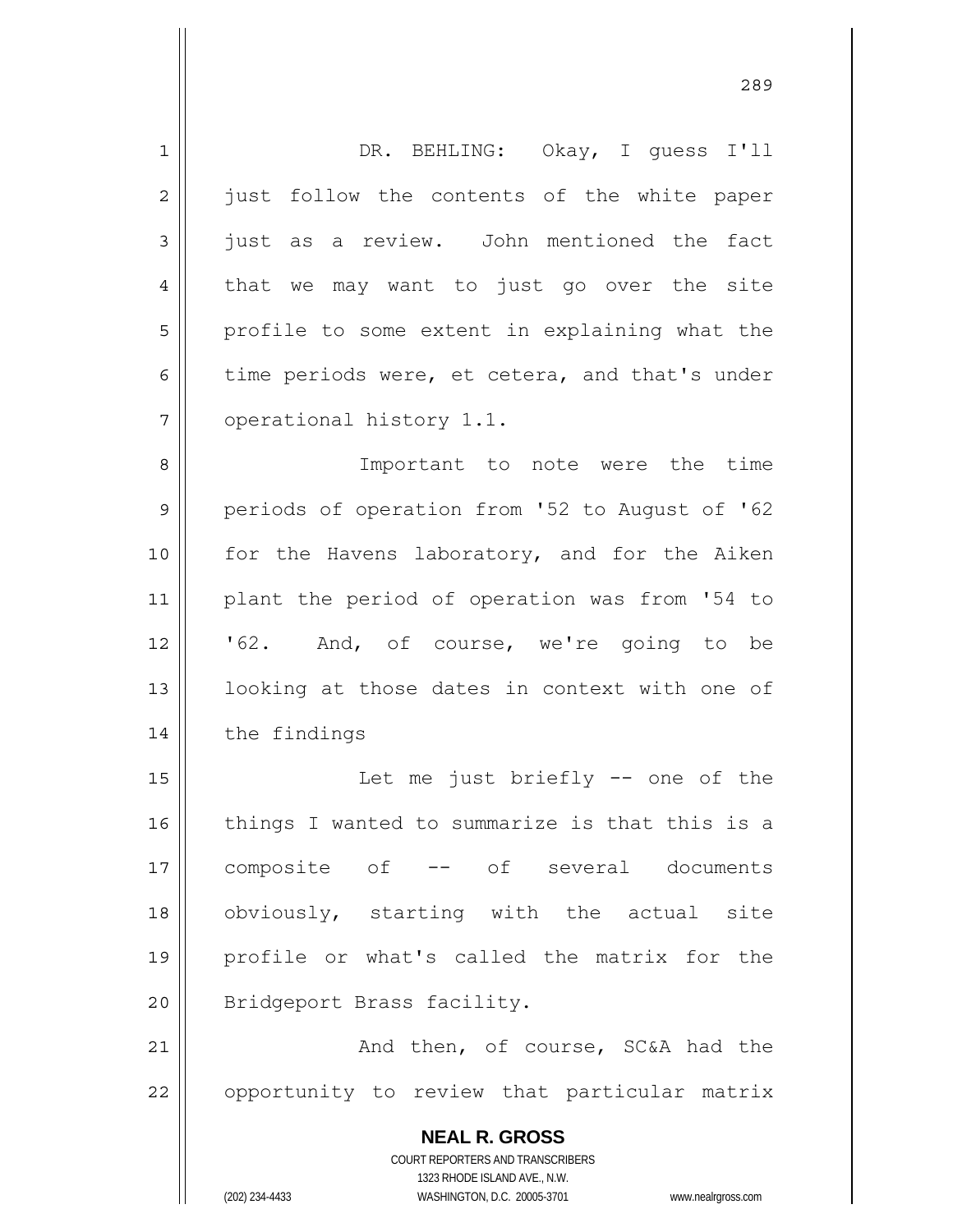1 2 3 4 5 6 7 8 9 10 11 12 13 14 and identified findings one through five. And those are summarized also under section one, page two and three. And you can briefly scan through those particular findings. Obviously, this is just a summary of those findings and a more elaborate explanation's given in one of the appendices that's also enclosed in that document. In -- on January 26, 2009, NIOSH issued a working draft response to the abovecited findings, which are also enclosed in this document as Appendix A, and I briefly will summarize this. In response to Finding Number 1,

15 16 17 18 19 20 21 22 NIOSH agrees with findings and will conduct additional analyses of data. To date as best as I know, we have not received those additional -- that additional data, and so I guess that issue requires some additional evaluation down the road. And so when we talk about conditional resolution, it's conditional on the issue that we have access to that

> COURT REPORTERS AND TRANSCRIBERS 1323 RHODE ISLAND AVE., N.W. (202) 234-4433 WASHINGTON, D.C. 20005-3701 www.nealrgross.com

**NEAL R. GROSS**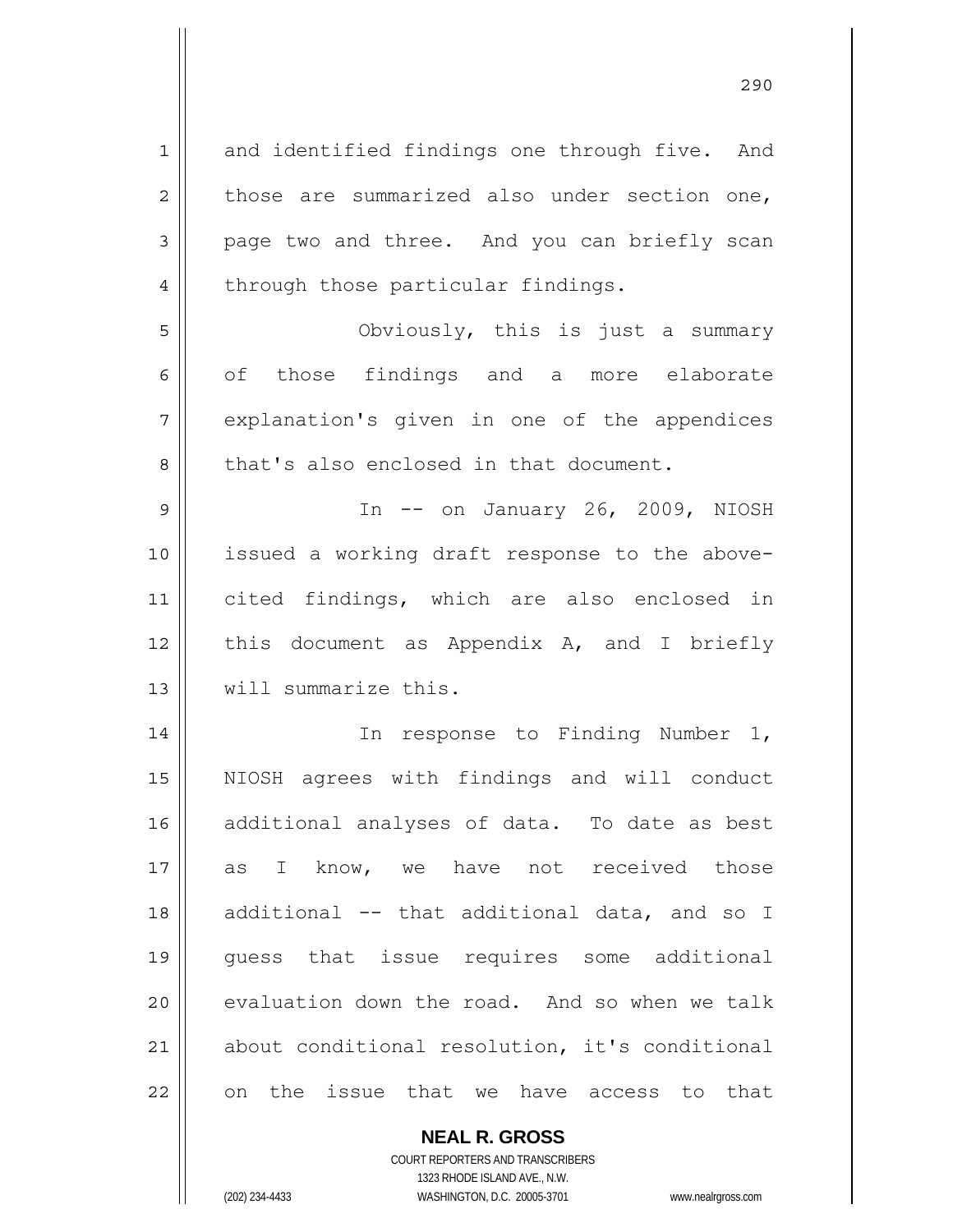1 2 3 4 5 6 7 8 9 10 11 12 13 14 15 16 17 18 19 20 21 22 response, and then of course that the work group agrees with that response. DR. MAURO: Hans, why don't you just give a brief summary of each issue so that everybody has context. DR. BEHLING: Okay, I can read it, or you can read it with me on line on page two of the report. Finding 1 states the site profile would benefit from additional analyses that demonstrate that the default intake rates adopted in Table 3-1 of ORAUT-TKBS 0030 of the exposure matrix, the claimant favorable for early operational periods in different job categories. And to just add to that, there is just very little data for the earlier periods, and the co-worker model is really based on later time periods. And so the question arises can we transport in time and space information that may or may not necessarily apply to the earlier time period.

<u>291</u>

**NEAL R. GROSS** COURT REPORTERS AND TRANSCRIBERS 1323 RHODE ISLAND AVE., N.W. (202) 234-4433 WASHINGTON, D.C. 20005-3701 www.nealrgross.com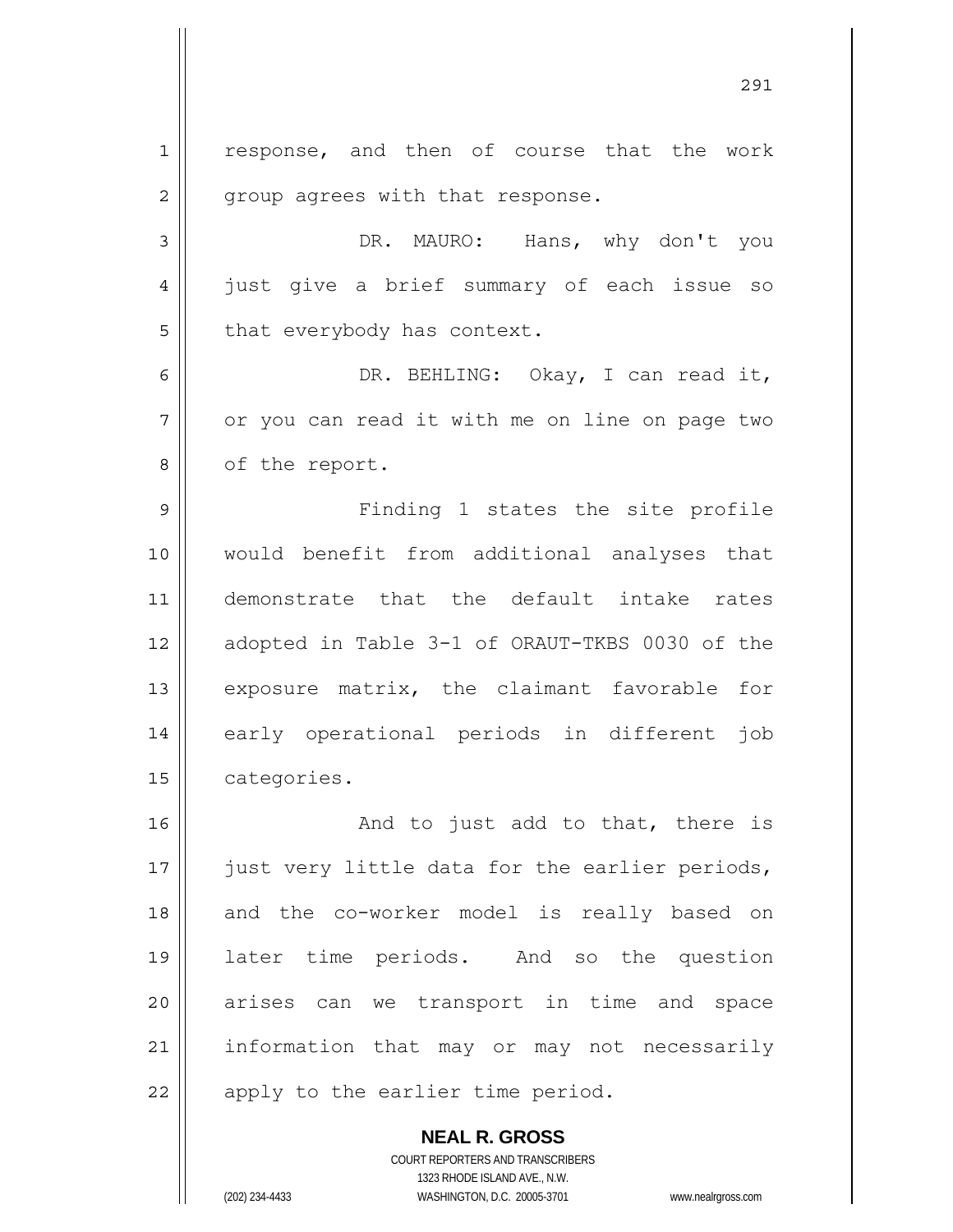| $\mathbf 1$    | And as I say, the issue of Number 1            |
|----------------|------------------------------------------------|
| $\overline{2}$ | is that it is something that NIOSH agrees to   |
| 3              | look into and will come back to us with        |
| 4              | additional findings or analyses.               |
| 5              | So, let me see -- where am I here?             |
| 6              | Finding $-$ response to Finding 2,             |
| 7              | let me just briefly iterate what Finding 2 is. |
| 8              | Finding 2 is the documentation from the 95th   |
| 9              | percentile estimate of the external doses are  |
| 10             | inadequate. In addition, it appears that the   |
| 11             | default 95th percentile doses adopted by NIOSH |
| 12             | for non-penetrating and penetrating radiation  |
| 13             | are low by about a factor of two.              |
| 14             | And that required a fair amount of             |
| 15             | explanation that you will see in<br>the        |
| 16             | attachments there that involves basically the  |
| 17             | issue of statistics. Let me go and --          |
| 18             | This particular response initially             |
| 19             | and John maybe you can supplement my           |
| 20             | comments -- this particular initial response   |
| 21             | or finding to two was done by Harry            |
| 22             | Chmelynski, who is our resident statistician,  |
|                |                                                |

COURT REPORTERS AND TRANSCRIBERS 1323 RHODE ISLAND AVE., N.W.

**NEAL R. GROSS**

 $\mathbf{I}$ 

(202) 234-4433 WASHINGTON, D.C. 20005-3701 www.nealrgross.com

<u>292</u>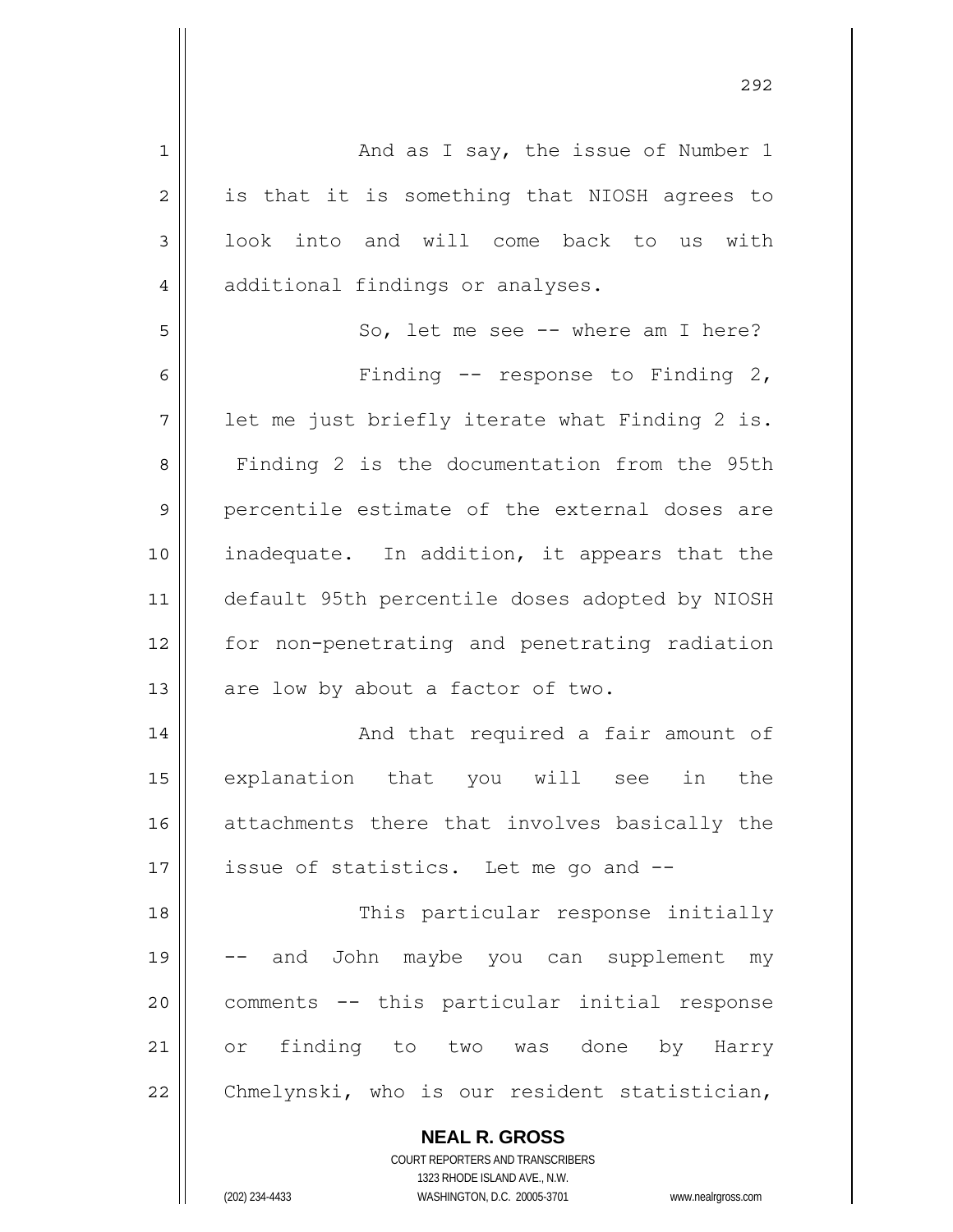and he believes that when you look at the data, and the data's really for a couple of years and they involve external radiation exposures as defined by a film dosimeter that was issued on a two-week time interval.

6 7 8 9 10 11 12 And what was done there was to essentially aggregate that data and then establish a 50th and 84th percentile value and then end up with something that was assigned as a value to people who may not have been exposed or who were not monitored during an earlier time period.

13 14 15 16 And it is SC&A's opinion that the 95th percentile value is underestimated by a factor of two, based on the fact the data are correlated, as opposed to non-correlated.

17 18 And really -- I'm not that familiar with the --

19 20 DR. MAURO: Hans, you know, let me take a run at it, and is Harry on the line?

DR. BEHLING: No, he's not.

MR. CHMELYNSKI: Yes, he's on the

**NEAL R. GROSS**

COURT REPORTERS AND TRANSCRIBERS 1323 RHODE ISLAND AVE., N.W. (202) 234-4433 WASHINGTON, D.C. 20005-3701 www.nealrgross.com

<u>293</u>

21

22

1

2

3

4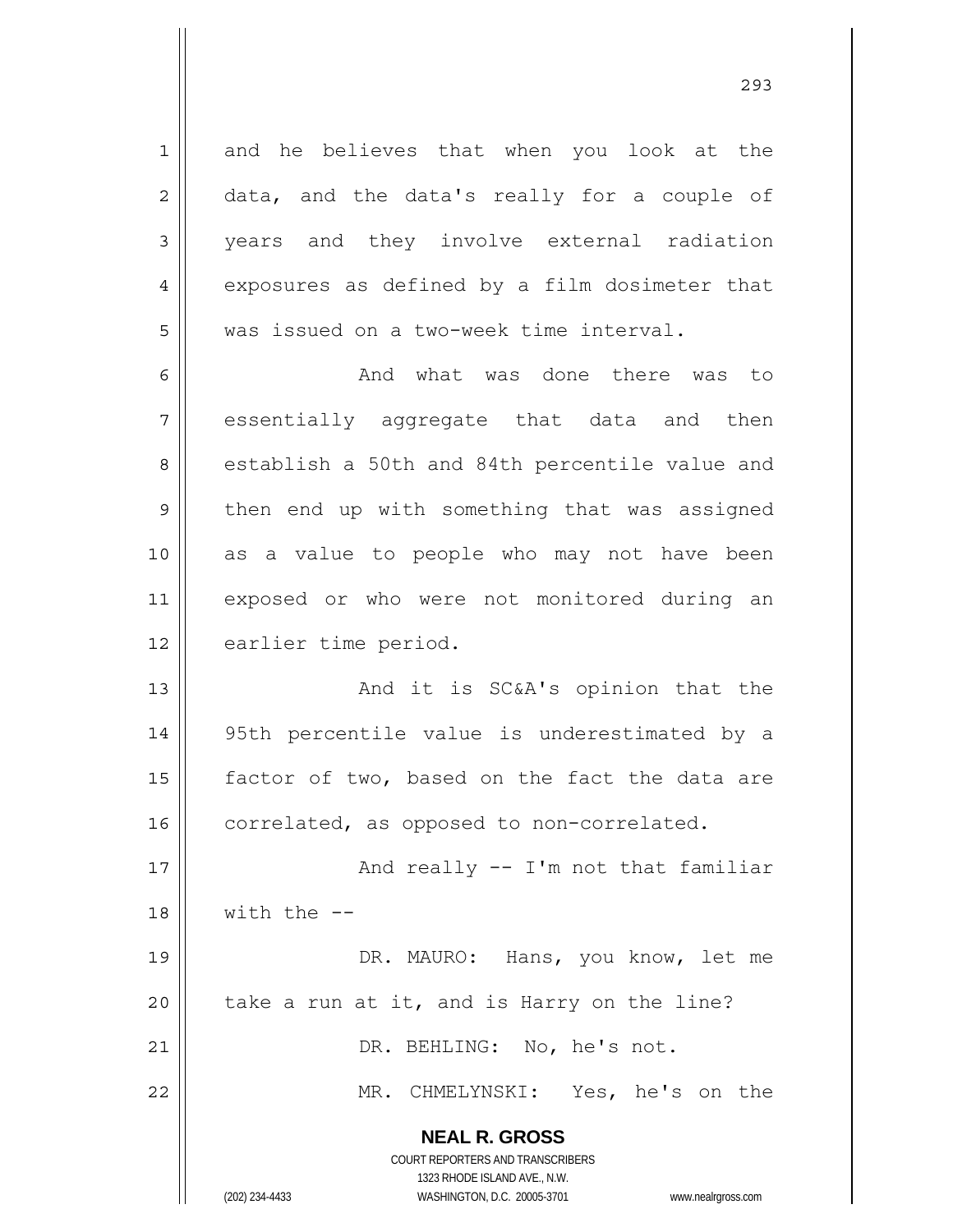1 line.

| $\overline{2}$ | DR. MAURO: Harry, you know what                                                                                                                                 |
|----------------|-----------------------------------------------------------------------------------------------------------------------------------------------------------------|
| 3              | I'm going to do, I'm going to give it in my                                                                                                                     |
| $\overline{4}$ | layman's perspective of what was done as I                                                                                                                      |
| 5              | understand it, and then you correct me because                                                                                                                  |
| 6              | I think I've got it.                                                                                                                                            |
| 7              | MR. CHMELYNSKI: Okay.                                                                                                                                           |
| 8              | DR. MAURO: All right? I'd like to                                                                                                                               |
| $\mathsf 9$    | ask everyone to open up to -- sort of like in                                                                                                                   |
| 10             | the middle of this handout is a page seven,                                                                                                                     |
| 11             | and it's called Table 1, external gamma film                                                                                                                    |
| 12             | badge results. Okay? If you have that in                                                                                                                        |
| 13             | front of you. That's the data.                                                                                                                                  |
| 14             | In other words, think of it like                                                                                                                                |
| 15             | this. What we have is one through 46 on the                                                                                                                     |
| 16             | left hand side is the name of a real person.                                                                                                                    |
| $17\,$         | We took the name out and put a number in.<br>$I'$ m                                                                                                             |
| 18             | sorry, the other way around, the other way                                                                                                                      |
| 19             | around. I wasn't sure of the way you entered                                                                                                                    |
| 20             | it.                                                                                                                                                             |
| 21             | All right, so we have the names of                                                                                                                              |
| 22             | the people, A through R, and the numbers one                                                                                                                    |
|                | <b>NEAL R. GROSS</b><br>COURT REPORTERS AND TRANSCRIBERS<br>1323 RHODE ISLAND AVE., N.W.<br>(202) 234-4433<br>WASHINGTON, D.C. 20005-3701<br>www.nealrgross.com |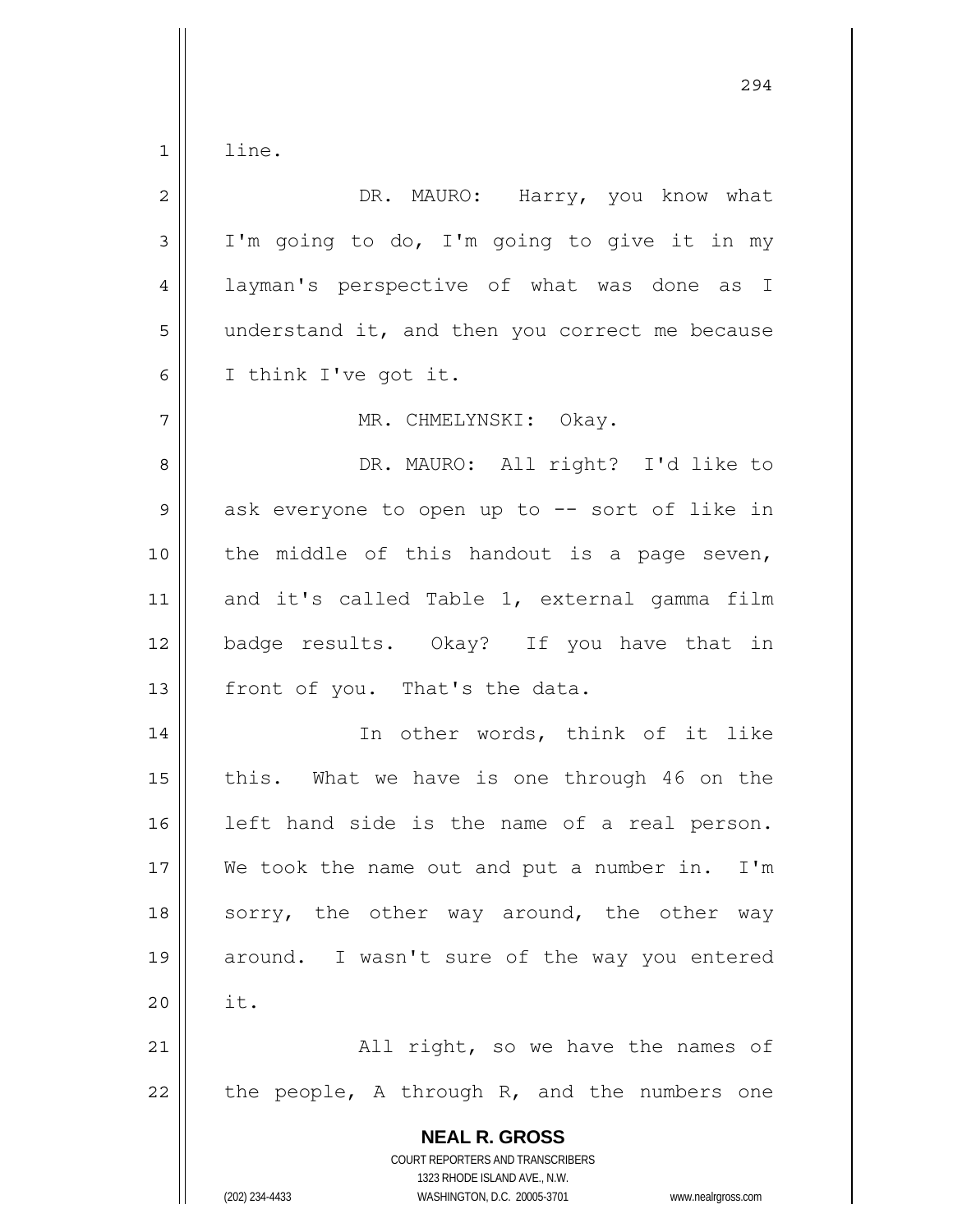through 46 are two-week readings on a film badge. In other words, what we're looking at is for period number one, worker number B got 20 milliroentgen. Okay, so these are individual film badge readouts.

6 7 8 9 10 11 12 13 Now you say, okay, I've got all this data, this matrix of data. There's your starting point, and with that we want to build a co-worker model for all those workers that either have incomplete data or for all workers, who have not been monitored. In other words, one size fits all. How do we use this data to build a co-worker model.

14 15 16 17 18 19 20 21 22 Now one of the -- there are a lot of options that as we understand it were available to NIOSH to do that. One option is to collect all this data, make a big basket of data, plot it out on a graph paper, and come up with a log normal distribution, which it might follow, and pick off the upper 95th percent, two-week reading. In other words, this is the -- close to one of the highest

> **NEAL R. GROSS** COURT REPORTERS AND TRANSCRIBERS 1323 RHODE ISLAND AVE., N.W. (202) 234-4433 WASHINGTON, D.C. 20005-3701 www.nealrgross.com

1

2

3

4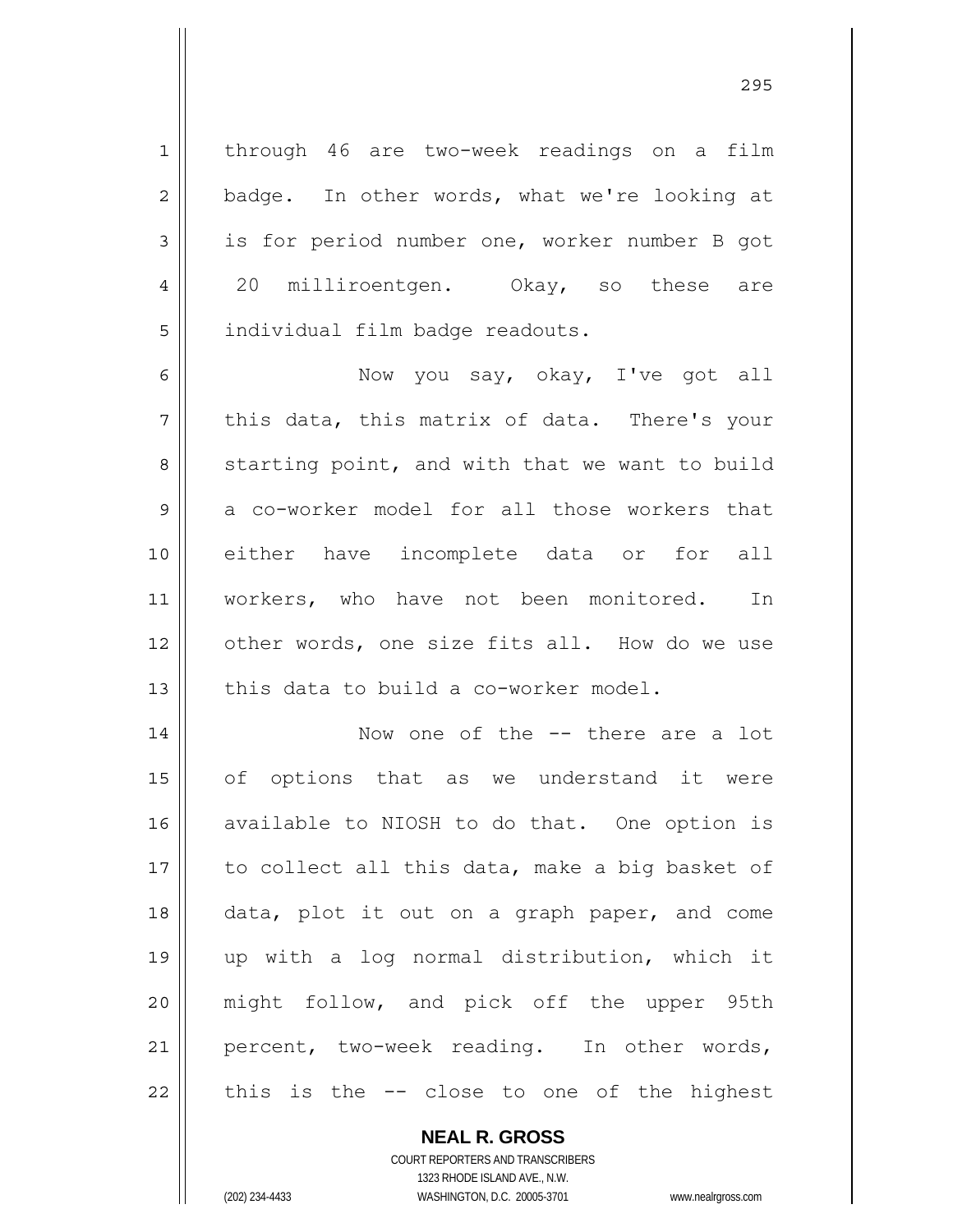readings anyone experienced in one two-week period. Multiply that by 26 and get an annual dose.

4 5 6 7 8 9 10 11 That would be unrealistic, off the charts. In other words, no one's going to get every week, after week, after week, after week the upper 95th percentile two-week reading. So rather than do that, what my understanding is that NIOSH did is they took these numbers, and here's where I want to make sure I get this right.

12 13 14 15 16 17 18 19 20 21 22 You go into this and you sample - you take a random sample of these data and you do that 26 times. This is a basket of numbers, say it's 200 numbers. You reach in, you pull a number out. Okay, you reach in and pull a number out, and you pull out 26 of those and you add them all up, okay? And then you've got -- okay, I've got one-year's worth of data. In other words, this is like one person's number, and you do that again, and you do that again, and you do that again until

**NEAL R. GROSS**

COURT REPORTERS AND TRANSCRIBERS 1323 RHODE ISLAND AVE., N.W. (202) 234-4433 WASHINGTON, D.C. 20005-3701 www.nealrgross.com

1

2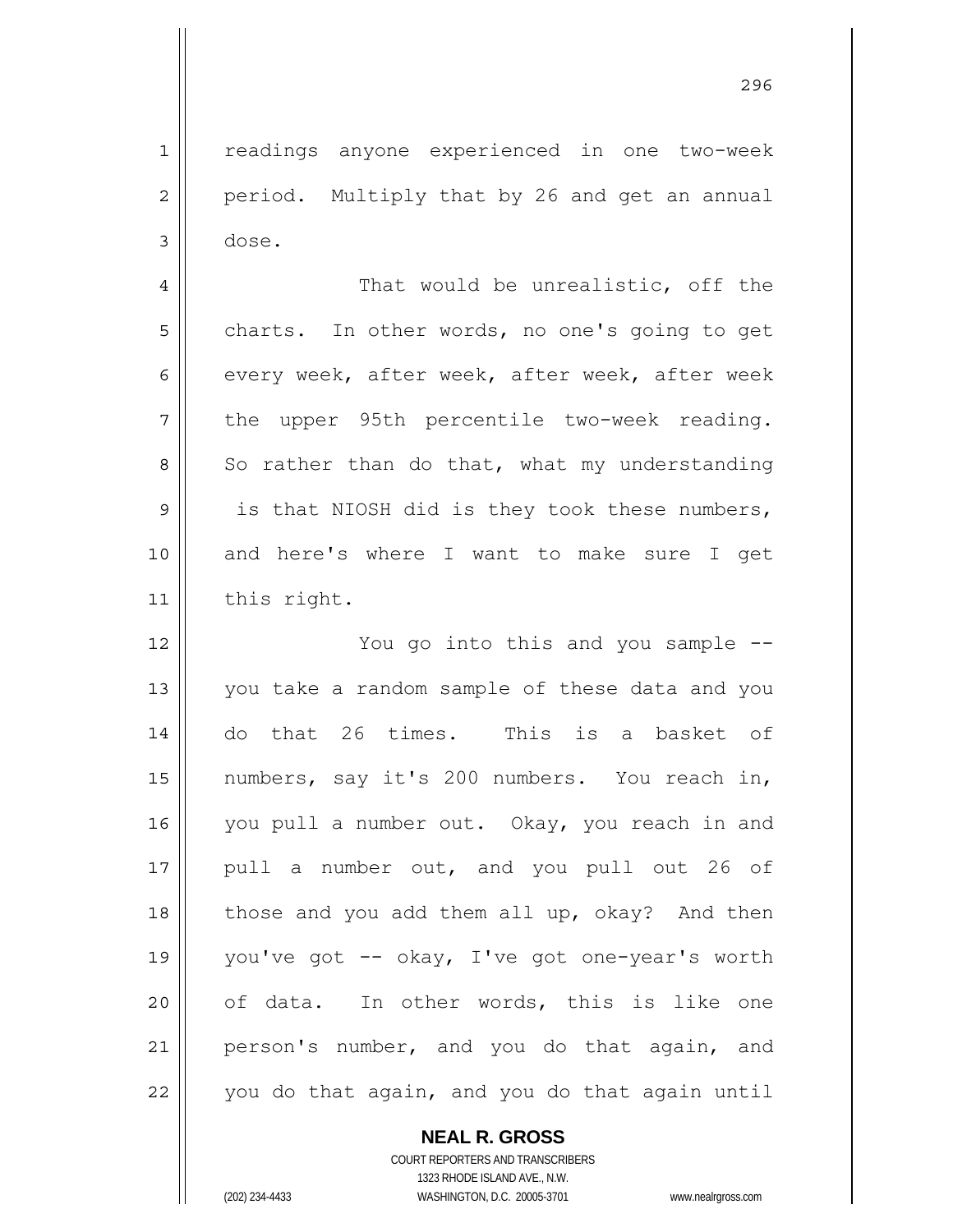1 2 3 4 5 6 7 8 9 10 11 12 13 14 15 16 you've got a thousand estimates of an annual dose, based on going in and pulling a number out. And you plot that, and on that you pick up your upper 95th percentile. That's called uncorrelated data. That is -- as if each one of these two-week readings were independent of every other one. That's what they did. They said they didn't do it, and in the write-up they said, no, they did a correlated analysis, but the reality is we wanted to actually mail their number doing it just the way I described. So we believe this is an important finding. We believe that though you said you did a correlated analysis, you actually didn't. And the problem with that is as follows.

17 18 19 20 21 22 If everyone is treated independently, it doesn't take into consideration there are some workers who have a job with -- they have a job that gives them a high end. By doing it uncorrelated, you actually sort of average everything out, and

> **NEAL R. GROSS** COURT REPORTERS AND TRANSCRIBERS 1323 RHODE ISLAND AVE., N.W. (202) 234-4433 WASHINGTON, D.C. 20005-3701 www.nealrgross.com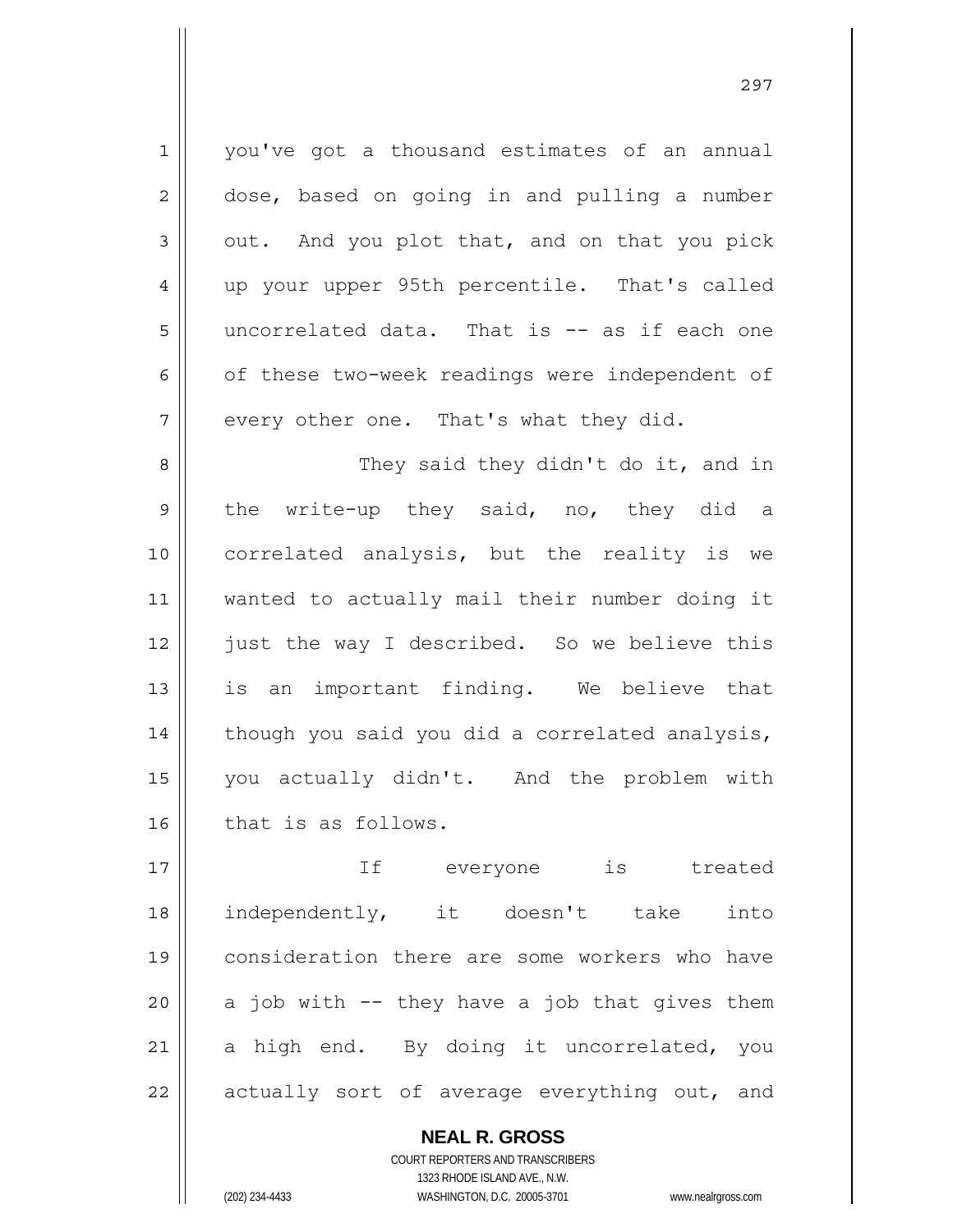1 you don't want to do it that way.

2 3 4 5 6 7 8 9 10 11 12 13 14 15 16 17 We -- Harry went in and he went in and did a correlated analysis, and he could explain what that is, but what that does is take into consideration the fact that, no, there are some workers who week after week after week are going to have the high-end exposure, or higher exposure. And so you want to work -- what you really want to do is take the annual dose for each worker and plot those and pick off the 95th percentile from that, because that would take correlation into consideration. In other words, take the - each worker -- you know, reach into the basket and actually say well we're going to look at Worker A, B, C, D. Each one will have his own annual dose and plot that.

18 19 20 21 22 So we did it that way and came up with a dose both for external penetrating and external data using the correlated approach, and we took it up with a factor of two higher. Harry, did I describe that

**NEAL R. GROSS**

COURT REPORTERS AND TRANSCRIBERS 1323 RHODE ISLAND AVE., N.W. (202) 234-4433 WASHINGTON, D.C. 20005-3701 www.nealrgross.com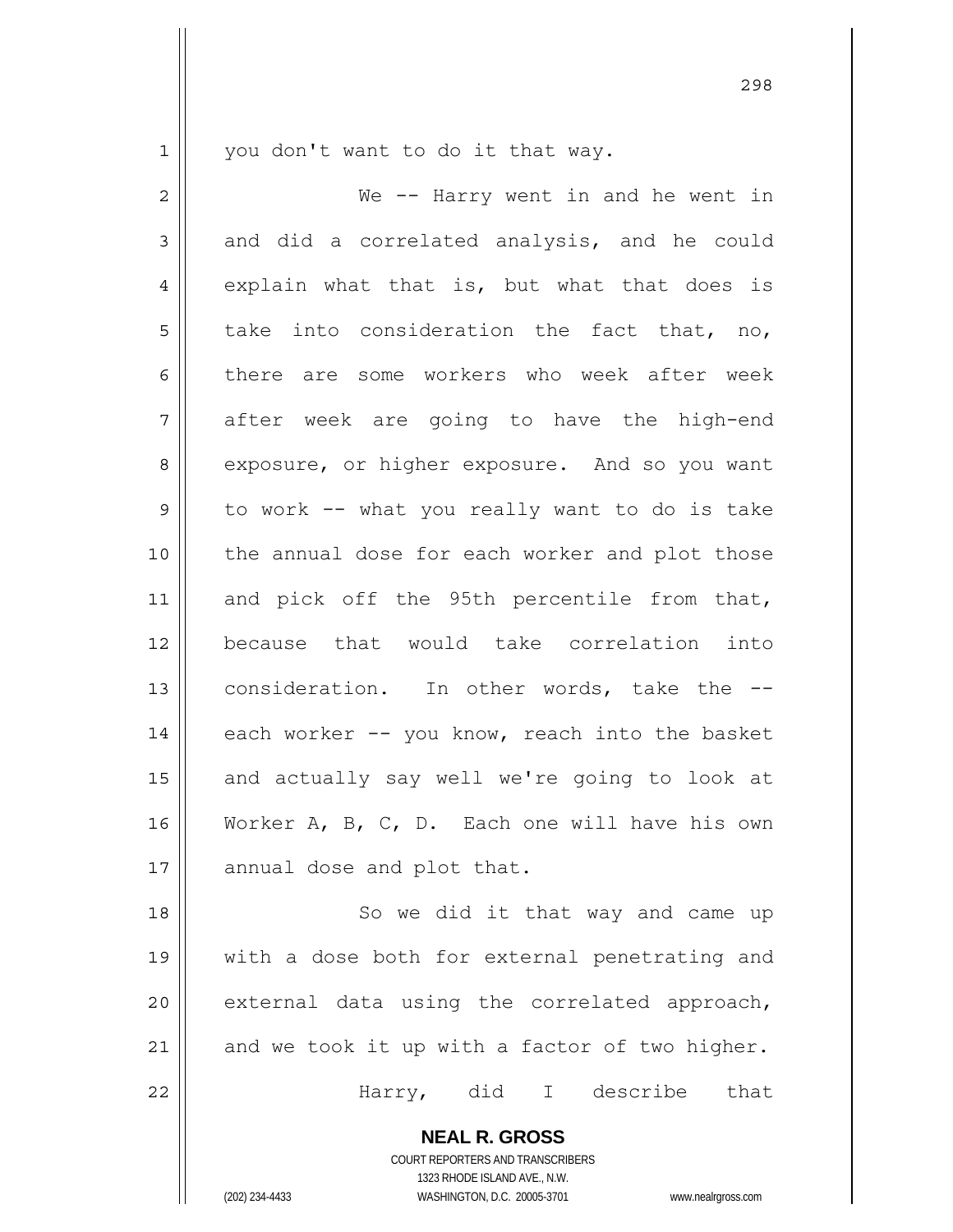1 conceptually correctly?

2 3 MR. CHMELYNSKI: That's very close to what we did, yes.

4 5 DR. MAURO: Okay. Anything about that that you want to clarify?

6 7 8 9 10 11 12 13 MR. CHMELYNSKI: Well, there's a difference here between the original analysis that we presented to NIOSH, which dealt with the pooled data alone. In other words, we tried to follow their assumption that we should use pooled data and then tried to reconstruct their numbers, and then we did it a different way.

14 15 16 17 18 19 20 21 Dose round what we did was actually build those individual dose estimates for each worker, and that's not using pooled data anymore. We're actually using the individual worker data, and even though some of them don't have data for the whole two years we were able to assign an annual dose to each worker.

And only the difference -- rather

**NEAL R. GROSS** COURT REPORTERS AND TRANSCRIBERS 1323 RHODE ISLAND AVE., N.W. (202) 234-4433 WASHINGTON, D.C. 20005-3701 www.nealrgross.com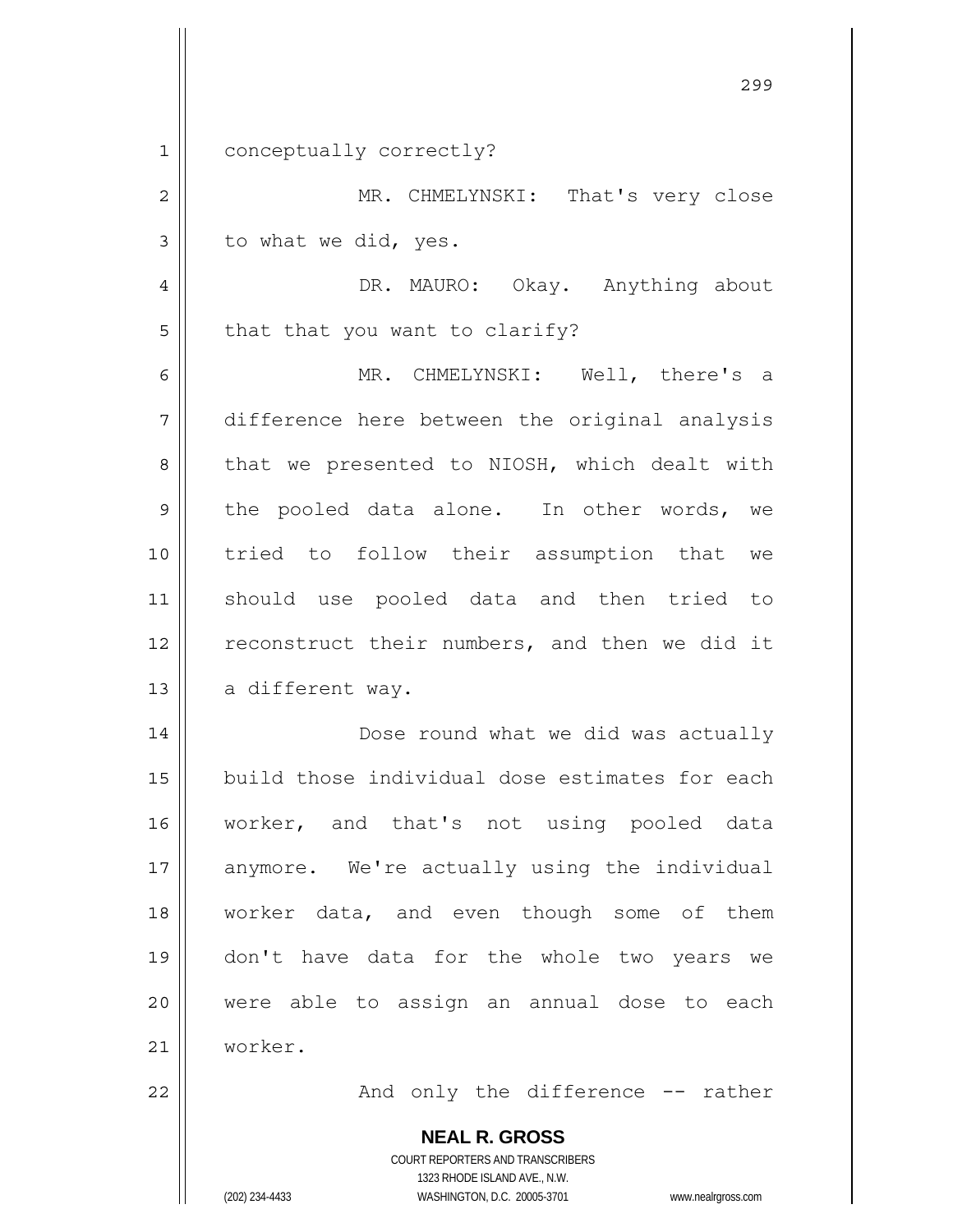1 2 3 4 5 6 7 8 9 10 11 12 13 14 15 16 17 18 19 20 21 22 than phrase it in terms of correlation and uncorrelated data, I think the better way to think of it is should data be pooled across all workers for analysis, or should we be looking at individuals? And in our final tables here that's what we were doing was looking at individuals, finding that if you do it that way you get higher doses at the 95th percentile. DR. MAURO: Now I think -- I mean, I think if you're comfortable with conceptually with what we've just described, there's an important difference between using -- well, we have a two-fold difference, and we believe that's the reason for the two-fold difference. We think that though the site profile states that they did in fact use correlated data, we don't think you did. We think that somewhere along the line you went and actually did it in an uncorrelated way, the way I just described it by the sampling method, because when we did it that way we got

> **NEAL R. GROSS** COURT REPORTERS AND TRANSCRIBERS

1323 RHODE ISLAND AVE., N.W. (202) 234-4433 WASHINGTON, D.C. 20005-3701 www.nealrgross.com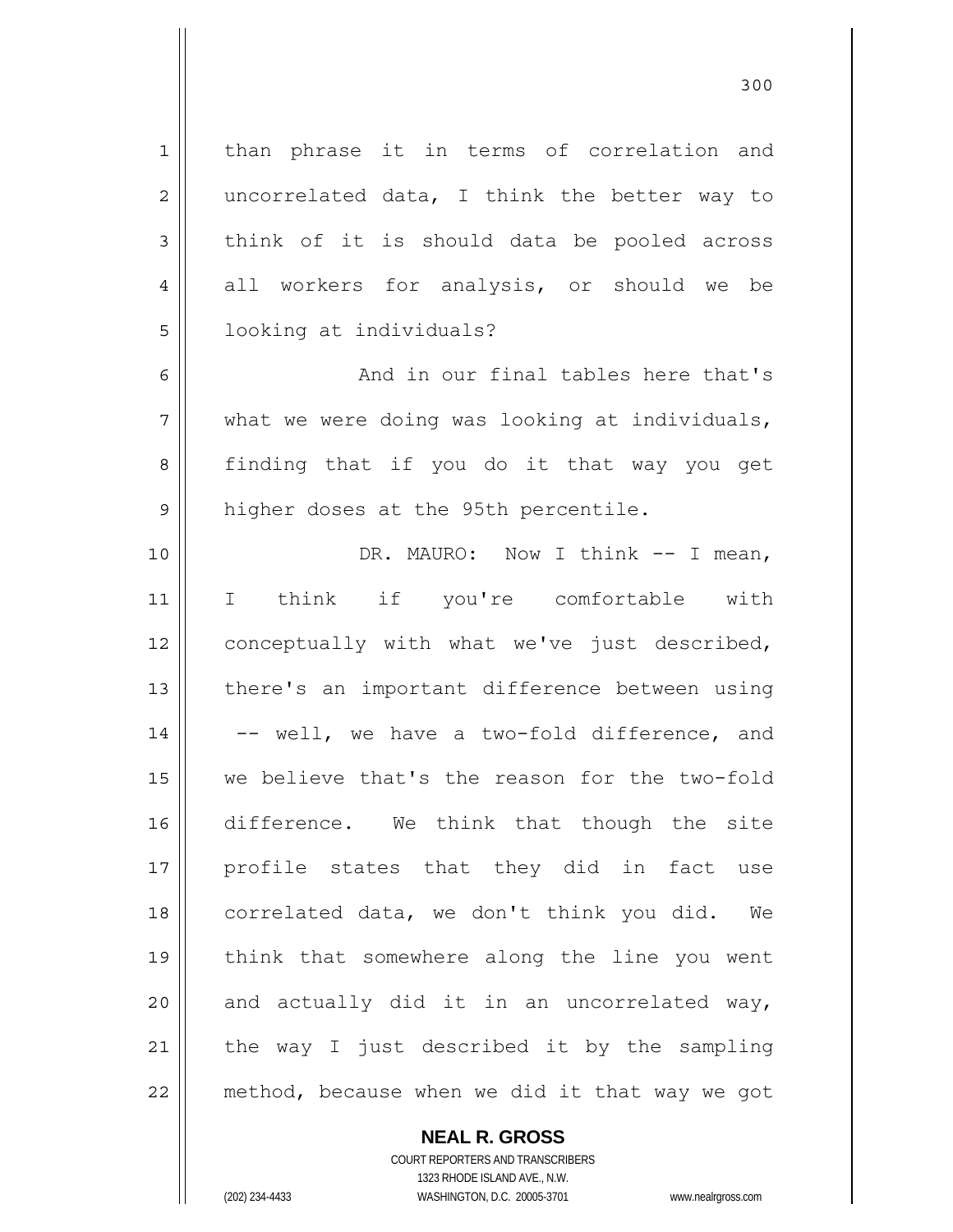301 1 2 3 4 5 6 7 8 9 10 11 12 13 14 15 16 17 18 19 your numbers. So we think that's the problem. Now I think that your response -- Now, Hans, when we -- when this exchange took place, what's NIOSH's current position on this issue from the last go around? DR. BEHLING: Okay, let me go --You have to have it in front of you, John. DR. MAURO: Okay. DR. BEHLING: That is defined in --DR. MAURO: What page -- what page should we look at in your report? DR. BEHLING: It's Appendix A, and it's page two of Appendix A. DR. MAURO: Page two? DR. BEHLING: Yes.

 DR. MAURO: Okay, here we go. CHAIRMAN GRIFFON: Can I ask just a housekeeping question? Do we have this Appendix A in a Word document, because I want

22 to cut and paste it into a named matrix.

> **NEAL R. GROSS** COURT REPORTERS AND TRANSCRIBERS

20

21

1323 RHODE ISLAND AVE., N.W. (202) 234-4433 WASHINGTON, D.C. 20005-3701 www.nealrgross.com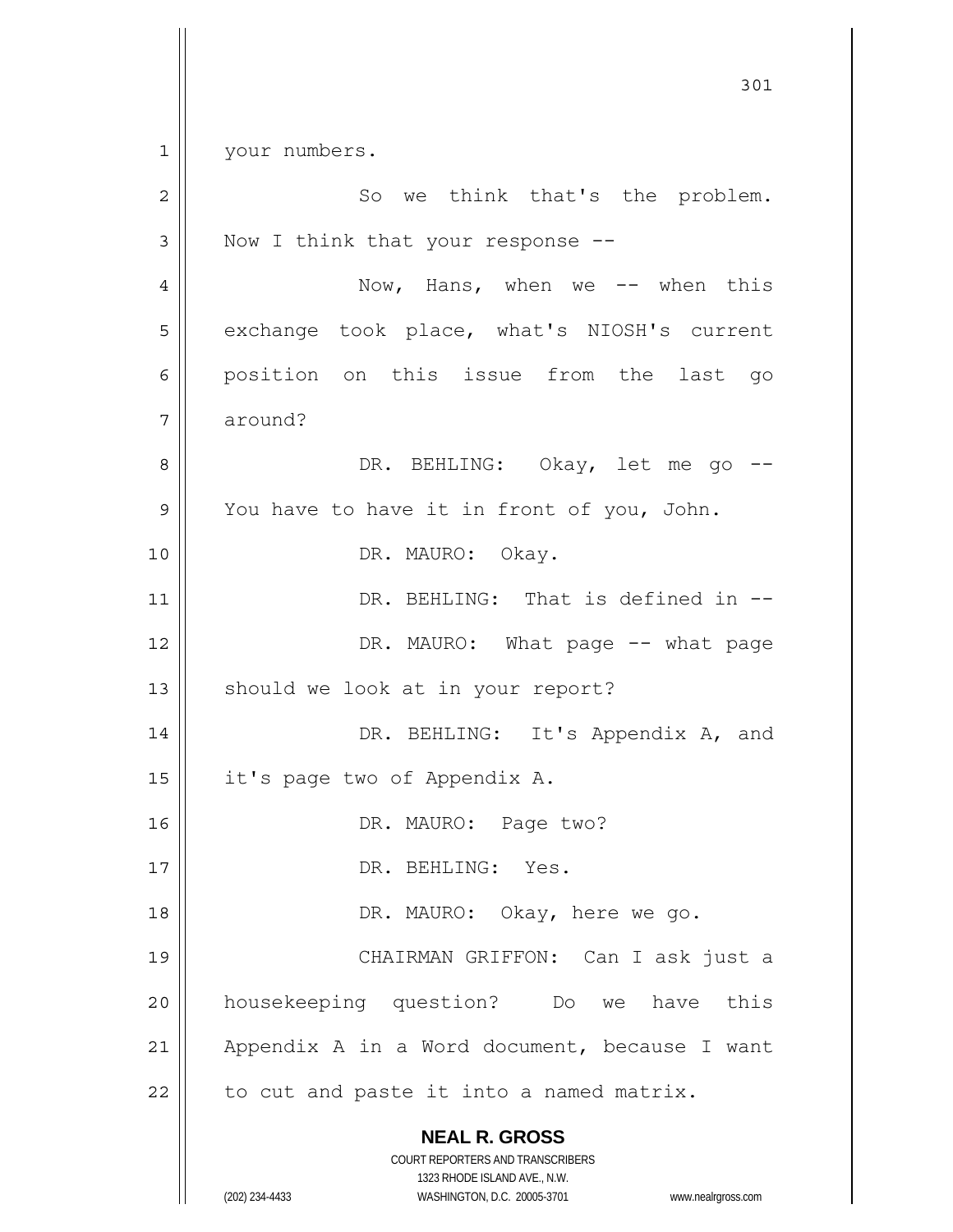|                | 302                                                                                                 |
|----------------|-----------------------------------------------------------------------------------------------------|
| 1              | MS. BEHLING: Yes.                                                                                   |
| $\overline{2}$ | CHAIRMAN GRIFFON: You do? Do I                                                                      |
| 3              | have that Kathy, or can you provide it?                                                             |
| 4              | MS. BEHLING: Yes, I'll --                                                                           |
|                |                                                                                                     |
| 5              | CHAIRMAN GRIFFON: All right,                                                                        |
| 6              | that's just a $-$ but I just want to keep this                                                      |
| 7              | in the main matrix, also.                                                                           |
| 8              | DR. MAURO: Yes, unfortunately,                                                                      |
| 9              | right now what you have is a report.                                                                |
| 10             | CHAIRMAN GRIFFON: That's fine.                                                                      |
| 11             | Just for tracking, I want --                                                                        |
| 12             | DR. BEHLING: John, do you have the                                                                  |
| 13             | hard copy in front of you?                                                                          |
| 14             | DR. MAURO: Yes, everyone does,                                                                      |
| 15             | yes.                                                                                                |
| 16             | DR. BEHLING: Yes, as I said, the                                                                    |
| 17             | response, the NIOSH response is really defined                                                      |
| 18             | in the summary findings matrix --                                                                   |
| 19             | CHAIRMAN GRIFFON: Right.                                                                            |
| 20             | DR. BEHLING: -- it's just a, you                                                                    |
| 21             | know, a column of statements, and you will --                                                       |
| 22             | I can read it for you if you can't put your                                                         |
|                | <b>NEAL R. GROSS</b>                                                                                |
|                | COURT REPORTERS AND TRANSCRIBERS                                                                    |
|                | 1323 RHODE ISLAND AVE., N.W.<br>(202) 234-4433<br>WASHINGTON, D.C. 20005-3701<br>www.nealrgross.com |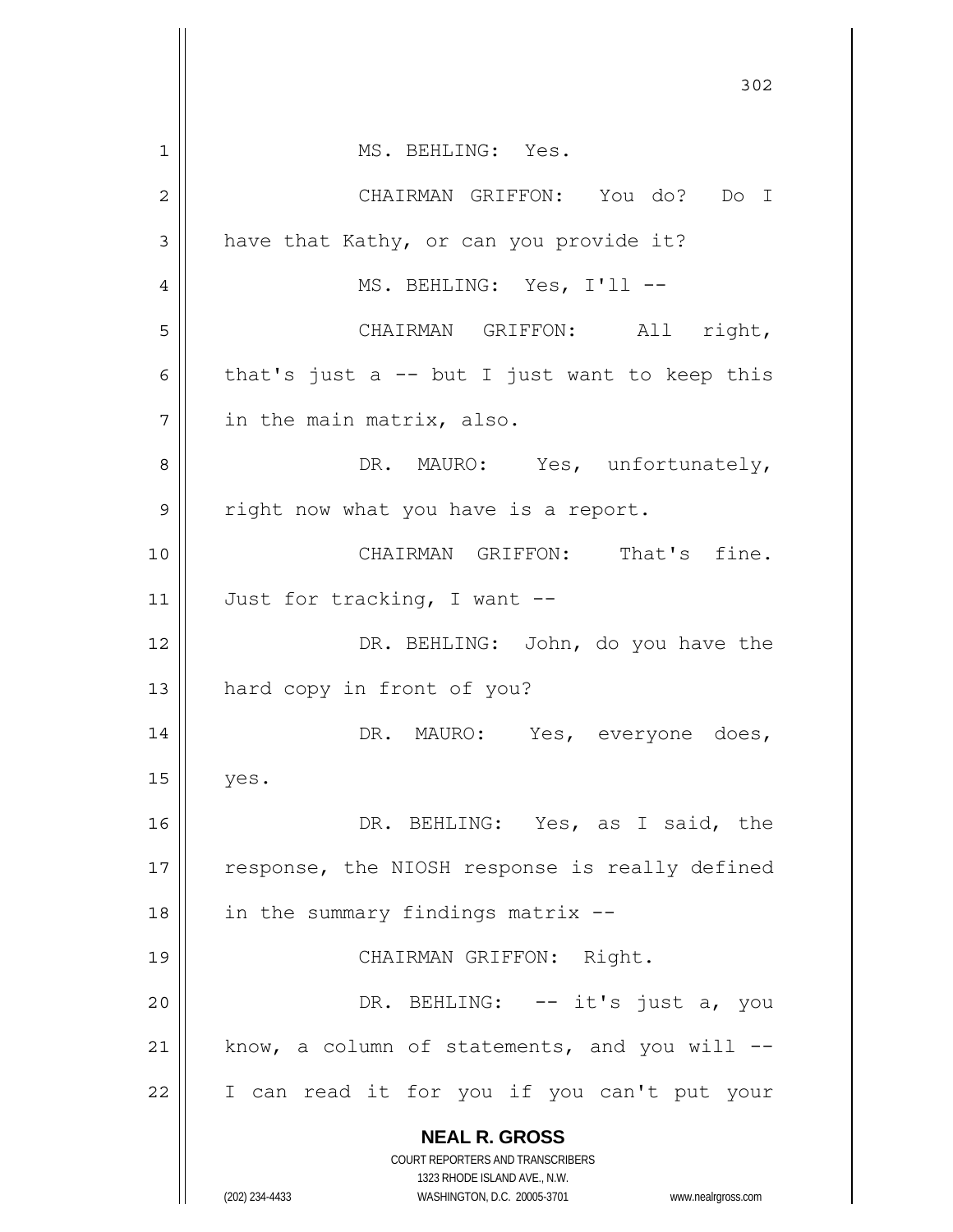1 hands on it. In response --

| $\overline{2}$ | DR. MAURO: You're good, okay. But              |
|----------------|------------------------------------------------|
| 3              | I guess the point is that this is one of the   |
| 4              | places where we're still in disagreement. I    |
| 5              | think that NIOSH's position is, no, we're      |
| 6              | okay, and our position, no, I don't think      |
| 7              | you're okay.                                   |
| 8              | CHAIRMAN GRIFFON: John, can you                |
| 9              | explain, or Harry maybe, on page 13 in the     |
| 10             | back the difference between $--$ and I'm just  |
| 11             | looking at this for the first time, too -- the |
| 12             | difference between individual doses,           |
| 13             | annualized dose, and your 95th there versus    |
| 14             | your SC&A simulation with 100 percent          |
| 15             | correlation?                                   |
| 16             | DR. MAURO: Harry, do you have a                |
| $17\,$         | copy of Hans's report?                         |
| 18             | MR. CHMELYNSKI: Yes. I'm looking               |
| 19             | at the table now. Essentially, the pooled      |
| 20             | data columns are the original finding and      |
| 21             | that's as far as we went in our original       |
| 22             | analysis. The individual dose analysis was     |
|                | <b>NEAL R. GROSS</b>                           |

COURT REPORTERS AND TRANSCRIBERS 1323 RHODE ISLAND AVE., N.W.

(202) 234-4433 WASHINGTON, D.C. 20005-3701 www.nealrgross.com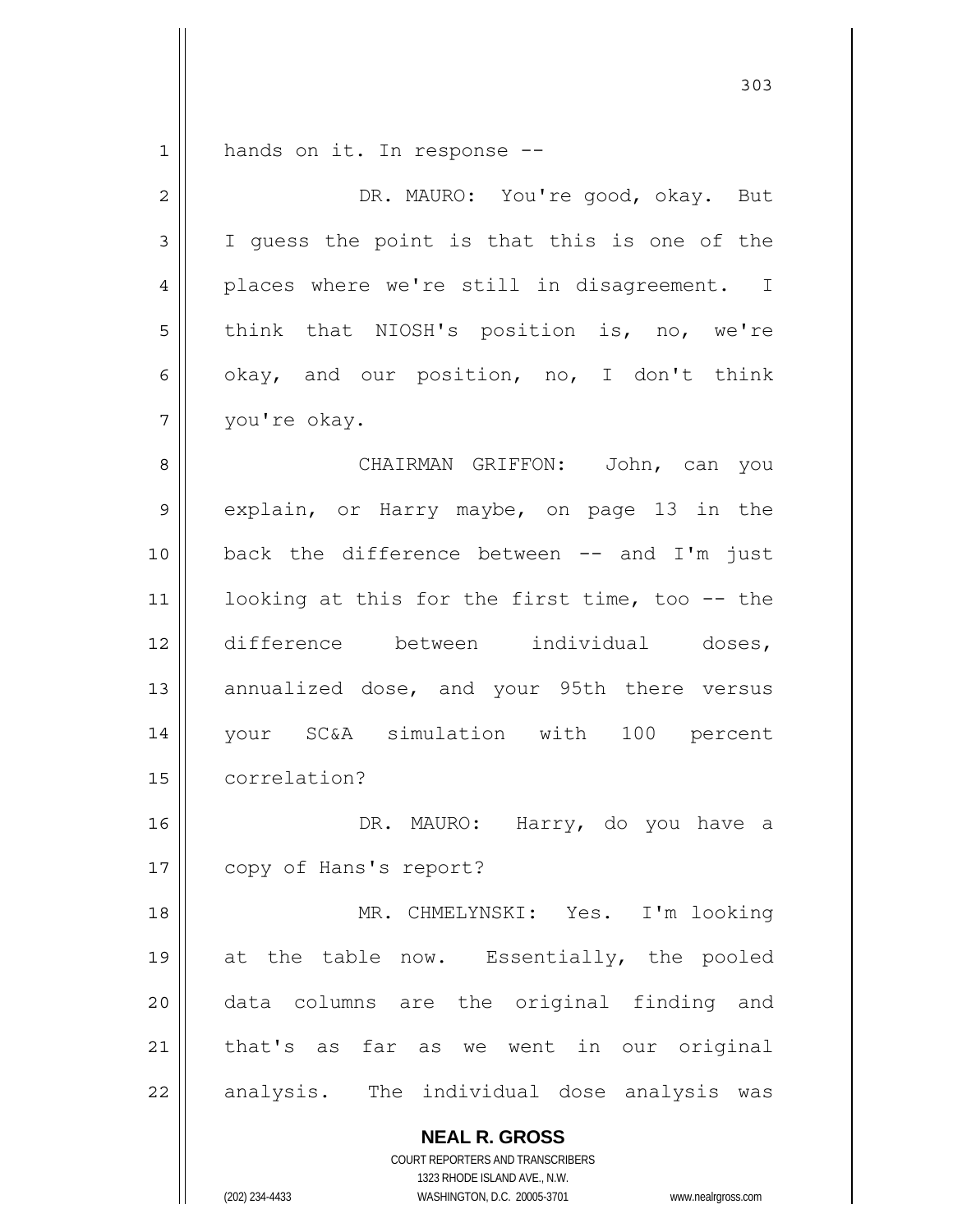304

1 2 3 4 5 6 7 8 9 10 11 added as part of this white paper, so that's just in terms of background where these came from. Now the pooled data calculations, both of those used the log normal distribution that John described earlier, which is to take all the numbers that you saw in Table 1, put them on a curve, and come up with a distribution. And what you have is the distribution of two-week measurements, and

12 13 14 then the question where we differ in the two columns here between NIOSH and SC&A is how we treated the distribution of the two-week measurements.

15 16 17 18 That distribution -- when NIOSH did it in their column, it says no correlation. They did theirs by picking 26 random numbers and taking the sum of them.

19 20 21 22 Now what I did was -- was essentially to take the two-week distribution and multiply it times 26, to get an annual dose, which would be the 100 percent

> **NEAL R. GROSS** COURT REPORTERS AND TRANSCRIBERS 1323 RHODE ISLAND AVE., N.W. (202) 234-4433 WASHINGTON, D.C. 20005-3701 www.nealrgross.com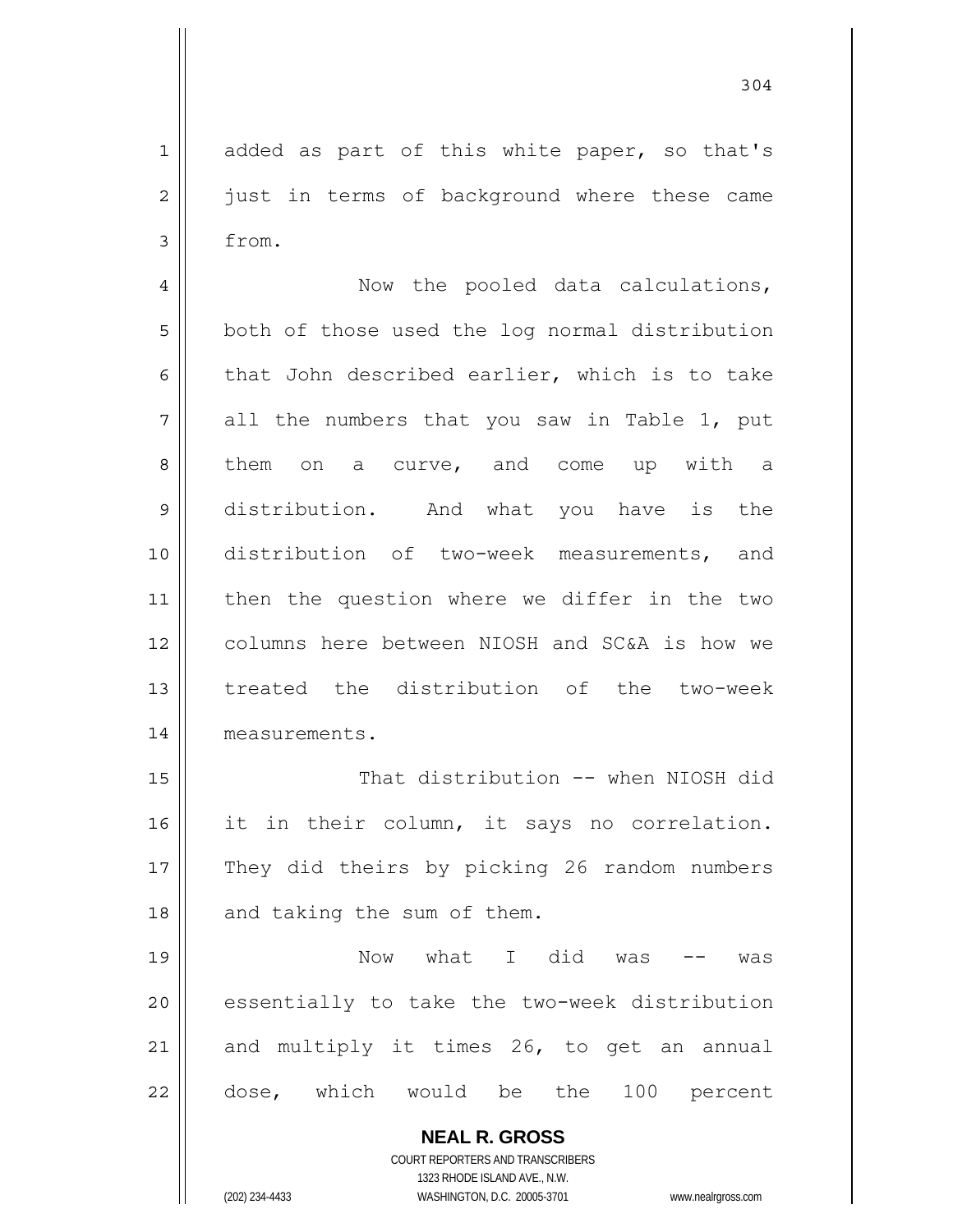1 2 3 4 5 6 7 8 9 10 11 12 13 14 15 16 17 18 19 20 21 correlated idea that in every two-week period this worker would get the same number if he did the draw and, therefore, we could estimate his annual dose by multiplying by 26. And the individual dose calculations are completely different. They're not based on pooled data. What I did there was I looked it on the column for each worker and said, well, here we have his dose totaled over x number of weeks, which may have been more than a year or less than a year, and I calculated what the implicit average annual dose was for that worker. That gave me doses for twenty some workers, which I could put on a curve and pick the 95th percentile from. So the individual doses do not use the pooled data distribution that John described originally. They use the individual annual doses, of which I only had 20 workers, so that's -- I had to fit a curve and pick the 95th off of that.

305

DR. MAURO: So am I correct -- let

COURT REPORTERS AND TRANSCRIBERS 1323 RHODE ISLAND AVE., N.W. (202) 234-4433 WASHINGTON, D.C. 20005-3701 www.nealrgross.com

**NEAL R. GROSS**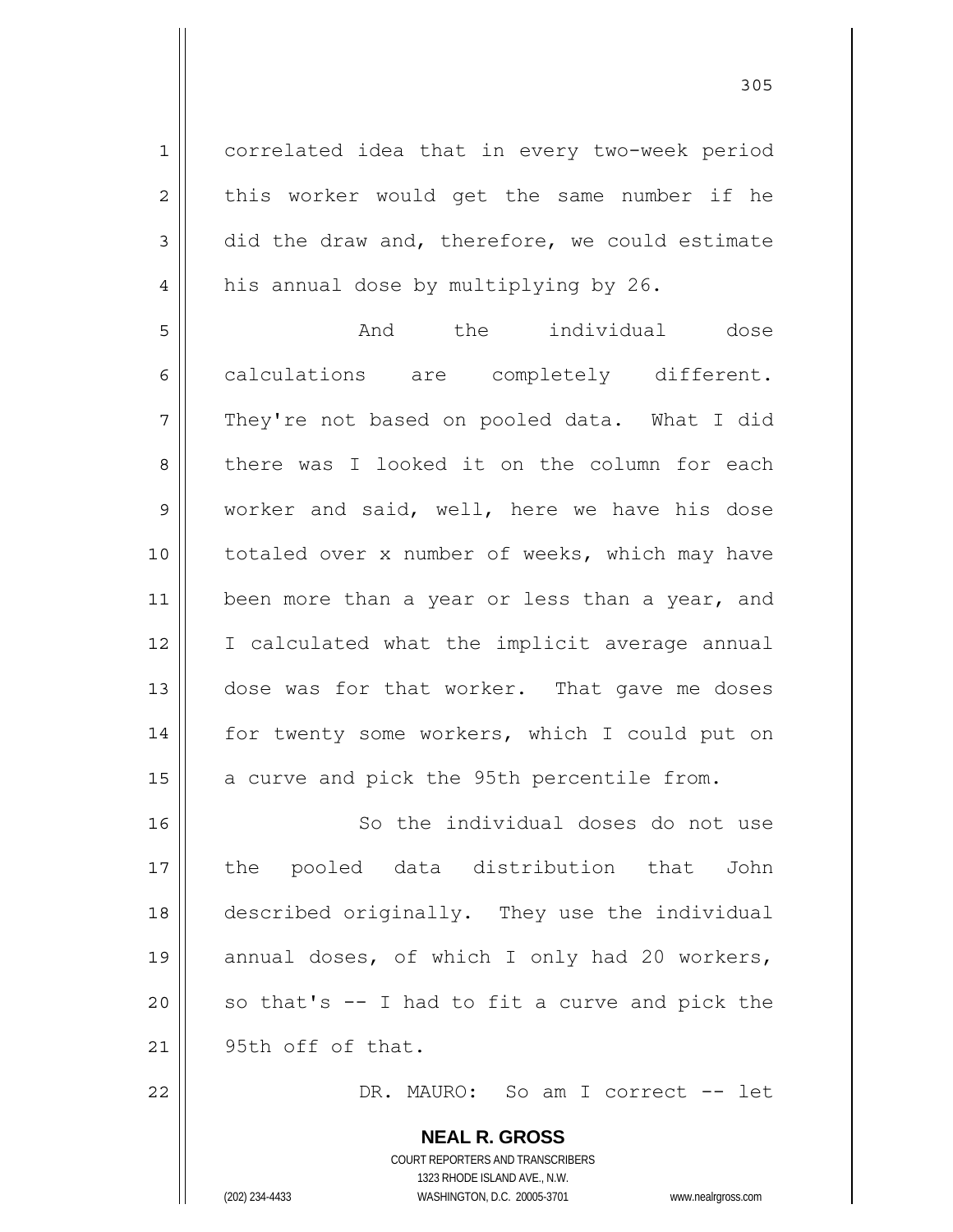**NEAL R. GROSS** COURT REPORTERS AND TRANSCRIBERS 1323 RHODE ISLAND AVE., N.W. (202) 234-4433 WASHINGTON, D.C. 20005-3701 www.nealrgross.com 1 2 3 4 5 6 7 8 9 10 11 12 13 14 15 16 17 18 19 20 21 22 me see if I got this right. So if you used the individual doses and you plot them, you get a 95th percentile annual dose of 634? MR. CHMELYNSKI: Right. DR. MAURO: As compared to the 452 obtained by NIOSH -- MR. CHMELYNSKI: Right, and if were to 100 percent correlate it, which is either side that at the beginning may be too high because it's based only on the two-week data, we do get something much higher, which is twice as high as NIOSH. So there's three different numbers here, and they sort of lie where we might think they would have come out. DR. MAURO: Okay. Just to get the 634 again, so this is actually taking each person -- MR. CHMELYNSKI: And estimating his annual dose -- DR. MAURO: Okay. MR. CHMELYNSKI: -- on average over

<u>306</u>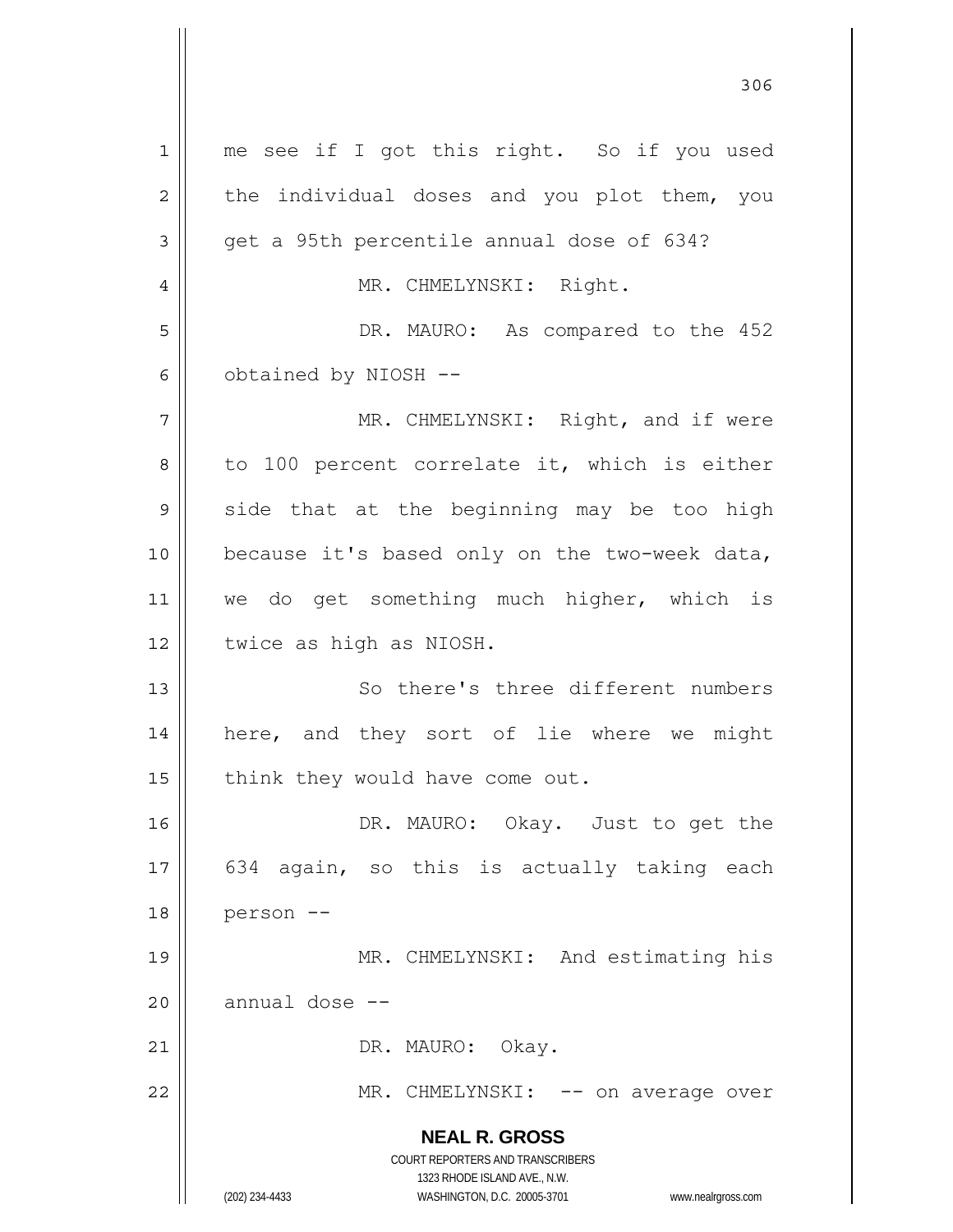1 that period.

| $\overline{2}$ | DR. MAURO: Okay.                               |
|----------------|------------------------------------------------|
| 3              | MR. CHMELYNSKI: And then having a              |
| $\overline{4}$ | collection of individuals and taking the 95th  |
| 5              | percentile of those individuals.               |
| 6              | DR. MAURO: Okay. So what we                    |
| 7              | really have is that there are three different  |
| 8              | ways you could come up with a 95th percentile. |
| 9              | The approach taken by NIOSH that we            |
| 10             | believe is probably not claimant favorable.    |
| 11             | Whether you want -- now there are two other    |
| 12             | approaches you're presenting, one that gives   |
| 13             | you a number that's 634 versus 452 millirem    |
| 14             | per year versus the 955.                       |
| 15             | I guess -- here's the story. We do             |
| 16             | think there's a problem. We do think there's   |
| 17             | a problem with the current matrix. What the    |
| 18             | solution might be, you know, is to go back and |
| 19             | take a look, and maybe you want to take a look |
| 20             | of doing it in a correlated way and, you know, |
| 21             | coming up with your own approach, but we're    |
| 22             | think you're too low.                          |

**NEAL R. GROSS** COURT REPORTERS AND TRANSCRIBERS 1323 RHODE ISLAND AVE., N.W. (202) 234-4433 WASHINGTON, D.C. 20005-3701 www.nealrgross.com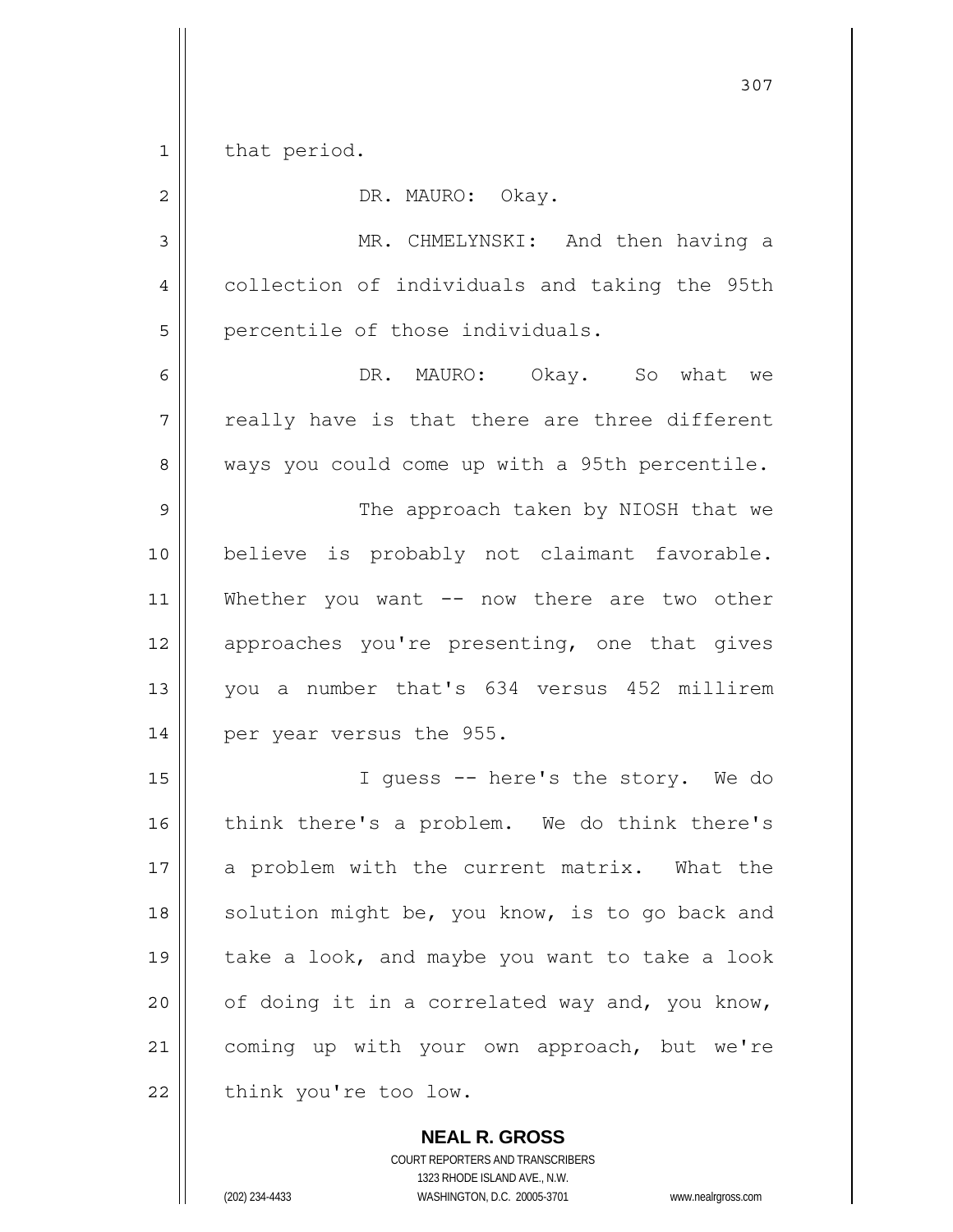**NEAL R. GROSS** COURT REPORTERS AND TRANSCRIBERS 1323 RHODE ISLAND AVE., N.W. (202) 234-4433 WASHINGTON, D.C. 20005-3701 www.nealrgross.com 1 2 3 4 5 6 7 8 9 10 11 12 13 14 15 16 17 18 19 20 21 22 MR. HINNEFELD: Okay, this is Stu Hinnefeld. I just want to ask Harry one more time for the column, the FTA simulation, 100 percent correlated -- MR. CHMELYNSKI: Yes. MR. HINNEFELD: I think I've forgotten what you described. Those were - could you describe one more how -- how you arrived at -- that distribution was generated? MR. CHMELYNSKI: Well, okay. The -- if were to take the two-week distributions and pick off the 95th percentile, that would be what we would call the 95th percentile or the two-week data. MR. HINNEFELD: That two-week period, okay. MR. CHMELYNSKI: And if we had a 100 percent correlation, we would have 26 of those identical numbers in a column -- MR. HINNEFELD: Right, okay. MR. CHMELYNSKI: -- and I -- and rather than putting them all in a column I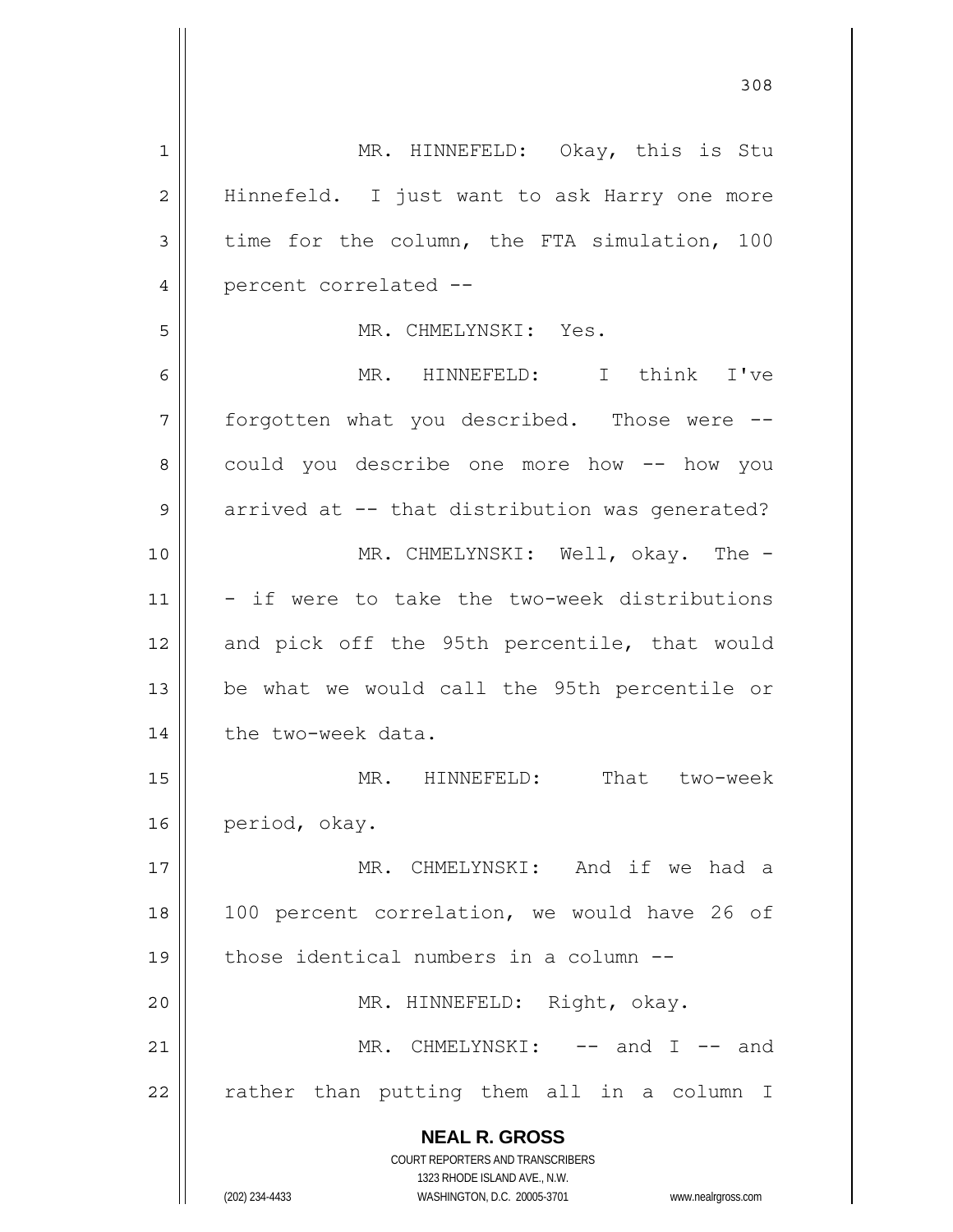| $\mathbf 1$    | just multiplied one of them by 26, because                                                          |
|----------------|-----------------------------------------------------------------------------------------------------|
| $\overline{c}$ | they're all 100 percent correlated.                                                                 |
| 3              | MR. HINNEFELD: So -- okay. So you                                                                   |
| 4              | took a two-week -- in other words you took --                                                       |
| 5              | MR. CHMELYNSKI: I took the two-                                                                     |
| 6              | week distribution, and I picked a draw from it                                                      |
| 7              | and then I multiplied it times 26 to get an                                                         |
| 8              | annual, yes.                                                                                        |
| 9              | DR. MAURO: When you say you took                                                                    |
| 10             | the two-week distribution, what do you mean --                                                      |
| 11             | in other words, we've got a bunch of numbers                                                        |
| 12             | in that table. What do you mean by the two-                                                         |
| 13             | week distribution?                                                                                  |
| 14             | MR. CHMELYNSKI: Well, the<br>log                                                                    |
| 15             | normal with 1.45 and sigma 1.31 in that                                                             |
| 16             | particular -- for the gamma dose, but it is                                                         |
| 17             | the distribution you described at the                                                               |
| 18             | beginning, which is to take all the Table 1                                                         |
| 19             | numbers and put them on a log normal plot and                                                       |
| 20             | pick off the 95th.                                                                                  |
| 21             | DR. MAURO: Oh, okay, so --                                                                          |
| 22             | MR. HINNEFELD: Oh, okay --                                                                          |
|                | <b>NEAL R. GROSS</b>                                                                                |
|                | COURT REPORTERS AND TRANSCRIBERS                                                                    |
|                | 1323 RHODE ISLAND AVE., N.W.<br>(202) 234-4433<br>WASHINGTON, D.C. 20005-3701<br>www.nealrgross.com |

<u>309</u>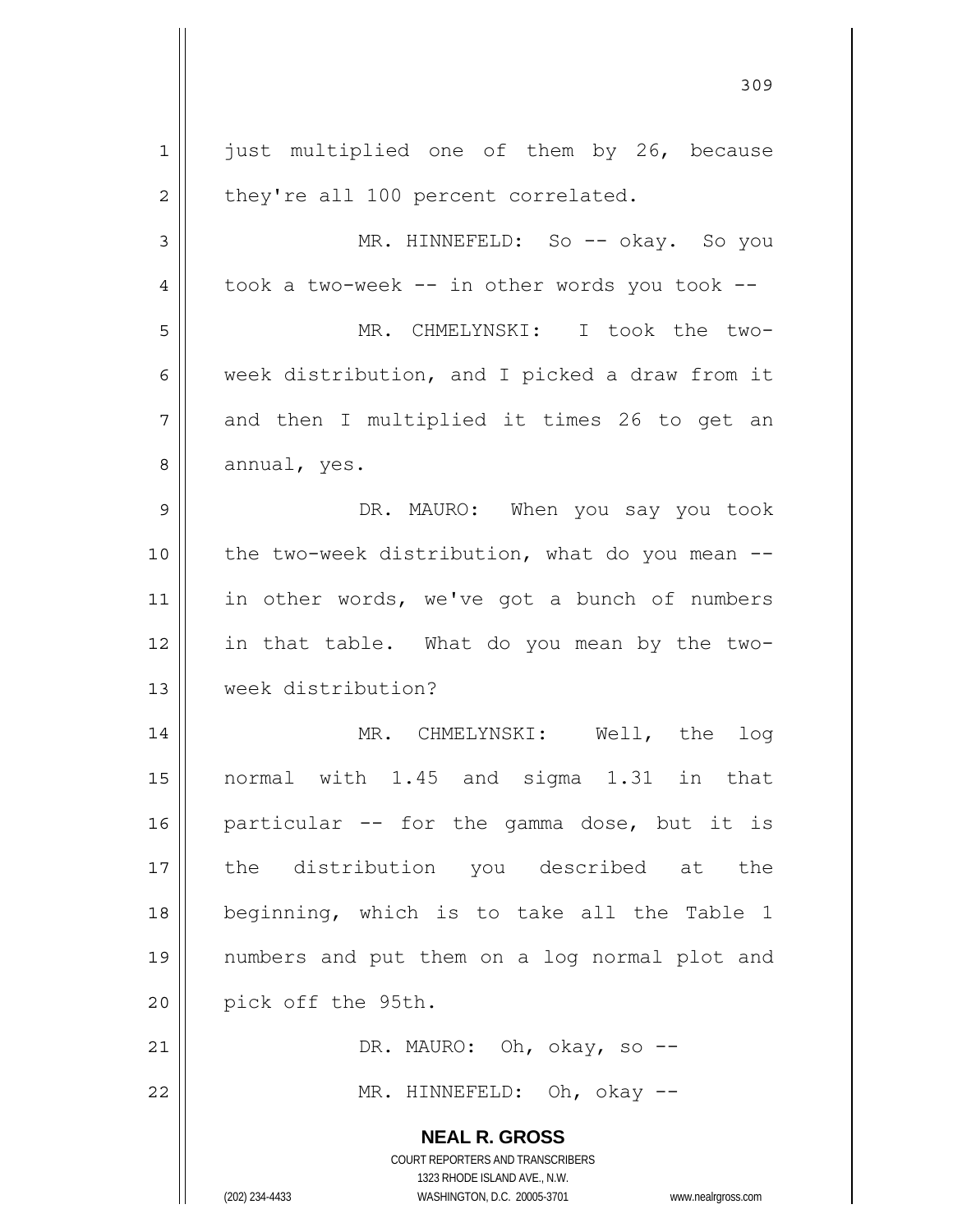| 1  | DR. MAURO: Okay, so treated each                         |
|----|----------------------------------------------------------|
| 2  | one, you treated each individual measurement             |
| 3  | on Table 1, plotted that --                              |
| 4  | MR. CHMELYNSKI: All pooled -- yes,                       |
| 5  | the pooled data from Table 1 all on one                  |
| 6  | distribution.                                            |
| 7  | MR. HINNEFELD: All on the single                         |
| 8  | frequency distribution, and then you --                  |
| 9  | MR. CHMELYNSKI: Right, and I think                       |
| 10 | both used that distribution. The only<br>we              |
| 11 | question is how do we use the pooled data                |
| 12 | distribution. That's how we differ in these              |
| 13 | two columns.                                             |
| 14 | DR. MAURO: Okay. Well, let me see                        |
| 15 | if I understand that. In other words, if I               |
| 16 | were to take all these numbers, all 200 of               |
| 17 | them, whatever they are and rank order them              |
| 18 | from top to bottom. Let's forget about log               |
| 19 | normals and everything, and I picked off the             |
| 20 | upper 95th percentile number, then multiplied            |
| 21 | that by 26, would that come pretty close to              |
| 22 | the number you got?                                      |
|    |                                                          |
|    | <b>NEAL R. GROSS</b><br>COURT REPORTERS AND TRANSCRIBERS |

1323 RHODE ISLAND AVE., N.W.

 $\mathsf{II}$ 

 $\mathsf{I}$ 

(202) 234-4433 WASHINGTON, D.C. 20005-3701 www.nealrgross.com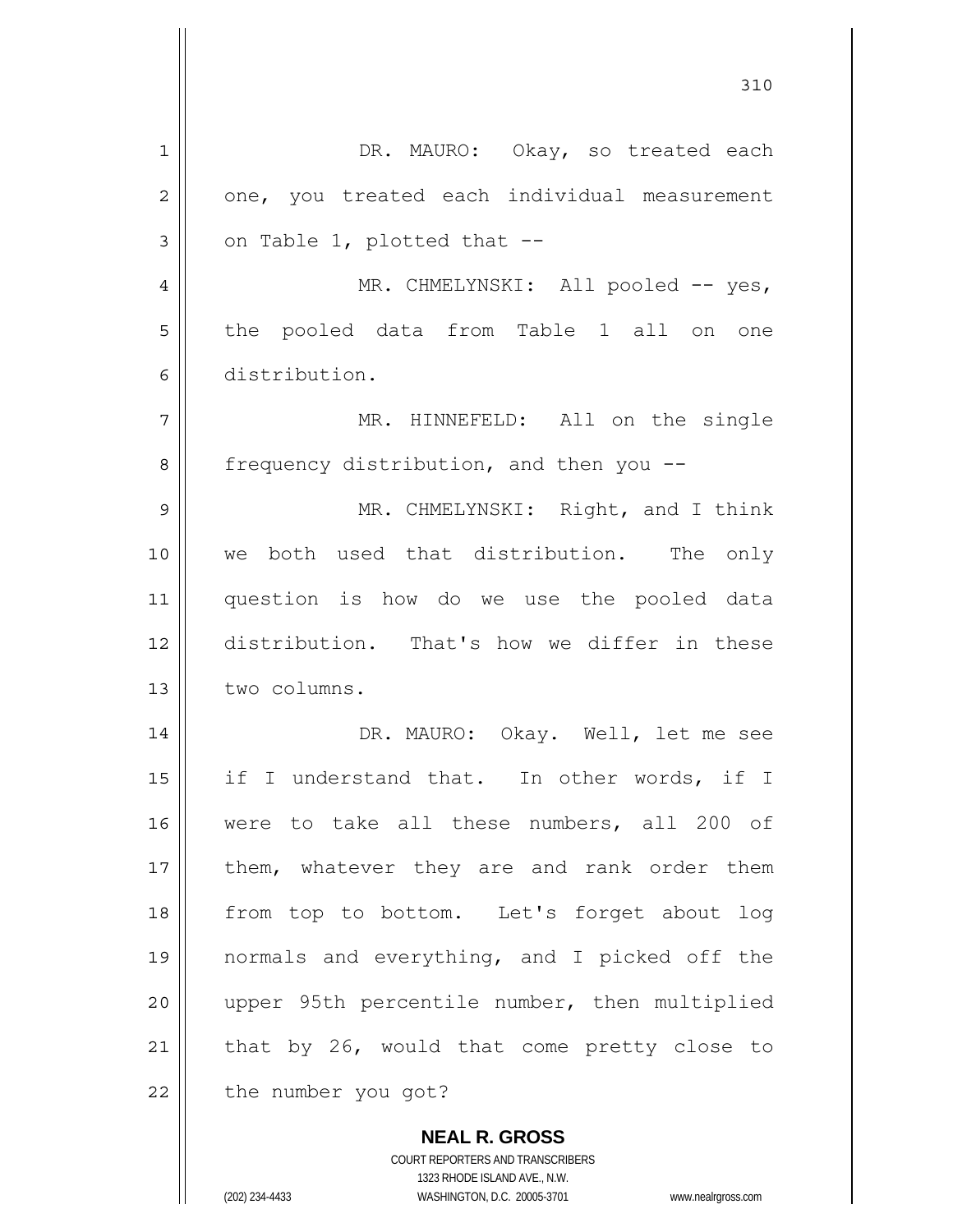| 311                                                                                                 |  |
|-----------------------------------------------------------------------------------------------------|--|
| MR. CHMELYNSKI: Yes.<br>1                                                                           |  |
| DR. MAURO: Okay, I would say<br>2                                                                   |  |
| that's overly conservative.<br>3                                                                    |  |
|                                                                                                     |  |
| MR. CHMELYNSKI: I agree.<br>4                                                                       |  |
| 5<br>DR. MAURO: Okay.                                                                               |  |
| MR. CHMELYNSKI: And that's -- and<br>6                                                              |  |
| 7<br>like I said, that one comes out the highest.                                                   |  |
| DR. MAURO: Okay. Now the way I<br>8                                                                 |  |
| would do it is I would take each person. Now<br>9                                                   |  |
| 10<br>we don't have that many people, but somehow                                                   |  |
| get an estimate of --<br>11                                                                         |  |
| CHAIRMAN GRIFFON: That's your<br>12                                                                 |  |
| first column --<br>13                                                                               |  |
| MR. CHMELYNSKI: And that's the<br>14                                                                |  |
| first column.<br>15                                                                                 |  |
| Right,<br>CHAIRMAN GRIFFON:<br>16                                                                   |  |
| individual column.<br>17                                                                            |  |
| DR. MAURO: I like that better.<br>18                                                                |  |
| CHAIRMAN GRIFFON: Oh, yes.<br>19                                                                    |  |
| DR. MAURO: I've got to tell you<br>20                                                               |  |
| until now in having this conversation around<br>21                                                  |  |
| the table, I wasn't quite sure of which<br>22                                                       |  |
|                                                                                                     |  |
| <b>NEAL R. GROSS</b><br><b>COURT REPORTERS AND TRANSCRIBERS</b>                                     |  |
| 1323 RHODE ISLAND AVE., N.W.<br>(202) 234-4433<br>WASHINGTON, D.C. 20005-3701<br>www.nealrgross.com |  |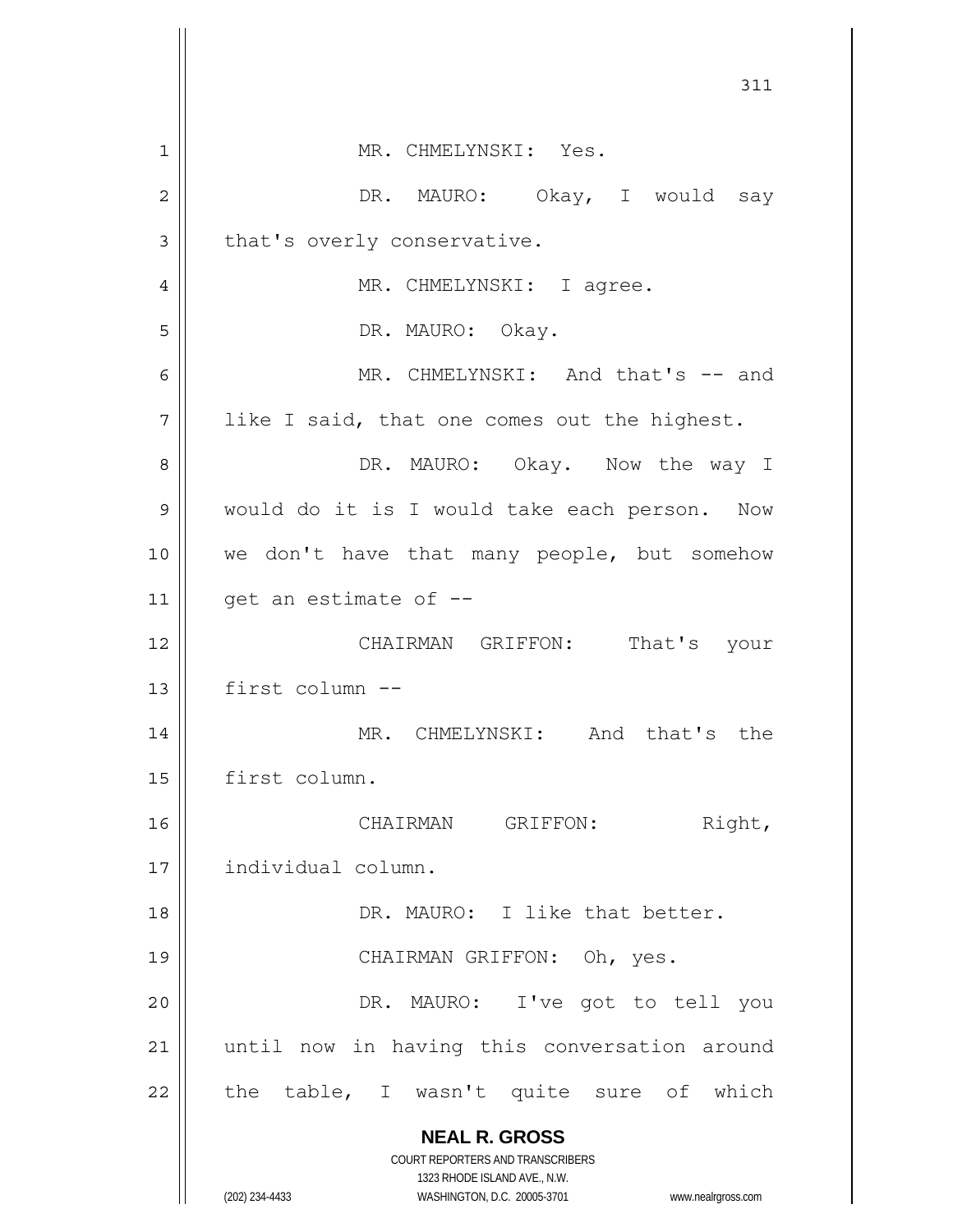**NEAL R. GROSS** COURT REPORTERS AND TRANSCRIBERS 1 2 3 4 5 6 7 8 9 10 11 12 13 14 15 16 17 18 19 20 21 22 approach was used. I like the 634 better, so it's not a factor of two, it's one point five. Okay, and that probably also goes for the data, the non-penetrating. Good. CHAIRMAN GRIFFON: I don't know that we're good, but  $-$ -DR. MAURO: We're communicating. CHAIRMAN GRIFFON: I understand the issue, yes. MR. CHMELYNSKI: I guess the point of this discussion, the reason why this ended up catching my eye in a sense was because when you read the original site profile or exposure matrix, it says that when we did the simulation we did take correlation into account. CHAIRMAN GRIFFON: Yes. MR. CHMELYNSKI: But yet I don't see where that was done. And the individual dose approach is a way of trying to bring the correlation back into it. It doesn't use the same distribution as you used, but it's

312

1323 RHODE ISLAND AVE., N.W.

(202) 234-4433 WASHINGTON, D.C. 20005-3701 www.nealrgross.com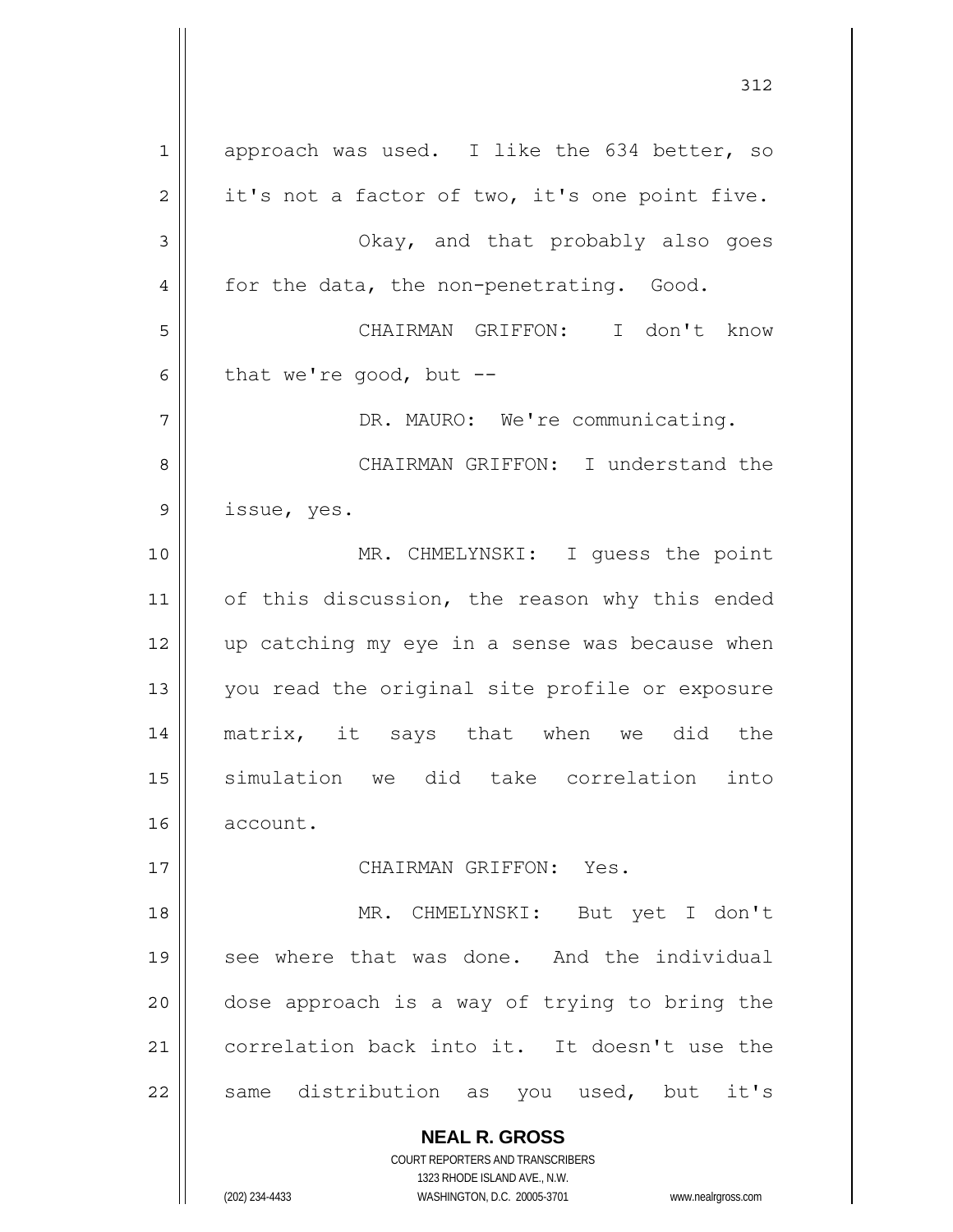$1 ||$ 

another way of looking at the problem.

| $\overline{2}$ | CHAIRMAN GRIFFON: Can you explain                                                                   |
|----------------|-----------------------------------------------------------------------------------------------------|
| $\mathfrak{Z}$ | why the -- why the beta dose for the                                                                |
| 4              | individual doses doesn't -- those three                                                             |
| 5              | numbers that we just discussed for gamma dose                                                       |
| 6              | why they don't fall out the same way for the                                                        |
| 7              | beta dose. In other words, your individual                                                          |
| 8              | dose is lower than the NIOSH estimate?                                                              |
| 9              | DR. MAURO: That's a good question.                                                                  |
| 10             | MR. CHMELYNSKI: I agree. It comes                                                                   |
| 11             | out -- well, actually, I'm not sure myself.                                                         |
| 12             | CHAIRMAN GRIFFON: Okay. I just                                                                      |
| 13             | wondered if there were an obvious reason or                                                         |
| 14             | not.                                                                                                |
| 15             | MR. CHMELYNSKI: No, they are two                                                                    |
| 16             | different approaches --                                                                             |
| $17$           | CHAIRMAN GRIFFON: Yes.                                                                              |
| 18             | MR. CHMELYNSKI: -- and that's how                                                                   |
| 19             | it came out.                                                                                        |
| 20             | CHAIRMAN GRIFFON: Okay.                                                                             |
| 21             | DR. MAURO: I've got to say it's                                                                     |
| 22             | counterintuitive that the -- in the beta                                                            |
|                | <b>NEAL R. GROSS</b><br>COURT REPORTERS AND TRANSCRIBERS                                            |
|                | 1323 RHODE ISLAND AVE., N.W.<br>(202) 234-4433<br>WASHINGTON, D.C. 20005-3701<br>www.nealrgross.com |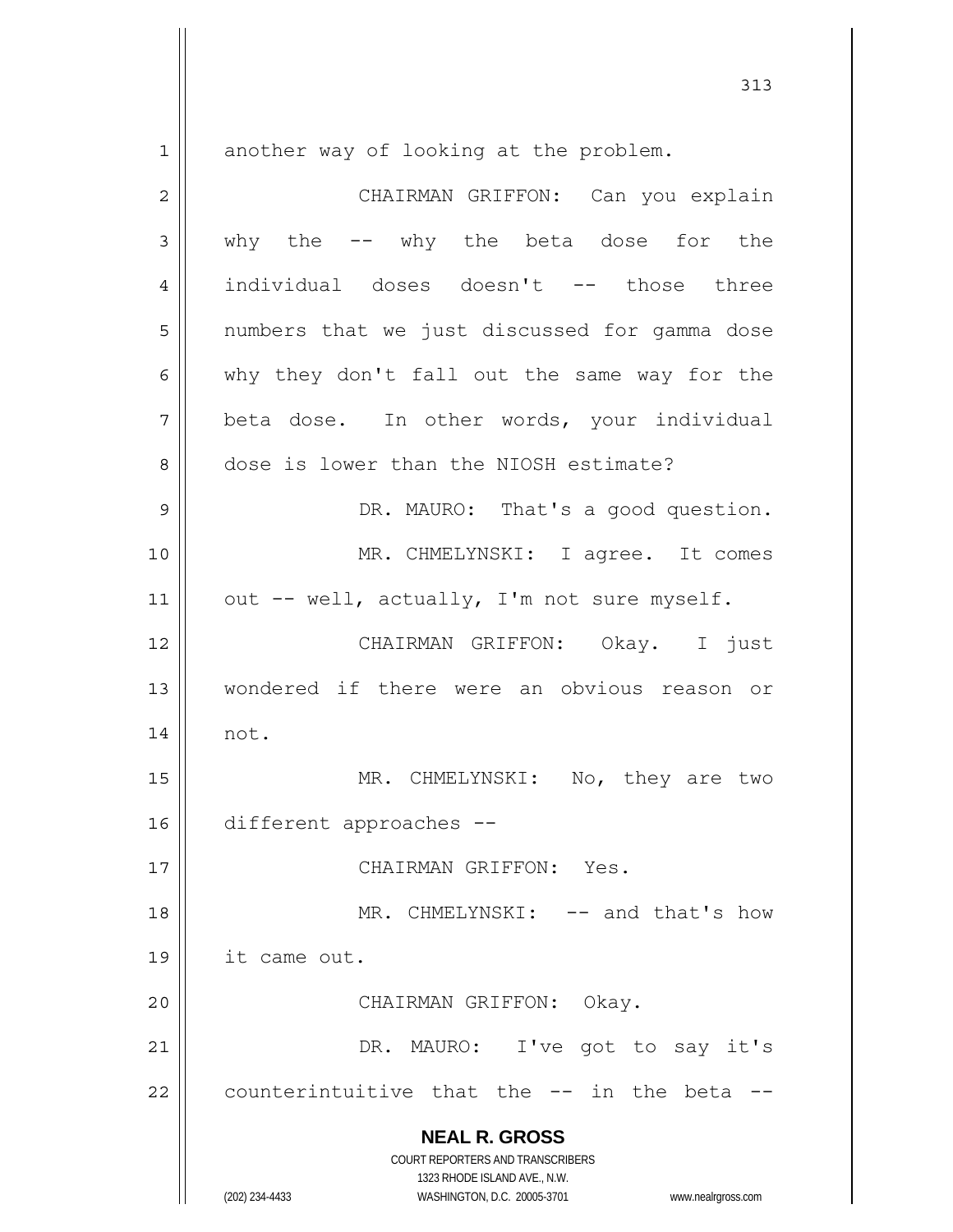**NEAL R. GROSS** COURT REPORTERS AND TRANSCRIBERS 1323 RHODE ISLAND AVE., N.W. 1 2 3 4 5 6 7 8 9 10 11 12 13 14 15 16 17 18 19 20 21 22 you know, you would expect that if you picked -- you have all these two-week numbers, you would expect a 95th percentile of those to always be higher than when you do  $-$ - you know, when you take a person for a year. So I don't know why that's -- CHAIRMAN GRIFFON: You don't touch the final number, right? That's the 7-3-6 -- DR. MAURO: Oh, no, I'm sorry, I'm sorry. No, I take it back. CHAIRMAN GRIFFON: That's way higher. It doesn't make sense to me. So that makes sense, that part. DR. MAURO: It makes sense. CHAIRMAN GRIFFON: The first column I was curious about. DR. MAURO: So what we're really saying to non-penetrating radiation, it looks like your approach is fairly in agreement. MR. CHMELYNSKI: Yes, they come out about the same. DR. MAURO: So the real -- the only

(202) 234-4433 WASHINGTON, D.C. 20005-3701 www.nealrgross.com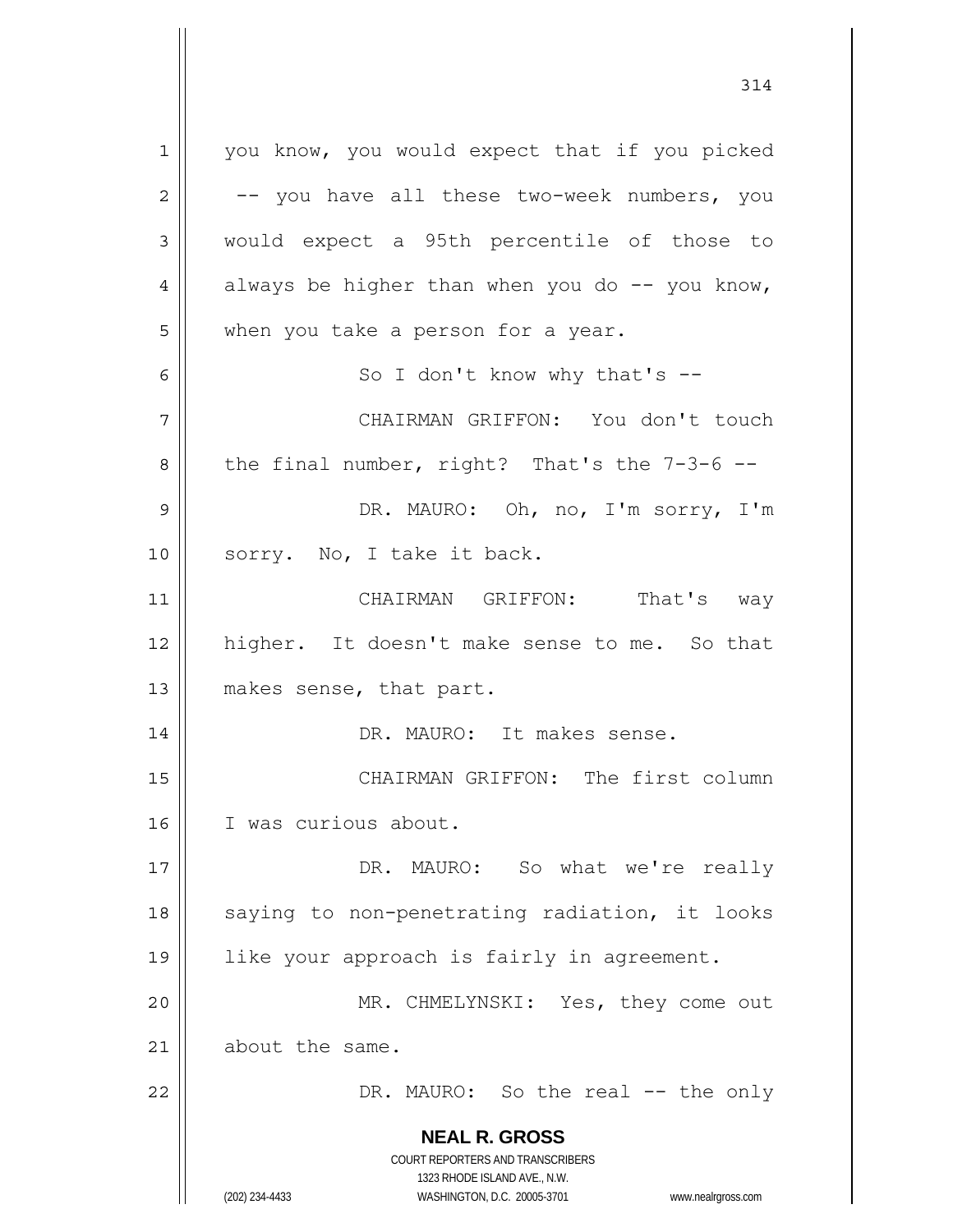**NEAL R. GROSS** COURT REPORTERS AND TRANSCRIBERS 1323 RHODE ISLAND AVE., N.W. (202) 234-4433 WASHINGTON, D.C. 20005-3701 www.nealrgross.com 315 1 2 3 4 5 6 7 8 9 10 11 12 13 14 15 16 17 18 19 20 21 22 problem area we -- this is good. The only problem area -- CHAIRMAN GRIFFON: There had to be a logical explanation for that why it differed so much for gamma and not as much for beta. DR. MAURO: So that -- if the penetrating -- CHAIRMAN GRIFFON: I'm not sure it's intuitively obvious. MR. SIEBERT: And this is pulling the data from Table 1 and Table 2? CHAIRMAN GRIFFON: Yes, it looks like it. MR. SIEBERT: The question I have, in Table 1 and Table 2 do the dashes mean no monitoring or no detection? MR. CHMELYNSKI: I would -- I'm not sure. It means we had no data for that time period. Now why I'm not sure. MR. SIEBERT: My question there is when you do an individual dose are you just taking the percentage of the years that they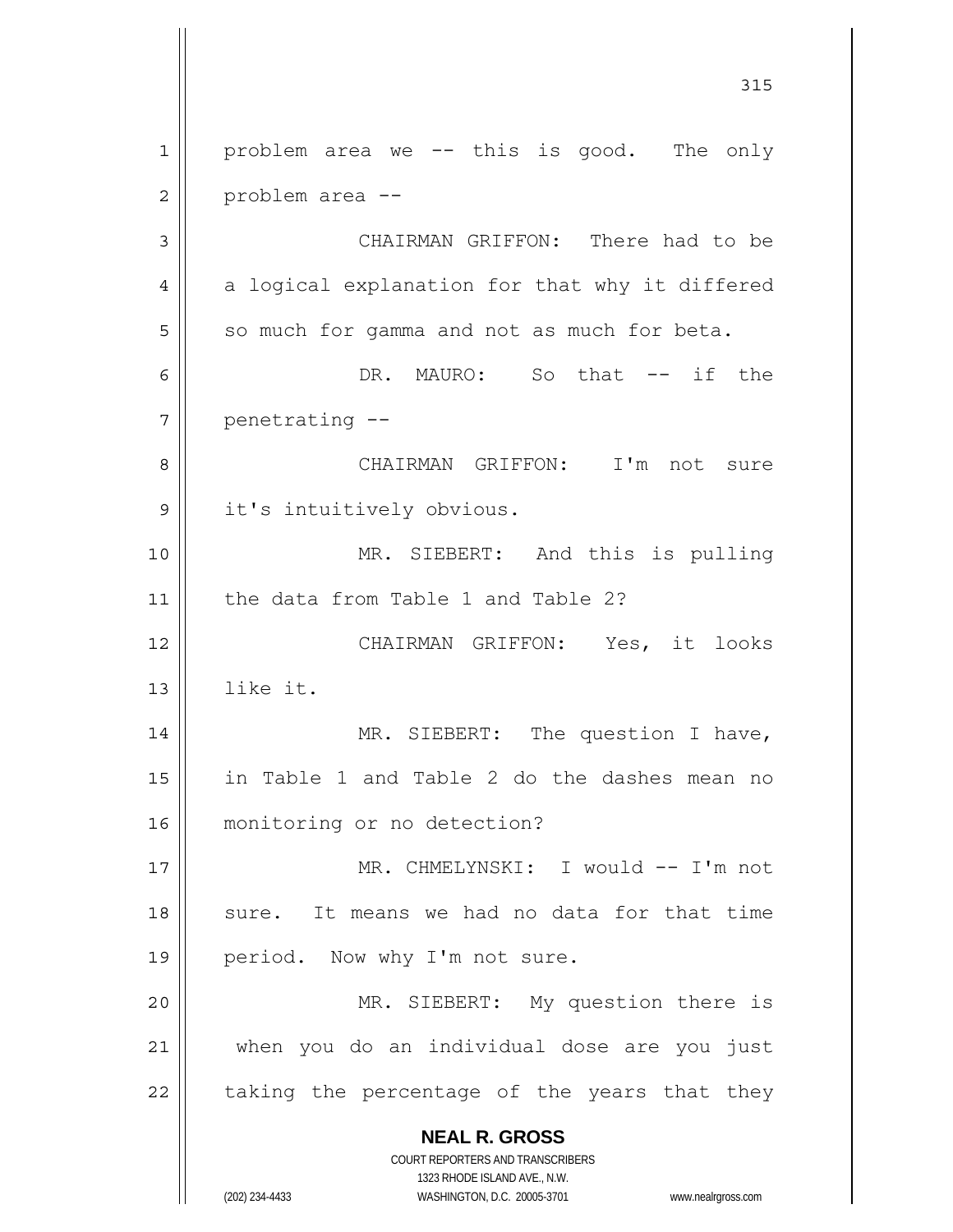**NEAL R. GROSS** COURT REPORTERS AND TRANSCRIBERS 1 2 3 4 5 6 7 8 9 10 11 12 13 14 15 16 17 18 19 20 21 22 were monitored and then multiplying to make it a full year -- MR. CHMELYNSKI: Yes. MR. SIEBERT: -- because then if somebody's monitor it for a short amount of time but has more dose, they're going to be skewing the distribution? MR. CHMELYNSKI: Yes, and that could be the effect here. MR. KATZ: I think that's why you have these two different results. MR. CHMELYNSKI: You get two different results, yes. MR. SIEBERT: I look at, you know, Person M and he has less data than most but he has some of the higher results and he's probably pushing the distribution up if he was multiplied to make him a full year. MR. KATZ: I agree. I think that's why you get these different results with beta and gamma. Just looking at the data it just makes sense.

316

1323 RHODE ISLAND AVE., N.W.

(202) 234-4433 WASHINGTON, D.C. 20005-3701 www.nealrgross.com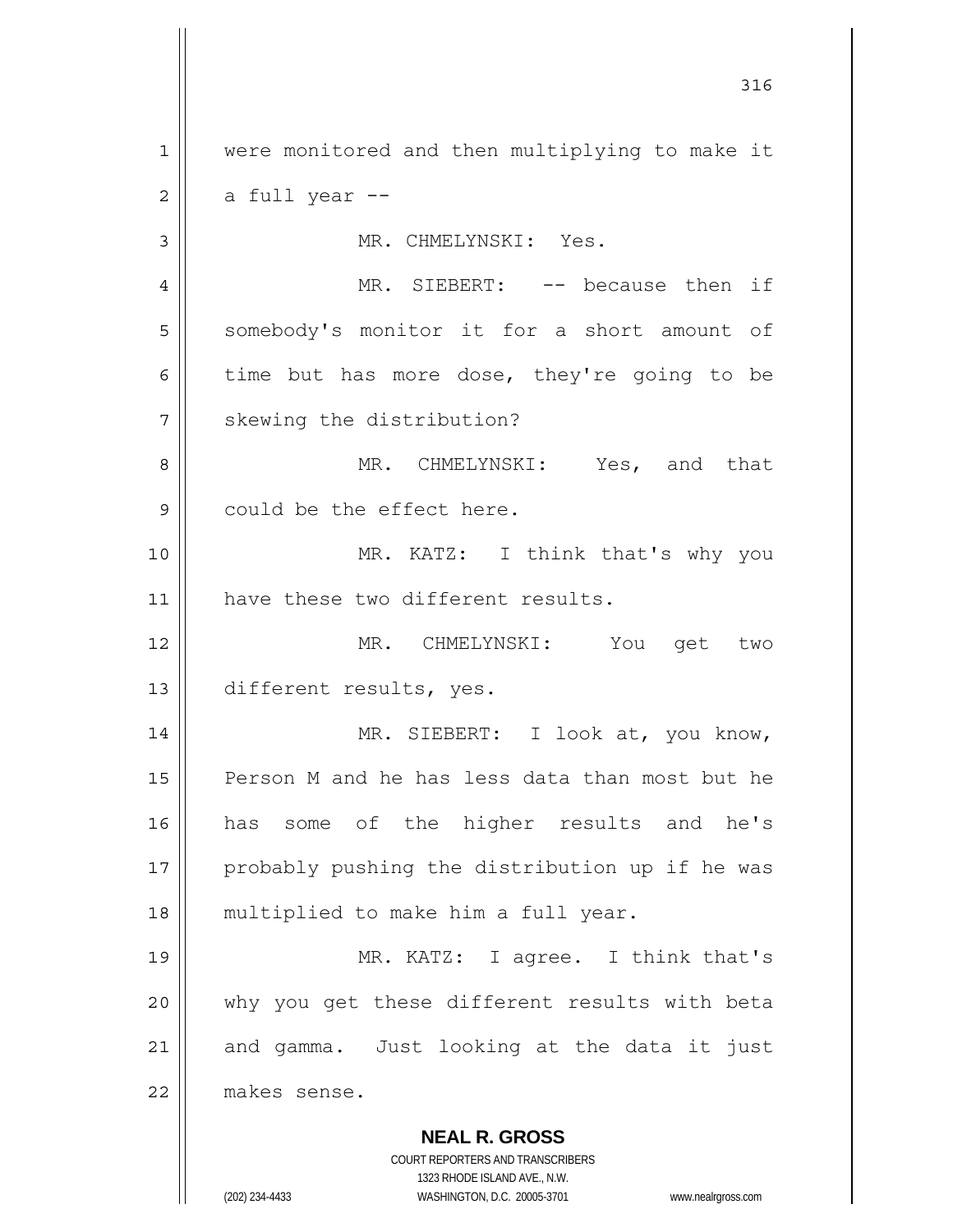| $\mathbf 1$    | MR. CHMELYNSKI: I guess the plots              |
|----------------|------------------------------------------------|
| $\overline{2}$ | tell me that story here is there are some      |
| 3              | workers who routinely were in rather exposed   |
| $\overline{4}$ | jobs and others who weren't, and that's        |
| 5              | literally where I have a problem with pooling  |
| 6              | the data when you have that situation.         |
| 7              | DR. MAURO: And now we're at a                  |
| 8              | point where it's really a judgment call. That  |
| 9              | is, we know that there are people -- some      |
| 10             | people -- that got substantially higher doses  |
| 11             | than others. You know, how do you want to      |
| 12             | build your co-worker model.                    |
| 13             | You want to make sure that everyone            |
| 14             | -- no one is underestimated. Certainly, the    |
| 15             | non-correlated approach you're going to run    |
| 16             | into a problem. Correlated approach and how    |
| 17             | you process this data, sort of the kind of     |
| 18             | questions you just asked Scott, is something   |
| 19             | you've got to think about and decide what is   |
| 20             | the way to do it so that at the end I have a   |
| 21             | degree of confidence that everyone is going to |
| 22             | -- no one dose is going to be underestimated,  |

**NEAL R. GROSS** COURT REPORTERS AND TRANSCRIBERS

1323 RHODE ISLAND AVE., N.W.

(202) 234-4433 WASHINGTON, D.C. 20005-3701 www.nealrgross.com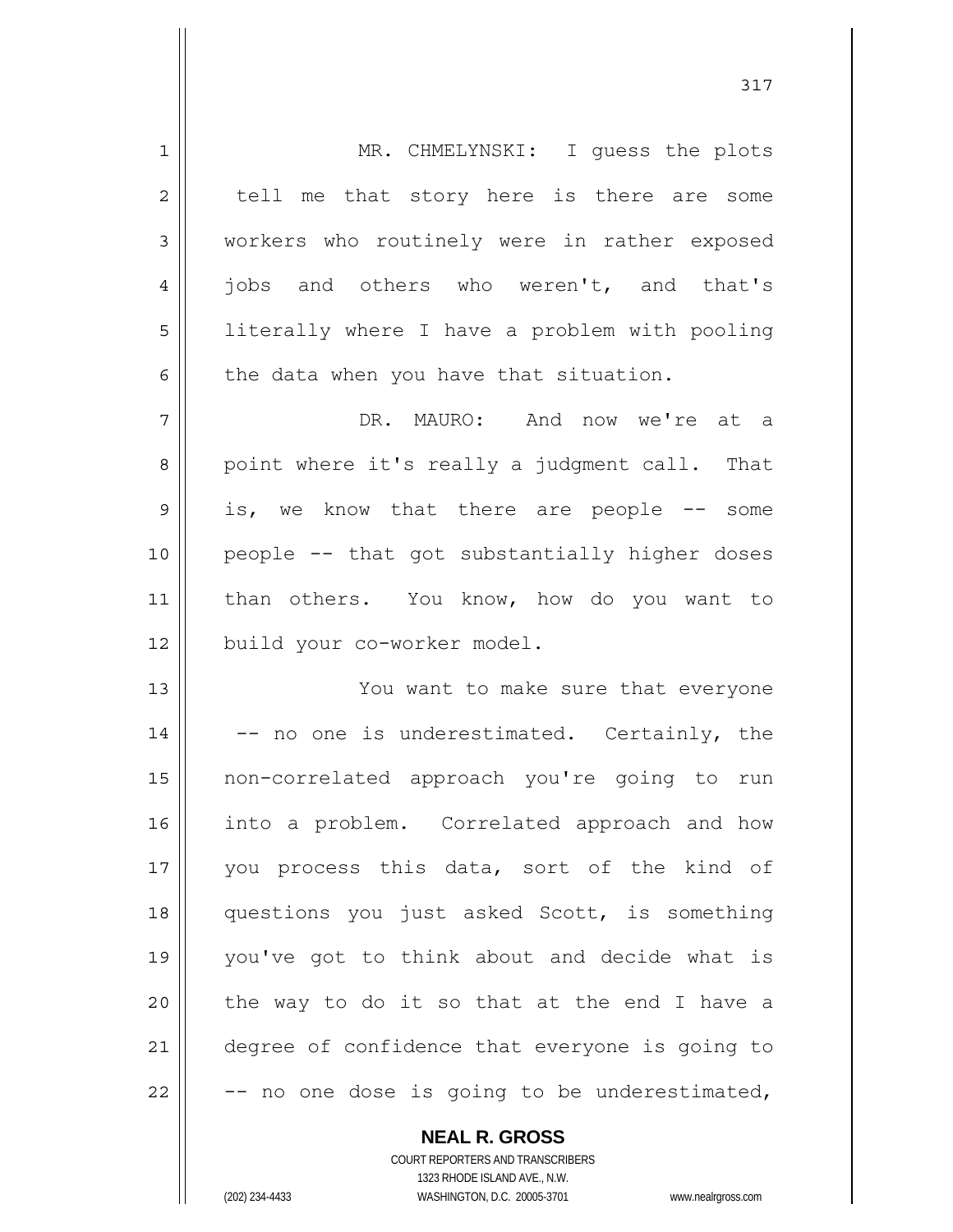**NEAL R. GROSS** COURT REPORTERS AND TRANSCRIBERS 1323 RHODE ISLAND AVE., N.W. (202) 234-4433 WASHINGTON, D.C. 20005-3701 www.nealrgross.com 1 2 3 4 5 6 7 8 9 10 11 12 13 14 15 16 17 18 19 20 21 22 because that's really our goal. You want to make sure that no one is underestimated. Right now I think -- the problem quite frankly wasn't as serious as I thought with a dose factor of two. It clearly is less than that, but I still think there's something that has to be dealt with here. CHAIRMAN GRIFFON: Do we know -- I mean, what percentage of the workers were monitored at Bridgeport? I mean, you have A through R here, but how many  $-$  how many people are going to rely on co-worker models entirely? DR. MAURO: I don't know. CHAIRMAN GRIFFON: I don't know either. DR. MAURO: Hans, you want to move on to the next issue? DR. BEHLING: Yes, if we're through with that one. Issue Number 3. Issue Number 3 centers around the concern regarding the ability to reconstruct extremity doses, skin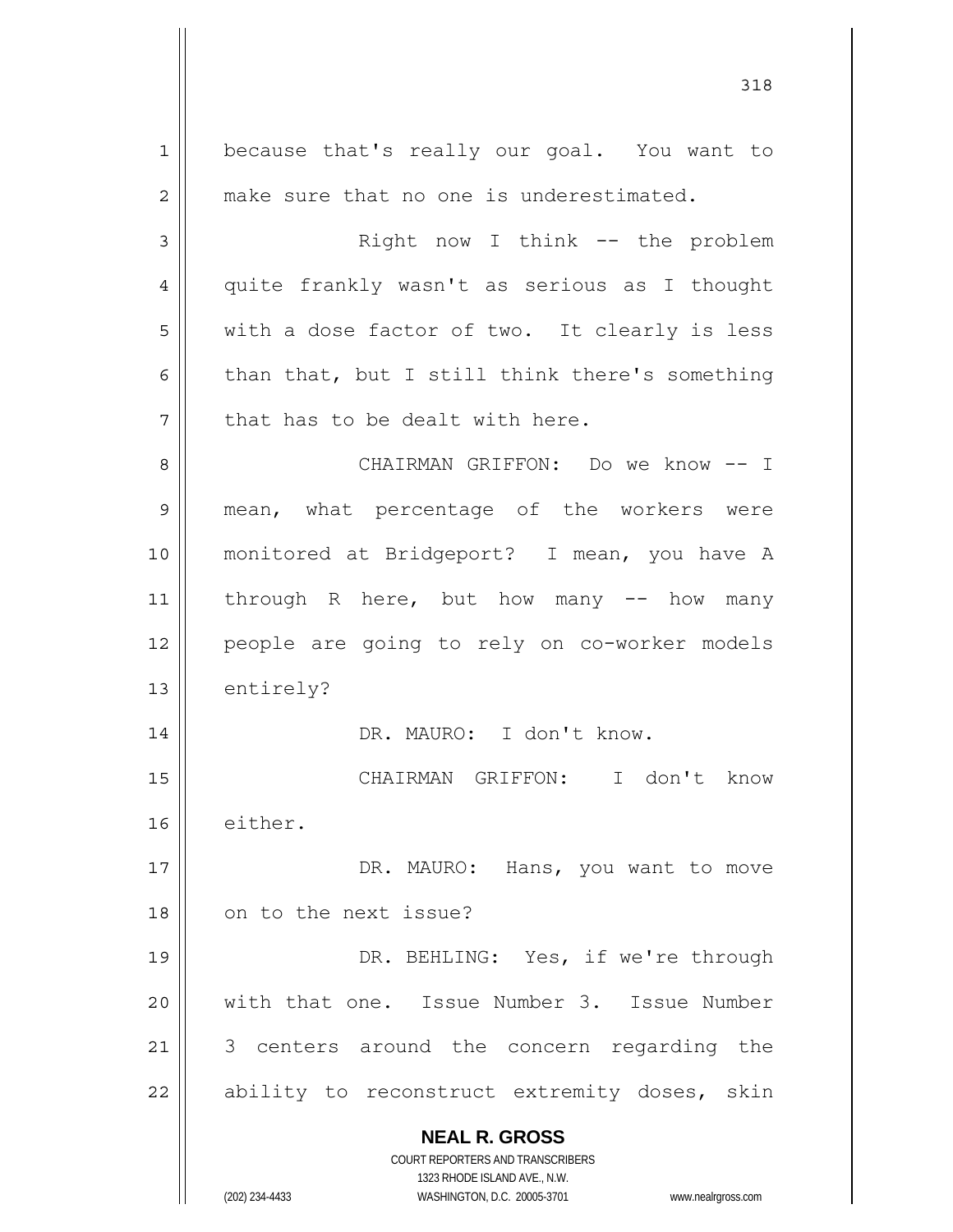doses to the extremity, but perhaps also skin doses to other parts of the body that were perhaps not properly monitored by way of a film badge that's worn on the chest and shows as a whole body exposure.

6 7 8 9 10 11 12 13 14 15 16 17 18 And we do know the fact that these people were probably not given anti-c's - anti-contamination clothing, nor were they probably frisked on the -- when they left a radiologically controlled area, et cetera. So the question arises can we rely on a film badge data that's a film badge dosimeter that was worn on the chest to account for skin exposures to the extremities or perhaps skin exposures to other parts of the body where the potential exists for a skin contamination, clothing contamination, which would obviously not be picked up.

19 20 21 22 And of course the response on the part of NIOSH was that while they agreed that this potential problem exists, it doesn't - it's not like it could be one that would

> **NEAL R. GROSS** COURT REPORTERS AND TRANSCRIBERS 1323 RHODE ISLAND AVE., N.W. (202) 234-4433 WASHINGTON, D.C. 20005-3701 www.nealrgross.com

1

2

3

4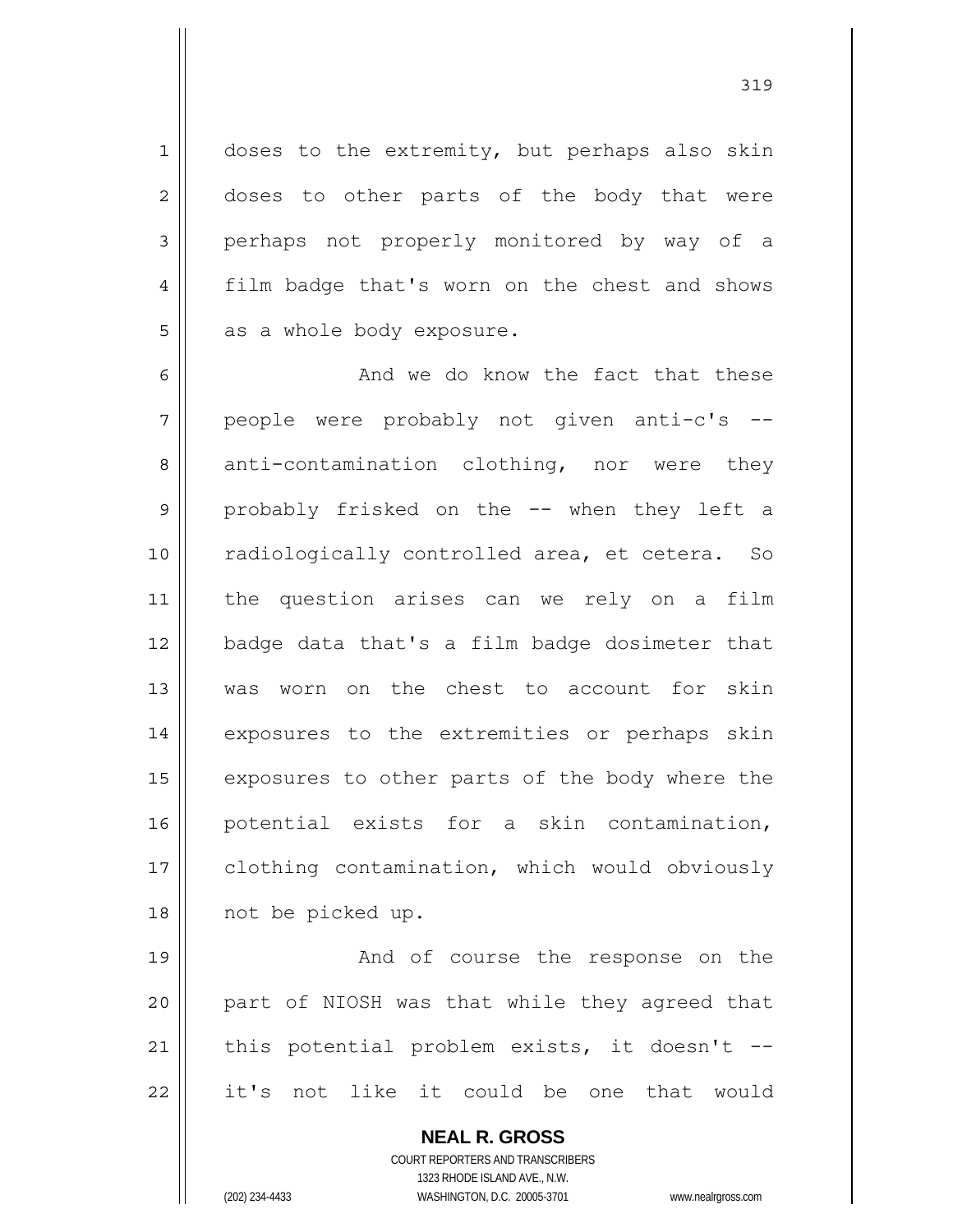1 2 3 4 happen frequently, and they also feel that the decision on how to adjust exposure in a claimant favorable manner is left to the dose reconstructor's judgment.

5 6 7 8 9 10 11 12 13 And we feel that's leaving too much responsibility on the shoulder of the dose reconstructor and we believe we've done it in other instances where we realized that exposures that are being monitored by a chest location is not necessarily going to give you the proper exposure to other parts of the body. We found out in the case of people who work in glove boxes, et cetera.

14 15 16 17 18 19 20 21 22 And while NIOSH acknowledges this potential deficiency but believes that a judicious approach on the part of the dose reconstructor is adequate, we believe that some guidance is needed here and can be in the form of providing at least a strong statement that says when you have a cancer that involves exposure to the extremity or perhaps to some other body part that may have been exposed to

## **NEAL R. GROSS**

COURT REPORTERS AND TRANSCRIBERS 1323 RHODE ISLAND AVE., N.W. (202) 234-4433 WASHINGTON, D.C. 20005-3701 www.nealrgross.com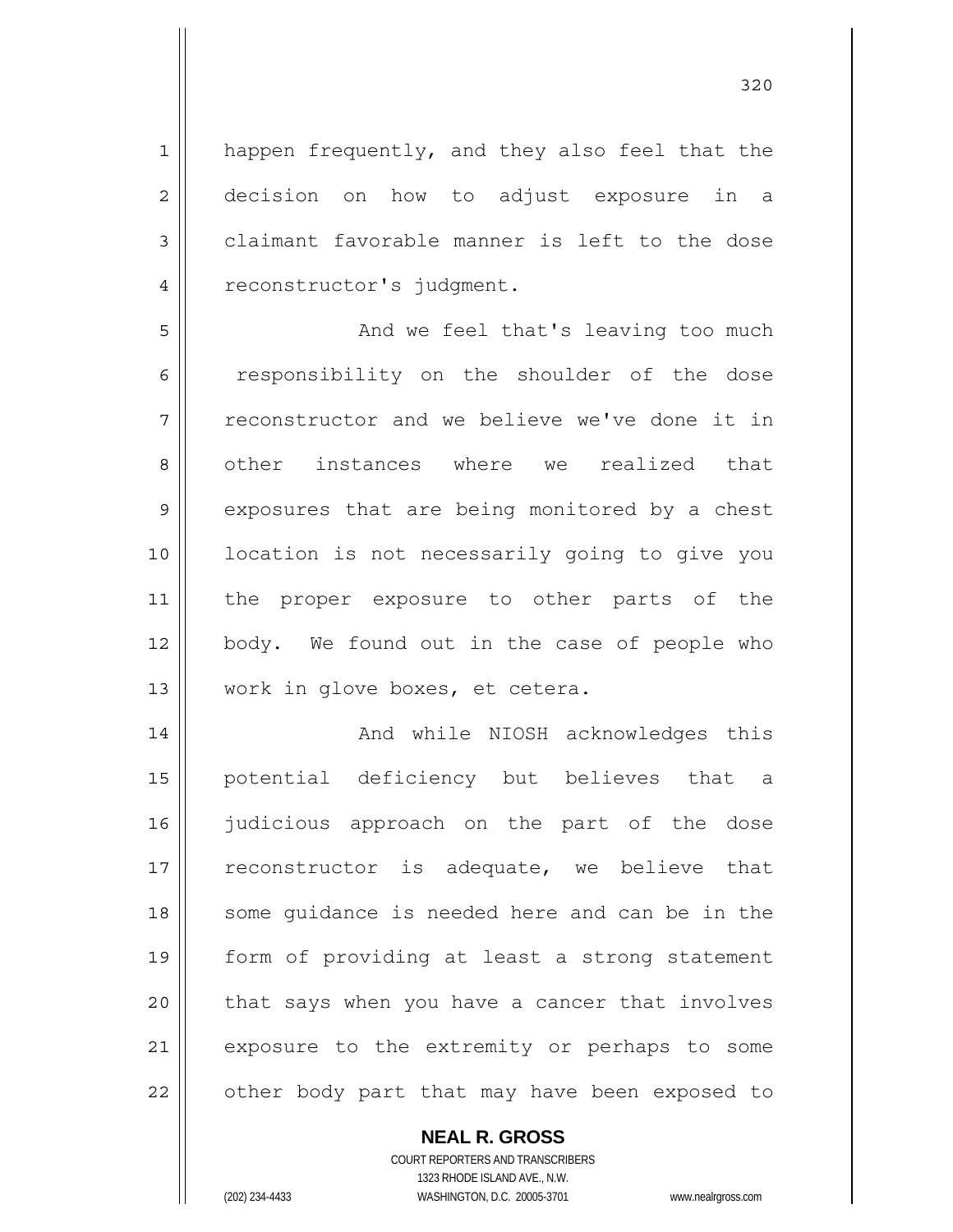| 1              | skin contamination or clothing contamination,                                                       |
|----------------|-----------------------------------------------------------------------------------------------------|
| $\overline{2}$ | some additional guidance is necessary here.                                                         |
| 3              | And so at this point it is                                                                          |
| 4              | something that we feel can be resolved, but it                                                      |
| 5              | will require some additional guidance on the                                                        |
| 6              | part of NIOSH to introduce that into the                                                            |
| 7              | matrix.                                                                                             |
| 8              | DR. MAURO: I'd like to add a                                                                        |
| 9              | little something, too. The issue of --                                                              |
| 10             | ultimately, we're really going toward OTIB, I                                                       |
| 11             | think, 17, which is your non-penetrating                                                            |
| 12             | radiation protocol.                                                                                 |
| 13             | There are two issues here that I                                                                    |
| 14             | think they're universal. One is that you                                                            |
| 15             | really can't use film badge, non-penetrating                                                        |
| 16             | to be a good indicator of what different parts                                                      |
| 17             | of your body might have experienced.                                                                |
| 18             | It's your exposure at a distance                                                                    |
| 19             | from data basically, and, you know -- and I                                                         |
| 20             | quess we're concerned that a person's hands,                                                        |
| 21             | arms, forearms, neck, especially if you're in                                                       |
| 22             | a situation where there's a real potential for                                                      |
|                | <b>NEAL R. GROSS</b>                                                                                |
|                | COURT REPORTERS AND TRANSCRIBERS                                                                    |
|                | 1323 RHODE ISLAND AVE., N.W.<br>(202) 234-4433<br>WASHINGTON, D.C. 20005-3701<br>www.nealrgross.com |

321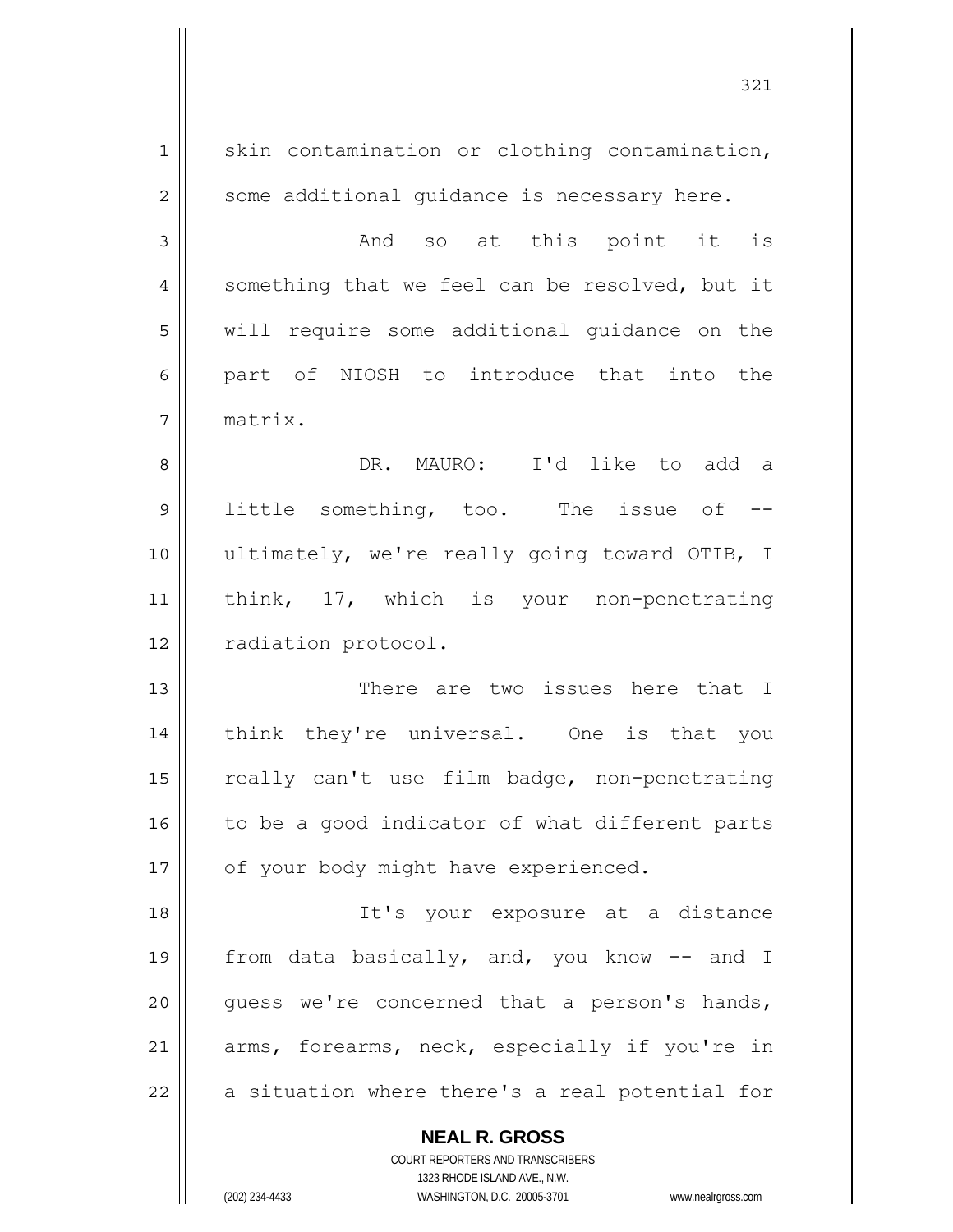1 air particulates to deposit on the body. This issue has come up on Nevada test site, and it's come up on a lot of the AWE facilities where we know there was a lot of airborne particles being generated.

6 7 8 9 10 11 And right now I think that this is -- this issue -- I think NIOSH has a pretty good handle on being able to adjust or account for the fact that maybe the hands were closer to the source than the chest, and there were adjustment factors.

12 13 14 15 16 17 We did that with the -- what do you call it -- the glove boxes. There was a factor of 1.4 of two or something like that - adjustment, which seemed to make sense. You know, that wasn't done here, but of course this isn't a glove box.

18 19 20 21 22 But the place that we're really -- I'm not quite sure how this is going to be resolved is particles landing on a person and kind of a localized dose it could give, because I had a case that a person had cancer

> **NEAL R. GROSS** COURT REPORTERS AND TRANSCRIBERS 1323 RHODE ISLAND AVE., N.W. (202) 234-4433 WASHINGTON, D.C. 20005-3701 www.nealrgross.com

2

3

4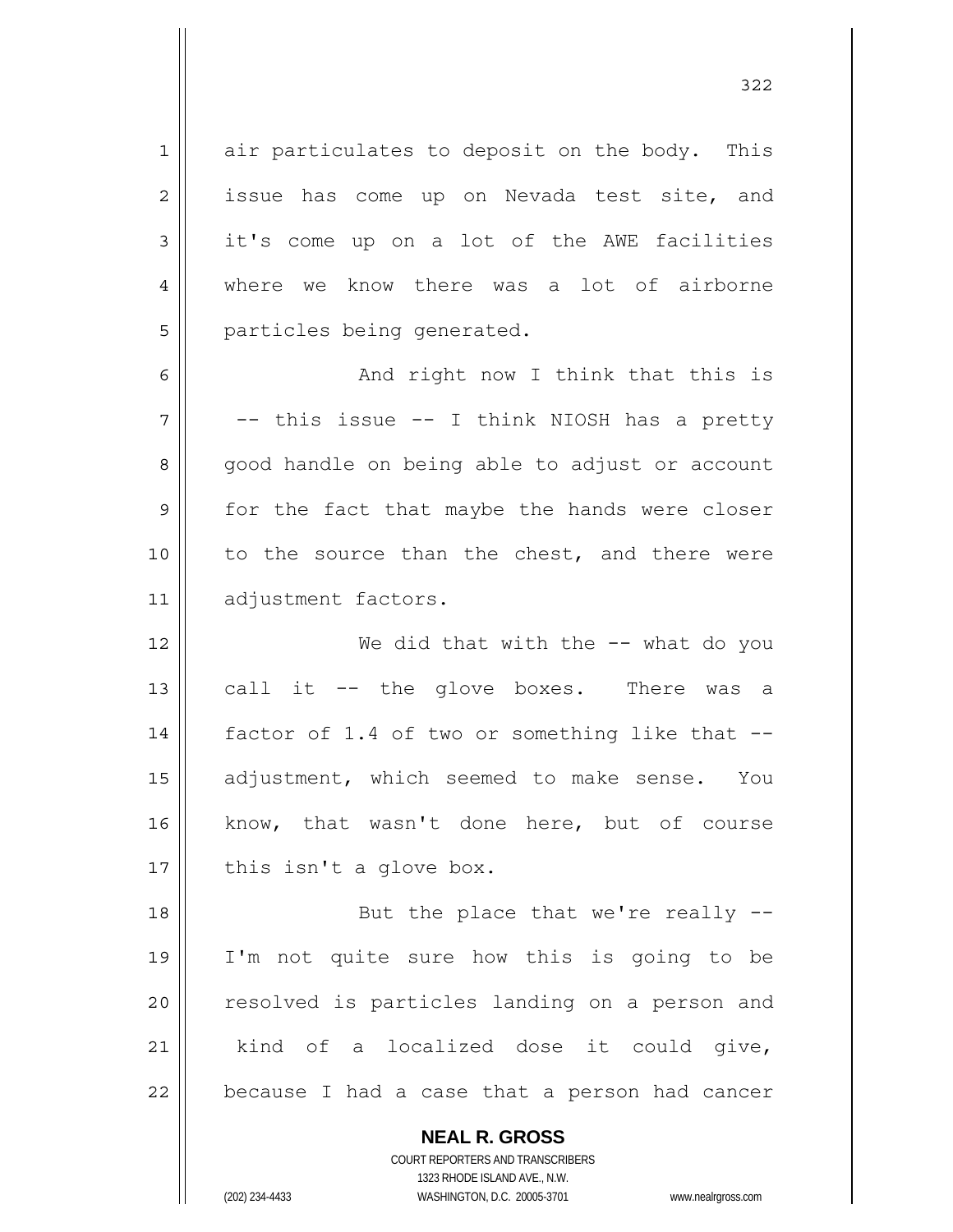**NEAL R. GROSS** COURT REPORTERS AND TRANSCRIBERS 1323 RHODE ISLAND AVE., N.W. 1 2 3 4 5 6 7 8 9 10 11 12 13 14 15 16 17 18 19 20 21 22 on the neck and in the ear, several cancers. And you say, you know, you can almost conceive of particle deposition in that area, and given a localized dose -- and if you can't discount the possibility of that kind of scenario, you know, what do you do? You know, he's wearing a film badge over here, and you know the kind of job he had, he could very well have gotten some -- he was a guy at Paducah, could easily have gotten some skin contamination. CHAIRMAN GRIFFON: That's, yes. That's a difficult one, isn't it because if you -- DR. MAURO: Yes. CHAIRMAN GRIFFON: -- then you're almost to a point where, I mean, there's not going to be records necessarily for every particle, you know? DR. MAURO: I've got to -- you know, I'm just putting it on the table. This is a very difficult problem.

323

(202) 234-4433 WASHINGTON, D.C. 20005-3701 www.nealrgross.com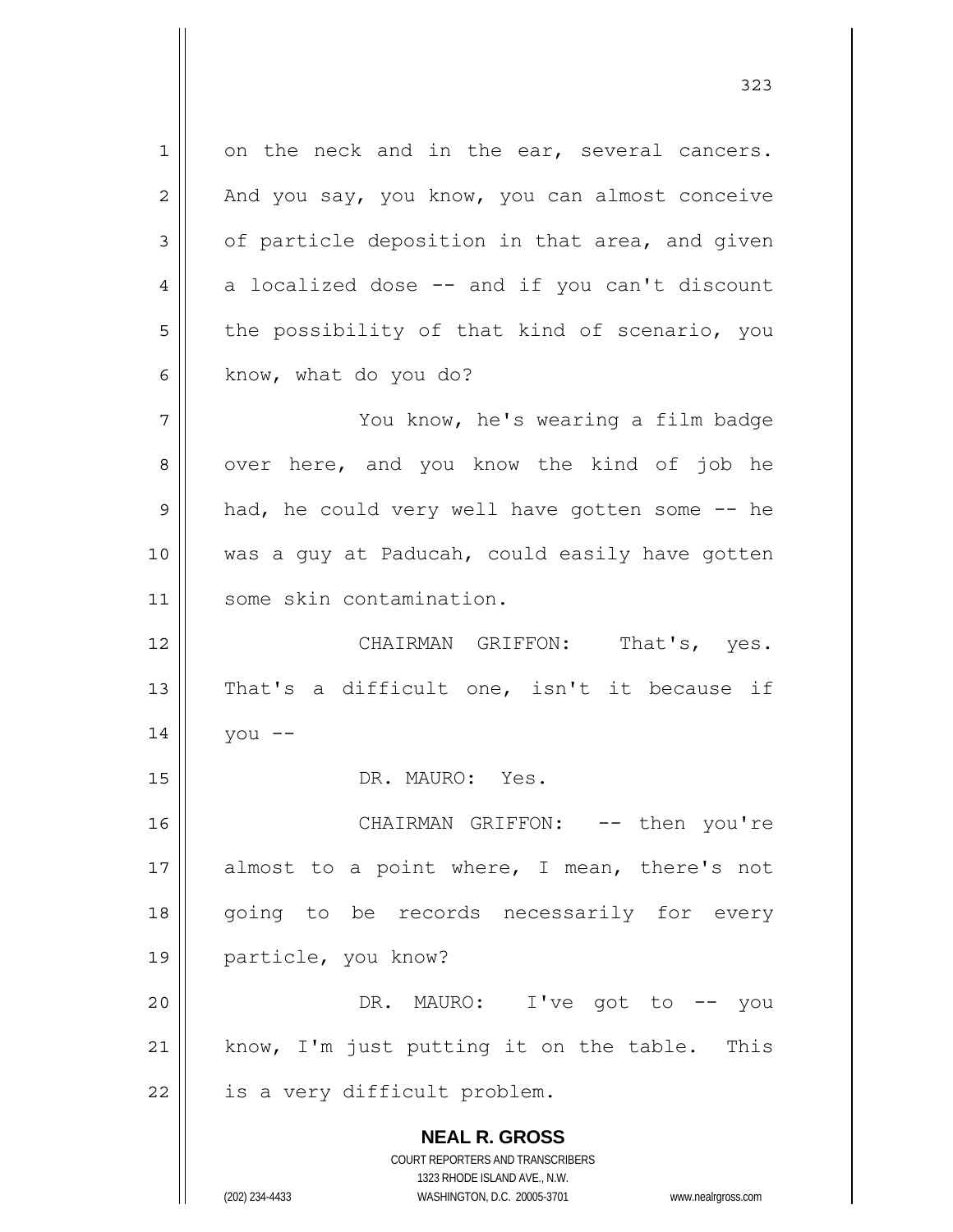**NEAL R. GROSS** COURT REPORTERS AND TRANSCRIBERS 1323 RHODE ISLAND AVE., N.W. 1 2 3 4 5 6 7 8 9 10 11 12 13 14 15 16 17 18 19 20 21 22 CHAIRMAN GRIFFON: Right. DR. MAURO: But, nevertheless, I think it's real. I think it's a challenge. What do you do? I know if I was working at Paducah for many, many years, knowing that I was dealing with a lot of airborne particulates being generated, sometimes you could even see them, and I came down with multiple cancers around my neck and ear, right where the particles might stick, increases, I'd say, you know, you've got to tell me why it wasn't that that didn't cause my skin cancer. That would be me, if that was me. I think that we -- all of us have an obligation to answer that question. MR. HINNEFELD: You know, that's come up before. CHAIRMAN GRIFFON: Yes, we've talked about that. MR. HINNEFELD: I don't have anything better -- to say than last time. DR. MAURO: Where we left it the

324

(202) 234-4433 WASHINGTON, D.C. 20005-3701 www.nealrgross.com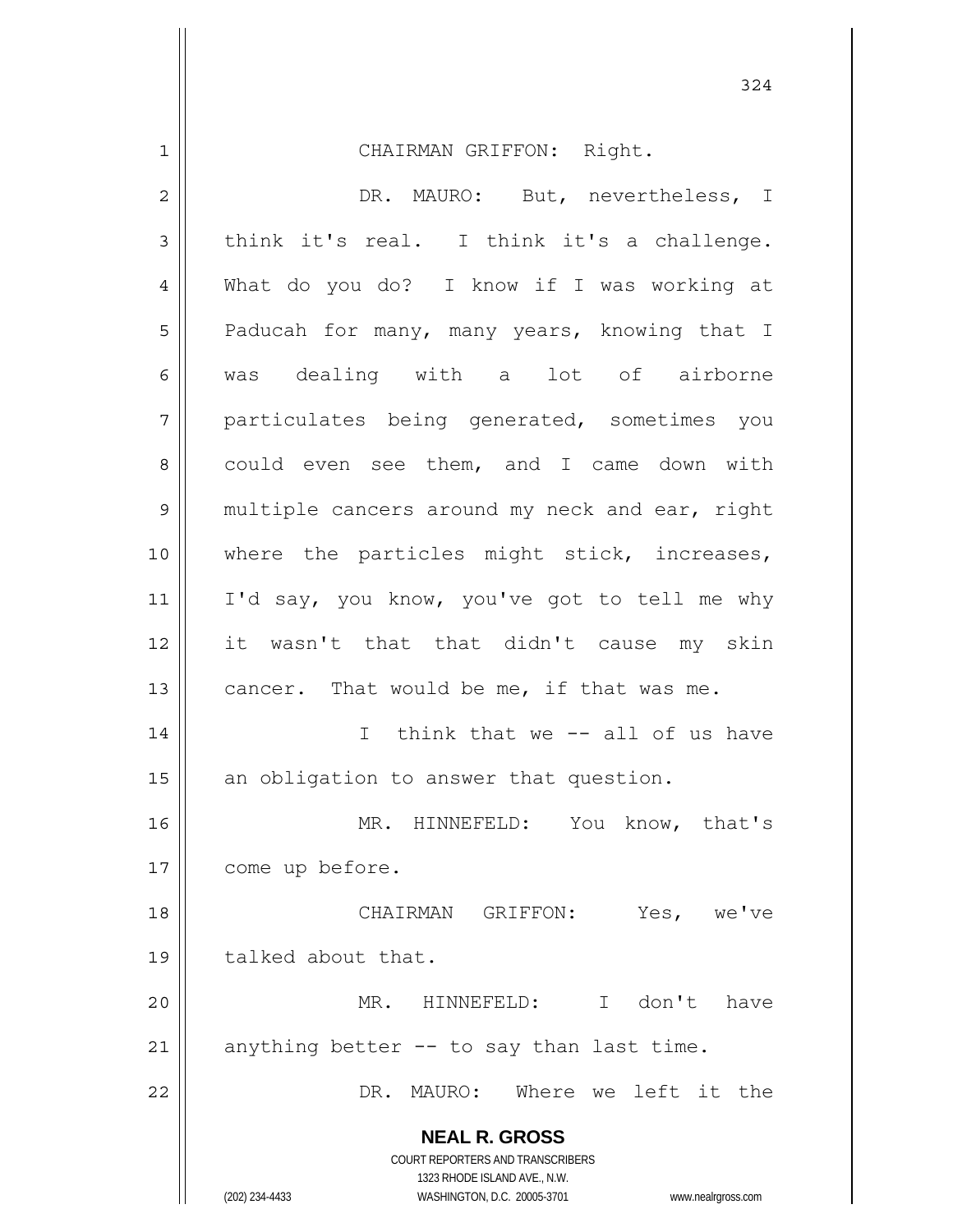**NEAL R. GROSS** COURT REPORTERS AND TRANSCRIBERS 1 2 3 4 5 6 7 8 9 10 11 12 13 14 15 16 17 18 19 20 21 22 last time was to try to parse sites, where that was a real concern. That is, it really could have happened. Nevada test site was agreed, yes, that could have happened there because of the nature of the contamination, and many of these uranium -- MR. HINNEFELD: Uranium plants that closed operations. DR. MAURO: -- where they were -especially where they were machining uranium, where there were airborne particulates settling. Those are two places. And I know that, for example, at least with regard to uranium, it's pretty straightforward to figure out, you could probably place an upper bound on what the dose might be under the skin where a small particle of uranium might land. You run the bar skin. We've done some calculations, and of course you have to ask how often does it happen. CHAIRMAN GRIFFON: Right. DR. MAURO: I don't know the

1323 RHODE ISLAND AVE., N.W.

(202) 234-4433 WASHINGTON, D.C. 20005-3701 www.nealrgross.com

<u>325</u>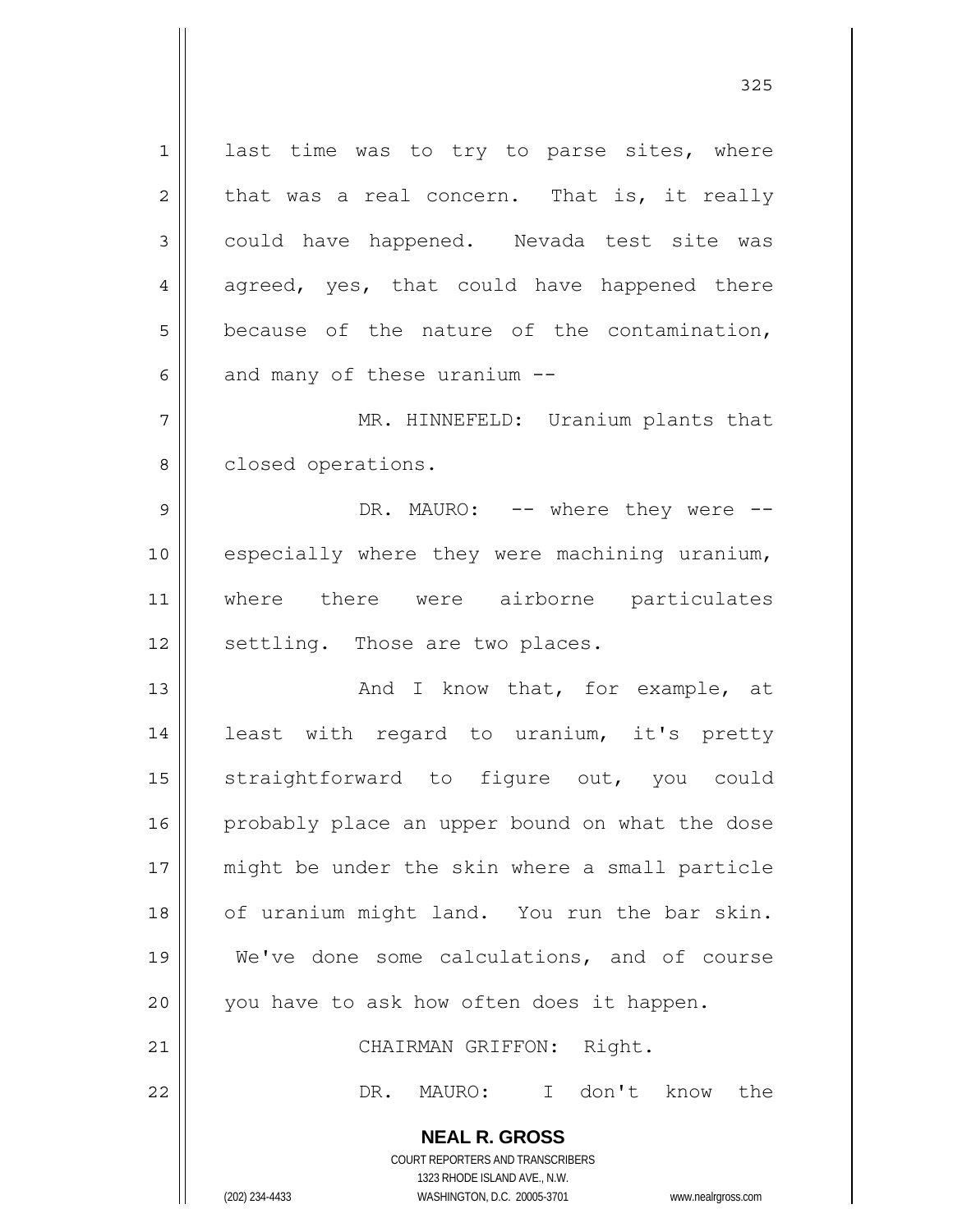**NEAL R. GROSS** 1 2 3 4 5 6 7 8 9 10 11 12 13 14 15 16 17 18 19 20 21 22 answer, but I think we have an obligation to deal with this. MR. HINNEFELD: You know, a decision like that almost has to be kind of a policy decision; don't you think? I mean, there's -- there is no evidence -- CHAIRMAN GRIFFON: That's what I was just thinking, yes. MR. HINNEFELD: There is no evidence that it happened -- DR. MAURO: Right. MR. HINNEFELD: There is no evidence that it didn't happen. We can't expect every -- it would almost have to be essentially a policy decision that because of that this is what we will do and everybody gets this for skin cancer. I mean, that's what would have to happen, I think, rather than try to find out, you know, through  $-$  I don't know of any possible way to research this and get an answer. So, okay, well, I've started

<u>326</u>

COURT REPORTERS AND TRANSCRIBERS 1323 RHODE ISLAND AVE., N.W.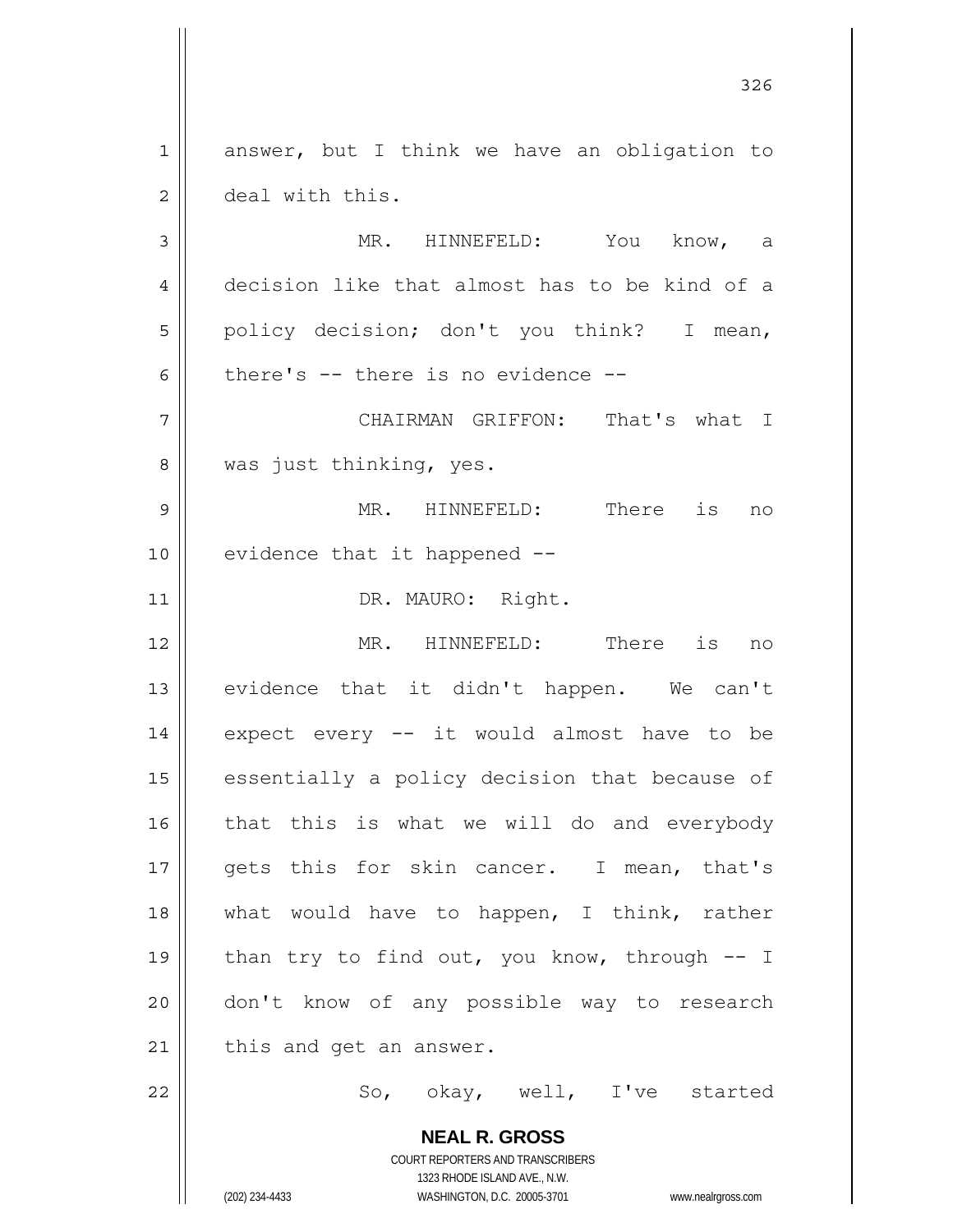1 2 3 4 5 6 7 8 9 10 11 12 13 14 15 16 17 18 19 20 21 22 chatting with -- about that back at the office. I'll try to get some more attention on it and just see what people think. I've already gave my opinion, which I understand is exactly what you're saying. You know, I hesitate to go down that road because I don't know where you stop, and so you just have to have a policy decision. CHAIRMAN GRIFFON: Yes. MR. HINNEFELD: This is where -this is what you do. DR. MAURO: Hans, next one. DR. BEHLING: Yes, the next one is -- okay, the initial finding is stated as follows. The site profile would benefit from a quote leave one out analysis of the data. And since we have Harry Chmelynski on the phone I would actually want to defer to Harry's assessment of that particular finding. I will state that NIOSH has agreed that additional analysis of this finding is necessary and will be provided upon

327

**NEAL R. GROSS** COURT REPORTERS AND TRANSCRIBERS

1323 RHODE ISLAND AVE., N.W.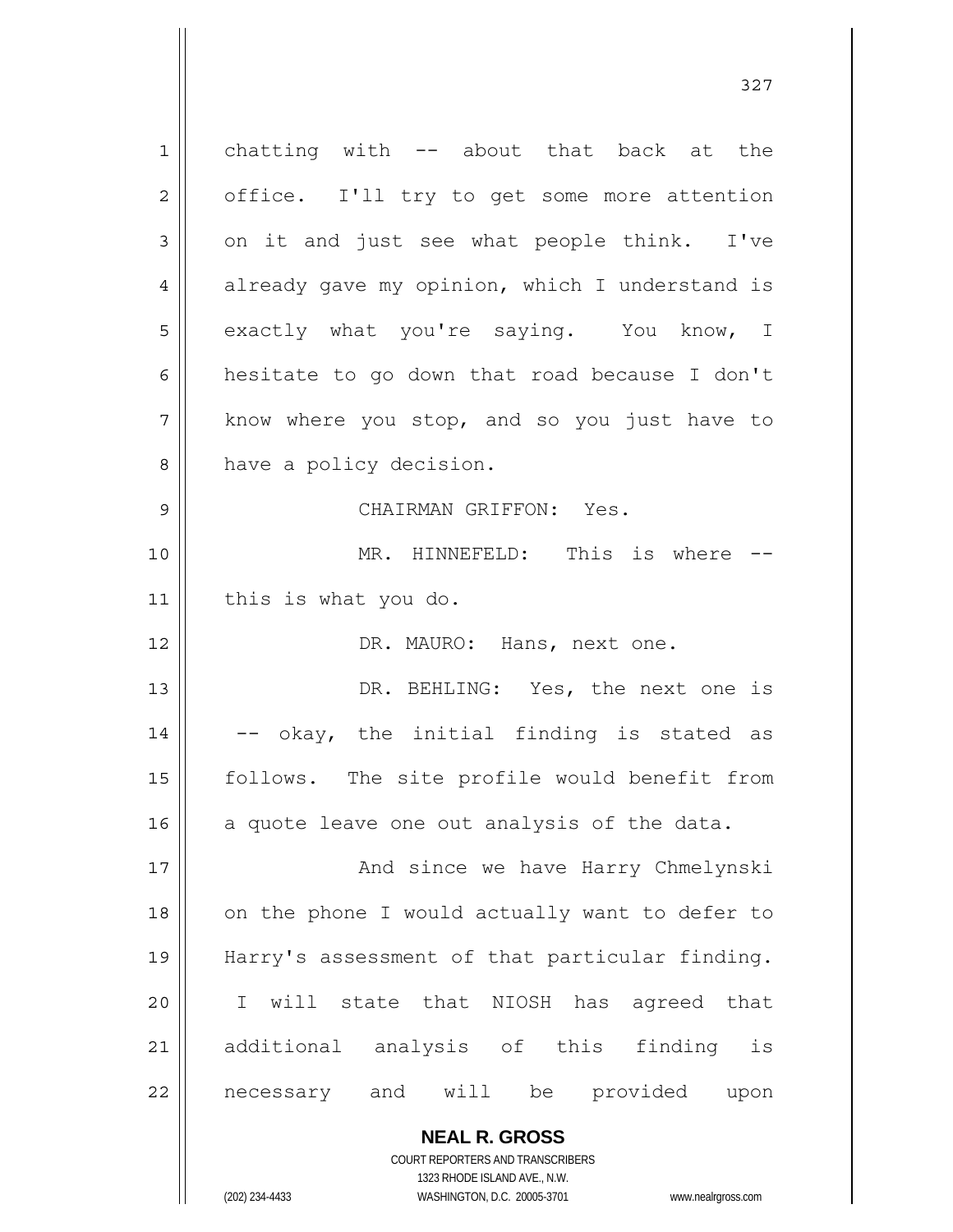completion; however, since probably most of the people here have not heard of this particular technique I will ask Harry, if he's still on the phone, to perhaps give just a brief explanation of what the leave-one-out analysis really is representative of.

## Harry?

1

2

3

4

5

6

7

8 9 10 11 12 13 14 MR. CHMELYNSKI: Okay, the leave one out is a rather simple version of resampling kind of approaches to determining how uncertain the answers are. In particular, since we're dealing with co-workers who may have missing data, eventually this motto would be applied to.

15 16 17 18 19 20 21 22 I was thinking that what we ought to be doing is looking at some examples of - well, if we have some workers who -- we actually have them today is that we know who they are, but if we left them out and used the data set to build a co-worker model and then went back and see how it worked for those individuals that we left out, we would have an

**NEAL R. GROSS**

COURT REPORTERS AND TRANSCRIBERS 1323 RHODE ISLAND AVE., N.W. (202) 234-4433 WASHINGTON, D.C. 20005-3701 www.nealrgross.com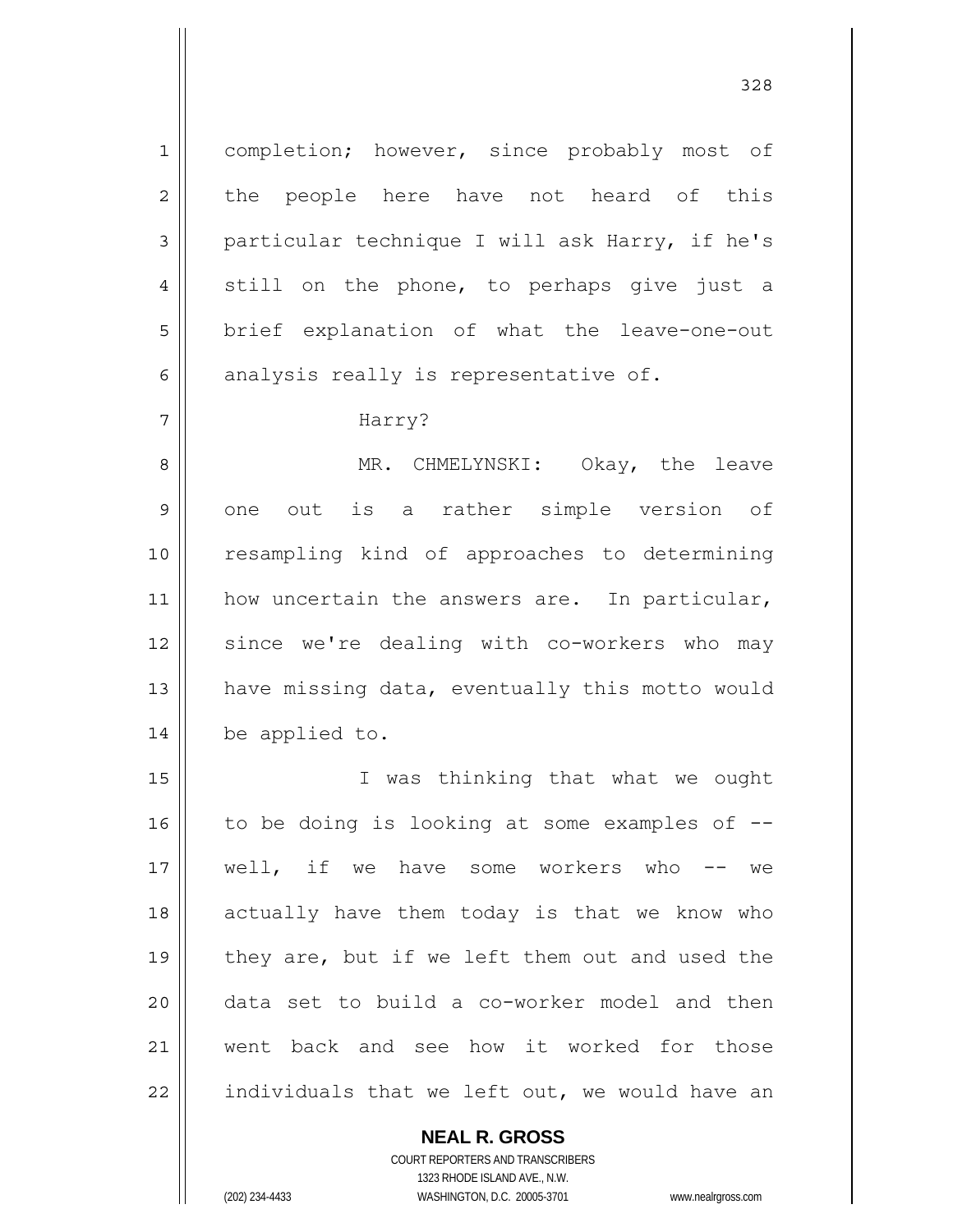**NEAL R. GROSS** 1 2 3 4 5 6 7 8 9 10 11 12 13 14 15 16 17 18 19 20 21 22 out-of-the-sample kind of measure of the effectiveness of the co-worker model. And this in general is a good technique for -- for cases where we would like to know how the model works on cases where it hasn't -- where we haven't been able to see the data. In other words, we always know when the person was in the database that we built the model with, it's not going to be that bad. But when you use the model to predict some people who are not in the database, it may be completely different. And this is a way of simulating that kind of analysis, to leave them out and don't use them to estimate the model. MR. HINNEFELD: Is that person randomly selected, or do you systematically leave somebody else out? MR. CHMELYNSKI: Well, generally, you -- yes, generally, you systematically go through and leave each one of them out, one at a time --

329

COURT REPORTERS AND TRANSCRIBERS 1323 RHODE ISLAND AVE., N.W.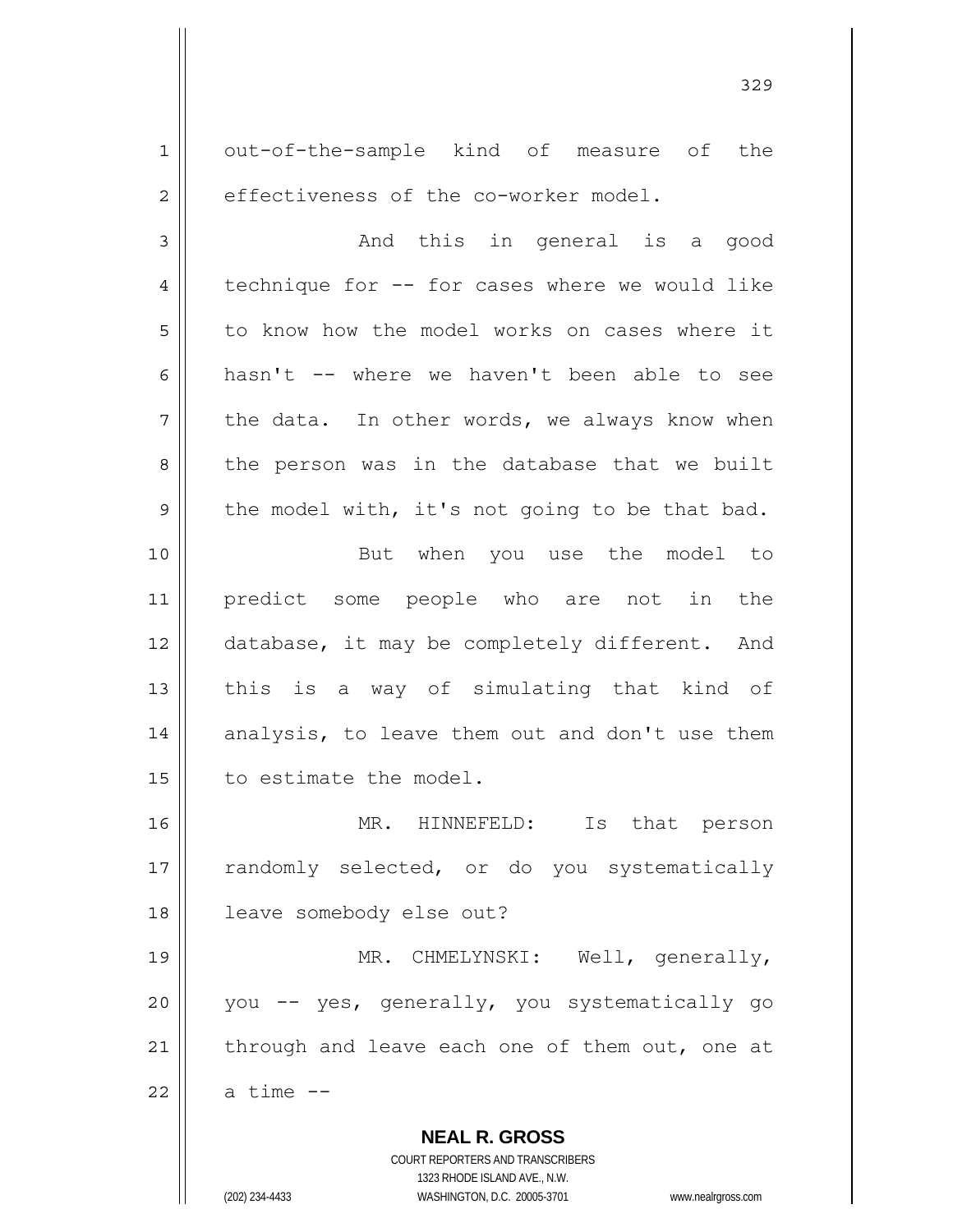|    | 330                                                                 |
|----|---------------------------------------------------------------------|
| 1  | MR. HINNEFELD: Leave all of them                                    |
| 2  | out.                                                                |
| 3  | MR. CHMELYNSKI: -- and see how it                                   |
| 4  | works, but it's not necessary you run it that                       |
| 5  | often. You can only leave a sample of them                          |
| 6  | out and build, you know, 10 models with 10                          |
| 7  | different subsets of the data and see how the                       |
| 8  | left-out person is predicted.                                       |
| 9  | DR. MAURO: So you get an array of                                   |
| 10 | -- for example, right now we have an estimate                       |
| 11 | of the 95th percentile using correlated data,                       |
| 12 | whatever that dose was, 635.                                        |
| 13 | MR. CHMELYNSKI: Right and we used                                   |
| 14 | all 18 individuals when we built that log                           |
| 15 | normal model that is underlying all of this.                        |
| 16 | DR. MAURO: Right. So you're                                         |
| 17 | saying let's do 18 of these by leaving one                          |
| 18 | person out each time and see how different                          |
| 19 | that 635 is?                                                        |
| 20 | MR. CHMELYNSKI: Yes, see how it                                     |
| 21 | does on the one we left out.                                        |
| 22 | DR. MAURO: Got you.                                                 |
|    | <b>NEAL R. GROSS</b>                                                |
|    | COURT REPORTERS AND TRANSCRIBERS<br>1323 RHODE ISLAND AVE., N.W.    |
|    | (202) 234-4433<br>WASHINGTON, D.C. 20005-3701<br>www.nealrgross.com |

 $\overline{\phantom{a}}$ 

 $\mathbf{\mathbf{\mathsf{I}}}\mathbf{\mathsf{I}}$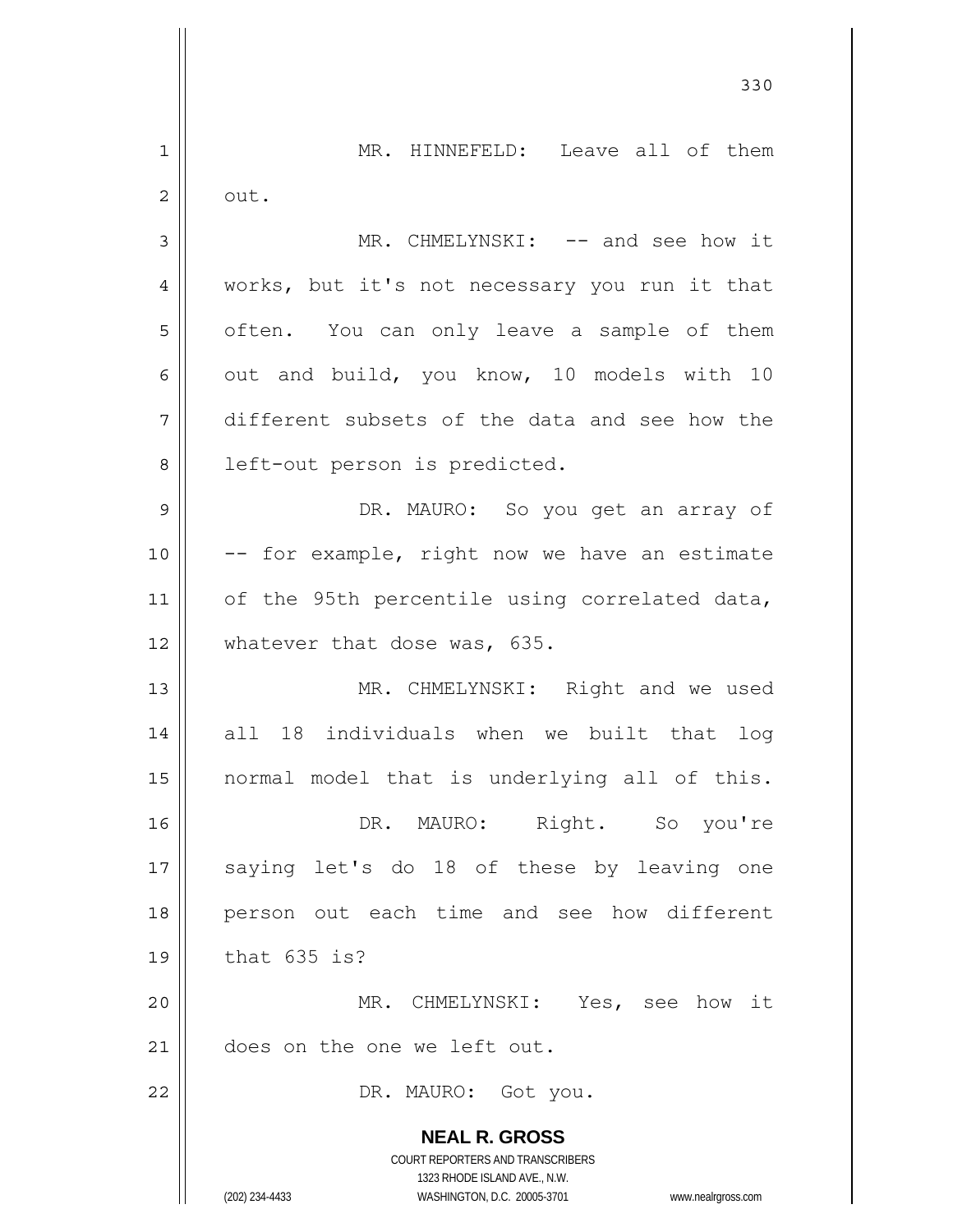**NEAL R. GROSS** 1 2 3 4 5 6 7 8 9 10 11 12 13 14 15 16 17 18 19 20 21 22 MR. CHMELYNSKI: And to tell you the truth what happens is when you leave out the high guy you often find, wow, gee, the model doesn't really know he's there now, and the model doesn't work very well. So I'm just warning you that this can lead to some -- some situations where you're not so confident that the model's working well anymore. That's why I suggested it might be something that should be adopted as a more general principle, rather than just here for Bridgeport. DR. MAURO: Well, this goes towards your question, Mark. If you only have a limited number of people that have been monitored but there are lots of people that could have been exposed -- okay, let's say like we have 17 people that were -- whatever it is -- but we know that there were 200 people that might have been exposed. I'm making this up. This is a thought problem more than

> COURT REPORTERS AND TRANSCRIBERS 1323 RHODE ISLAND AVE., N.W.

(202) 234-4433 WASHINGTON, D.C. 20005-3701 www.nealrgross.com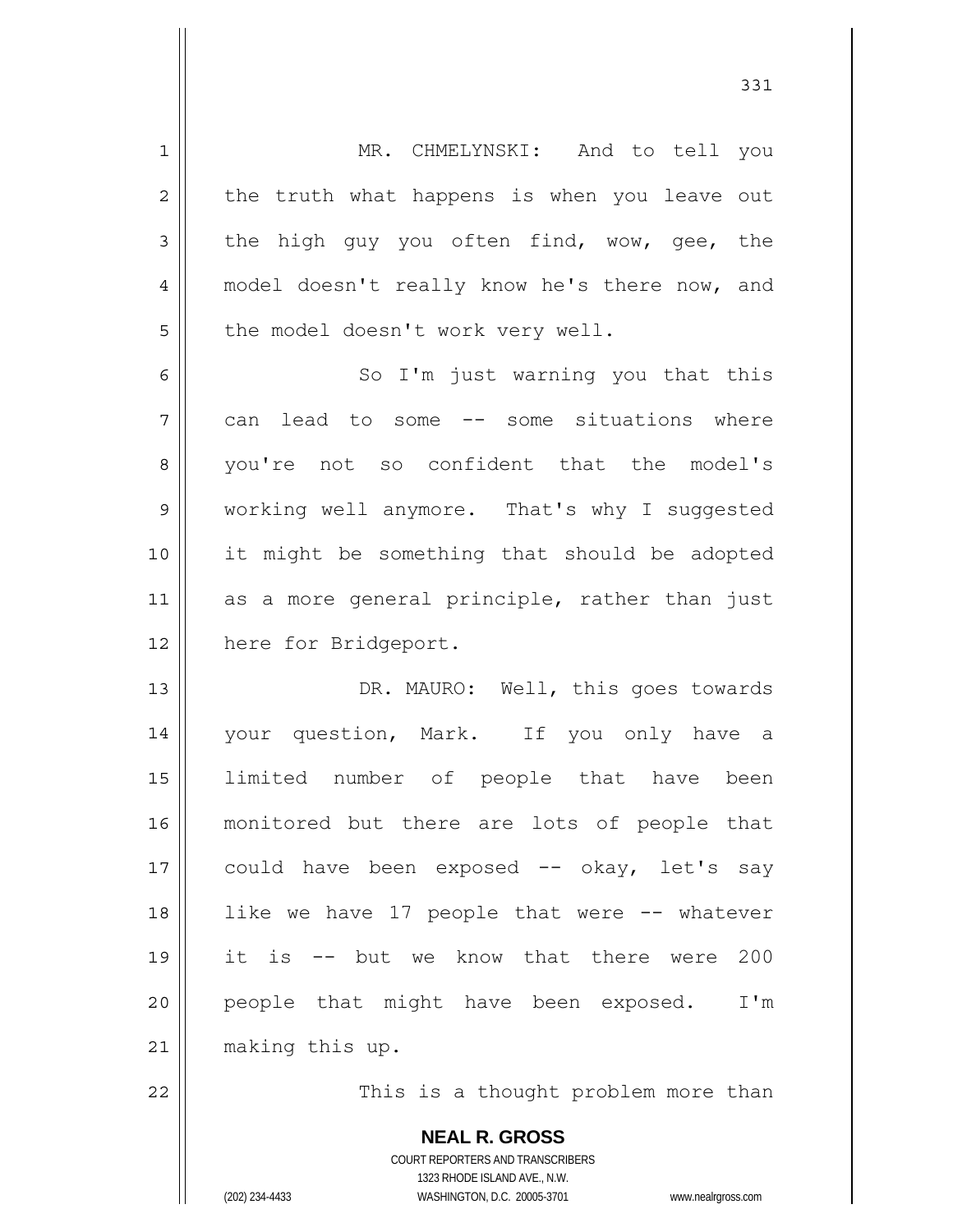**NEAL R. GROSS** COURT REPORTERS AND TRANSCRIBERS 1323 RHODE ISLAND AVE., N.W. 1 2 3 4 5 6 7 8 9 10 11 12 13 14 15 16 17 18 19 20 21 22 anything else because it's really basically we're putting the time back in your court again relating to this concept. So what happens is that if this exercise, by leaving one behind, shows when you do that, the results change by an order of magnitude, the 95th percentile. Again, I'm making this up. What this means is you might not have sufficient data to build a co-worker model, especially -- Now if it turns out all these 17 people -- there are only 20 people and we've got 17 of them, well maybe they're fine. But if you've got a lot of people, that means it's very possible there are many people -- that's what the leave one behind would tell you. There might be many people out there that could have gotten higher doses than anyone that's even in this table. So I quess that's  $--$  I mean, it's almost like common sense argument. Yes,

332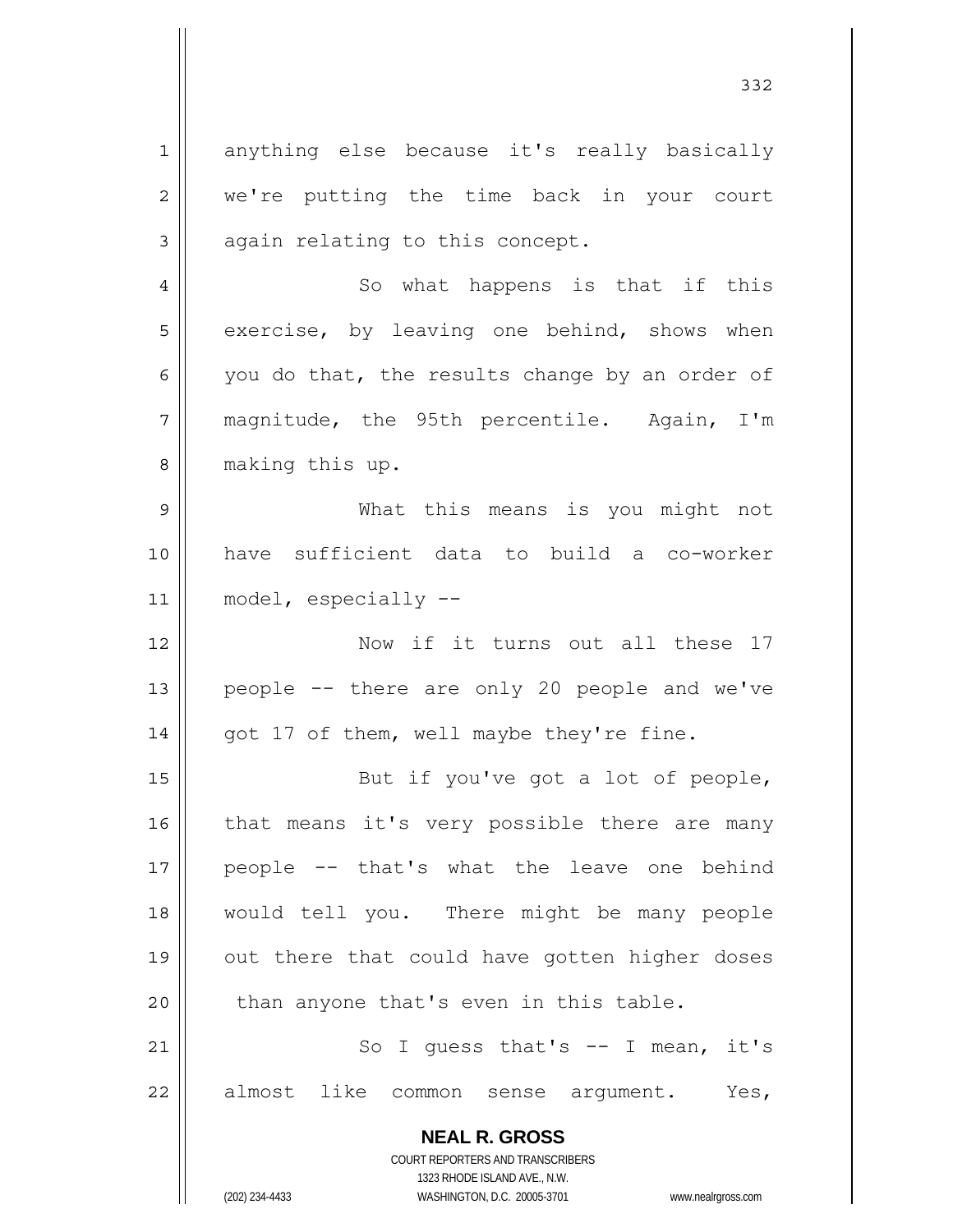**NEAL R. GROSS** 1 2 3 4 5 6 7 8 9 10 11 12 13 14 15 16 17 18 19 20 21 22 that's true. And I think that your question is very important. CHAIRMAN GRIFFON: But it may not be a completely random 20 either, you know? Like if it's the highest exposed, so that changes -- DR. MAURO: That's true. That's true, too. I agree with that, a hundred percent. But there's a lot -- CHAIRMAN GRIFFON: Right. DR. MAURO: And it's a good place to evaluate many issues that we've been struggling with for long time, this one particular site, and it will go toward so many things that we've been talking about. CHAIRMAN GRIFFON: So -- by the way, I've been keeping actions here for the last two. That one, Stu, I did put down an action that NIOSH will follow up with staff regarding potential policy on this hot particle type question. MR. HINNEFELD: Yes.

333

COURT REPORTERS AND TRANSCRIBERS 1323 RHODE ISLAND AVE., N.W.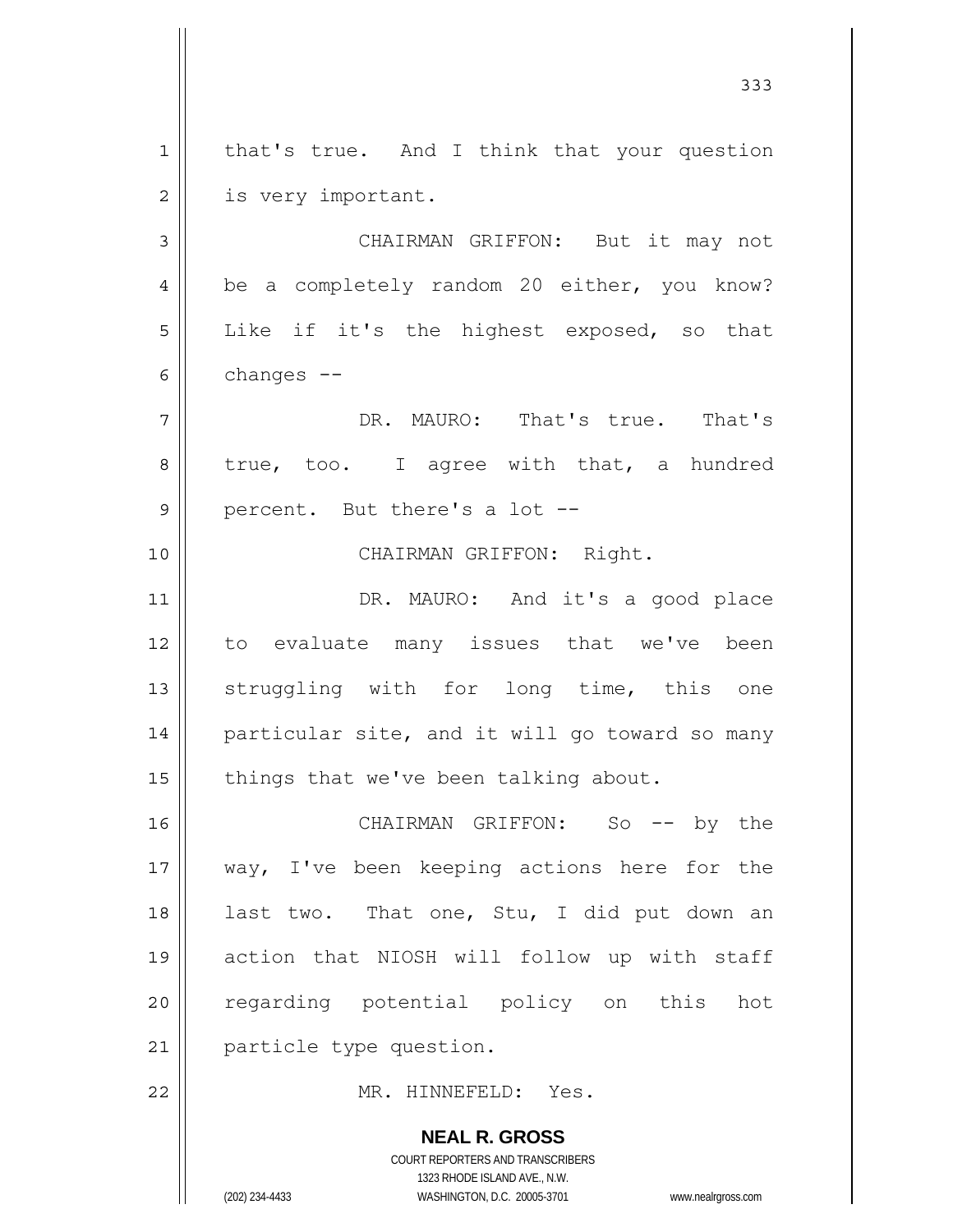**NEAL R. GROSS** COURT REPORTERS AND TRANSCRIBERS 1323 RHODE ISLAND AVE., N.W. (202) 234-4433 WASHINGTON, D.C. 20005-3701 www.nealrgross.com 1 2 3 4 5 6 7 8 9 10 11 12 13 14 15 16 17 18 19 20 21 22 CHAIRMAN GRIFFON: And then for this one I just put it as a continuation of the NIOSH response that you're going to further assess this. Is that -- that fair? MR. HINNEFELD: I think that's one of these we did. CHAIRMAN GRIFFON: Yes. MR. HINNEFELD: Well, I mean, I guess. I mean, it can go in a couple of places, one is the continuing open, unresolved issue having to do with how the distributions were coded. CHAIRMAN GRIFFON: Right. MR. HINNEFELD: So that is clearly unresolved, there needs to be additional discussion on that issue, but it seems like the leave-one-out analysis is perhaps beyond that, as well. And it sounds like whatever we can learn about the size of the radiological population during the time that they monitored -- they probably didn't monitor 18 at a time,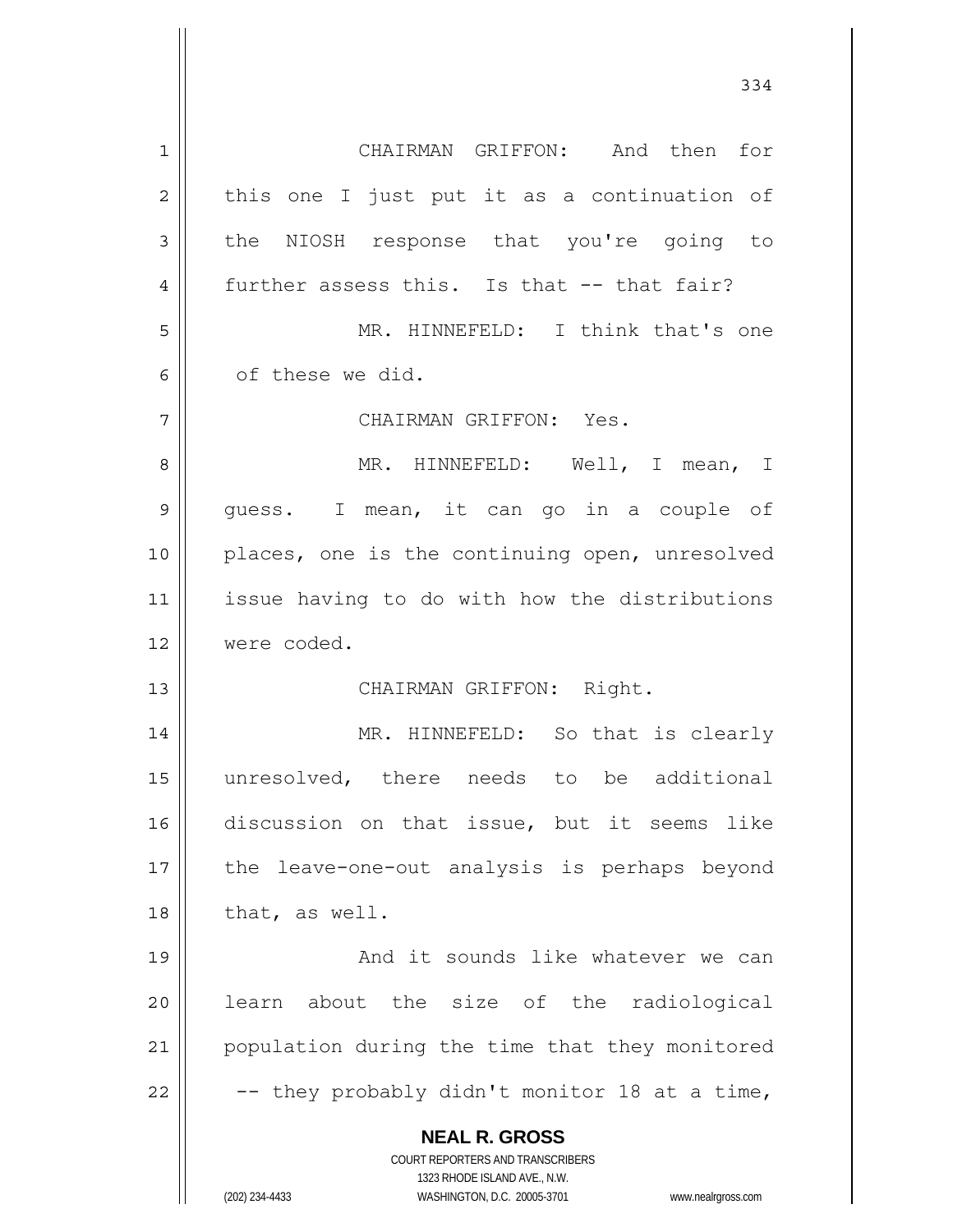| $\mathbf 1$    | in fact, would be also instructive about the                        |
|----------------|---------------------------------------------------------------------|
| $\overline{c}$ | amount of confidence you can have in your co-                       |
| 3              | worker model, which of course is obvious.                           |
| 4              | DR. MAURO: Right.                                                   |
| 5              | MR. HINNEFELD: All right.                                           |
| 6              | DR. MAURO: Hans, we've got one                                      |
| 7              | more, the last one, Finding 5?                                      |
| 8              | DR. BEHLING: Yes, this is -- this                                   |
| 9              | is going to be a little more time consuming                         |
| 10             | because the actual, initial finding is quickly                      |
| 11             | resolved. The initial finding stated the                            |
| 12             | following, that it appears there is a                               |
| 13             | misstatement in the site profile, in the                            |
| 14             | actual surface contamination level used to                          |
| 15             |                                                                     |
|                | divide inhalation exposure associated with the                      |
| 16             | residual radioactivity about a hundred fold                         |
| 17             | lower than the stated value of 23,460 dpm per                       |
| 18             | hundred centimeters squared.                                        |
| 19             | Let me just correct that. That is                                   |
| 20             | probably the correct value; however, what is                        |
| 21             | really is nothing more than a typographical                         |
| 22             | error that occurs in the TBD on page 33.<br>In                      |
|                | <b>NEAL R. GROSS</b>                                                |
|                | COURT REPORTERS AND TRANSCRIBERS                                    |
|                | 1323 RHODE ISLAND AVE., N.W.                                        |
|                | (202) 234-4433<br>WASHINGTON, D.C. 20005-3701<br>www.nealrgross.com |

<u>335</u>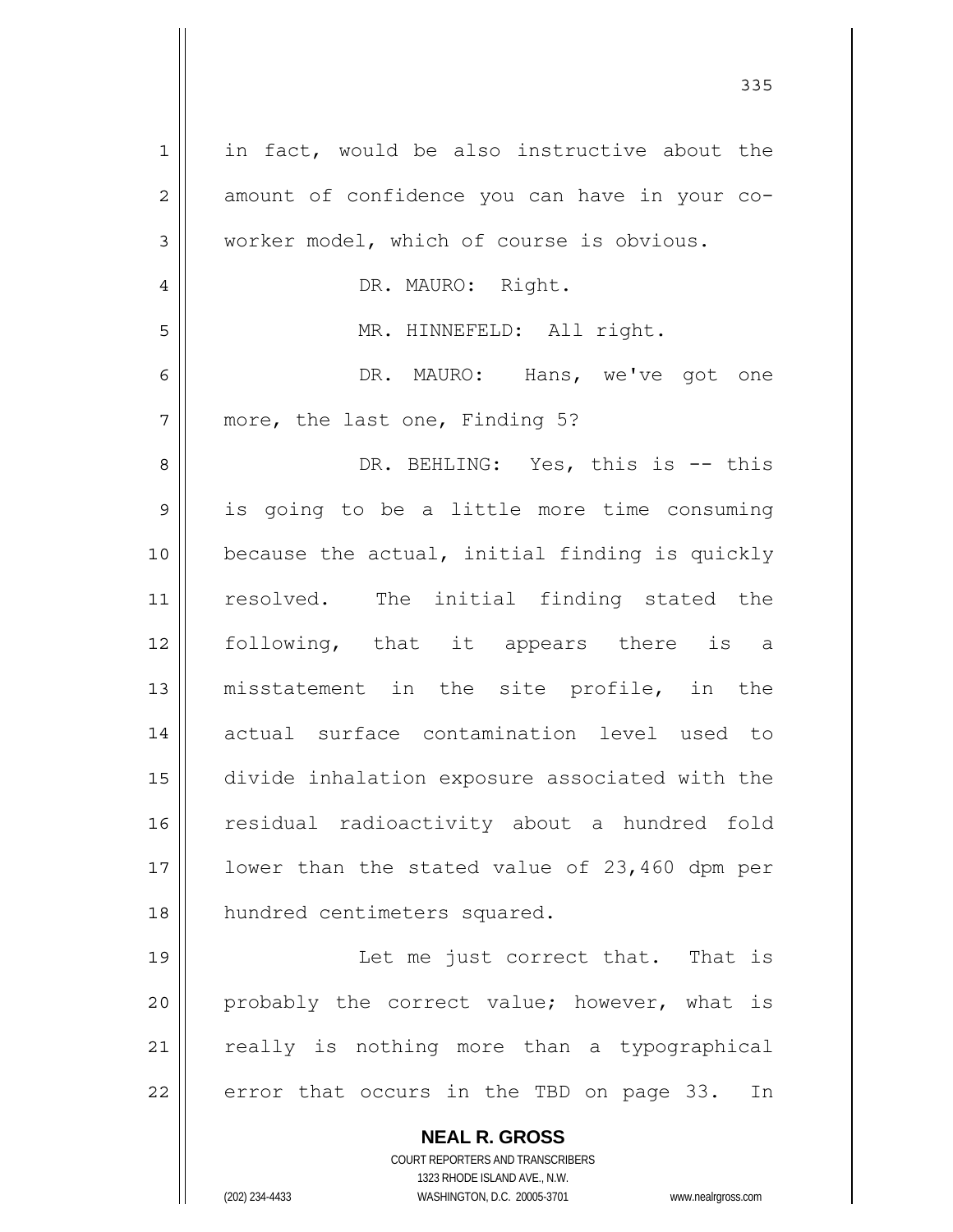Table 5.1, based on that particular surface contamination level of 23,460 dpm per hundred centimeters squared, NIOSH divides an airborne level for respiration and then divides a daily intake.

6 7 8 9 10 11 12 13 14 15 16 And I calculated that value. It turns out to be 6.9 picocuries per day, if you average over 365 days, which is what basically you need to do. And that number is correct actually in the text of the matrix, because I'm looking on page 33 of the Bridgeport matrix and it says and I'll quote "multiplying the estimate air concentration by an air intake rate of 2,400 cubic meters per work year results in a calculated uranium inhalation intake of 2,540 picocuries.

17 18 19 20 21 22 And if you take 2,540 picocuries as an annual exposure that's based on 2,000 hours of work at 1.2 cubic meters per hour inhalation rate, you end up with seven picocuries per hour, which turns out to be the number that I also derived independently.

> **NEAL R. GROSS** COURT REPORTERS AND TRANSCRIBERS 1323 RHODE ISLAND AVE., N.W. (202) 234-4433 WASHINGTON, D.C. 20005-3701 www.nealrgross.com

1

2

3

4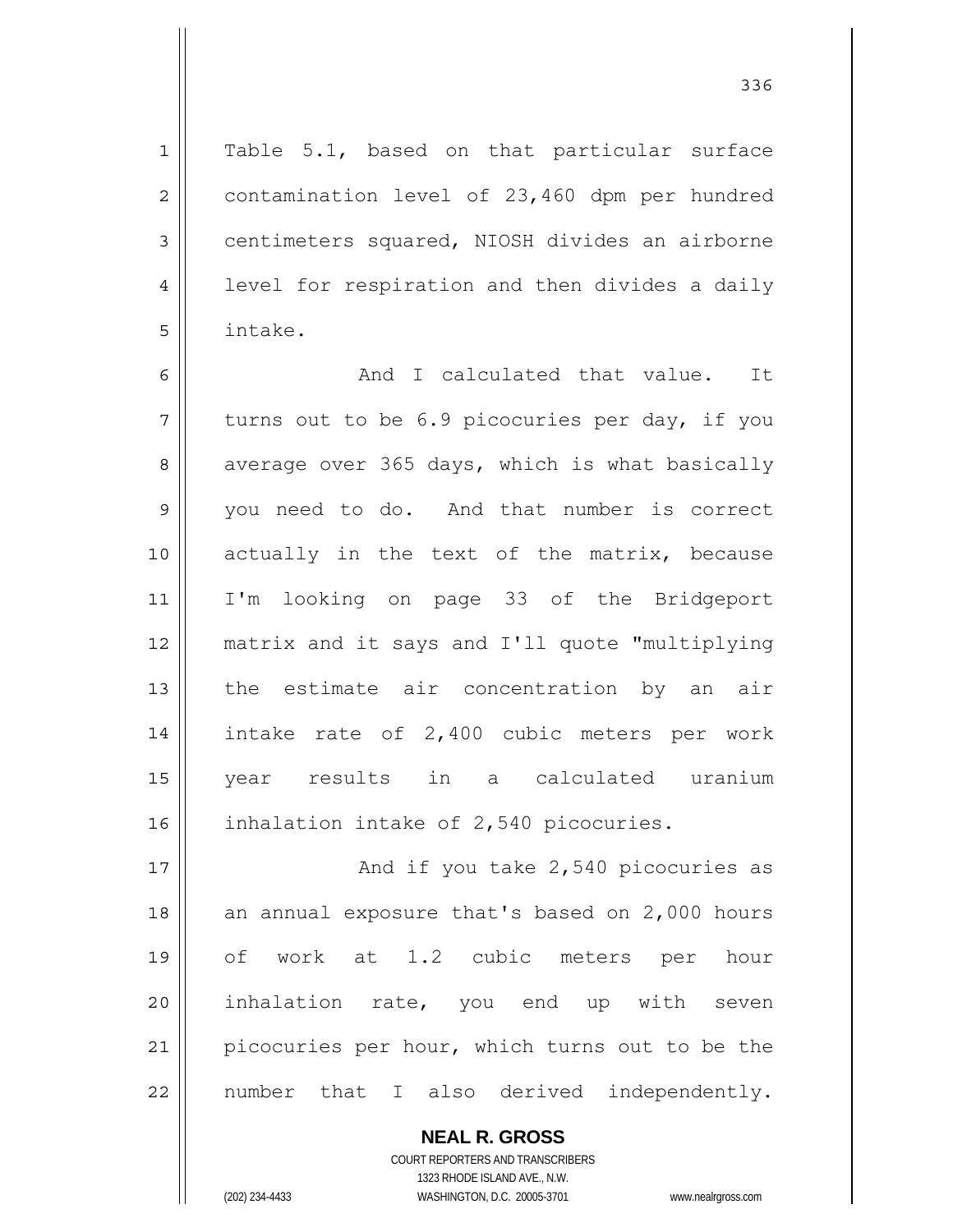| $\mathbf 1$    | And if you look at the actual value                     |
|----------------|---------------------------------------------------------|
| $\overline{2}$ | in Table 5-1, you have 6.6, and that would              |
| 3              | have been correct if you would have started             |
| 4              | there, but you have in there $6.66$ , $E^{-2}$ and      |
| 5              | hence you're off by a factor of 100, and I              |
| 6              | believe that's nothing more than<br>a                   |
| 7              | typographical error when you view that in               |
| 8              | context with the statements that were written           |
| $\mathsf 9$    | in the text of 2,540 picocuries per year that           |
| 10             | is based on 2,000 work hours and 1.2 cubic              |
| 11             | meters of inhalation per hour.                          |
| 12             | So it's nothing more than<br>$\alpha$                   |
| 13             | typographical error, and the only thing you             |
| 14             | need to do really is to correct the values in           |
| 15             | Table 5-1 and convert $6.6 \text{ E}^{-2}$ to something |
| 16             | like seven picocuries per day as the value.             |
| 17             | And I think I explained that in my                      |
| 18             | write up, but here comes the issue here that I          |
| 19             | want to spend a little time with. If you go             |
| 20             | to my white paper and look at Section 3.0 on            |
| 21             | page four, I have a topic called the new issue          |
| 22             | concerning Finding 5.                                   |
|                |                                                         |

COURT REPORTERS AND TRANSCRIBERS 1323 RHODE ISLAND AVE., N.W. (202) 234-4433 WASHINGTON, D.C. 20005-3701 www.nealrgross.com

**NEAL R. GROSS**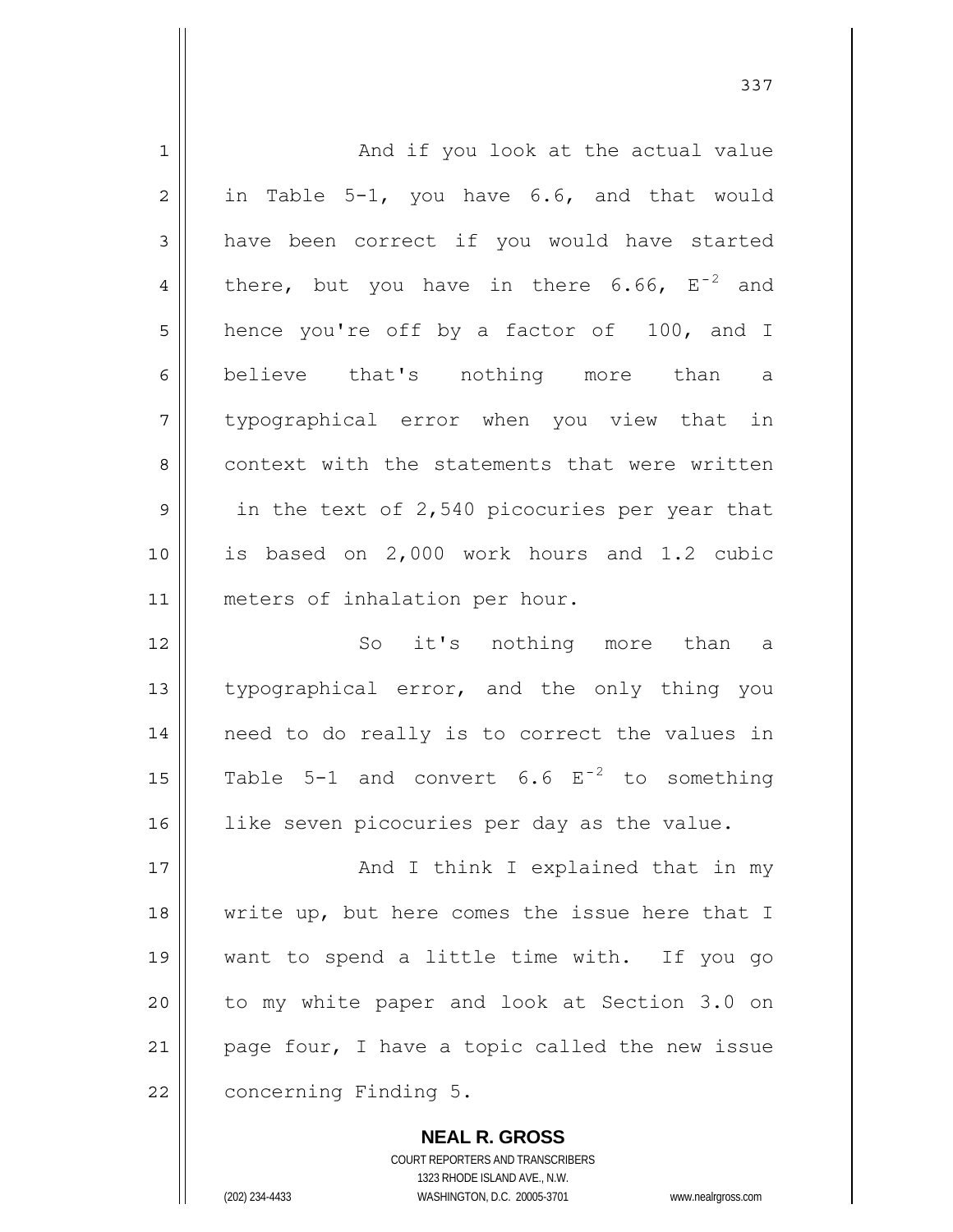1 2 3 4 5 6 7 8 9 10 11 12 13 14 15 16 17 18 19 20 21 And I briefly go over this whole issue of the  $6.66$   $E^{-2}$  picocuries per day as an error, and I recalculate that value as you see at the bottom of the page and say the real value should have been seven picocuries per day. But that's really not the issue. What I was concerned about is the following. We start out with a single value, a single measurement, and that is a 23,460 dpm per hundred centimeters squared surface contamination that is assumed to be all alpha activity. And then you convert that into - by multiplying times a hundred you get the activity, surface contamination activity per square meter, and for -- for deriving the air concentration, NIOSH assumes a re-suspension factor of  $E^{-6}$  per meter. Now that's a value that has been used in the past in one of the TIBs, and I was questioning that, and I questioned that in my review of the -- the OTIB, and I'm going to be

looking at this again in context with this

**NEAL R. GROSS** COURT REPORTERS AND TRANSCRIBERS

1323 RHODE ISLAND AVE., N.W.

22

(202) 234-4433 WASHINGTON, D.C. 20005-3701 www.nealrgross.com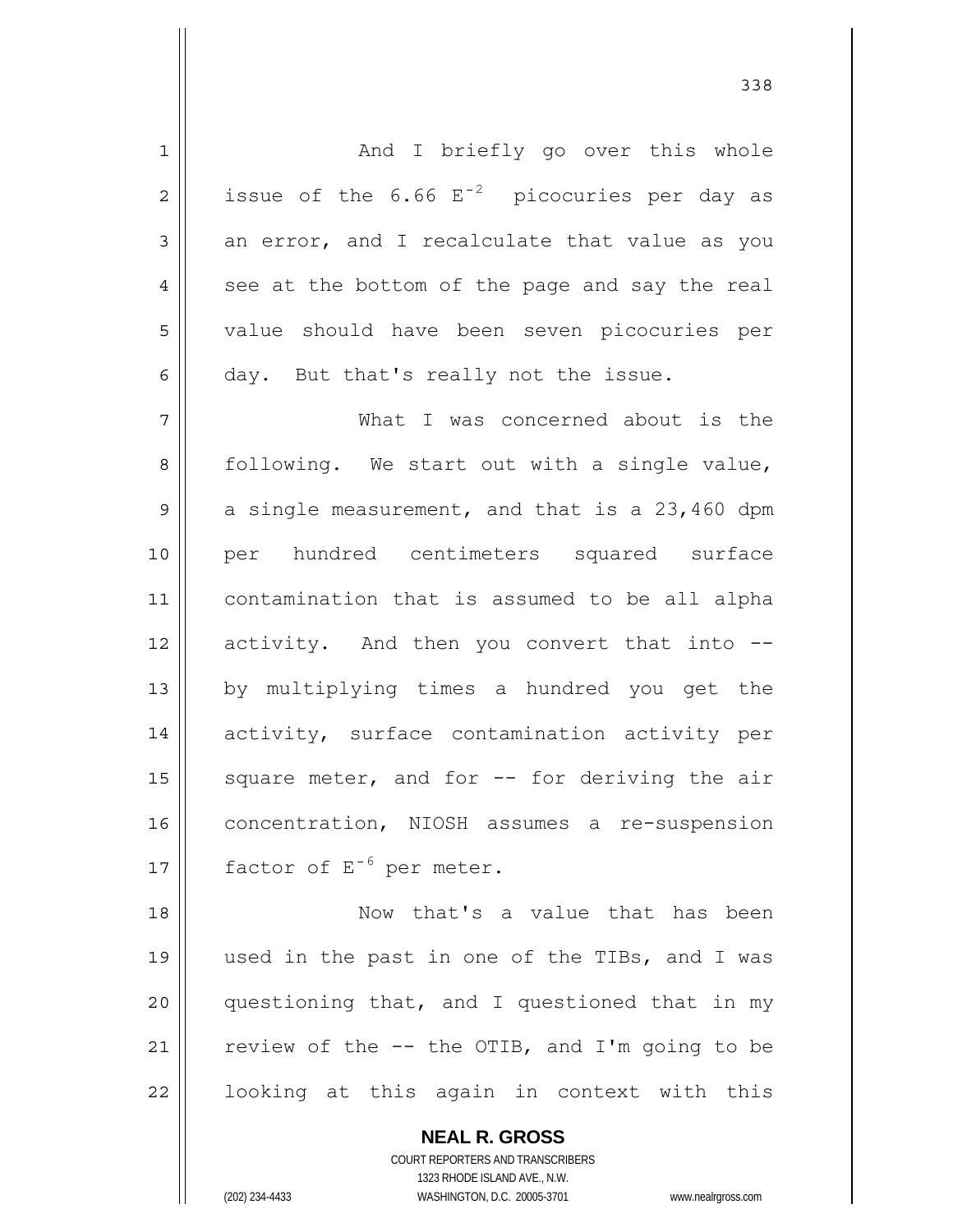1 particular write-up here.

| $\overline{2}$ | If you look at the write-up that I             |
|----------------|------------------------------------------------|
| 3              | have under Section 3 you will see that I had - |
| 4              | - I had reviewed OTIB-70 and provided data     |
| 5              | that suggests that for a facility that has not |
| 6              | been decontaminated but simply had stopped     |
| 7              | doing that work and is now doing other work,   |
| 8              | the potential re-suspension factor can be as   |
| 9              | slow as minus three, to minus four.<br>In      |
| 10             | effect, a hundred to a thousand fold higher.   |
| 11             | And one would now, for instance,               |
| 12             | question whether or not my assessment of that  |
| 13             | situation is correct, but let me go down and   |
| 14             | say -- let's go a step further and look at     |
| 15             | what was quoted in this particular matrix for  |
| 16             | Bridgeport, and you will see that in a         |
| 17             | quotation that is on page five of my write up  |
| 18             | where they talked about the 1961 assessment    |
| 19             | that is based on the 23,460 dpm per hundred    |
| 20             | centimeters squared contamination that is now  |
| 21             | by way of re-suspension factor converted into  |
| 22             | air concentration that turns out to be<br>an   |

**NEAL R. GROSS**

COURT REPORTERS AND TRANSCRIBERS 1323 RHODE ISLAND AVE., N.W. (202) 234-4433 WASHINGTON, D.C. 20005-3701 www.nealrgross.com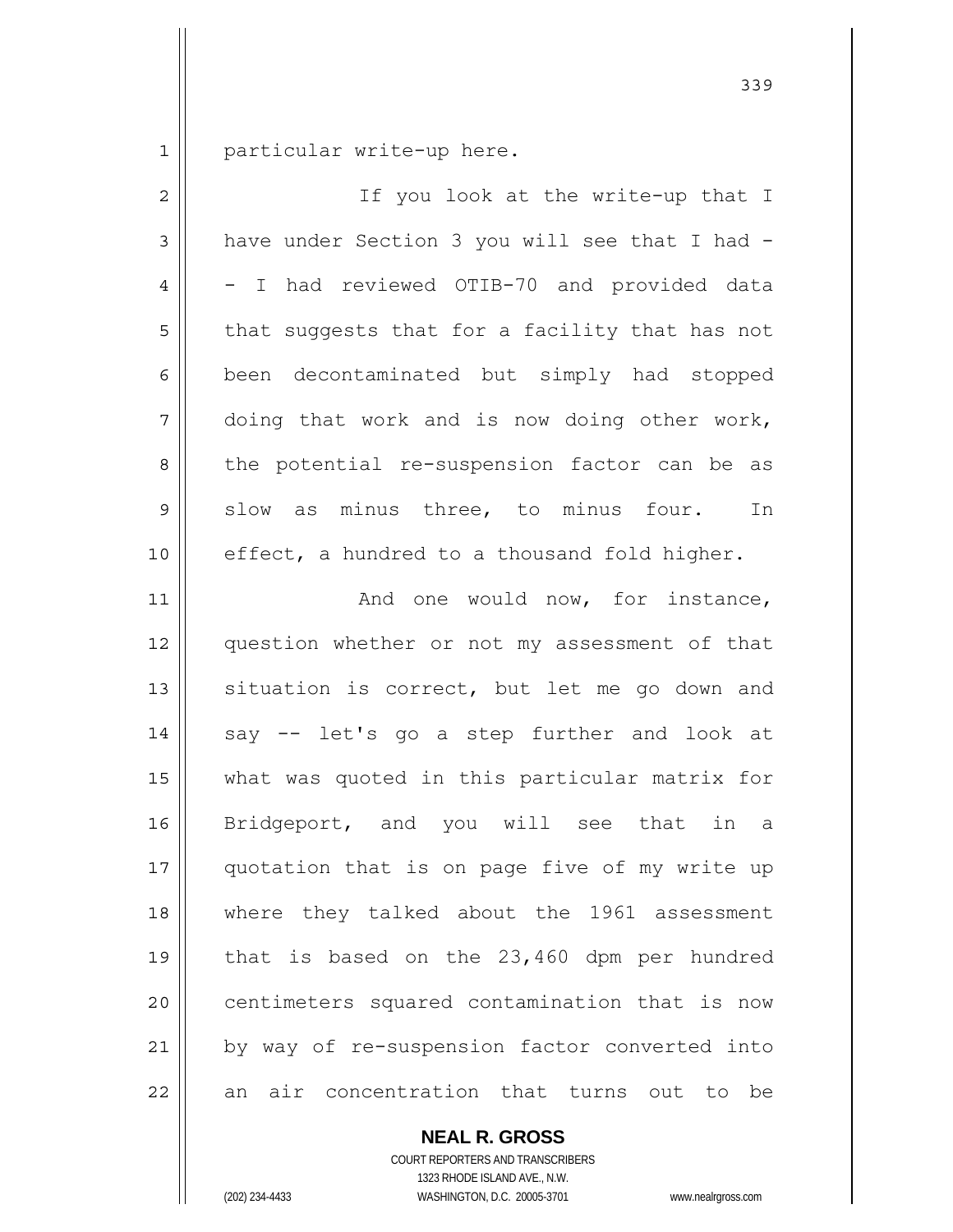**NEAL R. GROSS** COURT REPORTERS AND TRANSCRIBERS 1323 RHODE ISLAND AVE., N.W. 1 2 3 4 5 6 7 8 9 10 11 12 13 14 15 16 17 18 19 20 21 22 roughly 2.3 dpm per cubic meter, and if you convert that into picocuries, in essence it is one picocurie per cubic meter. That's basically what you -- you might want to just jot that on the margin. One picocurie per cubic meter is the air concentration that is derived using 23,460 dpm per hundred centimeters squared and applying a re-suspension factor of  $E^{-6}$  , okay? So that is our starting point for drawing a comparison that says do we really trust the E<sup>-6</sup> re-suspension factor in converting a surface contamination into an air concentration. And the reason that I raise that question is if you read that particular quotation that comes from page 32 to 33 from the Bridgeport matrix -- let me read it for you, in case you don't have it in front of you. In the matrix, the following statements are made on page 32 and 33. "The

340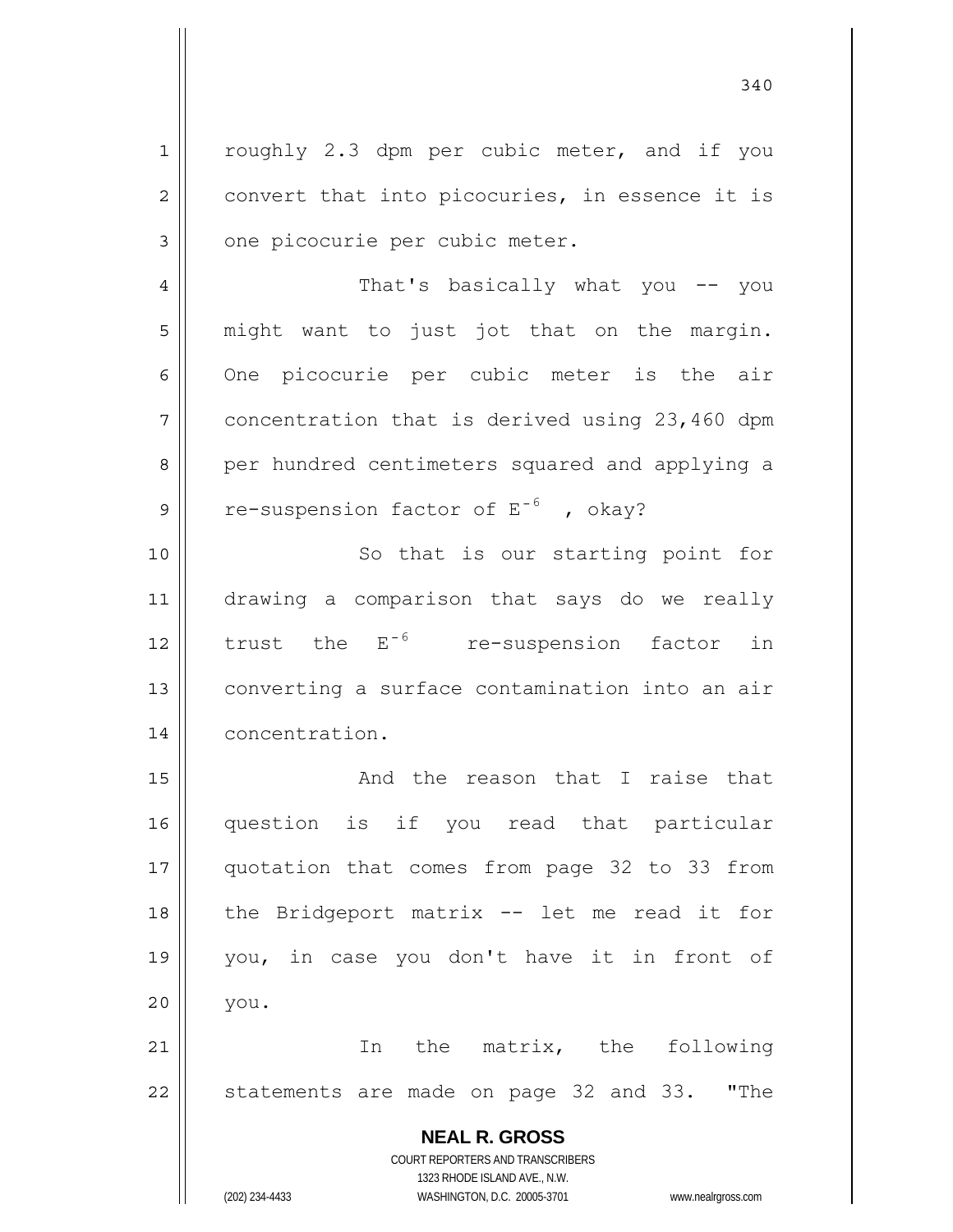1 2 3 4 5 documentation reviewed indicates there was residual contamination outside the listed operational period of 1954 to '61," and then in parenthesis, "specifically '62 through '76."

6 7 8 9 10 11 12 13 14 It goes on "to estimate internal exposure from residual activity, this analysis assumes that the median uranium exposure was associated with uniform contamination of the Adrian plant to a level of 23,460 dpm per centimeters squared. This was the maximum alpha contamination level fixed in total measured in the 1961 survey of the Adrian plant.

15 16 17 18 19 20 21 22 Using a re-suspension factor of  $E^{-6}$  per meter results in an air concentration of 1  $E^{-12}$  microcuries per ml, which is consistent with a higher 1976 air concentration measurement," and then they define that measurement in 1976 as 33.2 percent of the maximum permissible concentration of 3  $E^{-12}$ microcuries per ml prior to the

> **NEAL R. GROSS** COURT REPORTERS AND TRANSCRIBERS

> > 1323 RHODE ISLAND AVE., N.W.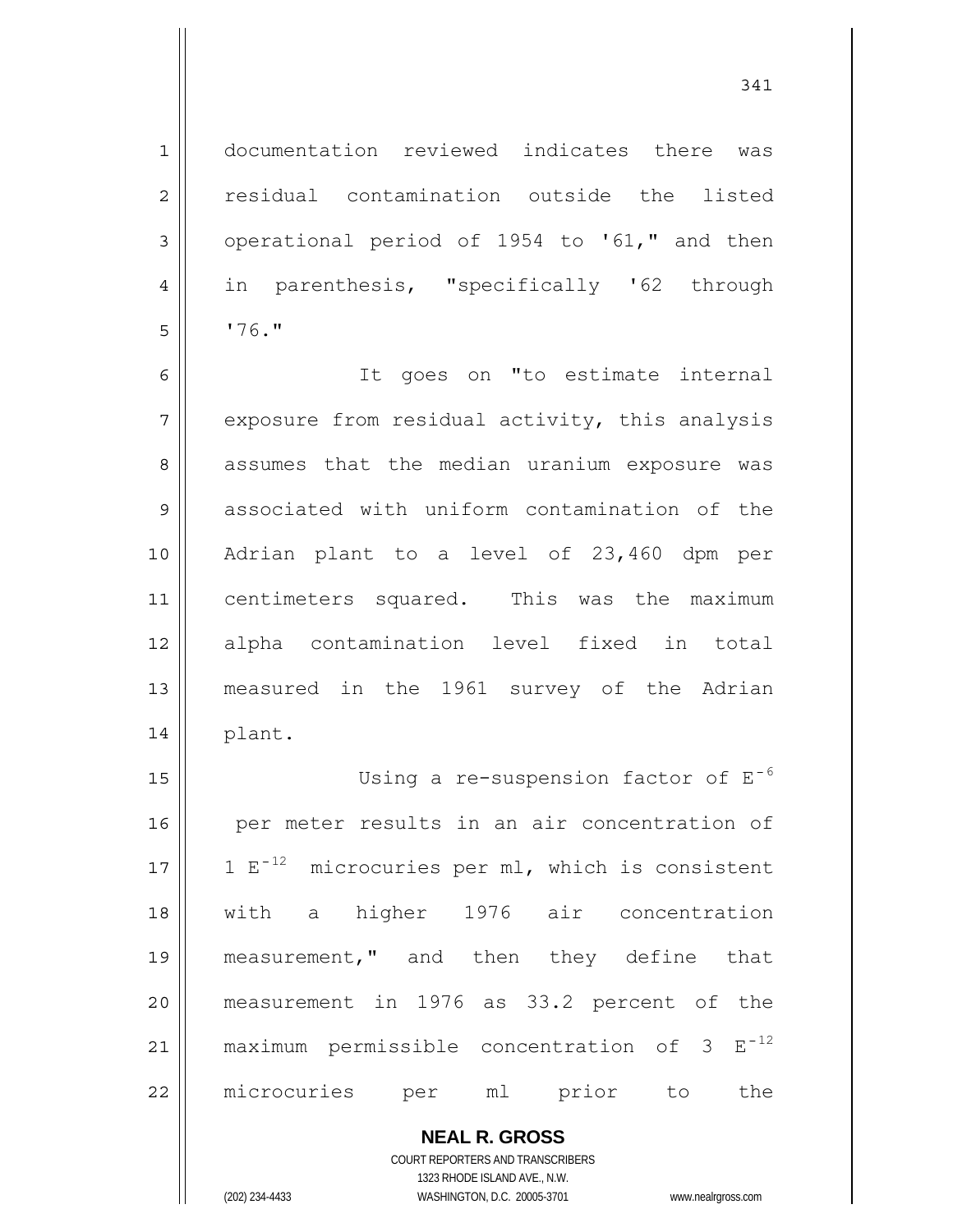1 decontamination.

| $\overline{2}$ | Okay, these are some weird numbers                |
|----------------|---------------------------------------------------|
| 3              | here to convert, but when you convert $1 E^{-12}$ |
| $\overline{4}$ | microcuries per ml, it turns out to be the        |
| 5              | same as one picocuries per cubic meter. So 1      |
| 6              | $E^{-12}$<br>microcuries per ml is equal to one   |
| 7              | picocurie per cubic meter.                        |
| 8              | And as I stated earlier, this was                 |
| $\mathsf 9$    | derived in 1961 from a surface contamination      |
| 10             | level and then applying the $1 E^{-6}$<br>$re-$   |
| 11             | suspension factor.                                |
| 12             | And the phrase that caught my                     |
| 13             | attention was that that particular $1 E^{-12}$    |
| 14             | microcuries per ml were one picocurie per         |
| 15             | cubic meter, in 1961 is actually less than a      |
| 16             | measured air contamination measurement that       |
| 17             | was taken 15 years later in 1976.                 |
| 18             | And I go on to explain that                       |
| 19             | particular issue on the bottom of page six and    |
| 20             | on to the next one. If you -- first of all,       |
| 21             | there was a mistake in that quotation because     |
| 22             | it's not 33.2 percent of the maximum              |
|                |                                                   |

**NEAL R. GROSS** COURT REPORTERS AND TRANSCRIBERS

1323 RHODE ISLAND AVE., N.W.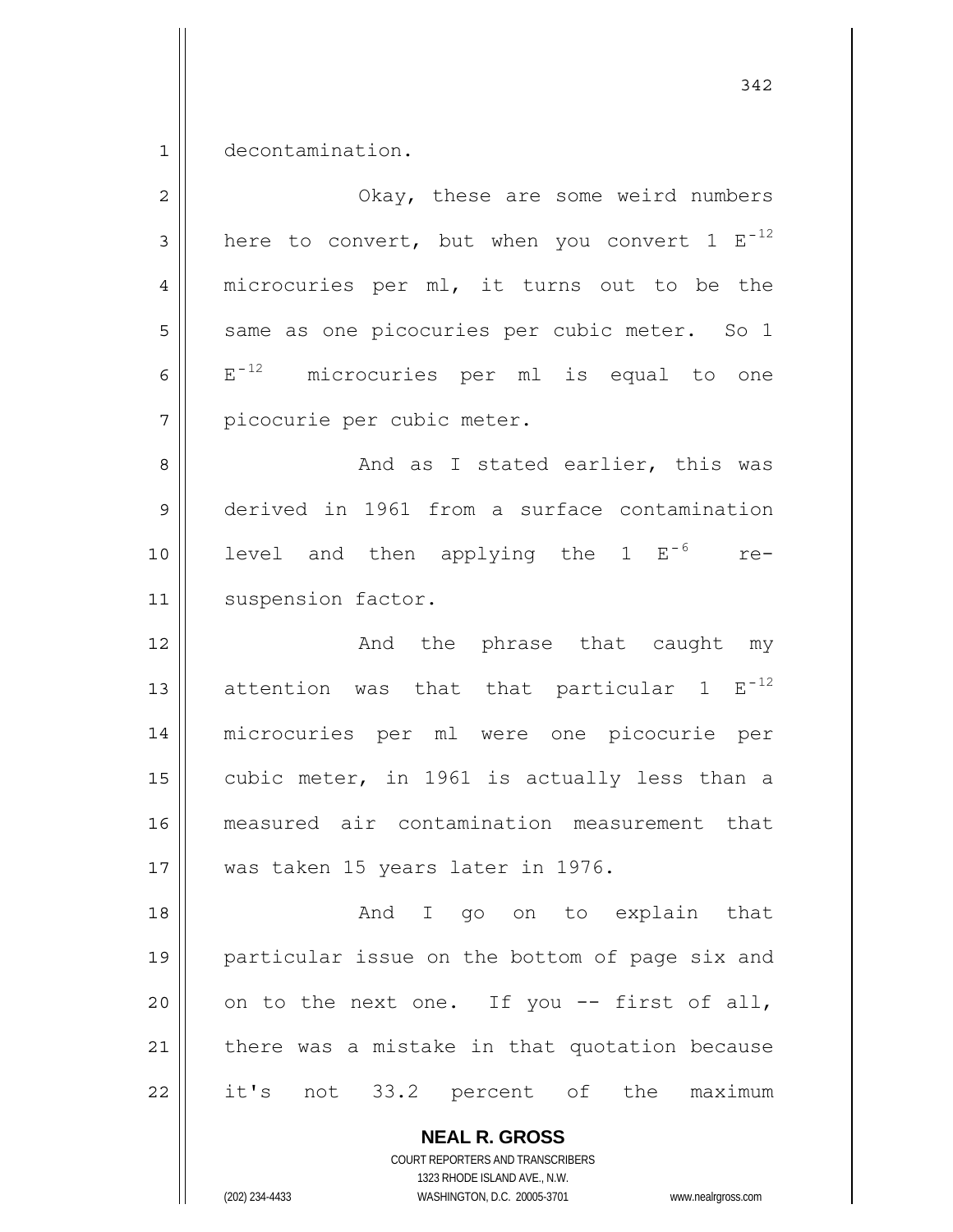| $\mathbf 1$    | permissible concentration of $3 E^{-12}$               |
|----------------|--------------------------------------------------------|
| $\overline{2}$ | microcuries per ml, it is, in fact, and I              |
| 3              | included the particular document in Appendix D         |
| $\overline{4}$ | of the document where that came from. It is            |
| 5              | actually 5 $E^{-12}$ , so in essence what it really    |
| 6              | comes down to the bottom line is that the air          |
| 7              | contamination level that is derived in 1961            |
| 8              | from a surface contamination using the E <sup>-6</sup> |
| 9              | re-suspension factor is actually only 60               |
| 10             | percent of a measured air concentration that           |
| 11             | was taken in 1976, 15 years later.                     |
| 12             | And what of course -- that is                          |
| 13             | obviously something that you cannot assume is          |
| 14             | consistent, based on the simple fact that up           |
| 15             | to this point in time in OTIB-70, NIOSH has            |
| 16             | assumed that you have a daily source depletion         |
| 17             | rate of one percent.                                   |
| 18             |                                                        |
|                | So you actually over 15 years you                      |
| 19             | increase the air concentration for<br>one              |
| 20             | picocurie per cubic meter to 1.66 picocuries.          |
| 21             | In other words, you increase it by 66                  |

343

**NEAL R. GROSS** COURT REPORTERS AND TRANSCRIBERS 1323 RHODE ISLAND AVE., N.W.

 $\mathsf{II}$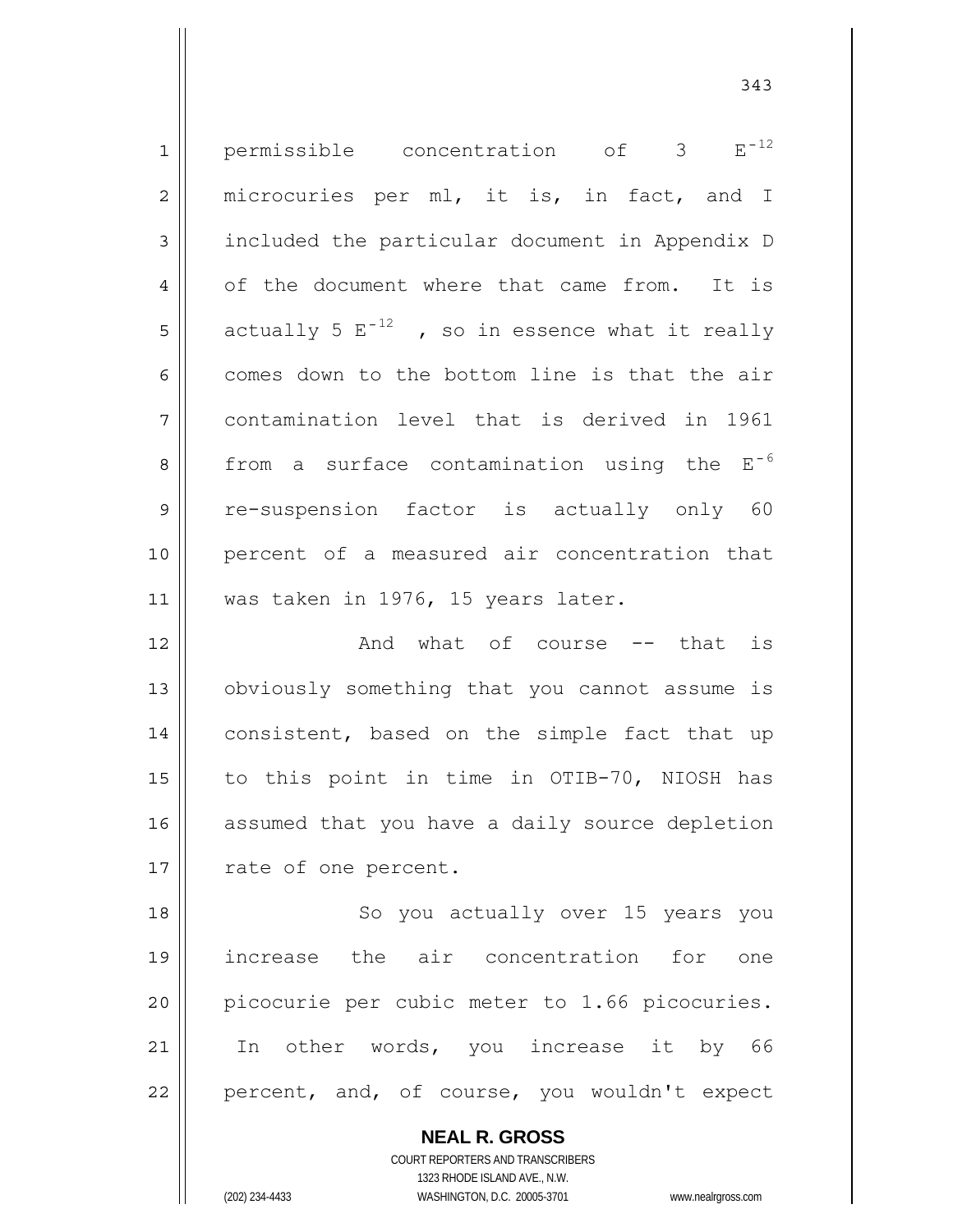that based on source term depletion, which NIOSH has insisted is -- it can be assumed to be one percent per day. In fact, 15 years later no matter what you started out with you would expect nothing.

6 7 8 9 10 11 And so here you have a situation where you have a derived air concentration that makes an assumption of a re-suspension factor in 1961 that is less than a measured air concentration 15 years later that is 1.66 times higher.

12 13 14 15 16 17 18 19 20 21 And so what I've basically stated is that you can only reconcile that by one or a combination of two things. Either your resuspension value of  $1 E^{-6}$  is wrong, or you have basically a no depletion at all -- and or. And my gut feeling is obviously the resuspension factor is possibly off by a three orders of magnitude, and you have a depletion factor that's considerably less than the one percent that OTIB-70 predicts.

And rather than discuss this, I

**NEAL R. GROSS** COURT REPORTERS AND TRANSCRIBERS 1323 RHODE ISLAND AVE., N.W. (202) 234-4433 WASHINGTON, D.C. 20005-3701 www.nealrgross.com

22

1

2

3

4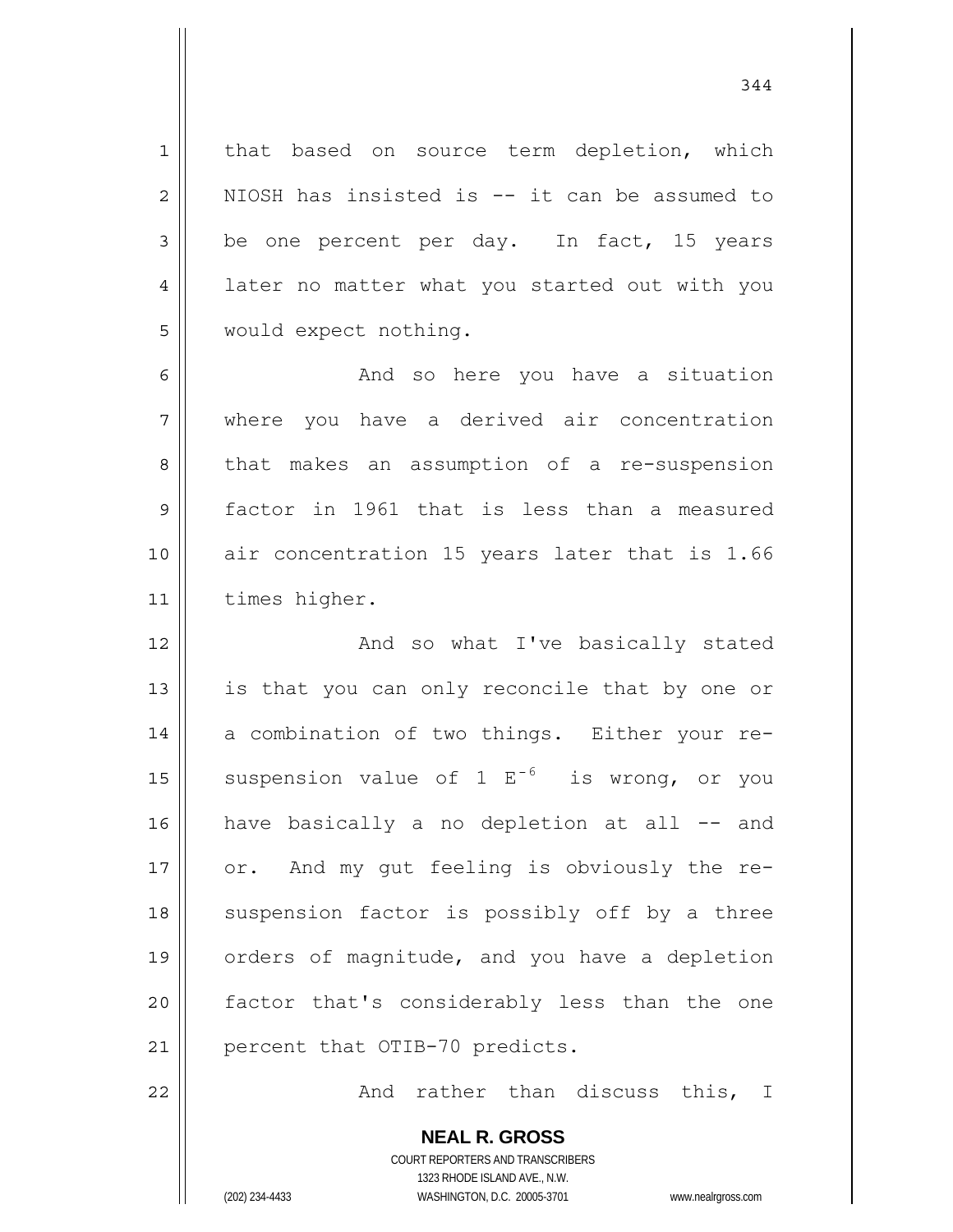**NEAL R. GROSS** COURT REPORTERS AND TRANSCRIBERS 1323 RHODE ISLAND AVE., N.W. (202) 234-4433 WASHINGTON, D.C. 20005-3701 www.nealrgross.com 1 2 3 4 5 6 7 8 9 10 11 12 13 14 15 16 17 18 19 20 21 22 think we can defer to the resolution of OTIB-70 in my review -- OTIB-70 on those two very issues. But here's a classic case where we look at the application of OTIB-70, which is designed for post-operational periods, and realize it simply cannot match the actual numbers that we have to work with here, and here's a classic case. I'm not sure if everyone followed the issue here that is defined as a new finding, but I think it's an important one, especially in context with OTIB-70, which has yet to be discussed. MR. HINNEFELD: This is Stu Hinnefeld. I followed the issue. It's well described, so first we just saw this. CHAIRMAN GRIFFON: And I'm going to capture it in a remaining issue. MR. HINNEFELD: Well, I mean, we've got to resolve all these, anything that's not completely resolved. CHAIRMAN GRIFFON: Yes, yes. Back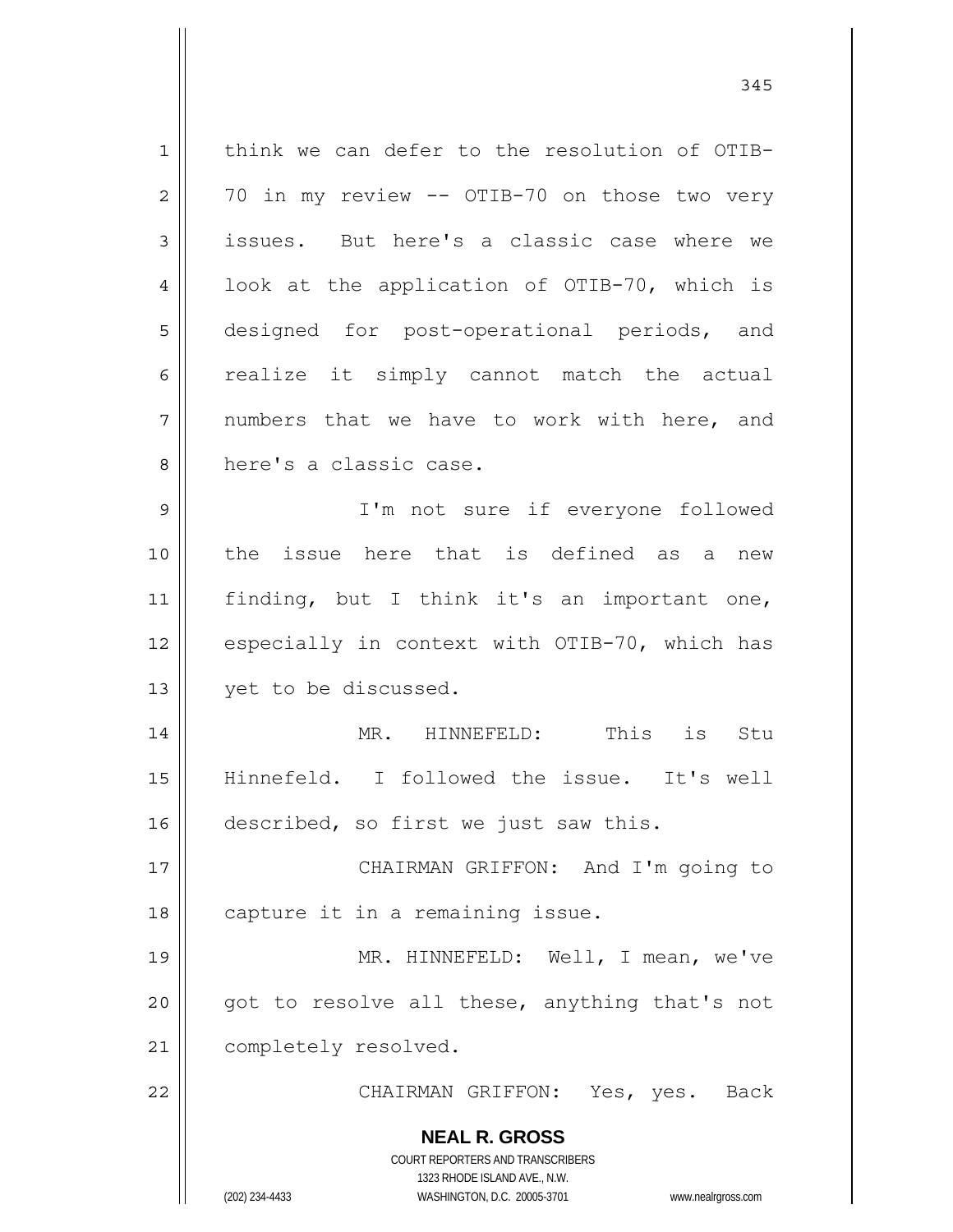**NEAL R. GROSS** COURT REPORTERS AND TRANSCRIBERS 1323 RHODE ISLAND AVE., N.W. 1 2 3 4 5 6 7 8 9 10 11 12 13 14 15 16 17 18 19 20 21 22 to Hans's first point though, I sort of had two issues there, and the one of the six point six to the minus two value, and if it's just a typo that's fine, but I'm wondering is that number used in a -- Of course, the question is was that value inadvertently put in some workbook and carried through any dose estimate. That's the real -- that would be a concern, you know. DR. MAURO: We have some dose reconstruction for cases, but I don't know whether it was residual period -- CHAIRMAN GRIFFON: So, I guess I'd ask that. DR. MAURO: You'd find that out. CHAIRMAN GRIFFON: Yes, that would be followed up on that one. DR. MAURO: That's important, because it's -- CHAIRMAN GRIFFON: And then the other part, I think we got the 61 versus 76, and that was a very detailed and good

346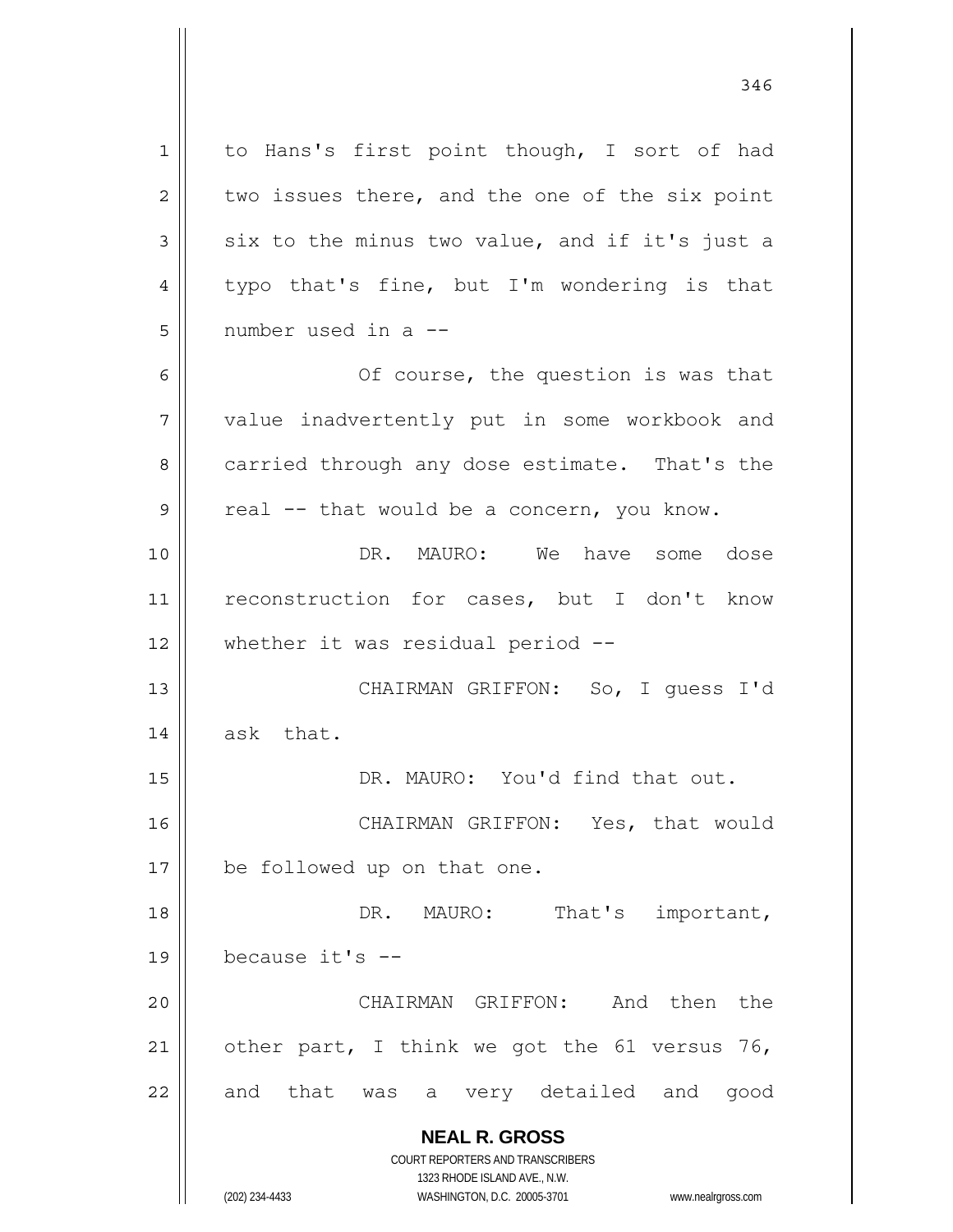**NEAL R. GROSS** COURT REPORTERS AND TRANSCRIBERS 1323 RHODE ISLAND AVE., N.W. (202) 234-4433 WASHINGTON, D.C. 20005-3701 www.nealrgross.com 347 1 2 3 4 5 6 7 8 9 10 11 12 13 14 15 16 17 18 19 20 21 22 explanation of that, so NIOSH obviously just got this today and we'll follow up on that. Is that the last -- DR. BEHLING: Yes, that was the last one. CHAIRMAN GRIFFON: I'm not sure we're going to get to the other ones. DR. BEHLING: Earlier this morning I heard that people would want to necessarily break up as early as 4:30, and I guess we're -- CHAIRMAN GRIFFON: Right, right. That's what I was just about to say, Hans. I'm not sure we can take on Harshaw right now. DR. BEHLING: Yes, that's -- that's my question. CHAIRMAN GRIFFON: Some of us do have to get flights and stuff, yes, and we're fading here, too, you know. DR. MAURO: By doing this case, this high profile -- CHAIRMAN GRIFFON: Yes.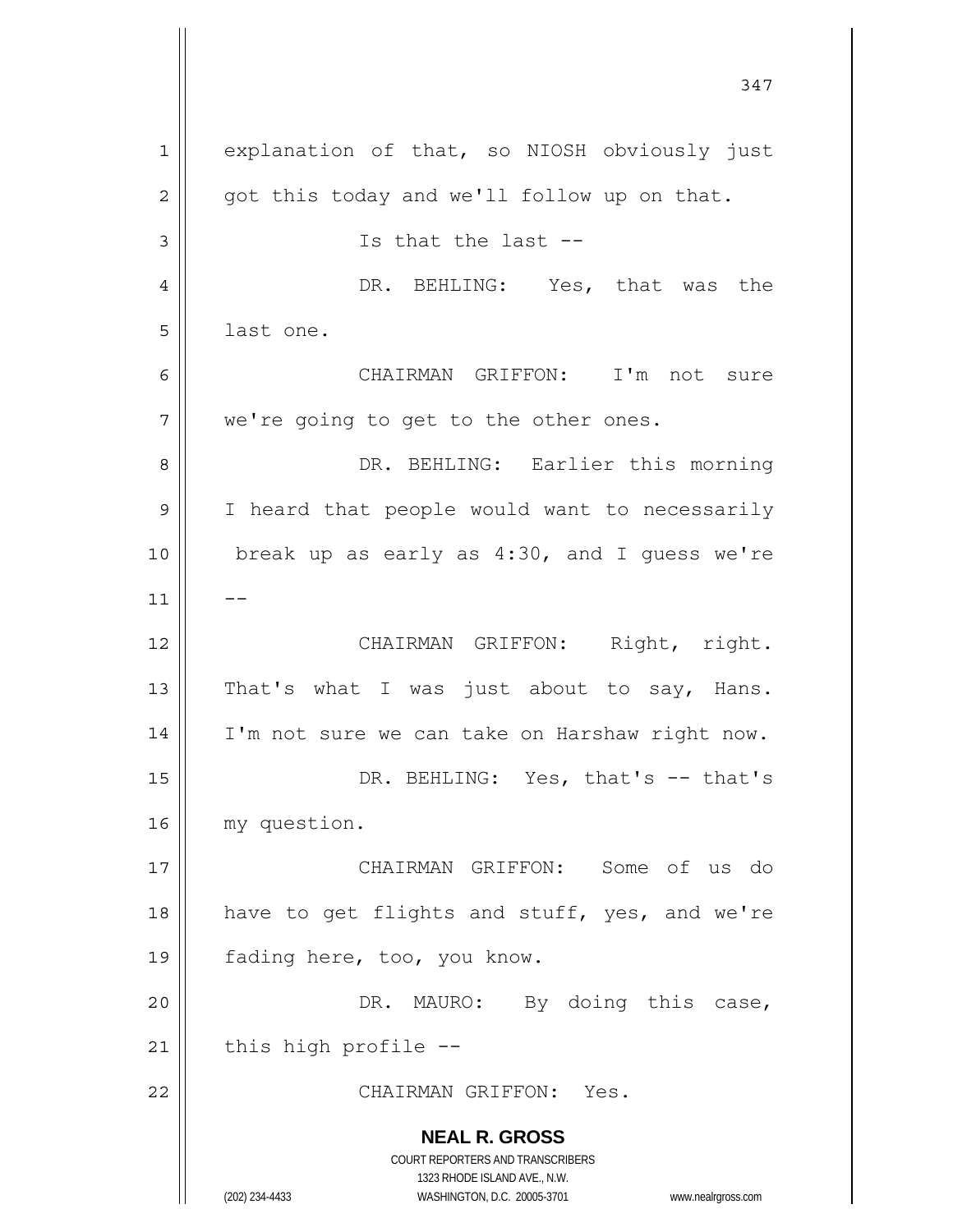**NEAL R. GROSS** COURT REPORTERS AND TRANSCRIBERS 1323 RHODE ISLAND AVE., N.W. (202) 234-4433 WASHINGTON, D.C. 20005-3701 www.nealrgross.com 348 1 2 3 4 5 6 7 8 9 10 11 12 13 14 15 16 17 18 19 20 21 22 DR. MAURO: -- basically, we just did every Bridgeport Brass case. CHAIRMAN GRIFFON: Well, that's why we did these -- right, yes. I thought it was a good idea. DR. MAURO: It was a very good idea. It was your idea. CHAIRMAN GRIFFON: Thank you. Thanks, Hans, that was good. I mean, I'd like to do Harshaw because I know you're available on line, but I don't think we have the time or, you know -- MR. HINNEFELD: Energy. CHAIRMAN GRIFFON: -- energy left, yes, yes, so -- DR. BEHLING: Well, I'll be here next round -- CHAIRMAN GRIFFON: Okay. DR. BEHLING: -- and we can get started on Harshaw. CHAIRMAN GRIFFON: It's good to hear you again. We haven't heard you in a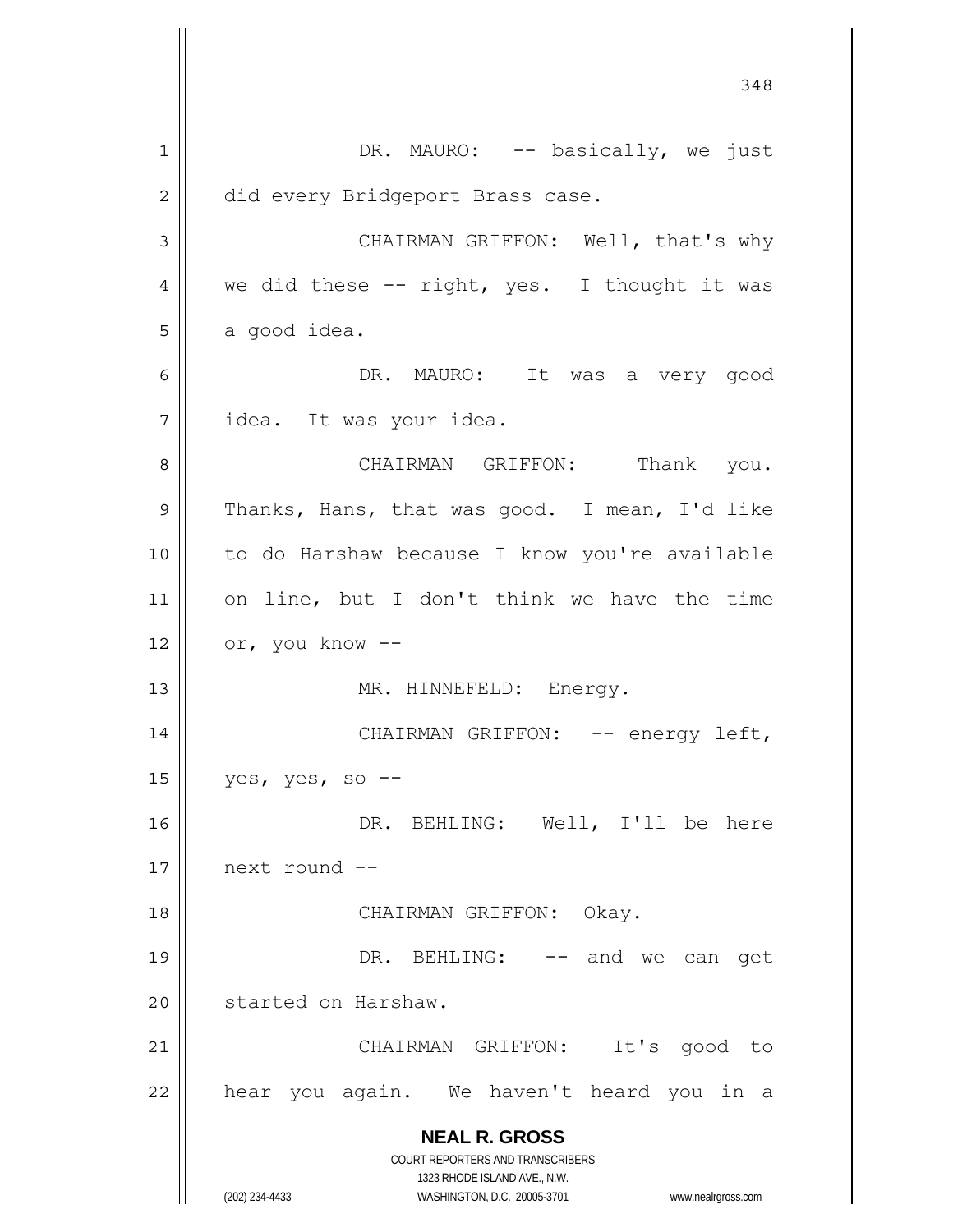$1$ while, you know?

| $\overline{2}$ | DR. BEHLING: The other thing that                                                                                                                                      |
|----------------|------------------------------------------------------------------------------------------------------------------------------------------------------------------------|
| 3              | I would like to do is I realize we got these                                                                                                                           |
| $\overline{4}$ | white papers to you in just only yesterday, I                                                                                                                          |
| 5              | believe, Kathy sent them out, and sometimes                                                                                                                            |
| 6              | it's very difficult to explain complex issues                                                                                                                          |
| 7              | when no one's had really an opportunity to                                                                                                                             |
| 8              | read them.                                                                                                                                                             |
| $\mathsf 9$    | Now that we can postpone the                                                                                                                                           |
| 10             | discussion for Harshaw for another meeting,                                                                                                                            |
| 11             | perhaps everyone at least will have the                                                                                                                                |
| 12             | benefit of the time to read the white paper                                                                                                                            |
| 13             | and become at least familiar with some of the                                                                                                                          |
| 14             | issues and to be in a much better position to                                                                                                                          |
| 15             | discuss when we have the opportunity next                                                                                                                              |
| 16             | time.                                                                                                                                                                  |
| 17             | CHAIRMAN<br>GRIFFON:<br>That would be                                                                                                                                  |
| 18             | great, yes. Okay, anything else on Bridgeport                                                                                                                          |
| 19             | for now? I think we sort of got the next                                                                                                                               |
| 20             | steps. Everybody's clear on that. I think                                                                                                                              |
| 21             | we're ready to adjourn.                                                                                                                                                |
| 22             | Did we get any responses on the                                                                                                                                        |
|                | <b>NEAL R. GROSS</b><br><b>COURT REPORTERS AND TRANSCRIBERS</b><br>1323 RHODE ISLAND AVE., N.W.<br>WASHINGTON, D.C. 20005-3701<br>(202) 234-4433<br>www.nealrgross.com |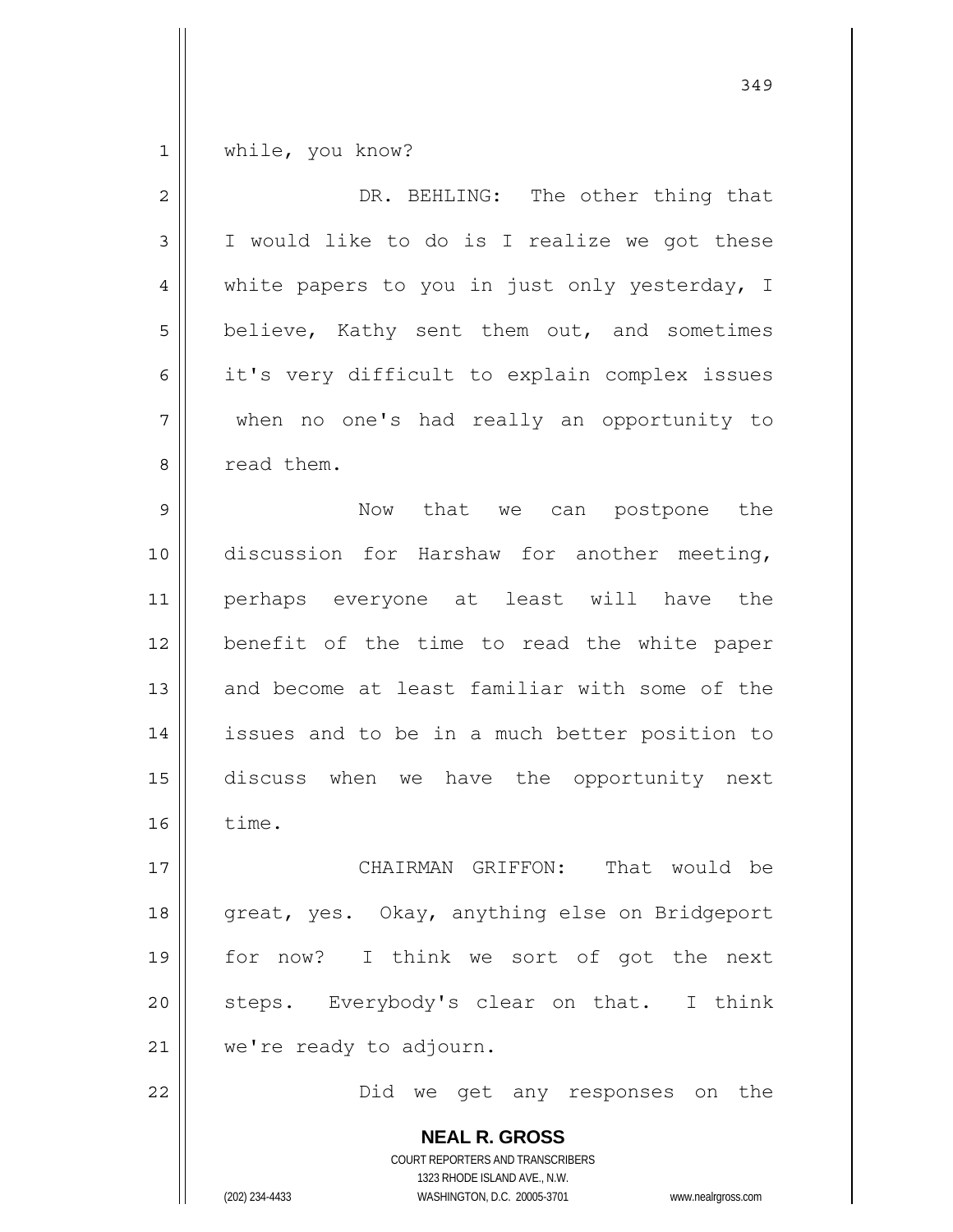**NEAL R. GROSS** COURT REPORTERS AND TRANSCRIBERS 1323 RHODE ISLAND AVE., N.W. (202) 234-4433 WASHINGTON, D.C. 20005-3701 www.nealrgross.com <u>350</u> 1 2 3 4 5 6 7 8 9 10 11 12 13 14 15 16 17 18 19 20 21 22 other subcommittee meeting date for May 6th? MR. KATZ: We're putting on a Federal Register notice, so Mike -- Mike, are you still on the line? MEMBER GIBSON: Yes, I'm here. MR. KATZ: Are you good for May 6th for a teleconference for three hours, from 11  $to$   $--$  CHAIRMAN GRIFFON: Two. MR. KATZ: Two? MEMBER GIBSON: Yes, that looks good. MR. KATZ: So, we'll do it -- I mean, whether the other -- CHAIRMAN GRIFFON: We're going to talk about that hundred case report and the selection criteria, and that will be it. None of the matrix stuff, none of the cases. Okay, so we've got Mike and Wanda, I believe, said she was okay with that. MR. KATZ: And I sent an email to John and Bob.